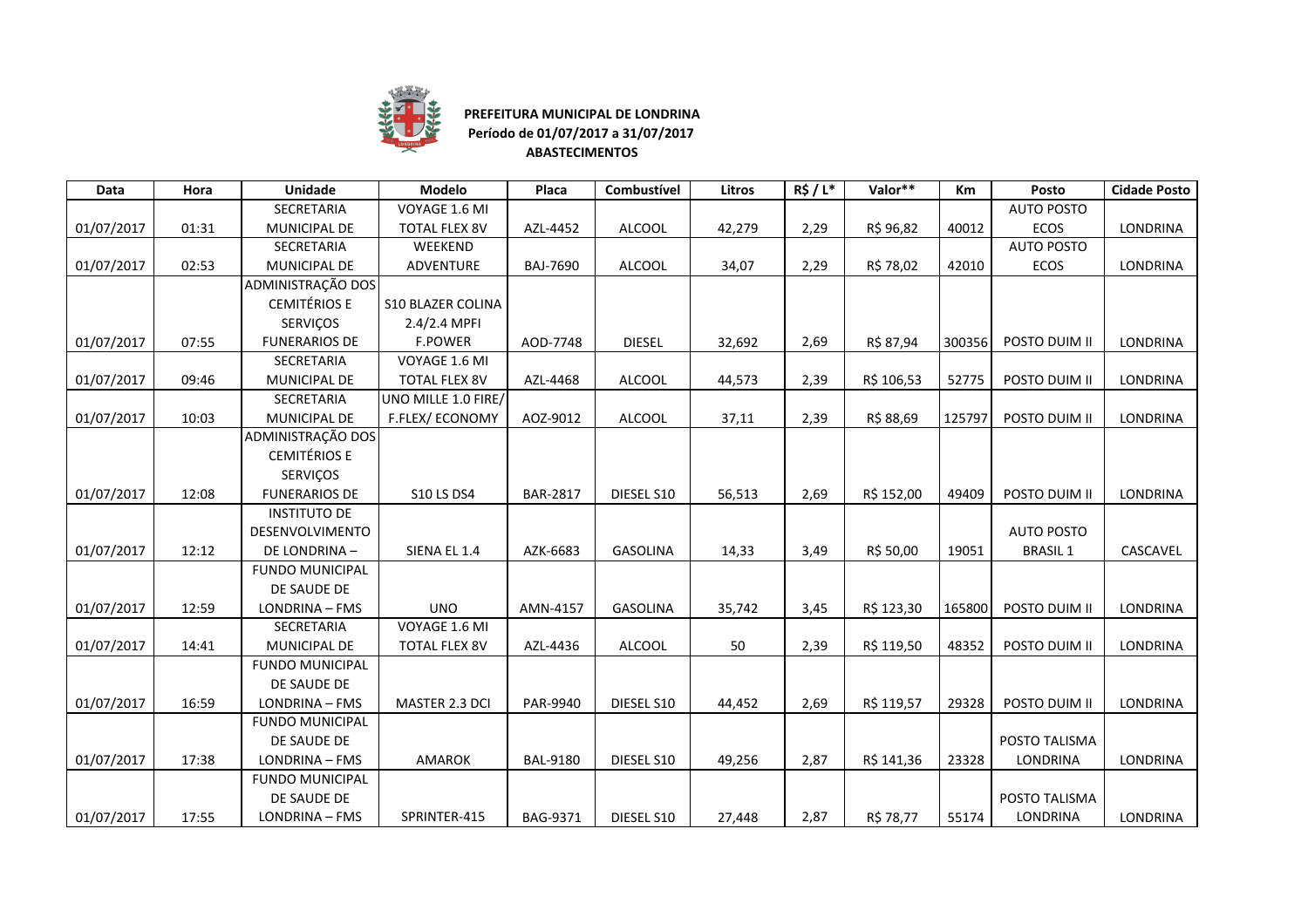|            |       | <b>FUNDO MUNICIPAL</b> |                       |                 |               |        |      |            |        |                   |                 |
|------------|-------|------------------------|-----------------------|-----------------|---------------|--------|------|------------|--------|-------------------|-----------------|
|            |       | DE SAUDE DE            |                       |                 |               |        |      |            |        |                   |                 |
| 01/07/2017 | 18:30 | LONDRINA - FMS         | SPRINTER-415          | BAG-9372        | DIESEL S10    | 29,97  | 2,69 | R\$ 80,62  | 39835  | POSTO DUIM II     | LONDRINA        |
|            |       | <b>FUNDO MUNICIPAL</b> |                       |                 |               |        |      |            |        |                   |                 |
|            |       | DE SAUDE DE            | MASTER 2.3 DCI        |                 |               |        |      |            |        | POSTO TALISMA     |                 |
| 01/07/2017 | 18:35 | LONDRINA - FMS         | FURGÃO 16V            | AZL-6474        | DIESEL S10    | 48,035 | 2,87 | R\$ 137,86 | 96368  | LONDRINA          | LONDRINA        |
|            |       | SECRETARIA             | ASTRA SED.            |                 |               |        |      |            |        |                   |                 |
| 01/07/2017 | 19:50 | MUNICIPAL DE           | ADVANT. 2.0 8V        | AUE-4758        | <b>ALCOOL</b> | 35,47  | 2,39 | R\$ 84,77  | 86854  | POSTO DUIM II     | LONDRINA        |
|            |       | <b>FUNDO MUNICIPAL</b> |                       |                 |               |        |      |            |        |                   |                 |
|            |       | DE SAUDE DE            |                       |                 |               |        |      |            |        |                   |                 |
| 01/07/2017 | 21:01 | LONDRINA - FMS         | MASTER 2.3 DCI        | PAR-9941        | DIESEL S10    | 42,275 | 2,69 | R\$ 113,71 | 30895  | POSTO DUIM II     | <b>LONDRINA</b> |
|            |       | SECRETARIA             | <b>ASTRA SED.</b>     |                 |               |        |      |            |        | <b>AUTO POSTO</b> |                 |
| 01/07/2017 | 23:53 | MUNICIPAL DE           | ADVANT. 2.0 8V        | AUE-4972        | <b>ALCOOL</b> | 36     | 2,44 | R\$ 87,84  | 88120  | <b>FORMIGAO</b>   | LONDRINA        |
|            |       | SECRETARIA             | WEEKEND               |                 |               |        |      |            |        | <b>AUTO POSTO</b> |                 |
| 02/07/2017 | 05:40 | MUNICIPAL DE           | ADVENTURE             | <b>BAJ-7690</b> | <b>ALCOOL</b> | 44,86  | 2,29 | R\$ 102,73 | 42281  | ECOS              | LONDRINA        |
|            |       | <b>FUNDO DE</b>        |                       |                 |               |        |      |            |        |                   |                 |
|            |       | REEQUIPAMENTO DO       |                       |                 |               |        |      |            |        |                   |                 |
|            |       | <b>CORPO DE</b>        |                       |                 |               |        |      |            |        |                   |                 |
| 02/07/2017 | 09:00 | BOMBEIROS -            | <b>SPRINTER</b>       | AZB-1249        | DIESEL S10    | 48,903 | 2,69 | R\$ 131,54 | 65494  | POSTO DUIM II     | LONDRINA        |
|            |       | <b>FUNDO MUNICIPAL</b> |                       |                 |               |        |      |            |        |                   |                 |
|            |       | DE SAUDE DE            |                       |                 |               |        |      |            |        |                   |                 |
| 02/07/2017 | 10:11 | LONDRINA - FMS         | MASTER 2.3 DCI        | PAR-9941        | DIESEL S10    | 30,182 | 2,69 | R\$ 81,18  | 31027  | POSTO DUIM II     | LONDRINA        |
|            |       | SECRETARIA             | ASTRA SED.            |                 |               |        |      |            |        |                   |                 |
| 02/07/2017 | 12:55 | MUNICIPAL DE           | ADVANT. 2.0 8V        | AUE-5114        | <b>ALCOOL</b> | 41,912 | 2,39 | R\$ 100,16 | 149474 | POSTO DUIM II     | LONDRINA        |
|            |       | <b>FUNDO DE</b>        |                       |                 |               |        |      |            |        |                   |                 |
|            |       | REEQUIPAMENTO DO       |                       |                 |               |        |      |            |        |                   |                 |
|            |       | <b>CORPO DE</b>        | WEEKEND               |                 |               |        |      |            |        |                   |                 |
| 02/07/2017 | 14:36 | BOMBEIROS –            | ADVENTURE             | BBD-7445        | GASOLINA      | 40,92  | 3,45 | R\$ 141,17 | 3336   | POSTO DUIM II     | LONDRINA        |
|            |       | SECRETARIA             | ASTRA SED.            |                 |               |        |      |            |        | <b>POSTO</b>      |                 |
| 02/07/2017 | 15:35 | MUNICIPAL DE           | ADVANT. 2.0 8V        | AUE-4726        | ALCOOL        | 43,515 | 2,39 | R\$ 104,00 | 102044 | PETROITALIA       | LONDRINA        |
|            |       | ADMINISTRAÇÃO DOS      |                       |                 |               |        |      |            |        |                   |                 |
|            |       | <b>CEMITÉRIOS E</b>    |                       |                 |               |        |      |            |        |                   |                 |
|            |       | SERVIÇOS               |                       |                 |               |        |      |            |        |                   |                 |
| 02/07/2017 | 16:19 | <b>FUNERARIOS DE</b>   | <b>S10 LS DS4</b>     | <b>BAR-4452</b> | DIESEL S10    | 66,918 | 2,69 | R\$ 180,01 | 46403  | POSTO DUIM II     | LONDRINA        |
|            |       | ADMINISTRAÇÃO DOS      |                       |                 |               |        |      |            |        |                   |                 |
|            |       | <b>CEMITÉRIOS E</b>    | <b>TRANSIT FURGAO</b> |                 |               |        |      |            |        |                   |                 |
|            |       | SERVIÇOS               | 3330 2.4 TDCI         |                 |               |        |      |            |        |                   |                 |
| 02/07/2017 | 17:58 | <b>FUNERARIOS DE</b>   | <b>CURTO DIES.</b>    | AWS-2935        | DIESEL S10    | 55,402 | 2,69 | R\$ 149,03 | 133931 | POSTO DUIM II     | LONDRINA        |
|            |       | SECRETARIA             | VOYAGE 1.6 MI         |                 |               |        |      |            |        |                   |                 |
| 02/07/2017 | 18:05 | MUNICIPAL DE           | <b>TOTAL FLEX 8V</b>  | AZL-4452        | <b>ALCOOL</b> | 38,73  | 2,39 | R\$ 92,56  | 40302  | POSTO DUIM II     | LONDRINA        |
|            |       | SECRETARIA             | ASTRA SED.            |                 |               |        |      |            |        |                   |                 |
| 02/07/2017 | 18:07 | MUNICIPAL DE           | ADVANT. 2.0 8V        | AUE-4758        | <b>ALCOOL</b> | 31,382 | 2,39 | R\$ 75,00  | 87061  | POSTO DUIM II     | <b>LONDRINA</b> |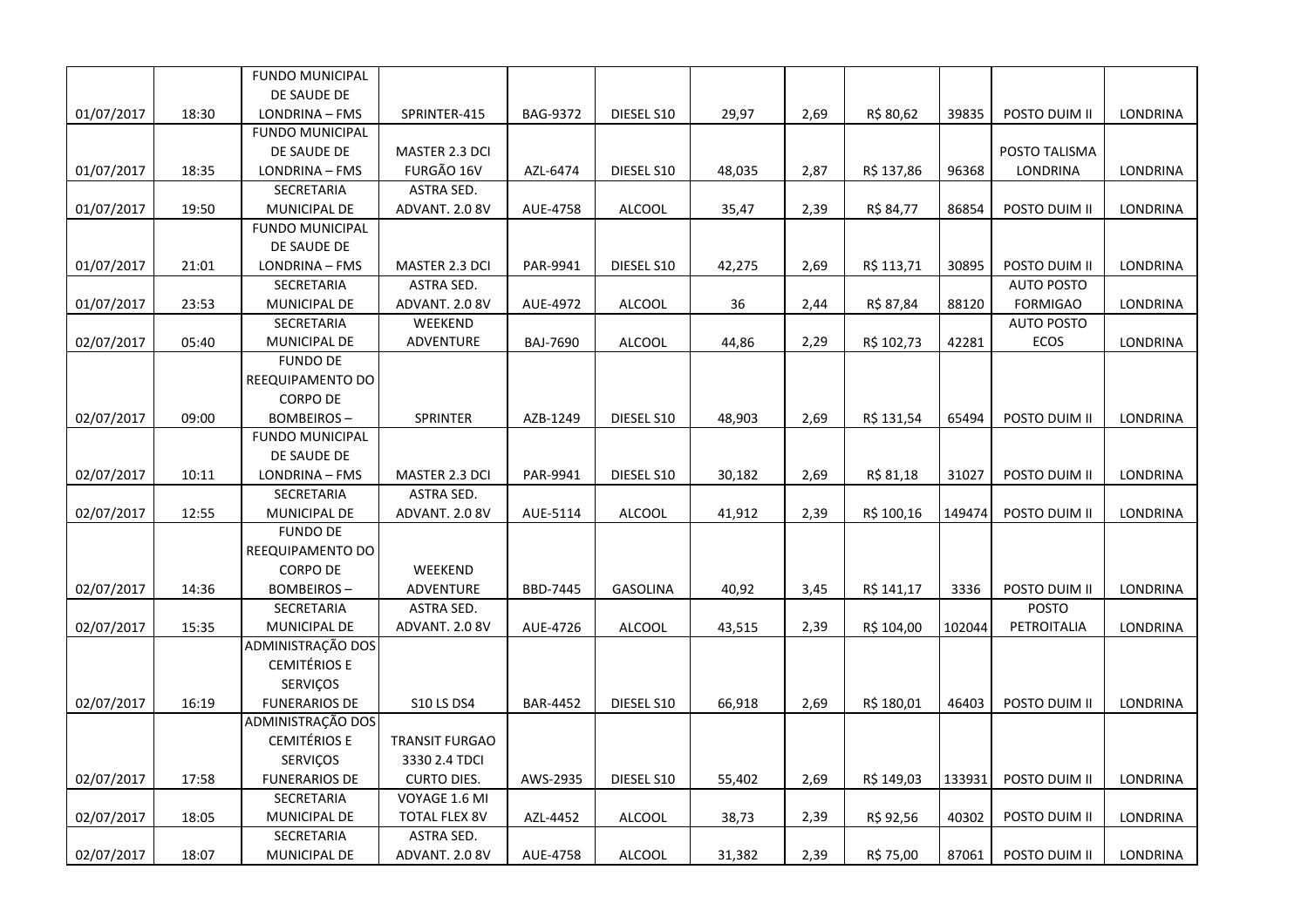|            |       | <b>FUNDO MUNICIPAL</b>        |                          |                 |                 |        |      |            |        |                     |                 |
|------------|-------|-------------------------------|--------------------------|-----------------|-----------------|--------|------|------------|--------|---------------------|-----------------|
|            |       | DE SAUDE DE                   | MASTER 2.3 DCI           |                 |                 |        |      |            |        |                     |                 |
| 02/07/2017 | 18:26 | LONDRINA - FMS                | FURGÃO 16V               | AZL-6474        | DIESEL S10      | 29,743 | 2,69 | R\$ 80,00  | 96581  | POSTO DUIM II       | <b>LONDRINA</b> |
|            |       | <b>FUNDO MUNICIPAL</b>        |                          |                 |                 |        |      |            |        |                     |                 |
|            |       | DE SAUDE DE                   |                          |                 |                 |        |      |            |        |                     |                 |
| 02/07/2017 | 19:27 | LONDRINA - FMS                | MASTER 2.3 DCI           | PAR-9940        | DIESEL S10      | 54,085 | 2,69 | R\$ 145,48 | 29730  | POSTO DUIM II       | LONDRINA        |
|            |       | <b>FUNDO DE</b>               |                          |                 |                 |        |      |            |        |                     |                 |
|            |       | REEQUIPAMENTO DO              |                          |                 |                 |        |      |            |        |                     |                 |
|            |       | <b>CORPO DE</b>               |                          |                 |                 |        |      |            |        | <b>AUTO POSTO</b>   |                 |
| 02/07/2017 | 20:25 | <b>BOMBEIROS-</b>             | S10 LTZ DD4A             | BBG-7093        | DIESEL S10      | 56,649 | 2,81 | R\$ 159,18 | 2534   | ESTRELA GUIA        | <b>CURITIBA</b> |
|            |       | SECRETARIA                    | MERIVA JOY 1.4           |                 |                 |        |      |            |        | <b>AUTO POSTO</b>   |                 |
| 03/07/2017 | 03:23 | <b>MUNICIPAL DE</b>           | <b>MPFI 8V ECONOFLEX</b> | HFO-7606        | <b>ALCOOL</b>   | 49,31  | 2,29 | R\$ 112,92 | 125715 | ECOS                | LONDRINA        |
|            |       | <b>FUNDO MUNICIPAL</b>        |                          |                 |                 |        |      |            |        |                     |                 |
|            |       | DE SAUDE DE                   |                          |                 |                 |        |      |            |        | <b>AUTO POSTO</b>   |                 |
| 03/07/2017 | 06:34 | LONDRINA - FMS                | <b>ONIX 1.0</b>          | <b>BAG-1791</b> | <b>GASOLINA</b> | 32,971 | 3,09 | R\$ 101,88 | 64185  | <b>ESTRELA GUIA</b> | <b>CURITIBA</b> |
|            |       | <b>FUNDO MUNICIPAL</b>        |                          |                 |                 |        |      |            |        |                     |                 |
|            |       | DE SAUDE DE                   |                          |                 |                 |        |      |            |        |                     |                 |
| 03/07/2017 | 07:23 | LONDRINA - FMS                | <b>BOXER HDI 15L</b>     | AZO-4509        | DIESEL S10      | 55,832 | 2,69 | R\$ 150,18 | 94173  | POSTO DUIM II       | <b>LONDRINA</b> |
|            |       | SECRETARIA                    | LOGAN                    |                 |                 |        |      |            |        |                     |                 |
|            |       | MUNICIPAL DE                  | AUTHENTIQUE              |                 |                 |        |      |            |        | <b>AUTO POSTO</b>   |                 |
| 03/07/2017 | 07:50 | <b>AGRICULTURA E</b>          | <b>HIFLEX 1.0 16V 4P</b> | ASU-4993        | <b>GASOLINA</b> | 48,751 | 3,46 | R\$ 168,68 | 113881 | <b>FORMIGAO</b>     | LONDRINA        |
|            |       | <b>FUNDO MUNICIPAL</b>        |                          |                 |                 |        |      |            |        |                     |                 |
|            |       | DE SAUDE DE                   |                          |                 |                 |        |      |            |        |                     |                 |
| 03/07/2017 | 08:00 | LONDRINA - FMS                | <b>UNO</b>               | AAW-6809        | <b>GASOLINA</b> | 41     | 3,45 | R\$ 141,45 | 258710 | POSTO DUIM II       | <b>LONDRINA</b> |
|            |       | SECRETARIA                    |                          |                 |                 |        |      |            |        |                     |                 |
|            |       | MUNICIPAL DE OBRAS            |                          |                 |                 |        |      |            |        | <b>AUTO POSTO</b>   |                 |
| 03/07/2017 | 08:01 | E PAVIMENTAÇÃO -              | <b>VERTIS 130V19</b>     | AZL-3507        | DIESEL S10      | 150    | 2,84 | R\$426,00  | 21506  | <b>FORMIGAO</b>     | LONDRINA        |
|            |       | <b>FUNDO MUNICIPAL</b>        |                          |                 |                 |        |      |            |        |                     |                 |
| 03/07/2017 | 08:12 | DE SAUDE DE<br>LONDRINA - FMS | 207SW                    | AUP-2421        | GASOLINA        | 46,394 | 3,45 | R\$ 160,05 | 95103  | POSTO DUIM II       | LONDRINA        |
|            |       | SECRETARIA                    |                          |                 |                 |        |      |            |        | <b>POSTO</b>        |                 |
| 03/07/2017 | 08:12 | MUNICIPAL DE                  | UNO EVOLUTION 1.4        | AZI-6585        | ALCOOL          | 24,005 | 2,39 | R\$ 57,37  | 18123  | PETROITALIA         | LONDRINA        |
|            |       | SECRETARIA                    | <b>BAND.PICAPE</b>       |                 |                 |        |      |            |        |                     |                 |
|            |       | MUNICIPAL DE OBRAS            | <b>CHASSI CURTO</b>      |                 |                 |        |      |            |        | <b>POSTO</b>        |                 |
| 03/07/2017 | 08:15 | E PAVIMENTAÇÃO -              | <b>DIESEL</b>            | ABP-1581        | <b>DIESEL</b>   | 26,071 | 2,99 | R\$ 77,95  | 28815  | PETROITALIA         | LONDRINA        |
|            |       | SECRETARIA                    | UNO MILLE 1.0 FIRE/      |                 |                 |        |      |            |        | POSTO               |                 |
| 03/07/2017 | 08:18 | MUNICIPAL SE                  | F.FLEX/ECONOMY           | AUY-4319        | <b>ALCOOL</b>   | 37,323 | 2,39 | R\$ 89,20  | 35203  | PETROITALIA         | LONDRINA        |
|            |       | SECRETARIA                    |                          |                 |                 |        |      |            |        |                     |                 |
|            |       | MUNICIPAL DE OBRAS            |                          |                 |                 |        |      |            |        | <b>AUTO POSTO</b>   |                 |
| 03/07/2017 | 08:25 | E PAVIMENTAÇÃO -              | <b>KOMBI FURGAO</b>      | AUX-8836        | <b>GASOLINA</b> | 30     | 3,46 | R\$ 103,80 | 79640  | <b>FORMIGAO</b>     | LONDRINA        |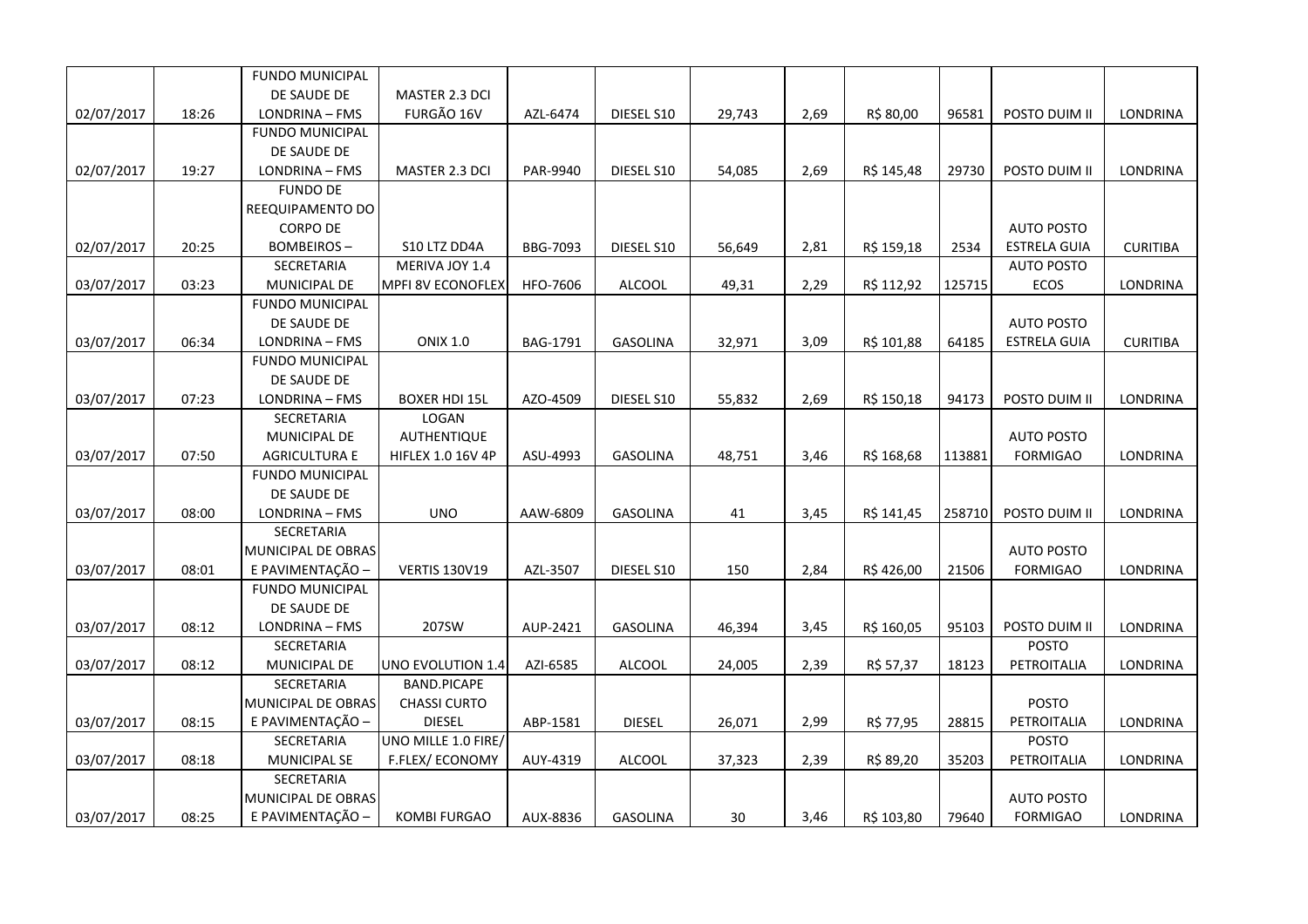|            |       | SECRETARIA                |                        |                 |                 |        |      |            |       |                     |                 |
|------------|-------|---------------------------|------------------------|-----------------|-----------------|--------|------|------------|-------|---------------------|-----------------|
|            |       | <b>MUNICIPAL SE</b>       |                        |                 |                 |        |      |            |       | POSTO TALISMA       |                 |
| 03/07/2017 | 08:28 | <b>ASSISTNCIA SOCIAL-</b> | AIRCOSS 1.6 FEEL       | BAY-3668        | ALCOOL          | 31,892 | 2,39 | R\$ 76,22  | 3340  | LONDRINA            | LONDRINA        |
|            |       | <b>FUNDO MUNICIPAL</b>    |                        |                 |                 |        |      |            |       |                     |                 |
|            |       | DE SAUDE DE               |                        |                 |                 |        |      |            |       | POSTO TALISMA       |                 |
| 03/07/2017 | 08:29 | LONDRINA - FMS            | <b>KOMBI</b>           | FHT-4264        | <b>GASOLINA</b> | 27,585 | 3,39 | R\$ 93,51  | 57287 | LONDRINA            | LONDRINA        |
|            |       | <b>FUNDO MUNICIPAL</b>    |                        |                 |                 |        |      |            |       |                     |                 |
|            |       | DE SAUDE DE               |                        |                 |                 |        |      |            |       | <b>AUTO POSTO</b>   |                 |
| 03/07/2017 | 08:34 | LONDRINA - FMS            | SPACEFOX               | <b>BAI-9774</b> | <b>GASOLINA</b> | 31,829 | 3,09 | R\$ 98,35  | 49612 | <b>ESTRELA GUIA</b> | <b>CURITIBA</b> |
|            |       | <b>FUNDACAO DE</b>        | UNO VIVACE 1.0         |                 |                 |        |      |            |       | <b>AUTO POSTO</b>   |                 |
| 03/07/2017 | 08:35 | <b>ESPORTES DE</b>        | EVO FIRE FLEX 8V       | AYP-1562        | <b>ALCOOL</b>   | 35,24  | 2,29 | R\$ 80,70  | 22494 | ECOS                | LONDRINA        |
|            |       | <b>FUNDO MUNICIPAL</b>    |                        |                 |                 |        |      |            |       |                     |                 |
|            |       | DE SAUDE DE               |                        |                 |                 |        |      |            |       |                     |                 |
| 03/07/2017 | 08:38 | LONDRINA - FMS            | SPACEFOX               | <b>BAJ-1558</b> | <b>ALCOOL</b>   | 44,382 | 2,39 | R\$ 106,07 | 24660 | POSTO DUIM II       | LONDRINA        |
|            |       | <b>FUNDO MUNICIPAL</b>    |                        |                 |                 |        |      |            |       |                     |                 |
|            |       | DE SAUDE DE               |                        |                 |                 |        |      |            |       |                     |                 |
| 03/07/2017 | 08:39 | LONDRINA - FMS            | KOMBI                  | FHT-4265        | <b>GASOLINA</b> | 26,751 | 3,45 | R\$ 92,29  | 53325 | POSTO DUIM II       | <b>LONDRINA</b> |
|            |       | SECRETARIA                | UNO MILLE 1.0 FIRE/    |                 |                 |        |      |            |       | <b>POSTO</b>        |                 |
| 03/07/2017 | 08:51 | <b>MUNICIPAL SE</b>       | <b>F.FLEX/ ECONOMY</b> | AVW-4230        | ALCOOL          | 39,331 | 2,39 | R\$ 94,00  | 30763 | PETROITALIA         | LONDRINA        |
|            |       | SECRETARIA                | 14000 TURBO 2P         |                 |                 |        |      |            |       | <b>AUTO POSTO</b>   |                 |
| 03/07/2017 | 08:53 | MUNICIPAL DO              | (DIESEL)               | AJA-2625        | <b>DIESEL</b>   | 87,591 | 2,74 | R\$ 240,00 | 97539 | <b>FORMIGAO</b>     | LONDRINA        |
|            |       | <b>FUNDO MUNICIPAL</b>    |                        |                 |                 |        |      |            |       |                     |                 |
|            |       | DE SAUDE DE               |                        |                 |                 |        |      |            |       |                     |                 |
| 03/07/2017 | 09:03 | LONDRINA - FMS            | <b>CELTA</b>           | AWM-8671        | <b>ALCOOL</b>   | 48,002 | 2,39 | R\$ 114,72 | 31236 | POSTO DUIM II       | LONDRINA        |
|            |       | <b>FUNDO DE</b>           |                        |                 |                 |        |      |            |       |                     |                 |
|            |       | REEQUIPAMENTO DO          |                        |                 |                 |        |      |            |       |                     |                 |
|            |       | <b>CORPO DE</b>           |                        |                 |                 |        |      |            |       |                     |                 |
| 03/07/2017 | 09:10 | <b>BOMBEIROS-</b>         | <b>SPRINTER</b>        | AZB-1247        | DIESEL S10      | 40,163 | 2,69 | R\$ 108,03 | 67686 | POSTO DUIM II       | <b>LONDRINA</b> |
|            |       | COORDENAÇÃO               | UNO MILLE 1.0 FIRE/    |                 |                 |        |      |            |       | <b>POSTO</b>        |                 |
| 03/07/2017 | 09:12 | <b>GERAL - SMP</b>        | F.FLEX/ECONOMY         | AQG-6104        | ALCOOL          | 27,335 | 2,39 | R\$ 65,33  | 85405 | PETROITALIA         | LONDRINA        |
|            |       | SECRETARIA                |                        |                 |                 |        |      |            |       | POSTO               |                 |
| 03/07/2017 | 09:14 | <b>MUNICIPAL SE</b>       | <b>VIVACE</b>          | AZJ-0418        | ALCOOL          | 38,996 | 2,39 | R\$ 93,20  | 14983 | PETROITALIA         | LONDRINA        |
|            |       | <b>FUNDO MUNICIPAL</b>    |                        |                 |                 |        |      |            |       |                     |                 |
|            |       | DE SAUDE DE               |                        |                 |                 |        |      |            |       |                     |                 |
| 03/07/2017 | 09:21 | LONDRINA - FMS            | <b>HATCH</b>           | AWM-8621        | <b>GASOLINA</b> | 35,83  | 3,45 | R\$ 123,61 | 53498 | POSTO DUIM II       | LONDRINA        |
|            |       | ADMINISTRAÇÃO DOS         |                        |                 |                 |        |      |            |       |                     |                 |
|            |       | <b>CEMITÉRIOS E</b>       |                        |                 |                 |        |      |            |       |                     |                 |
|            |       | SERVIÇOS                  |                        |                 |                 |        |      |            |       |                     |                 |
| 03/07/2017 | 09:21 | <b>FUNERARIOS DE</b>      | <b>MOTOGERADOR</b>     | EQU-0100        | <b>DIESEL</b>   | 10,23  | 2,89 | R\$ 29,56  | 25    | POSTO CINCO         | LONDRINA        |
|            |       | SECRETARIA                | UNO MILLE 1.0 FIRE/    |                 |                 |        |      |            |       |                     |                 |
| 03/07/2017 | 09:26 | <b>MUNICIPAL SE</b>       | <b>F.FLEX/ ECONOMY</b> | AVW-4592        | ALCOOL          | 39,652 | 2,39 | R\$ 94,76  | 29446 | POSTO DUIM II       | LONDRINA        |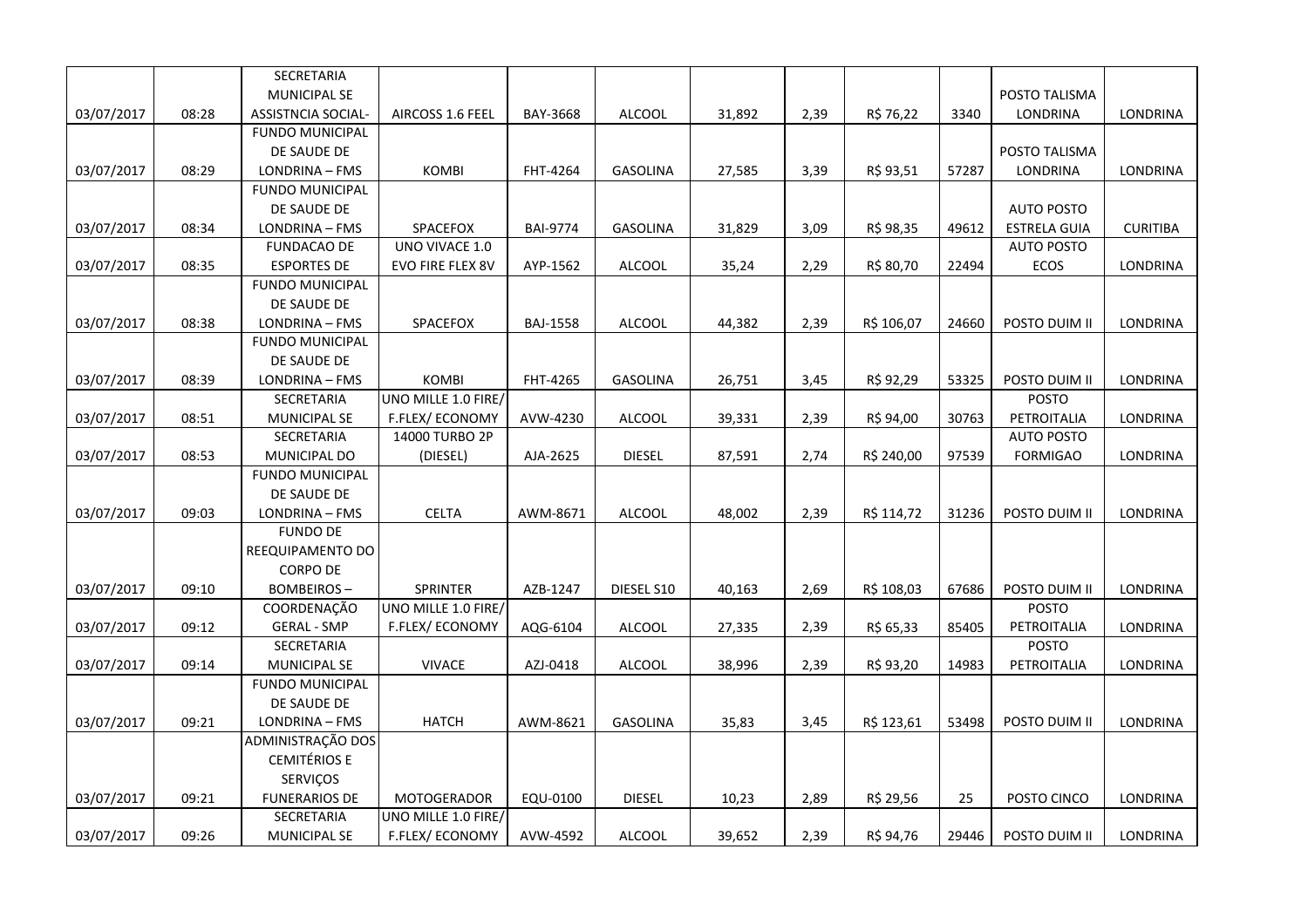|            |       | SECRETARIA             | <b>UNO MILLE</b>          |                 |                 |         |      |            |        |                   |                 |
|------------|-------|------------------------|---------------------------|-----------------|-----------------|---------|------|------------|--------|-------------------|-----------------|
| 03/07/2017 | 09:30 | <b>MUNICIPAL SE</b>    | CELEB/CELEB.ECON          | AVW-4227        | <b>ALCOOL</b>   | 36,552  | 2,39 | R\$ 87,35  | 23630  | POSTO DUIM II     | LONDRINA        |
|            |       | SECRETARIA             |                           |                 |                 |         |      |            |        |                   |                 |
|            |       | MUNICIPAL DE OBRAS     |                           |                 |                 |         |      |            |        |                   |                 |
| 03/07/2017 | 09:32 | E PAVIMENTAÇÃO -       | PA CARREGADEIRA           | PML-3468        | <b>DIESEL</b>   | 200     | 2,59 | R\$ 518,00 | 848    | POSTO DUIM II     | LONDRINA        |
|            |       | <b>SECRETARIA</b>      |                           |                 |                 |         |      |            |        |                   |                 |
|            |       | MUNICIPAL DE OBRAS     | ESCAVADEIRA               |                 |                 |         |      |            |        |                   |                 |
| 03/07/2017 | 09:33 | E PAVIMENTAÇÃO -       | HIDRÁULICA                | PML-5071        | <b>DIESEL</b>   | 250     | 2,59 | R\$ 647,50 | 715    | POSTO DUIM II     | LONDRINA        |
|            |       | <b>SECRETARIA</b>      |                           |                 |                 |         |      |            |        |                   |                 |
|            |       | MUNICIPAL DE OBRAS     | <b>ROLO</b>               |                 |                 |         |      |            |        |                   |                 |
| 03/07/2017 | 09:34 | E PAVIMENTAÇÃO -       | COMPACTADOR               | QL8-348         | <b>DIESEL</b>   | 100     | 2,59 | R\$ 259,00 | 100    | POSTO DUIM II     | LONDRINA        |
|            |       | <b>SECRETARIA</b>      |                           |                 |                 |         |      |            |        |                   |                 |
|            |       | MUNICIPAL DE OBRAS     |                           |                 |                 |         |      |            |        |                   |                 |
| 03/07/2017 | 09:35 | E PAVIMENTAÇÃO         | PA CARREGADEIRA           | AAA-5555        | <b>DIESEL</b>   | 100     | 2,59 | R\$ 259,00 | 3734   | POSTO DUIM II     | LONDRINA        |
|            |       | SECRETARIA             |                           |                 |                 |         |      |            |        |                   |                 |
|            |       | MUNICIPAL DE OBRAS     |                           |                 |                 |         |      |            |        |                   |                 |
| 03/07/2017 | 09:35 | E PAVIMENTAÇÃO -       | VIBRO ACABADORA           | PML-0008        | <b>DIESEL</b>   | 100     | 2,59 | R\$ 259,00 | 823    | POSTO DUIM II     | LONDRINA        |
|            |       | <b>SECRETARIA</b>      |                           |                 |                 |         |      |            |        |                   |                 |
|            |       | MUNICIPAL DE OBRAS     | 8120/8120 EURO3           |                 |                 |         |      |            |        | <b>AUTO POSTO</b> |                 |
| 03/07/2017 | 09:36 | E PAVIMENTAÇÃO         | <b>WORKER 2P (DIESEL)</b> | ATO-9849        | <b>DIESEL</b>   | 208,828 | 2,74 | R\$ 572,19 | 79100  | <b>FORMIGAO</b>   | LONDRINA        |
|            |       | SECRETARIA             |                           |                 |                 |         |      |            |        |                   |                 |
|            |       | MUNICIPAL DE OBRAS     |                           |                 |                 |         |      |            |        |                   |                 |
| 03/07/2017 | 09:37 | E PAVIMENTAÇÃO -       | ROLO AP 26                | AAA-8888        | <b>DIESEL</b>   | 100     | 2,59 | R\$ 259,00 | 792    | POSTO DUIM II     | <b>LONDRINA</b> |
|            |       | SECRETARIA             | <b>OUTROS MODELOS</b>     |                 |                 |         |      |            |        |                   |                 |
|            |       | MUNICIPAL DE OBRAS     | DE CAMINHOES E            |                 |                 |         |      |            |        |                   |                 |
| 03/07/2017 | 09:38 | E PAVIMENTAÇÃO -       | <b>ONIBUS</b>             | ABN-2923        | <b>DIESEL</b>   | 50      | 2,59 | R\$ 129,50 | 279955 | POSTO DUIM II     | LONDRINA        |
|            |       | <b>FUNDO MUNICIPAL</b> |                           |                 |                 |         |      |            |        |                   |                 |
|            |       | DE SAUDE DE            |                           |                 |                 |         |      |            |        | POSTO TALISMA     |                 |
| 03/07/2017 | 09:39 | LONDRINA - FMS         | <b>STRADA</b>             | AKO-8070        | <b>ALCOOL</b>   | 41,877  | 2,39 | R\$ 100,08 | 131094 | LONDRINA          | LONDRINA        |
|            |       | <b>FUNDO MUNICIPAL</b> |                           |                 |                 |         |      |            |        |                   |                 |
|            |       | DE SAUDE DE            |                           |                 |                 |         |      |            |        |                   |                 |
| 03/07/2017 | 09:40 | LONDRINA - FMS         | <b>UNO VIVACE</b>         | AZO-5174        | <b>GASOLINA</b> | 34,9    | 3,45 | R\$ 120,40 | 26149  | POSTO DUIM II     | LONDRINA        |
|            |       | <b>FUNDO MUNICIPAL</b> |                           |                 |                 |         |      |            |        |                   |                 |
|            |       | DE SAUDE DE            |                           |                 |                 |         |      |            |        |                   |                 |
| 03/07/2017 | 09:40 | LONDRINA - FMS         | SPACEFOX                  | <b>BAI-9778</b> | <b>ALCOOL</b>   | 39,482  | 2,49 | R\$ 98,31  | 28122  | POSTO CINCO       | LONDRINA        |
|            |       | SECRETARIA             |                           |                 |                 |         |      |            |        |                   |                 |
| 03/07/2017 | 09:49 | MUNICIPAL DO           | UNO MILLE FIRE            | AJZ-1738        | <b>GASOLINA</b> | 44,461  | 3,45 | R\$ 153,39 | 179899 | POSTO DUIM II     | LONDRINA        |
|            |       | SECRETARIA             | UNO MILLE 1.0 FIRE/       |                 |                 |         |      |            |        |                   |                 |
| 03/07/2017 | 10:06 | <b>MUNICIPAL SE</b>    | <b>F.FLEX/ ECONOMY</b>    | AVW-4674        | <b>ALCOOL</b>   | 37,585  | 2,39 | R\$ 89,82  | 29296  | POSTO DUIM II     | LONDRINA        |
|            |       | <b>FUNDO MUNICIPAL</b> |                           |                 |                 |         |      |            |        |                   |                 |
|            |       | DE SAUDE DE            |                           |                 |                 |         |      |            |        |                   |                 |
| 03/07/2017 | 10:12 | LONDRINA - FMS         | <b>KOMBI</b>              | AQU-0627        | <b>GASOLINA</b> | 27,252  | 3,45 | R\$ 94,01  | 258475 | POSTO DUIM II     | LONDRINA        |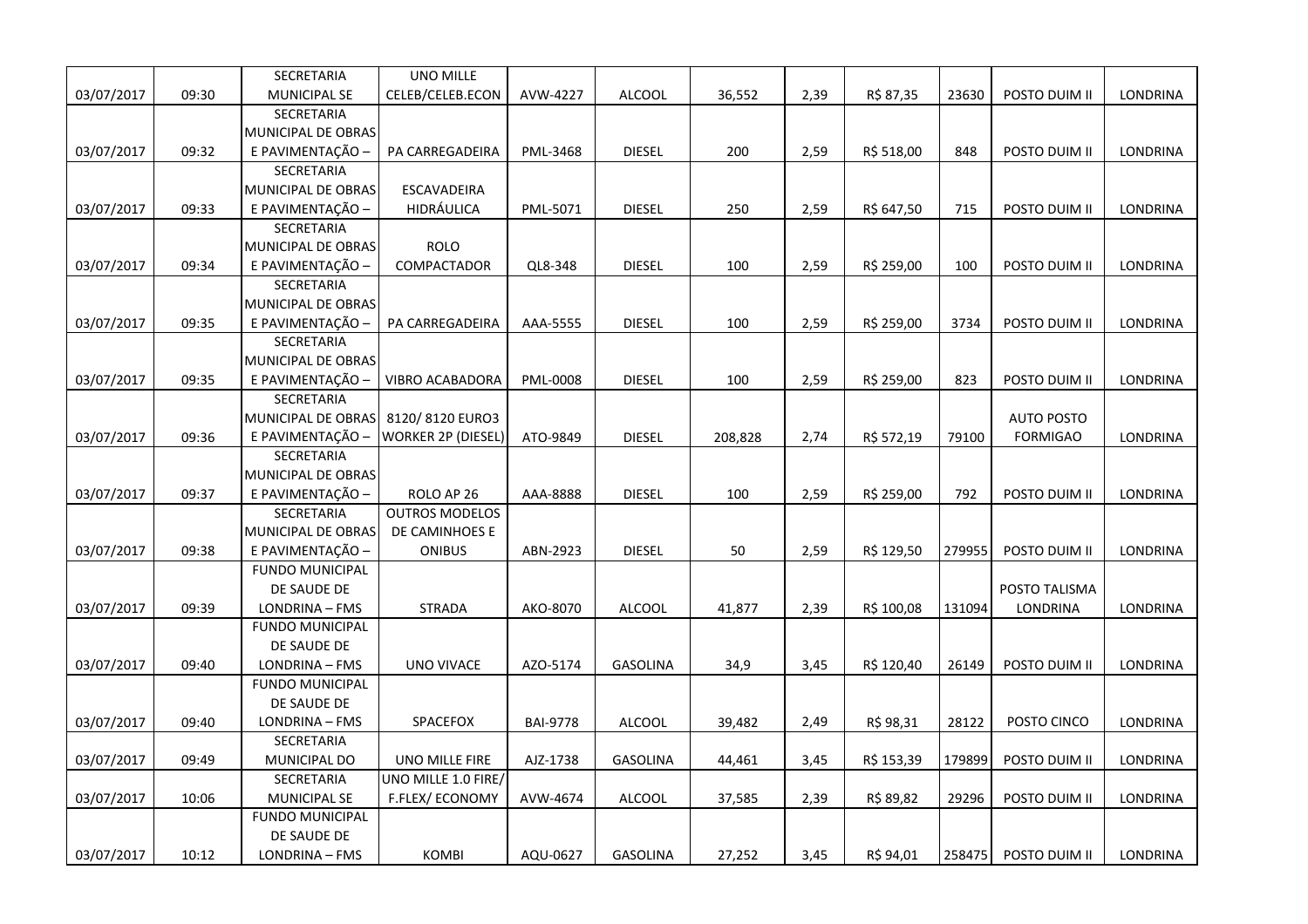|            |       | <b>FUNDO MUNICIPAL</b>    |                        |                 |                 |        |      |            |        |                   |                 |
|------------|-------|---------------------------|------------------------|-----------------|-----------------|--------|------|------------|--------|-------------------|-----------------|
|            |       | DE SAUDE DE               |                        |                 |                 |        |      |            |        |                   |                 |
| 03/07/2017 | 10:16 | LONDRINA - FMS            | 207SW                  | AUP-2519        | <b>GASOLINA</b> | 35,373 | 3,45 | R\$ 122,03 | 126516 | POSTO DUIM II     | LONDRINA        |
|            |       | <b>FUNDO MUNICIPAL</b>    |                        |                 |                 |        |      |            |        |                   |                 |
|            |       | DE SAUDE DE               |                        |                 |                 |        |      |            |        |                   |                 |
| 03/07/2017 | 10:17 | LONDRINA - FMS            | <b>KOMBI</b>           | AQU-0627        | <b>GASOLINA</b> | 22,063 | 3,45 | R\$ 76,11  | 258592 | POSTO DUIM II     | <b>LONDRINA</b> |
|            |       | SECRETARIA                | UNO MILLE 1.0 FIRE/    |                 |                 |        |      |            |        |                   |                 |
|            |       | <b>MUNICIPAL SE</b>       | F.FLEX/ECONOMY         |                 |                 |        |      |            |        | POSTO TALISMA     |                 |
| 03/07/2017 | 10:18 | <b>ASSISTNCIA SOCIAL-</b> | 4P                     | AVW-4588        | <b>ALCOOL</b>   | 39,973 | 2,39 | R\$ 95,53  | 105018 | <b>LONDRINA</b>   | <b>LONDRINA</b> |
|            |       | <b>FUNDO MUNICIPAL</b>    |                        |                 |                 |        |      |            |        |                   |                 |
|            |       | DE SAUDE DE               |                        |                 |                 |        |      |            |        |                   |                 |
| 03/07/2017 | 10:23 | LONDRINA - FMS            | <b>KOMBI</b>           | AQU-0627        | <b>GASOLINA</b> | 14,652 | 3,45 | R\$ 50,54  | 258679 | POSTO DUIM II     | LONDRINA        |
|            |       | <b>FUNDO MUNICIPAL</b>    |                        |                 |                 |        |      |            |        |                   |                 |
|            |       | DE SAUDE DE               |                        |                 |                 |        |      |            |        |                   |                 |
| 03/07/2017 | 10:24 | LONDRINA - FMS            | <b>STRADA</b>          | CDV-5779        | <b>ALCOOL</b>   | 35,992 | 2,39 | R\$ 86,00  | 118234 | POSTO DUIM II     | LONDRINA        |
|            |       | <b>FUNDO DE</b>           |                        |                 |                 |        |      |            |        |                   |                 |
|            |       | REEQUIPAMENTO DO          |                        |                 |                 |        |      |            |        |                   |                 |
|            |       | <b>CORPO DE</b>           |                        |                 |                 |        |      |            |        |                   |                 |
| 03/07/2017 | 10:26 | <b>BOMBEIROS-</b>         | <b>COBALT</b>          | AVO-4789        | ALCOOL          | 49,794 | 2,39 | R\$ 119,00 | 46435  | POSTO DUIM II     | LONDRINA        |
|            |       | SECRETARIA                | UNO MILLE 1.0 FIRE/    |                 |                 |        |      |            |        |                   |                 |
| 03/07/2017 | 10:39 | <b>MUNICIPAL SE</b>       | F.FLEX/ECONOMY         | AVW-4586        | <b>ALCOOL</b>   | 44,908 | 2,39 | R\$ 107,33 | 73751  | POSTO DUIM II     | <b>LONDRINA</b> |
|            |       | <b>FUNDO MUNICIPAL</b>    |                        |                 |                 |        |      |            |        |                   |                 |
|            |       | DE SAUDE DE               |                        |                 |                 |        |      |            |        |                   |                 |
| 03/07/2017 | 10:41 | LONDRINA - FMS            | KOMBI                  | FFZ-4793        | <b>GASOLINA</b> | 31,811 | 3,45 | R\$ 109,74 | 176770 | POSTO DUIM II     | LONDRINA        |
|            |       | SECRETARIA                | UNO MILLE 1.0 FIRE/    |                 |                 |        |      |            |        |                   |                 |
| 03/07/2017 | 10:43 | <b>MUNICIPAL SE</b>       | F.FLEX/ECONOMY         | AVW-4234        | ALCOOL          | 43,29  | 2,39 | R\$ 103,46 | 48778  | POSTO DUIM II     | LONDRINA        |
|            |       | <b>FUNDO MUNICIPAL</b>    |                        |                 |                 |        |      |            |        |                   |                 |
|            |       | DE SAUDE DE               |                        |                 |                 |        |      |            |        |                   |                 |
| 03/07/2017 | 10:45 | LONDRINA - FMS            | <b>UNO</b>             | AMN-4157        | <b>GASOLINA</b> | 30,082 | 3,45 | R\$ 103,78 | 166212 | POSTO DUIM II     | LONDRINA        |
|            |       | SECRETARIA                | UNO MILLE 1.0 FIRE/    |                 |                 |        |      |            |        |                   |                 |
|            |       | MUNICIPAL DE OBRAS        | <b>F.FLEX/ ECONOMY</b> |                 |                 |        |      |            |        | <b>AUTO POSTO</b> |                 |
| 03/07/2017 | 10:59 | E PAVIMENTAÇÃO -          | 4P                     | AKP-9649        | <b>GASOLINA</b> | 30     | 3,46 | R\$ 103,80 | 96664  | <b>FORMIGAO</b>   | LONDRINA        |
|            |       | SECRETARIA                | WEEKEND                |                 |                 |        |      |            |        |                   |                 |
| 03/07/2017 | 11:09 | MUNICIPAL DE              | ADVENTURE              | <b>BAJ-7690</b> | <b>ALCOOL</b>   | 37,122 | 2,39 | R\$ 88,72  | 42498  | POSTO DUIM II     | LONDRINA        |
|            |       | SECRETARIA                | UNO MILLE 1.0 FIRE/    |                 |                 |        |      |            |        |                   |                 |
| 03/07/2017 | 11:15 | <b>MUNICIPAL SE</b>       | F.FLEX/ECONOMY         | AOZ-4322        | <b>ALCOOL</b>   | 22,505 | 2,39 | R\$ 53,78  | 99696  | POSTO DUIM II     | LONDRINA        |
|            |       | <b>FUNDO MUNICIPAL</b>    |                        |                 |                 |        |      |            |        |                   |                 |
|            |       | DE SAUDE DE               |                        |                 |                 |        |      |            |        | POSTO TALISMA     |                 |
| 03/07/2017 | 11:21 | LONDRINA - FMS            | BOXER 2.3              | <b>BAK-7311</b> | DIESEL S10      | 65,024 | 2,87 | R\$ 186,61 | 14116  | LONDRINA          | LONDRINA        |
|            |       | SECRETARIA                | VOYAGE 1.6 MI          |                 |                 |        |      |            |        |                   |                 |
| 03/07/2017 | 11:25 | MUNICIPAL DE              | <b>TOTAL FLEX 8V</b>   | AZL-4436        | <b>ALCOOL</b>   | 47,322 | 2,39 | R\$ 113,09 | 48653  | POSTO DUIM II     | LONDRINA        |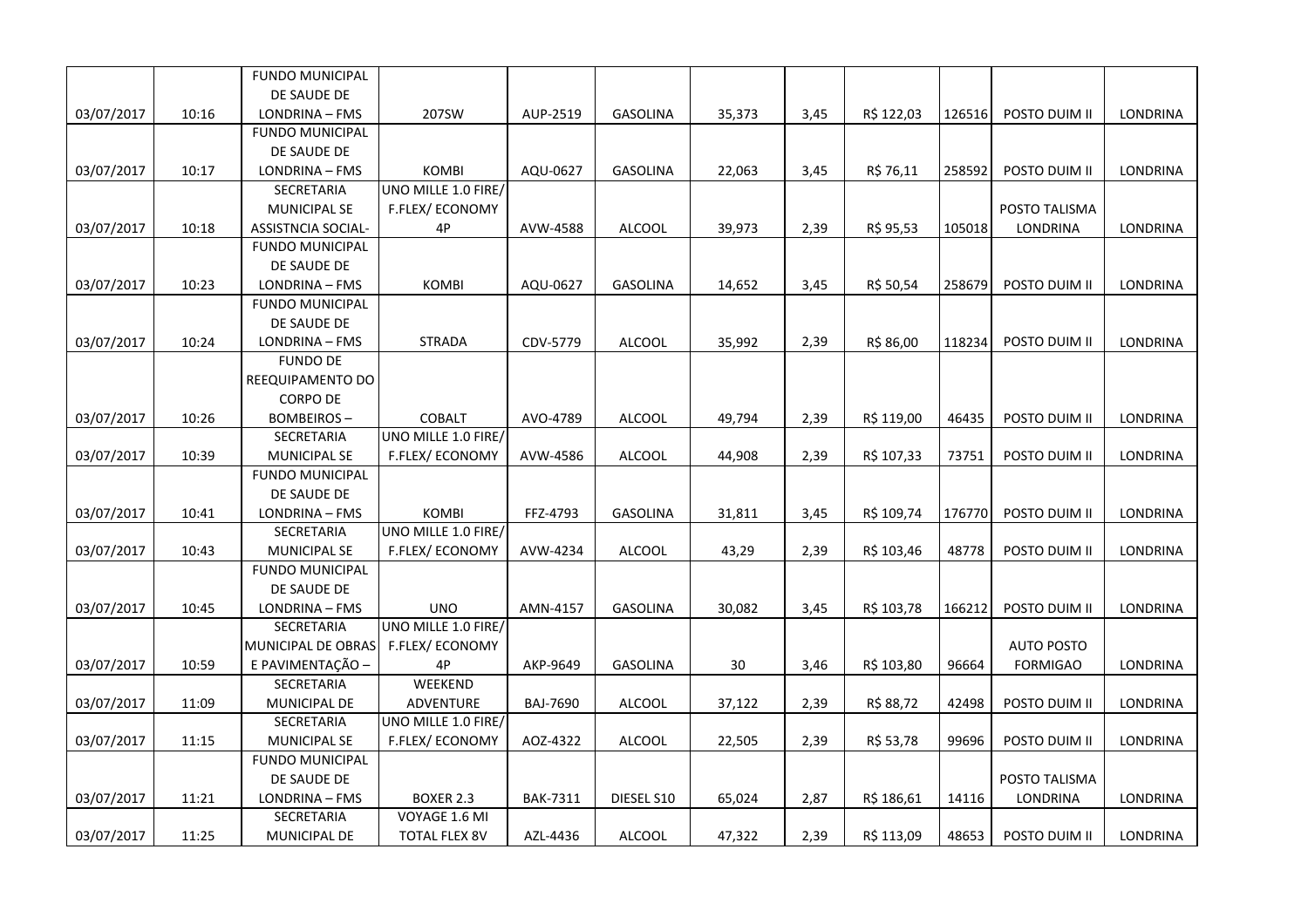|            |       | <b>FUNDO MUNICIPAL</b>    |                          |                 |                 |        |      |              |        |                   |                 |
|------------|-------|---------------------------|--------------------------|-----------------|-----------------|--------|------|--------------|--------|-------------------|-----------------|
|            |       | DE SAUDE DE               |                          |                 |                 |        |      |              |        |                   |                 |
| 03/07/2017 | 11:56 | LONDRINA - FMS            | SPRINTER-415             | <b>BAG-9372</b> | DIESEL S10      | 65,912 | 2,69 | R\$ 177,30   | 40308  | POSTO DUIM II     | <b>LONDRINA</b> |
|            |       | <b>FUNDO MUNICIPAL</b>    |                          |                 |                 |        |      |              |        |                   |                 |
|            |       | DE SAUDE DE               |                          |                 |                 |        |      |              |        |                   |                 |
| 03/07/2017 | 11:58 | LONDRINA - FMS            | <b>UNO</b>               | AKR-5982        | <b>GASOLINA</b> | 31,602 | 3,45 | R\$ 109,02   | 73351  | POSTO DUIM II     | LONDRINA        |
|            |       | <b>FUNDO MUNICIPAL</b>    |                          |                 |                 |        |      |              |        |                   |                 |
|            |       | DE SAUDE DE               |                          |                 |                 |        |      |              |        |                   |                 |
| 03/07/2017 | 11:59 | LONDRINA - FMS            | MASTER 2.3 DCI           | PAR-9941        | DIESEL S10      | 39,912 | 2,69 | R\$ 107,36   | 31264  | POSTO DUIM II     | LONDRINA        |
|            |       | <b>FUNDO MUNICIPAL</b>    |                          |                 |                 |        |      |              |        |                   |                 |
|            |       | DE SAUDE DE               |                          |                 |                 |        |      |              |        |                   |                 |
| 03/07/2017 | 12:01 | LONDRINA - FMS            | <b>UNO</b>               | ARN-7820        | <b>GASOLINA</b> | 39,841 | 3,45 | R\$ 137,45   | 65782  | POSTO DUIM II     | LONDRINA        |
|            |       | <b>FUNDO MUNICIPAL</b>    |                          |                 |                 |        |      |              |        |                   |                 |
|            |       | DE SAUDE DE               |                          |                 |                 |        |      |              |        |                   |                 |
| 03/07/2017 | 12:05 | LONDRINA - FMS            | <b>UNO</b>               | <b>AKR-5982</b> | <b>GASOLINA</b> | 13,14  | 3,45 | R\$ 45,33    | 73505  | POSTO DUIM II     | <b>LONDRINA</b> |
|            |       | SECRETARIA                | <b>S10 PUP EXECUTIVE</b> |                 |                 |        |      |              |        |                   |                 |
|            |       | <b>MUNICIPAL SE</b>       | 2.4 MPFI F.POWER         |                 |                 |        |      |              |        | POSTO TALISMA     |                 |
| 03/07/2017 | 12:16 | <b>ASSISTNCIA SOCIAL-</b> | CD.                      | AWM-4668        | <b>ALCOOL</b>   | 75,731 | 2,39 | R\$ 180,99   | 69882  | LONDRINA          | <b>LONDRINA</b> |
|            |       | <b>FUNDO MUNICIPAL</b>    |                          |                 |                 |        |      |              |        |                   |                 |
|            |       | DE SAUDE DE               |                          |                 |                 |        |      |              |        |                   |                 |
| 03/07/2017 | 12:30 | LONDRINA - FMS            | UNO VIVACE 1.0           | AZO-5139        | <b>GASOLINA</b> | 35,819 | 3,49 | R\$ 125,01   | 18965  | POSTO CINCO       | LONDRINA        |
|            |       | SECRETARIA                | <b>S10 BLAZER</b>        |                 |                 |        |      |              |        | <b>AUTO POSTO</b> |                 |
| 03/07/2017 | 12:46 | MUNICIPAL DE              | ADVANT. 2.4/2.4          | AUE-4968        | ALCOOL          | 53,46  | 2,44 | R\$ 130,44   | 193452 | <b>FORMIGAO</b>   | LONDRINA        |
|            |       | <b>FUNDO DE</b>           |                          |                 |                 |        |      |              |        |                   |                 |
|            |       | REEQUIPAMENTO DO          |                          |                 |                 |        |      |              |        |                   |                 |
|            |       | <b>CORPO DE</b>           |                          |                 |                 |        |      |              |        |                   |                 |
| 03/07/2017 | 12:51 | <b>BOMBEIROS-</b>         | <b>COBALT</b>            | AVO-4822        | <b>ALCOOL</b>   | 50,36  | 2,39 | R\$ 120,36   | 36254  | POSTO DUIM II     | <b>LONDRINA</b> |
|            |       | COORDENAÇÃO               |                          |                 |                 |        |      |              |        | <b>POSTO</b>      |                 |
| 03/07/2017 | 13:05 | <b>GERAL - SMP</b>        | <b>ONIX 1.0</b>          | BAG-1816        | <b>ALCOOL</b>   | 45,235 | 2,39 | R\$ 108,11   | 10666  | PETROITALIA       | LONDRINA        |
|            |       | SECRETARIA                |                          |                 |                 |        |      |              |        |                   |                 |
|            |       | MUNICIPAL DE              |                          |                 |                 |        |      |              |        | <b>AUTO POSTO</b> |                 |
| 03/07/2017 | 13:24 | <b>AGRICULTURA E</b>      | MOTONIVELADORA           | ATN-4476        | <b>DIESEL</b>   | 400    | 2,73 | R\$ 1.090,00 | 4770   | <b>FORMIGAO</b>   | LONDRINA        |
|            |       | SECRETARIA                |                          |                 |                 |        |      |              |        |                   |                 |
|            |       | MUNICIPAL DE              | ESCAVADEIRA              |                 |                 |        |      |              |        | <b>AUTO POSTO</b> |                 |
| 03/07/2017 | 13:25 | <b>AGRICULTURA E</b>      | <b>HIDRAULICA</b>        | HBZ-1640        | <b>DIESEL</b>   | 600    | 2,74 | R\$ 1.644,00 | 1604   | <b>FORMIGAO</b>   | LONDRINA        |
|            |       | SECRETARIA                |                          |                 |                 |        |      |              |        |                   |                 |
|            |       | <b>MUNICIPAL DE</b>       | MOTONIVELADORA           |                 |                 |        |      |              |        | <b>AUTO POSTO</b> |                 |
| 03/07/2017 | 13:26 | <b>AGRICULTURA E</b>      | RG 140                   | PML-5070        | <b>DIESEL</b>   | 400    | 2,74 | R\$ 1.096,00 | 2393   | <b>FORMIGAO</b>   | LONDRINA        |
|            |       | SECRETARIA                | UNO MILLE 1.0 FIRE/      |                 |                 |        |      |              |        |                   |                 |
|            |       | MUNICIPAL DE OBRAS        | <b>F.FLEX/ECONOMY</b>    |                 |                 |        |      |              |        | <b>AUTO POSTO</b> |                 |
| 03/07/2017 | 13:51 | E PAVIMENTAÇÃO -          | 4P                       | ALO-3478        | <b>GASOLINA</b> | 30     | 3,46 | R\$ 103,80   | 118447 | <b>FORMIGAO</b>   | <b>LONDRINA</b> |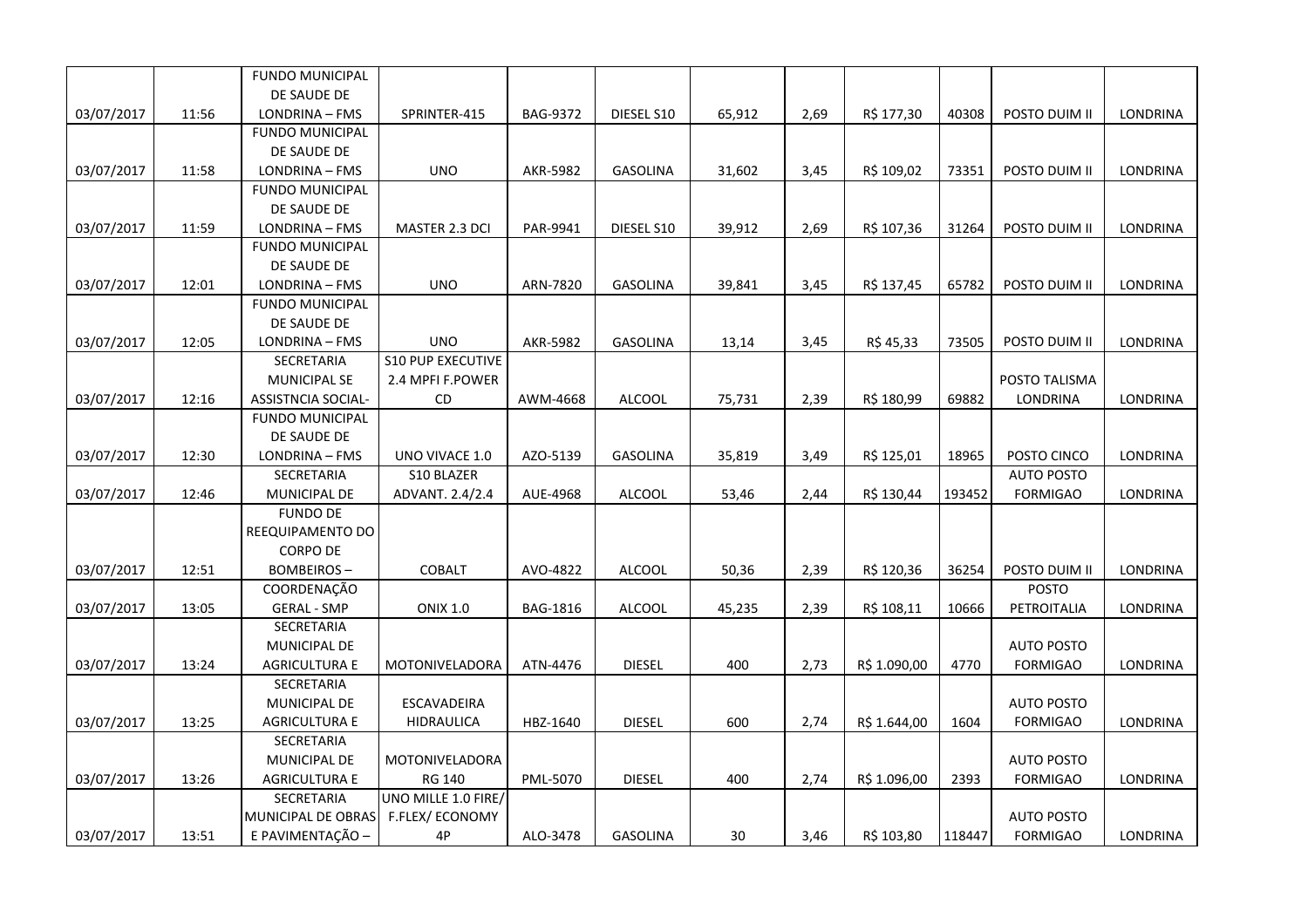|            |       | <b>FUNDO MUNICIPAL</b> |                        |                 |                 |         |      |            |        |                   |                 |
|------------|-------|------------------------|------------------------|-----------------|-----------------|---------|------|------------|--------|-------------------|-----------------|
|            |       | DE SAUDE DE            |                        |                 |                 |         |      |            |        |                   |                 |
| 03/07/2017 | 13:54 | LONDRINA - FMS         | <b>CELTA</b>           | AWM-8704        | GASOLINA        | 35,072  | 3,45 | R\$ 120,99 | 14916  | POSTO DUIM II     | LONDRINA        |
|            |       | SECRETARIA             | UNO MILLE 1.0 FIRE/    |                 |                 |         |      |            |        | <b>POSTO</b>      |                 |
| 03/07/2017 | 13:59 | MUNICIPAL DE           | <b>F.FLEX/ ECONOMY</b> | AQG-6107        | <b>ALCOOL</b>   | 41,804  | 2,39 | R\$ 99,91  | 98853  | PETROITALIA       | LONDRINA        |
|            |       | SECRETARIA             |                        |                 |                 |         |      |            |        |                   |                 |
|            |       | MUNICIPAL DE           |                        |                 |                 |         |      |            |        | <b>AUTO POSTO</b> |                 |
| 03/07/2017 | 14:04 | <b>AGRICULTURA E</b>   | 1319                   | AZJ-0479        | DIESEL S10      | 170     | 2,84 | R\$482,80  | 48474  | <b>FORMIGAO</b>   | LONDRINA        |
|            |       | <b>FUNDO MUNICIPAL</b> |                        |                 |                 |         |      |            |        |                   |                 |
|            |       | DE SAUDE DE            |                        |                 |                 |         |      |            |        | POSTO TALISMA     |                 |
| 03/07/2017 | 14:13 | LONDRINA - FMS         | <b>KOMBI</b>           | FEP-2301        | <b>GASOLINA</b> | 20,435  | 3,39 | R\$ 69,27  | 157330 | LONDRINA          | LONDRINA        |
|            |       | <b>SECRETARIA</b>      | <b>ASTRA SED.</b>      |                 |                 |         |      |            |        |                   |                 |
| 03/07/2017 | 14:17 | MUNICIPAL DE           | ADVANT. 2.0 8V         | AUE-5114        | <b>ALCOOL</b>   | 44,857  | 2,39 | R\$ 107,21 | 149730 | POSTO DUIM II     | LONDRINA        |
|            |       | SECRETARIA             | ASTRA SED.             |                 |                 |         |      |            |        | <b>POSTO</b>      |                 |
| 03/07/2017 | 14:19 | MUNICIPAL DE           | ADVANT. 2.0 8V         | AUE-4726        | <b>ALCOOL</b>   | 26,36   | 2,39 | R\$ 63,00  | 102228 | PETROITALIA       | LONDRINA        |
|            |       | <b>SECRETARIA</b>      |                        |                 |                 |         |      |            |        |                   |                 |
|            |       | MUNICIPAL DE OBRAS     |                        |                 |                 |         |      |            |        | <b>AUTO POSTO</b> |                 |
| 03/07/2017 | 14:24 | E PAVIMENTAÇÃO -       | 14000                  | AZP-7452        | DIESEL S10      | 150     | 2,84 | R\$426,00  | 21920  | <b>FORMIGAO</b>   | LONDRINA        |
|            |       | <b>FUNDO MUNICIPAL</b> |                        |                 |                 |         |      |            |        |                   |                 |
|            |       | DE SAUDE DE            |                        |                 |                 |         |      |            |        |                   |                 |
| 03/07/2017 | 14:25 | LONDRINA - FMS         | <b>UNO</b>             | <b>AKK-1898</b> | <b>GASOLINA</b> | 35,372  | 3,45 | R\$ 122,03 | 261413 | POSTO DUIM II     | LONDRINA        |
|            |       | SECRETARIA             | VOYAGE 1.6 MI          |                 |                 |         |      |            |        |                   |                 |
| 03/07/2017 | 14:29 | MUNICIPAL DE           | <b>TOTAL FLEX 8V</b>   | AZL-4468        | <b>ALCOOL</b>   | 45,644  | 2,39 | R\$ 109,08 | 53143  | POSTO DUIM II     | LONDRINA        |
|            |       | SECRETARIA             |                        |                 |                 |         |      |            |        | <b>AUTO POSTO</b> |                 |
| 03/07/2017 | 14:35 | MUNICIPAL DE           | <b>XRE 300</b>         | AYD-9580        | <b>GASOLINA</b> | 9,97    | 3,69 | R\$ 36,79  | 22527  | <b>ECOS</b>       | LONDRINA        |
|            |       | <b>FUNDO DE</b>        |                        |                 |                 |         |      |            |        |                   |                 |
|            |       | REEQUIPAMENTO DO       |                        |                 |                 |         |      |            |        |                   |                 |
|            |       | <b>CORPO DE</b>        |                        |                 |                 |         |      |            |        |                   |                 |
| 03/07/2017 | 14:47 | <b>BOMBEIROS-</b>      | G440                   | AYB-3167        | DIESEL S10      | 181,263 | 2,69 | R\$487,59  | 39150  | POSTO DUIM II     | LONDRINA        |
|            |       | <b>SECRETARIA</b>      | UNO MILLE 1.0 FIRE/    |                 |                 |         |      |            |        |                   |                 |
|            |       | MUNICIPAL DE OBRAS     | F.FLEX/ECONOMY         |                 |                 |         |      |            |        |                   |                 |
| 03/07/2017 | 15:10 | E PAVIMENTAÇÃO -       | 4P                     | ALO-3484        | <b>GASOLINA</b> | 29,87   | 3,39 | R\$ 101,26 | 97542  | POSTO FARIA       | <b>LONDRINA</b> |
|            |       | <b>FUNDO DE</b>        |                        |                 |                 |         |      |            |        |                   |                 |
|            |       | REEQUIPAMENTO DO       |                        |                 |                 |         |      |            |        |                   |                 |
|            |       | <b>CORPO DE</b>        |                        |                 |                 |         |      |            |        |                   |                 |
| 03/07/2017 | 15:12 | <b>BOMBEIROS-</b>      | <b>STRADA</b>          | AYW-7595        | <b>ALCOOL</b>   | 43,72   | 2,39 | R\$ 104,49 | 19529  | POSTO DUIM II     | <b>LONDRINA</b> |
|            |       | <b>SECRETARIA</b>      | UNO MILLE 1.0 FIRE/    |                 |                 |         |      |            |        |                   |                 |
|            |       | MUNICIPAL DE OBRAS     | <b>F.FLEX/ ECONOMY</b> |                 |                 |         |      |            |        |                   |                 |
| 03/07/2017 | 15:18 | E PAVIMENTAÇÃO -       | 4P                     | ALO-3481        | <b>GASOLINA</b> | 36,13   | 3,39 | R\$ 122,48 | 169290 | POSTO FARIA       | <b>LONDRINA</b> |
|            |       | <b>FUNDO MUNICIPAL</b> |                        |                 |                 |         |      |            |        |                   |                 |
|            |       | DE SAUDE DE            |                        |                 |                 |         |      |            |        |                   |                 |
| 03/07/2017 | 15:25 | LONDRINA - FMS         | <b>UNO VIVACE</b>      | AZI-6595        | GASOLINA        | 34,861  | 3,45 | R\$ 120,27 | 27775  | POSTO DUIM II     | <b>LONDRINA</b> |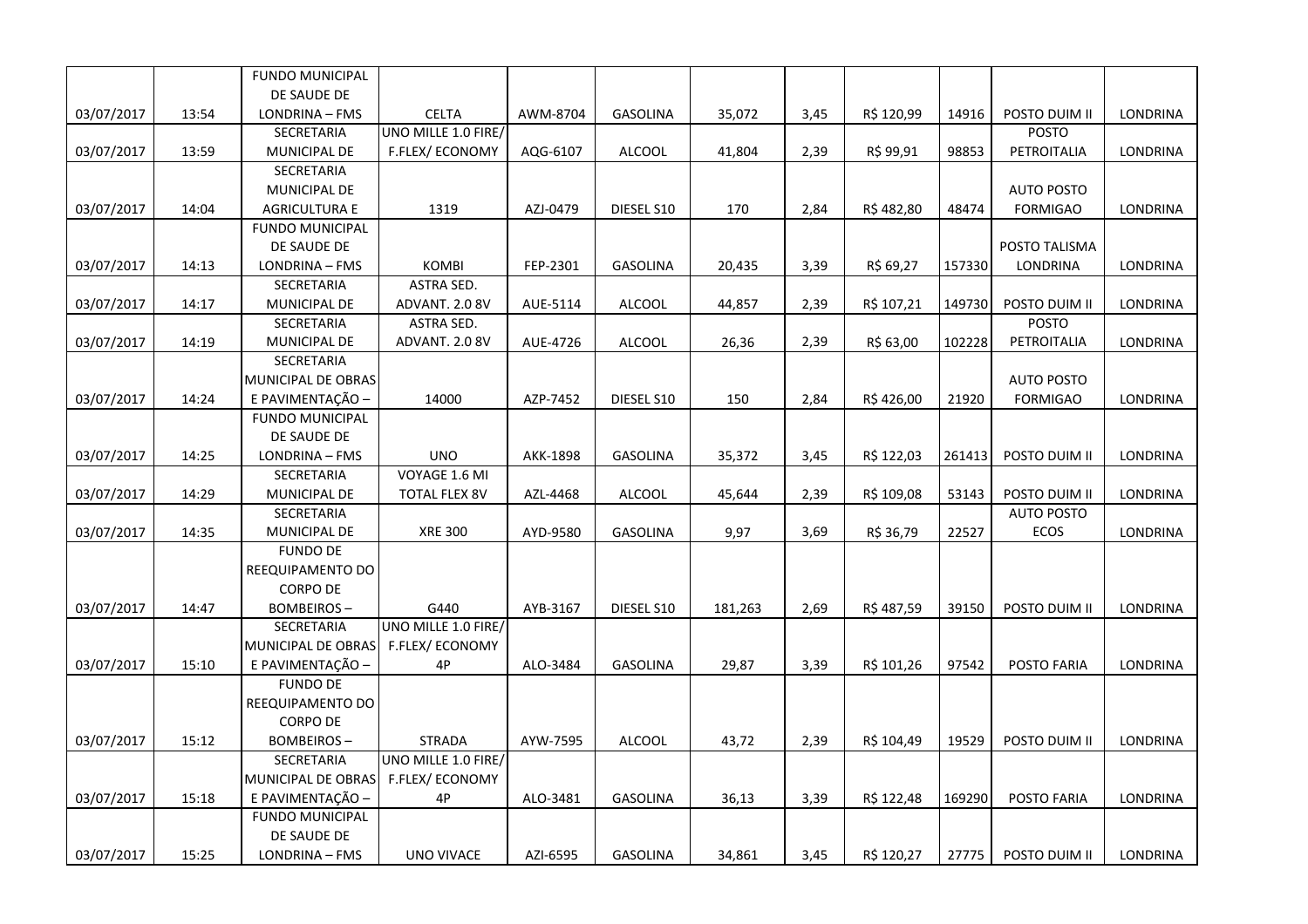|            |       | SECRETARIA             |                         |                 |                 |        |      |            |        | <b>AUTO POSTO</b> |          |
|------------|-------|------------------------|-------------------------|-----------------|-----------------|--------|------|------------|--------|-------------------|----------|
| 03/07/2017 | 15:33 | MUNICIPAL DE           | <b>XRE 300</b>          | AYD-9503        | GASOLINA        | 11,661 | 3,69 | R\$43,03   | 27168  | ECOS              | LONDRINA |
|            |       | SECRETARIA             | S10 PUP ADVANT.         |                 |                 |        |      |            |        | POSTO             |          |
| 03/07/2017 | 15:40 | <b>MUNICIPAL DE</b>    | $2.4/2.4$ MPFI          | ASH-0386        | <b>ALCOOL</b>   | 66,7   | 2,39 | R\$ 159,41 | 117708 | PETROITALIA       | LONDRINA |
|            |       | <b>FUNDO MUNICIPAL</b> |                         |                 |                 |        |      |            |        |                   |          |
|            |       | DE SAUDE DE            |                         |                 |                 |        |      |            |        | <b>AUTO POSTO</b> |          |
| 03/07/2017 | 15:54 | LONDRINA - FMS         | <b>CELTA</b>            | AWM-8679        | GASOLINA        | 40     | 3,69 | R\$ 147,60 | 48628  | <b>ECOS</b>       | LONDRINA |
|            |       | <b>FUNDO MUNICIPAL</b> |                         |                 |                 |        |      |            |        |                   |          |
|            |       | DE SAUDE DE            |                         |                 |                 |        |      |            |        |                   |          |
| 03/07/2017 | 16:03 | LONDRINA - FMS         | <b>BOXER</b>            | AXL-7395        | DIESEL S10      | 55,572 | 2,69 | R\$ 149,48 | 152788 | POSTO DUIM II     | LONDRINA |
|            |       | SECRETARIA             | <b>CARGO 2429</b>       |                 |                 |        |      |            |        |                   |          |
|            |       | MUNICIPAL DE OBRAS     | PLATAFORMA              |                 |                 |        |      |            |        | <b>POSTO</b>      |          |
| 03/07/2017 | 16:04 | E PAVIMENTAÇÃO -       | GRANDE                  | AZJ-1239        | DIESEL S10      | 200    | 2,99 | R\$ 598,00 | 24549  | PETROITALIA       | LONDRINA |
|            |       | SECRETARIA             |                         |                 |                 |        |      |            |        |                   |          |
|            |       | MUNICIPAL DE OBRAS     | UNO VIVACE 1.0          |                 |                 |        |      |            |        | POSTO TALISMA     |          |
| 03/07/2017 | 16:04 | E PAVIMENTAÇÃO -       | EVO FIRE FLEX 8V        | AYW-7592        | <b>GASOLINA</b> | 40,023 | 3,39 | R\$ 135,67 | 28473  | LONDRINA          | LONDRINA |
|            |       | SECRETARIA             | UNO MILLE 1.0 FIRE/     |                 |                 |        |      |            |        |                   |          |
| 03/07/2017 | 16:13 | <b>MUNICIPAL SE</b>    | F.FLEX/ECONOMY          | ARN-7817        | <b>ALCOOL</b>   | 30,962 | 2,39 | R\$ 74,00  | 75241  | POSTO DUIM II     | LONDRINA |
|            |       | <b>FUNDO MUNICIPAL</b> |                         |                 |                 |        |      |            |        |                   |          |
|            |       | DE SAUDE DE            |                         |                 |                 |        |      |            |        |                   |          |
| 03/07/2017 | 16:29 | LONDRINA - FMS         | <b>UNO</b>              | AUY-4269        | <b>GASOLINA</b> | 39,133 | 3,45 | R\$ 135,00 | 113153 | POSTO DUIM II     | LONDRINA |
|            |       | SECRETARIA             | UNO MILLE 1.0 FIRE/     |                 |                 |        |      |            |        | <b>POSTO</b>      |          |
| 03/07/2017 | 16:41 | <b>MUNICIPAL SE</b>    | F.FLEX/ECONOMY          | AVW-4314        | <b>ALCOOL</b>   | 41,51  | 2,39 | R\$ 99,20  | 21315  | PETROITALIA       | LONDRINA |
|            |       | <b>FUNDACAO DE</b>     | VOYAGE 1.6 MI           |                 |                 |        |      |            |        | <b>AUTO POSTO</b> |          |
| 03/07/2017 | 16:43 | <b>ESPORTES DE</b>     | <b>TOTAL FLEX 8V 4P</b> | ASF-0627        | <b>ALCOOL</b>   | 38,428 | 2,29 | R\$ 88,00  | 71025  | ECOS              | LONDRINA |
|            |       | SECRETARIA             | ASTRA SED.              |                 |                 |        |      |            |        |                   |          |
| 03/07/2017 | 16:43 | MUNICIPAL DE           | ADVANT. 2.0 8V          | AUE-4758        | <b>ALCOOL</b>   | 25,532 | 2,39 | R\$ 61,02  | 87197  | POSTO DUIM II     | LONDRINA |
|            |       | <b>FUNDO MUNICIPAL</b> |                         |                 |                 |        |      |            |        |                   |          |
|            |       | DE SAUDE DE            |                         |                 |                 |        |      |            |        |                   |          |
| 03/07/2017 | 16:48 | LONDRINA - FMS         | <b>KOMBI</b>            | FIZ-9582        | <b>GASOLINA</b> | 22,272 | 3,45 | R\$ 76,83  | 136292 | POSTO DUIM II     | LONDRINA |
|            |       | <b>FUNDO MUNICIPAL</b> |                         |                 |                 |        |      |            |        |                   |          |
|            |       | DE SAUDE DE            |                         |                 |                 |        |      |            |        |                   |          |
| 03/07/2017 | 16:52 | LONDRINA - FMS         | <b>SPACEFOX</b>         | <b>BAI-9774</b> | <b>GASOLINA</b> | 30,94  | 3,45 | R\$ 106,74 | 50073  | POSTO DUIM II     | LONDRINA |
|            |       | <b>FUNDO MUNICIPAL</b> |                         |                 |                 |        |      |            |        |                   |          |
|            |       | DE SAUDE DE            |                         |                 |                 |        |      |            |        |                   |          |
| 03/07/2017 | 17:02 | LONDRINA - FMS         | <b>UNO</b>              | AAW-2630        | <b>GASOLINA</b> | 30,641 | 3,45 | R\$ 105,71 | 249395 | POSTO DUIM II     | LONDRINA |
|            |       | <b>FUNDO MUNICIPAL</b> |                         |                 |                 |        |      |            |        |                   |          |
|            |       | DE SAUDE DE            |                         |                 |                 |        |      |            |        |                   |          |
| 03/07/2017 | 17:35 | LONDRINA - FMS         | <b>CELTA</b>            | AWM-8632        | <b>GASOLINA</b> | 42,622 | 3,45 | R\$ 147,04 | 147108 | POSTO DUIM II     | LONDRINA |
|            |       | SECRETARIA             | <b>ASTRA SED.</b>       |                 |                 |        |      |            |        | <b>POSTO</b>      |          |
| 03/07/2017 | 17:51 | MUNICIPAL DE           | ADVANT. 2.0 8V          | AUE-4972        | <b>ALCOOL</b>   | 42,68  | 2,39 | R\$ 102,00 | 88392  | PETROITALIA       | LONDRINA |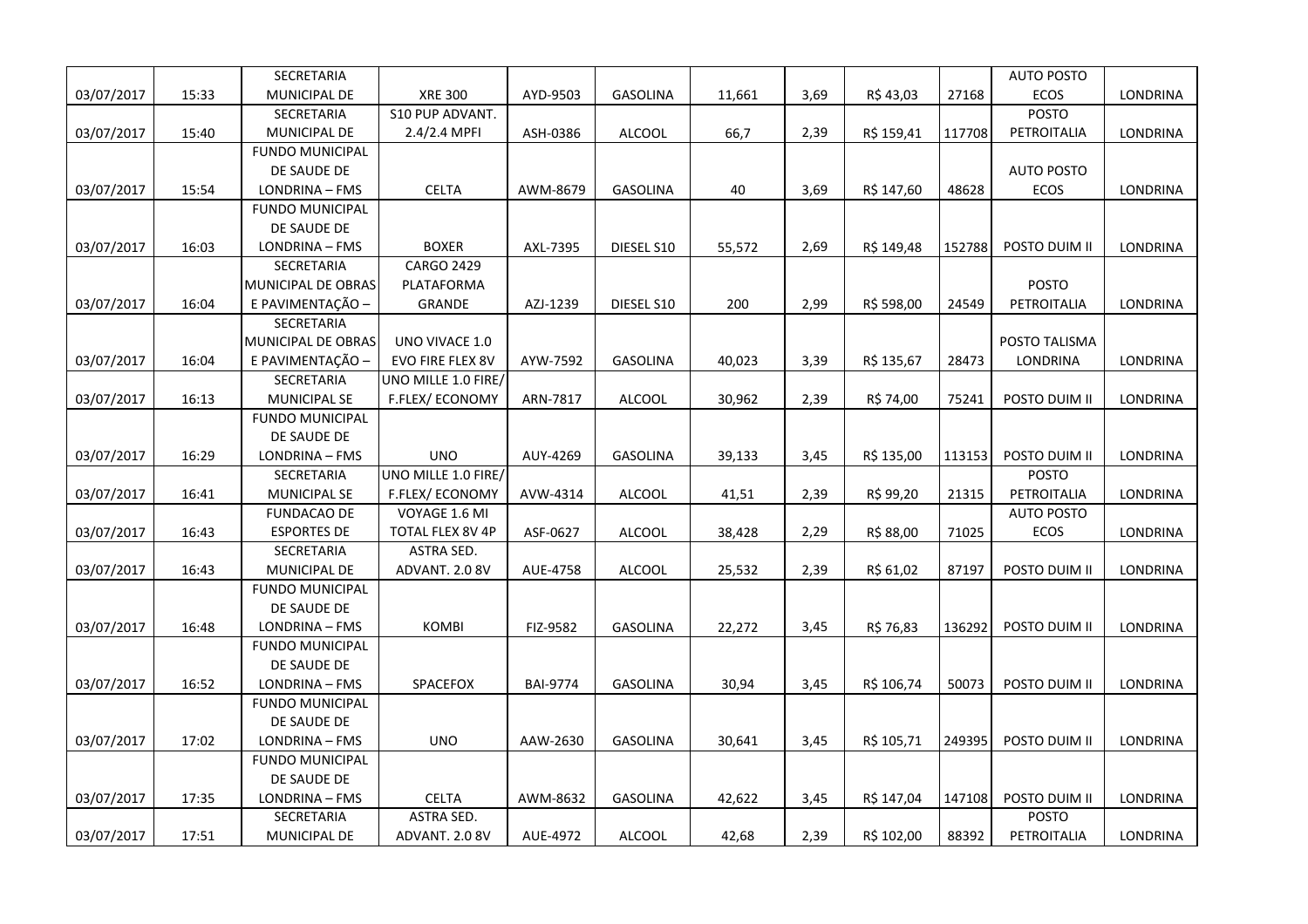|            |       | <b>FUNDO MUNICIPAL</b>    |                          |                 |                 |        |      |            |        |                     |                 |
|------------|-------|---------------------------|--------------------------|-----------------|-----------------|--------|------|------------|--------|---------------------|-----------------|
|            |       | DE SAUDE DE               |                          |                 |                 |        |      |            |        |                     |                 |
| 03/07/2017 | 17:59 | LONDRINA - FMS            | SPRINTER-415             | BAG-9371        | DIESEL S10      | 47,512 | 2,69 | R\$ 127,80 | 55449  | POSTO DUIM II       | LONDRINA        |
|            |       | <b>FUNDO DE</b>           |                          |                 |                 |        |      |            |        |                     |                 |
|            |       | REEQUIPAMENTO DO          |                          |                 |                 |        |      |            |        |                     |                 |
|            |       | <b>CORPO DE</b>           | WEEKEND                  |                 |                 |        |      |            |        | <b>AUTO POSTO</b>   |                 |
| 03/07/2017 | 18:19 | <b>BOMBEIROS-</b>         | ADVENTURE                | BBD-7445        | <b>GASOLINA</b> | 52     | 3,09 | R\$ 160,68 | 3862   | <b>ESTRELA GUIA</b> | <b>CURITIBA</b> |
|            |       | <b>FUNDO MUNICIPAL</b>    |                          |                 |                 |        |      |            |        |                     |                 |
|            |       | DE SAUDE DE               |                          |                 |                 |        |      |            |        | POSTO TALISMA       |                 |
| 03/07/2017 | 18:26 | LONDRINA - FMS            | <b>KOMBI</b>             | AQU-0627        | <b>GASOLINA</b> | 28,899 | 3,39 | R\$ 97,96  | 258790 | LONDRINA            | LONDRINA        |
|            |       | <b>FUNDO MUNICIPAL</b>    |                          |                 |                 |        |      |            |        |                     |                 |
|            |       | DE SAUDE DE               |                          |                 |                 |        |      |            |        |                     |                 |
| 03/07/2017 | 18:47 | LONDRINA - FMS            | <b>KOMBI</b>             | FFZ-5891        | <b>GASOLINA</b> | 31,602 | 3,45 | R\$ 109,02 | 185822 | POSTO DUIM II       | LONDRINA        |
|            |       | SECRETARIA                | <b>KOMBI STANDARD</b>    |                 |                 |        |      |            |        |                     |                 |
|            |       | <b>MUNICIPAL SE</b>       | 1.4 MI TOTAL FLEX        |                 |                 |        |      |            |        | POSTO TALISMA       |                 |
| 03/07/2017 | 20:03 | <b>ASSISTNCIA SOCIAL-</b> | 8V                       | NYG-5009        | <b>ALCOOL</b>   | 31,508 | 2,39 | R\$ 75,30  | 65194  | LONDRINA            | LONDRINA        |
|            |       | <b>FUNDO MUNICIPAL</b>    |                          |                 |                 |        |      |            |        |                     |                 |
|            |       | DE SAUDE DE               |                          |                 |                 |        |      |            |        |                     |                 |
| 03/07/2017 | 20:11 | LONDRINA - FMS            | <b>ONIX 1.0</b>          | BAG-1791        | <b>GASOLINA</b> | 33,052 | 3,45 | R\$ 114,02 | 64645  | POSTO DUIM II       | <b>LONDRINA</b> |
|            |       | SECRETARIA                | MERIVA JOY 1.4           |                 |                 |        |      |            |        |                     |                 |
| 03/07/2017 | 21:32 | MUNICIPAL DE              | <b>MPFI 8V ECONOFLEX</b> | <b>HFO-7605</b> | <b>ALCOOL</b>   | 23,853 | 2,39 | R\$ 57,00  | 112567 | POSTO DUIM II       | LONDRINA        |
|            |       | SECRETARIA                |                          |                 |                 |        |      |            |        |                     |                 |
|            |       | MUNICIPAL DE              |                          |                 |                 |        |      |            |        | <b>AUTO POSTO</b>   |                 |
| 03/07/2017 | 22:27 | <b>AGRICULTURA E</b>      | NOVO VOYAGE              | <b>BAL-2688</b> | <b>GASOLINA</b> | 49,15  | 3,46 | R\$ 170,06 | 19594  | <b>FORMIGAO</b>     | LONDRINA        |
|            |       | SECRETARIA                | WEEKEND                  |                 |                 |        |      |            |        | <b>AUTO POSTO</b>   |                 |
| 04/07/2017 | 05:40 | MUNICIPAL DE              | ADVENTURE                | BAJ-7691        | <b>ALCOOL</b>   | 29,7   | 2,29 | R\$ 68,01  | 31664  | ECOS                | LONDRINA        |
|            |       | <b>FUNDO MUNICIPAL</b>    |                          |                 |                 |        |      |            |        |                     |                 |
|            |       | DE SAUDE DE               |                          |                 |                 |        |      |            |        |                     |                 |
| 04/07/2017 | 06:30 | LONDRINA - FMS            | <b>KOMBI</b>             | FEP-2285        | <b>GASOLINA</b> | 26,099 | 3,45 | R\$ 90,04  | 199750 | POSTO DUIM II       | LONDRINA        |
|            |       | SECRETARIA                | UNO WAY 1.0 EVO          |                 |                 |        |      |            |        |                     |                 |
| 04/07/2017 | 07:16 | MUNICIPAL DE              | FIRE FLEX 8V             | AYX-3379        | <b>ALCOOL</b>   | 34,912 | 2,39 | R\$ 83,43  | 51030  | POSTO DUIM II       | LONDRINA        |
|            |       | SECRETARIA                | WEEKEND                  |                 |                 |        |      |            |        |                     |                 |
| 04/07/2017 | 07:17 | MUNICIPAL DE              | ADVENTURE                | BAJ-7690        | <b>ALCOOL</b>   | 26,77  | 2,39 | R\$ 63,98  | 42685  | POSTO DUIM II       | LONDRINA        |
|            |       | <b>FUNDO MUNICIPAL</b>    |                          |                 |                 |        |      |            |        |                     |                 |
|            |       | DE SAUDE DE               |                          |                 |                 |        |      |            |        |                     |                 |
| 04/07/2017 | 07:21 | LONDRINA - FMS            | <b>VOLARE W9 ON</b>      | AYW-4344        | DIESEL S10      | 96,063 | 2,69 | R\$ 258,40 | 31277  | POSTO DUIM II       | LONDRINA        |
|            |       | SECRETARIA                | <b>ASTRA SED.</b>        |                 |                 |        |      |            |        |                     |                 |
| 04/07/2017 | 07:23 | MUNICIPAL DE              | ADVANT. 2.0 8V           | AUE-4958        | <b>ALCOOL</b>   | 35,744 | 2,39 | R\$ 85,42  | 115214 | POSTO DUIM II       | <b>LONDRINA</b> |
|            |       | <b>FUNDO MUNICIPAL</b>    |                          |                 |                 |        |      |            |        |                     |                 |
|            |       | DE SAUDE DE               |                          |                 |                 |        |      |            |        |                     |                 |
| 04/07/2017 | 07:39 | LONDRINA - FMS            | <b>UNO</b>               | AUY-4457        | <b>GASOLINA</b> | 29,861 | 3,45 | R\$ 103,02 | 77793  | POSTO DUIM II       | <b>LONDRINA</b> |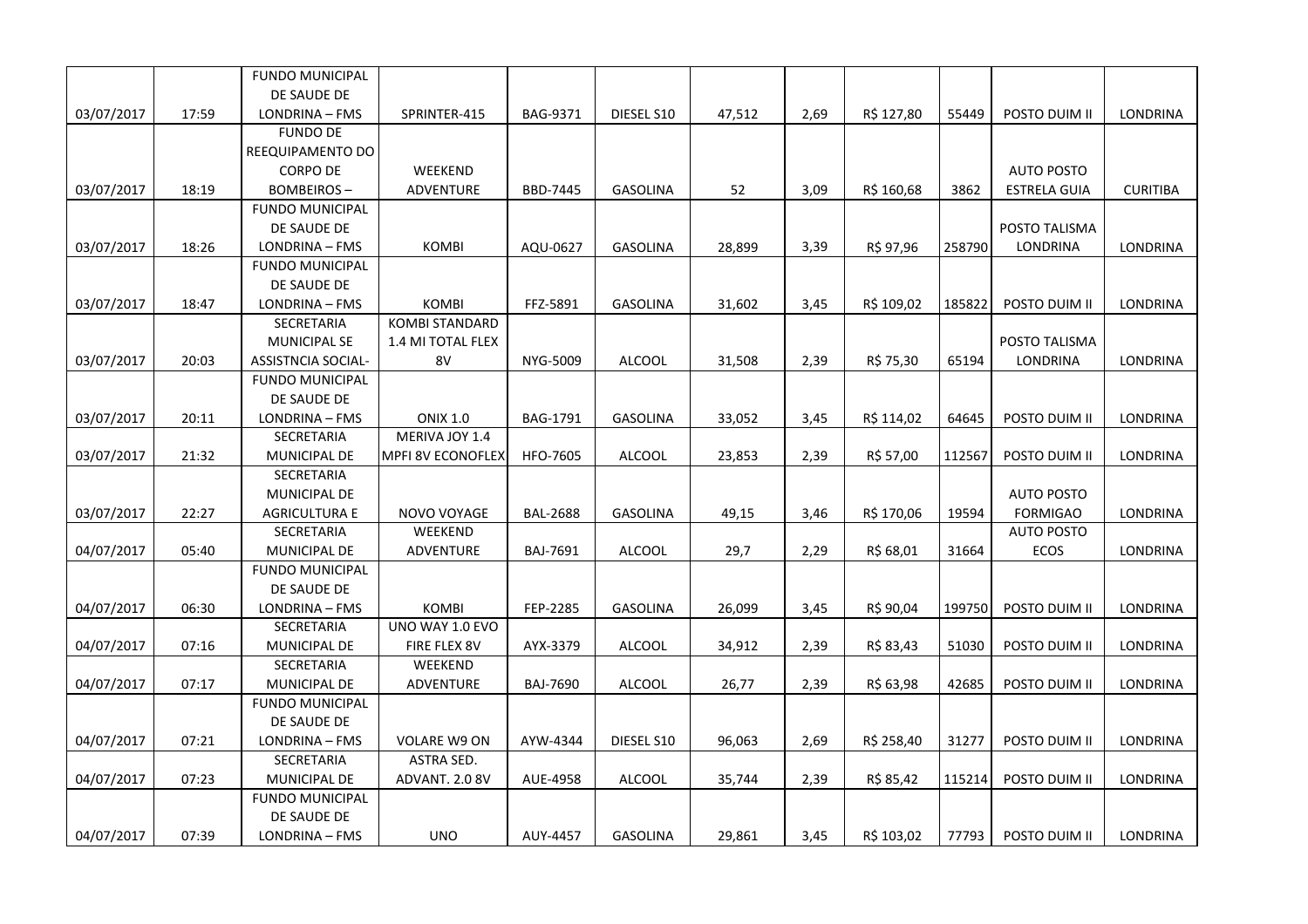|            |       | SECRETARIA             |                         |          |                 |         |      |            |        |                   |                 |
|------------|-------|------------------------|-------------------------|----------|-----------------|---------|------|------------|--------|-------------------|-----------------|
|            |       | MUNICIPAL DE OBRAS     |                         |          |                 |         |      |            |        |                   |                 |
| 04/07/2017 | 07:52 | E PAVIMENTAÇÃO -       | 16170 2P (DIESEL)       | AHZ-8864 | <b>DIESEL</b>   | 160     | 2,69 | R\$430,41  | 168210 | POSTO FARIA       | LONDRINA        |
|            |       | <b>FUNDO MUNICIPAL</b> |                         |          |                 |         |      |            |        |                   |                 |
|            |       | DE SAUDE DE            |                         |          |                 |         |      |            |        |                   |                 |
| 04/07/2017 | 07:58 | LONDRINA - FMS         | <b>UNO</b>              | AQV-4643 | <b>ALCOOL</b>   | 36,772  | 2,39 | R\$ 87,88  | 108728 | POSTO DUIM II     | LONDRINA        |
|            |       | SECRETARIA             | ASTRA SED.              |          |                 |         |      |            |        | <b>POSTO</b>      |                 |
| 04/07/2017 | 07:58 | MUNICIPAL DE           | ADVANT. 2.0 8V          | AUE-4758 | <b>ALCOOL</b>   | 20,42   | 2,39 | R\$48,80   | 87321  | PETROITALIA       | <b>LONDRINA</b> |
|            |       | <b>FUNDO MUNICIPAL</b> |                         |          |                 |         |      |            |        |                   |                 |
|            |       | DE SAUDE DE            |                         |          |                 |         |      |            |        |                   |                 |
| 04/07/2017 | 07:59 | LONDRINA - FMS         | <b>FIORINO</b>          | AOA-2129 | <b>GASOLINA</b> | 40,052  | 3,45 | R\$ 138,17 | 157768 | POSTO DUIM II     | LONDRINA        |
|            |       | SECRETARIA             | MERIVA JOY 1.4          |          |                 |         |      |            |        |                   |                 |
| 04/07/2017 | 08:23 | MUNICIPAL DE           | MPFI 8V ECONOFLEX       | HFO-7606 | ALCOOL          | 17,518  | 2,39 | R\$ 41,87  | 125801 | POSTO DUIM II     | LONDRINA        |
|            |       | SECRETARIA             | UNO MILLE 1.0 FIRE/     |          |                 |         |      |            |        |                   |                 |
| 04/07/2017 | 08:28 | MUNICIPAL SE           | F.FLEX/ECONOMY          | AVW-4671 | ALCOOL          | 40,973  | 2,49 | R\$ 102,04 | 46666  | POSTO CINCO       | LONDRINA        |
|            |       | SECRETARIA             |                         |          |                 |         |      |            |        | <b>POSTO</b>      |                 |
| 04/07/2017 | 08:33 | MUNICIPAL DO           | 14150 2P (DIESEL)       | AEP-0525 | <b>DIESEL</b>   | 109,372 | 2,99 | R\$ 327,02 | 73696  | PETROITALIA       | LONDRINA        |
|            |       | SECRETARIA             |                         |          |                 |         |      |            |        |                   |                 |
| 04/07/2017 | 08:35 | MUNICIPAL DE           | 7900 CD 4P (DIESEL)     | AIK-3686 | <b>DIESEL</b>   | 37,833  | 2,59 | R\$ 97,98  | 60376  | POSTO DUIM II     | LONDRINA        |
|            |       | ADMINISTRAÇÃO DOS      |                         |          |                 |         |      |            |        |                   |                 |
|            |       | <b>CEMITÉRIOS E</b>    |                         |          |                 |         |      |            |        |                   |                 |
|            |       | <b>SERVIÇOS</b>        | UNO MILLE/ MILLE        |          |                 |         |      |            |        | <b>AUTO POSTO</b> |                 |
| 04/07/2017 | 08:36 | <b>FUNERARIOS DE</b>   | EX/ SMART 4P            | AHR-1230 | GASOLINA        | 20,85   | 3,46 | R\$ 72,14  | 84109  | <b>FORMIGAO</b>   | LONDRINA        |
|            |       | SECRETARIA             |                         |          |                 |         |      |            |        | <b>POSTO</b>      |                 |
| 04/07/2017 | 08:39 | <b>MUNICIPAL DE</b>    | UNO EVOLUTION 1.4       | AZI-6585 | <b>ALCOOL</b>   | 21,971  | 2,39 | R\$ 52,51  | 18292  | PETROITALIA       | LONDRINA        |
|            |       | <b>FUNDO MUNICIPAL</b> |                         |          |                 |         |      |            |        |                   |                 |
|            |       | DE SAUDE DE            |                         |          |                 |         |      |            |        |                   |                 |
| 04/07/2017 | 09:09 | LONDRINA - FMS         | <b>UNO</b>              | AUY-6812 | GASOLINA        | 35,352  | 3,45 | R\$ 121,96 | 42248  | POSTO DUIM II     | LONDRINA        |
|            |       | SECRETARIA             | UNO VIVACE 1.0          |          |                 |         |      |            |        | <b>POSTO</b>      |                 |
| 04/07/2017 | 09:10 | MUNICIPAL DO           | <b>EVO FIRE FLEX 8V</b> | AYP-1575 | <b>ALCOOL</b>   | 37,666  | 2,39 | R\$ 90,02  | 67702  | PETROITALIA       | LONDRINA        |
|            |       | <b>FUNDO MUNICIPAL</b> |                         |          |                 |         |      |            |        |                   |                 |
|            |       | DE SAUDE DE            |                         |          |                 |         |      |            |        |                   |                 |
| 04/07/2017 | 09:36 | LONDRINA - FMS         | <b>UNO VIVACE</b>       | AZO-5177 | GASOLINA        | 40,119  | 3,49 | R\$ 140,02 | 14570  | POSTO CINCO       | LONDRINA        |
|            |       | <b>FUNDO MUNICIPAL</b> |                         |          |                 |         |      |            |        |                   |                 |
|            |       | DE SAUDE DE            |                         |          |                 |         |      |            |        | POSTO TALISMA     |                 |
| 04/07/2017 | 09:45 | LONDRINA - FMS         | STRADA                  | AGE-4095 | <b>ALCOOL</b>   | 39,398  | 2,39 | R\$ 94,16  | 99900  | LONDRINA          | LONDRINA        |
|            |       | SECRETARIA             |                         |          |                 |         |      |            |        | <b>AUTO POSTO</b> |                 |
| 04/07/2017 | 09:48 | MUNICIPAL DE           | <b>KOMBI FURGAO</b>     | AJX-8610 | <b>GASOLINA</b> | 30,98   | 3,69 | R\$ 114,35 | 12726  | ECOS              | LONDRINA        |
|            |       | SECRETARIA             |                         |          |                 |         |      |            |        | <b>AUTO POSTO</b> |                 |
| 04/07/2017 | 09:49 | MUNICIPAL DE           | <b>ONIX 1.0</b>         | BAG-1792 | ALCOOL          | 49,35   | 2,29 | R\$ 113,01 | 8135   | ECOS              | LONDRINA        |
|            |       | SECRETARIA             | UNO VIVACE CELEB        |          |                 |         |      |            |        | <b>POSTO</b>      |                 |
| 04/07/2017 | 09:51 | MUNICIPAL DE           | 1.0 EVO F.FLEX 8V       | AYS-5874 | <b>ALCOOL</b>   | 42,762  | 2,39 | R\$ 102,20 | 22632  | PETROITALIA       | LONDRINA        |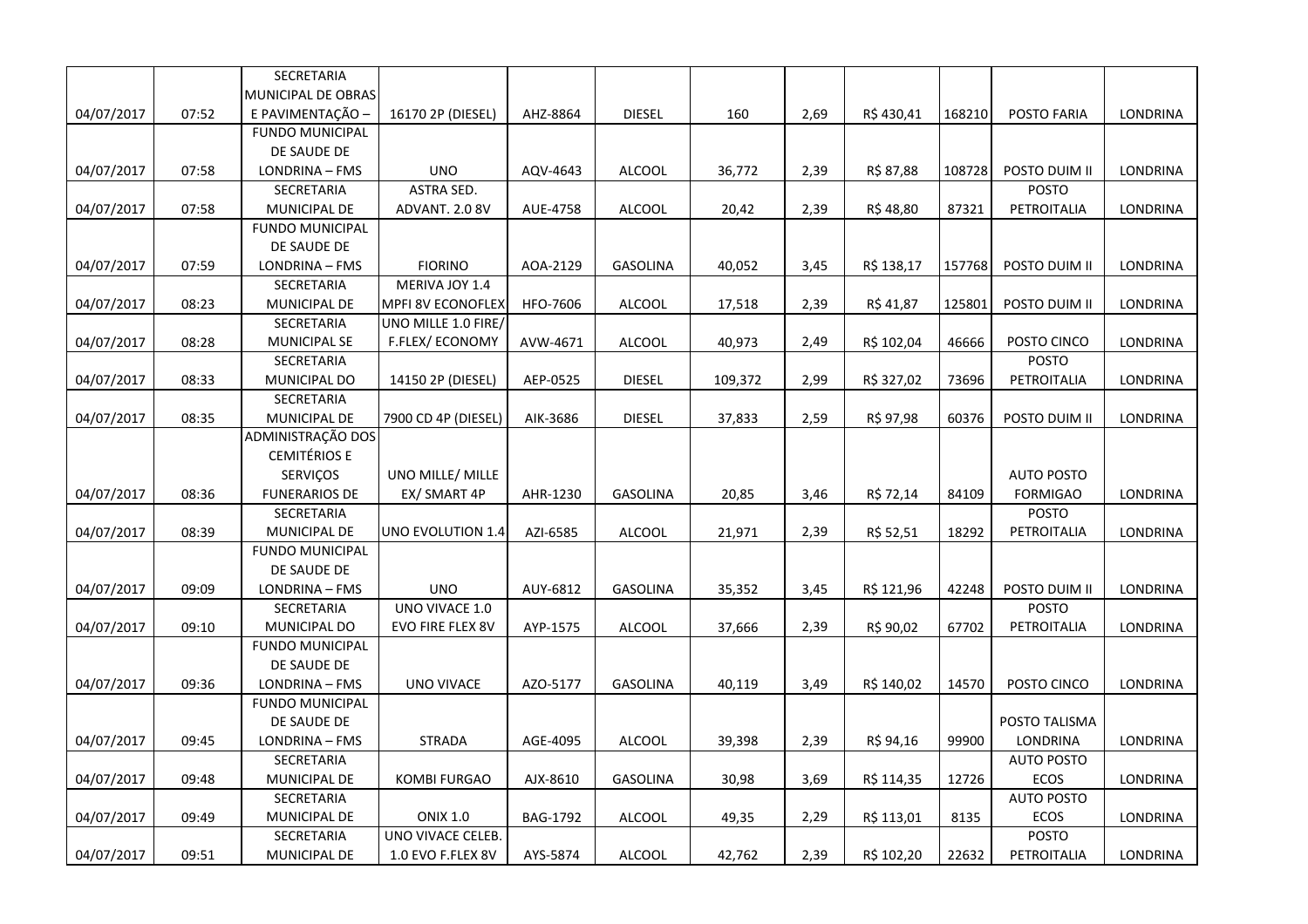|            |       | <b>FUNDACAO DE</b>        |                        |                 |                 |        |      |            |        | <b>AUTO POSTO</b> |                 |
|------------|-------|---------------------------|------------------------|-----------------|-----------------|--------|------|------------|--------|-------------------|-----------------|
| 04/07/2017 | 09:55 | <b>ESPORTES DE</b>        | SANTANA 1.8 MI         | ALU-9795        | GASOLINA        | 50     | 3,69 | R\$ 184,50 | 76622  | ECOS              | <b>LONDRINA</b> |
|            |       | <b>FUNDO MUNICIPAL</b>    |                        |                 |                 |        |      |            |        |                   |                 |
|            |       | DE SAUDE DE               |                        |                 |                 |        |      |            |        |                   |                 |
| 04/07/2017 | 09:55 | LONDRINA - FMS            | <b>UNO</b>             | AKK-1899        | <b>GASOLINA</b> | 33,272 | 3,45 | R\$ 114,78 | 110308 | POSTO DUIM II     | LONDRINA        |
|            |       | <b>FUNDO MUNICIPAL</b>    |                        |                 |                 |        |      |            |        |                   |                 |
|            |       | DE SAUDE DE               |                        |                 |                 |        |      |            |        |                   |                 |
| 04/07/2017 | 09:58 | LONDRINA - FMS            | <b>UNO</b>             | ASH-6792        | <b>GASOLINA</b> | 30,162 | 3,45 | R\$ 104,05 | 52138  | POSTO DUIM II     | LONDRINA        |
|            |       | SECRETARIA                |                        |                 |                 |        |      |            |        |                   |                 |
|            |       | MUNICIPAL DE OBRAS        |                        |                 |                 |        |      |            |        |                   |                 |
| 04/07/2017 | 09:59 | E PAVIMENTAÇÃO -          | GOL                    | <b>BAK-9915</b> | <b>GASOLINA</b> | 39,85  | 3,39 | R\$ 135,09 | 9449   | POSTO FARIA       | <b>LONDRINA</b> |
|            |       | <b>FUNDO MUNICIPAL</b>    |                        |                 |                 |        |      |            |        |                   |                 |
|            |       | DE SAUDE DE               |                        |                 |                 |        |      |            |        | POSTO TALISMA     |                 |
| 04/07/2017 | 10:04 | LONDRINA - FMS            | <b>UNO</b>             | ANN-5946        | GASOLINA        | 28,425 | 3,39 | R\$ 96,36  | 96223  | <b>LONDRINA</b>   | LONDRINA        |
|            |       | SECRETARIA                | UNO MILLE 1.0 FIRE/    |                 |                 |        |      |            |        | <b>POSTO</b>      |                 |
| 04/07/2017 | 10:20 | MUNICIPAL DO              | F.FLEX/ECONOMY         | ALO-3480        | GASOLINA        | 40,694 | 3,49 | R\$ 142,02 | 205204 | PETROITALIA       | LONDRINA        |
|            |       | <b>FUNDO MUNICIPAL</b>    |                        |                 |                 |        |      |            |        |                   |                 |
|            |       | DE SAUDE DE               |                        |                 |                 |        |      |            |        | POSTO TALISMA     |                 |
| 04/07/2017 | 10:28 | LONDRINA - FMS            | <b>AMAROK</b>          | <b>BAL-9180</b> | DIESEL S10      | 41,441 | 2,79 | R\$ 115,62 | 23592  | LONDRINA          | LONDRINA        |
|            |       | SECRETARIA                | UNO MILLE/ MILLE       |                 |                 |        |      |            |        |                   |                 |
| 04/07/2017 | 10:36 | MUNICIPAL DE              | EX/ SMART 4P           | AHZ-5950        | GASOLINA        | 26,533 | 3,45 | R\$ 91,53  | 221770 | POSTO DUIM II     | LONDRINA        |
|            |       | SECRETARIA                | NXR 150 BROS ES        |                 |                 |        |      |            |        |                   |                 |
| 04/07/2017 | 11:10 | MUNICIPAL DE              | MIX                    | ATW-9378        | GASOLINA        | 8,532  | 3,39 | R\$ 28,92  | 18839  | POSTO DUIM II     | LONDRINA        |
|            |       | <b>FUNDO MUNICIPAL</b>    |                        |                 |                 |        |      |            |        |                   |                 |
|            |       | DE SAUDE DE               |                        |                 |                 |        |      |            |        |                   |                 |
| 04/07/2017 | 11:39 | LONDRINA - FMS            | <b>UNO</b>             | APD-0661        | <b>GASOLINA</b> | 39,044 | 3,39 | R\$ 132,35 | 143633 | POSTO DUIM II     | LONDRINA        |
|            |       | SECRETARIA                | UNO MILLE 1.0 FIRE/    |                 |                 |        |      |            |        |                   |                 |
|            |       | MUNICIPAL DE OBRAS        | <b>F.FLEX/ ECONOMY</b> |                 |                 |        |      |            |        |                   |                 |
| 04/07/2017 | 11:42 | E PAVIMENTAÇÃO -          | 4P                     | AKP-9652        | GASOLINA        | 37,042 | 3,39 | R\$ 125,57 | 94352  | POSTO DUIM II     | <b>LONDRINA</b> |
|            |       | SECRETARIA                |                        |                 |                 |        |      |            |        |                   |                 |
|            |       | MUNICIPAL DE OBRAS        |                        |                 |                 |        |      |            |        | <b>AUTO POSTO</b> |                 |
| 04/07/2017 | 11:44 | E PAVIMENTAÇÃO -          | 14000                  | AZP-8605        | DIESEL S10      | 150    | 2,84 | R\$426,00  | 25429  | <b>FORMIGAO</b>   | LONDRINA        |
|            |       | SECRETARIA                | UNO MILLE 1.0 FIRE/    |                 |                 |        |      |            |        | <b>POSTO</b>      |                 |
| 04/07/2017 | 11:49 | MUNICIPAL DO              | F.FLEX/ECONOMY         | ALO-3477        | GASOLINA        | 31,525 | 3,49 | R\$ 110,02 | 237874 | PETROITALIA       | LONDRINA        |
|            |       | SECRETARIA                |                        |                 |                 |        |      |            |        |                   |                 |
|            |       | MUNICIPAL DE OBRAS        |                        |                 |                 |        |      |            |        | <b>AUTO POSTO</b> |                 |
| 04/07/2017 | 11:52 | E PAVIMENTAÇÃO -          | DAILY 45S17CS          | AZL-3505        | DIESEL S10      | 68,84  | 2,84 | R\$ 195,51 | 25226  | <b>FORMIGAO</b>   | LONDRINA        |
|            |       | SECRETARIA                | UNO MILLE 1.0 FIRE/    |                 |                 |        |      |            |        |                   |                 |
|            |       | <b>MUNICIPAL SE</b>       | F.FLEX/ECONOMY         |                 |                 |        |      |            |        | POSTO TALISMA     |                 |
| 04/07/2017 | 11:58 | <b>ASSISTNCIA SOCIAL-</b> | 4P                     | AVW-4228        | <b>ALCOOL</b>   | 41,096 | 2,39 | R\$ 98,21  | 25629  | LONDRINA          | <b>LONDRINA</b> |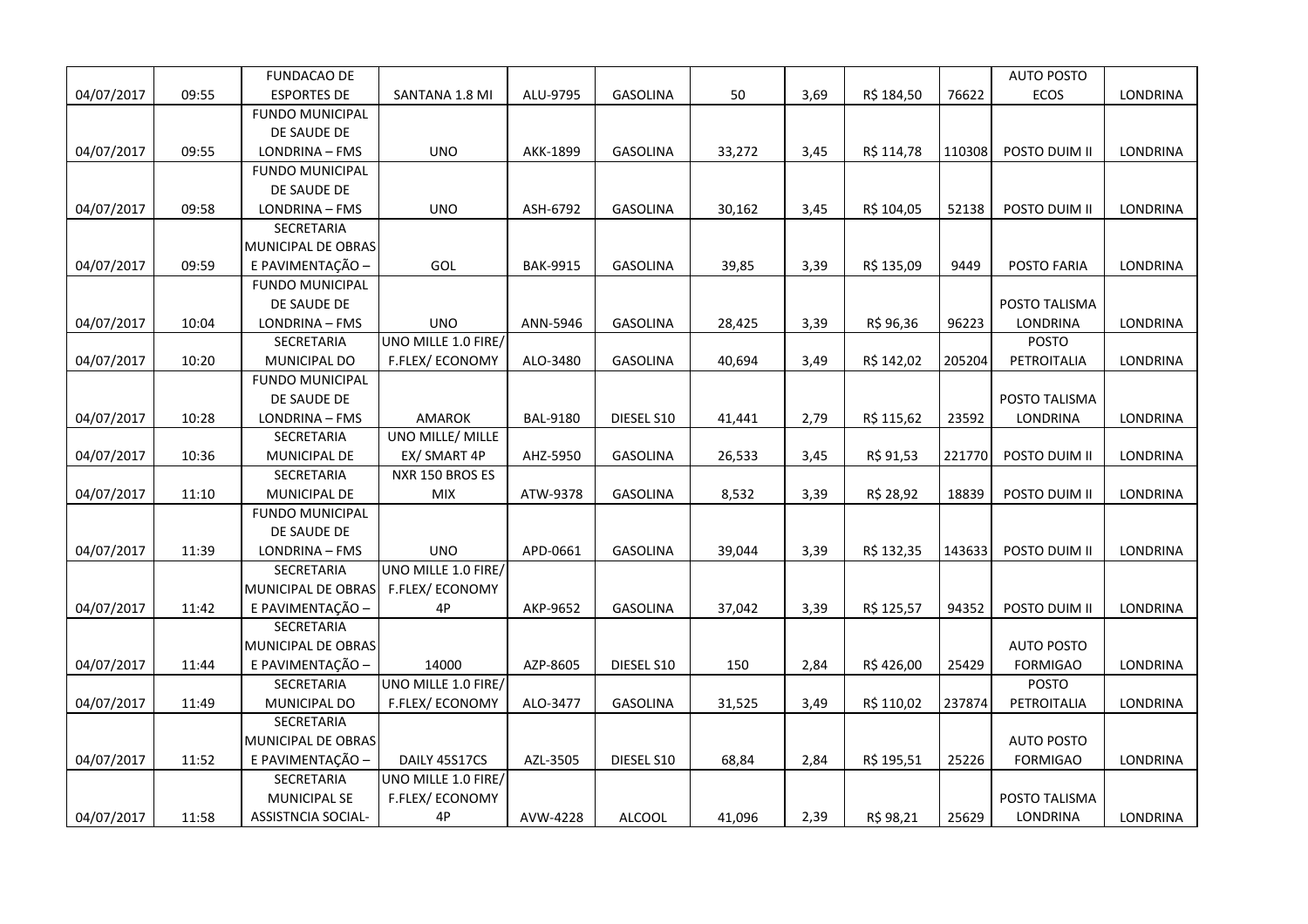|            |       | <b>FUNDO MUNICIPAL</b> |                          |                 |                 |        |      |            |        |                     |                 |
|------------|-------|------------------------|--------------------------|-----------------|-----------------|--------|------|------------|--------|---------------------|-----------------|
|            |       | DE SAUDE DE            |                          |                 |                 |        |      |            |        |                     |                 |
| 04/07/2017 | 12:24 | LONDRINA - FMS         | <b>KOMBI</b>             | FFZ-5882        | <b>GASOLINA</b> | 35,233 | 3,39 | R\$ 119,43 | 191234 | POSTO DUIM II       | LONDRINA        |
|            |       | SECRETARIA             | CLIO AUTH. / AIR         |                 |                 |        |      |            |        | <b>POSTO</b>        |                 |
| 04/07/2017 | 13:04 | <b>MUNICIPAL SE</b>    | <b>HIFLEX 1.6 16V 5P</b> | ANW-2721        | ALCOOL          | 35,984 | 2,39 | R\$ 86,00  | 123149 | PETROITALIA         | LONDRINA        |
|            |       | SECRETARIA             |                          |                 |                 |        |      |            |        |                     |                 |
|            |       | MUNICIPAL DE OBRAS     |                          |                 |                 |        |      |            |        | <b>AUTO POSTO</b>   |                 |
| 04/07/2017 | 13:16 | E PAVIMENTAÇÃO -       | <b>KOMBI FURGAO</b>      | AUX-8841        | <b>GASOLINA</b> | 28,76  | 3,46 | R\$ 99,51  | 77988  | <b>FORMIGAO</b>     | LONDRINA        |
|            |       | <b>SECRETARIA</b>      |                          |                 |                 |        |      |            |        | POSTO               |                 |
| 04/07/2017 | 13:18 | MUNICIPAL DO           | <b>ONIX 1.0</b>          | BAG-1784        | ALCOOL          | 49,38  | 2,39 | R\$ 118,01 | 9430   | PETROITALIA         | LONDRINA        |
|            |       | <b>FUNDO MUNICIPAL</b> |                          |                 |                 |        |      |            |        |                     |                 |
|            |       | DE SAUDE DE            |                          |                 |                 |        |      |            |        | POSTO TALISMA       |                 |
| 04/07/2017 | 13:30 | LONDRINA - FMS         | <b>FIESTA</b>            | ALS-2893        | <b>GASOLINA</b> | 32,551 | 3,39 | R\$ 110,34 | 103619 | LONDRINA            | LONDRINA        |
|            |       | <b>FUNDO MUNICIPAL</b> |                          |                 |                 |        |      |            |        |                     |                 |
|            |       | DE SAUDE DE            |                          |                 |                 |        |      |            |        | <b>POSTO</b>        |                 |
| 04/07/2017 | 13:35 | LONDRINA - FMS         | KOMBI                    | FEP-2285        | <b>GASOLINA</b> | 20,917 | 3,49 | R\$ 73,00  | 199943 | PETROITALIA         | LONDRINA        |
|            |       | ADMINISTRAÇÃO DOS      |                          |                 |                 |        |      |            |        |                     |                 |
|            |       | <b>CEMITÉRIOS E</b>    | <b>S10 BLAZER COLINA</b> |                 |                 |        |      |            |        |                     |                 |
|            |       | SERVIÇOS               | 2.4/2.4 MPFI             |                 |                 |        |      |            |        | <b>AUTO POSTO</b>   |                 |
| 04/07/2017 | 13:37 | <b>FUNERARIOS DE</b>   | <b>F.POWER</b>           | AQE-6474        | <b>DIESEL</b>   | 17,518 | 2,74 | R\$48,00   | 379928 | <b>FORMIGAO</b>     | <b>LONDRINA</b> |
|            |       | <b>SECRETARIA</b>      | UNO MILLE 1.0 FIRE/      |                 |                 |        |      |            |        |                     |                 |
|            |       | MUNICIPAL DE OBRAS     | F.FLEX/ECONOMY           |                 |                 |        |      |            |        |                     |                 |
| 04/07/2017 | 14:02 | E PAVIMENTAÇÃO -       | 4P                       | AUY-4341        | <b>GASOLINA</b> | 39,452 | 3,39 | R\$ 133,74 | 55462  | POSTO DUIM II       | LONDRINA        |
|            |       | <b>FUNDO MUNICIPAL</b> |                          |                 |                 |        |      |            |        |                     |                 |
|            |       | DE SAUDE DE            |                          |                 |                 |        |      |            |        |                     |                 |
| 04/07/2017 | 14:11 | LONDRINA - FMS         | <b>CELTA</b>             | AWM-8657        | <b>GASOLINA</b> | 49,94  | 3,45 | R\$ 172,29 | 39641  | POSTO CINCAO        | LONDRINA        |
|            |       | SECRETARIA             | UNO MILLE 1.0 FIRE/      |                 |                 |        |      |            |        | <b>POSTO</b>        |                 |
| 04/07/2017 | 14:26 | MUNICIPAL DE           | F.FLEX/ECONOMY           | AQG-6094        | <b>ALCOOL</b>   | 36,43  | 2,39 | R\$ 87,06  | 64022  | PETROITALIA         | LONDRINA        |
|            |       | <b>FUNDO MUNICIPAL</b> |                          |                 |                 |        |      |            |        |                     |                 |
|            |       | DE SAUDE DE            |                          |                 |                 |        |      |            |        |                     |                 |
| 04/07/2017 | 14:27 | LONDRINA - FMS         | <b>KOMBI</b>             | AOA-2172        | <b>GASOLINA</b> | 24,563 | 3,39 | R\$ 83,26  | 349455 | POSTO DUIM II       | LONDRINA        |
|            |       | <b>FUNDO MUNICIPAL</b> |                          |                 |                 |        |      |            |        |                     |                 |
|            |       | DE SAUDE DE            |                          |                 |                 |        |      |            |        |                     |                 |
| 04/07/2017 | 14:30 | LONDRINA - FMS         | <b>FIESTA</b>            | ALS-2880        | GASOLINA        | 33,042 | 3,39 | R\$ 112,01 | 222459 | POSTO DUIM II       | LONDRINA        |
|            |       | SECRETARIA             | <b>KOMBI STANDARD</b>    |                 |                 |        |      |            |        |                     |                 |
| 04/07/2017 | 14:38 | MUNICIPAL DE           | 1.4 MI TOTAL FLEX        | DWD-1291        | <b>ALCOOL</b>   | 36,792 | 2,39 | R\$ 87,93  | 85338  | POSTO DUIM II       | LONDRINA        |
|            |       | SECRETARIA             | UNO MILLE 1.0 FIRE/      |                 |                 |        |      |            |        | POSTO               |                 |
| 04/07/2017 | 14:42 | MUNICIPAL DE           | F.FLEX/ECONOMY           | AQG-6092        | <b>ALCOOL</b>   | 38,913 | 2,39 | R\$ 93,00  | 57545  | PETROITALIA         | LONDRINA        |
|            |       | <b>FUNDO MUNICIPAL</b> |                          |                 |                 |        |      |            |        |                     |                 |
|            |       | DE SAUDE DE            |                          |                 |                 |        |      |            |        | <b>AUTO POSTO</b>   |                 |
| 04/07/2017 | 14:51 | LONDRINA - FMS         | SPACEFOX                 | <b>BAI-9774</b> | <b>GASOLINA</b> | 36,631 | 3,09 | R\$ 113,19 | 50530  | <b>ESTRELA GUIA</b> | <b>CURITIBA</b> |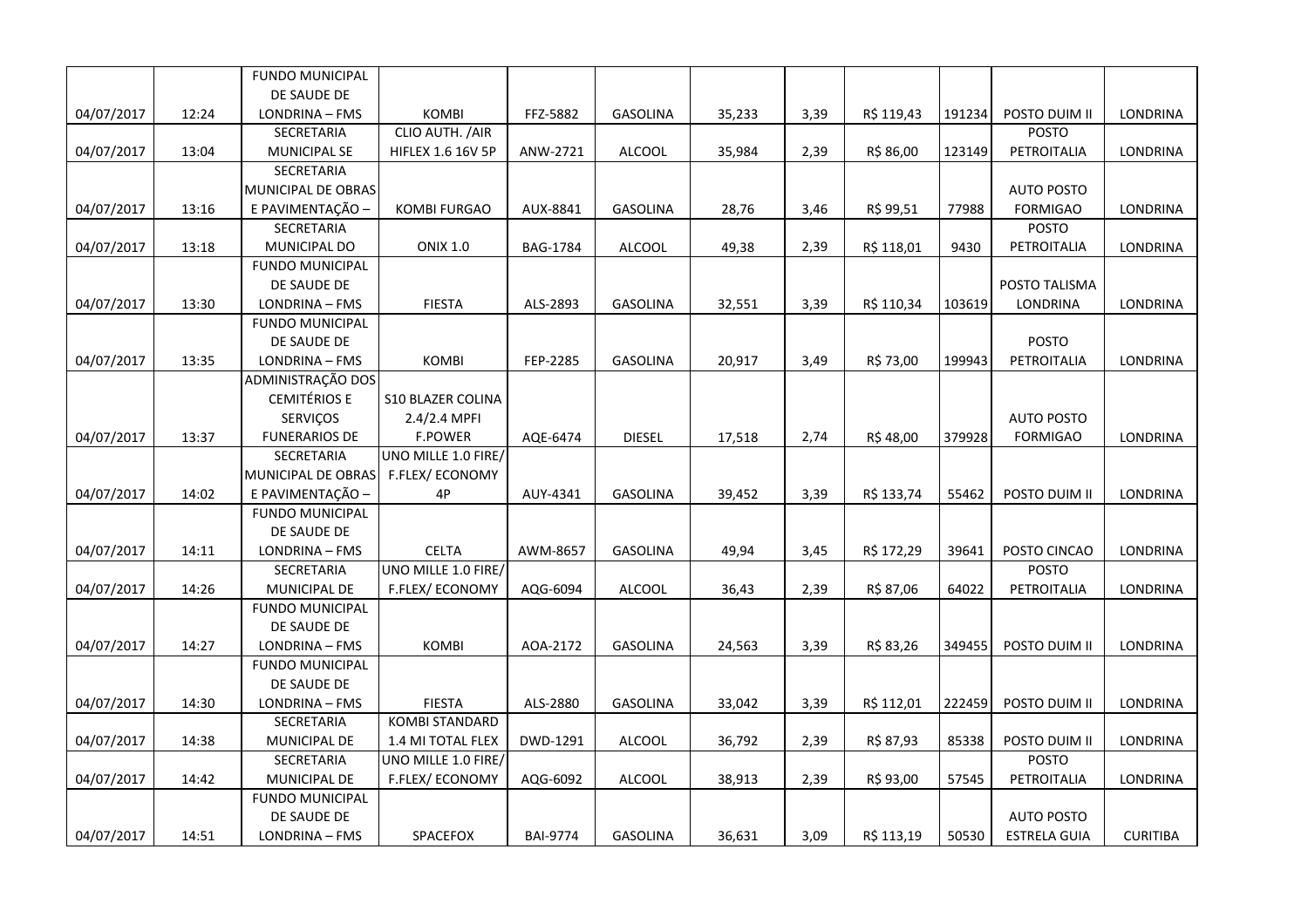|            |       | <b>INSTITUTO DE</b>    |                          |          |                 |        |      |            |        |                   |                 |
|------------|-------|------------------------|--------------------------|----------|-----------------|--------|------|------------|--------|-------------------|-----------------|
|            |       | DESENVOLVIMENTO        |                          |          |                 |        |      |            |        | <b>POSTO</b>      |                 |
| 04/07/2017 | 14:58 | DE LONDRINA-           | SIENA EL 1.4             | AZK-6683 | <b>GASOLINA</b> | 34,677 | 3,49 | R\$ 121,02 | 19502  | PETROITALIA       | LONDRINA        |
|            |       | <b>FUNDO MUNICIPAL</b> |                          |          |                 |        |      |            |        |                   |                 |
|            |       | DE SAUDE DE            |                          |          |                 |        |      |            |        |                   |                 |
| 04/07/2017 | 15:02 | LONDRINA - FMS         | PALIO                    | ANN-5948 | <b>GASOLINA</b> | 46,333 | 3,39 | R\$ 157,06 | 287074 | POSTO DUIM II     | LONDRINA        |
|            |       | <b>FUNDO MUNICIPAL</b> |                          |          |                 |        |      |            |        |                   |                 |
|            |       | DE SAUDE DE            |                          |          |                 |        |      |            |        |                   |                 |
| 04/07/2017 | 15:14 | LONDRINA - FMS         | SPRINTER-415             | BAG-9372 | DIESEL S10      | 68,063 | 2,69 | R\$ 183,00 | 40739  | POSTO DUIM II     | LONDRINA        |
|            |       | <b>FUNDO MUNICIPAL</b> |                          |          |                 |        |      |            |        |                   |                 |
|            |       | DE SAUDE DE            |                          |          |                 |        |      |            |        | <b>POSTO</b>      |                 |
| 04/07/2017 | 15:17 | LONDRINA - FMS         | KOMBI                    | FEP-2301 | <b>GASOLINA</b> | 13,44  | 3,49 | R\$46,90   | 157471 | PETROITALIA       | LONDRINA        |
|            |       | SECRETARIA             | <b>OUTROS MODELOS</b>    |          |                 |        |      |            |        |                   |                 |
| 04/07/2017 | 15:25 | MUNICIPAL DE           | <b>MERCEDES BENZ</b>     | AZQ-5132 | DIESEL S10      | 98,05  | 2,69 | R\$ 263,75 | 5942   | POSTO DUIM II     | LONDRINA        |
|            |       | <b>FUNDO MUNICIPAL</b> |                          |          |                 |        |      |            |        |                   |                 |
|            |       | DE SAUDE DE            |                          |          |                 |        |      |            |        | POSTO TALISMA     |                 |
| 04/07/2017 | 15:26 | LONDRINA - FMS         | <b>BOXER</b>             | AWF-6106 | DIESEL S10      | 54,707 | 2,59 | R\$ 141,69 | 214345 | LONDRINA          | LONDRINA        |
|            |       | SECRETARIA             | PARATI CL 1.8 MI 2P      |          |                 |        |      |            |        | POSTO             |                 |
| 04/07/2017 | 15:42 | MUNICIPAL DE           | E 4P                     | AEI-8074 | <b>GASOLINA</b> | 19,622 | 3,49 | R\$ 68,48  | 52497  | PETROITALIA       | LONDRINA        |
|            |       | SECRETARIA             | S10 PUP ADVANT.          |          |                 |        |      |            |        | <b>POSTO</b>      |                 |
| 04/07/2017 | 15:43 | MUNICIPAL DE           | 2.4/2.4 MPFI             | ASH-0386 | ALCOOL          | 68,18  | 2,39 | R\$ 162,95 | 118066 | PETROITALIA       | LONDRINA        |
|            |       | SECRETARIA             | <b>TRANSIT FURGAO</b>    |          |                 |        |      |            |        |                   |                 |
|            |       | MUNICIPAL DE OBRAS     | 3550 2.4 TDCI            |          |                 |        |      |            |        | POSTO             |                 |
| 04/07/2017 | 15:55 | E PAVIMENTAÇÃO -       | LONGO DIES.              | AVB-0172 | <b>DIESEL</b>   | 80     | 2,99 | R\$ 239,20 | 80152  | PETROITALIA       | LONDRINA        |
|            |       | SECRETARIA             |                          |          |                 |        |      |            |        |                   |                 |
|            |       | MUNICIPAL DE OBRAS     |                          |          |                 |        |      |            |        | <b>POSTO</b>      |                 |
| 04/07/2017 | 16:04 | E PAVIMENTAÇÃO -       | <b>BLAZER COLINA 4X4</b> | ANL-9467 | DIESEL S10      | 36,194 | 2,99 | R\$ 108,22 | 128495 | PETROITALIA       | <b>LONDRINA</b> |
|            |       | <b>FUNDO MUNICIPAL</b> |                          |          |                 |        |      |            |        |                   |                 |
|            |       | DE SAUDE DE            |                          |          |                 |        |      |            |        | POSTO TALISMA     |                 |
| 04/07/2017 | 16:15 | LONDRINA - FMS         | <b>BOXER HDI 15P</b>     | AZO-4507 | DIESEL S10      | 53,827 | 2,79 | R\$ 150,17 | 96910  | LONDRINA          | LONDRINA        |
|            |       | SECRETARIA             |                          |          |                 |        |      |            |        |                   |                 |
| 04/07/2017 | 16:24 | <b>MUNICIPAL SE</b>    | AIRCROSS 16 FEEL         | BAY-3670 | ALCOOL          | 49,842 | 2,39 | R\$ 119,12 | 3216   | POSTO DUIM II     | LONDRINA        |
|            |       | <b>FUNDO MUNICIPAL</b> |                          |          |                 |        |      |            |        |                   |                 |
|            |       | DE SAUDE DE            |                          |          |                 |        |      |            |        |                   |                 |
| 04/07/2017 | 16:45 | LONDRINA - FMS         | <b>CELTA</b>             | AWM-8632 | <b>GASOLINA</b> | 13,742 | 3,39 | R\$ 46,58  | 147266 | POSTO DUIM II     | LONDRINA        |
|            |       | <b>FUNDACAO DE</b>     | UNO VIVACE 1.0           |          |                 |        |      |            |        | <b>AUTO POSTO</b> |                 |
| 04/07/2017 | 16:49 | <b>ESPORTES DE</b>     | EVO FIRE FLEX 8V         | AYP-1569 | <b>ALCOOL</b>   | 41,17  | 2,29 | R\$ 94,28  | 24863  | ECOS              | LONDRINA        |
|            |       | FUNDO MUNICIPAL        |                          |          |                 |        |      |            |        |                   |                 |
|            |       | DE SAUDE DE            |                          |          |                 |        |      |            |        |                   |                 |
| 04/07/2017 | 17:02 | LONDRINA - FMS         | <b>BOXER</b>             | AWF-6106 | DIESEL S10      | 61,14  | 2,79 | R\$ 170,59 | 214750 | POSTO FARIA       | LONDRINA        |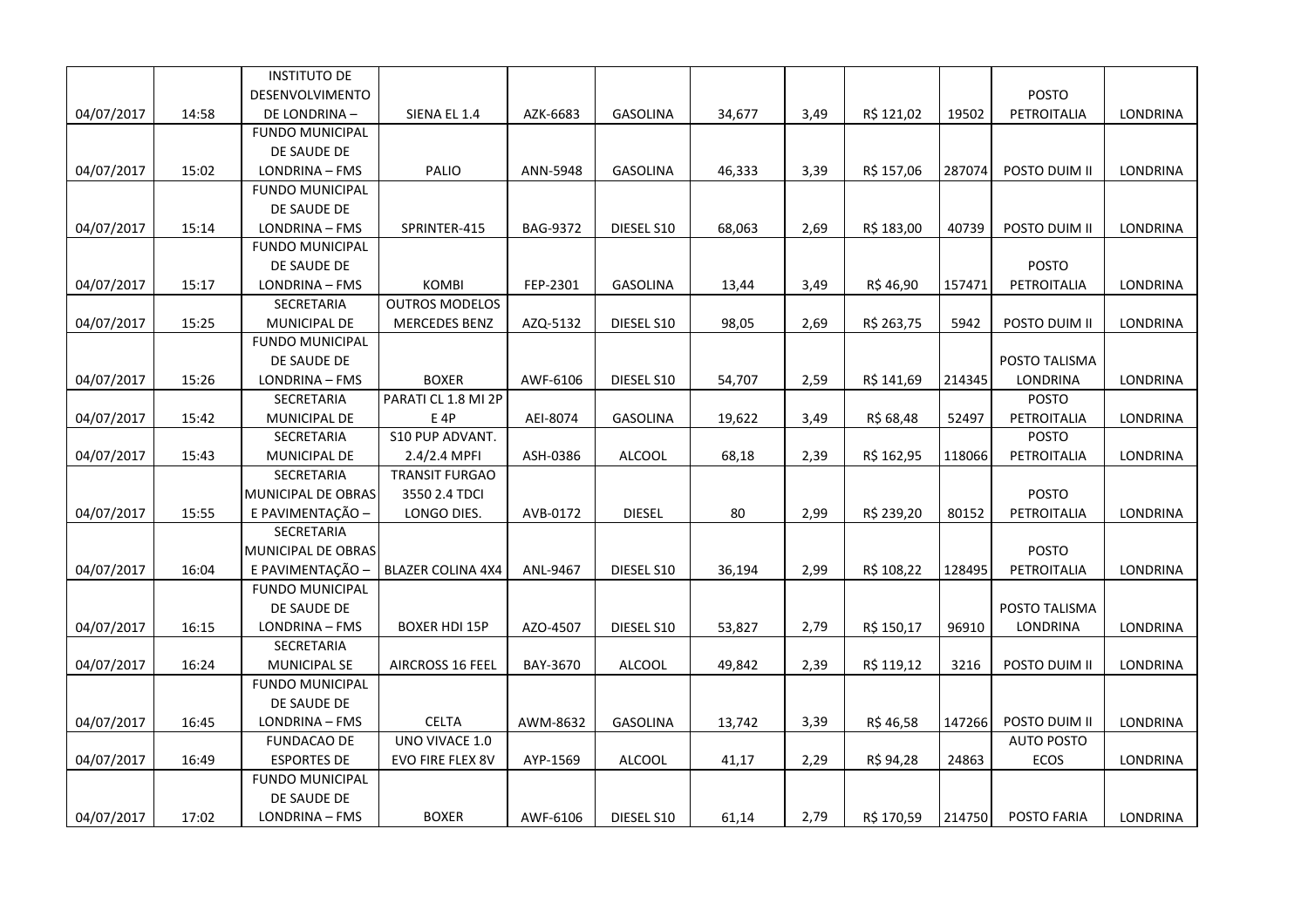|            |       | <b>FUNDO MUNICIPAL</b> |                      |                 |                 |        |      |            |        |                     |                 |
|------------|-------|------------------------|----------------------|-----------------|-----------------|--------|------|------------|--------|---------------------|-----------------|
|            |       | DE SAUDE DE            |                      |                 |                 |        |      |            |        | POSTO TALISMA       |                 |
| 04/07/2017 | 17:14 | LONDRINA - FMS         | MASTER 2.3 DCI       | PAR-9940        | DIESEL S10      | 81,963 | 2,79 | R\$ 228,67 | 30218  | LONDRINA            | LONDRINA        |
|            |       | <b>FUNDO MUNICIPAL</b> |                      |                 |                 |        |      |            |        |                     |                 |
|            |       | DE SAUDE DE            |                      |                 |                 |        |      |            |        |                     |                 |
| 04/07/2017 | 17:50 | LONDRINA - FMS         | <b>KOMBI</b>         | AQU-0627        | <b>GASOLINA</b> | 27,44  | 3,39 | R\$ 93,02  | 259025 | POSTO FARIA         | LONDRINA        |
|            |       | <b>FUNDO MUNICIPAL</b> |                      |                 |                 |        |      |            |        |                     |                 |
|            |       | DE SAUDE DE            |                      |                 |                 |        |      |            |        |                     |                 |
| 04/07/2017 | 17:58 | LONDRINA - FMS         | MASTER 2.3 DCI       | PAR-9941        | DIESEL S10      | 71,31  | 2,69 | R\$ 191,82 | 31677  | POSTO DUIM II       | <b>LONDRINA</b> |
|            |       | SECRETARIA             | VOYAGE 1.6 MI        |                 |                 |        |      |            |        |                     |                 |
| 04/07/2017 | 18:03 | MUNICIPAL DE           | <b>TOTAL FLEX 8V</b> | AZL-4436        | <b>ALCOOL</b>   | 25,11  | 2,39 | R\$ 60,01  | 48812  | POSTO DUIM II       | LONDRINA        |
|            |       | ADMINISTRAÇÃO DOS      |                      |                 |                 |        |      |            |        |                     |                 |
|            |       | <b>CEMITÉRIOS E</b>    | TRANSIT FURGAO       |                 |                 |        |      |            |        |                     |                 |
|            |       | <b>SERVIÇOS</b>        | 3330 2.4 TDCI        |                 |                 |        |      |            |        | <b>AUTO POSTO</b>   |                 |
| 04/07/2017 | 18:49 | <b>FUNERARIOS DE</b>   | <b>CURTO DIES.</b>   | AWS-2936        | DIESEL S10      | 46,13  | 2,65 | R\$ 122,27 | 93030  | MALASSISE           | LONDRINA        |
|            |       | SECRETARIA             |                      |                 |                 |        |      |            |        |                     |                 |
|            |       | MUNICIPAL DE           |                      |                 |                 |        |      |            |        |                     |                 |
| 04/07/2017 | 19:13 | <b>AGRICULTURA E</b>   | NOVO VOYAGE          | <b>BAL-2688</b> | <b>GASOLINA</b> | 43,12  | 3,49 | R\$ 150,52 | 20145  | POSTO BV            | PONTA GROSSA    |
|            |       | <b>FUNDO MUNICIPAL</b> |                      |                 |                 |        |      |            |        |                     |                 |
|            |       | DE SAUDE DE            |                      |                 |                 |        |      |            |        | <b>AUTO POSTO</b>   |                 |
| 04/07/2017 | 19:26 | LONDRINA - FMS         | <b>ONIX 1.0</b>      | BAG-1791        | GASOLINA        | 41,971 | 3,09 | R\$ 129,69 | 65108  | <b>ESTRELA GUIA</b> | <b>CURITIBA</b> |
|            |       | SECRETARIA             |                      |                 |                 |        |      |            |        | <b>AUTO POSTO</b>   |                 |
| 04/07/2017 | 21:03 | MUNICIPAL DE           | <b>XRE 300</b>       | AYD-9504        | GASOLINA        | 11,39  | 3,69 | R\$42,03   | 31670  | ECOS                | LONDRINA        |
|            |       | ADMINISTRAÇÃO DOS      |                      |                 |                 |        |      |            |        |                     |                 |
|            |       | <b>CEMITÉRIOS E</b>    |                      |                 |                 |        |      |            |        |                     |                 |
|            |       | SERVIÇOS               |                      |                 |                 |        |      |            |        | <b>AUTO POSTO</b>   |                 |
| 04/07/2017 | 22:08 | <b>FUNERARIOS DE</b>   | <b>S10 LS DS4</b>    | <b>BAR-2817</b> | DIESEL S10      | 60,561 | 2,89 | R\$ 175,02 | 50049  | ECOS                | LONDRINA        |
|            |       | SECRETARIA             | WEEKEND              |                 |                 |        |      |            |        | <b>AUTO POSTO</b>   |                 |
| 05/07/2017 | 01:54 | MUNICIPAL DE           | ADVENTURE            | BAJ-7691        | <b>ALCOOL</b>   | 28,821 | 2,29 | R\$ 66,00  | 31827  | ECOS                | LONDRINA        |
|            |       | <b>FUNDO MUNICIPAL</b> |                      |                 |                 |        |      |            |        |                     |                 |
|            |       | DE SAUDE DE            |                      |                 |                 |        |      |            |        | <b>POSTO</b>        |                 |
| 05/07/2017 | 07:14 | LONDRINA - FMS         | <b>KOMBI</b>         | FFZ-5891        | <b>GASOLINA</b> | 24,356 | 3,49 | R\$ 85,00  | 186029 | PETROITALIA         | LONDRINA        |
|            |       | SECRETARIA             |                      |                 |                 |        |      |            |        |                     |                 |
|            |       | MUNICIPAL DE           | UNO MILLE/ MILLE     |                 |                 |        |      |            |        | POSTO               |                 |
| 05/07/2017 | 07:28 | <b>AGRICULTURA E</b>   | EX/ SMART 4P         | AIC-5369        | <b>GASOLINA</b> | 34,44  | 3,49 | R\$ 120,19 | 252975 | PETROITALIA         | <b>LONDRINA</b> |
|            |       | SECRETARIA             |                      |                 |                 |        |      |            |        |                     |                 |
|            |       | MUNICIPAL DE           |                      |                 |                 |        |      |            |        | <b>POSTO</b>        |                 |
| 05/07/2017 | 07:38 | <b>AGRICULTURA E</b>   | MOBI LIKE 1.0        | BAZ-6072        | <b>ALCOOL</b>   | 38,08  | 2,39 | R\$ 91,01  | 4481   | PETROITALIA         | LONDRINA        |
|            |       | <b>FUNDO MUNICIPAL</b> |                      |                 |                 |        |      |            |        |                     |                 |
|            |       | DE SAUDE DE            |                      |                 |                 |        |      |            |        |                     |                 |
| 05/07/2017 | 07:42 | LONDRINA - FMS         | SPACEFOX             | <b>BAI-9776</b> | <b>ALCOOL</b>   | 33,498 | 2,39 | R\$ 80,06  | 66328  | POSTO DUIM II       | LONDRINA        |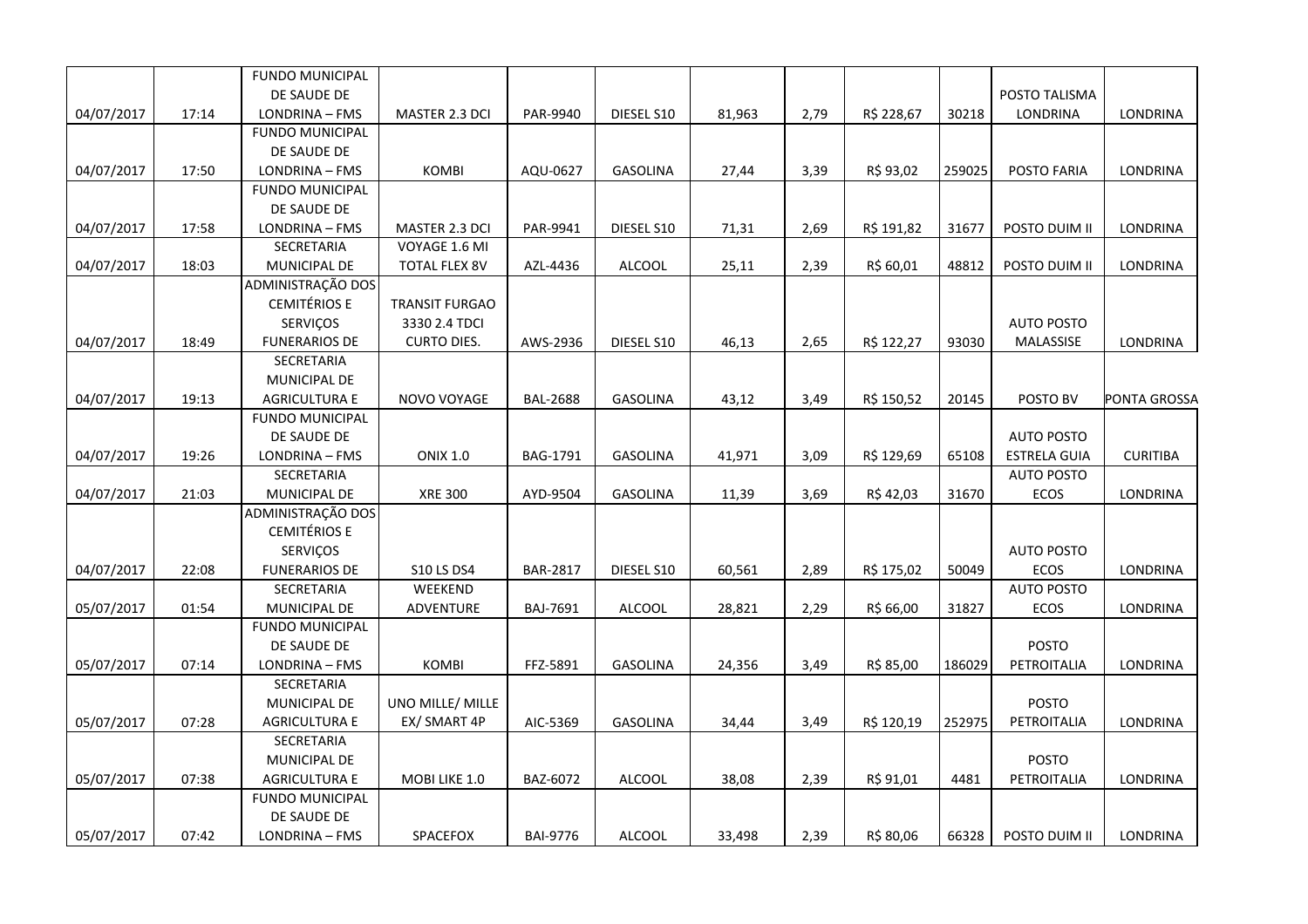|            |       | SECRETARIA                |                           |          |                 |         |      |            |        |                   |                 |
|------------|-------|---------------------------|---------------------------|----------|-----------------|---------|------|------------|--------|-------------------|-----------------|
|            |       | MUNICIPAL DE OBRAS        |                           |          |                 |         |      |            |        | <b>AUTO POSTO</b> |                 |
| 05/07/2017 | 07:54 | E PAVIMENTAÇÃO -          | <b>CARGO 712 E</b>        | AYM-8126 | DIESEL S10      | 121,479 | 2,84 | R\$ 345,00 | 32562  | <b>FORMIGAO</b>   | LONDRINA        |
|            |       | <b>FUNDO MUNICIPAL</b>    |                           |          |                 |         |      |            |        |                   |                 |
|            |       | DE SAUDE DE               |                           |          |                 |         |      |            |        |                   |                 |
| 05/07/2017 | 07:56 | LONDRINA - FMS            | <b>UNO VIVACE</b>         | AZO-5174 | <b>GASOLINA</b> | 26,371  | 3,39 | R\$ 89,39  | 26460  | POSTO DUIM II     | LONDRINA        |
|            |       | <b>SECRETARIA</b>         | UNO MILLE 1.0 FIRE/       |          |                 |         |      |            |        |                   |                 |
|            |       | MUNICIPAL DE OBRAS        | <b>F.FLEX/ECONOMY</b>     |          |                 |         |      |            |        | <b>AUTO POSTO</b> |                 |
| 05/07/2017 | 08:06 | E PAVIMENTAÇÃO -          | 4P                        | AUY-4304 | GASOLINA        | 38,15   | 3,46 | R\$ 132,00 | 59901  | <b>FORMIGAO</b>   | LONDRINA        |
|            |       | <b>SECRETARIA</b>         |                           |          |                 |         |      |            |        |                   |                 |
|            |       | MUNICIPAL DE OBRAS        | 8120/8120 EURO3           |          |                 |         |      |            |        | <b>AUTO POSTO</b> |                 |
| 05/07/2017 | 08:08 | E PAVIMENTAÇÃO -          | <b>WORKER 2P (DIESEL)</b> | ATO-9860 | <b>DIESEL</b>   | 150,014 | 2,74 | R\$ 411,00 | 78721  | <b>FORMIGAO</b>   | LONDRINA        |
|            |       | <b>FUNDO MUNICIPAL</b>    |                           |          |                 |         |      |            |        |                   |                 |
|            |       | DE SAUDE DE               |                           |          |                 |         |      |            |        | POSTO TALISMA     |                 |
| 05/07/2017 | 08:22 | LONDRINA - FMS            | <b>KOMBI</b>              | FEP-2284 | <b>GASOLINA</b> | 36,946  | 3,39 | R\$ 125,24 | 60838  | LONDRINA          | LONDRINA        |
|            |       | SECRETARIA                | VOYAGE 1.6 MI             |          |                 |         |      |            |        |                   |                 |
| 05/07/2017 | 08:29 | MUNICIPAL DE              | <b>TOTAL FLEX 8V</b>      | AZL-4468 | <b>ALCOOL</b>   | 43,01   | 2,39 | R\$ 102,79 | 53448  | POSTO DUIM II     | LONDRINA        |
|            |       | <b>FUNDO MUNICIPAL</b>    |                           |          |                 |         |      |            |        |                   |                 |
|            |       | DE SAUDE DE               |                           |          |                 |         |      |            |        |                   |                 |
| 05/07/2017 | 08:31 | LONDRINA - FMS            | <b>UNO</b>                | AKQ-6985 | <b>GASOLINA</b> | 41,814  | 3,39 | R\$ 141,74 | 171645 | POSTO DUIM II     | LONDRINA        |
|            |       | SECRETARIA                |                           |          |                 |         |      |            |        | <b>POSTO</b>      |                 |
| 05/07/2017 | 08:58 | MUNICIPAL DE              | HOGGAR/XR                 | ASX-8529 | <b>GASOLINA</b> | 53,301  | 3,49 | R\$ 186,02 | 81823  | PETROITALIA       | LONDRINA        |
|            |       | SECRETARIA                |                           |          |                 |         |      |            |        |                   |                 |
|            |       | MUNICIPAL DE OBRAS        |                           |          |                 |         |      |            |        |                   |                 |
| 05/07/2017 | 08:58 | E PAVIMENTAÇÃO -          | <b>CARGO 1519 B</b>       | AZJ-1240 | DIESEL S10      | 200     | 2,79 | R\$ 558,02 | 43541  | POSTO FARIA       | LONDRINA        |
|            |       | <b>FUNDO MUNICIPAL</b>    |                           |          |                 |         |      |            |        |                   |                 |
|            |       | DE SAUDE DE               |                           |          |                 |         |      |            |        |                   |                 |
| 05/07/2017 | 08:59 | LONDRINA - FMS            | UNO VIVACE                | AZO-5175 | GASOLINA        | 35      | 3,45 | R\$ 120,75 | 13552  | POSTO CINCAO      | LONDRINA        |
|            |       | SECRETARIA                | <b>S10 PUP EXECUTIVE</b>  |          |                 |         |      |            |        |                   |                 |
|            |       | <b>MUNICIPAL SE</b>       | 2.4 MPFI F.POWER          |          |                 |         |      |            |        | POSTO TALISMA     |                 |
| 05/07/2017 | 09:20 | <b>ASSISTNCIA SOCIAL-</b> | CD.                       | AWM-4668 | <b>ALCOOL</b>   | 47,313  | 2,39 | R\$ 113,07 | 70197  | LONDRINA          | LONDRINA        |
|            |       | <b>FUNDO MUNICIPAL</b>    |                           |          |                 |         |      |            |        |                   |                 |
|            |       | DE SAUDE DE               |                           |          |                 |         |      |            |        |                   |                 |
| 05/07/2017 | 09:21 | LONDRINA - FMS            | <b>KOMBI</b>              | FEP-2285 | <b>GASOLINA</b> | 21,831  | 3,39 | R\$ 74,00  | 200132 | POSTO DUIM II     | LONDRINA        |
|            |       | ADMINISTRAÇÃO DOS         |                           |          |                 |         |      |            |        |                   |                 |
|            |       | <b>CEMITÉRIOS E</b>       | <b>S10 BLAZER COLINA</b>  |          |                 |         |      |            |        |                   |                 |
|            |       | SERVIÇOS                  | 2.4/2.4 MPFI              |          |                 |         |      |            |        | <b>AUTO POSTO</b> |                 |
| 05/07/2017 | 09:24 | <b>FUNERARIOS DE</b>      | <b>F.POWER</b>            | AOD-7749 | <b>DIESEL</b>   | 26,65   | 2,74 | R\$ 73,02  | 387727 | <b>FORMIGAO</b>   | <b>LONDRINA</b> |
|            |       | SECRETARIA                |                           |          |                 |         |      |            |        |                   |                 |
|            |       | MUNICIPAL DE OBRAS        |                           |          |                 |         |      |            |        | <b>AUTO POSTO</b> |                 |
| 05/07/2017 | 09:25 | E PAVIMENTAÇÃO -          | 1319                      | AZJ-0476 | DIESEL S10      | 167,651 | 2,84 | R\$476,13  | 17695  | <b>FORMIGAO</b>   | <b>LONDRINA</b> |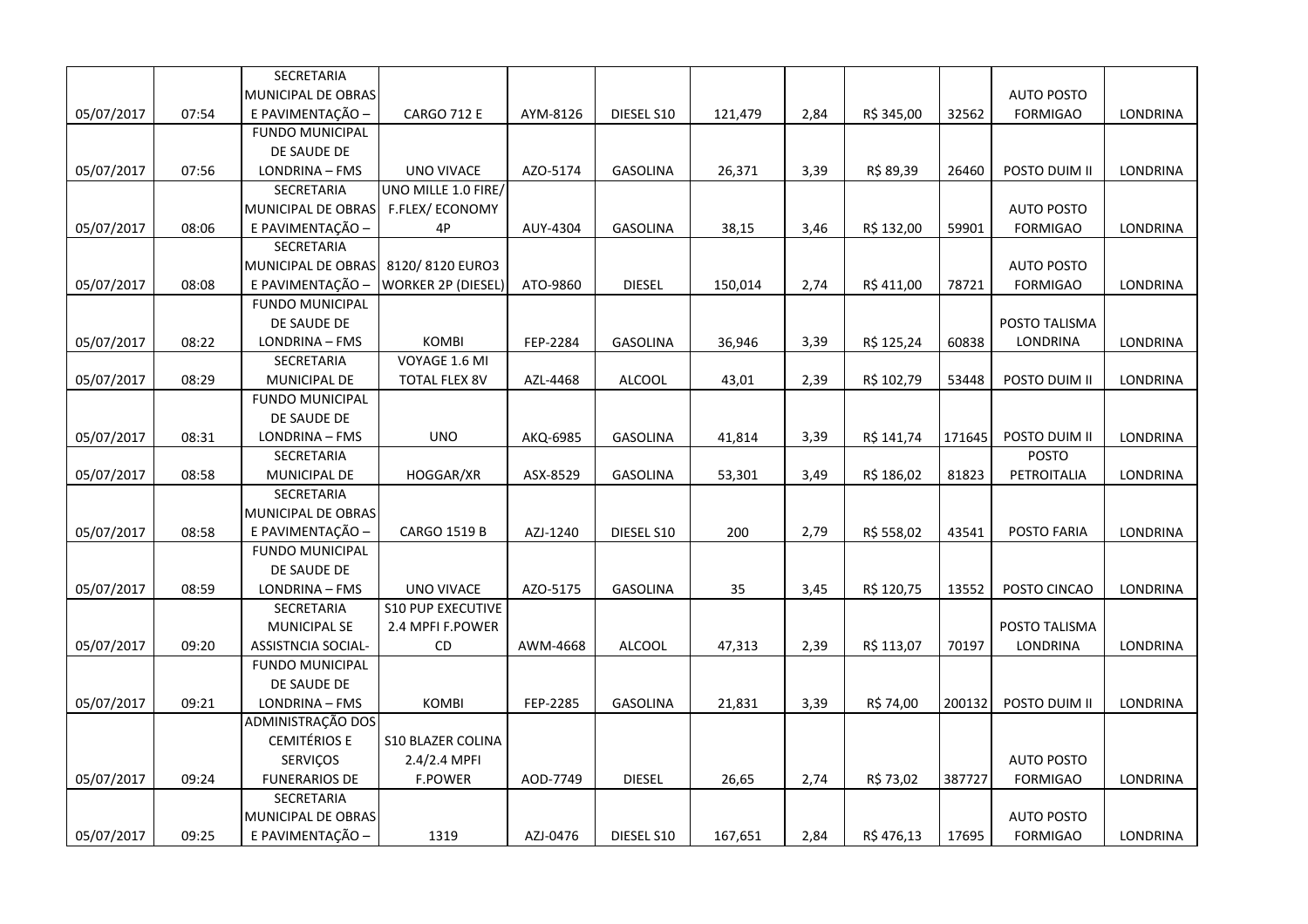|            |       | SECRETARIA                               | <b>BOXER 2.3 MINIBUS</b> |                 |                 |        |      |            |        |                   |                 |
|------------|-------|------------------------------------------|--------------------------|-----------------|-----------------|--------|------|------------|--------|-------------------|-----------------|
| 05/07/2017 | 09:28 | MUNICIPAL DE                             | 16L TB DIESEL.           | AMC-7230        | <b>DIESEL</b>   | 45,672 | 2,59 | R\$ 118,29 | 134706 | POSTO DUIM II     | LONDRINA        |
|            |       | SECRETARIA                               |                          |                 |                 |        |      |            |        |                   |                 |
|            |       | <b>MUNICIPAL DE</b>                      |                          |                 |                 |        |      |            |        | <b>POSTO</b>      |                 |
| 05/07/2017 | 09:29 | <b>AGRICULTURA E</b>                     | NOVO VOYAGE              | <b>BAL-2689</b> | <b>ALCOOL</b>   | 46,026 | 2,39 | R\$ 110,00 | 17987  | PETROITALIA       | <b>LONDRINA</b> |
|            |       | SECRETARIA                               | UNO MILLE WAY            |                 |                 |        |      |            |        | <b>POSTO</b>      |                 |
| 05/07/2017 | 09:30 | <b>MUNICIPAL SE</b>                      | ECONOMY 1.0              | AVW-4235        | ALCOOL          | 41,842 | 2,39 | R\$ 100,00 | 25291  | PETROITALIA       | LONDRINA        |
|            |       | <b>FUNDO MUNICIPAL</b>                   |                          |                 |                 |        |      |            |        |                   |                 |
|            |       | DE SAUDE DE                              |                          |                 |                 |        |      |            |        |                   |                 |
| 05/07/2017 | 09:57 | LONDRINA - FMS                           | <b>UNO VIVACE</b>        | AZO-5181        | <b>GASOLINA</b> | 35,182 | 3,39 | R\$ 119,26 | 10656  | POSTO DUIM II     | LONDRINA        |
|            |       | SECRETARIA                               | S10 BLAZER               |                 |                 |        |      |            |        | <b>AUTO POSTO</b> |                 |
| 05/07/2017 | 10:14 | MUNICIPAL DE                             | ADVANT. 2.4/2.4          | AUE-4965        | <b>ALCOOL</b>   | 51,109 | 2,29 | R\$ 117,04 | 137817 | <b>ECOS</b>       | LONDRINA        |
|            |       | <b>FUNDO MUNICIPAL</b>                   |                          |                 |                 |        |      |            |        |                   |                 |
|            |       | DE SAUDE DE                              |                          |                 |                 |        |      |            |        |                   |                 |
| 05/07/2017 | 10:19 | LONDRINA - FMS                           | <b>UNO</b>               | AAW-2630        | <b>GASOLINA</b> | 27,01  | 3,39 | R\$ 91,56  | 249745 | POSTO DUIM II     | LONDRINA        |
|            |       | SECRETARIA                               |                          |                 |                 |        |      |            |        |                   |                 |
|            |       | MUNICIPAL DE OBRAS                       | PA CARREGADEIRA          |                 |                 |        |      |            |        |                   |                 |
| 05/07/2017 | 10:29 | E PAVIMENTAÇÃO -                         | 12D                      | PML-3471        | <b>DIESEL</b>   | 100    | 2,59 | R\$ 259,00 | 904    | POSTO DUIM II     | <b>LONDRINA</b> |
|            |       | SECRETARIA                               |                          |                 |                 |        |      |            |        |                   |                 |
|            |       | MUNICIPAL DE OBRAS                       |                          |                 |                 |        |      |            |        |                   |                 |
| 05/07/2017 | 10:30 | E PAVIMENTAÇÃO -                         | PA CARREGADEIRA          | PML-3468        | <b>DIESEL</b>   | 150    | 2,59 | R\$ 388,50 | 862    | POSTO DUIM II     | <b>LONDRINA</b> |
|            |       | SECRETARIA                               |                          |                 |                 |        |      |            |        |                   |                 |
|            |       | MUNICIPAL DE OBRAS                       | <b>ROLO</b>              |                 |                 |        |      |            |        |                   |                 |
| 05/07/2017 | 10:31 | E PAVIMENTAÇÃO -                         | COMPACTADOR              | AAA-0999        | <b>DIESEL</b>   | 100    | 2,59 | R\$ 259,00 | 2612   | POSTO DUIM II     | LONDRINA        |
|            |       | SECRETARIA                               |                          |                 |                 |        |      |            |        |                   |                 |
|            |       | MUNICIPAL DE OBRAS                       |                          |                 |                 |        |      |            |        |                   |                 |
| 05/07/2017 | 10:31 | E PAVIMENTAÇÃO -                         | PA CARREGADEIRA          | AAA-5555        | <b>DIESEL</b>   | 150    | 2,59 | R\$ 388,50 | 3743   | POSTO DUIM II     | LONDRINA        |
|            |       | <b>FUNDO MUNICIPAL</b>                   |                          |                 |                 |        |      |            |        |                   |                 |
|            |       | DE SAUDE DE                              |                          |                 |                 |        |      |            |        |                   |                 |
| 05/07/2017 | 10:32 | LONDRINA - FMS                           | <b>UNO</b>               | AMN-4157        | <b>GASOLINA</b> | 35,831 | 3,39 | R\$ 121,46 | 166712 | POSTO DUIM II     | LONDRINA        |
|            |       | SECRETARIA                               |                          |                 |                 |        |      |            |        | <b>AUTO POSTO</b> |                 |
| 05/07/2017 | 10:34 | MUNICIPAL DE                             | <b>XRE 300</b>           | AYD-9509        | <b>GASOLINA</b> | 9,86   | 3,69 | R\$ 36,38  | 27045  | <b>ECOS</b>       | <b>LONDRINA</b> |
|            |       | <b>FUNDO MUNICIPAL</b>                   |                          |                 |                 |        |      |            |        |                   |                 |
|            |       | DE SAUDE DE                              |                          |                 |                 |        |      |            |        |                   | LONDRINA        |
| 05/07/2017 | 10:49 | LONDRINA - FMS                           | <b>STRADA</b>            | AGE-4139        | <b>ALCOOL</b>   | 49,381 | 2,39 | R\$ 118,02 | 162871 | POSTO DUIM II     |                 |
|            |       | <b>FUNDO MUNICIPAL</b><br>DE SAUDE DE    |                          |                 |                 |        |      |            |        |                   |                 |
| 05/07/2017 |       |                                          | <b>UNO</b>               |                 | <b>GASOLINA</b> |        |      | R\$ 120,75 |        | POSTO CINCAO      | <b>LONDRINA</b> |
|            | 11:13 | LONDRINA - FMS<br><b>FUNDO MUNICIPAL</b> |                          | AAW-2749        |                 | 35     | 3,45 |            | 135470 |                   |                 |
|            |       | DE SAUDE DE                              |                          |                 |                 |        |      |            |        |                   |                 |
| 05/07/2017 | 11:52 | LONDRINA - FMS                           | <b>UNO VIVACE</b>        | AZO-5169        | <b>GASOLINA</b> | 30     | 3,39 | R\$ 101,70 | 9398   | POSTO DUIM II     | LONDRINA        |
|            |       |                                          |                          |                 |                 |        |      |            |        |                   |                 |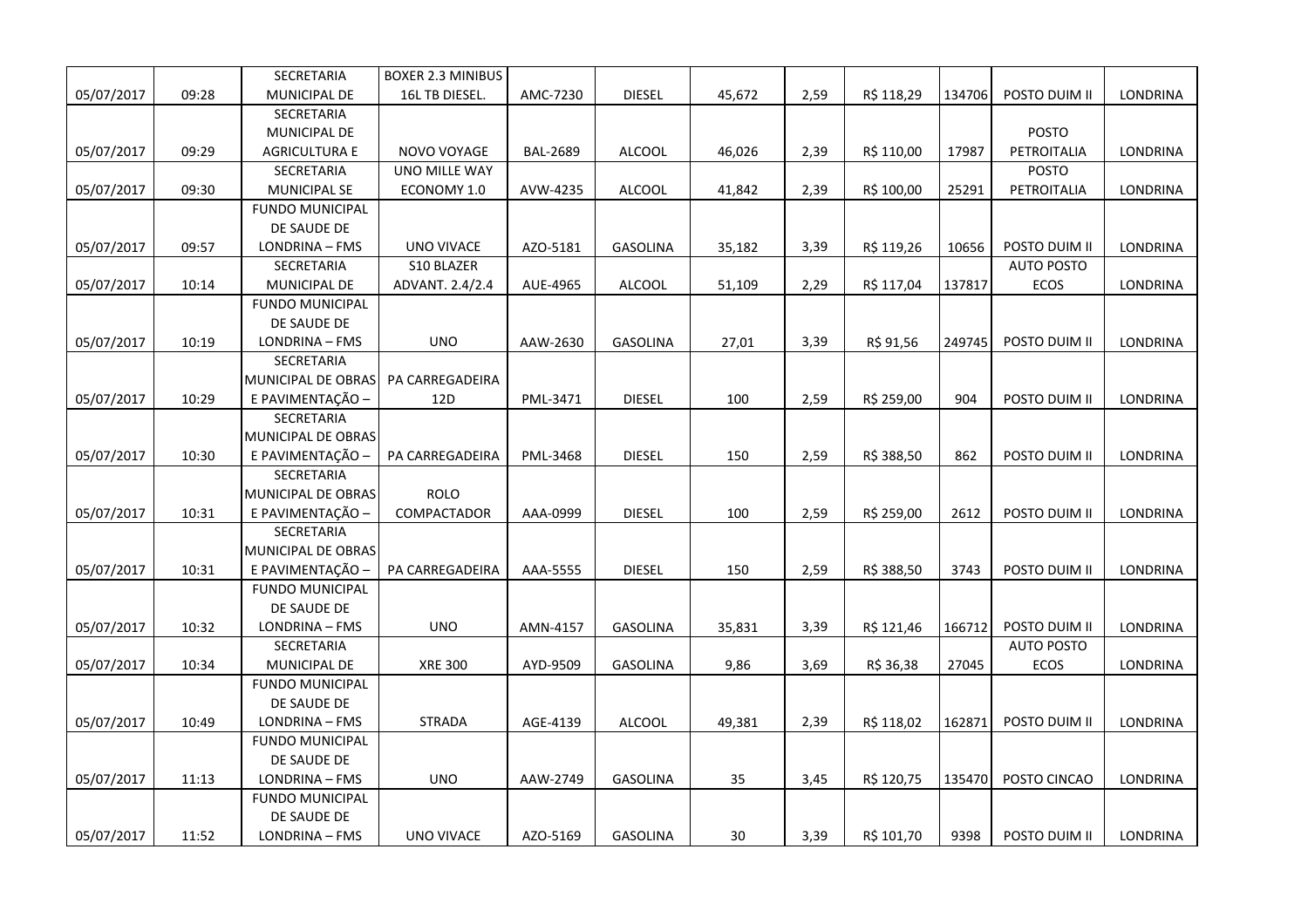|            |       | SECRETARIA             |                    |          |                 |        |      |              |        |                   |                 |
|------------|-------|------------------------|--------------------|----------|-----------------|--------|------|--------------|--------|-------------------|-----------------|
|            |       | MUNICIPAL DE           |                    |          |                 |        |      |              |        | <b>POSTO</b>      |                 |
| 05/07/2017 | 12:23 | <b>AGRICULTURA E</b>   | MOBI LIKE 1.0      | BAZ-6070 | <b>ALCOOL</b>   | 30,84  | 2,37 | R\$ 73,10    | 3959   | PETROITALIA       | LONDRINA        |
|            |       | SECRETARIA             | WEEKEND            |          |                 |        |      |              |        | <b>POSTO</b>      |                 |
| 05/07/2017 | 12:29 | <b>MUNICIPAL DE</b>    | ADVENTURE          | BAJ-7690 | <b>ALCOOL</b>   | 40     | 2,39 | R\$ 95,60    | 42969  | PETROITALIA       | LONDRINA        |
|            |       | <b>FUNDO MUNICIPAL</b> |                    |          |                 |        |      |              |        |                   |                 |
|            |       | DE SAUDE DE            |                    |          |                 |        |      |              |        | <b>POSTO</b>      |                 |
| 05/07/2017 | 12:58 | LONDRINA - FMS         | <b>KOMBI</b>       | FFZ-5891 | <b>GASOLINA</b> | 19,325 | 3,39 | R\$ 65,51    | 186220 | PETROITALIA       | <b>LONDRINA</b> |
|            |       | <b>FUNDO MUNICIPAL</b> |                    |          |                 |        |      |              |        |                   |                 |
|            |       | DE SAUDE DE            |                    |          |                 |        |      |              |        |                   |                 |
| 05/07/2017 | 13:01 | LONDRINA - FMS         | <b>KOMBI</b>       | AQG-7608 | <b>GASOLINA</b> | 32,891 | 3,39 | R\$ 111,50   | 113712 | POSTO DUIM II     | LONDRINA        |
|            |       | <b>SECRETARIA</b>      |                    |          |                 |        |      |              |        |                   |                 |
|            |       | MUNICIPAL DE OBRAS     |                    |          |                 |        |      |              |        | <b>AUTO POSTO</b> |                 |
| 05/07/2017 | 13:24 | E PAVIMENTAÇÃO -       | <b>CARGO 2423</b>  | AZR-9543 | DIESEL S10      | 178,01 | 2,84 | R\$ 505,52   | 30779  | <b>FORMIGAO</b>   | LONDRINA        |
|            |       | SECRETARIA             |                    |          |                 |        |      |              |        | POSTO             |                 |
| 05/07/2017 | 13:31 | MUNICIPAL DO           | <b>MOBI DRIVE</b>  | BBD-7451 | <b>ALCOOL</b>   | 32,373 | 2,39 | R\$ 77,37    | 7122   | PETROITALIA       | LONDRINA        |
|            |       | <b>FUNDO MUNICIPAL</b> |                    |          |                 |        |      |              |        |                   |                 |
|            |       | DE SAUDE DE            |                    |          |                 |        |      |              |        |                   |                 |
| 05/07/2017 | 13:32 | LONDRINA - FMS         | UNO VIVACE         | AZO-5146 | <b>GASOLINA</b> | 36,873 | 3,39 | R\$ 124,99   | 32799  | POSTO DUIM II     | LONDRINA        |
|            |       | SECRETARIA             | S10 PUP LUXE 2.5   |          |                 |        |      |              |        |                   |                 |
|            |       | <b>MUNICIPAL DE</b>    | 4X4 CD TB MAX HST  |          |                 |        |      |              |        | <b>AUTO POSTO</b> |                 |
| 05/07/2017 | 13:37 | <b>AGRICULTURA E</b>   | <b>DIES</b>        | AIF-1242 | <b>DIESEL</b>   | 50     | 2,74 | R\$ 137,00   | 365482 | <b>FORMIGAO</b>   | LONDRINA        |
|            |       | SECRETARIA             |                    |          |                 |        |      |              |        |                   |                 |
|            |       | MUNICIPAL DE           |                    |          |                 |        |      |              |        | <b>AUTO POSTO</b> |                 |
| 05/07/2017 | 13:38 | <b>AGRICULTURA E</b>   | MOTONIVELADORA     | ATN-4475 | <b>DIESEL</b>   | 200    | 2,74 | R\$ 548,00   | 5299   | <b>FORMIGAO</b>   | LONDRINA        |
|            |       | <b>SECRETARIA</b>      |                    |          |                 |        |      |              |        |                   |                 |
|            |       | <b>MUNICIPAL DE</b>    | MOTONIVELADORA     |          |                 |        |      |              |        | <b>AUTO POSTO</b> |                 |
| 05/07/2017 | 13:39 | <b>AGRICULTURA E</b>   | RG 140             | PML-5070 | <b>DIESEL</b>   | 150    | 2,74 | R\$411,00    | 2402   | <b>FORMIGAO</b>   | LONDRINA        |
|            |       | SECRETARIA             |                    |          |                 |        |      |              |        |                   |                 |
|            |       | <b>MUNICIPAL DE</b>    |                    |          |                 |        |      |              |        | <b>AUTO POSTO</b> |                 |
| 05/07/2017 | 13:40 | <b>AGRICULTURA E</b>   | 17210              | AJU-6529 | <b>DIESEL</b>   | 120    | 2,74 | R\$ 328,80   | 99625  | <b>FORMIGAO</b>   | LONDRINA        |
|            |       | SECRETARIA             |                    |          |                 |        |      |              |        |                   |                 |
|            |       | <b>MUNICIPAL DE</b>    |                    |          |                 |        |      |              |        | <b>AUTO POSTO</b> |                 |
| 05/07/2017 | 13:42 | <b>AGRICULTURA E</b>   | MOTONIVELADORA     | ATN-4476 | <b>DIESEL</b>   | 160    | 2,74 | R\$438,40    | 4780   | <b>FORMIGAO</b>   | LONDRINA        |
|            |       | SECRETARIA             |                    |          |                 |        |      |              |        |                   |                 |
|            |       | MUNICIPAL DE           | <b>ESCAVADEIRA</b> |          |                 |        |      |              |        | <b>AUTO POSTO</b> |                 |
| 05/07/2017 | 13:43 | <b>AGRICULTURA E</b>   | <b>HIDRAULICA</b>  | HBZ-1640 | <b>DIESEL</b>   | 370    | 2,74 | R\$ 1.013,80 | 1625   | <b>FORMIGAO</b>   | <b>LONDRINA</b> |
|            |       | FUNDO MUNICIPAL        |                    |          |                 |        |      |              |        |                   |                 |
|            |       | DE SAUDE DE            |                    |          |                 |        |      |              |        | <b>POSTO</b>      |                 |
| 05/07/2017 | 13:48 | LONDRINA - FMS         | <b>KOMBI</b>       | FEP-2301 | <b>GASOLINA</b> | 20,475 | 3,39 | R\$ 69,41    | 157699 | PETROITALIA       | LONDRINA        |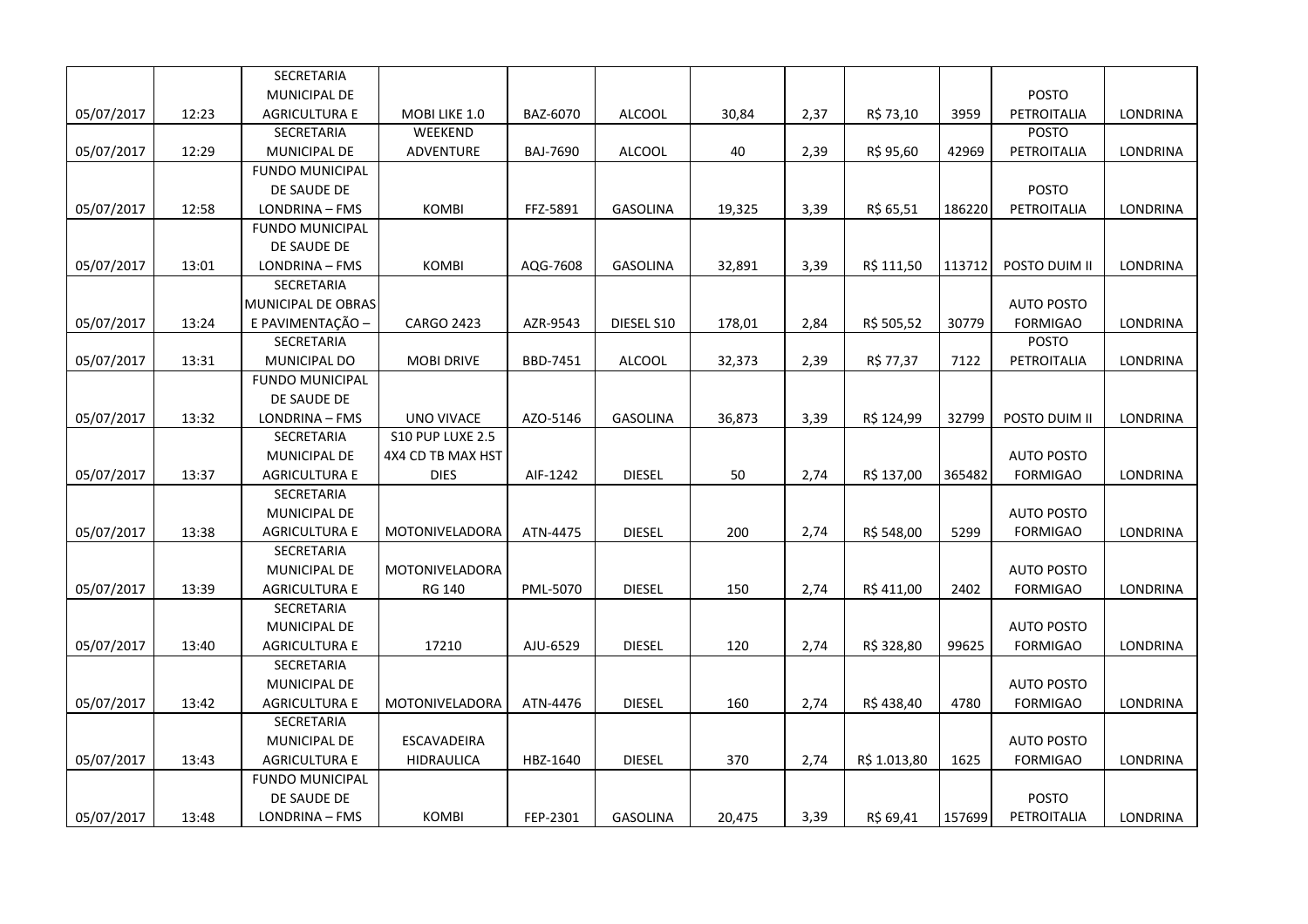|            |       | <b>FUNDO MUNICIPAL</b> |                      |                 |                 |        |      |            |        |                   |                 |
|------------|-------|------------------------|----------------------|-----------------|-----------------|--------|------|------------|--------|-------------------|-----------------|
|            |       | DE SAUDE DE            |                      |                 |                 |        |      |            |        |                   |                 |
| 05/07/2017 | 13:50 | LONDRINA - FMS         | <b>FIORINO</b>       | AOA-2127        | <b>GASOLINA</b> | 37,23  | 3,39 | R\$ 126,21 | 166164 | POSTO DUIM II     | <b>LONDRINA</b> |
|            |       | SECRETARIA             |                      |                 |                 |        |      |            |        | <b>POSTO</b>      |                 |
| 05/07/2017 | 13:53 | <b>MUNICIPAL SE</b>    | AIRCROSS 16 FEEL     | BAY-3670        | <b>ALCOOL</b>   | 13,222 | 2,39 | R\$ 31,60  | 3301   | PETROITALIA       | LONDRINA        |
|            |       | <b>FUNDO MUNICIPAL</b> |                      |                 |                 |        |      |            |        |                   |                 |
|            |       | DE SAUDE DE            |                      |                 |                 |        |      |            |        |                   |                 |
| 05/07/2017 | 14:17 | LONDRINA - FMS         | <b>CELTA</b>         | AWM-8699        | GASOLINA        | 44,842 | 3,39 | R\$ 152,01 | 53695  | POSTO DUIM II     | LONDRINA        |
|            |       | <b>FUNDO MUNICIPAL</b> |                      |                 |                 |        |      |            |        |                   |                 |
|            |       | DE SAUDE DE            |                      |                 |                 |        |      |            |        | POSTO VIA         |                 |
| 05/07/2017 | 14:30 | LONDRINA - FMS         | <b>CELTA</b>         | AWM-8632        | <b>GASOLINA</b> | 31,1   | 3,35 | R\$ 104,16 | 147732 | <b>TORRES</b>     | <b>CURITIBA</b> |
|            |       | SECRETARIA             |                      |                 |                 |        |      |            |        |                   |                 |
|            |       | <b>MUNICIPAL DE</b>    |                      |                 |                 |        |      |            |        | <b>AUTO POSTO</b> |                 |
| 05/07/2017 | 14:31 | <b>AGRICULTURA E</b>   | 1319                 | AZJ-0479        | DIESEL S10      | 114,49 | 2,84 | R\$ 325,15 | 48838  | <b>FORMIGAO</b>   | LONDRINA        |
|            |       | SECRETARIA             |                      |                 |                 |        |      |            |        |                   |                 |
| 05/07/2017 | 14:57 | <b>MUNICIPAL SE</b>    | AIRCOSS 1.6 FEEL     | BAY-3668        | ALCOOL          | 26,51  | 2,45 | R\$ 64,95  | 3501   | POSTO CINCAO      | LONDRINA        |
|            |       | SECRETARIA             |                      |                 |                 |        |      |            |        |                   |                 |
|            |       | MUNICIPAL DE OBRAS     |                      |                 |                 |        |      |            |        | <b>AUTO POSTO</b> |                 |
| 05/07/2017 | 14:59 | E PAVIMENTAÇÃO -       | S10 BLAZER           | ASO-4259        | ALCOOL          | 52,645 | 2,29 | R\$ 120,55 | 96573  | ECOS              | LONDRINA        |
|            |       | <b>FUNDO MUNICIPAL</b> |                      |                 |                 |        |      |            |        |                   |                 |
|            |       | DE SAUDE DE            |                      |                 |                 |        |      |            |        | <b>POSTO</b>      |                 |
| 05/07/2017 | 15:13 | LONDRINA - FMS         | <b>CELTA</b>         | AWM-8674        | <b>ALCOOL</b>   | 47,871 | 2,39 | R\$ 114,41 | 12167  | PETROITALIA       | LONDRINA        |
|            |       | SECRETARIA             | ASTRA SED.           |                 |                 |        |      |            |        |                   |                 |
| 05/07/2017 | 15:24 | MUNICIPAL DE           | ADVANT. 2.0 8V       | AUE-4972        | <b>ALCOOL</b>   | 49,715 | 2,39 | R\$ 118,81 | 88679  | POSTO DUIM II     | LONDRINA        |
|            |       | <b>FUNDO MUNICIPAL</b> |                      |                 |                 |        |      |            |        |                   |                 |
|            |       | DE SAUDE DE            |                      |                 |                 |        |      |            |        |                   |                 |
| 05/07/2017 | 15:44 | LONDRINA - FMS         | <b>KOMBI</b>         | AQU-0627        | <b>GASOLINA</b> | 37,992 | 3,39 | R\$ 128,79 | 259386 | POSTO DUIM II     | LONDRINA        |
|            |       | SECRETARIA             | ASTRA SED.           |                 |                 |        |      |            |        |                   |                 |
| 05/07/2017 | 16:00 | MUNICIPAL DE           | ADVANT. 2.0 8V       | AUE-4958        | <b>ALCOOL</b>   | 40     | 2,39 | R\$ 95,60  | 115438 | POSTO DUIM II     | LONDRINA        |
|            |       | SECRETARIA             | RANGER XL 3.0 PSE    |                 |                 |        |      |            |        | <b>AUTO POSTO</b> |                 |
| 05/07/2017 | 16:07 | MUNICIPAL DE           | 163CV 4X2 CD TB      | <b>HCF-8194</b> | <b>DIESEL</b>   | 36,514 | 2,74 | R\$ 100,04 | 204704 | <b>FORMIGAO</b>   | LONDRINA        |
|            |       | <b>FUNDO MUNICIPAL</b> |                      |                 |                 |        |      |            |        |                   |                 |
|            |       | DE SAUDE DE            |                      |                 |                 |        |      |            |        |                   |                 |
| 05/07/2017 | 16:28 | LONDRINA - FMS         | <b>BOXER HDI 15L</b> | AZO-4509        | DIESEL S10      | 63,421 | 2,69 | R\$ 170,60 | 94844  | POSTO DUIM II     | LONDRINA        |
|            |       | SECRETARIA             | S10 PUP ADVANT.      |                 |                 |        |      |            |        | <b>AUTO POSTO</b> |                 |
| 05/07/2017 | 16:49 | MUNICIPAL DE           | 2.4/2.4 MPFI         | ASH-0386        | <b>ALCOOL</b>   | 43,11  | 2,29 | R\$ 98,72  | 118307 | <b>ECOS</b>       | LONDRINA        |
|            |       | SECRETARIA             | VOYAGE 1.6 MI        |                 |                 |        |      |            |        |                   |                 |
| 05/07/2017 | 17:07 | MUNICIPAL DE           | <b>TOTAL FLEX 8V</b> | AZL-4452        | <b>ALCOOL</b>   | 46,59  | 2,49 | R\$ 116,01 | 40632  | POSTO CINCO       | LONDRINA        |
|            |       | <b>FUNDO MUNICIPAL</b> |                      |                 |                 |        |      |            |        |                   |                 |
|            |       | DE SAUDE DE            |                      |                 |                 |        |      |            |        | POSTO TALISMA     |                 |
| 05/07/2017 | 17:36 | LONDRINA - FMS         | SPRINTER-415         | BAG-9372        | DIESEL S10      | 44,094 | 2,79 | R\$ 123,02 | 41044  | LONDRINA          | LONDRINA        |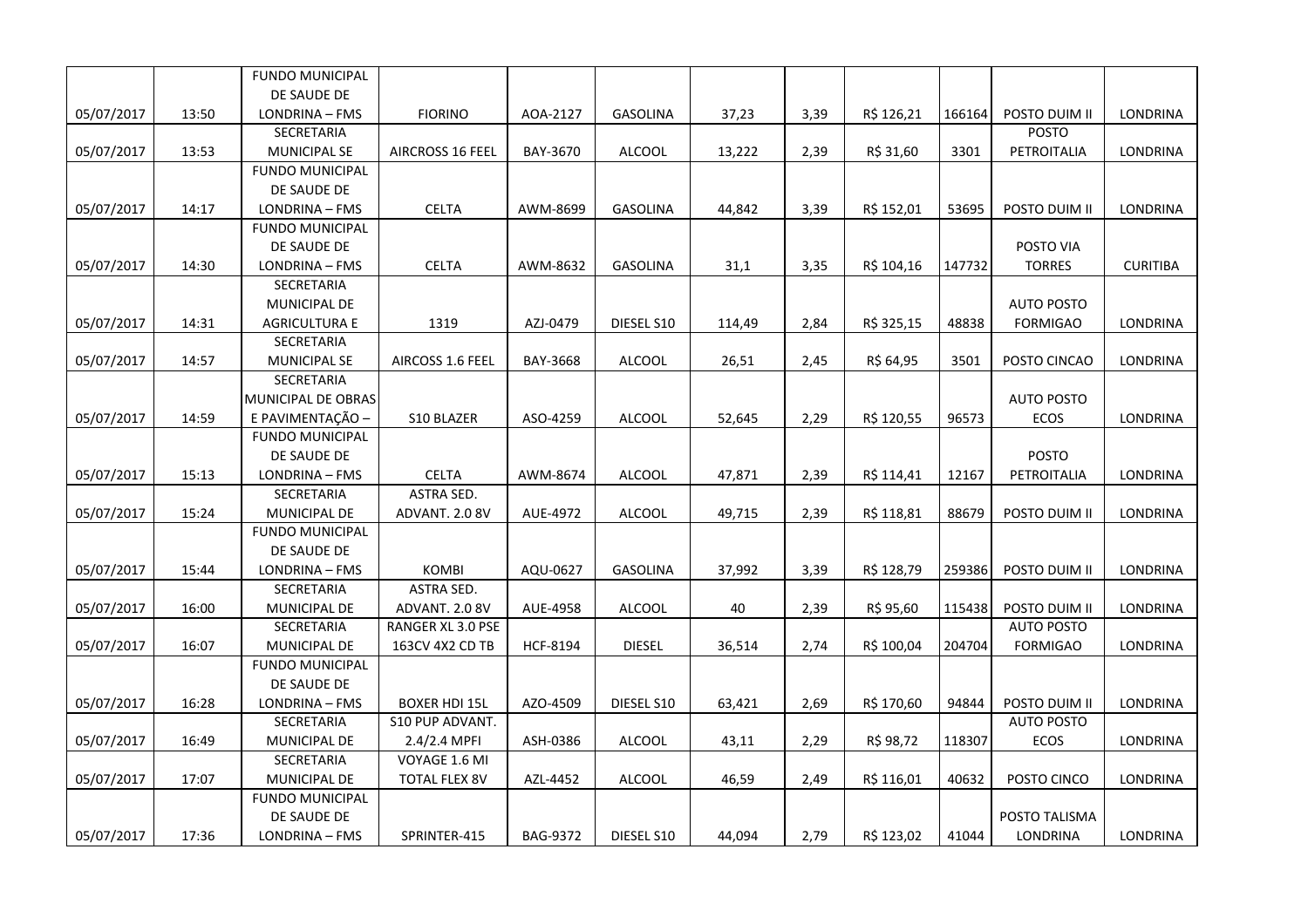|            |       | <b>FUNDO MUNICIPAL</b> |                       |                 |                 |        |      |            |        |                   |                 |
|------------|-------|------------------------|-----------------------|-----------------|-----------------|--------|------|------------|--------|-------------------|-----------------|
|            |       | DE SAUDE DE            |                       |                 |                 |        |      |            |        |                   |                 |
| 05/07/2017 | 18:30 | LONDRINA - FMS         | <b>AMAROK</b>         | <b>BAL-9180</b> | DIESEL S10      | 29,491 | 2,69 | R\$ 79,33  | 23777  | POSTO DUIM II     | LONDRINA        |
|            |       | <b>FUNDO MUNICIPAL</b> |                       |                 |                 |        |      |            |        |                   |                 |
|            |       | DE SAUDE DE            |                       |                 |                 |        |      |            |        |                   |                 |
| 05/07/2017 | 18:39 | LONDRINA - FMS         | MASTER 2.3 DCI        | PAR-9940        | DIESEL S10      | 38,472 | 2,69 | R\$ 103,48 | 30458  | POSTO DUIM II     | <b>LONDRINA</b> |
|            |       | <b>FUNDO MUNICIPAL</b> |                       |                 |                 |        |      |            |        |                   |                 |
|            |       | DE SAUDE DE            |                       |                 |                 |        |      |            |        |                   |                 |
| 05/07/2017 | 18:47 | LONDRINA - FMS         | JUMPER J 2.3          | AZX-7928        | DIESEL S10      | 55,172 | 2,69 | R\$ 148,41 | 98630  | POSTO DUIM II     | LONDRINA        |
|            |       | SECRETARIA             | VOYAGE 1.6 MI         |                 |                 |        |      |            |        |                   |                 |
| 05/07/2017 | 19:37 | MUNICIPAL DE           | <b>TOTAL FLEX 8V</b>  | AZL-4436        | <b>ALCOOL</b>   | 29,033 | 2,39 | R\$ 69,38  | 48973  | POSTO DUIM II     | LONDRINA        |
|            |       | <b>FUNDO MUNICIPAL</b> |                       |                 |                 |        |      |            |        |                   |                 |
|            |       | DE SAUDE DE            | MASTER 2.3 DCI        |                 |                 |        |      |            |        |                   |                 |
| 05/07/2017 | 19:54 | LONDRINA - FMS         | FURGÃO 16V            | AZL-6276        | DIESEL S10      | 68,781 | 2,69 | R\$ 185,02 | 132671 | POSTO DUIM II     | LONDRINA        |
|            |       | SECRETARIA             | VOYAGE 1.6 MI         |                 |                 |        |      |            |        | <b>AUTO POSTO</b> |                 |
| 05/07/2017 | 20:47 | MUNICIPAL DE           | TOTAL FLEX 8V         | AZL-4470        | <b>ALCOOL</b>   | 44,77  | 2,44 | R\$ 109,26 | 67768  | <b>FORMIGAO</b>   | LONDRINA        |
|            |       | SECRETARIA             | WEEKEND               |                 |                 |        |      |            |        | <b>AUTO POSTO</b> |                 |
| 05/07/2017 | 22:57 | MUNICIPAL DE           | ADVENTURE             | BAJ-7691        | <b>ALCOOL</b>   | 33,92  | 2,44 | R\$ 82,76  | 32034  | <b>FORMIGAO</b>   | LONDRINA        |
|            |       | <b>FUNDO MUNICIPAL</b> |                       |                 |                 |        |      |            |        |                   |                 |
|            |       | DE SAUDE DE            |                       |                 |                 |        |      |            |        | <b>AUTO POSTO</b> |                 |
| 06/07/2017 | 00:14 | LONDRINA - FMS         | <b>ONIX 1.0</b>       | <b>BAG-1791</b> | <b>GASOLINA</b> | 33,89  | 3,69 | R\$ 125,05 | 65569  | <b>ECOS</b>       | LONDRINA        |
|            |       | <b>FUNDO MUNICIPAL</b> |                       |                 |                 |        |      |            |        |                   |                 |
|            |       | DE SAUDE DE            |                       |                 |                 |        |      |            |        | <b>AUTO POSTO</b> |                 |
| 06/07/2017 | 00:16 | LONDRINA - FMS         | SPACEFOX              | <b>BAI-9774</b> | <b>GASOLINA</b> | 36,42  | 3,69 | R\$ 134,39 | 51009  | ECOS              | LONDRINA        |
|            |       | <b>FUNDO MUNICIPAL</b> |                       |                 |                 |        |      |            |        |                   |                 |
|            |       | DE SAUDE DE            |                       |                 |                 |        |      |            |        |                   |                 |
| 06/07/2017 | 07:25 | LONDRINA - FMS         | <b>UNO</b>            | AKR-5980        | <b>GASOLINA</b> | 33,433 | 3,39 | R\$ 113,33 | 117044 | POSTO DUIM II     | LONDRINA        |
|            |       | SECRETARIA             | N12 360 4X2 2P        |                 |                 |        |      |            |        |                   |                 |
| 06/07/2017 | 07:53 | MUNICIPAL DO           | (DIESEL)              | ADC-9228        | <b>DIESEL</b>   | 200    | 2,59 | R\$ 518,00 | 21402  | POSTO DUIM II     | LONDRINA        |
|            |       | <b>FUNDO MUNICIPAL</b> |                       |                 |                 |        |      |            |        |                   |                 |
|            |       | DE SAUDE DE            |                       |                 |                 |        |      |            |        |                   |                 |
| 06/07/2017 | 07:56 | LONDRINA - FMS         | <b>UNO</b>            | AAW-6745        | <b>GASOLINA</b> | 40,371 | 3,39 | R\$ 136,85 | 103832 | POSTO DUIM II     | <b>LONDRINA</b> |
|            |       | <b>FUNDO MUNICIPAL</b> |                       |                 |                 |        |      |            |        |                   |                 |
|            |       | DE SAUDE DE            |                       |                 |                 |        |      |            |        |                   |                 |
| 06/07/2017 | 07:59 | LONDRINA - FMS         | MASTER 2.3 DCI        | PAR-9940        | DIESEL S10      | 13,57  | 2,69 | R\$ 36,50  | 30539  | POSTO DUIM II     | LONDRINA        |
|            |       | SECRETARIA             |                       |                 |                 |        |      |            |        | <b>POSTO</b>      |                 |
| 06/07/2017 | 08:03 | MUNICIPAL DO           | AMAROK CD 4X4 S       | <b>BAI-6327</b> | DIESEL S10      | 67,893 | 2,99 | R\$ 203,00 | 23948  | PETROITALIA       | LONDRINA        |
|            |       | SECRETARIA             |                       |                 |                 |        |      |            |        | <b>AUTO POSTO</b> |                 |
| 06/07/2017 | 08:29 | MUNICIPAL DE           | LOGAN EXPR 16 M       | AZO-6927        | <b>ALCOOL</b>   | 32,55  | 2,29 | R\$ 74,56  | 20676  | ECOS              | LONDRINA        |
|            |       | SECRETARIA             | UNO MILLE 1.0 FIRE/   |                 |                 |        |      |            |        |                   |                 |
| 06/07/2017 | 08:32 | MUNICIPAL SE           | <b>F.FLEX/ECONOMY</b> | AVW-4312        | <b>ALCOOL</b>   | 35,225 | 2,39 | R\$ 84,18  | 27737  | POSTO DUIM II     | LONDRINA        |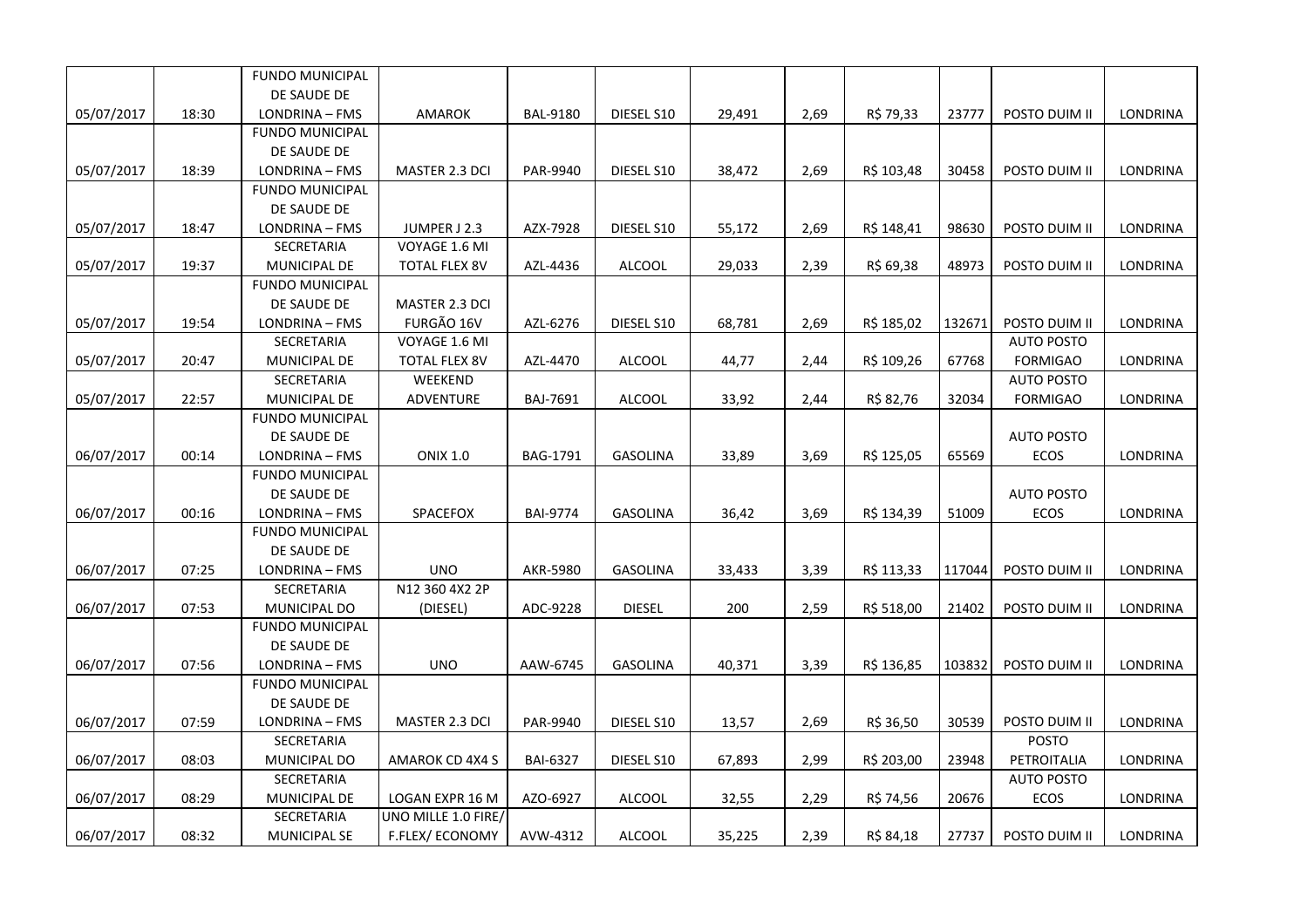|            |       | <b>FUNDO MUNICIPAL</b> |                     |                 |                 |        |      |            |        |                   |                 |
|------------|-------|------------------------|---------------------|-----------------|-----------------|--------|------|------------|--------|-------------------|-----------------|
|            |       | DE SAUDE DE            |                     |                 |                 |        |      |            |        |                   |                 |
| 06/07/2017 | 08:34 | LONDRINA - FMS         | <b>CELTA</b>        | AWM-8632        | GASOLINA        | 38,1   | 3,39 | R\$ 129,16 | 148270 | POSTO DUIM II     | LONDRINA        |
|            |       | ADMINISTRAÇÃO DOS      |                     |                 |                 |        |      |            |        |                   |                 |
|            |       | <b>CEMITÉRIOS E</b>    |                     |                 |                 |        |      |            |        |                   |                 |
|            |       | SERVIÇOS               |                     |                 |                 |        |      |            |        |                   |                 |
| 06/07/2017 | 08:39 | <b>FUNERARIOS DE</b>   | GIRO-ZERO           | GIR-0000        | GASOLINA        | 12     | 3,45 | R\$ 41,40  | 107    | POSTO CINCAO      | LONDRINA        |
|            |       | SECRETARIA             |                     |                 |                 |        |      |            |        |                   |                 |
| 06/07/2017 | 08:43 | MUNICIPAL DE           | <b>KOMBI FURGAO</b> | AJX-8678        | GASOLINA        | 29,353 | 3,39 | R\$ 99,50  | 17164  | POSTO DUIM II     | LONDRINA        |
|            |       | SECRETARIA             |                     |                 |                 |        |      |            |        |                   |                 |
|            |       | MUNICIPAL DE OBRAS     |                     |                 |                 |        |      |            |        | <b>AUTO POSTO</b> |                 |
| 06/07/2017 | 08:45 | E PAVIMENTAÇÃO -       | <b>FIORINO</b>      | AFE-5562        | GASOLINA        | 30     | 3,46 | R\$ 103,80 | 262695 | <b>FORMIGAO</b>   | LONDRINA        |
|            |       | <b>FUNDO MUNICIPAL</b> |                     |                 |                 |        |      |            |        |                   |                 |
|            |       | DE SAUDE DE            |                     |                 |                 |        |      |            |        | <b>AUTO POSTO</b> |                 |
| 06/07/2017 | 08:49 | LONDRINA - FMS         | <b>KOMBI</b>        | FHT-4264        | GASOLINA        | 30,66  | 3,46 | R\$ 106,08 | 57576  | <b>FORMIGAO</b>   | LONDRINA        |
|            |       | SECRETARIA             | UNO MILLE 1.0 FIRE/ |                 |                 |        |      |            |        |                   |                 |
|            |       | <b>MUNICIPAL SE</b>    | F.FLEX/ECONOMY      |                 |                 |        |      |            |        | POSTO TALISMA     |                 |
| 06/07/2017 | 09:01 | ASSISTNCIA SOCIAL-     | 4P                  | AVW-4588        | <b>ALCOOL</b>   | 41,964 | 2,39 | R\$ 100,29 | 105416 | LONDRINA          | LONDRINA        |
|            |       | SECRETARIA             |                     |                 |                 |        |      |            |        |                   |                 |
|            |       | MUNICIPAL DE OBRAS     |                     |                 |                 |        |      |            |        | <b>AUTO POSTO</b> |                 |
| 06/07/2017 | 09:03 | E PAVIMENTAÇÃO         | SAVEIRO CS ST MB    | <b>BAK-5057</b> | ALCOOL          | 42     | 2,44 | R\$ 102,48 | 22875  | <b>FORMIGAO</b>   | LONDRINA        |
|            |       | <b>FUNDO MUNICIPAL</b> |                     |                 |                 |        |      |            |        |                   |                 |
|            |       | DE SAUDE DE            |                     |                 |                 |        |      |            |        |                   |                 |
| 06/07/2017 | 09:03 | LONDRINA - FMS         | <b>KOMBI</b>        | FEP-2281        | <b>GASOLINA</b> | 30,622 | 3,39 | R\$ 103,80 | 67847  | POSTO DUIM II     | LONDRINA        |
|            |       | SECRETARIA             | UNO MILLE 1.0 FIRE/ |                 |                 |        |      |            |        |                   |                 |
|            |       | MUNICIPAL DE OBRAS     | F.FLEX/ECONOMY      |                 |                 |        |      |            |        | <b>AUTO POSTO</b> |                 |
| 06/07/2017 | 09:23 | E PAVIMENTAÇÃO -       | 4P                  | AUY-5463        | GASOLINA        | 34     | 3,46 | R\$ 117,64 | 55961  | <b>FORMIGAO</b>   | LONDRINA        |
|            |       | SECRETARIA             | UNO MILLE 1.0 FIRE/ |                 |                 |        |      |            |        | <b>AUTO POSTO</b> |                 |
| 06/07/2017 | 09:26 | MUNICIPAL SE           | F.FLEX/ECONOMY      | AVW-4599        | <b>ALCOOL</b>   | 44     | 2,33 | R\$ 102,54 | 35159  | <b>ECOS</b>       | LONDRINA        |
|            |       | SECRETARIA             |                     |                 |                 |        |      |            |        |                   |                 |
| 06/07/2017 | 09:34 | MUNICIPAL DO           | <b>ONIX 1.0</b>     | BAG-1783        | <b>ALCOOL</b>   | 46,692 | 2,39 | R\$ 111,59 | 18620  | POSTO DUIM II     | LONDRINA        |
|            |       | SECRETARIA             | UNO VIVACE 1.0      |                 |                 |        |      |            |        | <b>POSTO</b>      |                 |
| 06/07/2017 | 09:39 | MUNICIPAL DO           | EVO FIRE FLEX 8V    | AYP-1571        | <b>ALCOOL</b>   | 34,323 | 2,39 | R\$ 82,03  | 47645  | PETROITALIA       | LONDRINA        |
|            |       | SECRETARIA             |                     |                 |                 |        |      |            |        | <b>POSTO</b>      |                 |
| 06/07/2017 | 09:59 | MUNICIPAL DE           | <b>XRE 300</b>      | AVF-3870        | <b>GASOLINA</b> | 9,747  | 3,39 | R\$ 33,04  | 16255  | PETROITALIA       | LONDRINA        |
|            |       | <b>FUNDO MUNICIPAL</b> |                     |                 |                 |        |      |            |        |                   |                 |
|            |       | DE SAUDE DE            |                     |                 |                 |        |      |            |        |                   |                 |
| 06/07/2017 | 10:00 | LONDRINA - FMS         | KOMBI               | FEP-2285        | GASOLINA        | 21,203 | 3,39 | R\$ 71,87  | 200328 | POSTO DUIM II     | <b>LONDRINA</b> |
|            |       | SECRETARIA             | S10 BLAZER          |                 |                 |        |      |            |        | <b>AUTO POSTO</b> |                 |
| 06/07/2017 | 10:01 | MUNICIPAL DE           | ADVANT. 2.4/2.4     | AUE-4968        | <b>ALCOOL</b>   | 43,832 | 2,44 | R\$ 106,95 | 193621 | <b>FORMIGAO</b>   | LONDRINA        |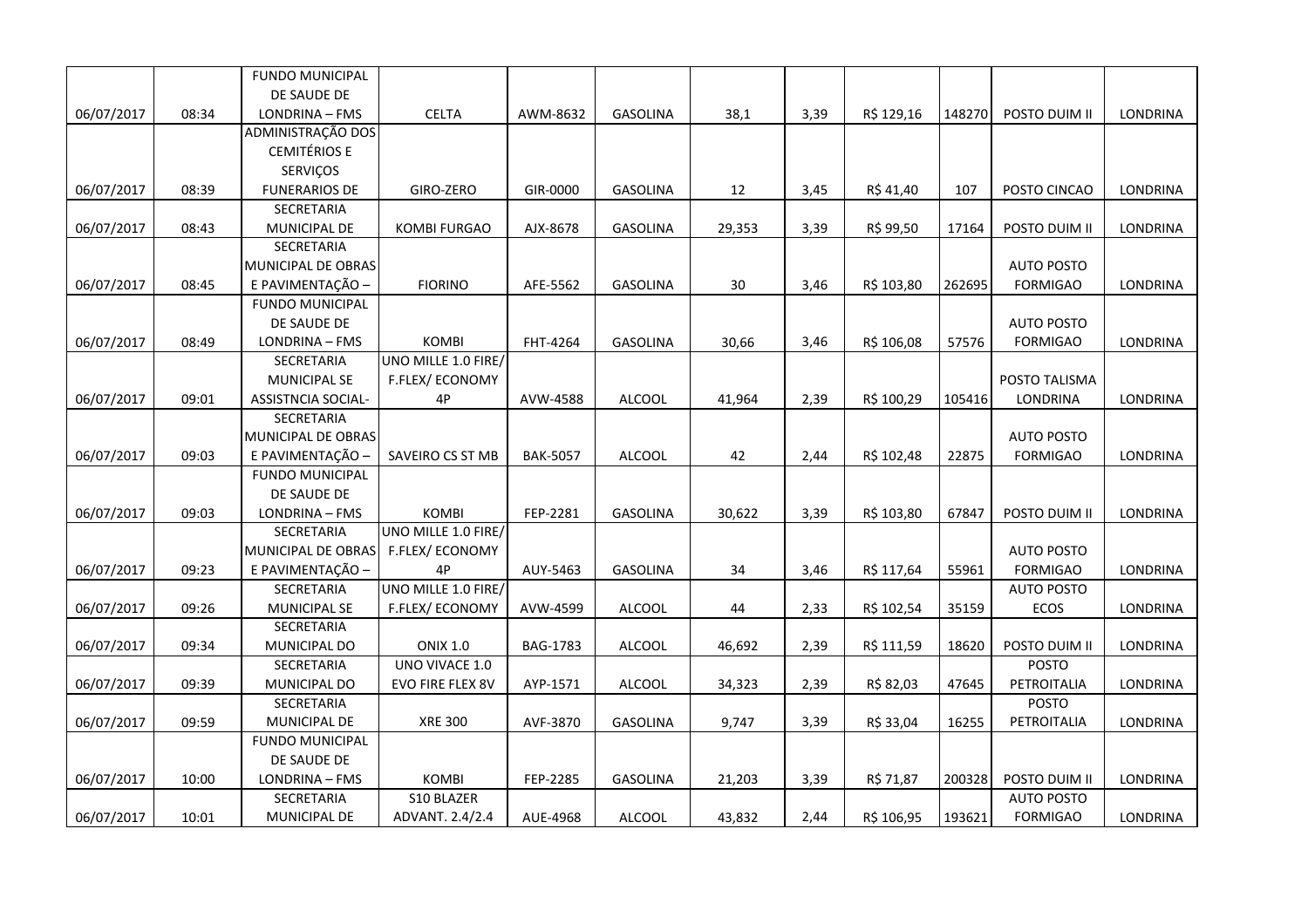|            |       | <b>FUNDO MUNICIPAL</b> |                      |                 |                 |         |      |            |        |                   |                 |
|------------|-------|------------------------|----------------------|-----------------|-----------------|---------|------|------------|--------|-------------------|-----------------|
|            |       | DE SAUDE DE            |                      |                 |                 |         |      |            |        |                   |                 |
| 06/07/2017 | 10:20 | LONDRINA - FMS         | <b>KOMBI</b>         | AQU-0627        | GASOLINA        | 25,672  | 3,39 | R\$ 87,02  | 259618 | POSTO DUIM II     | LONDRINA        |
|            |       | <b>FUNDO MUNICIPAL</b> |                      |                 |                 |         |      |            |        |                   |                 |
|            |       | DE SAUDE DE            |                      |                 |                 |         |      |            |        |                   |                 |
| 06/07/2017 | 10:26 | LONDRINA - FMS         | <b>CELTA</b>         | AWM-8638        | <b>GASOLINA</b> | 37,469  | 3,39 | R\$ 127,02 | 12430  | POSTO DUIM II     | LONDRINA        |
|            |       | <b>FUNDO MUNICIPAL</b> |                      |                 |                 |         |      |            |        |                   |                 |
|            |       | DE SAUDE DE            |                      |                 |                 |         |      |            |        |                   |                 |
| 06/07/2017 | 10:31 | LONDRINA - FMS         | <b>ONIX 1.0</b>      | BAG-1797        | <b>GASOLINA</b> | 44,483  | 3,39 | R\$ 150,79 | 5754   | POSTO DUIM II     | LONDRINA        |
|            |       | <b>FUNDO MUNICIPAL</b> |                      |                 |                 |         |      |            |        |                   |                 |
|            |       | DE SAUDE DE            |                      |                 |                 |         |      |            |        |                   |                 |
| 06/07/2017 | 10:47 | LONDRINA - FMS         | KOMBI                | FFZ-4793        | <b>GASOLINA</b> | 25,743  | 3,39 | R\$ 87,26  | 177001 | POSTO DUIM II     | <b>LONDRINA</b> |
|            |       | SECRETARIA             | UNO MILLE 1.0 FIRE/  |                 |                 |         |      |            |        | <b>AUTO POSTO</b> |                 |
| 06/07/2017 | 10:57 | MUNICIPAL DE           | F.FLEX/ECONOMY       | AUY-4342        | <b>ALCOOL</b>   | 38,79   | 2,29 | R\$ 88,80  | 54017  | ECOS              | LONDRINA        |
|            |       | SECRETARIA             | F1000 SUPER DIESEL   |                 |                 |         |      |            |        |                   |                 |
|            |       | MUNICIPAL DE OBRAS     | / SUPER DIESEL       |                 |                 |         |      |            |        | <b>AUTO POSTO</b> |                 |
| 06/07/2017 | 11:06 | E PAVIMENTAÇÃO -       | <b>TURBO</b>         | BZN-4177        | <b>DIESEL</b>   | 40      | 2,74 | R\$ 109,60 | 330883 | <b>FORMIGAO</b>   | LONDRINA        |
|            |       | FUNDO MUNICIPAL        |                      |                 |                 |         |      |            |        |                   |                 |
|            |       | DE SAUDE DE            |                      |                 |                 |         |      |            |        |                   |                 |
| 06/07/2017 | 11:09 | LONDRINA - FMS         | <b>CELTA</b>         | AWM-8660        | <b>GASOLINA</b> | 45      | 3,45 | R\$ 155,25 | 22664  | POSTO CINCAO      | LONDRINA        |
|            |       | SECRETARIA             |                      |                 |                 |         |      |            |        |                   |                 |
|            |       | MUNICIPAL DE OBRAS     |                      |                 |                 |         |      |            |        | POSTO             |                 |
| 06/07/2017 | 11:21 | E PAVIMENTAÇÃO -       | <b>TECTOR 150E21</b> | AZL-3509        | DIESEL S10      | 182,281 | 2,99 | R\$ 545,02 | 38201  | PETROITALIA       | LONDRINA        |
|            |       | SECRETARIA             |                      |                 |                 |         |      |            |        |                   |                 |
| 06/07/2017 | 11:22 | <b>MUNICIPAL DE</b>    | SAVEIRO CE TL MB     | <b>BAI-6334</b> | <b>ALCOOL</b>   | 44,585  | 2,39 | R\$ 106,55 | 19708  | POSTO DUIM II     | <b>LONDRINA</b> |
|            |       | <b>FUNDO MUNICIPAL</b> |                      |                 |                 |         |      |            |        |                   |                 |
|            |       | DE SAUDE DE            |                      |                 |                 |         |      |            |        |                   |                 |
| 06/07/2017 | 11:49 | LONDRINA - FMS         | KOMBI                | FIZ-9582        | <b>GASOLINA</b> | 35,321  | 3,39 | R\$ 119,73 | 136605 | POSTO DUIM II     | LONDRINA        |
|            |       | SECRETARIA             |                      |                 |                 |         |      |            |        |                   |                 |
|            |       | MUNICIPAL DE           | KOMBI LOTACAO 1.4    |                 |                 |         |      |            |        | POSTO             |                 |
| 06/07/2017 | 12:19 | POLITICAS PARA AS      | MI TOTAL FLEX 8V     | FKK-0263        | <b>ALCOOL</b>   | 32,557  | 2,39 | R\$ 77,81  | 50502  | PETROITALIA       | LONDRINA        |
|            |       | FUNDO MUNICIPAL        |                      |                 |                 |         |      |            |        |                   |                 |
|            |       | DE SAUDE DE            |                      |                 |                 |         |      |            |        |                   |                 |
| 06/07/2017 | 12:44 | LONDRINA - FMS         | VOLARE W9 ON         | AYW-4344        | DIESEL S10      | 102,464 | 2,69 | R\$ 275,62 | 31635  | POSTO DUIM II     | LONDRINA        |
|            |       | SECRETARIA             |                      |                 |                 |         |      |            |        |                   |                 |
|            |       | MUNICIPAL DE OBRAS     |                      |                 |                 |         |      |            |        | <b>AUTO POSTO</b> |                 |
| 06/07/2017 | 13:09 | E PAVIMENTAÇÃO -       | 14000                | AZP-7452        | DIESEL S10      | 120     | 2,84 | R\$ 340,80 | 22098  | <b>FORMIGAO</b>   | LONDRINA        |
|            |       | <b>FUNDO MUNICIPAL</b> |                      |                 |                 |         |      |            |        |                   |                 |
|            |       | DE SAUDE DE            |                      |                 |                 |         |      |            |        | POSTO TALISMA     |                 |
| 06/07/2017 | 13:22 | LONDRINA - FMS         | <b>UNO</b>           | AUY-6807        | <b>GASOLINA</b> | 36,616  | 3,39 | R\$ 124,12 | 80187  | LONDRINA          | LONDRINA        |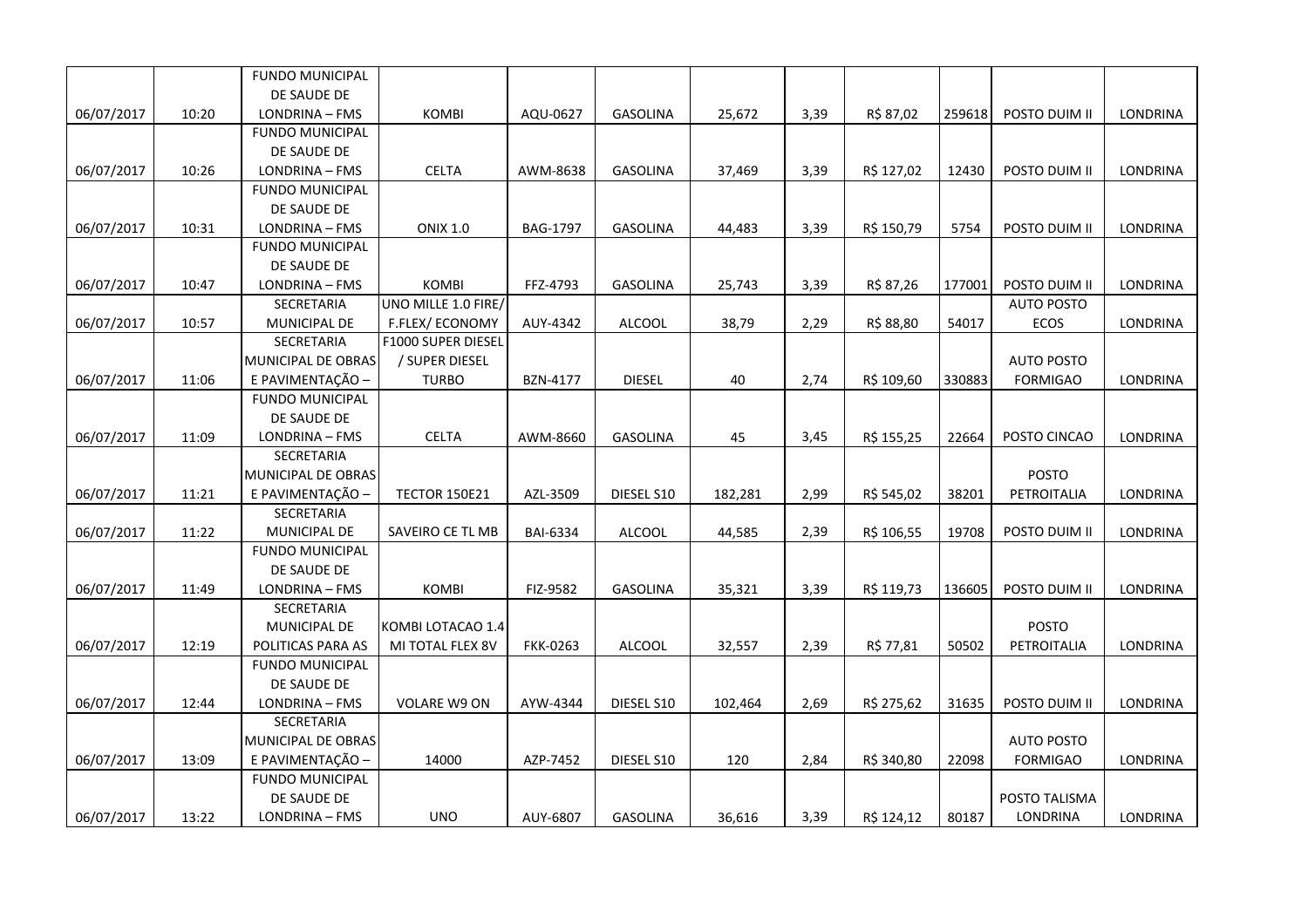|            |       | <b>FUNDO MUNICIPAL</b>    |                       |          |                 |         |      |            |        |                   |          |
|------------|-------|---------------------------|-----------------------|----------|-----------------|---------|------|------------|--------|-------------------|----------|
|            |       | DE SAUDE DE               |                       |          |                 |         |      |            |        |                   |          |
| 06/07/2017 | 13:30 | LONDRINA - FMS            | <b>KOMBI</b>          | FEP-2301 | <b>GASOLINA</b> | 20,112  | 3,39 | R\$ 68,17  | 157989 | POSTO DUIM II     | LONDRINA |
|            |       | <b>FUNDO DE</b>           |                       |          |                 |         |      |            |        |                   |          |
|            |       | REEQUIPAMENTO DO          |                       |          |                 |         |      |            |        |                   |          |
|            |       | <b>CORPO DE</b>           |                       |          |                 |         |      |            |        |                   |          |
| 06/07/2017 | 13:47 | <b>BOMBEIROS-</b>         | <b>TRANSIT</b>        | AXA-3392 | DIESEL S10      | 45,599  | 2,69 | R\$ 122,66 | 52676  | POSTO DUIM II     | LONDRINA |
|            |       | <b>CONTROLADORIA</b>      | PALIO ESSENCE 1.6     |          |                 |         |      |            |        | <b>POSTO</b>      |          |
| 06/07/2017 | 13:51 | <b>GERAL DO MUNICIPIO</b> | <b>FLEX 16V 5P</b>    | ATI-1485 | <b>ALCOOL</b>   | 25,104  | 2,39 | R\$ 60,00  | 56044  | PETROITALIA       | LONDRINA |
|            |       | <b>FUNDO MUNICIPAL</b>    |                       |          |                 |         |      |            |        |                   |          |
|            |       | DE SAUDE DE               |                       |          |                 |         |      |            |        | POSTO TALISMA     |          |
| 06/07/2017 | 13:51 | LONDRINA - FMS            | <b>KOMBI</b>          | FFZ-5891 | GASOLINA        | 32,04   | 3,39 | R\$ 108,61 | 186520 | <b>LONDRINA</b>   | LONDRINA |
|            |       | <b>FUNDO DE</b>           |                       |          |                 |         |      |            |        |                   |          |
|            |       | REEQUIPAMENTO DO          |                       |          |                 |         |      |            |        |                   |          |
|            |       | <b>CORPO DE</b>           |                       |          |                 |         |      |            |        |                   |          |
| 06/07/2017 | 14:12 | <b>BOMBEIROS-</b>         | <b>TRANSIT</b>        | ATM-6224 | DIESEL S10      | 33,211  | 2,69 | R\$ 89,33  | 107002 | POSTO DUIM II     | LONDRINA |
|            |       | ADMINISTRAÇÃO DOS         |                       |          |                 |         |      |            |        |                   |          |
|            |       | <b>CEMITÉRIOS E</b>       | UNO MILLE 1.0 FIRE/   |          |                 |         |      |            |        |                   |          |
|            |       | SERVIÇOS                  | <b>F.FLEX/ECONOMY</b> |          |                 |         |      |            |        | <b>AUTO POSTO</b> |          |
| 06/07/2017 | 14:16 | <b>FUNERARIOS DE</b>      | 4P                    | AWE-3856 | <b>GASOLINA</b> | 38,22   | 3,69 | R\$ 141,03 | 54881  | ECOS              | LONDRINA |
|            |       | <b>FUNDO DE</b>           |                       |          |                 |         |      |            |        |                   |          |
|            |       | REEQUIPAMENTO DO          |                       |          |                 |         |      |            |        |                   |          |
|            |       | <b>CORPO DE</b>           |                       |          |                 |         |      |            |        |                   |          |
| 06/07/2017 | 14:23 | <b>BOMBEIROS-</b>         | 24220/24220           | AQM-3451 | DIESEL S10      | 83,77   | 2,69 | R\$ 225,34 | 99588  | POSTO DUIM II     | LONDRINA |
|            |       | <b>INSTITUTO DE</b>       |                       |          |                 |         |      |            |        |                   |          |
|            |       | PESQUISA E                | UNO VIVACE 1.0        |          |                 |         |      |            |        |                   |          |
| 06/07/2017 | 14:32 | PLANEJAMENTO              | EVO FIRE FLEX 8V      | AYP-8514 | ALCOOL          | 36,64   | 2,37 | R\$ 86,84  | 7372   | POSTO FARIA       | LONDRINA |
|            |       | SECRETARIA                |                       |          |                 |         |      |            |        |                   |          |
|            |       | MUNICIPAL DE OBRAS        | CARGO 1317/1317       |          |                 |         |      |            |        | <b>AUTO POSTO</b> |          |
| 06/07/2017 | 14:44 | E PAVIMENTAÇÃO -          | ET 2P (DIESEL)        | ATU-4096 | <b>DIESEL</b>   | 150,014 | 2,74 | R\$ 411,00 | 93409  | <b>FORMIGAO</b>   | LONDRINA |
|            |       | <b>FUNDO DE</b>           |                       |          |                 |         |      |            |        |                   |          |
|            |       | REEQUIPAMENTO DO          |                       |          |                 |         |      |            |        |                   |          |
|            |       | <b>CORPO DE</b>           |                       |          |                 |         |      |            |        |                   |          |
| 06/07/2017 | 15:17 | <b>BOMBEIROS-</b>         | KA SEL 1.5 HA         | BAJ-6951 | <b>GASOLINA</b> | 34,95   | 3,39 | R\$ 118,48 | 11466  | POSTO DUIM II     | LONDRINA |
|            |       | SECRETARIA                |                       |          |                 |         |      |            |        |                   |          |
| 06/07/2017 | 15:21 | MUNICIPAL SE              | <b>KOMBI FURGAO</b>   | AKN-3664 | <b>GASOLINA</b> | 41,6    | 3,39 | R\$ 141,02 | 157442 | POSTO DUIM II     | LONDRINA |
|            |       | SECRETARIA                | UNO MILLE 1.0 FIRE/   |          |                 |         |      |            |        |                   |          |
| 06/07/2017 | 15:38 | MUNICIPAL SE              | F.FLEX/ECONOMY        | AQV-9314 | <b>ALCOOL</b>   | 34,384  | 2,39 | R\$ 82,17  | 78698  | POSTO DUIM II     | LONDRINA |
|            |       | SECRETARIA                |                       |          |                 |         |      |            |        |                   |          |
|            |       | MUNICIPAL DE              |                       |          |                 |         |      |            |        | <b>POSTO</b>      |          |
| 06/07/2017 | 15:43 | <b>AGRICULTURA E</b>      | MOBI LIKE 1.0         | BAZ-6070 | <b>ALCOOL</b>   | 22,13   | 2,39 | R\$ 52,89  | 4167   | PETROITALIA       | LONDRINA |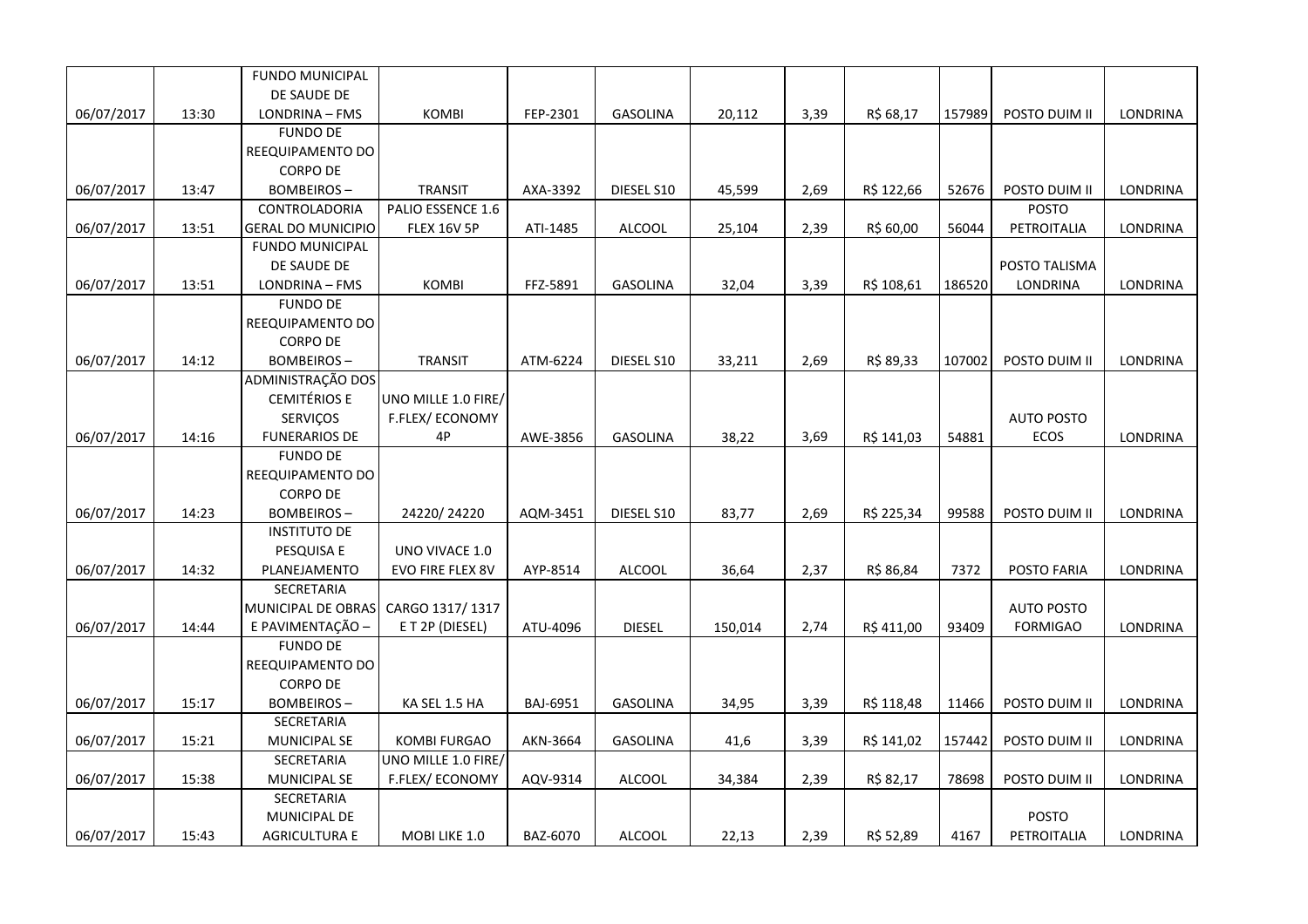|            |       | SECRETARIA              | WEEKEND                  |                 |                 |        |      |            |        |                   |                 |
|------------|-------|-------------------------|--------------------------|-----------------|-----------------|--------|------|------------|--------|-------------------|-----------------|
| 06/07/2017 | 15:44 | MUNICIPAL DE            | <b>ADVENTURE</b>         | BAJ-7690        | ALCOOL          | 44,142 | 2,39 | R\$ 105,49 | 43188  | POSTO DUIM II     | LONDRINA        |
|            |       | SECRETARIA              | UNO WAY CELEB.           |                 |                 |        |      |            |        |                   |                 |
|            |       | MUNICIPAL DE            | 1.0 EVO FIRE FLEX        |                 |                 |        |      |            |        | <b>POSTO</b>      |                 |
| 06/07/2017 | 15:51 | <b>GESTÃO PUBLICA -</b> | 8V                       | AYW-7594        | <b>GASOLINA</b> | 30     | 3,39 | R\$ 101,70 | 15868  | PETROITALIA       | LONDRINA        |
|            |       | SECRETARIA              | UNO MILLE 1.0 FIRE/      |                 |                 |        |      |            |        | POSTO             |                 |
| 06/07/2017 | 15:55 | MUNICIPAL DE            | F.FLEX/ECONOMY           | ARQ-2641        | ALCOOL          | 31,54  | 2,39 | R\$ 75,38  | 78431  | PETROITALIA       | LONDRINA        |
|            |       | <b>INSTITUTO DE</b>     |                          |                 |                 |        |      |            |        |                   |                 |
|            |       | PESQUISA E              | UNO VIVACE 1.0           |                 |                 |        |      |            |        |                   |                 |
| 06/07/2017 | 15:58 | PLANEJAMENTO            | EVO FIRE FLEX 8V         | AYP-8524        | ALCOOL          | 36,05  | 2,37 | R\$ 85,46  | 7699   | POSTO FARIA       | LONDRINA        |
|            |       | <b>FUNDO MUNICIPAL</b>  |                          |                 |                 |        |      |            |        |                   |                 |
|            |       | DE SAUDE DE             |                          |                 |                 |        |      |            |        |                   |                 |
| 06/07/2017 | 16:21 | LONDRINA - FMS          | <b>ONIX 1.0</b>          | BAG-1822        | GASOLINA        | 47,201 | 3,39 | R\$ 160,01 | 14503  | POSTO DUIM II     | LONDRINA        |
|            |       | ADMINISTRAÇÃO DOS       |                          |                 |                 |        |      |            |        |                   |                 |
|            |       | <b>CEMITÉRIOS E</b>     |                          |                 |                 |        |      |            |        |                   |                 |
|            |       | SERVIÇOS                |                          |                 |                 |        |      |            |        |                   |                 |
| 06/07/2017 | 16:28 | <b>FUNERARIOS DE</b>    | <b>S10 LS DS4</b>        | <b>BAR-4452</b> | DIESEL S10      | 65,432 | 2,69 | R\$ 176,01 | 47052  | POSTO DUIM II     | LONDRINA        |
|            |       | <b>FUNDO MUNICIPAL</b>  |                          |                 |                 |        |      |            |        |                   |                 |
|            |       | DE SAUDE DE             |                          |                 |                 |        |      |            |        |                   |                 |
| 06/07/2017 | 16:33 | LONDRINA - FMS          | <b>KOMBI</b>             | FFZ-5882        | <b>GASOLINA</b> | 35,11  | 3,39 | R\$ 119,02 | 191548 | POSTO DUIM II     | LONDRINA        |
|            |       | SECRETARIA              | UNO MILLE 1.0 FIRE/      |                 |                 |        |      |            |        |                   |                 |
| 06/07/2017 | 16:57 | MUNICIPAL DE            | F.FLEX/ECONOMY           | ATX-0766        | GASOLINA        | 22,442 | 3,39 | R\$ 76,07  | 48758  | POSTO DUIM II     | LONDRINA        |
|            |       | SECRETARIA              | LOGAN                    |                 |                 |        |      |            |        |                   |                 |
|            |       | <b>MUNICIPAL DE</b>     | <b>AUTHENTIQUE</b>       |                 |                 |        |      |            |        | <b>AUTO POSTO</b> |                 |
| 06/07/2017 | 17:19 | <b>AGRICULTURA E</b>    | <b>HIFLEX 1.0 16V 4P</b> | ASU-4993        | <b>GASOLINA</b> | 49,43  | 3,46 | R\$ 171,03 | 114562 | <b>FORMIGAO</b>   | LONDRINA        |
|            |       | <b>FUNDO MUNICIPAL</b>  |                          |                 |                 |        |      |            |        |                   |                 |
|            |       | DE SAUDE DE             |                          |                 |                 |        |      |            |        | <b>AUTO POSTO</b> |                 |
| 06/07/2017 | 17:35 | LONDRINA - FMS          | JUMPER J 2.3             | AZX-7915        | DIESEL S10      | 22,15  | 2,89 | R\$ 64,01  | 106940 | ECOS              | <b>LONDRINA</b> |
|            |       | <b>FUNDO MUNICIPAL</b>  |                          |                 |                 |        |      |            |        |                   |                 |
|            |       | DE SAUDE DE             |                          |                 |                 |        |      |            |        | <b>AUTO POSTO</b> |                 |
| 06/07/2017 | 17:46 | LONDRINA - FMS          | JUMPER J 2.3             | AZX-7915        | DIESEL S10      | 53,042 | 2,89 | R\$ 153,29 | 107230 | ECOS              | <b>LONDRINA</b> |
|            |       | <b>FUNDO MUNICIPAL</b>  |                          |                 |                 |        |      |            |        |                   |                 |
|            |       | DE SAUDE DE             |                          |                 |                 |        |      |            |        |                   |                 |
| 06/07/2017 | 17:46 | LONDRINA - FMS          | <b>ONIX 1.0</b>          | BAG-1791        | GASOLINA        | 17,852 | 3,39 | R\$ 60,51  | 65814  | POSTO DUIM II     | LONDRINA        |
|            |       | <b>FUNDO MUNICIPAL</b>  |                          |                 |                 |        |      |            |        |                   |                 |
|            |       | DE SAUDE DE             |                          |                 |                 |        |      |            |        | POSTO TALISMA     |                 |
| 06/07/2017 | 17:58 | LONDRINA - FMS          | SPRINTER-415             | <b>BAG-9371</b> | DIESEL S10      | 29,186 | 2,79 | R\$ 81,42  | 55646  | <b>LONDRINA</b>   | LONDRINA        |
|            |       | <b>FUNDO MUNICIPAL</b>  |                          |                 |                 |        |      |            |        |                   |                 |
|            |       | DE SAUDE DE             |                          |                 |                 |        |      |            |        |                   |                 |
| 06/07/2017 | 18:19 | LONDRINA - FMS          | JUMPER J 2.3             | AZX-7928        | DIESEL S10      | 28,391 | 2,69 | R\$ 76,37  | 98825  | POSTO DUIM II     | LONDRINA        |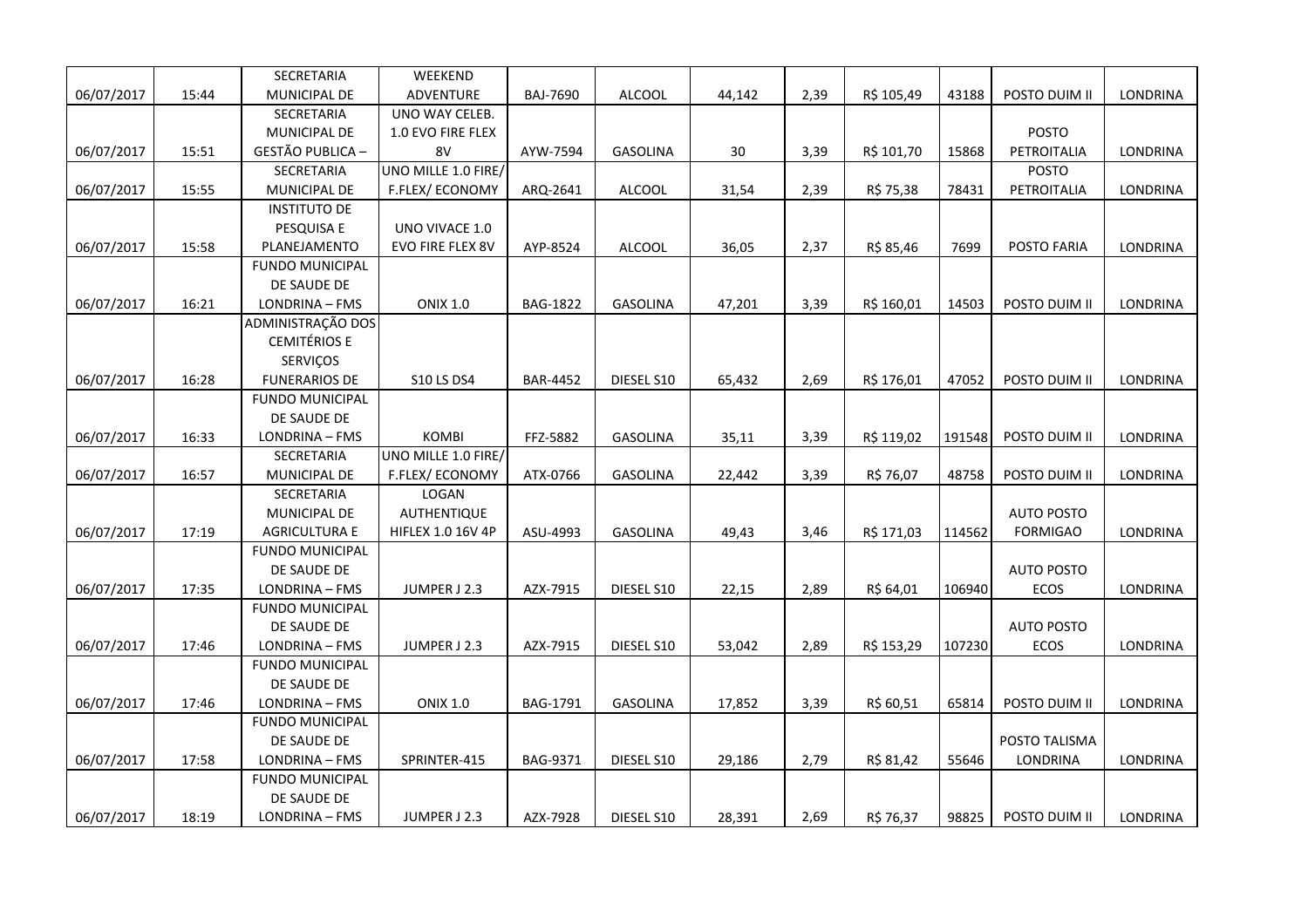|            |       | <b>FUNDO MUNICIPAL</b>    |                           |                 |                 |        |      |            |        |                   |                 |
|------------|-------|---------------------------|---------------------------|-----------------|-----------------|--------|------|------------|--------|-------------------|-----------------|
|            |       | DE SAUDE DE               |                           |                 |                 |        |      |            |        |                   |                 |
| 06/07/2017 | 18:59 | LONDRINA - FMS            | <b>UNO</b>                | AAW-2630        | <b>GASOLINA</b> | 29,499 | 3,39 | R\$ 100,00 | 250109 | POSTO DUIM II     | <b>LONDRINA</b> |
|            |       | SECRETARIA                |                           |                 |                 |        |      |            |        |                   |                 |
| 06/07/2017 | 19:27 | MUNICIPAL DE              | <b>XRE 300</b>            | AVF-3873        | GASOLINA        | 7,584  | 3,39 | R\$ 25,70  | 30023  | POSTO DUIM II     | LONDRINA        |
|            |       | <b>FUNDO MUNICIPAL</b>    |                           |                 |                 |        |      |            |        |                   |                 |
|            |       | DE SAUDE DE               |                           |                 |                 |        |      |            |        |                   |                 |
| 06/07/2017 | 19:43 | LONDRINA - FMS            | MASTER 2.3 DCI            | PAR-9941        | DIESEL S10      | 48,944 | 2,69 | R\$ 131,65 | 31963  | POSTO DUIM II     | <b>LONDRINA</b> |
|            |       | SECRETARIA                |                           |                 |                 |        |      |            |        |                   |                 |
| 06/07/2017 | 20:15 | MUNICIPAL DE              | <b>XRE 300</b>            | AYD-9581        | GASOLINA        | 11,201 | 3,39 | R\$ 37,97  | 27839  | POSTO DUIM II     | LONDRINA        |
|            |       | SECRETARIA                |                           |                 |                 |        |      |            |        |                   |                 |
| 06/07/2017 | 20:16 | MUNICIPAL DE              | <b>XRE 300</b>            | AYD-9503        | GASOLINA        | 11,533 | 3,39 | R\$ 39,09  | 27460  | POSTO DUIM II     | LONDRINA        |
|            |       | SECRETARIA                | <b>KOMBI STANDARD</b>     |                 |                 |        |      |            |        |                   |                 |
|            |       | MUNICIPAL SE              | 1.4 MI TOTAL FLEX         |                 |                 |        |      |            |        | POSTO TALISMA     |                 |
| 06/07/2017 | 20:17 | <b>ASSISTNCIA SOCIAL-</b> | 8V                        | NYG-5009        | ALCOOL          | 33,822 | 2,39 | R\$ 80,83  | 65384  | LONDRINA          | LONDRINA        |
|            |       | <b>FUNDO MUNICIPAL</b>    |                           |                 |                 |        |      |            |        |                   |                 |
|            |       | DE SAUDE DE               |                           |                 |                 |        |      |            |        |                   |                 |
| 06/07/2017 | 20:48 | LONDRINA - FMS            | <b>UNO</b>                | AMN-4157        | <b>GASOLINA</b> | 26,852 | 3,39 | R\$ 91,02  | 167101 | POSTO DUIM II     | <b>LONDRINA</b> |
|            |       | <b>FUNDO MUNICIPAL</b>    |                           |                 |                 |        |      |            |        |                   |                 |
|            |       | DE SAUDE DE               |                           |                 |                 |        |      |            |        | POSTO VIA         |                 |
| 06/07/2017 | 20:54 | LONDRINA - FMS            | SPACEFOX                  | <b>BAI-9774</b> | <b>GASOLINA</b> | 32,65  | 3,35 | R\$ 109,34 | 51474  | <b>TORRES</b>     | <b>CURITIBA</b> |
|            |       | SECRETARIA                | ASTRA SED.                |                 |                 |        |      |            |        |                   |                 |
| 06/07/2017 | 20:55 | MUNICIPAL DE              | ADVANT. 2.0 8V            | AUE-4972        | <b>ALCOOL</b>   | 48,962 | 2,39 | R\$ 117,01 | 88977  | POSTO DUIM II     | LONDRINA        |
|            |       | SECRETARIA                | WEEKEND                   |                 |                 |        |      |            |        | <b>AUTO POSTO</b> |                 |
| 07/07/2017 | 00:59 | MUNICIPAL DE              | ADVENTURE                 | BAJ-7691        | <b>ALCOOL</b>   | 44,98  | 2,29 | R\$ 103,00 | 32297  | ECOS              | LONDRINA        |
|            |       | SECRETARIA                | VOYAGE 1.6 MI             |                 |                 |        |      |            |        | <b>AUTO POSTO</b> |                 |
| 07/07/2017 | 01:44 | MUNICIPAL DE              | TOTAL FLEX 8V             | AZL-4468        | <b>ALCOOL</b>   | 45     | 2,29 | R\$ 103,05 | 53788  | ECOS              | LONDRINA        |
|            |       | <b>FUNDO DE</b>           |                           |                 |                 |        |      |            |        |                   |                 |
|            |       | REEQUIPAMENTO DO          |                           |                 |                 |        |      |            |        |                   |                 |
|            |       | <b>CORPO DE</b>           | WEEKEND                   |                 |                 |        |      |            |        |                   |                 |
| 07/07/2017 | 07:29 | <b>BOMBEIROS-</b>         | <b>ADVENTURE</b>          | <b>BBD-7445</b> | <b>GASOLINA</b> | 40,712 | 3,39 | R\$ 138,01 | 4461   | POSTO DUIM II     | LONDRINA        |
|            |       | <b>SECRETARIA</b>         |                           |                 |                 |        |      |            |        |                   |                 |
|            |       | MUNICIPAL DE OBRAS        | 8120/8120 EURO3           |                 |                 |        |      |            |        | <b>AUTO POSTO</b> |                 |
| 07/07/2017 | 07:31 | E PAVIMENTAÇÃO -          | <b>WORKER 2P (DIESEL)</b> | ATO-9860        | <b>DIESEL</b>   | 150    | 2,74 | R\$ 411,00 | 78941  | <b>FORMIGAO</b>   | LONDRINA        |
|            |       | SECRETARIA                | VOYAGE 1.6 MI             |                 |                 |        |      |            |        |                   |                 |
| 07/07/2017 | 07:38 | MUNICIPAL DE              | <b>TOTAL FLEX 8V</b>      | AZL-4470        | <b>ALCOOL</b>   | 42,594 | 2,39 | R\$ 101,79 | 68087  | POSTO DUIM II     | LONDRINA        |
|            |       | <b>FUNDO MUNICIPAL</b>    |                           |                 |                 |        |      |            |        |                   |                 |
|            |       | DE SAUDE DE               |                           |                 |                 |        |      |            |        | <b>POSTO</b>      |                 |
| 07/07/2017 | 07:38 | LONDRINA - FMS            | UNO VIVACE                | AZO-5178        | <b>GASOLINA</b> | 33,517 | 3,39 | R\$ 113,62 | 27898  | PETROITALIA       | LONDRINA        |
|            |       | SECRETARIA                | WEEKEND                   |                 |                 |        |      |            |        |                   |                 |
| 07/07/2017 | 07:41 | MUNICIPAL DE              | <b>ADVENTURE</b>          | <b>BAJ-7690</b> | ALCOOL          | 31,054 | 2,39 | R\$ 74,21  | 43402  | POSTO DUIM II     | LONDRINA        |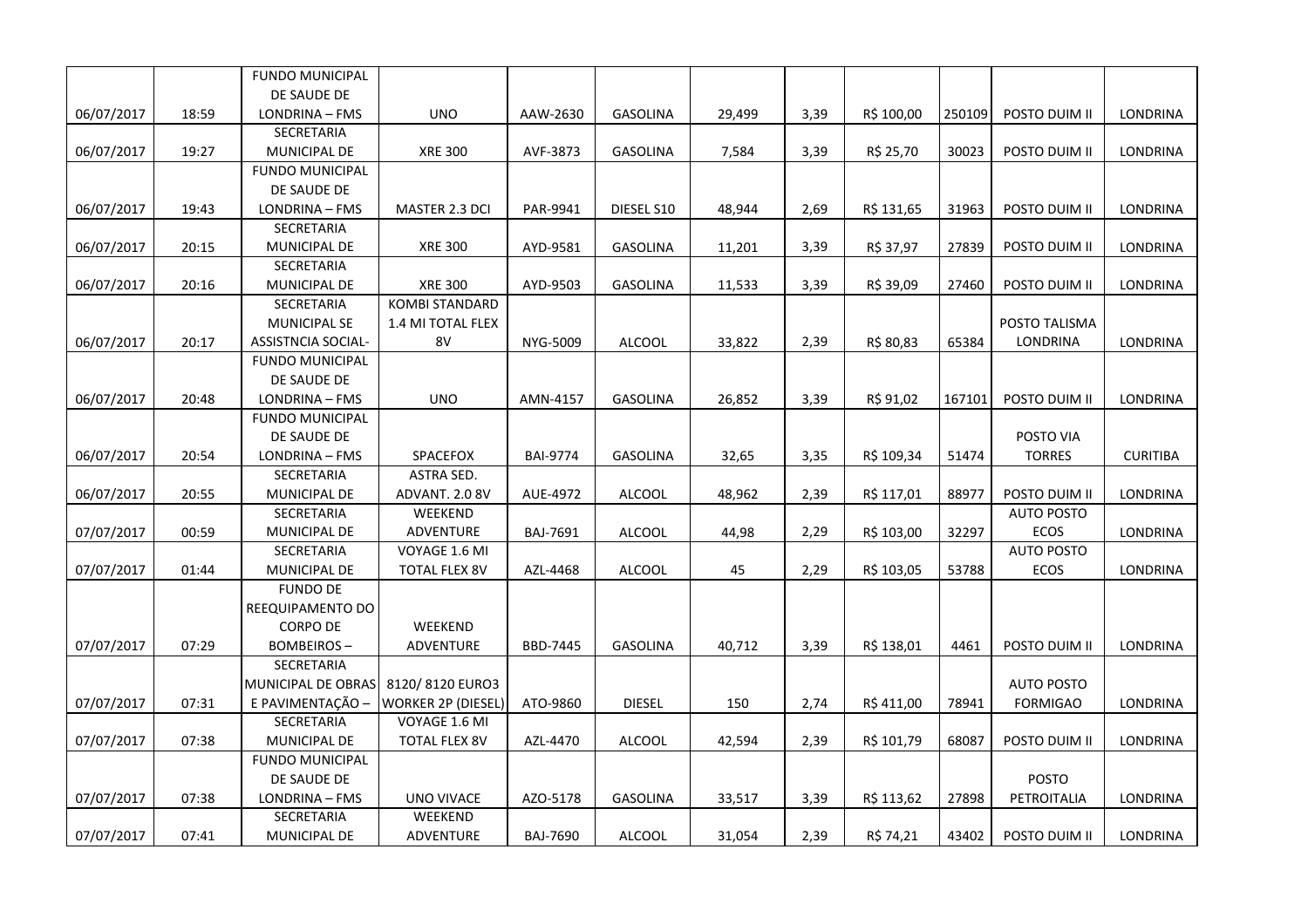|            |       | <b>FUNDO MUNICIPAL</b>    |                         |                 |                 |        |      |            |        |                   |                 |
|------------|-------|---------------------------|-------------------------|-----------------|-----------------|--------|------|------------|--------|-------------------|-----------------|
|            |       | DE SAUDE DE               |                         |                 |                 |        |      |            |        |                   |                 |
| 07/07/2017 | 07:42 | LONDRINA - FMS            | SPACEFOX                | <b>BAI-9775</b> | GASOLINA        | 41,302 | 3,39 | R\$ 140,01 | 90678  | POSTO DUIM II     | <b>LONDRINA</b> |
|            |       | SECRETARIA                |                         |                 |                 |        |      |            |        |                   |                 |
|            |       | <b>MUNICIPAL SE</b>       | <b>S10 PICKUP</b>       |                 |                 |        |      |            |        | POSTO TALISMA     |                 |
| 07/07/2017 | 07:53 | <b>ASSISTNCIA SOCIAL-</b> | <b>EXECUTIVE CD 4.3</b> | AWM-4667        | <b>ALCOOL</b>   | 60,996 | 2,39 | R\$ 145,78 | 83345  | LONDRINA          | LONDRINA        |
|            |       | SECRETARIA                |                         |                 |                 |        |      |            |        |                   |                 |
|            |       | <b>MUNICIPAL SE</b>       |                         |                 |                 |        |      |            |        | POSTO TALISMA     |                 |
| 07/07/2017 | 08:01 | <b>ASSISTNCIA SOCIAL-</b> | AIRCOSS 1.6 FEEL        | BAY-3668        | <b>ALCOOL</b>   | 45,667 | 2,39 | R\$ 109,14 | 3861   | LONDRINA          | LONDRINA        |
|            |       | SECRETARIA                | <b>ASTRA SED.</b>       |                 |                 |        |      |            |        | <b>POSTO</b>      |                 |
| 07/07/2017 | 08:07 | <b>MUNICIPAL DE</b>       | ADVANT. 2.0 8V          | AUE-4758        | <b>ALCOOL</b>   | 39,335 | 2,39 | R\$ 94,01  | 87615  | PETROITALIA       | LONDRINA        |
|            |       | <b>FUNDO MUNICIPAL</b>    |                         |                 |                 |        |      |            |        |                   |                 |
|            |       | DE SAUDE DE               |                         |                 |                 |        |      |            |        | POSTO TALISMA     |                 |
| 07/07/2017 | 08:18 | LONDRINA - FMS            | CORSA                   | AJG-0540        | <b>GASOLINA</b> | 38,484 | 3,39 | R\$ 130,46 | 161010 | LONDRINA          | LONDRINA        |
|            |       | SECRETARIA                | <b>BAND.PICAPE</b>      |                 |                 |        |      |            |        |                   |                 |
|            |       | MUNICIPAL DE OBRAS        | <b>CHASSI CURTO</b>     |                 |                 |        |      |            |        | <b>POSTO</b>      |                 |
| 07/07/2017 | 08:20 | E PAVIMENTAÇÃO -          | <b>DIESEL</b>           | ABP-1581        | <b>DIESEL</b>   | 37,94  | 2,99 | R\$ 113,44 | 29076  | PETROITALIA       | LONDRINA        |
|            |       | <b>SECRETARIA</b>         |                         |                 |                 |        |      |            |        | <b>POSTO</b>      |                 |
| 07/07/2017 | 08:23 | MUNICIPAL DE              | UNO EVOLUTION 1.4       | AZI-6585        | <b>ALCOOL</b>   | 27,21  | 2,39 | R\$ 65,03  | 18510  | PETROITALIA       | LONDRINA        |
|            |       | <b>FUNDO MUNICIPAL</b>    |                         |                 |                 |        |      |            |        |                   |                 |
|            |       | DE SAUDE DE               |                         |                 |                 |        |      |            |        | <b>AUTO POSTO</b> |                 |
| 07/07/2017 | 08:23 | LONDRINA - FMS            | <b>KOMBI</b>            | FHT-4265        | GASOLINA        | 29,48  | 3,46 | R\$ 102,00 | 53566  | <b>FORMIGAO</b>   | LONDRINA        |
|            |       | <b>FUNDO DE</b>           |                         |                 |                 |        |      |            |        |                   |                 |
|            |       | REEQUIPAMENTO DO          |                         |                 |                 |        |      |            |        |                   |                 |
|            |       | <b>CORPO DE</b>           |                         |                 |                 |        |      |            |        |                   |                 |
| 07/07/2017 | 08:30 | <b>BOMBEIROS-</b>         | <b>COBALT</b>           | AVO-4840        | <b>ALCOOL</b>   | 26,742 | 2,39 | R\$ 63,91  | 45116  | POSTO DUIM II     | LONDRINA        |
|            |       | <b>FUNDO MUNICIPAL</b>    |                         |                 |                 |        |      |            |        |                   |                 |
|            |       | DE SAUDE DE               |                         |                 |                 |        |      |            |        |                   |                 |
| 07/07/2017 | 08:32 | LONDRINA - FMS            | BOXER 2.3               | <b>BAK-7312</b> | DIESEL S10      | 59,482 | 2,69 | R\$ 160,00 | 15774  | POSTO DUIM II     | LONDRINA        |
|            |       | <b>FUNDO MUNICIPAL</b>    |                         |                 |                 |        |      |            |        |                   |                 |
|            |       | DE SAUDE DE               |                         |                 |                 |        |      |            |        |                   |                 |
| 07/07/2017 | 08:33 | LONDRINA - FMS            | <b>KOMBI</b>            | ALR-5579        | <b>GASOLINA</b> | 32,03  | 3,39 | R\$ 108,58 | 91718  | POSTO DUIM II     | LONDRINA        |
|            |       | <b>FUNDO MUNICIPAL</b>    |                         |                 |                 |        |      |            |        |                   |                 |
|            |       | DE SAUDE DE               |                         |                 |                 |        |      |            |        |                   |                 |
| 07/07/2017 | 08:35 | LONDRINA - FMS            | <b>KOMBI</b>            | AOA-2172        | <b>GASOLINA</b> | 13,301 | 3,39 | R\$ 45,09  | 349547 | POSTO DUIM II     | LONDRINA        |
|            |       | <b>FUNDO DE</b>           |                         |                 |                 |        |      |            |        |                   |                 |
|            |       | REEQUIPAMENTO DO          |                         |                 |                 |        |      |            |        |                   |                 |
|            |       | <b>CORPO DE</b>           |                         |                 |                 |        |      |            |        |                   |                 |
| 07/07/2017 | 08:38 | <b>BOMBEIROS-</b>         | <b>L200 TRITON</b>      | AWU-5195        | DIESEL S10      | 41,052 | 2,69 | R\$ 110,42 | 36119  | POSTO DUIM II     | <b>LONDRINA</b> |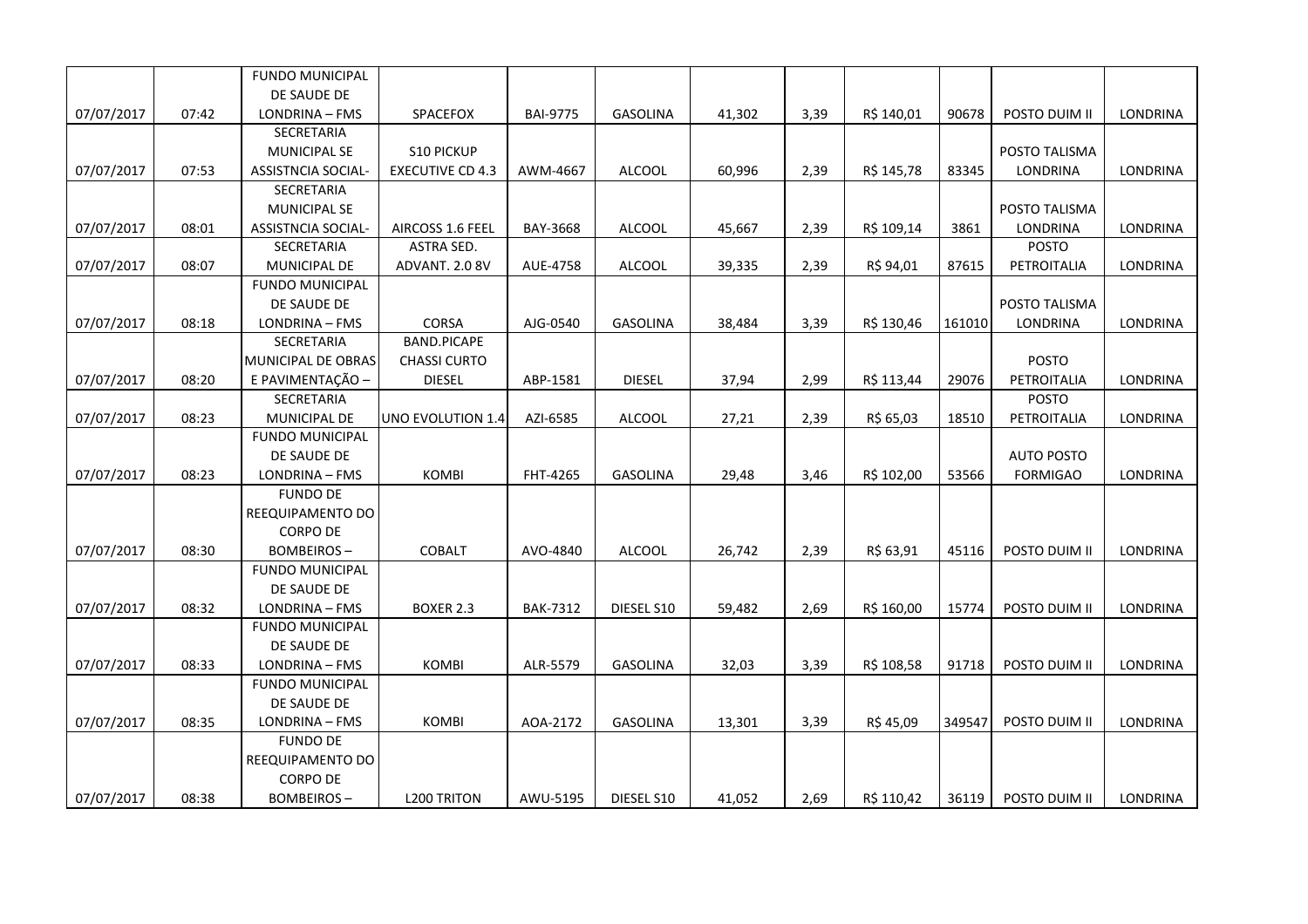|            |       | ADMINISTRAÇÃO DOS      |                           |                 |                 |        |      |            |        |                   |          |
|------------|-------|------------------------|---------------------------|-----------------|-----------------|--------|------|------------|--------|-------------------|----------|
|            |       | <b>CEMITÉRIOS E</b>    |                           |                 |                 |        |      |            |        |                   |          |
|            |       | <b>SERVIÇOS</b>        | UNO MILLE/ MILLE          |                 |                 |        |      |            |        | <b>AUTO POSTO</b> |          |
| 07/07/2017 | 08:39 | <b>FUNERARIOS DE</b>   | EX/ SMART 4P              | AHR-1230        | GASOLINA        | 20,821 | 3,46 | R\$ 72,04  | 84367  | <b>FORMIGAO</b>   | LONDRINA |
|            |       | ADMINISTRAÇÃO DOS      |                           |                 |                 |        |      |            |        |                   |          |
|            |       | <b>CEMITÉRIOS E</b>    | <b>S10 PICKUP 2.8 4X2</b> |                 |                 |        |      |            |        |                   |          |
|            |       | SERVIÇOS               | TURBO INTERC.             |                 |                 |        |      |            |        | <b>AUTO POSTO</b> |          |
| 07/07/2017 | 08:45 | <b>FUNERARIOS DE</b>   | DIES.                     | AYW-8439        | DIESEL S10      | 69,211 | 2,89 | R\$ 200,02 | 132076 | ECOS              | LONDRINA |
|            |       | SECRETARIA             |                           |                 |                 |        |      |            |        | POSTO             |          |
| 07/07/2017 | 08:53 | MUNICIPAL DE           | <b>XRE 300</b>            | AYD-9580        | GASOLINA        | 11,16  | 3,39 | R\$ 37,83  | 22780  | PETROITALIA       | LONDRINA |
|            |       | <b>FUNDO MUNICIPAL</b> |                           |                 |                 |        |      |            |        |                   |          |
|            |       | DE SAUDE DE            |                           |                 |                 |        |      |            |        |                   |          |
| 07/07/2017 | 09:01 | LONDRINA - FMS         | SAVEIRO                   | BAI-6329        | GASOLINA        | 42,009 | 3,39 | R\$ 142,41 | 15600  | POSTO DUIM II     | LONDRINA |
|            |       | <b>FUNDO MUNICIPAL</b> |                           |                 |                 |        |      |            |        |                   |          |
|            |       | DE SAUDE DE            |                           |                 |                 |        |      |            |        |                   |          |
| 07/07/2017 | 09:03 | LONDRINA - FMS         | SPACEFOX                  | <b>BAI-9778</b> | <b>ALCOOL</b>   | 45,38  | 2,49 | R\$ 113,00 | 28442  | POSTO CINCO       | LONDRINA |
|            |       | <b>SECRETARIA</b>      |                           |                 |                 |        |      |            |        |                   |          |
|            |       | MUNICIPAL DE OBRAS     |                           |                 |                 |        |      |            |        | <b>AUTO POSTO</b> |          |
| 07/07/2017 | 09:05 | E PAVIMENTAÇÃO -       | <b>KOMBI FURGAO</b>       | AHZ-0490        | <b>GASOLINA</b> | 37,55  | 3,69 | R\$ 138,56 | 44305  | <b>ECOS</b>       | LONDRINA |
|            |       | <b>FUNDO MUNICIPAL</b> |                           |                 |                 |        |      |            |        |                   |          |
|            |       | DE SAUDE DE            |                           |                 |                 |        |      |            |        | <b>POSTO</b>      |          |
| 07/07/2017 | 09:07 | LONDRINA - FMS         | $S-10$                    | ALV-1539        | <b>GASOLINA</b> | 49,652 | 3,39 | R\$ 168,32 | 340966 | PETROITALIA       | LONDRINA |
|            |       | <b>FUNDO MUNICIPAL</b> |                           |                 |                 |        |      |            |        |                   |          |
|            |       | DE SAUDE DE            |                           |                 |                 |        |      |            |        | POSTO TALISMA     |          |
| 07/07/2017 | 09:09 | LONDRINA - FMS         | <b>UNO</b>                | ASH-6792        | <b>GASOLINA</b> | 15,942 | 3,39 | R\$ 54,04  | 52315  | LONDRINA          | LONDRINA |
|            |       | <b>FUNDO MUNICIPAL</b> |                           |                 |                 |        |      |            |        |                   |          |
|            |       | DE SAUDE DE            |                           |                 |                 |        |      |            |        |                   |          |
| 07/07/2017 | 09:14 | LONDRINA - FMS         | KOMBI                     | FEP-2285        | <b>GASOLINA</b> | 22,634 | 3,39 | R\$ 76,72  | 200531 | POSTO DUIM II     | LONDRINA |
|            |       | <b>FUNDO MUNICIPAL</b> |                           |                 |                 |        |      |            |        |                   |          |
|            |       | DE SAUDE DE            |                           |                 |                 |        |      |            |        | POSTO TALISMA     |          |
| 07/07/2017 | 09:22 | LONDRINA - FMS         | <b>UNO</b>                | AUY-6805        | <b>GASOLINA</b> | 33,477 | 3,39 | R\$ 113,48 | 28075  | LONDRINA          | LONDRINA |
|            |       | <b>FUNDO MUNICIPAL</b> |                           |                 |                 |        |      |            |        |                   |          |
|            |       | DE SAUDE DE            |                           |                 |                 |        |      |            |        | POSTO TALISMA     |          |
| 07/07/2017 | 09:32 | LONDRINA - FMS         | <b>STRADA</b>             | AKO-8026        | <b>ALCOOL</b>   | 42,845 | 2,39 | R\$ 102,39 | 146950 | LONDRINA          | LONDRINA |
|            |       | SECRETARIA             |                           |                 |                 |        |      |            |        | POSTO             |          |
| 07/07/2017 | 09:44 | MUNICIPAL DE           | GOL 1.0                   | ALD-1545        | <b>GASOLINA</b> | 38,644 | 3,39 | R\$ 131,00 | 93431  | PETROITALIA       | LONDRINA |
|            |       | ADMINISTRAÇÃO DOS      |                           |                 |                 |        |      |            |        |                   |          |
|            |       | <b>CEMITÉRIOS E</b>    | <b>S10 BLAZER COLINA</b>  |                 |                 |        |      |            |        |                   |          |
|            |       | SERVIÇOS               | 2.4/2.4 MPFI              |                 |                 |        |      |            |        | <b>AUTO POSTO</b> |          |
| 07/07/2017 | 09:44 | <b>FUNERARIOS DE</b>   | <b>F.POWER</b>            | AOD-7749        | <b>DIESEL</b>   | 23,843 | 2,74 | R\$ 65,32  | 387992 | <b>FORMIGAO</b>   | LONDRINA |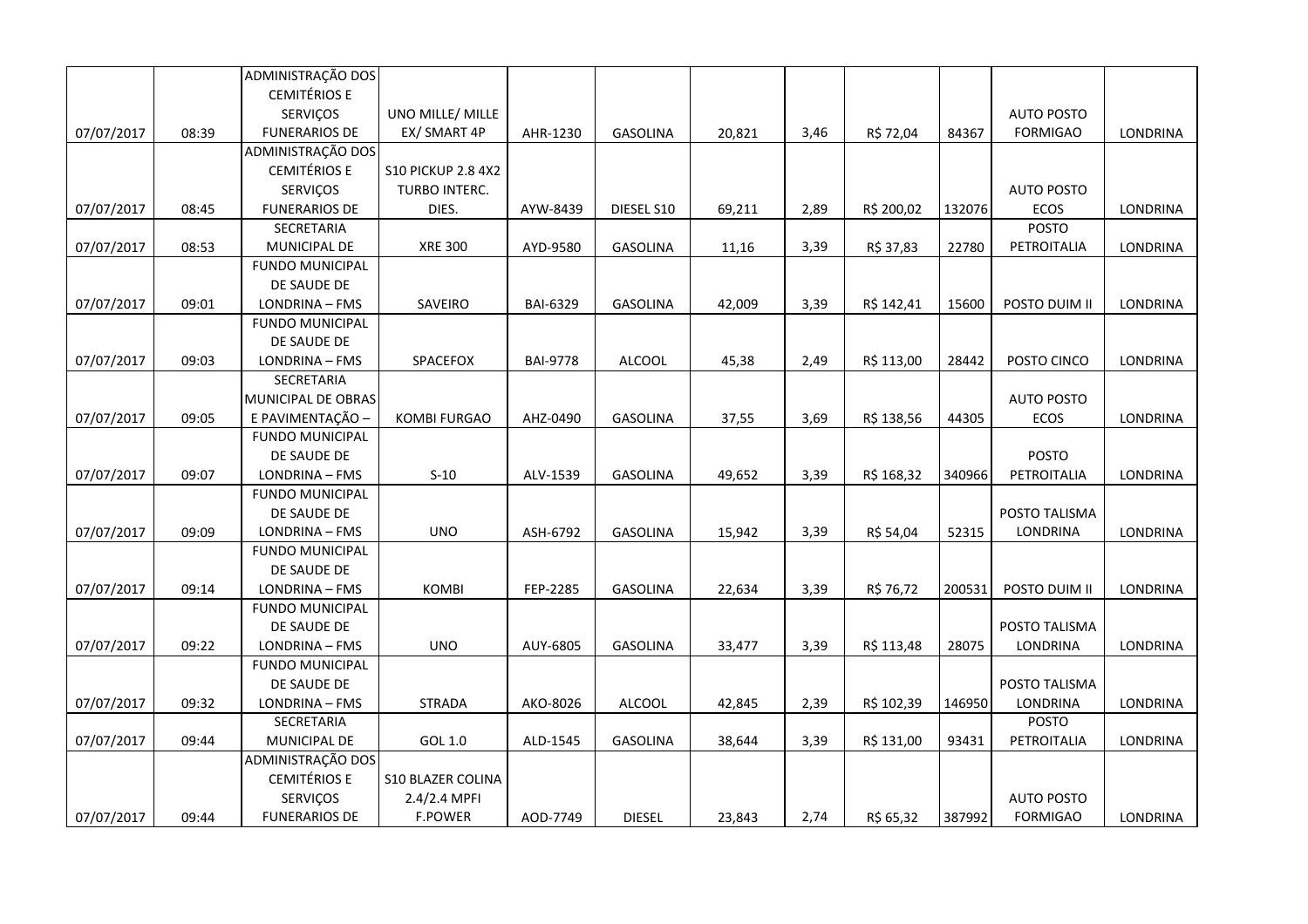|            |       | <b>FUNDO MUNICIPAL</b> |                       |          |                 |         |      |            |        |                   |                 |
|------------|-------|------------------------|-----------------------|----------|-----------------|---------|------|------------|--------|-------------------|-----------------|
|            |       | DE SAUDE DE            |                       |          |                 |         |      |            |        |                   |                 |
| 07/07/2017 | 09:54 | LONDRINA - FMS         | <b>BOXER</b>          | AXL-7395 | DIESEL S10      | 66,932  | 2,69 | R\$ 180,04 | 153381 | POSTO DUIM II     | LONDRINA        |
|            |       | SECRETARIA             | <b>KOMBI STANDARD</b> |          |                 |         |      |            |        | <b>POSTO</b>      |                 |
| 07/07/2017 | 09:55 | MUNICIPAL DE           | 1.4 MI TOTAL FLEX     | AQF-4906 | <b>GASOLINA</b> | 29,363  | 3,39 | R\$ 99,54  | 46709  | PETROITALIA       | LONDRINA        |
|            |       | SECRETARIA             | ROÇADEIRA COSTAL      |          |                 |         |      |            |        | <b>POSTO</b>      |                 |
| 07/07/2017 | 09:56 | MUNICIPAL DE           | LATERAL               | EQU-0113 | <b>GASOLINA</b> | 10      | 3,39 | R\$ 33,90  | 155    | PETROITALIA       | LONDRINA        |
|            |       | SECRETARIA             |                       |          |                 |         |      |            |        | <b>POSTO</b>      |                 |
| 07/07/2017 | 09:57 | MUNICIPAL DE           | ROCADEIRA COSTAL      | EQU-0114 | GASOLINA        | 10      | 3,39 | R\$ 33,90  | 140    | PETROITALIA       | <b>LONDRINA</b> |
|            |       | SECRETARIA             |                       |          |                 |         |      |            |        | <b>POSTO</b>      |                 |
| 07/07/2017 | 09:58 | MUNICIPAL DE           | ROÇADEIRA COSTAL      | EQU-0115 | <b>GASOLINA</b> | 10      | 3,39 | R\$ 33,90  | 140    | PETROITALIA       | LONDRINA        |
|            |       | <b>FUNDO MUNICIPAL</b> |                       |          |                 |         |      |            |        |                   |                 |
|            |       | DE SAUDE DE            |                       |          |                 |         |      |            |        |                   |                 |
| 07/07/2017 | 10:05 | LONDRINA - FMS         | MASTER 2.3 DCI        | PAR-9940 | DIESEL S10      | 35,8    | 2,69 | R\$ 96,30  | 30777  | POSTO DUIM II     | LONDRINA        |
|            |       | SECRETARIA             | ASTRA SED.            |          |                 |         |      |            |        | <b>AUTO POSTO</b> |                 |
| 07/07/2017 | 10:12 | MUNICIPAL DE           | ADVANT. 2.0 8V        | AUE-4726 | <b>ALCOOL</b>   | 41,502  | 2,29 | R\$ 95,04  | 102476 | ECOS              | LONDRINA        |
|            |       | SECRETARIA             |                       |          |                 |         |      |            |        |                   |                 |
|            |       | MUNICIPAL DE OBRAS     |                       |          |                 |         |      |            |        | <b>AUTO POSTO</b> |                 |
| 07/07/2017 | 10:16 | E PAVIMENTAÇÃO -       | 14000                 | AZP-8606 | DIESEL S10      | 181,701 | 2,84 | R\$ 516,03 | 23815  | <b>FORMIGAO</b>   | LONDRINA        |
|            |       | <b>FUNDO MUNICIPAL</b> |                       |          |                 |         |      |            |        |                   |                 |
|            |       | DE SAUDE DE            |                       |          |                 |         |      |            |        |                   |                 |
| 07/07/2017 | 10:31 | LONDRINA - FMS         | <b>FIESTA</b>         | ALS-2880 | <b>GASOLINA</b> | 27,802  | 3,39 | R\$ 94,24  | 222836 | POSTO DUIM II     | LONDRINA        |
|            |       | <b>FUNDO MUNICIPAL</b> |                       |          |                 |         |      |            |        |                   |                 |
|            |       | DE SAUDE DE            |                       |          |                 |         |      |            |        | POSTO TALISMA     |                 |
| 07/07/2017 | 10:35 | LONDRINA - FMS         | <b>BOXER HDI 15P</b>  | AZO-4507 | DIESEL S10      | 50,205  | 2,79 | R\$ 140,07 | 97377  | LONDRINA          | LONDRINA        |
|            |       | <b>FUNDO MUNICIPAL</b> |                       |          |                 |         |      |            |        |                   |                 |
|            |       | DE SAUDE DE            |                       |          |                 |         |      |            |        |                   |                 |
| 07/07/2017 | 11:00 | LONDRINA - FMS         | <b>UNO</b>            | AMN-4158 | <b>GASOLINA</b> | 36,902  | 3,39 | R\$ 125,00 | 358376 | POSTO DUIM II     | LONDRINA        |
|            |       | <b>FUNDO MUNICIPAL</b> |                       |          |                 |         |      |            |        |                   |                 |
|            |       | DE SAUDE DE            |                       |          |                 |         |      |            |        |                   |                 |
| 07/07/2017 | 11:05 | LONDRINA - FMS         | <b>UNO VIVACE</b>     | AZO-5174 | <b>GASOLINA</b> | 16,882  | 3,39 | R\$ 57,22  | 26674  | POSTO DUIM II     | LONDRINA        |
|            |       | <b>FUNDO MUNICIPAL</b> |                       |          |                 |         |      |            |        |                   |                 |
|            |       | DE SAUDE DE            |                       |          |                 |         |      |            |        |                   |                 |
| 07/07/2017 | 11:12 | LONDRINA - FMS         | <b>CELTA</b>          | AWM-8676 | GASOLINA        | 45,22   | 3,39 | R\$ 153,30 | 40078  | POSTO FARIA       | LONDRINA        |
|            |       | SECRETARIA             | UNO MILLE/ MILLE      |          |                 |         |      |            |        |                   |                 |
| 07/07/2017 | 11:12 | <b>MUNICIPAL SE</b>    | EX/ SMART 4P          | ARP-9875 | <b>ALCOOL</b>   | 25,953  | 2,39 | R\$ 62,02  | 35127  | POSTO DUIM II     | LONDRINA        |
|            |       | SECRETARIA             |                       |          |                 |         |      |            |        |                   |                 |
| 07/07/2017 | 11:19 | <b>MUNICIPAL DE</b>    | S10 BLAZER            | ASO-3027 | <b>ALCOOL</b>   | 64,744  | 2,39 | R\$ 154,73 | 61171  | POSTO DUIM II     | LONDRINA        |
|            |       | <b>FUNDO MUNICIPAL</b> |                       |          |                 |         |      |            |        |                   |                 |
|            |       | DE SAUDE DE            |                       |          |                 |         |      |            |        |                   |                 |
| 07/07/2017 | 11:20 | LONDRINA - FMS         | <b>STRADA</b>         | AGE-4102 | <b>ALCOOL</b>   | 37,752  | 2,39 | R\$ 90,22  | 130679 | POSTO DUIM II     | LONDRINA        |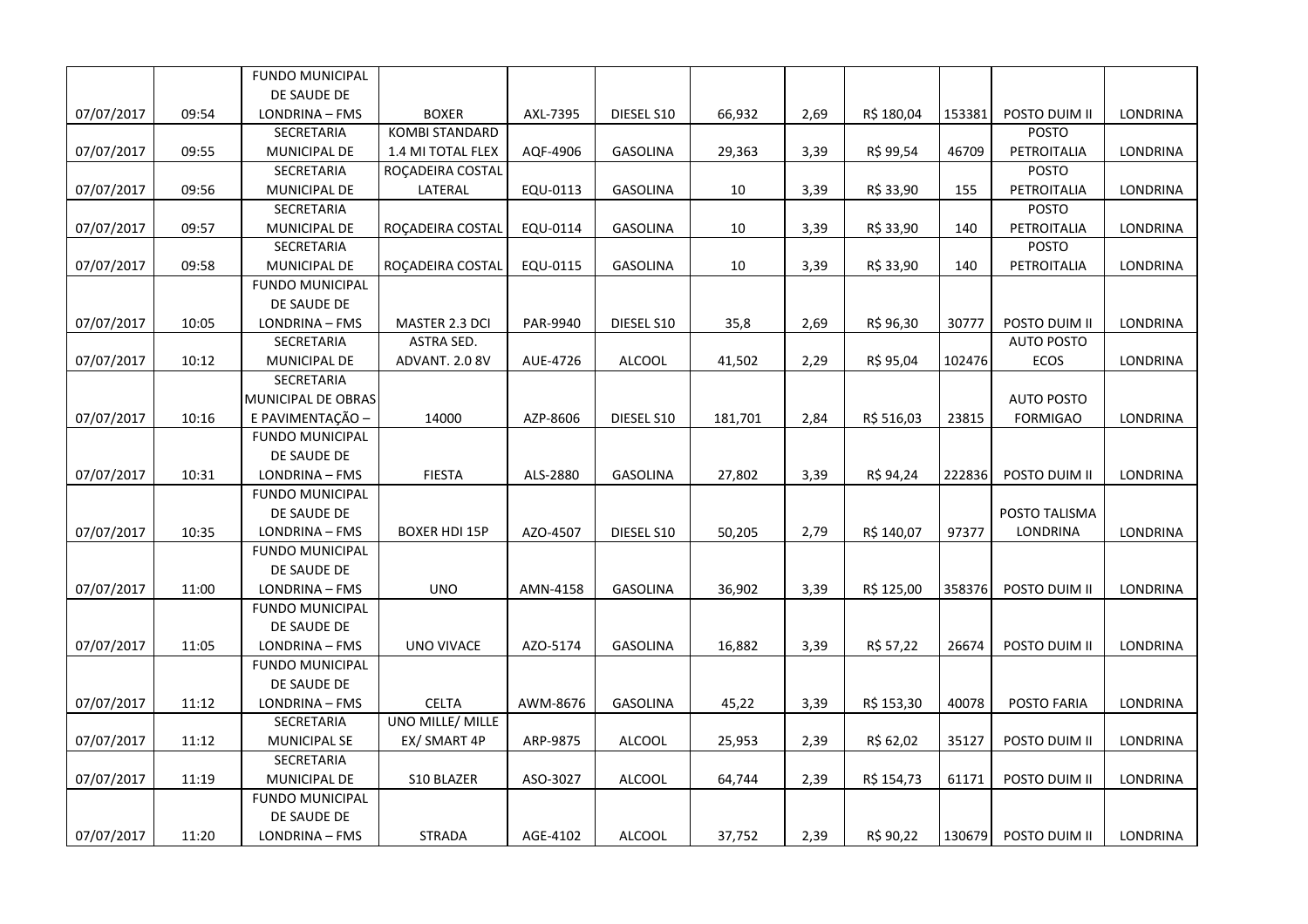|            |       | FUNDO MUNICIPAL                      |                       |          |                 |        |      |            |        |                   |                 |
|------------|-------|--------------------------------------|-----------------------|----------|-----------------|--------|------|------------|--------|-------------------|-----------------|
|            |       | DE SAUDE DE                          |                       |          |                 |        |      |            |        |                   |                 |
| 07/07/2017 | 11:47 | LONDRINA - FMS                       | <b>KOMBI</b>          | FFZ-5891 | <b>GASOLINA</b> | 20,531 | 3,39 | R\$ 69,60  | 186727 | POSTO DUIM II     | LONDRINA        |
|            |       | SECRETARIA                           | <b>FIORINO PICKUP</b> |          |                 |        |      |            |        |                   |                 |
|            |       | MUNICIPAL DE OBRAS WORKING 1.5 MPI / |                       |          |                 |        |      |            |        | <b>AUTO POSTO</b> |                 |
| 07/07/2017 | 12:14 | E PAVIMENTAÇÃO -                     | I.E.                  | AHZ-2987 | <b>GASOLINA</b> | 40     | 3,46 | R\$ 138,40 | 239517 | <b>FORMIGAO</b>   | LONDRINA        |
|            |       | SECRETARIA                           | LIVINA 1.6 16V FLEX   |          |                 |        |      |            |        | POSTO             |                 |
| 07/07/2017 | 12:39 | MUNICIPAL DE                         | FUEL 5P               | ATL-3676 | <b>GASOLINA</b> | 28,263 | 3,39 | R\$ 95,81  | 133899 | PETROITALIA       | <b>LONDRINA</b> |
|            |       | SECRETARIA                           |                       |          |                 |        |      |            |        |                   |                 |
|            |       | MUNICIPAL DE OBRAS                   | UNO MILLE/ MILLE      |          |                 |        |      |            |        | <b>AUTO POSTO</b> |                 |
| 07/07/2017 | 12:47 | E PAVIMENTAÇÃO -                     | EX/ SMART 4P          | AHZ-3046 | <b>GASOLINA</b> | 30     | 3,46 | R\$ 103,80 | 239093 | <b>FORMIGAO</b>   | LONDRINA        |
|            |       | <b>INSTITUTO DE</b>                  |                       |          |                 |        |      |            |        |                   |                 |
|            |       | DESENVOLVIMENTO                      | UNO VIVACE 1.0        |          |                 |        |      |            |        | <b>POSTO</b>      |                 |
| 07/07/2017 | 12:55 | DE LONDRINA-                         | EVO FIRE FLEX 8V      | AYS-5873 | <b>GASOLINA</b> | 37,142 | 3,39 | R\$ 125,91 | 18395  | PETROITALIA       | LONDRINA        |
|            |       | SECRETARIA                           | CORSA HAT. PREM.      |          |                 |        |      |            |        | <b>POSTO</b>      |                 |
| 07/07/2017 | 13:10 | MUNICIPAL DE                         | 1.0/1.0 FLEXPOWER     | AQT-7596 | <b>GASOLINA</b> | 41,3   | 3,39 | R\$ 140,00 | 73028  | PETROITALIA       | LONDRINA        |
|            |       | SECRETARIA                           | CORSA HAT. PREM.      |          |                 |        |      |            |        | POSTO             |                 |
| 07/07/2017 | 13:12 | MUNICIPAL DE                         | 1.0/1.0 FLEXPOWER     | AQT-7595 | <b>GASOLINA</b> | 43,661 | 3,39 | R\$ 148,01 | 95462  | PETROITALIA       | LONDRINA        |
|            |       | <b>FUNDO MUNICIPAL</b>               |                       |          |                 |        |      |            |        |                   |                 |
|            |       | DE SAUDE DE                          |                       |          |                 |        |      |            |        |                   |                 |
| 07/07/2017 | 13:25 | LONDRINA - FMS                       | <b>KOMBI</b>          | FEP-2301 | <b>GASOLINA</b> | 21,32  | 3,39 | R\$ 72,27  | 158169 | POSTO DUIM II     | LONDRINA        |
|            |       | SECRETARIA                           |                       |          |                 |        |      |            |        |                   |                 |
|            |       | MUNICIPAL DE                         |                       |          |                 |        |      |            |        | <b>POSTO</b>      |                 |
| 07/07/2017 | 13:26 | <b>AGRICULTURA E</b>                 | <b>MOTO SERRA</b>     | EQU-0074 | <b>GASOLINA</b> | 20     | 3,39 | R\$ 67,80  | 3290   | PETROITALIA       | LONDRINA        |
|            |       | SECRETARIA                           |                       |          |                 |        |      |            |        |                   |                 |
|            |       | MUNICIPAL DE                         |                       |          |                 |        |      |            |        | POSTO             |                 |
| 07/07/2017 | 13:29 | <b>AGRICULTURA E</b>                 | <b>MOTO SERRA</b>     | EQU-0075 | <b>GASOLINA</b> | 20     | 3,39 | R\$ 67,80  | 3020   | PETROITALIA       | LONDRINA        |
|            |       | SECRETARIA                           |                       |          |                 |        |      |            |        |                   |                 |
|            |       | MUNICIPAL DE                         |                       |          |                 |        |      |            |        | <b>POSTO</b>      |                 |
| 07/07/2017 | 13:38 | <b>AGRICULTURA E</b>                 | ROÇADEIRA             | EQU-0076 | <b>GASOLINA</b> | 20     | 3,39 | R\$ 67,80  | 4510   | PETROITALIA       | LONDRINA        |
|            |       | SECRETARIA                           |                       |          |                 |        |      |            |        | <b>AUTO POSTO</b> |                 |
| 07/07/2017 | 13:39 | MUNICIPAL DE                         | <b>CLIO AUTHENTIC</b> | APL-2189 | <b>ALCOOL</b>   | 33,14  | 2,29 | R\$ 75,89  | 125374 | <b>ECOS</b>       | LONDRINA        |
|            |       | SECRETARIA                           |                       |          |                 |        |      |            |        |                   |                 |
|            |       | MUNICIPAL DE                         |                       |          |                 |        |      |            |        | <b>POSTO</b>      |                 |
| 07/07/2017 | 13:39 | <b>AGRICULTURA E</b>                 | ROÇADEIRA             | EQU-0077 | GASOLINA        | 20     | 3,39 | R\$ 67,80  | 5440   | PETROITALIA       | LONDRINA        |
|            |       | SECRETARIA                           |                       |          |                 |        |      |            |        |                   |                 |
|            |       | MUNICIPAL DE                         |                       |          |                 |        |      |            |        | <b>POSTO</b>      |                 |
| 07/07/2017 | 13:40 | <b>AGRICULTURA E</b>                 | ROÇADEIRA             | EQU-0078 | <b>GASOLINA</b> | 20     | 3,39 | R\$ 67,80  | 4370   | PETROITALIA       | <b>LONDRINA</b> |
|            |       | SECRETARIA                           |                       |          |                 |        |      |            |        |                   |                 |
|            |       | MUNICIPAL DE                         | ROÇADEIRA COSTAL      |          |                 |        |      |            |        | <b>POSTO</b>      |                 |
| 07/07/2017 | 13:42 | <b>AGRICULTURA E</b>                 | LATERAL               | EQU-0112 | <b>GASOLINA</b> | 20     | 3,39 | R\$ 67,80  | 6240   | PETROITALIA       | LONDRINA        |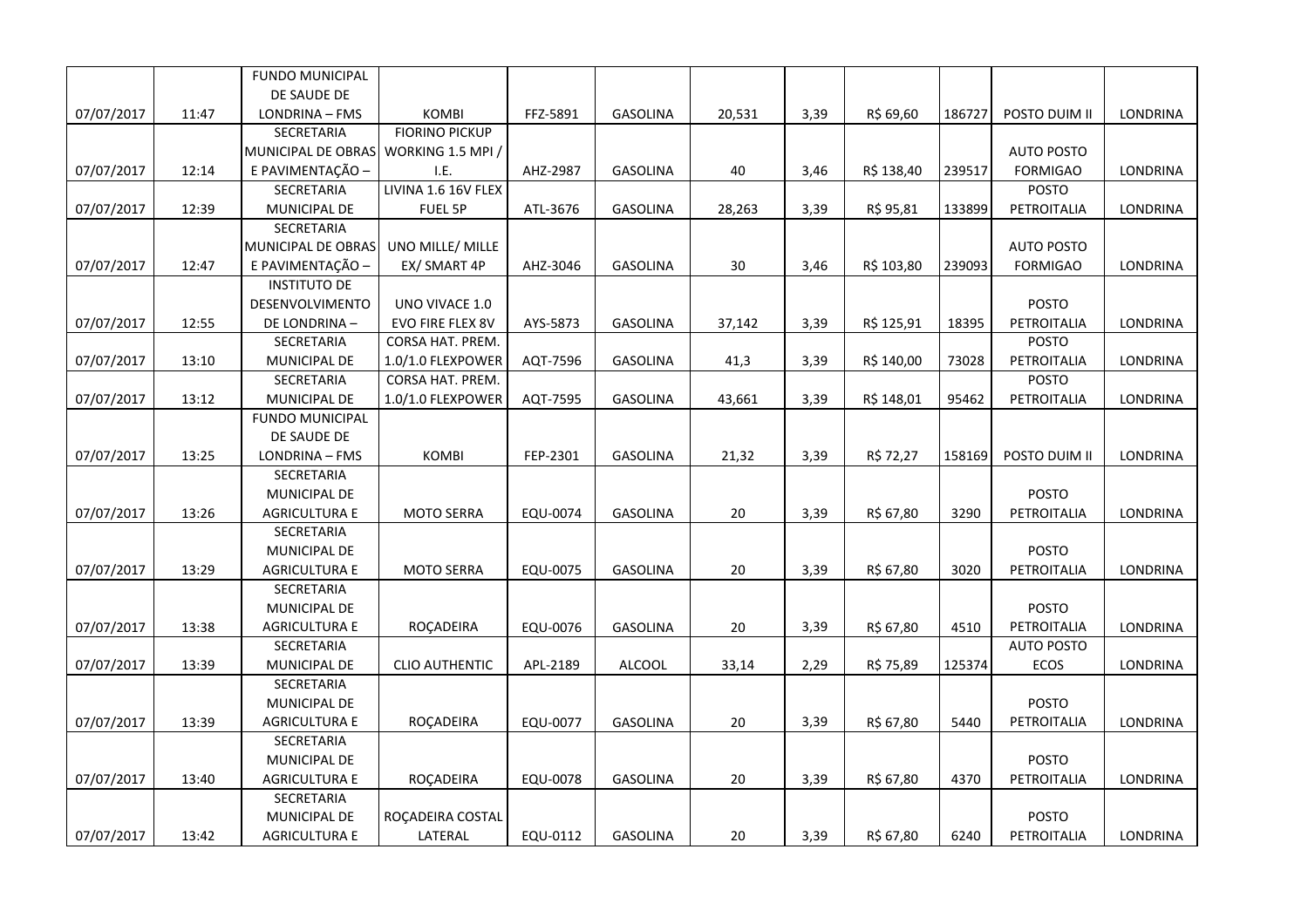|            |       | SECRETARIA             | UNO MILLE 1.0 FIRE/    |                 |                 |        |      |            |        |                     |                 |
|------------|-------|------------------------|------------------------|-----------------|-----------------|--------|------|------------|--------|---------------------|-----------------|
|            |       | MUNICIPAL DE           | F.FLEX/ECONOMY         |                 |                 |        |      |            |        | POSTO               |                 |
| 07/07/2017 | 13:46 | <b>AGRICULTURA E</b>   | 4P                     | AOR-5381        | GASOLINA        | 37,673 | 3,39 | R\$ 127,71 | 236925 | PETROITALIA         | LONDRINA        |
|            |       | <b>FUNDO MUNICIPAL</b> |                        |                 |                 |        |      |            |        |                     |                 |
|            |       | DE SAUDE DE            |                        |                 |                 |        |      |            |        |                     |                 |
| 07/07/2017 | 13:58 | LONDRINA - FMS         | KOMBI                  | FEP-2285        | <b>GASOLINA</b> | 10,241 | 3,39 | R\$ 34,71  | 200643 | POSTO DUIM II       | LONDRINA        |
|            |       | SECRETARIA             | UNO MILLE 1.0 FIRE/    |                 |                 |        |      |            |        |                     |                 |
| 07/07/2017 | 13:59 | MUNICIPAL DE           | <b>F.FLEX/ECONOMY</b>  | ATU-4093        | <b>ALCOOL</b>   | 40,002 | 2,39 | R\$ 95,60  | 40362  | POSTO DUIM II       | LONDRINA        |
|            |       | <b>FUNDO MUNICIPAL</b> |                        |                 |                 |        |      |            |        |                     |                 |
|            |       | DE SAUDE DE            |                        |                 |                 |        |      |            |        | <b>AUTO POSTO</b>   |                 |
| 07/07/2017 | 14:24 | LONDRINA - FMS         | <b>ONIX 1.0</b>        | BAG-1791        | GASOLINA        | 39,98  | 3,09 | R\$ 123,54 | 66250  | <b>ESTRELA GUIA</b> | <b>CURITIBA</b> |
|            |       | <b>INSTITUTO DE</b>    | UNO MILLE 1.0 FIRE/    |                 |                 |        |      |            |        |                     |                 |
|            |       | PESQUISA E             | <b>F.FLEX/ECONOMY</b>  |                 |                 |        |      |            |        |                     |                 |
| 07/07/2017 | 14:33 | PLANEJAMENTO           | 4P                     | AVH-6108        | <b>ALCOOL</b>   | 33,96  | 2,37 | R\$ 80,49  | 26677  | POSTO FARIA         | <b>LONDRINA</b> |
|            |       | ADMINISTRAÇÃO DOS      |                        |                 |                 |        |      |            |        |                     |                 |
|            |       | <b>CEMITÉRIOS E</b>    |                        |                 |                 |        |      |            |        |                     |                 |
|            |       | SERVIÇOS               |                        |                 |                 |        |      |            |        | <b>AUTO POSTO</b>   |                 |
| 07/07/2017 | 14:45 | <b>FUNERARIOS DE</b>   | F14000 2P (DIESEL)     | AJA-2563        | <b>DIESEL</b>   | 74,172 | 2,74 | R\$ 203,23 | 110335 | <b>FORMIGAO</b>     | LONDRINA        |
|            |       | <b>FUNDO MUNICIPAL</b> |                        |                 |                 |        |      |            |        |                     |                 |
|            |       | DE SAUDE DE            |                        |                 |                 |        |      |            |        |                     |                 |
| 07/07/2017 | 14:49 | LONDRINA - FMS         | SPACEFOX               | <b>BAI-9774</b> | GASOLINA        | 33,312 | 3,39 | R\$ 112,92 | 51930  | POSTO DUIM II       | LONDRINA        |
|            |       | FUNDACAO DE            |                        |                 |                 |        |      |            |        | <b>AUTO POSTO</b>   |                 |
| 07/07/2017 | 14:58 | <b>ESPORTES DE</b>     | <b>KOMBI CARAT</b>     | ALM-0747        | GASOLINA        | 35,87  | 3,15 | R\$ 113,01 | 114450 | MALASSISE           | LONDRINA        |
|            |       | SECRETARIA             | <b>CORSA HAT. MAXX</b> |                 |                 |        |      |            |        |                     |                 |
| 07/07/2017 | 15:13 | MUNICIPAL DE           | 1.4 8V ECONOFLEX       | AUW-6276        | <b>GASOLINA</b> | 35,442 | 3,39 | R\$ 120,14 | 8855   | POSTO DUIM II       | <b>LONDRINA</b> |
|            |       | ADMINISTRAÇÃO DOS      |                        |                 |                 |        |      |            |        |                     |                 |
|            |       | <b>CEMITÉRIOS E</b>    | MONTANA 1.8/1.8        |                 |                 |        |      |            |        |                     |                 |
|            |       | SERVIÇOS               | CONQUEST               |                 |                 |        |      |            |        | <b>AUTO POSTO</b>   |                 |
| 07/07/2017 | 15:20 | <b>FUNERARIOS DE</b>   | <b>FLEXPOWER 8V</b>    | ATD-7347        | GASOLINA        | 52,6   | 3,69 | R\$ 194,09 | 131264 | ECOS                | LONDRINA        |
|            |       | SECRETARIA             |                        |                 |                 |        |      |            |        |                     |                 |
| 07/07/2017 | 15:34 | MUNICIPAL DE           | 7900 CD 4P (DIESEL)    | AIK-3686        | <b>DIESEL</b>   | 34,522 | 2,59 | R\$ 89,41  | 60603  | POSTO DUIM II       | LONDRINA        |
|            |       | SECRETARIA             | UNO MILLE 1.0 FIRE/    |                 |                 |        |      |            |        |                     |                 |
| 07/07/2017 | 15:42 | MUNICIPAL DE           | F.FLEX/ECONOMY         | ARQ-2642        | <b>ALCOOL</b>   | 34,945 | 2,39 | R\$ 83,51  | 74873  | POSTO DUIM II       | LONDRINA        |
|            |       | <b>FUNDO DE</b>        |                        |                 |                 |        |      |            |        |                     |                 |
|            |       | REEQUIPAMENTO DO       |                        |                 |                 |        |      |            |        |                     |                 |
|            |       | <b>CORPO DE</b>        |                        |                 |                 |        |      |            |        |                     |                 |
| 07/07/2017 | 16:23 | <b>BOMBEIROS-</b>      | COBALT                 | AVO-4791        | <b>ALCOOL</b>   | 38,503 | 2,39 | R\$ 92,02  | 37087  | POSTO DUIM II       | LONDRINA        |
|            |       | SECRETARIA             |                        |                 |                 |        |      |            |        |                     |                 |
| 07/07/2017 | 16:24 | MUNICIPAL DE           | <b>XRE 300</b>         | AVF-3910        | GASOLINA        | 9,44   | 3,39 | R\$ 32,00  | 26958  | POSTO DUIM II       | LONDRINA        |
|            |       | SECRETARIA             |                        |                 |                 |        |      |            |        |                     |                 |
| 07/07/2017 | 16:25 | MUNICIPAL DE           | <b>XRE 300</b>         | AYD-9504        | GASOLINA        | 10,032 | 3,39 | R\$ 34,00  | 31939  | POSTO DUIM II       | LONDRINA        |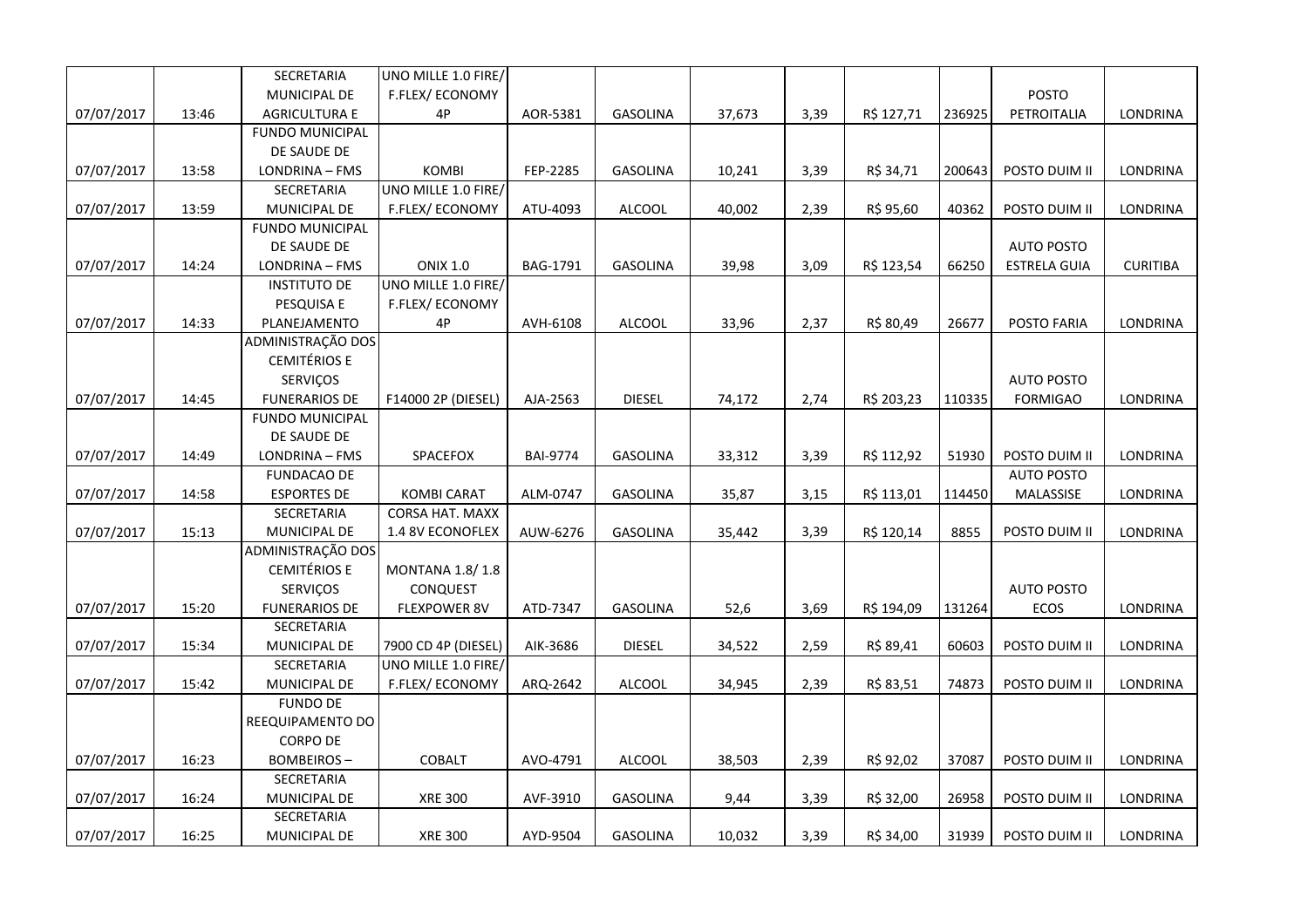|            |       | <b>FUNDO MUNICIPAL</b> |                          |          |                 |         |      |            |        |                   |                 |
|------------|-------|------------------------|--------------------------|----------|-----------------|---------|------|------------|--------|-------------------|-----------------|
|            |       | DE SAUDE DE            |                          |          |                 |         |      |            |        | <b>POSTO</b>      |                 |
| 07/07/2017 | 16:59 | LONDRINA - FMS         | <b>UNO</b>               | AUY-4269 | <b>GASOLINA</b> | 30,443  | 3,39 | R\$ 103,20 | 113619 | PETROITALIA       | LONDRINA        |
|            |       | SECRETARIA             | S10 BLAZER               |          |                 |         |      |            |        | <b>AUTO POSTO</b> |                 |
| 07/07/2017 | 17:03 | MUNICIPAL DE           | ADVANT. 2.4/2.4          | AUE-4968 | ALCOOL          | 37,115  | 2,44 | R\$ 90,55  | 193836 | <b>FORMIGAO</b>   | LONDRINA        |
|            |       | ADMINISTRAÇÃO DOS      |                          |          |                 |         |      |            |        |                   |                 |
|            |       | <b>CEMITÉRIOS E</b>    |                          |          |                 |         |      |            |        |                   |                 |
|            |       | SERVIÇOS               |                          |          |                 |         |      |            |        |                   |                 |
| 07/07/2017 | 17:15 | <b>FUNERARIOS DE</b>   | <b>UNO</b>               | AJM-1669 | <b>GASOLINA</b> | 35,112  | 3,39 | R\$ 119,02 | 196720 | POSTO DUIM II     | <b>LONDRINA</b> |
|            |       | <b>SECRETARIA</b>      |                          |          |                 |         |      |            |        |                   |                 |
|            |       | MUNICIPAL DE OBRAS     |                          |          |                 |         |      |            |        | <b>POSTO</b>      |                 |
| 07/07/2017 | 17:25 | E PAVIMENTAÇÃO -       | <b>BLAZER COLINA 4X4</b> | ANL-9467 | DIESEL S10      | 36,12   | 2,99 | R\$ 107,99 | 128903 | PETROITALIA       | LONDRINA        |
|            |       | <b>FUNDO DE</b>        |                          |          |                 |         |      |            |        |                   |                 |
|            |       | REEQUIPAMENTO DO       |                          |          |                 |         |      |            |        |                   |                 |
|            |       | <b>CORPO DE</b>        |                          |          |                 |         |      |            |        |                   |                 |
| 07/07/2017 | 17:48 | <b>BOMBEIROS-</b>      | <b>EUROTECH</b>          | ALP-5447 | DIESEL S10      | 342,133 | 2,69 | R\$ 920,33 | 116562 | POSTO DUIM II     | <b>LONDRINA</b> |
|            |       | <b>FUNDO DE</b>        |                          |          |                 |         |      |            |        |                   |                 |
|            |       | REEQUIPAMENTO DO       |                          |          |                 |         |      |            |        |                   |                 |
|            |       | <b>CORPO DE</b>        |                          |          |                 |         |      |            |        | <b>AUTO POSTO</b> |                 |
| 07/07/2017 | 18:37 | <b>BOMBEIROS-</b>      | SPRINTER                 | AZB-1247 | DIESEL S10      | 39,491  | 2,89 | R\$ 114,13 | 68212  | ECOS              | <b>LONDRINA</b> |
|            |       | <b>FUNDO MUNICIPAL</b> |                          |          |                 |         |      |            |        |                   |                 |
|            |       | DE SAUDE DE            |                          |          |                 |         |      |            |        | POSTO TALISMA     |                 |
| 07/07/2017 | 18:40 | LONDRINA - FMS         | SPRINTER-415             | BAG-9372 | DIESEL S10      | 47,672  | 2,79 | R\$ 133,00 | 41319  | LONDRINA          | LONDRINA        |
|            |       | <b>FUNDO MUNICIPAL</b> |                          |          |                 |         |      |            |        |                   |                 |
|            |       | DE SAUDE DE            | MASTER 2.3 DCI           |          |                 |         |      |            |        |                   |                 |
| 07/07/2017 | 18:43 | LONDRINA - FMS         | FURGÃO 16V               | AZL-6276 | DIESEL S10      | 63,572  | 2,69 | R\$ 171,00 | 133159 | POSTO DUIM II     | LONDRINA        |
|            |       | <b>FUNDO MUNICIPAL</b> |                          |          |                 |         |      |            |        |                   |                 |
|            |       | DE SAUDE DE            |                          |          |                 |         |      |            |        |                   |                 |
| 07/07/2017 | 18:49 | LONDRINA - FMS         | MASTER 2.3 DCI           | PAR-9940 | DIESEL S10      | 49,072  | 2,69 | R\$ 132,00 | 31214  | POSTO DUIM II     | LONDRINA        |
|            |       | SECRETARIA             | VOYAGE 1.6 MI            |          |                 |         |      |            |        |                   |                 |
| 07/07/2017 | 19:18 | MUNICIPAL DE           | <b>TOTAL FLEX 8V</b>     | AZL-4452 | <b>ALCOOL</b>   | 40,175  | 2,39 | R\$ 96,01  | 40933  | POSTO DUIM II     | <b>LONDRINA</b> |
|            |       | SECRETARIA             | ASTRA SED.               |          |                 |         |      |            |        | <b>AUTO POSTO</b> |                 |
| 07/07/2017 | 19:28 | MUNICIPAL DE           | ADVANT. 2.0 8V           | AUE-4958 | ALCOOL          | 42,402  | 2,29 | R\$ 97,10  | 115701 | ECOS              | LONDRINA        |
|            |       | SECRETARIA             | VOYAGE 1.6 MI            |          |                 |         |      |            |        | <b>AUTO POSTO</b> |                 |
| 07/07/2017 | 19:35 | MUNICIPAL DE           | <b>TOTAL FLEX 8V</b>     | AZL-4436 | <b>ALCOOL</b>   | 34,009  | 2,29 | R\$ 77,88  | 49199  | <b>ECOS</b>       | LONDRINA        |
|            |       | <b>FUNDO MUNICIPAL</b> |                          |          |                 |         |      |            |        |                   |                 |
|            |       | DE SAUDE DE            |                          |          |                 |         |      |            |        |                   |                 |
| 07/07/2017 | 20:45 | LONDRINA - FMS         | JUMPER J 2.3             | AZX-7915 | DIESEL S10      | 43,873  | 2,69 | R\$ 118,01 | 107497 | POSTO DUIM II     | <b>LONDRINA</b> |
|            |       | FUNDO MUNICIPAL        |                          |          |                 |         |      |            |        |                   |                 |
|            |       | DE SAUDE DE            |                          |          |                 |         |      |            |        |                   |                 |
| 07/07/2017 | 20:59 | LONDRINA - FMS         | JUMPER J 2.3             | AZX-7928 | DIESEL S10      | 42,32   | 2,69 | R\$ 113,84 | 99147  | POSTO DUIM II     | LONDRINA        |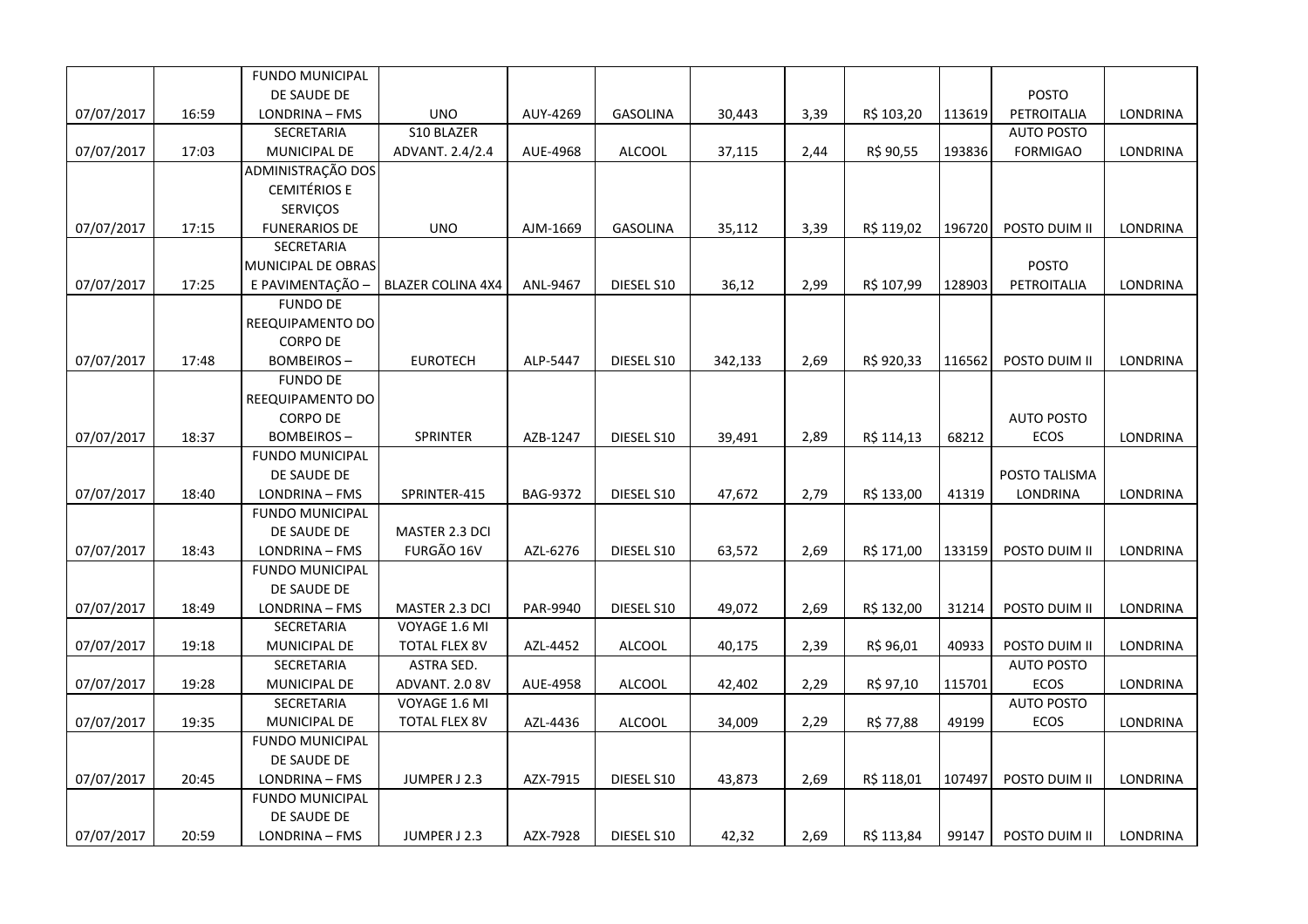|            |       | <b>FUNDO MUNICIPAL</b> |                          |                 |                 |         |      |            |        |                   |                 |
|------------|-------|------------------------|--------------------------|-----------------|-----------------|---------|------|------------|--------|-------------------|-----------------|
|            |       | DE SAUDE DE            |                          |                 |                 |         |      |            |        |                   |                 |
| 07/07/2017 | 21:36 | LONDRINA - FMS         | <b>ONIX 1.0</b>          | BAG-1791        | GASOLINA        | 37,132  | 3,39 | R\$ 125,87 | 66641  | POSTO DUIM II     | LONDRINA        |
|            |       | SECRETARIA             | WEEKEND                  |                 |                 |         |      |            |        | <b>AUTO POSTO</b> |                 |
| 08/07/2017 | 04:13 | MUNICIPAL DE           | ADVENTURE                | BAJ-7690        | <b>ALCOOL</b>   | 30,49   | 2,29 | R\$ 69,82  | 43615  | ECOS              | LONDRINA        |
|            |       | SECRETARIA             | UNO WAY 1.0 EVO          |                 |                 |         |      |            |        |                   |                 |
| 08/07/2017 | 07:06 | MUNICIPAL DE           | FIRE FLEX 8V             | AYX-3379        | <b>ALCOOL</b>   | 33,561  | 2,39 | R\$ 80,21  | 51251  | POSTO DUIM II     | LONDRINA        |
|            |       | SECRETARIA             |                          |                 |                 |         |      |            |        | <b>AUTO POSTO</b> |                 |
| 08/07/2017 | 07:49 | MUNICIPAL DE           | GOL                      | <b>BAK-9904</b> | <b>ALCOOL</b>   | 37,152  | 2,44 | R\$ 90,65  | 13185  | <b>FORMIGAO</b>   | LONDRINA        |
|            |       | SECRETARIA             | 8500 TURBO 2P            |                 |                 |         |      |            |        |                   |                 |
| 08/07/2017 | 07:56 | MUNICIPAL DE           | (DIESEL)                 | AYE-2271        | DIESEL S10      | 122,375 | 2,69 | R\$ 329,18 | 45998  | POSTO DUIM II     | LONDRINA        |
|            |       | <b>FUNDO MUNICIPAL</b> |                          |                 |                 |         |      |            |        |                   |                 |
|            |       | DE SAUDE DE            |                          |                 |                 |         |      |            |        |                   |                 |
| 08/07/2017 | 08:34 | LONDRINA - FMS         | PALIO                    | ANN-5948        | <b>GASOLINA</b> | 41,942  | 3,39 | R\$ 142,18 | 287550 | POSTO DUIM II     | LONDRINA        |
|            |       | ADMINISTRAÇÃO DOS      |                          |                 |                 |         |      |            |        |                   |                 |
|            |       | <b>CEMITÉRIOS E</b>    | <b>S10 BLAZER COLINA</b> |                 |                 |         |      |            |        |                   |                 |
|            |       | SERVIÇOS               | 2.4/2.4 MPFI             |                 |                 |         |      |            |        | <b>AUTO POSTO</b> |                 |
| 08/07/2017 | 09:37 | <b>FUNERARIOS DE</b>   | <b>F.POWER</b>           | AOD-7748        | <b>DIESEL</b>   | 30,828  | 2,74 | R\$ 84,47  | 300581 | <b>FORMIGAO</b>   | LONDRINA        |
|            |       | <b>SECRETARIA</b>      | UNO MILLE 1.0 FIRE/      |                 |                 |         |      |            |        |                   |                 |
| 08/07/2017 | 09:57 | MUNICIPAL DE           | F.FLEX/ECONOMY           | AOZ-9012        | <b>ALCOOL</b>   | 40,619  | 2,39 | R\$ 97,08  | 126142 | POSTO DUIM II     | <b>LONDRINA</b> |
|            |       | SECRETARIA             | WEEKEND                  |                 |                 |         |      |            |        |                   |                 |
| 08/07/2017 | 13:26 | MUNICIPAL DE           | ADVENTURE                | BAJ-7691        | ALCOOL          | 40,782  | 2,39 | R\$ 97,46  | 32525  | POSTO DUIM II     | LONDRINA        |
|            |       | <b>FUNDO MUNICIPAL</b> |                          |                 |                 |         |      |            |        |                   |                 |
|            |       | DE SAUDE DE            |                          |                 |                 |         |      |            |        |                   |                 |
| 08/07/2017 | 16:14 | LONDRINA - FMS         | MASTER 2.3 DCI           | PAR-9941        | DIESEL S10      | 68,722  | 2,69 | R\$ 184,86 | 32400  | POSTO DUIM II     | LONDRINA        |
|            |       | SECRETARIA             | <b>ASTRA SED.</b>        |                 |                 |         |      |            |        | <b>POSTO</b>      |                 |
| 08/07/2017 | 16:42 | MUNICIPAL DE           | ADVANT. 2.0 8V           | AUE-4726        | <b>ALCOOL</b>   | 34,48   | 2,39 | R\$ 82,40  | 102650 | PETROITALIA       | LONDRINA        |
|            |       | SECRETARIA             | ASTRA SED.               |                 |                 |         |      |            |        |                   |                 |
| 08/07/2017 | 18:05 | MUNICIPAL DE           | ADVANT. 2.0 8V           | AUE-4958        | ALCOOL          | 31,045  | 2,39 | R\$ 74,19  | 115901 | POSTO DUIM II     | LONDRINA        |
|            |       | <b>FUNDO MUNICIPAL</b> |                          |                 |                 |         |      |            |        |                   |                 |
|            |       | DE SAUDE DE            |                          |                 |                 |         |      |            |        | POSTO TALISMA     |                 |
| 08/07/2017 | 18:32 | LONDRINA - FMS         | SPRINTER-415             | BAG-9372        | DIESEL S10      | 25,727  | 2,79 | R\$ 71,77  | 41481  | LONDRINA          | LONDRINA        |
|            |       | <b>FUNDO MUNICIPAL</b> |                          |                 |                 |         |      |            |        |                   |                 |
|            |       | DE SAUDE DE            |                          |                 |                 |         |      |            |        | POSTO TALISMA     |                 |
| 08/07/2017 | 18:37 | LONDRINA - FMS         | JUMPER J 2.3             | AZX-7928        | DIESEL S10      | 30,645  | 2,79 | R\$ 85,49  | 99416  | LONDRINA          | <b>LONDRINA</b> |
|            |       | SECRETARIA             |                          |                 |                 |         |      |            |        |                   |                 |
|            |       | MUNICIPAL DE           |                          |                 |                 |         |      |            |        | <b>AUTO POSTO</b> |                 |
| 08/07/2017 | 19:58 | <b>AGRICULTURA E</b>   | NOVO VOYAGE              | <b>BAL-2688</b> | ALCOOL          | 48,02   | 2,44 | R\$ 117,12 | 20746  | <b>FORMIGAO</b>   | LONDRINA        |
|            |       | SECRETARIA             | ASTRA SED.               |                 |                 |         |      |            |        |                   |                 |
| 08/07/2017 | 20:15 | MUNICIPAL DE           | ADVANT. 2.0 8V           | AUE-4972        | <b>ALCOOL</b>   | 34,205  | 2,39 | R\$ 81,74  | 89231  | POSTO DUIM II     | LONDRINA        |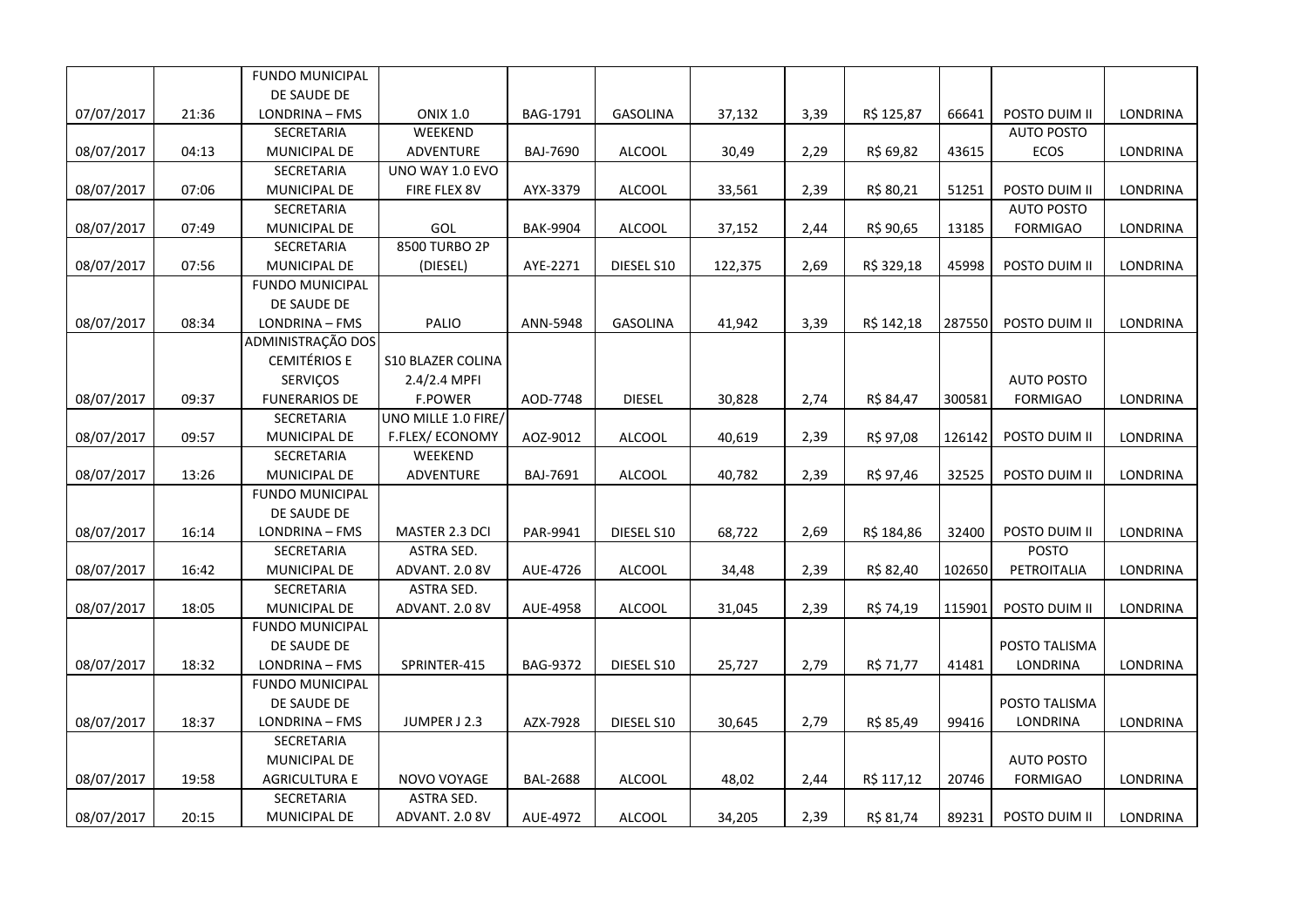|            |       | <b>FUNDO MUNICIPAL</b> |                       |                 |               |        |      |              |        |                   |                 |
|------------|-------|------------------------|-----------------------|-----------------|---------------|--------|------|--------------|--------|-------------------|-----------------|
|            |       | DE SAUDE DE            |                       |                 |               |        |      |              |        | <b>AUTO POSTO</b> |                 |
| 08/07/2017 | 22:13 | LONDRINA - FMS         | SPRINTER-415          | BAG-9371        | DIESEL S10    | 44     | 2,89 | R\$ 127,16   | 55902  | <b>ECOS</b>       | LONDRINA        |
|            |       | SECRETARIA             | VOYAGE 1.6 MI         |                 |               |        |      |              |        | <b>AUTO POSTO</b> |                 |
| 08/07/2017 | 22:19 | MUNICIPAL DE           | <b>TOTAL FLEX 8V</b>  | AZL-4468        | <b>ALCOOL</b> | 46,25  | 2,29 | R\$ 105,91   | 54166  | ECOS              | LONDRINA        |
|            |       | SECRETARIA             | WEEKEND               |                 |               |        |      |              |        | <b>AUTO POSTO</b> |                 |
| 09/07/2017 | 03:55 | MUNICIPAL DE           | <b>ADVENTURE</b>      | <b>BAJ-7690</b> | <b>ALCOOL</b> | 45,86  | 2,29 | R\$ 105,01   | 43841  | ECOS              | LONDRINA        |
|            |       | <b>FUNDO MUNICIPAL</b> |                       |                 |               |        |      |              |        |                   |                 |
|            |       | DE SAUDE DE            |                       |                 |               |        |      |              |        |                   |                 |
| 09/07/2017 | 08:03 | LONDRINA - FMS         | <b>UNO</b>            | AMN-4157        | GASOLINA      | 37,44  | 3,39 | R\$ 126,92   | 167606 | POSTO DUIM II     | LONDRINA        |
|            |       | SECRETARIA             | VOYAGE 1.6 MI         |                 |               |        |      |              |        |                   |                 |
| 09/07/2017 | 11:09 | <b>MUNICIPAL DE</b>    | <b>TOTAL FLEX 8V</b>  | AZL-4470        | <b>ALCOOL</b> | 49,39  | 2,39 | R\$ 118,04   | 68450  | POSTO DUIM II     | <b>LONDRINA</b> |
|            |       | SECRETARIA             |                       |                 |               |        |      |              |        |                   |                 |
|            |       | MUNICIPAL DE           | ESCAVADEIRA           |                 |               |        |      |              |        | <b>AUTO POSTO</b> |                 |
| 09/07/2017 | 13:12 | <b>AGRICULTURA E</b>   | <b>HIDRAULICA</b>     | HBZ-1640        | <b>DIESEL</b> | 468    | 2,74 | R\$ 1.282,32 | 1658   | <b>FORMIGAO</b>   | <b>LONDRINA</b> |
|            |       | SECRETARIA             |                       |                 |               |        |      |              |        |                   |                 |
|            |       | MUNICIPAL DE           |                       |                 |               |        |      |              |        | <b>AUTO POSTO</b> |                 |
| 09/07/2017 | 13:14 | <b>AGRICULTURA E</b>   | MOTONIVELADORA        | ATN-4476        | <b>DIESEL</b> | 400    | 2,74 | R\$ 1.096,00 | 4808   | <b>FORMIGAO</b>   | LONDRINA        |
|            |       | SECRETARIA             |                       |                 |               |        |      |              |        |                   |                 |
|            |       | MUNICIPAL DE           |                       |                 |               |        |      |              |        | <b>AUTO POSTO</b> |                 |
| 09/07/2017 | 13:24 | <b>AGRICULTURA E</b>   | MOTONIVELADORA        | ATN-4475        | <b>DIESEL</b> | 400    | 2,74 | R\$ 1.096,00 | 5324   | <b>FORMIGAO</b>   | LONDRINA        |
|            |       | SECRETARIA             |                       |                 |               |        |      |              |        |                   |                 |
|            |       | MUNICIPAL DE           | MOTONIVELADORA        |                 |               |        |      |              |        | <b>AUTO POSTO</b> |                 |
| 09/07/2017 | 13:25 | <b>AGRICULTURA E</b>   | RG 140                | PML-5070        | <b>DIESEL</b> | 250    | 2,74 | R\$ 685,00   | 2425   | <b>FORMIGAO</b>   | <b>LONDRINA</b> |
|            |       | SECRETARIA             |                       |                 |               |        |      |              |        |                   |                 |
|            |       | MUNICIPAL DE           |                       |                 |               |        |      |              |        | <b>AUTO POSTO</b> |                 |
| 09/07/2017 | 13:28 | <b>AGRICULTURA E</b>   | 17210                 | AJU-6529        | <b>DIESEL</b> | 125    | 2,74 | R\$ 342,50   | 100007 | <b>FORMIGAO</b>   | LONDRINA        |
|            |       | SECRETARIA             |                       |                 |               |        |      |              |        |                   |                 |
|            |       | MUNICIPAL DE           |                       |                 |               |        |      |              |        | <b>AUTO POSTO</b> |                 |
| 09/07/2017 | 13:58 | <b>AGRICULTURA E</b>   | 1319                  | AZJ-0479        | DIESEL S10    | 130    | 2,84 | R\$ 369,20   | 49254  | <b>FORMIGAO</b>   | LONDRINA        |
|            |       | SECRETARIA             | RANGER XL 3.0 PSE     |                 |               |        |      |              |        |                   |                 |
| 09/07/2017 | 14:35 | MUNICIPAL DE           | 163CV 4X2 CD TB       | HCF-8194        | <b>DIESEL</b> | 37,072 | 2,59 | R\$ 96,01    | 205040 | POSTO DUIM II     | LONDRINA        |
|            |       | <b>FUNDO DE</b>        |                       |                 |               |        |      |              |        |                   |                 |
|            |       | REEQUIPAMENTO DO       |                       |                 |               |        |      |              |        |                   |                 |
|            |       | <b>CORPO DE</b>        |                       |                 |               |        |      |              |        | <b>AUTO POSTO</b> |                 |
| 09/07/2017 | 15:02 | <b>BOMBEIROS-</b>      | SPRINTER              | AZB-1247        | DIESEL S10    | 37,5   | 2,89 | R\$ 108,37   | 68494  | ECOS              | LONDRINA        |
|            |       | FUNDO MUNICIPAL        |                       |                 |               |        |      |              |        |                   |                 |
|            |       | DE SAUDE DE            |                       |                 |               |        |      |              |        | <b>AUTO POSTO</b> |                 |
| 09/07/2017 | 15:04 | LONDRINA - FMS         | <b>MASTER 2.3 DCI</b> | PAR-9940        | DIESEL S10    | 61,37  | 2,89 | R\$ 177,35   | 31631  | <b>ECOS</b>       | LONDRINA        |
|            |       | <b>FUNDO MUNICIPAL</b> |                       |                 |               |        |      |              |        |                   |                 |
|            |       | DE SAUDE DE            |                       |                 |               |        |      |              |        |                   |                 |
| 09/07/2017 | 15:09 | LONDRINA - FMS         | JUMPER J 2.3          | AZX-7915        | DIESEL S10    | 60,982 | 2,69 | R\$ 164,04   | 107932 | POSTO DUIM II     | <b>LONDRINA</b> |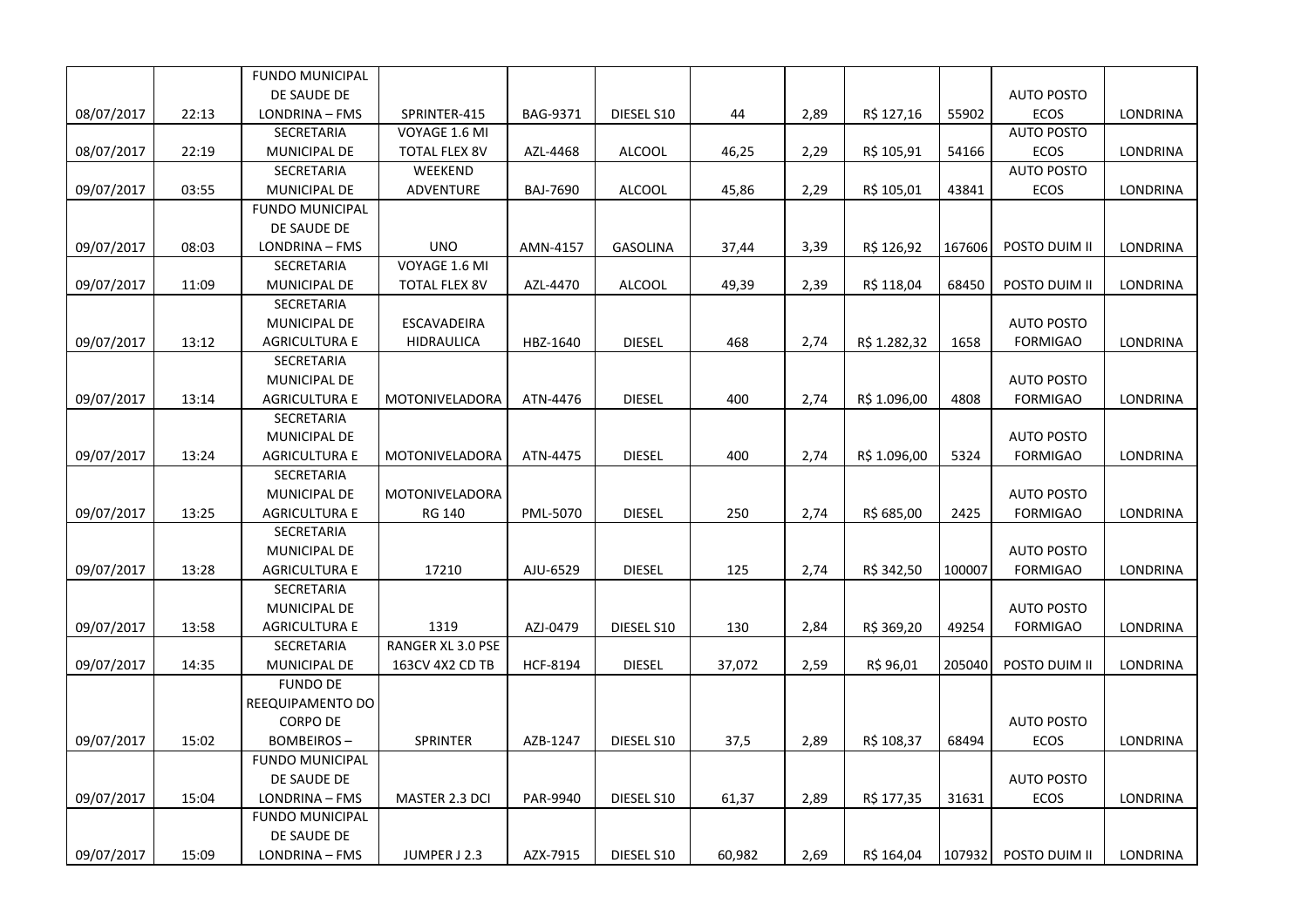|            |       | SECRETARIA                | MERIVA JOY 1.4            |                 |                 |         |      |            |        |                     |                 |
|------------|-------|---------------------------|---------------------------|-----------------|-----------------|---------|------|------------|--------|---------------------|-----------------|
| 09/07/2017 | 15:29 | MUNICIPAL DE              | <b>MPFI 8V ECONOFLEX</b>  | HFO-7602        | <b>ALCOOL</b>   | 39,753  | 2,39 | R\$ 95,00  | 119655 | POSTO DUIM II       | LONDRINA        |
|            |       | SECRETARIA                | ASTRA SED.                |                 |                 |         |      |            |        |                     |                 |
| 09/07/2017 | 15:47 | MUNICIPAL DE              | ADVANT. 2.0 8V            | AUE-4758        | <b>ALCOOL</b>   | 37,912  | 2,39 | R\$ 90,60  | 87856  | POSTO DUIM II       | LONDRINA        |
|            |       | <b>FUNDO DE</b>           |                           |                 |                 |         |      |            |        |                     |                 |
|            |       | REEQUIPAMENTO DO          |                           |                 |                 |         |      |            |        |                     |                 |
|            |       | <b>CORPO DE</b>           |                           |                 |                 |         |      |            |        | <b>AUTO POSTO</b>   |                 |
| 09/07/2017 | 16:29 | <b>BOMBEIROS-</b>         | PAJERO                    | AWS-8382        | DIESEL S10      | 31,05   | 2,81 | R\$ 87,27  | 61144  | <b>ESTRELA GUIA</b> | <b>CURITIBA</b> |
|            |       | SECRETARIA                | WEEKEND                   |                 |                 |         |      |            |        |                     |                 |
| 09/07/2017 | 18:03 | MUNICIPAL DE              | <b>ADVENTURE</b>          | BAJ-7691        | <b>ALCOOL</b>   | 27,665  | 2,39 | R\$ 66,11  | 32709  | POSTO DUIM II       | LONDRINA        |
|            |       | SECRETARIA                | VOYAGE 1.6 MI             |                 |                 |         |      |            |        |                     |                 |
| 09/07/2017 | 18:17 | MUNICIPAL DE              | <b>TOTAL FLEX 8V</b>      | AZL-4436        | <b>ALCOOL</b>   | 45,302  | 2,39 | R\$ 108,27 | 49505  | POSTO DUIM II       | LONDRINA        |
|            |       | <b>FUNDO MUNICIPAL</b>    |                           |                 |                 |         |      |            |        |                     |                 |
|            |       | DE SAUDE DE               |                           |                 |                 |         |      |            |        |                     |                 |
| 09/07/2017 | 19:37 | LONDRINA - FMS            | JUMPER J 2.3              | AZX-7928        | DIESEL S10      | 48,513  | 2,69 | R\$ 130,49 | 99826  | POSTO DUIM II       | LONDRINA        |
|            |       | SECRETARIA                | ASTRA SED.                |                 |                 |         |      |            |        | <b>AUTO POSTO</b>   |                 |
| 10/07/2017 | 05:20 | MUNICIPAL DE              | ADVANT. 2.0 8V            | AUE-4958        | <b>ALCOOL</b>   | 33,2    | 2,29 | R\$ 76,00  | 116127 | ECOS                | LONDRINA        |
|            |       | SECRETARIA                | WEEKEND                   |                 |                 |         |      |            |        | <b>AUTO POSTO</b>   |                 |
| 10/07/2017 | 05:50 | MUNICIPAL DE              | <b>ADVENTURE</b>          | BAJ-7691        | <b>ALCOOL</b>   | 20,31   | 2,29 | R\$ 46,50  | 32868  | ECOS                | LONDRINA        |
|            |       | <b>SECRETARIA</b>         |                           |                 |                 |         |      |            |        |                     |                 |
|            |       | MUNICIPAL DE OBRAS        |                           |                 |                 |         |      |            |        | <b>AUTO POSTO</b>   |                 |
| 10/07/2017 | 07:49 | E PAVIMENTAÇÃO -          | KOMBI FURGAO              | AUX-8836        | GASOLINA        | 30,002  | 3,46 | R\$ 103,80 | 79941  | <b>FORMIGAO</b>     | LONDRINA        |
|            |       | <b>FUNDO MUNICIPAL</b>    |                           |                 |                 |         |      |            |        |                     |                 |
|            |       | DE SAUDE DE               |                           |                 |                 |         |      |            |        | POSTO TALISMA       |                 |
| 10/07/2017 | 07:50 | LONDRINA - FMS            | <b>UNO</b>                | AQV-4643        | <b>ALCOOL</b>   | 38,544  | 2,39 | R\$ 92,12  | 109157 | <b>LONDRINA</b>     | LONDRINA        |
|            |       | <b>FUNDO MUNICIPAL</b>    |                           |                 |                 |         |      |            |        |                     |                 |
|            |       | DE SAUDE DE               |                           |                 |                 |         |      |            |        |                     |                 |
| 10/07/2017 | 07:56 | LONDRINA - FMS            | SPACEFOX                  | <b>BAJ-1558</b> | <b>ALCOOL</b>   | 44,472  | 2,39 | R\$ 106,28 | 24974  | POSTO DUIM II       | LONDRINA        |
|            |       | SECRETARIA                | WEEKEND                   |                 |                 |         |      |            |        |                     |                 |
| 10/07/2017 | 07:58 | MUNICIPAL DE              | ADVENTURE                 | <b>BAJ-7690</b> | <b>ALCOOL</b>   | 26,192  | 2,39 | R\$ 62,59  | 44005  | POSTO DUIM II       | LONDRINA        |
|            |       | <b>SECRETARIA</b>         |                           |                 |                 |         |      |            |        |                     |                 |
|            |       | MUNICIPAL DE OBRAS        | 8120/8120 EURO3           |                 |                 |         |      |            |        | <b>AUTO POSTO</b>   |                 |
| 10/07/2017 | 08:12 | E PAVIMENTAÇÃO            | <b>WORKER 2P (DIESEL)</b> | ATO-9849        | <b>DIESEL</b>   | 203,369 | 2,74 | R\$ 557,23 | 79504  | <b>FORMIGAO</b>     | LONDRINA        |
|            |       | <b>FUNDO MUNICIPAL</b>    |                           |                 |                 |         |      |            |        |                     |                 |
|            |       | DE SAUDE DE               |                           |                 |                 |         |      |            |        |                     |                 |
| 10/07/2017 | 08:16 | LONDRINA - FMS            | <b>KOMBI</b>              | AOA-2172        | <b>GASOLINA</b> | 11,8    | 3,39 | R\$40,00   | 349658 | POSTO DUIM II       | LONDRINA        |
|            |       | SECRETARIA                | <b>KOMBI STANDARD</b>     |                 |                 |         |      |            |        |                     |                 |
|            |       | <b>MUNICIPAL SE</b>       | 1.4 MI TOTAL FLEX         |                 |                 |         |      |            |        | POSTO TALISMA       |                 |
| 10/07/2017 | 08:19 | <b>ASSISTNCIA SOCIAL-</b> | 8V                        | AOU-4789        | <b>ALCOOL</b>   | 33,256  | 2,39 | R\$ 79,48  | 151754 | LONDRINA            | LONDRINA        |
|            |       | SECRETARIA                | SIENA EL 1.0 MPI          |                 |                 |         |      |            |        | <b>POSTO</b>        |                 |
| 10/07/2017 | 08:21 | MUNICIPAL DO IDOSO        | FIRE FLEX 8V 4P           | AVJ-2591        | <b>ALCOOL</b>   | 39,48   | 2,39 | R\$ 94,35  | 54558  | PETROITALIA         | LONDRINA        |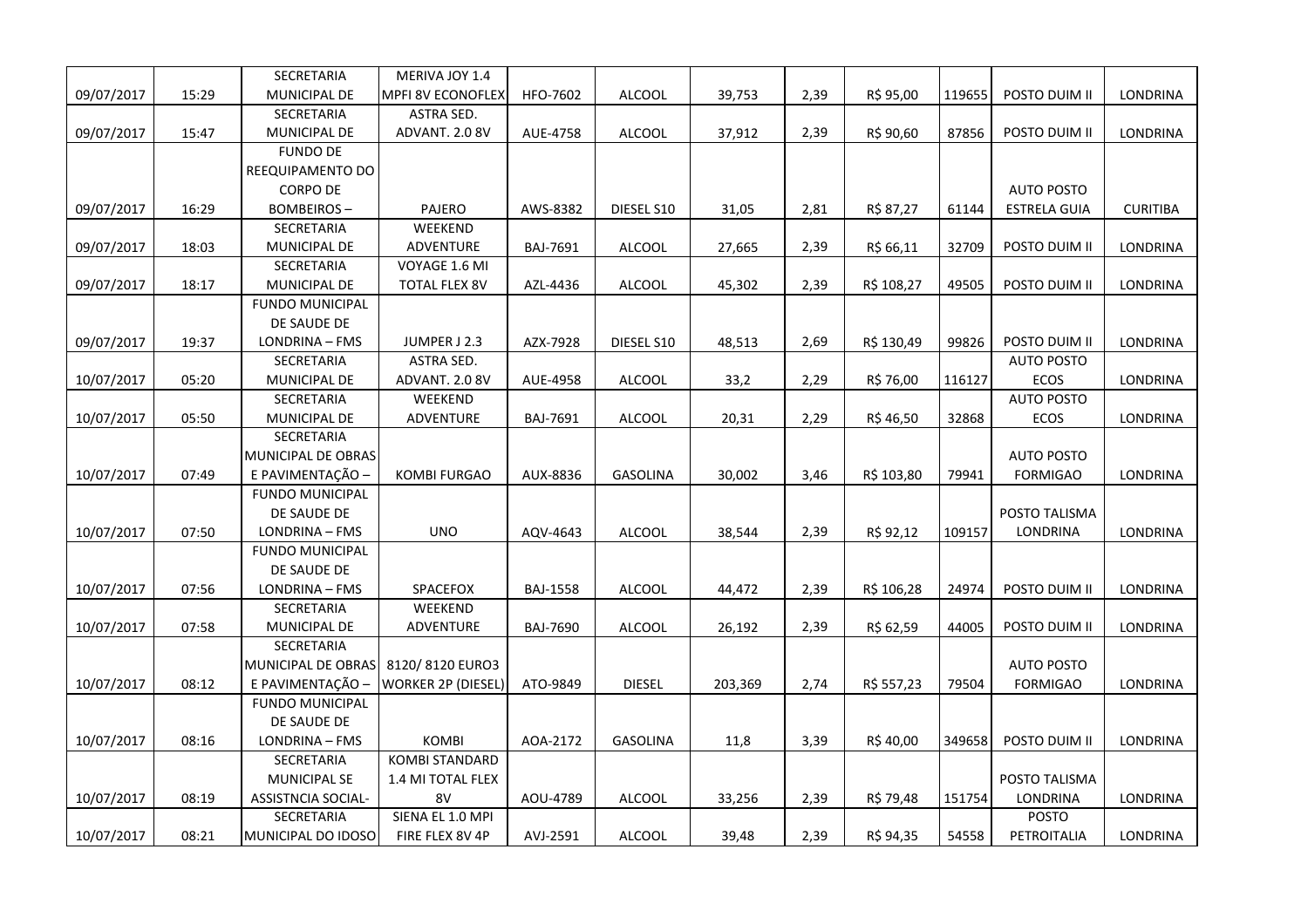|            |       | <b>FUNDO MUNICIPAL</b>  |                          |                 |                 |         |      |            |        |                     |                 |
|------------|-------|-------------------------|--------------------------|-----------------|-----------------|---------|------|------------|--------|---------------------|-----------------|
|            |       | DE SAUDE DE             |                          |                 |                 |         |      |            |        | <b>AUTO POSTO</b>   |                 |
| 10/07/2017 | 08:31 | LONDRINA - FMS          | SPACEFOX                 | <b>BAI-9774</b> | <b>GASOLINA</b> | 31,819  | 3,09 | R\$ 98,32  | 52336  | <b>ESTRELA GUIA</b> | <b>CURITIBA</b> |
|            |       | <b>FUNDO MUNICIPAL</b>  |                          |                 |                 |         |      |            |        |                     |                 |
|            |       | DE SAUDE DE             |                          |                 |                 |         |      |            |        |                     |                 |
| 10/07/2017 | 08:50 | LONDRINA - FMS          | <b>BOXER</b>             | AWF-6106        | DIESEL S10      | 74,19   | 2,79 | R\$ 207,01 | 215300 | POSTO FARIA         | LONDRINA        |
|            |       | ADMINISTRAÇÃO DOS       |                          |                 |                 |         |      |            |        |                     |                 |
|            |       | <b>CEMITÉRIOS E</b>     |                          |                 |                 |         |      |            |        |                     |                 |
|            |       | <b>SERVICOS</b>         |                          |                 |                 |         |      |            |        | <b>AUTO POSTO</b>   |                 |
| 10/07/2017 | 08:54 | <b>FUNERARIOS DE</b>    | <b>S10 LS DS4</b>        | <b>BAR-2817</b> | DIESEL S10      | 75,11   | 2,89 | R\$ 217,06 | 50783  | ECOS                | LONDRINA        |
|            |       | <b>FUNDO DE</b>         |                          |                 |                 |         |      |            |        |                     |                 |
|            |       | REEQUIPAMENTO DO        |                          |                 |                 |         |      |            |        |                     |                 |
|            |       | <b>CORPO DE</b>         |                          |                 |                 |         |      |            |        |                     |                 |
| 10/07/2017 | 09:21 | <b>BOMBEIROS-</b>       | G440                     | AYB-3167        | DIESEL S10      | 183,492 | 2,69 | R\$493,59  | 39491  | POSTO DUIM II       | LONDRINA        |
|            |       | SECRETARIA              | UNO MILLE 1.0 FIRE/      |                 |                 |         |      |            |        | <b>POSTO</b>        |                 |
| 10/07/2017 | 09:25 | MUNICIPAL SE            | <b>F.FLEX/ECONOMY</b>    | AVW-4675        | <b>ALCOOL</b>   | 30,37   | 2,39 | R\$ 72,58  | 39564  | PETROITALIA         | LONDRINA        |
|            |       | <b>FUNDO MUNICIPAL</b>  |                          |                 |                 |         |      |            |        |                     |                 |
|            |       | DE SAUDE DE             |                          |                 |                 |         |      |            |        |                     |                 |
| 10/07/2017 | 09:28 | LONDRINA - FMS          | <b>UNO</b>               | ANN-5953        | <b>GASOLINA</b> | 29,212  | 3,39 | R\$ 99,02  | 171564 | POSTO DUIM II       | LONDRINA        |
|            |       | SECRETARIA              |                          |                 |                 |         |      |            |        |                     |                 |
|            |       | <b>MUNICIPAL SE</b>     |                          |                 |                 |         |      |            |        | POSTO TALISMA       |                 |
| 10/07/2017 | 09:32 | ASSISTNCIA SOCIAL-      | AIRCROSS 16 FEEL         | BAY-3670        | <b>ALCOOL</b>   | 47,49   | 2,39 | R\$ 113,50 | 3654   | LONDRINA            | LONDRINA        |
|            |       | SECRETARIA              | <b>TRANSIT FURGAO</b>    |                 |                 |         |      |            |        |                     |                 |
|            |       | MUNICIPAL DE OBRAS      | 3550 2.4 TDCI            |                 |                 |         |      |            |        | <b>POSTO</b>        |                 |
| 10/07/2017 | 09:44 | E PAVIMENTAÇÃO -        | LONGO DIES.              | AVB-0173        | DIESEL S10      | 80      | 2,99 | R\$ 239,20 | 82019  | PETROITALIA         | LONDRINA        |
|            |       | SECRETARIA              | UNO MILLE 1.0 FIRE/      |                 |                 |         |      |            |        |                     |                 |
| 10/07/2017 | 09:55 | MUNICIPAL SE            | F.FLEX/ECONOMY           | AQV-9334        | ALCOOL          | 26,78   | 2,39 | R\$ 64,00  | 75171  | POSTO DUIM II       | LONDRINA        |
|            |       | SECRETARIA              |                          |                 |                 |         |      |            |        |                     |                 |
|            |       | MUNICIPAL DE OBRAS      | UNO MILLE/ MILLE         |                 |                 |         |      |            |        |                     |                 |
| 10/07/2017 | 09:59 | E PAVIMENTAÇÃO -        | EX/ SMART 4P             | AID-1767        | <b>GASOLINA</b> | 33,95   | 3,39 | R\$ 115,12 | 208312 | POSTO FARIA         | LONDRINA        |
|            |       | <b>FUNDO MUNICIPAL</b>  |                          |                 |                 |         |      |            |        |                     |                 |
|            |       | DE SAUDE DE             |                          |                 |                 |         |      |            |        |                     |                 |
| 10/07/2017 | 10:01 | LONDRINA - FMS          | <b>KOMBI</b>             | FEP-2285        | GASOLINA        | 21,831  | 3,39 | R\$ 74,00  | 200839 | POSTO DUIM II       | LONDRINA        |
|            |       | SECRETARIA              | UNO MILLE 1.0 FIRE/      |                 |                 |         |      |            |        |                     |                 |
| 10/07/2017 | 10:03 | MUNICIPAL SE            | F.FLEX/ECONOMY           | AVW-4587        | <b>GASOLINA</b> | 39,823  | 3,39 | R\$ 134,99 | 41350  | POSTO DUIM II       | LONDRINA        |
|            |       | SECRETARIA              | <b>S10 PUP EXECUTIVE</b> |                 |                 |         |      |            |        |                     |                 |
|            |       | MUNICIPAL SE            | 2.4 MPFI F.POWER         |                 |                 |         |      |            |        | POSTO TALISMA       |                 |
| 10/07/2017 | 10:08 | ASSISTNCIA SOCIAL-      | CD.                      | AWM-4668        | <b>ALCOOL</b>   | 57,653  | 2,39 | R\$ 137,79 | 70536  | LONDRINA            | LONDRINA        |
|            |       | SECRETARIA              | UNO ATTRACTIVE           |                 |                 |         |      |            |        |                     |                 |
|            |       | MUNICIPAL DE            | 1.4 EVO FIRE FLEX        |                 |                 |         |      |            |        |                     |                 |
| 10/07/2017 | 10:08 | <b>RECURSOS HUMANOS</b> | 8V                       | AUY-5483        | <b>ALCOOL</b>   | 34,34   | 2,39 | R\$ 82,07  | 31408  | POSTO DUIM I        | LONDRINA        |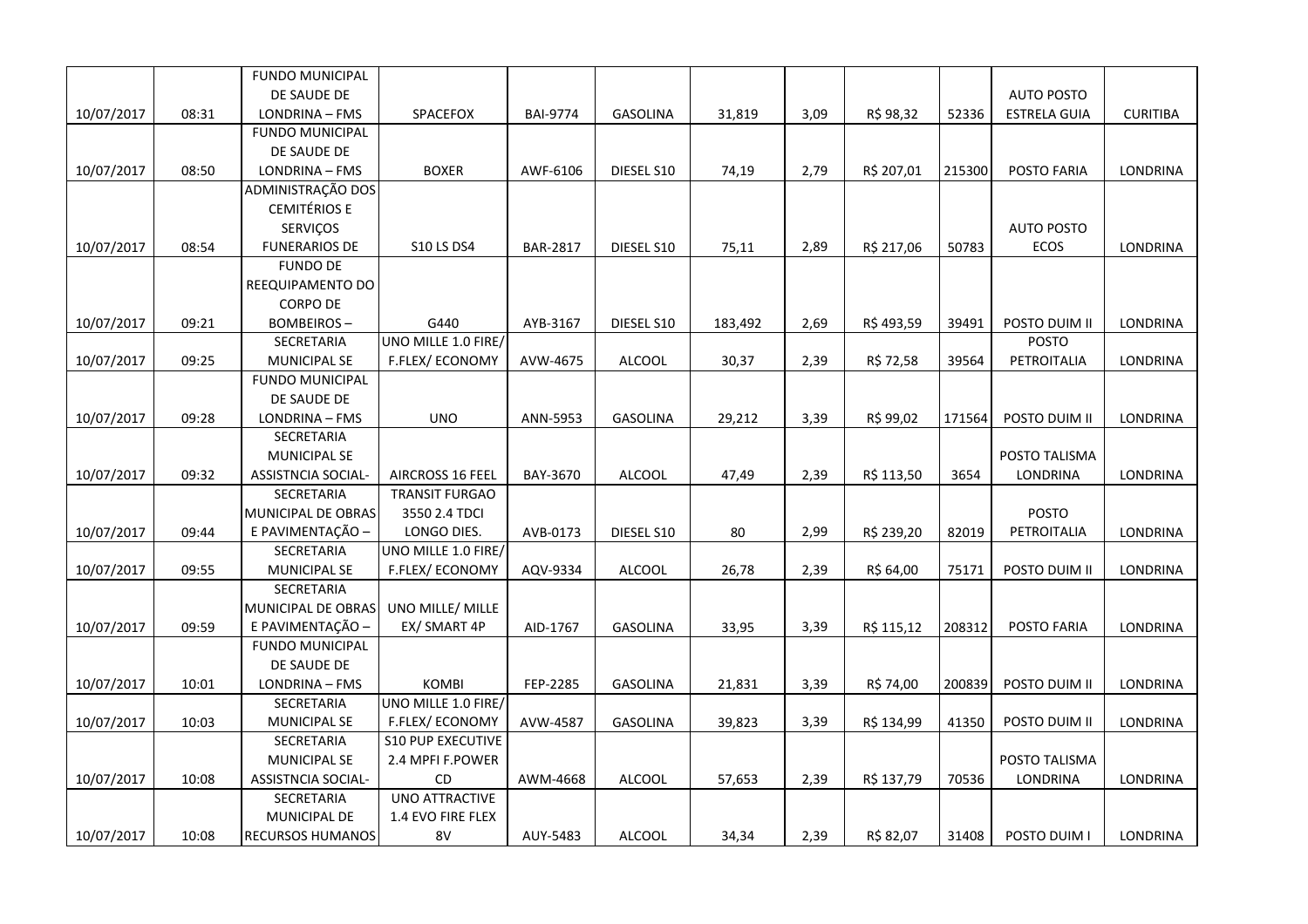|            |       | SECRETARIA             |                        |          |                 |        |      |            |        |                   |          |
|------------|-------|------------------------|------------------------|----------|-----------------|--------|------|------------|--------|-------------------|----------|
| 10/07/2017 | 10:08 | MUNICIPAL SE           | <b>VIVACE</b>          | AZJ-0419 | <b>ALCOOL</b>   | 36,313 | 2,39 | R\$ 86,78  | 14640  | POSTO DUIM II     | LONDRINA |
|            |       | SECRETARIA             |                        |          |                 |        |      |            |        |                   |          |
|            |       | MUNICIPAL DE OBRAS     | <b>ROLO</b>            |          |                 |        |      |            |        |                   |          |
| 10/07/2017 | 10:12 | E PAVIMENTAÇÃO -       | COMPACTADOR            | QL8-348  | <b>DIESEL</b>   | 150    | 2,59 | R\$ 388,50 | 112    | POSTO DUIM II     | LONDRINA |
|            |       | <b>SECRETARIA</b>      |                        |          |                 |        |      |            |        |                   |          |
|            |       | MUNICIPAL DE OBRAS     |                        |          |                 |        |      |            |        |                   |          |
| 10/07/2017 | 10:12 | E PAVIMENTAÇÃO -       | PA CARREGADEIRA        | AAA-5555 | <b>DIESEL</b>   | 150    | 2,59 | R\$ 388,50 | 3751   | POSTO DUIM II     | LONDRINA |
|            |       | <b>FUNDO MUNICIPAL</b> |                        |          |                 |        |      |            |        |                   |          |
|            |       | DE SAUDE DE            |                        |          |                 |        |      |            |        | POSTO TALISMA     |          |
| 10/07/2017 | 10:17 | LONDRINA - FMS         | KOMBI                  | FFZ-5891 | GASOLINA        | 33,157 | 3,39 | R\$ 112,40 | 187039 | LONDRINA          | LONDRINA |
|            |       | <b>FUNDO DE</b>        |                        |          |                 |        |      |            |        |                   |          |
|            |       | REEQUIPAMENTO DO       |                        |          |                 |        |      |            |        |                   |          |
|            |       | <b>CORPO DE</b>        |                        |          |                 |        |      |            |        |                   |          |
| 10/07/2017 | 10:23 | <b>BOMBEIROS-</b>      | S10 LTZ DD4A           | BBG-7092 | DIESEL S10      | 27,973 | 2,69 | R\$ 75,24  | 2957   | POSTO DUIM II     | LONDRINA |
|            |       | SECRETARIA             | ASTRA SED.             |          |                 |        |      |            |        | <b>POSTO</b>      |          |
| 10/07/2017 | 10:32 | MUNICIPAL DE           | ADVANT. 2.0 8V         | AUE-4724 | <b>ALCOOL</b>   | 51,465 | 2,39 | R\$ 123,00 | 63936  | PETROITALIA       | LONDRINA |
|            |       | SECRETARIA             | ASTRA SED.             |          |                 |        |      |            |        | <b>POSTO</b>      |          |
| 10/07/2017 | 10:36 | MUNICIPAL DE           | ADVANT. 2.0 8V         | AUE-4724 | <b>GASOLINA</b> | 0,369  | 3,39 | R\$ 1,25   | 63936  | PETROITALIA       | LONDRINA |
|            |       | <b>FUNDO MUNICIPAL</b> |                        |          |                 |        |      |            |        |                   |          |
|            |       | DE SAUDE DE            |                        |          |                 |        |      |            |        |                   |          |
| 10/07/2017 | 10:46 | LONDRINA - FMS         | <b>HATCH</b>           | AWM-8627 | <b>GASOLINA</b> | 33,082 | 3,39 | R\$ 112,14 | 48544  | POSTO DUIM II     | LONDRINA |
|            |       | SECRETARIA             |                        |          |                 |        |      |            |        |                   |          |
|            |       | MUNICIPAL DE OBRAS     |                        |          |                 |        |      |            |        | <b>POSTO</b>      |          |
| 10/07/2017 | 10:54 | E PAVIMENTAÇÃO -       | DAILY 45S17CS          | AZL-3506 | DIESEL S10      | 70     | 2,99 | R\$ 209,30 | 27669  | PETROITALIA       | LONDRINA |
|            |       | SECRETARIA             | ASTRA SED.             |          |                 |        |      |            |        | <b>POSTO</b>      |          |
| 10/07/2017 | 10:59 | MUNICIPAL DE           | ADVANT. 2.0 8V         | AUE-4972 | <b>ALCOOL</b>   | 47,703 | 2,39 | R\$ 114,01 | 89554  | PETROITALIA       | LONDRINA |
|            |       | <b>FUNDO MUNICIPAL</b> |                        |          |                 |        |      |            |        |                   |          |
|            |       | DE SAUDE DE            |                        |          |                 |        |      |            |        |                   |          |
| 10/07/2017 | 11:32 | LONDRINA - FMS         | <b>CELTA</b>           | AWM-8653 | <b>GASOLINA</b> | 30     | 3,39 | R\$ 101,70 | 14432  | POSTO DUIM II     | LONDRINA |
|            |       | <b>FUNDO MUNICIPAL</b> |                        |          |                 |        |      |            |        |                   |          |
|            |       | DE SAUDE DE            |                        |          |                 |        |      |            |        |                   |          |
| 10/07/2017 | 11:41 | LONDRINA - FMS         | <b>KOMBI</b>           | FFZ-4793 | <b>GASOLINA</b> | 25,42  | 3,39 | R\$ 86,17  | 177265 | POSTO DUIM II     | LONDRINA |
|            |       | SECRETARIA             | S10 BLAZER             |          |                 |        |      |            |        | <b>AUTO POSTO</b> |          |
| 10/07/2017 | 12:11 | MUNICIPAL DE           | ADVANT. 2.4/2.4        | AUE-4968 | <b>ALCOOL</b>   | 39,78  | 2,44 | R\$ 97,06  | 194057 | <b>FORMIGAO</b>   | LONDRINA |
|            |       | SECRETARIA             | UNO MILLE 1.0 FIRE/    |          |                 |        |      |            |        |                   |          |
| 10/07/2017 | 12:34 | MUNICIPAL DO IDOSO     | F.FLEX/ECONOMY         | ALD-8385 | <b>GASOLINA</b> | 37,814 | 3,39 | R\$ 128,18 | 116998 | POSTO DUIM II     | LONDRINA |
|            |       | SECRETARIA             |                        |          |                 |        |      |            |        |                   |          |
|            |       | MUNICIPAL DE OBRAS     |                        |          |                 |        |      |            |        | <b>AUTO POSTO</b> |          |
| 10/07/2017 | 12:42 | E PAVIMENTAÇÃO -       | <b>KOMBI FURGAO</b>    | AUX-8841 | GASOLINA        | 27     | 3,46 | R\$ 93,42  | 78215  | <b>FORMIGAO</b>   | LONDRINA |
|            |       | SECRETARIA             | UNO MILLE 1.0 FIRE/    |          |                 |        |      |            |        |                   |          |
| 10/07/2017 | 12:47 | <b>MUNICIPAL SE</b>    | <b>F.FLEX/ ECONOMY</b> | AKY-6095 | <b>GASOLINA</b> | 25,672 | 3,39 | R\$ 87,02  | 140983 | POSTO DUIM II     | LONDRINA |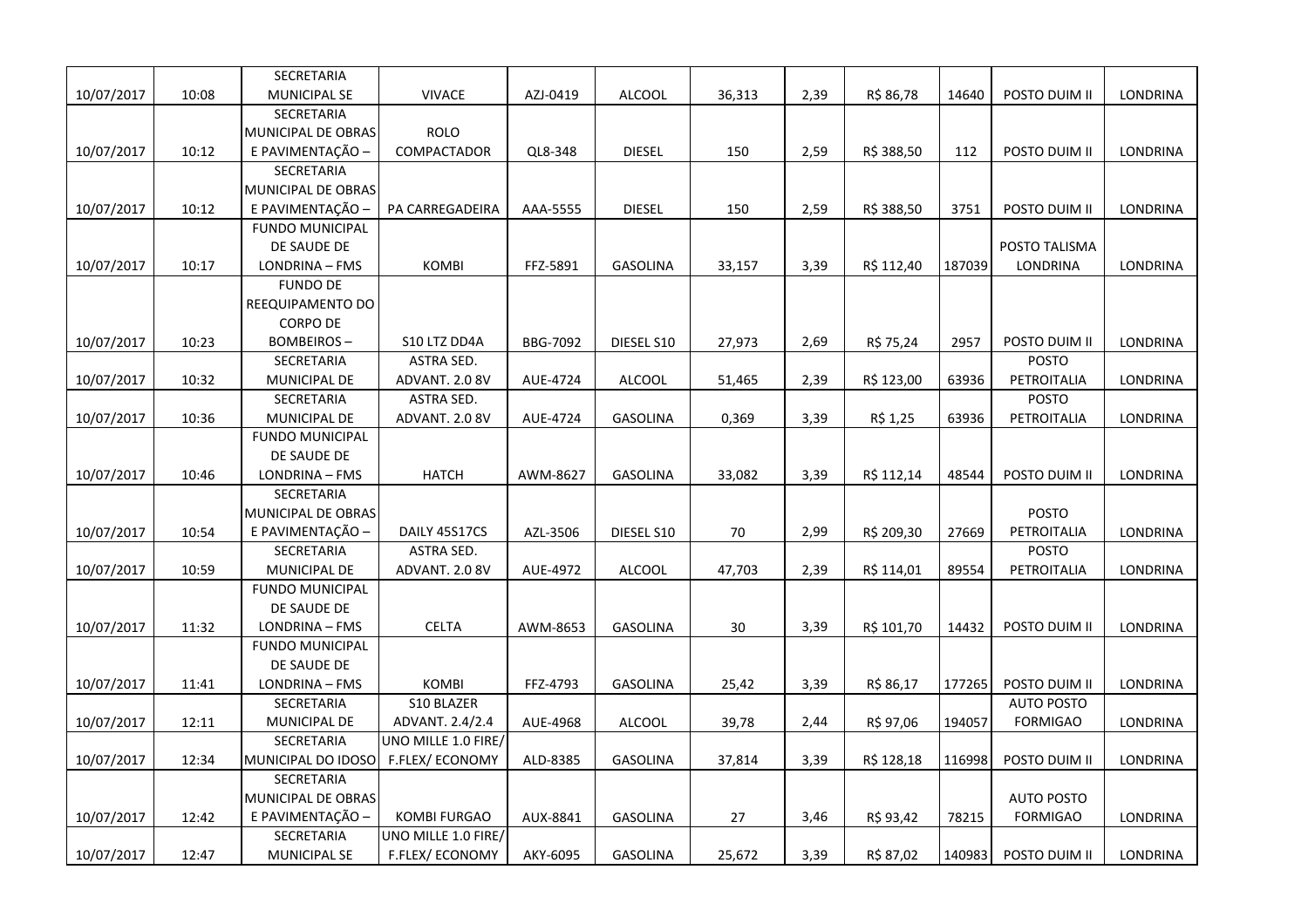|            |       | <b>FUNDO MUNICIPAL</b>    |                       |                 |                 |        |      |            |        |                   |                 |
|------------|-------|---------------------------|-----------------------|-----------------|-----------------|--------|------|------------|--------|-------------------|-----------------|
|            |       | DE SAUDE DE               |                       |                 |                 |        |      |            |        |                   |                 |
| 10/07/2017 | 13:17 | LONDRINA - FMS            | <b>KOMBI</b>          | FEP-2301        | <b>GASOLINA</b> | 20,153 | 3,39 | R\$ 68,31  | 158406 | POSTO DUIM II     | <b>LONDRINA</b> |
|            |       | SECRETARIA                | UNO VIVACE 1.0        |                 |                 |        |      |            |        | POSTO             |                 |
| 10/07/2017 | 13:19 | MUNICIPAL DO              | EVO FIRE FLEX 8V      | AYP-1575        | <b>ALCOOL</b>   | 35,99  | 2,39 | R\$ 86,01  | 68022  | PETROITALIA       | LONDRINA        |
|            |       | ADMINISTRAÇÃO DOS         |                       |                 |                 |        |      |            |        |                   |                 |
|            |       | <b>CEMITÉRIOS E</b>       |                       |                 |                 |        |      |            |        |                   |                 |
|            |       | SERVIÇOS                  |                       |                 |                 |        |      |            |        | <b>AUTO POSTO</b> |                 |
| 10/07/2017 | 13:55 | <b>FUNERARIOS DE</b>      | ATEGO 1719            | <b>BAK-6389</b> | DIESEL S10      | 248,23 | 2,84 | R\$ 705,00 | 13978  | <b>FORMIGAO</b>   | LONDRINA        |
|            |       | SECRETARIA                | <b>KOMBI STANDARD</b> |                 |                 |        |      |            |        |                   |                 |
|            |       | <b>MUNICIPAL SE</b>       | 1.4 MI TOTAL FLEX     |                 |                 |        |      |            |        | POSTO TALISMA     |                 |
| 10/07/2017 | 13:58 | <b>ASSISTNCIA SOCIAL-</b> | 8V                    | DWD-1381        | <b>ALCOOL</b>   | 39,284 | 2,39 | R\$ 93,88  | 197960 | <b>LONDRINA</b>   | LONDRINA        |
|            |       | SECRETARIA                | UNO MILLE 1.0 FIRE/   |                 |                 |        |      |            |        |                   |                 |
|            |       | MUNICIPAL SE              | F.FLEX/ECONOMY        |                 |                 |        |      |            |        | POSTO TALISMA     |                 |
| 10/07/2017 | 14:04 | ASSISTNCIA SOCIAL-        | 4P                    | ARN-7793        | <b>ALCOOL</b>   | 38,357 | 2,39 | R\$ 91,67  | 61241  | <b>LONDRINA</b>   | LONDRINA        |
|            |       | <b>SECRETARIA</b>         |                       |                 |                 |        |      |            |        |                   |                 |
|            |       | MUNICIPAL DE OBRAS        |                       |                 |                 |        |      |            |        | POSTO             |                 |
| 10/07/2017 | 14:32 | E PAVIMENTAÇÃO -          | CARGO 1319            | AZQ-1280        | DIESEL S10      | 150    | 2,99 | R\$448,50  | 29884  | PETROITALIA       | LONDRINA        |
|            |       | SECRETARIA                |                       |                 |                 |        |      |            |        | <b>POSTO</b>      |                 |
| 10/07/2017 | 15:14 | MUNICIPAL DE              | <b>ONIX 1.0</b>       | <b>BAG-1823</b> | <b>ALCOOL</b>   | 48,536 | 2,39 | R\$ 116,00 | 8347   | PETROITALIA       | LONDRINA        |
|            |       | SECRETARIA                | UNO MILLE 1.0 FIRE/   |                 |                 |        |      |            |        | POSTO             |                 |
| 10/07/2017 | 15:36 | MUNICIPAL DE              | F.FLEX/ECONOMY        | AQG-6109        | <b>ALCOOL</b>   | 40     | 2,39 | R\$ 95,60  | 88928  | PETROITALIA       | LONDRINA        |
|            |       | <b>FUNDO MUNICIPAL</b>    |                       |                 |                 |        |      |            |        |                   |                 |
|            |       | DE SAUDE DE               |                       |                 |                 |        |      |            |        |                   |                 |
| 10/07/2017 | 15:43 | LONDRINA - FMS            | <b>UNO</b>            | AAW-2630        | <b>GASOLINA</b> | 31,672 | 3,39 | R\$ 107,36 | 250488 | POSTO DUIM II     | <b>LONDRINA</b> |
|            |       | SECRETARIA                | UNO MILLE 1.0 FIRE/   |                 |                 |        |      |            |        | POSTO             |                 |
| 10/07/2017 | 15:47 | MUNICIPAL SE              | F.FLEX/ECONOMY        | AVW-4588        | <b>ALCOOL</b>   | 34,101 | 2,39 | R\$ 81,50  | 105748 | PETROITALIA       | LONDRINA        |
|            |       | SECRETARIA                | S10 BLAZER            |                 |                 |        |      |            |        |                   |                 |
| 10/07/2017 | 16:06 | MUNICIPAL DE              | ADVANT. 2.4/2.4       | AUE-4965        | <b>ALCOOL</b>   | 40,732 | 2,39 | R\$ 97,34  | 138005 | POSTO DUIM II     | LONDRINA        |
|            |       | <b>FUNDO MUNICIPAL</b>    |                       |                 |                 |        |      |            |        |                   |                 |
|            |       | DE SAUDE DE               |                       |                 |                 |        |      |            |        | POSTO TALISMA     |                 |
| 10/07/2017 | 16:07 | LONDRINA - FMS            | SPRINTER-415          | BAG-9371        | DIESEL S10      | 48,684 | 2,59 | R\$ 126,09 | 56221  | LONDRINA          | LONDRINA        |
|            |       | SECRETARIA                | ASTRA SED.            |                 |                 |        |      |            |        |                   |                 |
| 10/07/2017 | 16:47 | MUNICIPAL DE              | ADVANT. 2.0 8V        | AUE-4726        | <b>ALCOOL</b>   | 40,252 | 2,39 | R\$ 96,20  | 102889 | POSTO DUIM II     | <b>LONDRINA</b> |
|            |       | SECRETARIA                | VOYAGE 1.6 MI         |                 |                 |        |      |            |        |                   |                 |
| 10/07/2017 | 16:53 | MUNICIPAL DE              | <b>TOTAL FLEX 8V</b>  | AZL-4452        | <b>ALCOOL</b>   | 45,65  | 2,39 | R\$ 109,10 | 41280  | POSTO DUIM II     | LONDRINA        |
|            |       | <b>FUNDO MUNICIPAL</b>    |                       |                 |                 |        |      |            |        |                   |                 |
|            |       | DE SAUDE DE               |                       |                 |                 |        |      |            |        |                   |                 |
| 10/07/2017 | 16:59 | LONDRINA - FMS            | SPACEFOX              | <b>BAI-9774</b> | <b>GASOLINA</b> | 32,463 | 3,39 | R\$ 110,04 | 52795  | POSTO DUIM II     | LONDRINA        |
|            |       | <b>FUNDO MUNICIPAL</b>    |                       |                 |                 |        |      |            |        |                   |                 |
|            |       | DE SAUDE DE               |                       |                 |                 |        |      |            |        |                   |                 |
| 10/07/2017 | 17:00 | LONDRINA - FMS            | SPACEFOX              | <b>BAI-9775</b> | GASOLINA        | 12,461 | 3,39 | R\$42,24   | 90775  | POSTO DUIM II     | <b>LONDRINA</b> |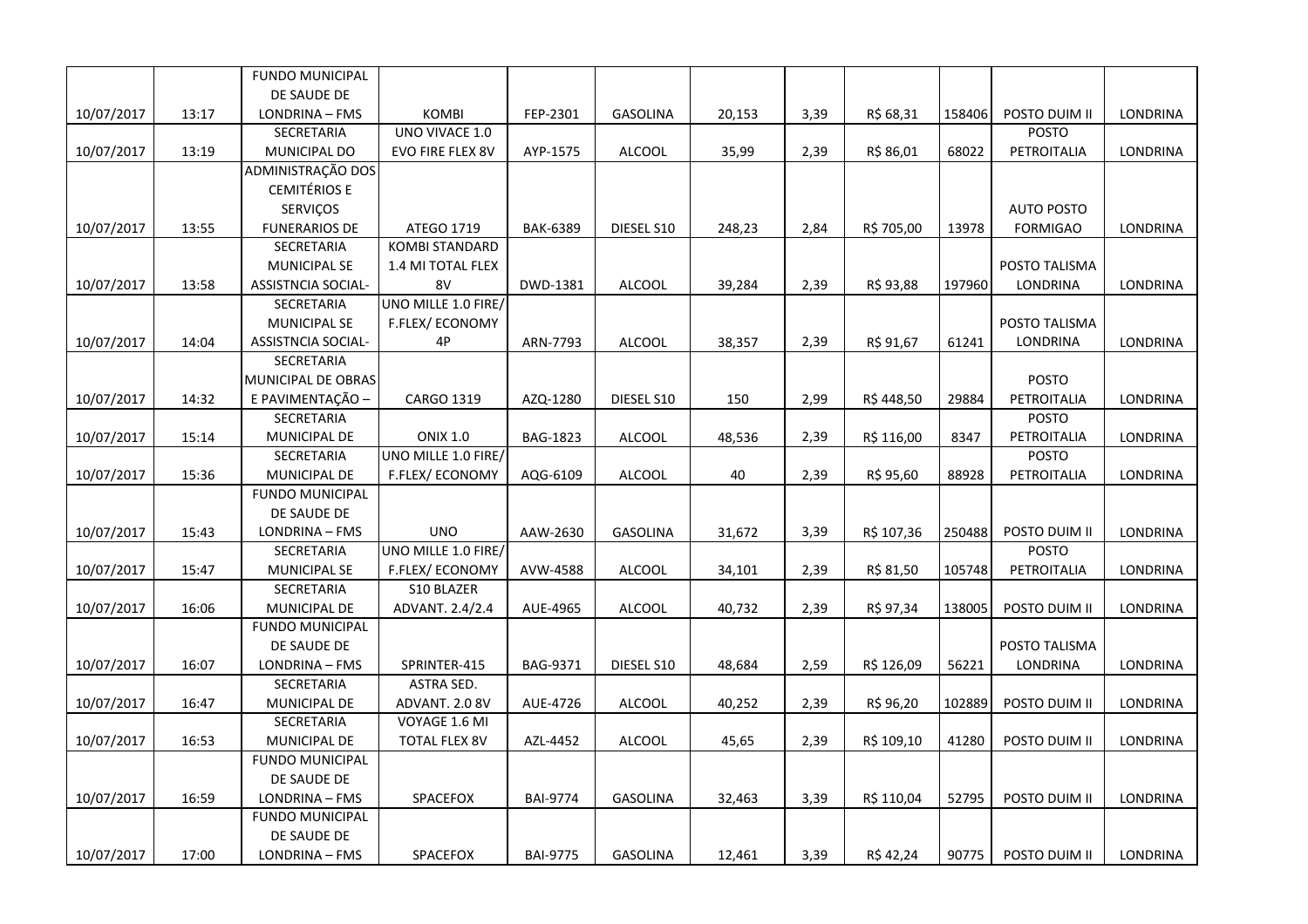|            |       | <b>FUNDO MUNICIPAL</b> |                       |                 |                 |        |      |            |        |                   |                 |
|------------|-------|------------------------|-----------------------|-----------------|-----------------|--------|------|------------|--------|-------------------|-----------------|
|            |       | DE SAUDE DE            |                       |                 |                 |        |      |            |        |                   |                 |
| 10/07/2017 | 17:08 | LONDRINA - FMS         | <b>BOXER HDI 15L</b>  | AZO-4509        | DIESEL S10      | 58,825 | 2,69 | R\$ 158,23 | 95447  | POSTO DUIM II     | LONDRINA        |
|            |       | ADMINISTRAÇÃO DOS      |                       |                 |                 |        |      |            |        |                   |                 |
|            |       | <b>CEMITÉRIOS E</b>    |                       |                 |                 |        |      |            |        |                   |                 |
|            |       | SERVIÇOS               |                       |                 |                 |        |      |            |        |                   |                 |
| 10/07/2017 | 17:18 | <b>FUNERARIOS DE</b>   | <b>S10 LS DS4</b>     | <b>BAR-4452</b> | DIESEL S10      | 48,331 | 2,69 | R\$ 130,01 | 47577  | POSTO DUIM II     | LONDRINA        |
|            |       | <b>FUNDO MUNICIPAL</b> |                       |                 |                 |        |      |            |        |                   |                 |
|            |       | DE SAUDE DE            |                       |                 |                 |        |      |            |        | <b>POSTO</b>      |                 |
| 10/07/2017 | 17:47 | LONDRINA - FMS         | <b>KOMBI</b>          | FFZ-5882        | GASOLINA        | 28,322 | 3,39 | R\$ 96,01  | 191808 | PETROITALIA       | LONDRINA        |
|            |       | SECRETARIA             | ASTRA SED.            |                 |                 |        |      |            |        |                   |                 |
| 10/07/2017 | 18:04 | MUNICIPAL DE           | ADVANT. 2.0 8V        | AUE-4958        | <b>ALCOOL</b>   | 19,683 | 2,39 | R\$ 47,04  | 116253 | POSTO DUIM II     | LONDRINA        |
|            |       | <b>FUNDO MUNICIPAL</b> |                       |                 |                 |        |      |            |        |                   |                 |
|            |       | DE SAUDE DE            |                       |                 |                 |        |      |            |        | POSTO TALISMA     |                 |
| 10/07/2017 | 18:07 | LONDRINA - FMS         | JUMPER J 2.3          | AZX-7915        | DIESEL S10      | 45,943 | 2,59 | R\$ 118,99 | 108264 | LONDRINA          | LONDRINA        |
|            |       | <b>FUNDO MUNICIPAL</b> |                       |                 |                 |        |      |            |        |                   |                 |
|            |       | DE SAUDE DE            |                       |                 |                 |        |      |            |        |                   |                 |
| 10/07/2017 | 18:13 | LONDRINA - FMS         | MASTER 2.3 DCI        | PAR-9940        | DIESEL S10      | 78,782 | 2,69 | R\$ 211,92 | 32190  | POSTO DUIM II     | LONDRINA        |
|            |       | <b>SECRETARIA</b>      |                       |                 |                 |        |      |            |        |                   |                 |
|            |       | MUNICIPAL DE OBRAS     |                       |                 |                 |        |      |            |        | <b>POSTO</b>      |                 |
| 10/07/2017 | 19:16 | E PAVIMENTAÇÃO -       | LOGAN EXPR 16 M       | AZO-6932        | <b>GASOLINA</b> | 41,015 | 3,39 | R\$ 139,04 | 29998  | PETROITALIA       | LONDRINA        |
|            |       | SECRETARIA             |                       |                 |                 |        |      |            |        |                   |                 |
| 10/07/2017 | 19:34 | MUNICIPAL DE           | <b>XRE 300</b>        | AVF-3881        | GASOLINA        | 8,961  | 3,39 | R\$ 30,37  | 20698  | POSTO DUIM II     | LONDRINA        |
|            |       | <b>FUNDO MUNICIPAL</b> |                       |                 |                 |        |      |            |        |                   |                 |
|            |       | DE SAUDE DE            |                       |                 |                 |        |      |            |        |                   |                 |
| 10/07/2017 | 19:47 | LONDRINA - FMS         | <b>AMAROK</b>         | <b>BAL-9180</b> | DIESEL S10      | 37,042 | 2,69 | R\$ 99,64  | 23981  | POSTO DUIM II     | LONDRINA        |
|            |       | SECRETARIA             | MERIVA JOY 1.4        |                 |                 |        |      |            |        |                   |                 |
| 10/07/2017 | 19:48 | MUNICIPAL DE           | MPFI 8V ECONOFLEX     | HFO-7602        | <b>ALCOOL</b>   | 43,142 | 2,39 | R\$ 103,10 | 119963 | POSTO DUIM II     | LONDRINA        |
|            |       | <b>FUNDO MUNICIPAL</b> |                       |                 |                 |        |      |            |        |                   |                 |
|            |       | DE SAUDE DE            |                       |                 |                 |        |      |            |        |                   |                 |
| 10/07/2017 | 20:47 | LONDRINA - FMS         | SPRINTER-415          | <b>BAG-9372</b> | DIESEL S10      | 40,903 | 2,69 | R\$ 110,02 | 41748  | POSTO DUIM II     | LONDRINA        |
|            |       | SECRETARIA             | <b>KOMBI STANDARD</b> |                 |                 |        |      |            |        |                   |                 |
|            |       | <b>MUNICIPAL SE</b>    | 1.4 MI TOTAL FLEX     |                 |                 |        |      |            |        | POSTO TALISMA     |                 |
| 10/07/2017 | 21:00 | ASSISTNCIA SOCIAL-     | 8V                    | NYG-5009        | <b>ALCOOL</b>   | 34,306 | 2,39 | R\$ 81,99  | 65579  | LONDRINA          | <b>LONDRINA</b> |
|            |       | SECRETARIA             | WEEKEND               |                 |                 |        |      |            |        | <b>AUTO POSTO</b> |                 |
| 11/07/2017 | 01:11 | MUNICIPAL DE           | ADVENTURE             | <b>BAJ-7690</b> | <b>ALCOOL</b>   | 30,03  | 2,29 | R\$ 68,75  | 44173  | ECOS              | LONDRINA        |
|            |       | SECRETARIA             | WEEKEND               |                 |                 |        |      |            |        | <b>AUTO POSTO</b> |                 |
| 11/07/2017 | 01:51 | MUNICIPAL DE           | ADVENTURE             | BAJ-7691        | ALCOOL          | 38,07  | 2,29 | R\$ 87,18  | 33124  | <b>ECOS</b>       | LONDRINA        |
|            |       | <b>FUNDO DE</b>        |                       |                 |                 |        |      |            |        |                   |                 |
|            |       | REEQUIPAMENTO DO       |                       |                 |                 |        |      |            |        |                   |                 |
|            |       | <b>CORPO DE</b>        |                       |                 |                 |        |      |            |        |                   |                 |
| 11/07/2017 | 06:16 | <b>BOMBEIROS-</b>      | <b>S10</b>            | <b>FKF-9361</b> | DIESEL S10      | 21,742 | 2,69 | R\$ 58,48  | 58103  | POSTO DUIM II     | LONDRINA        |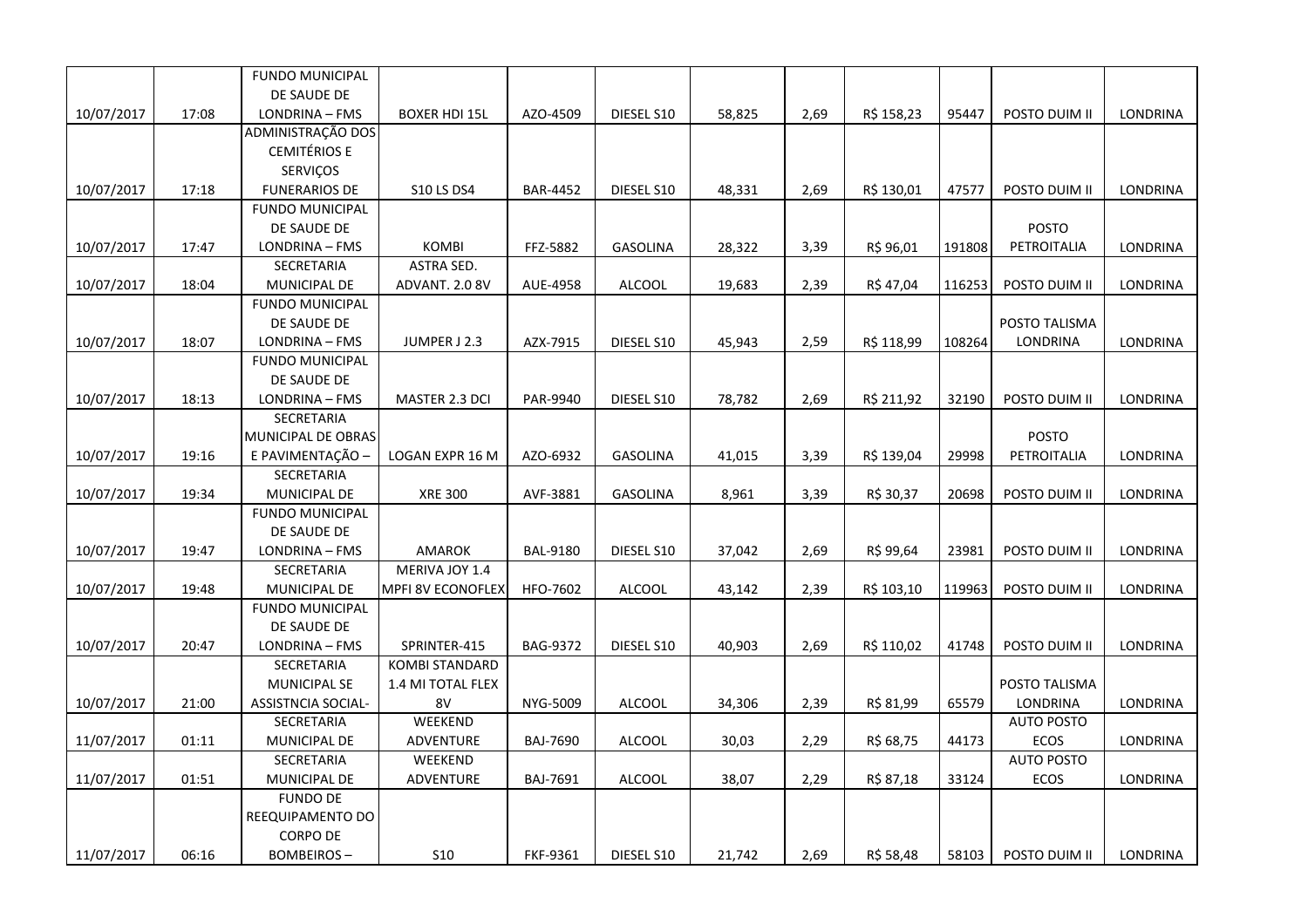|            |       | <b>FUNDO MUNICIPAL</b>    |                          |                 |                 |         |      |            |        |                     |                 |
|------------|-------|---------------------------|--------------------------|-----------------|-----------------|---------|------|------------|--------|---------------------|-----------------|
|            |       | DE SAUDE DE               |                          |                 |                 |         |      |            |        |                     |                 |
| 11/07/2017 | 07:09 | LONDRINA - FMS            | <b>FIESTA</b>            | ALS-2880        | GASOLINA        | 30,98   | 3,39 | R\$ 105,02 | 223228 | POSTO DUIM II       | LONDRINA        |
|            |       | <b>FUNDO MUNICIPAL</b>    |                          |                 |                 |         |      |            |        |                     |                 |
|            |       | DE SAUDE DE               |                          |                 |                 |         |      |            |        |                     |                 |
| 11/07/2017 | 07:48 | LONDRINA - FMS            | JUMPER J 2.3             | AZX-7928        | DIESEL S10      | 59,052  | 2,69 | R\$ 158,84 | 100280 | POSTO DUIM II       | LONDRINA        |
|            |       | SECRETARIA                |                          |                 |                 |         |      |            |        |                     |                 |
|            |       | MUNICIPAL DE OBRAS        |                          |                 |                 |         |      |            |        | <b>AUTO POSTO</b>   |                 |
| 11/07/2017 | 07:50 | E PAVIMENTAÇÃO -          | <b>CARGO 2423</b>        | AZR-9543        | DIESEL S10      | 144,008 | 2,84 | R\$408,96  | 30973  | <b>FORMIGAO</b>     | LONDRINA        |
|            |       | <b>SECRETARIA</b>         | UNO WAY 1.0 EVO          |                 |                 |         |      |            |        | <b>AUTO POSTO</b>   |                 |
| 11/07/2017 | 08:11 | MUNICIPAL DE              | FIRE FLEX 8V             | AYX-3379        | <b>ALCOOL</b>   | 38,63   | 2,29 | R\$ 88,46  | 51535  | ECOS                | LONDRINA        |
|            |       | <b>SECRETARIA</b>         |                          |                 |                 |         |      |            |        |                     |                 |
|            |       | MUNICIPAL DE OBRAS        |                          |                 |                 |         |      |            |        | <b>POSTO</b>        |                 |
| 11/07/2017 | 08:43 | E PAVIMENTAÇÃO -          | KOMBI                    | AHR-3062        | <b>GASOLINA</b> | 23,287  | 3,39 | R\$ 78,94  | 90194  | PETROITALIA         | LONDRINA        |
|            |       | <b>FUNDO MUNICIPAL</b>    |                          |                 |                 |         |      |            |        |                     |                 |
|            |       | DE SAUDE DE               |                          |                 |                 |         |      |            |        |                     |                 |
| 11/07/2017 | 08:49 | LONDRINA - FMS            | <b>UNO</b>               | AAW-2747        | <b>GASOLINA</b> | 22,233  | 3,39 | R\$ 75,36  | 147825 | POSTO DUIM II       | LONDRINA        |
|            |       | <b>FUNDO DE</b>           |                          |                 |                 |         |      |            |        |                     |                 |
|            |       | REEQUIPAMENTO DO          |                          |                 |                 |         |      |            |        |                     |                 |
|            |       | <b>CORPO DE</b>           |                          |                 |                 |         |      |            |        | <b>AUTO POSTO</b>   |                 |
| 11/07/2017 | 08:51 | <b>BOMBEIROS-</b>         | S10 LTZ DD4A             | <b>BBG-7092</b> | DIESEL S10      | 47,14   | 2,81 | R\$ 132,46 | 3354   | <b>ESTRELA GUIA</b> | <b>CURITIBA</b> |
|            |       | <b>FUNDO DE</b>           |                          |                 |                 |         |      |            |        |                     |                 |
|            |       | REEQUIPAMENTO DO          |                          |                 |                 |         |      |            |        |                     |                 |
|            |       | <b>CORPO DE</b>           |                          |                 |                 |         |      |            |        |                     |                 |
| 11/07/2017 | 08:53 | <b>BOMBEIROS-</b>         | <b>S10</b>               | FKF-9362        | DIESEL S10      | 66,921  | 2,69 | R\$ 180,01 | 50603  | POSTO DUIM II       | LONDRINA        |
|            |       | <b>COORDENAÇÃO</b>        | UNO MILLE 1.0 FIRE/      |                 |                 |         |      |            |        | <b>POSTO</b>        |                 |
| 11/07/2017 | 09:13 | <b>GERAL - SMP</b>        | F.FLEX/ECONOMY           | AQG-6104        | <b>ALCOOL</b>   | 22,385  | 2,39 | R\$ 53,50  | 85614  | PETROITALIA         | <b>LONDRINA</b> |
|            |       | SECRETARIA                | <b>S10 PICKUP</b>        |                 |                 |         |      |            |        |                     |                 |
|            |       | MUNICIPAL SE              | <b>EXECUTIVE CD 4.3</b>  |                 |                 |         |      |            |        | POSTO TALISMA       |                 |
| 11/07/2017 | 09:18 | <b>ASSISTNCIA SOCIAL-</b> | 4X4                      | AWM-4670        | <b>ALCOOL</b>   | 51,58   | 2,37 | R\$ 122,24 | 73135  | LONDRINA            | LONDRINA        |
|            |       | <b>FUNDO MUNICIPAL</b>    |                          |                 |                 |         |      |            |        |                     |                 |
|            |       | DE SAUDE DE               |                          |                 |                 |         |      |            |        | <b>POSTO</b>        |                 |
| 11/07/2017 | 09:27 | LONDRINA - FMS            | KOMBI                    | FEP-2285        | <b>GASOLINA</b> | 21,15   | 3,39 | R\$ 71,69  | 201028 | PETROITALIA         | LONDRINA        |
|            |       | SECRETARIA                | UNO MILLE 1.0 FIRE/      |                 |                 |         |      |            |        |                     |                 |
|            |       | MUNICIPAL DE OBRAS        | <b>F.FLEX/ECONOMY</b>    |                 |                 |         |      |            |        |                     |                 |
| 11/07/2017 | 09:41 | E PAVIMENTAÇÃO -          | 4P                       | ALO-3484        | <b>GASOLINA</b> | 32,41   | 3,39 | R\$ 109,90 | 97994  | POSTO FARIA         | LONDRINA        |
|            |       | ADMINISTRAÇÃO DOS         |                          |                 |                 |         |      |            |        |                     |                 |
|            |       | <b>CEMITÉRIOS E</b>       | <b>S10 BLAZER COLINA</b> |                 |                 |         |      |            |        |                     |                 |
|            |       | SERVIÇOS                  | 2.4/2.4 MPFI             |                 |                 |         |      |            |        | <b>AUTO POSTO</b>   |                 |
| 11/07/2017 | 09:58 | <b>FUNERARIOS DE</b>      | <b>F.POWER</b>           | AOD-7749        | <b>DIESEL</b>   | 22,271  | 2,74 | R\$ 61,02  | 388223 | <b>FORMIGAO</b>     | LONDRINA        |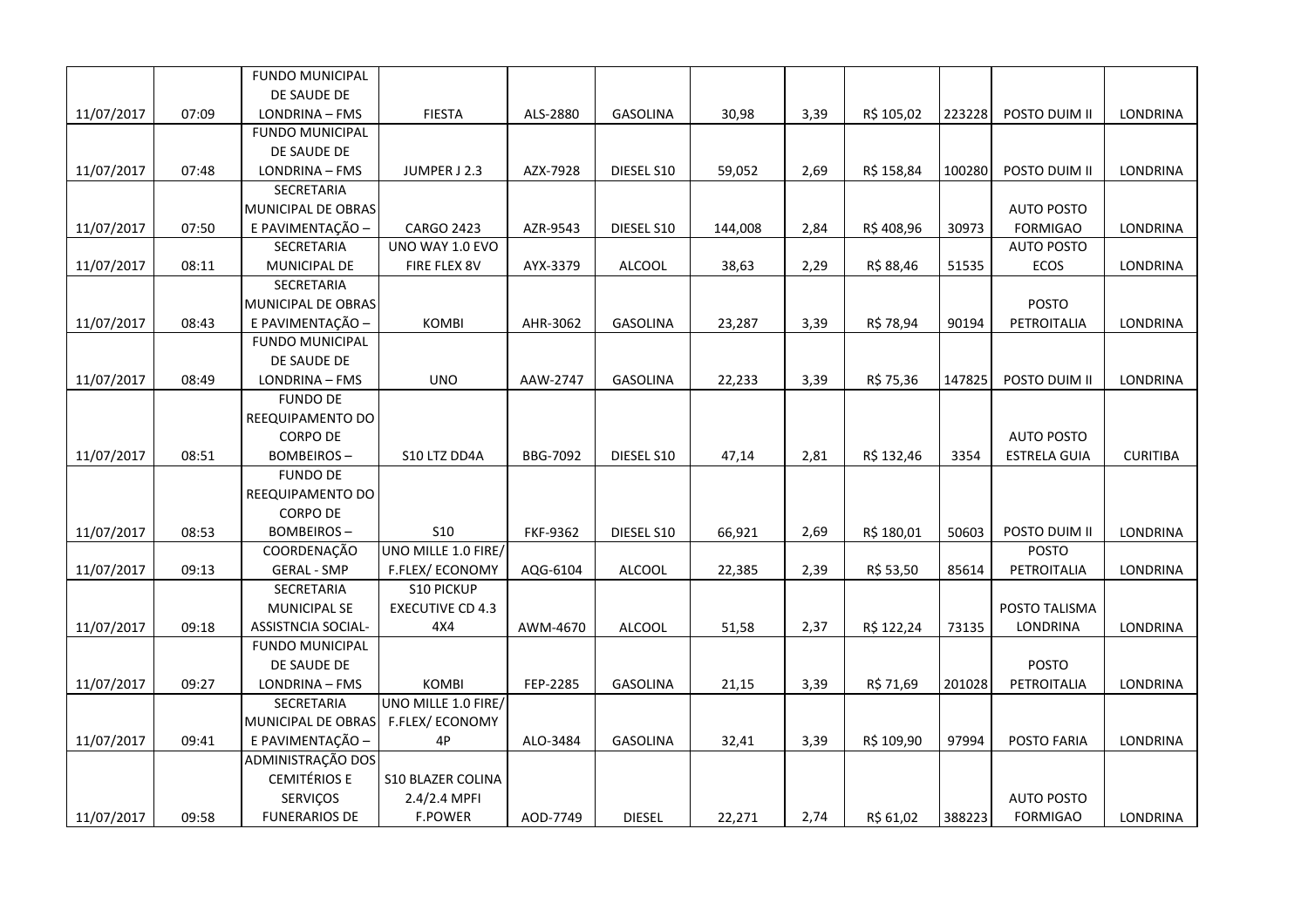|            |       | SECRETARIA             |                      |                 |                 |        |      |            |        |                   |                 |
|------------|-------|------------------------|----------------------|-----------------|-----------------|--------|------|------------|--------|-------------------|-----------------|
|            |       | MUNICIPAL DE           |                      |                 |                 |        |      |            |        |                   |                 |
| 11/07/2017 | 09:58 | RECURSOS HUMANOS       | GOL                  | <b>BAK-9916</b> | <b>ALCOOL</b>   | 30     | 2,39 | R\$ 71,70  | 4254   | POSTO DUIM II     | LONDRINA        |
|            |       | <b>FUNDO MUNICIPAL</b> |                      |                 |                 |        |      |            |        |                   |                 |
|            |       | DE SAUDE DE            |                      |                 |                 |        |      |            |        |                   |                 |
| 11/07/2017 | 10:07 | LONDRINA - FMS         | SPACEFOX             | <b>BAI-9776</b> | <b>ALCOOL</b>   | 42,662 | 2,39 | R\$ 101,96 | 66540  | POSTO DUIM II     | <b>LONDRINA</b> |
|            |       | SECRETARIA             | UNO MILLE 1.0 FIRE/  |                 |                 |        |      |            |        |                   |                 |
| 11/07/2017 | 10:20 | MUNICIPAL SE           | F.FLEX/ECONOMY       | AVW-4586        | <b>ALCOOL</b>   | 41,16  | 2,39 | R\$ 98,37  | 74148  | POSTO DUIM II     | LONDRINA        |
|            |       | SECRETARIA             |                      |                 |                 |        |      |            |        |                   |                 |
|            |       | MUNICIPAL DE OBRAS     | F14000 HD 2P         |                 |                 |        |      |            |        |                   |                 |
| 11/07/2017 | 10:27 | E PAVIMENTAÇÃO -       | (DIESEL)             | AJD-9828        | DIESEL S10      | 92,34  | 2,69 | R\$ 248,41 | 93009  | POSTO FARIA       | LONDRINA        |
|            |       | <b>FUNDO MUNICIPAL</b> |                      |                 |                 |        |      |            |        |                   |                 |
|            |       | DE SAUDE DE            |                      |                 |                 |        |      |            |        | POSTO TALISMA     |                 |
| 11/07/2017 | 10:29 | LONDRINA - FMS         | KANGOO EXPRESS       | PXL-3280        | <b>GASOLINA</b> | 36,622 | 3,66 | R\$ 133,92 | 15505  | LONDRINA          | LONDRINA        |
|            |       | <b>FUNDO MUNICIPAL</b> |                      |                 |                 |        |      |            |        |                   |                 |
|            |       | DE SAUDE DE            |                      |                 |                 |        |      |            |        |                   |                 |
| 11/07/2017 | 10:35 | LONDRINA - FMS         | <b>KOMBI</b>         | FFZ-5891        | <b>GASOLINA</b> | 26,06  | 3,39 | R\$ 88,34  | 187297 | POSTO DUIM II     | LONDRINA        |
|            |       | SECRETARIA             | UNO VIVACE CELEB.    |                 |                 |        |      |            |        |                   |                 |
| 11/07/2017 | 10:36 | MUNICIPAL DE           | 1.0 EVO F.FLEX 8V    | AYS-5874        | ALCOOL          | 38,37  | 2,45 | R\$ 94,01  | 22920  | POSTO CINCAO      | LONDRINA        |
|            |       | SECRETARIA             | VOYAGE 1.6 MI        |                 |                 |        |      |            |        |                   |                 |
| 11/07/2017 | 10:37 | MUNICIPAL DE           | <b>TOTAL FLEX 8V</b> | AZL-4470        | <b>ALCOOL</b>   | 36,55  | 2,49 | R\$ 91,01  | 68720  | POSTO CINCO       | LONDRINA        |
|            |       | SECRETARIA             |                      |                 |                 |        |      |            |        | POSTO             |                 |
| 11/07/2017 | 10:42 | MUNICIPAL DE           | ROÇADEIRA COSTAL     | EQU-0069        | GASOLINA        | 5      | 3,39 | R\$ 16,95  | 250    | PETROITALIA       | LONDRINA        |
|            |       | SECRETARIA             | ROÇADEIRA            |                 |                 |        |      |            |        | <b>POSTO</b>      |                 |
| 11/07/2017 | 10:45 | MUNICIPAL DE           | CARRINHO             | EQU-0068        | <b>GASOLINA</b> | 5      | 3,39 | R\$ 16,95  | 100    | PETROITALIA       | LONDRINA        |
|            |       | SECRETARIA             | UNO MILLE 1.0 FIRE/  |                 |                 |        |      |            |        | <b>AUTO POSTO</b> |                 |
| 11/07/2017 | 10:49 | MUNICIPAL DE           | F.FLEX/ECONOMY       | AUY-4342        | <b>ALCOOL</b>   | 39,97  | 2,29 | R\$ 91,53  | 54469  | ECOS              | <b>LONDRINA</b> |
|            |       | SECRETARIA             |                      |                 |                 |        |      |            |        |                   |                 |
|            |       | MUNICIPAL DE OBRAS     | CARGO 1317/1317      |                 |                 |        |      |            |        | <b>AUTO POSTO</b> |                 |
| 11/07/2017 | 10:57 | E PAVIMENTAÇÃO -       | E T 2P (DIESEL)      | ATU-4096        | <b>DIESEL</b>   | 150    | 2,74 | R\$ 411,00 | 93624  | <b>FORMIGAO</b>   | LONDRINA        |
|            |       | <b>FUNDO MUNICIPAL</b> |                      |                 |                 |        |      |            |        |                   |                 |
|            |       | DE SAUDE DE            |                      |                 |                 |        |      |            |        |                   |                 |
| 11/07/2017 | 10:59 | LONDRINA - FMS         | <b>UNO</b>           | AUY-4529        | <b>GASOLINA</b> | 33,973 | 3,39 | R\$ 115,16 | 21936  | POSTO DUIM II     | LONDRINA        |
|            |       | <b>FUNDO MUNICIPAL</b> |                      |                 |                 |        |      |            |        |                   |                 |
|            |       | DE SAUDE DE            |                      |                 |                 |        |      |            |        |                   |                 |
| 11/07/2017 | 11:06 | LONDRINA - FMS         | <b>UNO</b>           | AMN-4157        | <b>GASOLINA</b> | 34,823 | 3,39 | R\$ 118,04 | 168109 | POSTO DUIM II     | LONDRINA        |
|            |       | SECRETARIA             |                      |                 |                 |        |      |            |        | <b>AUTO POSTO</b> |                 |
| 11/07/2017 | 11:07 | MUNICIPAL DE           | <b>XRE 300</b>       | AVF-3870        | GASOLINA        | 10,84  | 3,69 | R\$ 39,99  | 16505  | ECOS              | LONDRINA        |
|            |       | SECRETARIA             | UNO MILLE/ MILLE     |                 |                 |        |      |            |        | <b>AUTO POSTO</b> |                 |
| 11/07/2017 | 11:12 | MUNICIPAL DE           | EX/ SMART 4P         | AKK-4155        | <b>GASOLINA</b> | 36,711 | 3,46 | R\$ 127,01 | 183449 | <b>FORMIGAO</b>   | <b>LONDRINA</b> |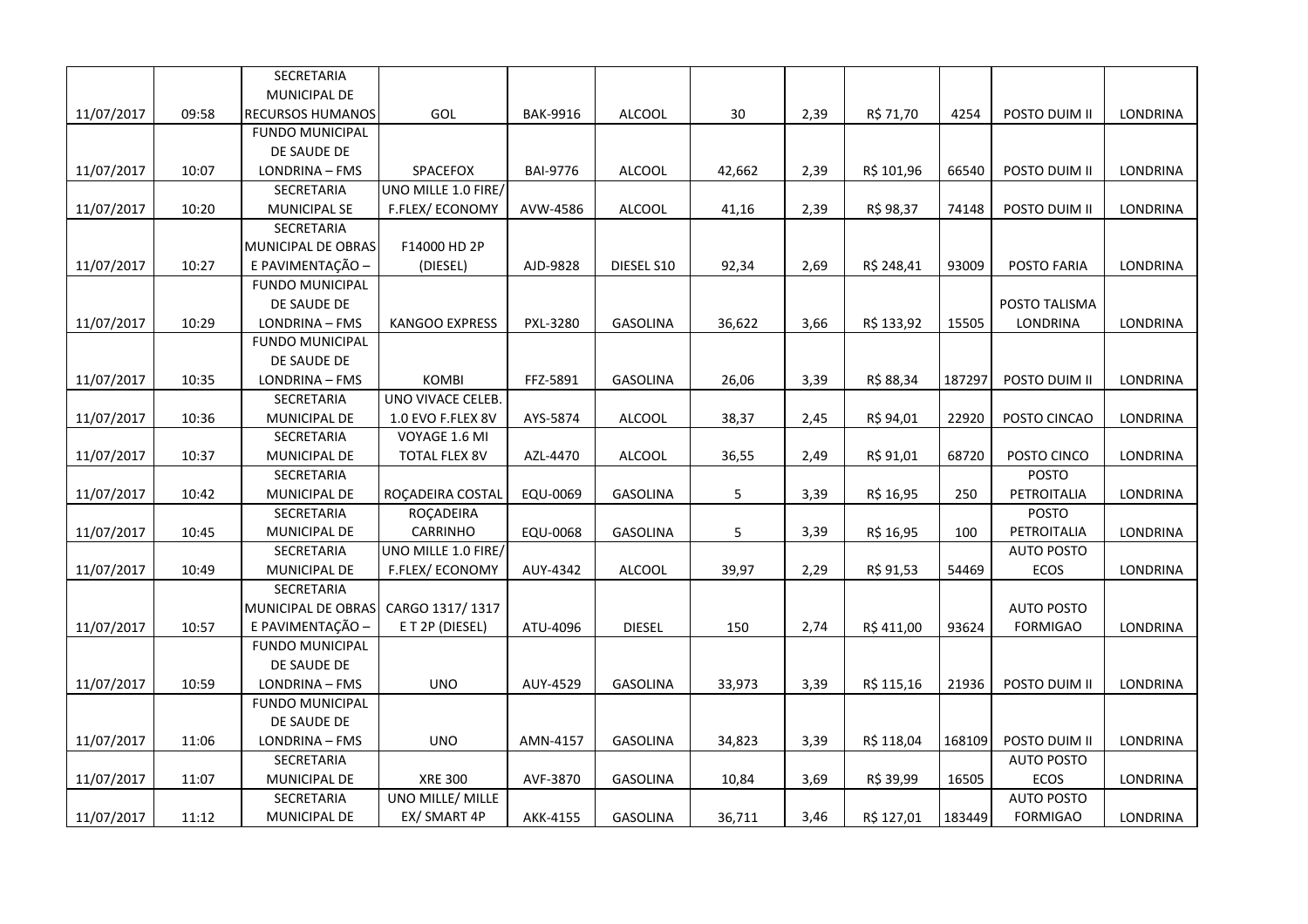|            |       | <b>FUNDO MUNICIPAL</b>    |                         |                 |                 |         |      |            |        |                   |              |
|------------|-------|---------------------------|-------------------------|-----------------|-----------------|---------|------|------------|--------|-------------------|--------------|
|            |       | DE SAUDE DE               |                         |                 |                 |         |      |            |        |                   |              |
| 11/07/2017 | 11:21 | LONDRINA - FMS            | <b>UNO VIVACE</b>       | AZO-5140        | GASOLINA        | 36,88   | 3,39 | R\$ 125,02 | 7699   | POSTO DUIM II     | LONDRINA     |
|            |       | <b>FUNDO MUNICIPAL</b>    |                         |                 |                 |         |      |            |        |                   |              |
|            |       | DE SAUDE DE               |                         |                 |                 |         |      |            |        | POSTO TALISMA     |              |
| 11/07/2017 | 11:31 | LONDRINA - FMS            | <b>STRADA</b>           | AKO-8070        | <b>ALCOOL</b>   | 41,096  | 2,37 | R\$ 97,39  | 131358 | <b>LONDRINA</b>   | LONDRINA     |
|            |       | <b>FUNDO MUNICIPAL</b>    |                         |                 |                 |         |      |            |        |                   |              |
|            |       | DE SAUDE DE               |                         |                 |                 |         |      |            |        | <b>AUTO POSTO</b> |              |
| 11/07/2017 | 11:45 | LONDRINA - FMS            | <b>CELTA</b>            | AWM-8679        | GASOLINA        | 40      | 3,69 | R\$ 147,60 | 48975  | <b>ECOS</b>       | LONDRINA     |
|            |       | <b>FUNDO MUNICIPAL</b>    |                         |                 |                 |         |      |            |        |                   |              |
|            |       | DE SAUDE DE               |                         |                 |                 |         |      |            |        |                   |              |
| 11/07/2017 | 11:50 | LONDRINA - FMS            | <b>UNO</b>              | AAW-2622        | <b>GASOLINA</b> | 35      | 3,39 | R\$ 118,65 | 71945  | POSTO DUIM II     | LONDRINA     |
|            |       | <b>FUNDO MUNICIPAL</b>    |                         |                 |                 |         |      |            |        |                   |              |
|            |       | DE SAUDE DE               |                         |                 |                 |         |      |            |        |                   |              |
| 11/07/2017 | 12:15 | LONDRINA - FMS            | VOLARE W9 ON            | AYW-4344        | DIESEL S10      | 118,812 | 2,69 | R\$ 319,60 | 32063  | POSTO DUIM II     | LONDRINA     |
|            |       | SECRETARIA                |                         |                 |                 |         |      |            |        |                   |              |
|            |       | MUNICIPAL DE OBRAS        |                         |                 |                 |         |      |            |        | <b>POSTO</b>      |              |
| 11/07/2017 | 12:23 | E PAVIMENTAÇÃO -          | COMET 150               | AUY-6791        | GASOLINA        | 6,201   | 3,39 | R\$ 21,02  | 23108  | PETROITALIA       | LONDRINA     |
|            |       | <b>FUNDO MUNICIPAL</b>    |                         |                 |                 |         |      |            |        |                   |              |
|            |       | DE SAUDE DE               |                         |                 |                 |         |      |            |        |                   |              |
| 11/07/2017 | 12:33 | LONDRINA - FMS            | GOL                     | <b>BAL-4901</b> | GASOLINA        | 47,381  | 3,39 | R\$ 160,62 | 26734  | POSTO DUIM II     | LONDRINA     |
|            |       | SECRETARIA                |                         |                 |                 |         |      |            |        |                   |              |
|            |       | MUNICIPAL DE              |                         |                 |                 |         |      |            |        | <b>POSTO</b>      |              |
| 11/07/2017 | 12:35 | <b>GESTÃO PUBLICA -</b>   | <b>ONIX 1.0</b>         | <b>BAG-1788</b> | GASOLINA        | 40      | 3,39 | R\$ 135,60 | 7598   | PETROITALIA       | LONDRINA     |
|            |       | SECRETARIA                |                         |                 |                 |         |      |            |        | <b>AUTO POSTO</b> |              |
| 11/07/2017 | 13:01 | <b>MUNICIPAL SE</b>       | <b>AIRCROSS 16 FEEL</b> | BAY-3670        | <b>ALCOOL</b>   | 26,595  | 2,55 | R\$ 67,81  | 3879   | <b>VITORIA</b>    | ELEMACO BORB |
|            |       | <b>SECRETARIA</b>         |                         |                 |                 |         |      |            |        |                   |              |
|            |       | MUNICIPAL DE OBRAS        |                         |                 |                 |         |      |            |        | <b>AUTO POSTO</b> |              |
| 11/07/2017 | 13:21 | E PAVIMENTAÇÃO -          | <b>BETONIEIRA</b>       | EQU-0011        | <b>GASOLINA</b> | 20      | 3,46 | R\$ 69,20  | 1700   | <b>FORMIGAO</b>   | LONDRINA     |
|            |       | <b>SECRETARIA</b>         | UNO MILLE 1.0 FIRE/     |                 |                 |         |      |            |        |                   |              |
|            |       | MUNICIPAL DE OBRAS        | F.FLEX/ECONOMY          |                 |                 |         |      |            |        | <b>AUTO POSTO</b> |              |
| 11/07/2017 | 13:23 | E PAVIMENTAÇÃO -          | 4P                      | AKP-9649        | GASOLINA        | 30      | 3,46 | R\$ 103,80 | 96977  | <b>FORMIGAO</b>   | LONDRINA     |
|            |       | <b>SECRETARIA</b>         | UNO MILLE/ MILLE        |                 |                 |         |      |            |        |                   |              |
| 11/07/2017 | 13:44 | MUNICIPAL DE              | EX/ SMART 4P            | AHZ-5950        | <b>GASOLINA</b> | 26,37   | 3,39 | R\$ 89,39  | 222028 | POSTO DUIM II     | LONDRINA     |
|            |       | SECRETARIA                |                         |                 |                 |         |      |            |        |                   |              |
|            |       | MUNICIPAL DE OBRAS        |                         |                 |                 |         |      |            |        | <b>AUTO POSTO</b> |              |
| 11/07/2017 | 13:51 | E PAVIMENTAÇÃO -          | <b>KOMBI FURGAO</b>     | AHZ-0491        | <b>GASOLINA</b> | 21,74   | 3,46 | R\$ 75,22  | 62799  | <b>FORMIGAO</b>   | LONDRINA     |
|            |       | SECRETARIA                |                         |                 |                 |         |      |            |        |                   |              |
|            |       | <b>MUNICIPAL SE</b>       |                         |                 |                 |         |      |            |        | POSTO TALISMA     |              |
| 11/07/2017 | 13:54 | <b>ASSISTNCIA SOCIAL-</b> | <b>KOMBI FURGAO</b>     | AKA-3918        | <b>GASOLINA</b> | 34,779  | 3,38 | R\$ 117,55 | 97515  | LONDRINA          | LONDRINA     |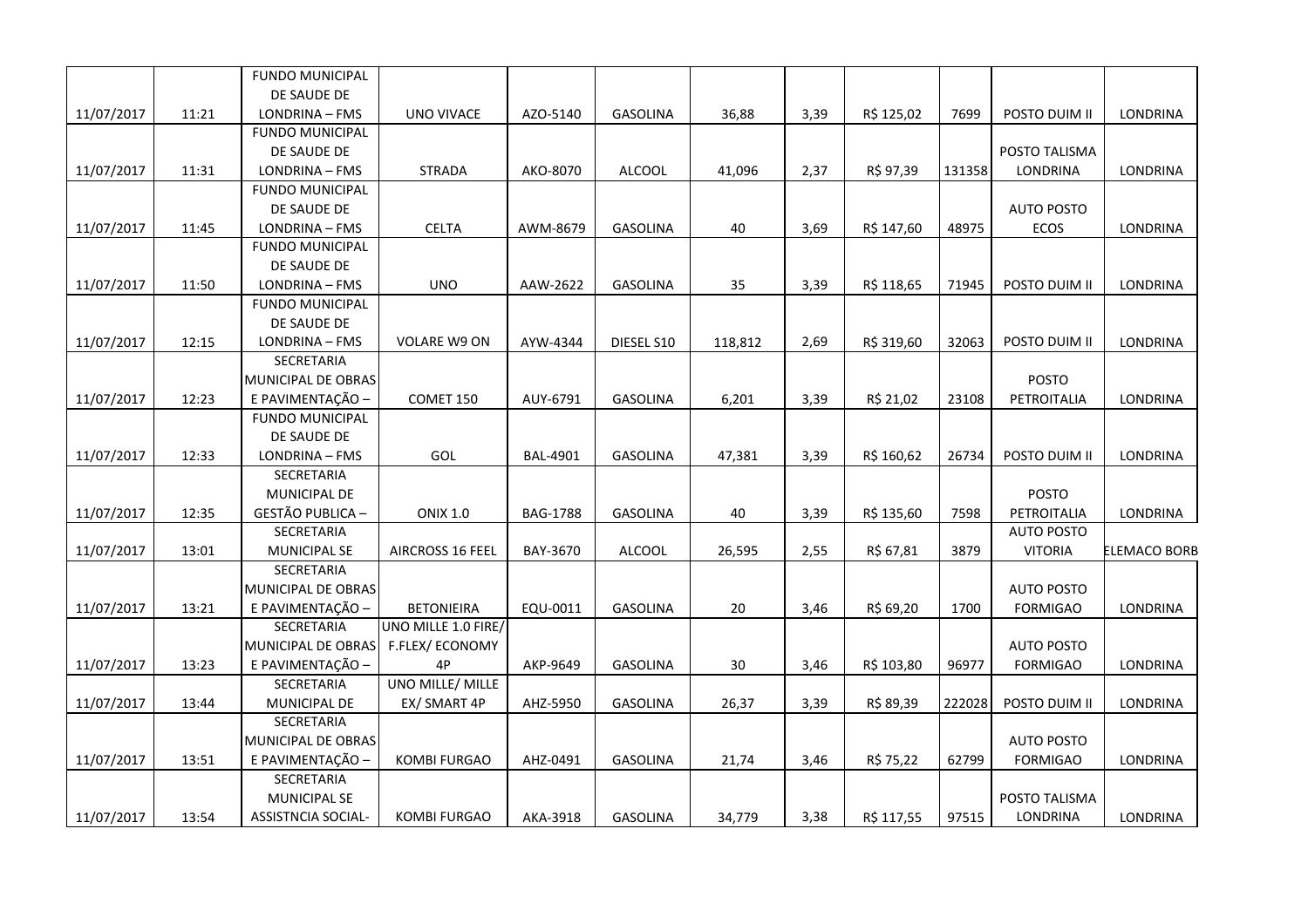|            |       | <b>FUNDO MUNICIPAL</b> |                           |          |                 |         |      |            |        |                   |                 |
|------------|-------|------------------------|---------------------------|----------|-----------------|---------|------|------------|--------|-------------------|-----------------|
|            |       | DE SAUDE DE            |                           |          |                 |         |      |            |        | <b>POSTO</b>      |                 |
| 11/07/2017 | 13:59 | LONDRINA - FMS         | <b>KOMBI</b>              | FEP-2301 | <b>GASOLINA</b> | 10,933  | 3,39 | R\$ 37,06  | 158530 | PETROITALIA       | LONDRINA        |
|            |       | <b>FUNDO MUNICIPAL</b> |                           |          |                 |         |      |            |        |                   |                 |
|            |       | DE SAUDE DE            |                           |          |                 |         |      |            |        |                   |                 |
| 11/07/2017 | 14:23 | LONDRINA - FMS         | <b>CELTA</b>              | AWM-8632 | <b>GASOLINA</b> | 45,002  | 3,39 | R\$ 152,55 | 148894 | POSTO DUIM II     | LONDRINA        |
|            |       | SECRETARIA             | ROÇADEIRA                 |          |                 |         |      |            |        | <b>POSTO</b>      |                 |
| 11/07/2017 | 14:29 | MUNICIPAL DE           | CARRINHO                  | EQU-0068 | <b>GASOLINA</b> | 4,999   | 3,39 | R\$ 16,95  | 105    | PETROITALIA       | LONDRINA        |
|            |       | SECRETARIA             | ROÇADEIRA                 |          |                 |         |      |            |        | <b>POSTO</b>      |                 |
| 11/07/2017 | 14:31 | MUNICIPAL DE           | <b>CARRINHO</b>           | EQU-0068 | <b>GASOLINA</b> | 4,998   | 3,39 | R\$ 16,94  | 110    | PETROITALIA       | LONDRINA        |
|            |       | <b>FUNDO MUNICIPAL</b> |                           |          |                 |         |      |            |        |                   |                 |
|            |       | DE SAUDE DE            |                           |          |                 |         |      |            |        |                   |                 |
| 11/07/2017 | 14:32 | LONDRINA - FMS         | <b>KOMBI</b>              | FEP-2283 | GASOLINA        | 29,5    | 3,39 | R\$ 100,00 | 60803  | POSTO DUIM II     | LONDRINA        |
|            |       | COORDENAÇÃO            |                           |          |                 |         |      |            |        | <b>POSTO</b>      |                 |
| 11/07/2017 | 14:33 | <b>GERAL - SMP</b>     | <b>ONIX 1.0</b>           | BAG-1816 | <b>ALCOOL</b>   | 46,992  | 2,39 | R\$ 112,31 | 11085  | PETROITALIA       | LONDRINA        |
|            |       | SECRETARIA             | S10 BLAZER                |          |                 |         |      |            |        |                   |                 |
| 11/07/2017 | 14:34 | MUNICIPAL DE           | ADVANT. 2.4/2.4           | AUE-4965 | <b>ALCOOL</b>   | 40,543  | 2,39 | R\$ 96,89  | 138165 | POSTO DUIM II     | LONDRINA        |
|            |       | SECRETARIA             |                           |          |                 |         |      |            |        |                   |                 |
| 11/07/2017 | 14:36 | MUNICIPAL DO           | <b>MOBI DRIVE</b>         | BBD-7451 | ALCOOL          | 32,642  | 2,39 | R\$ 78,01  | 7452   | POSTO DUIM II     | LONDRINA        |
|            |       | SECRETARIA             |                           |          |                 |         |      |            |        | <b>POSTO</b>      |                 |
| 11/07/2017 | 14:38 | MUNICIPAL DE           | ROÇADEIRA COSTAL          | EQU-0069 | GASOLINA        | 4,999   | 3,39 | R\$ 16,95  | 255    | PETROITALIA       | LONDRINA        |
|            |       | SECRETARIA             |                           |          |                 |         |      |            |        | <b>POSTO</b>      |                 |
| 11/07/2017 | 14:40 | MUNICIPAL DE           | ROÇADEIRA COSTAL          | EQU-0069 | GASOLINA        | 4,998   | 3,39 | R\$ 16,94  | 260    | PETROITALIA       | LONDRINA        |
|            |       | SECRETARIA             |                           |          |                 |         |      |            |        |                   |                 |
|            |       | MUNICIPAL DE OBRAS     | UNO VIVACE 1.0            |          |                 |         |      |            |        | <b>POSTO</b>      |                 |
| 11/07/2017 | 15:03 | E PAVIMENTAÇÃO -       | EVO FIRE FLEX 8V          | AYW-7592 | <b>GASOLINA</b> | 40      | 3,39 | R\$ 135,59 | 28825  | PETROITALIA       | LONDRINA        |
|            |       | <b>FUNDO DE</b>        |                           |          |                 |         |      |            |        |                   |                 |
|            |       | REEQUIPAMENTO DO       |                           |          |                 |         |      |            |        |                   |                 |
|            |       | <b>CORPO DE</b>        |                           |          |                 |         |      |            |        |                   |                 |
| 11/07/2017 | 15:05 | <b>BOMBEIROS-</b>      | LIVINA                    | AVB-6938 | <b>GASOLINA</b> | 17,302  | 3,39 | R\$ 58,65  | 53466  | POSTO DUIM II     | LONDRINA        |
|            |       | <b>FUNDO MUNICIPAL</b> |                           |          |                 |         |      |            |        |                   |                 |
|            |       | DE SAUDE DE            |                           |          |                 |         |      |            |        | POSTO TALISMA     |                 |
| 11/07/2017 | 15:43 | LONDRINA - FMS         | UNO VIVACE                | AZI-6595 | GASOLINA        | 38,748  | 3,38 | R\$ 130,96 | 28240  | LONDRINA          | LONDRINA        |
|            |       | SECRETARIA             | UNO MILLE 1.0 FIRE/       |          |                 |         |      |            |        | <b>POSTO</b>      |                 |
| 11/07/2017 | 15:57 | <b>MUNICIPAL SE</b>    | F.FLEX/ECONOMY            | AVW-4254 | ALCOOL          | 22,31   | 2,39 | R\$ 53,32  | 90873  | PETROITALIA       | LONDRINA        |
|            |       | SECRETARIA             | LOGAN                     |          |                 |         |      |            |        |                   |                 |
|            |       | MUNICIPAL DE           | <b>AUTHENTIQUE</b>        |          |                 |         |      |            |        | <b>AUTO POSTO</b> |                 |
| 11/07/2017 | 16:09 | AGRICULTURA E          | HIFLEX 1.0 16V 4P         | ASU-4993 | <b>GASOLINA</b> | 49,327  | 3,46 | R\$ 170,65 | 115213 | <b>FORMIGAO</b>   | <b>LONDRINA</b> |
|            |       | SECRETARIA             |                           |          |                 |         |      |            |        |                   |                 |
|            |       | MUNICIPAL DE OBRAS     | 8120/8120 EURO3           |          |                 |         |      |            |        | <b>AUTO POSTO</b> |                 |
| 11/07/2017 | 16:20 | E PAVIMENTAÇÃO -       | <b>WORKER 2P (DIESEL)</b> | ATO-9860 | <b>DIESEL</b>   | 150,011 | 2,74 | R\$411,00  | 79219  | <b>FORMIGAO</b>   | <b>LONDRINA</b> |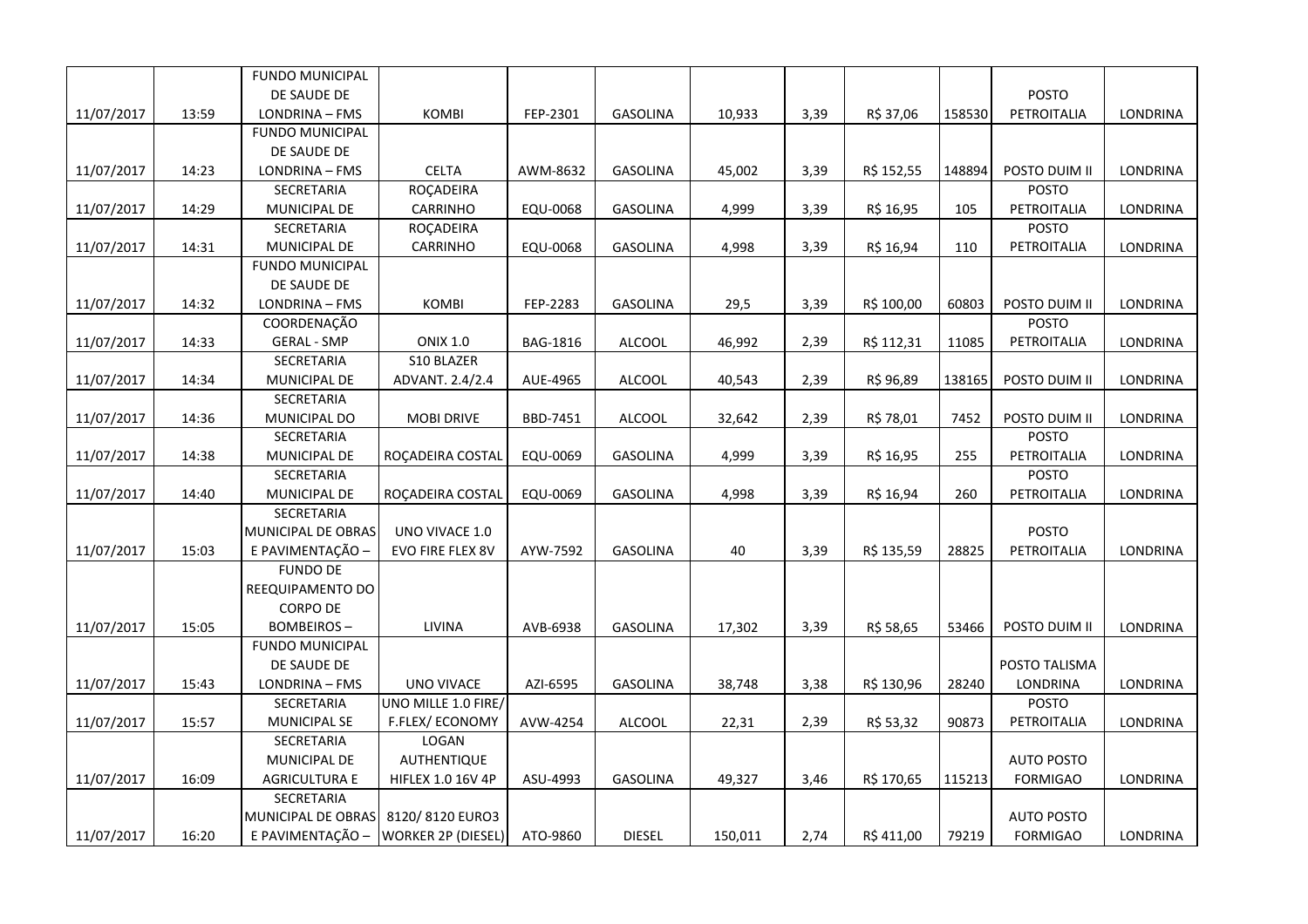|            |       | SECRETARIA             | RANGER XL 3.0 PSE       |                 |                 |        |      |            |        | <b>POSTO</b>  |                 |
|------------|-------|------------------------|-------------------------|-----------------|-----------------|--------|------|------------|--------|---------------|-----------------|
| 11/07/2017 | 16:21 | <b>MUNICIPAL DE</b>    | 163CV 4X2 CD TB         | HCF-8194        | <b>DIESEL</b>   | 39,516 | 2,99 | R\$ 118,15 | 205420 | PETROITALIA   | LONDRINA        |
|            |       | <b>FUNDO MUNICIPAL</b> |                         |                 |                 |        |      |            |        |               |                 |
|            |       | DE SAUDE DE            |                         |                 |                 |        |      |            |        | POSTO TALISMA |                 |
| 11/07/2017 | 16:22 | LONDRINA - FMS         | <b>BOXER HDI 15P</b>    | AZO-4507        | DIESEL S10      | 56,715 | 2,59 | R\$ 146,89 | 97898  | LONDRINA      | LONDRINA        |
|            |       | SECRETARIA             | PARATI CL 1.8 MI 2P     |                 |                 |        |      |            |        | <b>POSTO</b>  |                 |
| 11/07/2017 | 16:25 | MUNICIPAL DE           | E 4P                    | AEI-8074        | <b>GASOLINA</b> | 22,13  | 3,39 | R\$ 75,02  | 52753  | PETROITALIA   | <b>LONDRINA</b> |
|            |       | <b>FUNDO DE</b>        |                         |                 |                 |        |      |            |        |               |                 |
|            |       | REEQUIPAMENTO DO       |                         |                 |                 |        |      |            |        |               |                 |
|            |       | <b>CORPO DE</b>        |                         |                 |                 |        |      |            |        |               |                 |
| 11/07/2017 | 16:33 | <b>BOMBEIROS-</b>      | S10 LTZ DD4A            | BBG-7093        | DIESEL S10      | 54,971 | 2,69 | R\$ 147,87 | 2975   | POSTO DUIM II | LONDRINA        |
|            |       | CAIXA DE               |                         |                 |                 |        |      |            |        |               |                 |
|            |       | ASSISTENCIA,           |                         |                 |                 |        |      |            |        |               |                 |
|            |       | APOSENTADORIA E        |                         |                 |                 |        |      |            |        |               |                 |
|            |       | PENSOES DOS            |                         |                 |                 |        |      |            |        | <b>POSTO</b>  |                 |
| 11/07/2017 | 16:57 | <b>SERVIDORES</b>      | NOVO VOYAGE             | <b>BAL-4902</b> | <b>GASOLINA</b> | 48,68  | 3,39 | R\$ 165,02 | 6808   | PETROITALIA   | LONDRINA        |
|            |       | SECRETARIA             |                         |                 |                 |        |      |            |        |               |                 |
| 11/07/2017 | 16:59 | <b>MUNICIPAL SE</b>    | <b>AIRCROSS 16 FEEL</b> | BAY-3670        | <b>ALCOOL</b>   | 21     | 2,39 | R\$ 50,19  | 4066   | POSTO DUIM II | LONDRINA        |
|            |       | SECRETARIA             | <b>ASTRA SED.</b>       |                 |                 |        |      |            |        | <b>POSTO</b>  |                 |
| 11/07/2017 | 17:19 | MUNICIPAL DE           | ADVANT. 2.0 8V          | AUE-4758        | <b>ALCOOL</b>   | 34,733 | 2,39 | R\$ 83,01  | 88088  | PETROITALIA   | LONDRINA        |
|            |       | <b>FUNDO MUNICIPAL</b> |                         |                 |                 |        |      |            |        |               |                 |
|            |       | DE SAUDE DE            | MASTER 2.3 DCI          |                 |                 |        |      |            |        |               |                 |
| 11/07/2017 | 17:32 | LONDRINA - FMS         | FURGÃO 16V              | AZL-6276        | DIESEL S10      | 66,921 | 2,69 | R\$ 180,01 | 133707 | POSTO DUIM II | <b>LONDRINA</b> |
|            |       | <b>FUNDO MUNICIPAL</b> |                         |                 |                 |        |      |            |        |               |                 |
|            |       | DE SAUDE DE            |                         |                 |                 |        |      |            |        |               |                 |
| 11/07/2017 | 17:42 | LONDRINA - FMS         | <b>UNO</b>              | AAW-6807        | <b>GASOLINA</b> | 41,13  | 3,39 | R\$ 139,46 | 62825  | POSTO FARIA   | <b>LONDRINA</b> |
|            |       | <b>FUNDO DE</b>        |                         |                 |                 |        |      |            |        |               |                 |
|            |       | REEQUIPAMENTO DO       |                         |                 |                 |        |      |            |        |               |                 |
|            |       | <b>CORPO DE</b>        |                         |                 |                 |        |      |            |        |               |                 |
| 11/07/2017 | 18:09 | <b>BOMBEIROS-</b>      | <b>TRANSIT</b>          | AXA-5138        | DIESEL S10      | 39,58  | 2,69 | R\$ 106,47 | 94922  | POSTO DUIM II | LONDRINA        |
|            |       | SECRETARIA             |                         |                 |                 |        |      |            |        | <b>POSTO</b>  |                 |
| 11/07/2017 | 18:13 | MUNICIPAL DE           | <b>XRE 300</b>          | AYD-9509        | GASOLINA        | 9,145  | 3,39 | R\$ 31,00  | 27280  | PETROITALIA   | LONDRINA        |
|            |       | SECRETARIA             |                         |                 |                 |        |      |            |        | <b>POSTO</b>  |                 |
| 11/07/2017 | 18:14 | MUNICIPAL DE           | <b>XRE 300</b>          | AYD-9503        | GASOLINA        | 10,762 | 3,39 | R\$ 36,48  | 27740  | PETROITALIA   | LONDRINA        |
|            |       | SECRETARIA             | ASTRA SED.              |                 |                 |        |      |            |        |               |                 |
| 11/07/2017 | 19:04 | MUNICIPAL DE           | ADVANT. 2.0 8V          | AUE-4972        | <b>ALCOOL</b>   | 31,803 | 2,39 | R\$ 76,00  | 89774  | POSTO DUIM II | LONDRINA        |
|            |       | SECRETARIA             | VOYAGE 1.6 MI           |                 |                 |        |      |            |        |               |                 |
| 11/07/2017 | 19:24 | MUNICIPAL DE           | <b>TOTAL FLEX 8V</b>    | AZL-4468        | <b>ALCOOL</b>   | 47,272 | 2,39 | R\$ 112,98 | 54543  | POSTO DUIM II | LONDRINA        |
|            |       | SECRETARIA             |                         |                 |                 |        |      |            |        |               |                 |
| 11/07/2017 | 19:26 | MUNICIPAL DE           | <b>XRE 300</b>          | AVF-3873        | GASOLINA        | 7,821  | 3,39 | R\$ 26,51  | 30224  | POSTO DUIM II | LONDRINA        |
|            |       | SECRETARIA             |                         |                 |                 |        |      |            |        |               |                 |
| 11/07/2017 | 19:29 | MUNICIPAL DE           | <b>XRE 300</b>          | AVF-3910        | <b>GASOLINA</b> | 7,392  | 3,39 | R\$ 25,05  | 27116  | POSTO DUIM II | LONDRINA        |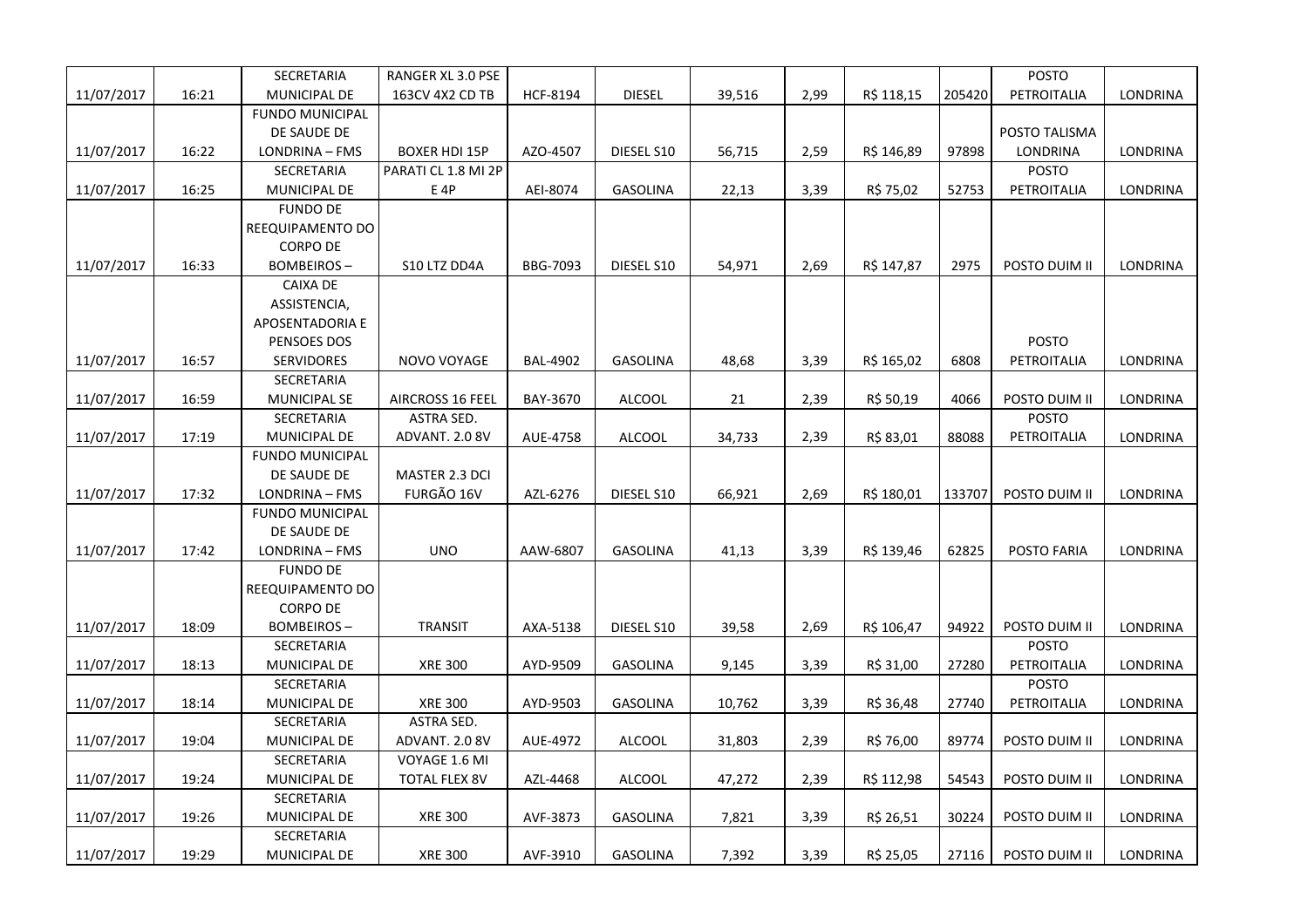|            |       | <b>FUNDO MUNICIPAL</b> |                      |                 |                 |        |      |            |        |                     |                 |
|------------|-------|------------------------|----------------------|-----------------|-----------------|--------|------|------------|--------|---------------------|-----------------|
|            |       | DE SAUDE DE            |                      |                 |                 |        |      |            |        |                     |                 |
| 11/07/2017 | 19:56 | LONDRINA - FMS         | SPRINTER-415         | BAG-9372        | DIESEL S10      | 39,293 | 2,69 | R\$ 105,69 | 42028  | POSTO DUIM II       | LONDRINA        |
|            |       | <b>FUNDO MUNICIPAL</b> |                      |                 |                 |        |      |            |        |                     |                 |
|            |       | DE SAUDE DE            |                      |                 |                 |        |      |            |        |                     |                 |
| 11/07/2017 | 20:08 | LONDRINA - FMS         | JUMPER J 2.3         | AZX-7915        | DIESEL S10      | 38,19  | 2,69 | R\$ 102,73 | 108544 | POSTO DUIM II       | <b>LONDRINA</b> |
|            |       | <b>FUNDO MUNICIPAL</b> |                      |                 |                 |        |      |            |        |                     |                 |
|            |       | DE SAUDE DE            |                      |                 |                 |        |      |            |        |                     |                 |
| 11/07/2017 | 20:56 | LONDRINA - FMS         | SPRINTER-415         | BAG-9371        | DIESEL S10      | 32,092 | 2,69 | R\$ 86,32  | 56418  | POSTO DUIM II       | LONDRINA        |
|            |       | <b>FUNDO DE</b>        |                      |                 |                 |        |      |            |        |                     |                 |
|            |       | REEQUIPAMENTO DO       |                      |                 |                 |        |      |            |        |                     |                 |
|            |       | <b>CORPO DE</b>        |                      |                 |                 |        |      |            |        |                     |                 |
| 11/07/2017 | 21:08 | <b>BOMBEIROS-</b>      | SPRINTER 415         | BBG-7793        | DIESEL S10      | 44,434 | 2,69 | R\$ 119,52 | 3346   | POSTO DUIM II       | LONDRINA        |
|            |       | SECRETARIA             | WEEKEND              |                 |                 |        |      |            |        | <b>AUTO POSTO</b>   |                 |
| 11/07/2017 | 22:50 | MUNICIPAL DE           | ADVENTURE            | BAJ-7691        | <b>ALCOOL</b>   | 31     | 2,44 | R\$ 75,64  | 33306  | <b>FORMIGAO</b>     | LONDRINA        |
|            |       | <b>FUNDO MUNICIPAL</b> |                      |                 |                 |        |      |            |        |                     |                 |
|            |       | DE SAUDE DE            |                      |                 |                 |        |      |            |        | <b>AUTO POSTO</b>   |                 |
| 11/07/2017 | 23:14 | LONDRINA - FMS         | SPACEFOX             | <b>BAI-9774</b> | <b>GASOLINA</b> | 7,33   | 3,69 | R\$ 27,04  | 52853  | <b>ECOS</b>         | <b>LONDRINA</b> |
|            |       | SECRETARIA             | ASTRA SED.           |                 |                 |        |      |            |        | <b>AUTO POSTO</b>   |                 |
| 12/07/2017 | 00:14 | MUNICIPAL DE           | ADVANT. 2.0 8V       | AUE-4958        | <b>ALCOOL</b>   | 34,71  | 2,29 | R\$ 79,48  | 116509 | <b>ECOS</b>         | <b>LONDRINA</b> |
|            |       | SECRETARIA             | VOYAGE 1.6 MI        |                 |                 |        |      |            |        | <b>AUTO POSTO</b>   |                 |
| 12/07/2017 | 05:14 | MUNICIPAL DE           | <b>TOTAL FLEX 8V</b> | AZL-4436        | <b>ALCOOL</b>   | 44,08  | 2,29 | R\$ 100,94 | 49795  | <b>ECOS</b>         | LONDRINA        |
|            |       | SECRETARIA             | WEEKEND              |                 |                 |        |      |            |        | <b>AUTO POSTO</b>   |                 |
| 12/07/2017 | 05:29 | MUNICIPAL DE           | <b>ADVENTURE</b>     | <b>BAJ-7690</b> | <b>ALCOOL</b>   | 32,96  | 2,29 | R\$ 75,47  | 44378  | <b>ECOS</b>         | LONDRINA        |
|            |       | <b>FUNDO MUNICIPAL</b> |                      |                 |                 |        |      |            |        |                     |                 |
|            |       | DE SAUDE DE            |                      |                 |                 |        |      |            |        | <b>AUTO POSTO</b>   |                 |
| 12/07/2017 | 05:56 | LONDRINA - FMS         | SPACEFOX             | <b>BAI-9774</b> | <b>GASOLINA</b> | 32,511 | 3,09 | R\$ 100,46 | 53311  | <b>ESTRELA GUIA</b> | <b>CURITIBA</b> |
|            |       | <b>FUNDO MUNICIPAL</b> |                      |                 |                 |        |      |            |        |                     |                 |
|            |       | DE SAUDE DE            |                      |                 |                 |        |      |            |        | <b>POSTO</b>        |                 |
| 12/07/2017 | 06:17 | LONDRINA - FMS         | <b>KOMBI</b>         | FEP-2285        | <b>GASOLINA</b> | 22,354 | 3,39 | R\$ 75,78  | 201230 | PETROITALIA         | LONDRINA        |
|            |       | <b>SECRETARIA</b>      |                      |                 |                 |        |      |            |        |                     |                 |
|            |       | MUNICIPAL DE OBRAS     |                      |                 |                 |        |      |            |        | <b>AUTO POSTO</b>   |                 |
| 12/07/2017 | 07:07 | E PAVIMENTAÇÃO -       | 14000                | AZP-8605        | DIESEL S10      | 150    | 2,84 | R\$426,00  | 25763  | <b>FORMIGAO</b>     | LONDRINA        |
|            |       | <b>FUNDO MUNICIPAL</b> |                      |                 |                 |        |      |            |        |                     |                 |
|            |       | DE SAUDE DE            |                      |                 |                 |        |      |            |        |                     |                 |
| 12/07/2017 | 07:24 | LONDRINA - FMS         | SPACEFOX             | <b>BAI-9778</b> | <b>GASOLINA</b> | 43,555 | 3,49 | R\$ 152,02 | 28756  | POSTO CINCO         | LONDRINA        |
|            |       | SECRETARIA             | <b>ASTRA SED.</b>    |                 |                 |        |      |            |        | <b>POSTO</b>        |                 |
| 12/07/2017 | 07:41 | MUNICIPAL DE           | ADVANT. 2.0 8V       | AUE-4972        | <b>ALCOOL</b>   | 16,32  | 2,39 | R\$ 39,00  | 89867  | PETROITALIA         | LONDRINA        |
|            |       | <b>FUNDO MUNICIPAL</b> |                      |                 |                 |        |      |            |        |                     |                 |
|            |       | DE SAUDE DE            |                      |                 |                 |        |      |            |        |                     |                 |
| 12/07/2017 | 07:44 | LONDRINA - FMS         | <b>UNO VIVACE</b>    | AZO-5174        | <b>GASOLINA</b> | 22,292 | 3,39 | R\$ 75,56  | 26955  | POSTO DUIM II       | LONDRINA        |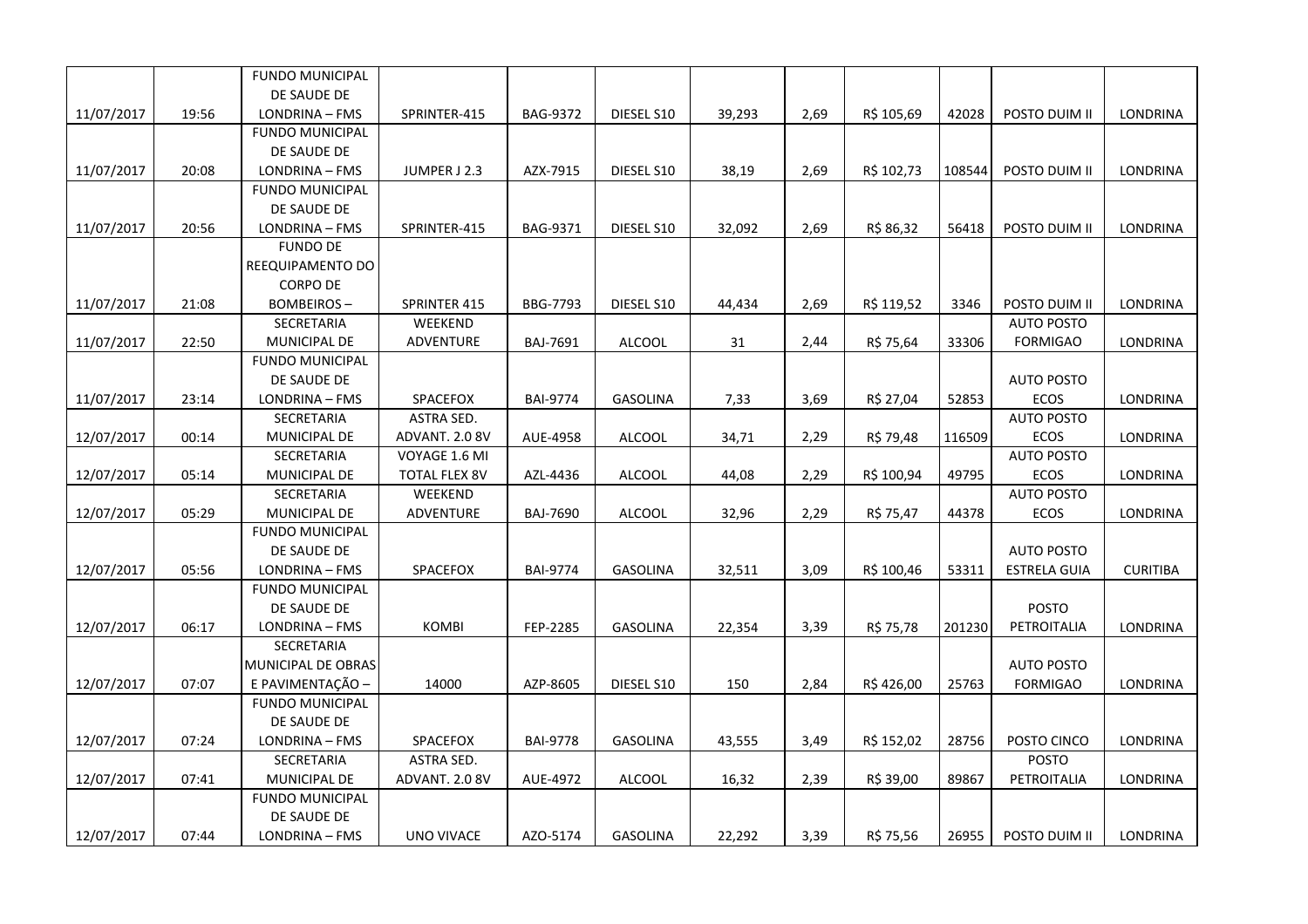|            |       | FUNDO MUNICIPAL        |                        |          |                 |        |      |            |        |                   |                 |
|------------|-------|------------------------|------------------------|----------|-----------------|--------|------|------------|--------|-------------------|-----------------|
|            |       | DE SAUDE DE            |                        |          |                 |        |      |            |        |                   |                 |
| 12/07/2017 | 08:24 | LONDRINA - FMS         | <b>UNO</b>             | AAW-6809 | <b>GASOLINA</b> | 38,404 | 3,39 | R\$ 130,18 | 259196 | POSTO DUIM II     | LONDRINA        |
|            |       | SECRETARIA             | UNO MILLE 1.0 FIRE/    |          |                 |        |      |            |        |                   |                 |
| 12/07/2017 | 08:25 | MUNICIPAL DE           | <b>F.FLEX/ ECONOMY</b> | ARQ-2643 | ALCOOL          | 36,824 | 2,39 | R\$ 88,00  | 86252  | POSTO DUIM II     | LONDRINA        |
|            |       | <b>FUNDO MUNICIPAL</b> |                        |          |                 |        |      |            |        |                   |                 |
|            |       | DE SAUDE DE            |                        |          |                 |        |      |            |        | POSTO TALISMA     |                 |
| 12/07/2017 | 08:28 | LONDRINA - FMS         | <b>UNO</b>             | AJZ-1801 | <b>GASOLINA</b> | 39,296 | 3,38 | R\$ 132,82 | 159810 | <b>LONDRINA</b>   | LONDRINA        |
|            |       | <b>FUNDO MUNICIPAL</b> |                        |          |                 |        |      |            |        |                   |                 |
|            |       | DE SAUDE DE            |                        |          |                 |        |      |            |        | POSTO TALISMA     |                 |
| 12/07/2017 | 08:35 | LONDRINA - FMS         | <b>ONIX 1.0</b>        | BAG-1796 | <b>GASOLINA</b> | 45,859 | 3,38 | R\$ 155,00 | 11862  | <b>LONDRINA</b>   | LONDRINA        |
|            |       | SECRETARIA             | UNO MILLE 1.0 FIRE/    |          |                 |        |      |            |        | <b>POSTO</b>      |                 |
| 12/07/2017 | 08:48 | MUNICIPAL SE           | F.FLEX/ECONOMY         | AQV-9331 | ALCOOL          | 32,821 | 2,39 | R\$ 78,44  | 53753  | PETROITALIA       | LONDRINA        |
|            |       | SECRETARIA             | UNO MILLE 1.0 FIRE/    |          |                 |        |      |            |        |                   |                 |
|            |       | MUNICIPAL DE OBRAS     | F.FLEX/ECONOMY         |          |                 |        |      |            |        | POSTO             |                 |
| 12/07/2017 | 08:50 | E PAVIMENTAÇÃO -       | 4P                     | ALO-3481 | <b>GASOLINA</b> | 30     | 3,39 | R\$ 101,70 | 169694 | PETROITALIA       | LONDRINA        |
|            |       | ADMINISTRAÇÃO DOS      |                        |          |                 |        |      |            |        |                   |                 |
|            |       | <b>CEMITÉRIOS E</b>    |                        |          |                 |        |      |            |        |                   |                 |
|            |       | SERVIÇOS               | UNO MILLE/ MILLE       |          |                 |        |      |            |        | <b>AUTO POSTO</b> |                 |
| 12/07/2017 | 08:54 | <b>FUNERARIOS DE</b>   | EX/ SMART 4P           | AHR-1230 | <b>GASOLINA</b> | 20,821 | 3,46 | R\$ 72,04  | 84610  | <b>FORMIGAO</b>   | <b>LONDRINA</b> |
|            |       | <b>FUNDO DE</b>        |                        |          |                 |        |      |            |        |                   |                 |
|            |       | REEQUIPAMENTO DO       |                        |          |                 |        |      |            |        |                   |                 |
|            |       | <b>CORPO DE</b>        |                        |          |                 |        |      |            |        |                   |                 |
| 12/07/2017 | 09:02 | <b>BOMBEIROS-</b>      | <b>SPLINTER</b>        | BBF-5401 | DIESEL S10      | 36,941 | 2,69 | R\$ 99,37  | 4033   | POSTO DUIM II     | LONDRINA        |
|            |       | <b>FUNDO MUNICIPAL</b> |                        |          |                 |        |      |            |        |                   |                 |
|            |       | DE SAUDE DE            |                        |          |                 |        |      |            |        | POSTO TALISMA     |                 |
| 12/07/2017 | 09:09 | LONDRINA - FMS         | <b>UNO</b>             | AAW-2648 | <b>GASOLINA</b> | 27,385 | 3,38 | R\$ 92,56  | 112700 | LONDRINA          | LONDRINA        |
|            |       | SECRETARIA             | UNO MILLE 1.0 FIRE/    |          |                 |        |      |            |        |                   |                 |
|            |       | <b>MUNICIPAL SE</b>    | F.FLEX/ECONOMY         |          |                 |        |      |            |        | POSTO TALISMA     |                 |
| 12/07/2017 | 09:11 | ASSISTNCIA SOCIAL-     | 4P                     | AVW-4252 | <b>ALCOOL</b>   | 42,475 | 2,37 | R\$ 100,66 | 27228  | LONDRINA          | LONDRINA        |
|            |       | SECRETARIA             |                        |          |                 |        |      |            |        |                   |                 |
|            |       | MUNICIPAL DE OBRAS     |                        |          |                 |        |      |            |        | <b>AUTO POSTO</b> |                 |
| 12/07/2017 | 09:16 | E PAVIMENTAÇÃO -       | 7100 2P (DIESEL)       | AEQ-0557 | <b>DIESEL</b>   | 122    | 2,74 | R\$ 334,28 | 225231 | <b>FORMIGAO</b>   | LONDRINA        |
|            |       | <b>FUNDO MUNICIPAL</b> |                        |          |                 |        |      |            |        |                   |                 |
|            |       | DE SAUDE DE            |                        |          |                 |        |      |            |        |                   |                 |
| 12/07/2017 | 09:27 | LONDRINA - FMS         | PALIO                  | AOA-2061 | <b>GASOLINA</b> | 34,812 | 3,39 | R\$ 118,01 | 262233 | POSTO DUIM II     | LONDRINA        |
|            |       | <b>FUNDO MUNICIPAL</b> |                        |          |                 |        |      |            |        |                   |                 |
|            |       | DE SAUDE DE            |                        |          |                 |        |      |            |        |                   |                 |
| 12/07/2017 | 09:41 | LONDRINA - FMS         | <b>KOMBI</b>           | FFZ-5882 | <b>GASOLINA</b> | 23,021 | 3,39 | R\$ 78,04  | 192016 | POSTO DUIM II     | LONDRINA        |
|            |       | SECRETARIA             | NXR 150 BROS ES        |          |                 |        |      |            |        | <b>AUTO POSTO</b> |                 |
| 12/07/2017 | 09:42 | <b>MUNICIPAL DE</b>    | <b>MIX</b>             | ATW-9372 | <b>GASOLINA</b> | 7,38   | 3,69 | R\$ 27,23  | 21410  | ECOS              | LONDRINA        |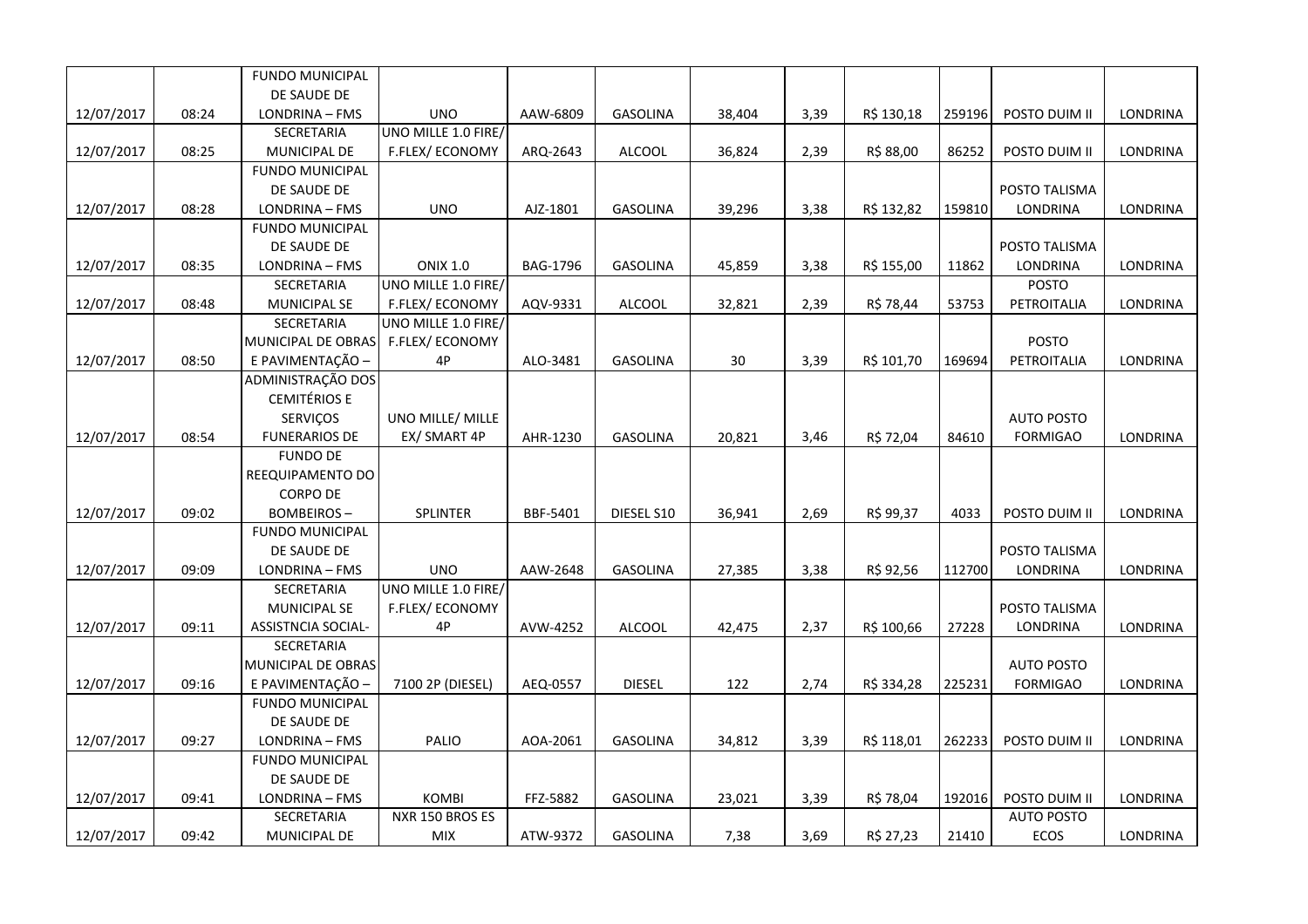|            |       | SECRETARIA             |                       |          |                 |        |      |            |        |               |                 |
|------------|-------|------------------------|-----------------------|----------|-----------------|--------|------|------------|--------|---------------|-----------------|
|            |       | MUNICIPAL DE OBRAS     | <b>FIORINO FURGAO</b> |          |                 |        |      |            |        |               |                 |
| 12/07/2017 | 09:44 | E PAVIMENTAÇÃO -       | 1.5 MPI / I.E.        | AHY-1232 | <b>GASOLINA</b> | 35,972 | 3,39 | R\$ 121,94 | 225620 | POSTO DUIM II | LONDRINA        |
|            |       | <b>FUNDO MUNICIPAL</b> |                       |          |                 |        |      |            |        |               |                 |
|            |       | DE SAUDE DE            |                       |          |                 |        |      |            |        |               |                 |
| 12/07/2017 | 09:47 | LONDRINA - FMS         | <b>KOMBI</b>          | FFZ-4793 | <b>GASOLINA</b> | 31,712 | 3,39 | R\$ 107,50 | 177525 | POSTO DUIM II | LONDRINA        |
|            |       | SECRETARIA             | UNO VIVACE 1.0        |          |                 |        |      |            |        | <b>POSTO</b>  |                 |
| 12/07/2017 | 09:56 | MUNICIPAL DO           | EVO FIRE FLEX 8V      | AYP-1571 | <b>ALCOOL</b>   | 33,69  | 2,39 | R\$ 80,51  | 47924  | PETROITALIA   | LONDRINA        |
|            |       | <b>FUNDO MUNICIPAL</b> |                       |          |                 |        |      |            |        |               |                 |
|            |       | DE SAUDE DE            |                       |          |                 |        |      |            |        |               |                 |
| 12/07/2017 | 09:59 | LONDRINA - FMS         | UNO VIVACE            | AZO-5179 | <b>GASOLINA</b> | 37,233 | 3,39 | R\$ 126,21 | 13011  | POSTO DUIM II | LONDRINA        |
|            |       | SECRETARIA             |                       |          |                 |        |      |            |        |               |                 |
|            |       | MUNICIPAL DE OBRAS     |                       |          |                 |        |      |            |        |               |                 |
| 12/07/2017 | 10:00 | E PAVIMENTAÇÃO -       | RETROESCAVADEIRA      | PML-6002 | <b>DIESEL</b>   | 200    | 2,59 | R\$ 518,00 | 868    | POSTO DUIM II | LONDRINA        |
|            |       | SECRETARIA             |                       |          |                 |        |      |            |        |               |                 |
|            |       | MUNICIPAL DE OBRAS     |                       |          |                 |        |      |            |        |               |                 |
| 12/07/2017 | 10:01 | E PAVIMENTAÇÃO         | RETROESCAVADEIRA      | PML-6003 | <b>DIESEL</b>   | 100    | 2,59 | R\$ 259,00 | 1462   | POSTO DUIM II | LONDRINA        |
|            |       | SECRETARIA             |                       |          |                 |        |      |            |        |               |                 |
|            |       | MUNICIPAL DE OBRAS     |                       |          |                 |        |      |            |        |               |                 |
| 12/07/2017 | 10:02 | E PAVIMENTAÇÃO         | PA CARREGADEIRA       | PML-3468 | <b>DIESEL</b>   | 100    | 2,59 | R\$ 259,00 | 873    | POSTO DUIM II | <b>LONDRINA</b> |
|            |       | <b>SECRETARIA</b>      | <b>ROLO</b>           |          |                 |        |      |            |        |               |                 |
|            |       | MUNICIPAL DE OBRAS     | COMPACTADOR           |          |                 |        |      |            |        |               |                 |
| 12/07/2017 | 10:03 | E PAVIMENTAÇÃO -       | <b>VAP55</b>          | PML-1024 | <b>DIESEL</b>   | 120    | 2,59 | R\$ 310,80 | 2115   | POSTO DUIM II | <b>LONDRINA</b> |
|            |       | <b>FUNDO MUNICIPAL</b> |                       |          |                 |        |      |            |        |               |                 |
|            |       | DE SAUDE DE            |                       |          |                 |        |      |            |        |               |                 |
| 12/07/2017 | 10:05 | LONDRINA - FMS         | PALIO                 | ANN-5948 | <b>GASOLINA</b> | 37,442 | 3,37 | R\$ 126,02 | 288043 | POSTO DUIM II | LONDRINA        |
|            |       | SECRETARIA             | <b>TRITURADOR DE</b>  |          |                 |        |      |            |        | <b>POSTO</b>  |                 |
| 12/07/2017 | 10:10 | MUNICIPAL DO           | <b>GALHOS</b>         | EQU-0070 | <b>DIESEL</b>   | 34,783 | 2,99 | R\$ 104,00 | 34     | PETROITALIA   | LONDRINA        |
|            |       | <b>FUNDO DE</b>        |                       |          |                 |        |      |            |        |               |                 |
|            |       | REEQUIPAMENTO DO       |                       |          |                 |        |      |            |        |               |                 |
|            |       | <b>CORPO DE</b>        |                       |          |                 |        |      |            |        |               |                 |
| 12/07/2017 | 10:17 | <b>BOMBEIROS-</b>      | 914                   | AFW-2714 | DIESEL S10      | 54,193 | 2,69 | R\$ 145,77 | 158956 | POSTO DUIM II | <b>LONDRINA</b> |
|            |       | <b>FUNDO MUNICIPAL</b> |                       |          |                 |        |      |            |        |               |                 |
|            |       | DE SAUDE DE            |                       |          |                 |        |      |            |        |               |                 |
| 12/07/2017 | 10:21 | LONDRINA - FMS         | <b>UNO</b>            | AAW-2630 | <b>GASOLINA</b> | 31,882 | 3,39 | R\$ 108,07 | 250872 | POSTO DUIM II | LONDRINA        |
|            |       | <b>FUNDO MUNICIPAL</b> |                       |          |                 |        |      |            |        |               |                 |
|            |       | DE SAUDE DE            |                       |          |                 |        |      |            |        |               |                 |
| 12/07/2017 | 10:36 | LONDRINA - FMS         | <b>KOMBI</b>          | FFZ-5891 | <b>GASOLINA</b> | 29,13  | 3,39 | R\$ 98,75  | 187571 | POSTO DUIM II | <b>LONDRINA</b> |
|            |       | <b>FUNDO MUNICIPAL</b> |                       |          |                 |        |      |            |        |               |                 |
|            |       | DE SAUDE DE            |                       |          |                 |        |      |            |        |               |                 |
| 12/07/2017 | 10:39 | LONDRINA - FMS         | $S-10$                | AKO-6335 | <b>DIESEL</b>   | 30,305 | 2,59 | R\$ 78,48  | 184498 | POSTO DUIM II | LONDRINA        |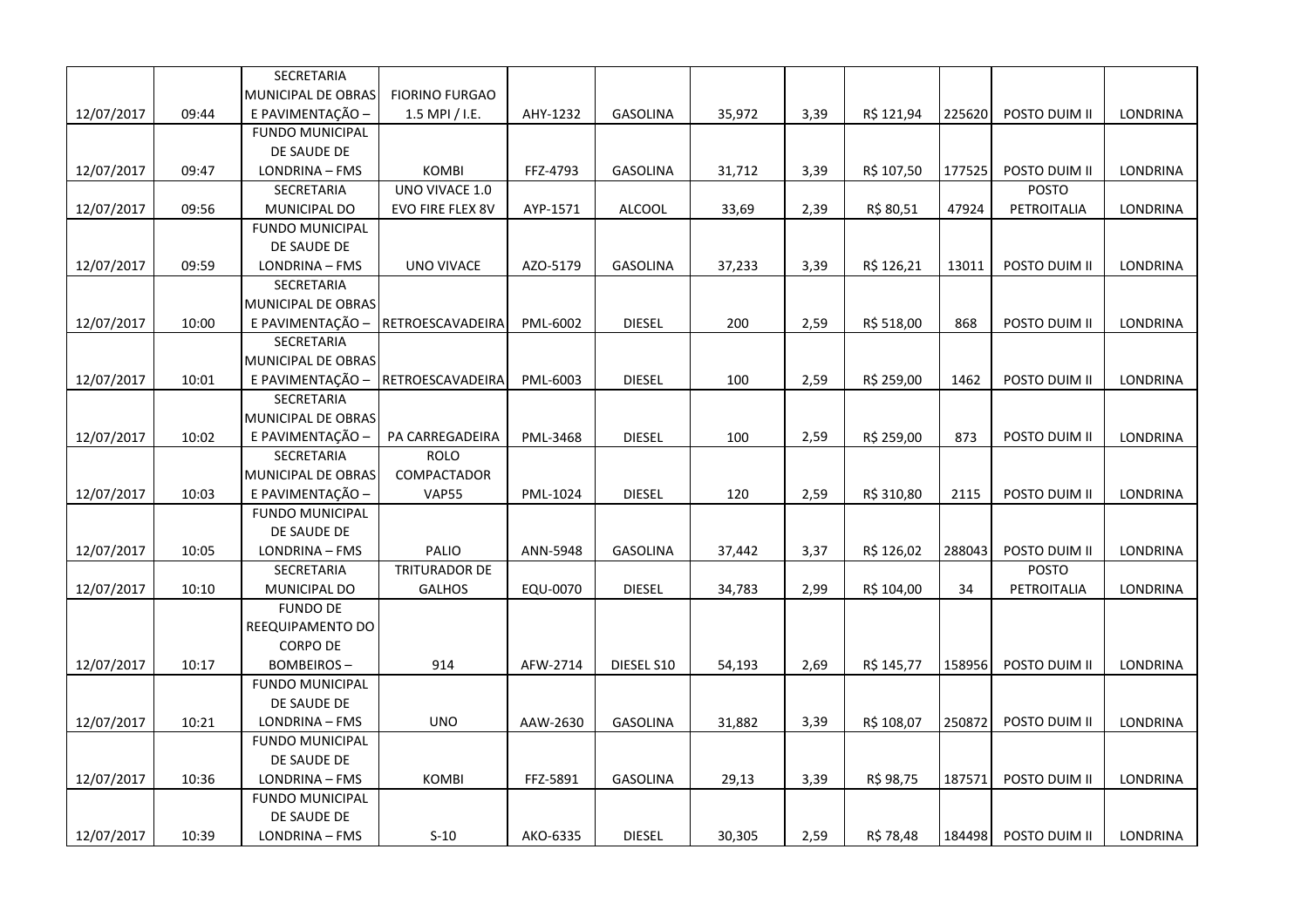|            |       | <b>FUNDO MUNICIPAL</b> |                     |                 |                 |        |      |            |        |                   |                 |
|------------|-------|------------------------|---------------------|-----------------|-----------------|--------|------|------------|--------|-------------------|-----------------|
|            |       | DE SAUDE DE            |                     |                 |                 |        |      |            |        | POSTO TALISMA     |                 |
| 12/07/2017 | 10:45 | LONDRINA - FMS         | <b>BOXER</b>        | AXL-7395        | DIESEL S10      | 66,159 | 2,79 | R\$ 184,58 | 153929 | LONDRINA          | LONDRINA        |
|            |       | SECRETARIA             | S10 PUP LUXE 2.5    |                 |                 |        |      |            |        |                   |                 |
|            |       | MUNICIPAL DE           | 4X4 CD TB MAX HST   |                 |                 |        |      |            |        | <b>AUTO POSTO</b> |                 |
| 12/07/2017 | 11:02 | <b>AGRICULTURA E</b>   | <b>DIES</b>         | AIF-1242        | <b>DIESEL</b>   | 43     | 2,74 | R\$ 117,82 | 365901 | <b>FORMIGAO</b>   | LONDRINA        |
|            |       | SECRETARIA             |                     |                 |                 |        |      |            |        |                   |                 |
|            |       | <b>MUNICIPAL DE</b>    |                     |                 |                 |        |      |            |        | <b>AUTO POSTO</b> |                 |
| 12/07/2017 | 11:04 | <b>AGRICULTURA E</b>   | MOTONIVELADORA      | ATN-4476        | <b>DIESEL</b>   | 340    | 2,74 | R\$ 931,60 | 4840   | <b>FORMIGAO</b>   | LONDRINA        |
|            |       | SECRETARIA             |                     |                 |                 |        |      |            |        |                   |                 |
|            |       | MUNICIPAL DE           |                     |                 |                 |        |      |            |        | <b>AUTO POSTO</b> |                 |
| 12/07/2017 | 11:06 | <b>AGRICULTURA E</b>   | MOTONIVELADORA      | ATN-4475        | <b>DIESEL</b>   | 230    | 2,74 | R\$ 630,20 | 5338   | <b>FORMIGAO</b>   | LONDRINA        |
|            |       | SECRETARIA             |                     |                 |                 |        |      |            |        |                   |                 |
|            |       | MUNICIPAL DE           | MOTONIVELADORA      |                 |                 |        |      |            |        | <b>AUTO POSTO</b> |                 |
| 12/07/2017 | 11:08 | <b>AGRICULTURA E</b>   | RG 140              | PML-5070        | <b>DIESEL</b>   | 200    | 2,74 | R\$ 548,00 | 2444   | <b>FORMIGAO</b>   | LONDRINA        |
|            |       | <b>FUNDO MUNICIPAL</b> |                     |                 |                 |        |      |            |        |                   |                 |
|            |       | DE SAUDE DE            |                     |                 |                 |        |      |            |        | POSTO TALISMA     |                 |
| 12/07/2017 | 11:13 | LONDRINA - FMS         | <b>UNO</b>          | ANN-5952        | <b>GASOLINA</b> | 37,244 | 3,38 | R\$ 125,88 | 71131  | LONDRINA          | LONDRINA        |
|            |       | <b>FUNDO MUNICIPAL</b> |                     |                 |                 |        |      |            |        |                   |                 |
|            |       | DE SAUDE DE            |                     |                 |                 |        |      |            |        | POSTO TALISMA     |                 |
| 12/07/2017 | 11:22 | LONDRINA - FMS         | <b>BOXER 2.3</b>    | <b>BAK-7311</b> | DIESEL S10      | 62,619 | 2,79 | R\$ 174,70 | 14784  | LONDRINA          | LONDRINA        |
|            |       | SECRETARIA             |                     |                 |                 |        |      |            |        |                   |                 |
|            |       | <b>MUNICIPAL DE</b>    |                     |                 |                 |        |      |            |        | <b>AUTO POSTO</b> |                 |
| 12/07/2017 | 11:24 | <b>AGRICULTURA E</b>   | E215                | PML-9269        | <b>DIESEL</b>   | 250    | 2,74 | R\$ 685,00 | 1470   | <b>FORMIGAO</b>   | <b>LONDRINA</b> |
|            |       | SECRETARIA             |                     |                 |                 |        |      |            |        |                   |                 |
|            |       | MUNICIPAL DE           |                     |                 |                 |        |      |            |        | <b>AUTO POSTO</b> |                 |
| 12/07/2017 | 11:25 | <b>AGRICULTURA E</b>   | 17210               | AJU-6529        | <b>DIESEL</b>   | 130    | 2,74 | R\$ 356,20 | 100389 | <b>FORMIGAO</b>   | LONDRINA        |
|            |       | SECRETARIA             | UNO MILLE 1.0 FIRE/ |                 |                 |        |      |            |        | <b>POSTO</b>      |                 |
| 12/07/2017 | 11:31 | <b>MUNICIPAL SE</b>    | F.FLEX/ECONOMY      | AVW-4590        | <b>ALCOOL</b>   | 38,486 | 2,39 | R\$ 91,98  | 42604  | PETROITALIA       | LONDRINA        |
|            |       | SECRETARIA             |                     |                 |                 |        |      |            |        |                   |                 |
|            |       | MUNICIPAL DE           | ESCAVADEIRA         |                 |                 |        |      |            |        | <b>AUTO POSTO</b> |                 |
| 12/07/2017 | 11:32 | <b>AGRICULTURA E</b>   | <b>HIDRAULICA</b>   | HBZ-1640        | <b>DIESEL</b>   | 150    | 2,74 | R\$ 411,00 | 1666   | <b>FORMIGAO</b>   | LONDRINA        |
|            |       | <b>FUNDO MUNICIPAL</b> |                     |                 |                 |        |      |            |        |                   |                 |
|            |       | DE SAUDE DE            |                     |                 |                 |        |      |            |        | POSTO TALISMA     |                 |
| 12/07/2017 | 11:43 | LONDRINA - FMS         | <b>UNO</b>          | AAW-2623        | <b>GASOLINA</b> | 43,05  | 3,38 | R\$ 145,53 | 138060 | LONDRINA          | LONDRINA        |
|            |       | SECRETARIA             |                     |                 |                 |        |      |            |        |                   |                 |
|            |       | <b>MUNICIPAL DE</b>    |                     |                 |                 |        |      |            |        | <b>AUTO POSTO</b> |                 |
| 12/07/2017 | 11:51 | <b>AGRICULTURA E</b>   | 1319                | AZJ-0479        | DIESEL S10      | 166,23 | 2,84 | R\$ 472,09 | 49791  | <b>FORMIGAO</b>   | LONDRINA        |
|            |       | <b>FUNDO MUNICIPAL</b> |                     |                 |                 |        |      |            |        |                   |                 |
|            |       | DE SAUDE DE            |                     |                 |                 |        |      |            |        |                   |                 |
| 12/07/2017 | 11:57 | LONDRINA - FMS         | UNO VIVACE 1.0      | AZO-5136        | <b>GASOLINA</b> | 30     | 3,39 | R\$ 101,70 | 6528   | POSTO DUIM II     | LONDRINA        |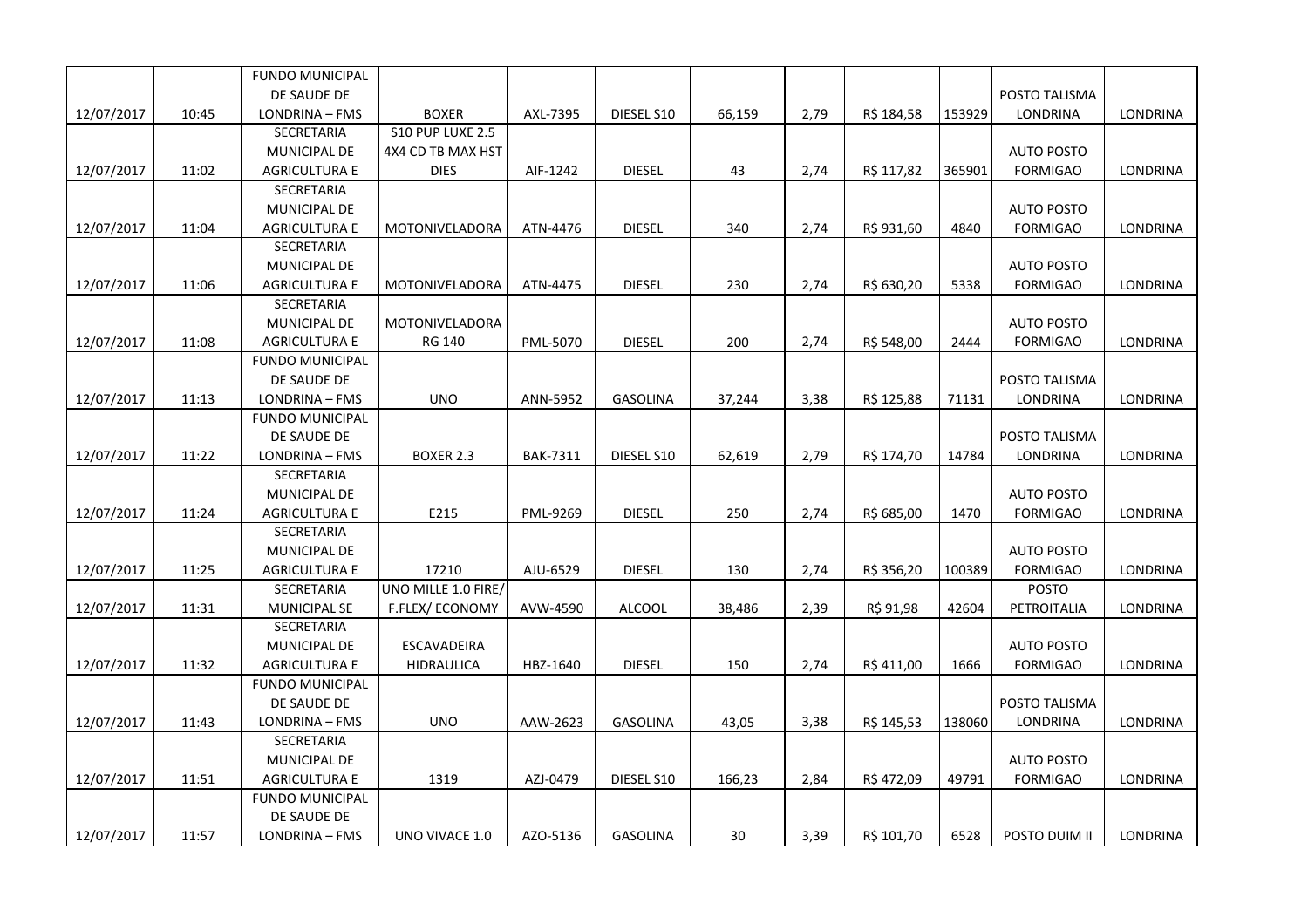|            |       | FUNDO MUNICIPAL        |                           |                 |                 |        |      |            |        |                   |          |
|------------|-------|------------------------|---------------------------|-----------------|-----------------|--------|------|------------|--------|-------------------|----------|
|            |       | DE SAUDE DE            |                           |                 |                 |        |      |            |        |                   |          |
| 12/07/2017 | 12:04 | LONDRINA - FMS         | <b>FIESTA</b>             | ALS-2880        | GASOLINA        | 21,831 | 3,39 | R\$ 74,00  | 223518 | POSTO DUIM II     | LONDRINA |
|            |       | SECRETARIA             | GOL PLUS 1.0 MI           |                 |                 |        |      |            |        | <b>POSTO</b>      |          |
| 12/07/2017 | 12:19 | MUNICIPAL DO           | <b>TOTAL FLEX 4P</b>      | ANJ-9403        | <b>ALCOOL</b>   | 35,155 | 2,39 | R\$ 84,02  | 144348 | PETROITALIA       | LONDRINA |
|            |       | SECRETARIA             |                           |                 |                 |        |      |            |        |                   |          |
|            |       | <b>MUNICIPAL DE</b>    |                           |                 |                 |        |      |            |        | <b>POSTO</b>      |          |
| 12/07/2017 | 12:28 | <b>AGRICULTURA E</b>   | MOBI LIKE 1.0             | BAZ-6070        | <b>ALCOOL</b>   | 31,385 | 2,39 | R\$ 75,01  | 4454   | PETROITALIA       | LONDRINA |
|            |       | ADMINISTRAÇÃO DOS      |                           |                 |                 |        |      |            |        |                   |          |
|            |       | <b>CEMITÉRIOS E</b>    |                           |                 |                 |        |      |            |        |                   |          |
|            |       | SERVIÇOS               |                           |                 |                 |        |      |            |        | <b>AUTO POSTO</b> |          |
| 12/07/2017 | 12:34 | <b>FUNERARIOS DE</b>   | F14000 2P (DIESEL)        | AJA-2563        | <b>DIESEL</b>   | 47,19  | 2,74 | R\$ 129,30 | 110460 | <b>FORMIGAO</b>   | LONDRINA |
|            |       | SECRETARIA             |                           |                 |                 |        |      |            |        |                   |          |
|            |       | <b>MUNICIPAL SE</b>    | <b>S10 PICKUP</b>         |                 |                 |        |      |            |        | POSTO TALISMA     |          |
| 12/07/2017 | 12:36 | ASSISTNCIA SOCIAL-     | <b>EXECUTIVE CD 4.3</b>   | AWM-4667        | <b>ALCOOL</b>   | 57,339 | 2,39 | R\$ 137,04 | 83711  | LONDRINA          | LONDRINA |
|            |       | SECRETARIA             |                           |                 |                 |        |      |            |        |                   |          |
|            |       | MUNICIPAL DE           |                           |                 |                 |        |      |            |        | <b>AUTO POSTO</b> |          |
| 12/07/2017 | 12:38 | <b>AGRICULTURA E</b>   | NOVO VOYAGE               | <b>BAL-2688</b> | GASOLINA        | 44,15  | 3,46 | R\$ 152,76 | 21185  | <b>FORMIGAO</b>   | LONDRINA |
|            |       | <b>SECRETARIA</b>      |                           |                 |                 |        |      |            |        |                   |          |
|            |       | MUNICIPAL DE OBRAS     | <b>IPANEMA GL 1.8</b>     |                 |                 |        |      |            |        | <b>AUTO POSTO</b> |          |
| 12/07/2017 | 13:24 | E PAVIMENTAÇÃO -       | MPFI / EFI / SL 4P        | AGQ-5124        | <b>GASOLINA</b> | 30     | 3,46 | R\$ 103,80 | 230135 | <b>FORMIGAO</b>   | LONDRINA |
|            |       | FUNDO MUNICIPAL        |                           |                 |                 |        |      |            |        |                   |          |
|            |       | DE SAUDE DE            |                           |                 |                 |        |      |            |        |                   |          |
| 12/07/2017 | 13:29 | LONDRINA - FMS         | <b>KOMBI</b>              | FEP-2301        | <b>GASOLINA</b> | 19,52  | 3,39 | R\$ 66,17  | 158760 | POSTO DUIM II     | LONDRINA |
|            |       | <b>FUNDO MUNICIPAL</b> |                           |                 |                 |        |      |            |        |                   |          |
|            |       | DE SAUDE DE            |                           |                 |                 |        |      |            |        |                   |          |
| 12/07/2017 | 13:41 | LONDRINA - FMS         | <b>BOXER</b>              | AWF-6106        | DIESEL S10      | 53,101 | 2,69 | R\$ 142,84 | 215677 | POSTO DUIM II     | LONDRINA |
|            |       | SECRETARIA             | <b>BAND.PICAPE</b>        |                 |                 |        |      |            |        |                   |          |
|            |       | MUNICIPAL DE OBRAS     | <b>CHASSI CURTO</b>       |                 |                 |        |      |            |        | <b>POSTO</b>      |          |
| 12/07/2017 | 13:41 | E PAVIMENTAÇÃO -       | <b>DIESEL</b>             | ABP-1581        | <b>DIESEL</b>   | 36,81  | 2,99 | R\$ 110,06 | 29312  | PETROITALIA       | LONDRINA |
|            |       | SECRETARIA             |                           |                 |                 |        |      |            |        |                   |          |
|            |       | MUNICIPAL DE           |                           |                 |                 |        |      |            |        | <b>POSTO</b>      |          |
| 12/07/2017 | 13:43 | <b>AGRICULTURA E</b>   | MOBI LIKE 1.0             | BAZ-6072        | <b>ALCOOL</b>   | 41,005 | 2,39 | R\$ 98,00  | 4901   | PETROITALIA       | LONDRINA |
|            |       | <b>FUNDO MUNICIPAL</b> |                           |                 |                 |        |      |            |        |                   |          |
|            |       | DE SAUDE DE            |                           |                 |                 |        |      |            |        |                   |          |
| 12/07/2017 | 13:43 | LONDRINA - FMS         | <b>CELTA</b>              | AWM-8671        | <b>ALCOOL</b>   | 47,022 | 2,39 | R\$ 112,38 | 31585  | POSTO DUIM II     | LONDRINA |
|            |       | ADMINISTRAÇÃO DOS      |                           |                 |                 |        |      |            |        |                   |          |
|            |       | <b>CEMITÉRIOS E</b>    | <b>S10 PICKUP 2.8 4X2</b> |                 |                 |        |      |            |        |                   |          |
|            |       | SERVIÇOS               | TURBO INTERC.             |                 |                 |        |      |            |        |                   |          |
| 12/07/2017 | 13:51 | <b>FUNERARIOS DE</b>   | DIES.                     | AYW-8439        | DIESEL S10      | 71,382 | 2,69 | R\$ 192,01 | 132721 | POSTO DUIM II     | LONDRINA |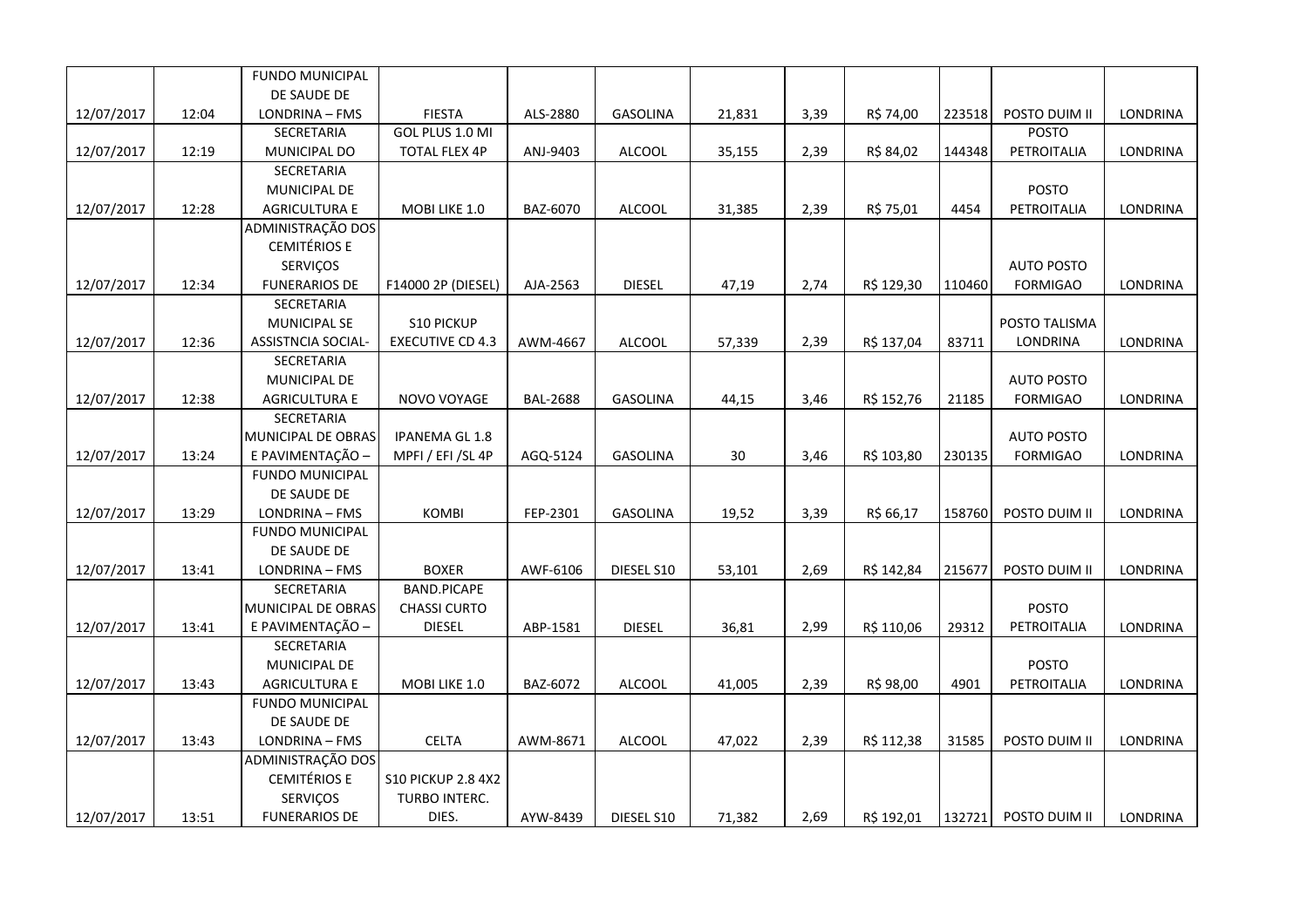|            |       | FUNDO MUNICIPAL        |                          |                 |                 |        |      |            |        |                   |                 |
|------------|-------|------------------------|--------------------------|-----------------|-----------------|--------|------|------------|--------|-------------------|-----------------|
|            |       | DE SAUDE DE            |                          |                 |                 |        |      |            |        |                   |                 |
| 12/07/2017 | 13:53 | LONDRINA - FMS         | UNO VIVACE               | AZO-5146        | <b>GASOLINA</b> | 26,901 | 3,39 | R\$ 91,22  | 33117  | POSTO DUIM II     | LONDRINA        |
|            |       | SECRETARIA             | UNO WAY CELEB.           |                 |                 |        |      |            |        |                   |                 |
|            |       | MUNICIPAL DE OBRAS     | 1.0 EVO FIRE FLEX        |                 |                 |        |      |            |        | <b>AUTO POSTO</b> |                 |
| 12/07/2017 | 13:56 | E PAVIMENTAÇÃO -       | 8V                       | AYW-7598        | <b>GASOLINA</b> | 35,765 | 3,69 | R\$ 131,95 | 31162  | <b>ECOS</b>       | <b>LONDRINA</b> |
|            |       | <b>FUNDACAO DE</b>     | UNO MILLE 1.0 FIRE/      |                 |                 |        |      |            |        | <b>AUTO POSTO</b> |                 |
| 12/07/2017 | 14:29 | <b>ESPORTES DE</b>     | F.FLEX/ECONOMY           | ANW-0741        | ALCOOL          | 31,45  | 2,29 | R\$ 72,02  | 106155 | ECOS              | LONDRINA        |
|            |       | SECRETARIA             |                          |                 |                 |        |      |            |        |                   |                 |
|            |       | MUNICIPAL DE           | KOMBI LOTACAO 1.4        |                 |                 |        |      |            |        | <b>POSTO</b>      |                 |
| 12/07/2017 | 15:17 | POLITICAS PARA AS      | MI TOTAL FLEX 8V         | <b>FKK-0263</b> | <b>ALCOOL</b>   | 34,005 | 2,39 | R\$ 81,27  | 50735  | PETROITALIA       | LONDRINA        |
|            |       | SECRETARIA             |                          |                 |                 |        |      |            |        |                   |                 |
|            |       | MUNICIPAL DE OBRAS     |                          |                 |                 |        |      |            |        | <b>AUTO POSTO</b> |                 |
| 12/07/2017 | 15:21 | E PAVIMENTAÇÃO -       | <b>TECTOR 150E21</b>     | AZL-3508        | DIESEL S10      | 100    | 2,84 | R\$ 284,00 | 29735  | <b>FORMIGAO</b>   | LONDRINA        |
|            |       | SECRETARIA             |                          |                 |                 |        |      |            |        | POSTO VIA         |                 |
| 12/07/2017 | 15:24 | MUNICIPAL SE           | AIRCROSS 16 FEEL         | BAY-3670        | <b>ALCOOL</b>   | 49,67  | 2,6  | R\$ 129,12 | 4496   | <b>TORRES</b>     | <b>CURITIBA</b> |
|            |       | SECRETARIA             | UNO MILLE 1.0 FIRE/      |                 |                 |        |      |            |        |                   |                 |
| 12/07/2017 | 15:30 | MUNICIPAL SE           | F.FLEX/ECONOMY           | AKS-4021        | <b>GASOLINA</b> | 23,601 | 3,39 | R\$ 80,00  | 283003 | POSTO DUIM II     | LONDRINA        |
|            |       | SECRETARIA             | MERIVA JOY 1.4           |                 |                 |        |      |            |        | <b>AUTO POSTO</b> |                 |
| 12/07/2017 | 15:51 | MUNICIPAL DE           | <b>MPFI 8V ECONOFLEX</b> | HFO-7602        | <b>ALCOOL</b>   | 45,05  | 2,29 | R\$ 103,17 | 120212 | ECOS              | LONDRINA        |
|            |       | <b>FUNDO MUNICIPAL</b> |                          |                 |                 |        |      |            |        |                   |                 |
|            |       | DE SAUDE DE            |                          |                 |                 |        |      |            |        |                   |                 |
| 12/07/2017 | 16:02 | LONDRINA - FMS         | MASTER 2.3 DCI           | PAR-9940        | DIESEL S10      | 64,029 | 2,69 | R\$ 172,24 | 32589  | POSTO DUIM II     | LONDRINA        |
|            |       | SECRETARIA             | RANGER XL 3.0 PSE        |                 |                 |        |      |            |        | <b>POSTO</b>      |                 |
| 12/07/2017 | 16:03 | MUNICIPAL DE           | 163CV 4X2 CD TB          | <b>HCF-8194</b> | <b>DIESEL</b>   | 31,636 | 2,99 | R\$ 94,59  | 205738 | PETROITALIA       | LONDRINA        |
|            |       | <b>FUNDO MUNICIPAL</b> |                          |                 |                 |        |      |            |        |                   |                 |
|            |       | DE SAUDE DE            |                          |                 |                 |        |      |            |        |                   |                 |
| 12/07/2017 | 16:17 | LONDRINA - FMS         | <b>UNO</b>               | AUY-4269        | GASOLINA        | 39,841 | 3,39 | R\$ 135,06 | 114195 | POSTO DUIM II     | LONDRINA        |
|            |       | <b>FUNDO MUNICIPAL</b> |                          |                 |                 |        |      |            |        |                   |                 |
|            |       | DE SAUDE DE            |                          |                 |                 |        |      |            |        |                   |                 |
| 12/07/2017 | 16:25 | LONDRINA - FMS         | <b>CELTA</b>             | AWM-8690        | <b>GASOLINA</b> | 40     | 3,39 | R\$ 135,60 | 16206  | POSTO DUIM II     | <b>LONDRINA</b> |
|            |       | SECRETARIA             | MERIVA JOY 1.4           |                 |                 |        |      |            |        | <b>POSTO</b>      |                 |
| 12/07/2017 | 16:43 | MUNICIPAL DE           | MPFI 8V ECONOFLEX        | HFO-7606        | <b>ALCOOL</b>   | 43,683 | 2,39 | R\$ 104,40 | 126069 | PETROITALIA       | LONDRINA        |
|            |       | <b>FUNDO MUNICIPAL</b> |                          |                 |                 |        |      |            |        |                   |                 |
|            |       | DE SAUDE DE            | MASTER 2.3 DCI           |                 |                 |        |      |            |        |                   |                 |
| 12/07/2017 | 16:57 | LONDRINA - FMS         | FURGÃO 16V               | AZL-6474        | DIESEL S10      | 87,502 | 2,69 | R\$ 235,38 | 97266  | POSTO DUIM II     | LONDRINA        |
|            |       | FUNDO MUNICIPAL        |                          |                 |                 |        |      |            |        |                   |                 |
|            |       | DE SAUDE DE            |                          |                 |                 |        |      |            |        |                   |                 |
| 12/07/2017 | 17:13 | LONDRINA - FMS         | <b>KOMBI</b>             | FFZ-4793        | <b>GASOLINA</b> | 29,47  | 3,29 | R\$ 96,96  | 177750 | POSTO FARIA       | LONDRINA        |
|            |       | SECRETARIA             | ASTRA SED.               |                 |                 |        |      |            |        | <b>AUTO POSTO</b> |                 |
| 12/07/2017 | 17:49 | MUNICIPAL DE           | ADVANT. 2.0 8V           | AUE-4726        | <b>ALCOOL</b>   | 43,005 | 2,44 | R\$ 104,92 | 103123 | <b>FORMIGAO</b>   | LONDRINA        |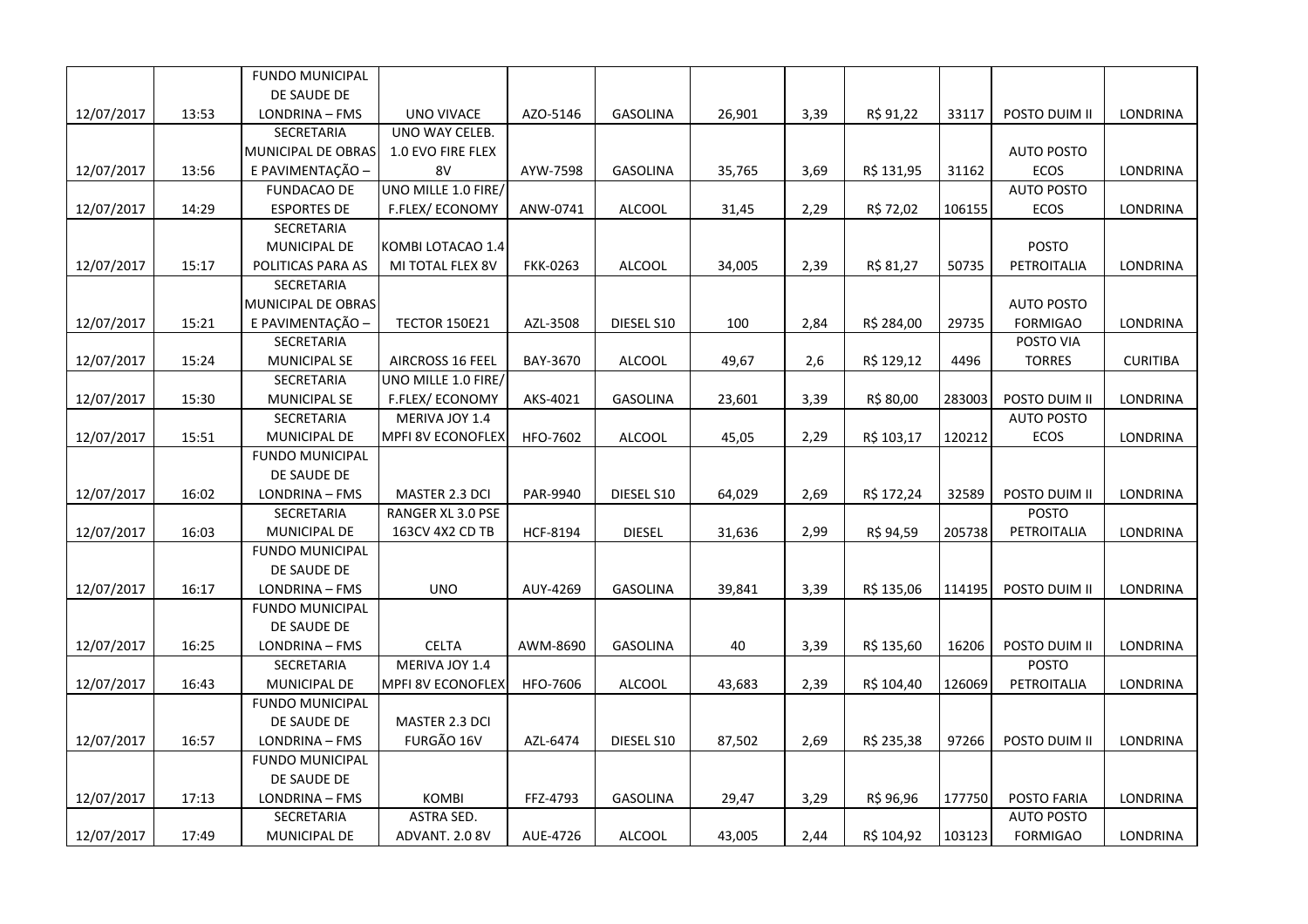|            |       | <b>FUNDO MUNICIPAL</b> |                      |                 |                 |        |      |            |        |                   |                 |
|------------|-------|------------------------|----------------------|-----------------|-----------------|--------|------|------------|--------|-------------------|-----------------|
|            |       | DE SAUDE DE            |                      |                 |                 |        |      |            |        |                   |                 |
| 12/07/2017 | 17:49 | LONDRINA - FMS         | <b>ONIX 1.0</b>      | BAG-1791        | GASOLINA        | 22,002 | 3,39 | R\$ 74,58  | 66903  | POSTO DUIM II     | LONDRINA        |
|            |       | SECRETARIA             | ASTRA SED.           |                 |                 |        |      |            |        |                   |                 |
| 12/07/2017 | 18:04 | MUNICIPAL DE           | ADVANT. 2.0 8V       | AUE-4758        | <b>ALCOOL</b>   | 29,866 | 2,39 | R\$ 71,37  | 88290  | POSTO DUIM II     | LONDRINA        |
|            |       | SECRETARIA             | VOYAGE 1.6 MI        |                 |                 |        |      |            |        |                   |                 |
| 12/07/2017 | 18:19 | MUNICIPAL DE           | <b>TOTAL FLEX 8V</b> | AZL-4452        | <b>ALCOOL</b>   | 43,39  | 2,39 | R\$ 103,70 | 41595  | POSTO DUIM II     | LONDRINA        |
|            |       | <b>FUNDO MUNICIPAL</b> |                      |                 |                 |        |      |            |        |                   |                 |
|            |       | DE SAUDE DE            |                      |                 |                 |        |      |            |        |                   |                 |
| 12/07/2017 | 18:32 | LONDRINA - FMS         | JUMPER J 2.3         | AZX-7928        | DIESEL S10      | 49,76  | 2,69 | R\$ 133,85 | 100681 | POSTO DUIM II     | LONDRINA        |
|            |       | <b>FUNDO MUNICIPAL</b> |                      |                 |                 |        |      |            |        |                   |                 |
|            |       | DE SAUDE DE            |                      |                 |                 |        |      |            |        |                   |                 |
| 12/07/2017 | 18:49 | LONDRINA - FMS         | JUMPER J 2.3         | AZX-7915        | DIESEL S10      | 33,092 | 2,69 | R\$ 89,01  | 108780 | POSTO DUIM II     | LONDRINA        |
|            |       | SECRETARIA             | XTZ 250 LANDER       |                 |                 |        |      |            |        |                   |                 |
| 12/07/2017 | 19:06 | MUNICIPAL DE           | 249CC                | AZL-5580        | GASOLINA        | 6,203  | 3,39 | R\$ 21,02  | 12231  | POSTO DUIM II     | LONDRINA        |
|            |       | SECRETARIA             | XTZ 250 LANDER       |                 |                 |        |      |            |        |                   |                 |
| 12/07/2017 | 19:11 | MUNICIPAL DE           | 249CC                | AZL-5594        | <b>GASOLINA</b> | 6,201  | 3,39 | R\$ 21,02  | 12100  | POSTO DUIM II     | LONDRINA        |
|            |       | <b>FUNDO MUNICIPAL</b> |                      |                 |                 |        |      |            |        |                   |                 |
|            |       | DE SAUDE DE            |                      |                 |                 |        |      |            |        | <b>AUTO POSTO</b> |                 |
| 12/07/2017 | 20:03 | LONDRINA - FMS         | SPRINTER-415         | <b>BAG-9372</b> | DIESEL S10      | 36,661 | 2,89 | R\$ 105,95 | 42311  | ECOS              | LONDRINA        |
|            |       | <b>SECRETARIA</b>      |                      |                 |                 |        |      |            |        |                   |                 |
| 12/07/2017 | 20:13 | MUNICIPAL DE           | <b>XRE 300</b>       | AVF-3871        | GASOLINA        | 9,742  | 3,39 | R\$ 33,02  | 23487  | POSTO DUIM II     | LONDRINA        |
|            |       | SECRETARIA             | <b>S10 BLAZER</b>    |                 |                 |        |      |            |        |                   |                 |
| 12/07/2017 | 20:41 | <b>MUNICIPAL DE</b>    | ADVANT. 2.4/2.4      | AUE-4965        | ALCOOL          | 32,602 | 2,39 | R\$ 77,91  | 138326 | POSTO DUIM II     | LONDRINA        |
|            |       | <b>FUNDO MUNICIPAL</b> |                      |                 |                 |        |      |            |        |                   |                 |
|            |       | DE SAUDE DE            |                      |                 |                 |        |      |            |        | <b>AUTO POSTO</b> |                 |
| 12/07/2017 | 22:37 | LONDRINA - FMS         | SPACEFOX             | <b>BAI-9774</b> | <b>GASOLINA</b> | 32,34  | 3,69 | R\$ 119,33 | 53765  | <b>ECOS</b>       | LONDRINA        |
|            |       | <b>SECRETARIA</b>      | WEEKEND              |                 |                 |        |      |            |        | <b>AUTO POSTO</b> |                 |
| 13/07/2017 | 00:53 | MUNICIPAL DE           | ADVENTURE            | <b>BAJ-7690</b> | <b>ALCOOL</b>   | 34,33  | 2,29 | R\$ 78,61  | 44574  | ECOS              | LONDRINA        |
|            |       | SECRETARIA             | WEEKEND              |                 |                 |        |      |            |        | <b>AUTO POSTO</b> |                 |
| 13/07/2017 | 01:57 | MUNICIPAL DE           | ADVENTURE            | <b>BAJ-7691</b> | <b>ALCOOL</b>   | 41     | 2,29 | R\$ 93,89  | 33581  | <b>ECOS</b>       | LONDRINA        |
|            |       | <b>FUNDO MUNICIPAL</b> |                      |                 |                 |        |      |            |        |                   |                 |
|            |       | DE SAUDE DE            |                      |                 |                 |        |      |            |        |                   |                 |
| 13/07/2017 | 06:44 | LONDRINA - FMS         | <b>KOMBI</b>         | FEP-2285        | <b>GASOLINA</b> | 20,362 | 3,39 | R\$ 69,02  | 201422 | POSTO DUIM II     | <b>LONDRINA</b> |
|            |       | <b>FUNDO MUNICIPAL</b> |                      |                 |                 |        |      |            |        |                   |                 |
|            |       | DE SAUDE DE            |                      |                 |                 |        |      |            |        |                   |                 |
| 13/07/2017 | 07:05 | LONDRINA - FMS         | <b>CELTA</b>         | AWM-8632        | <b>GASOLINA</b> | 18,57  | 3,39 | R\$ 62,95  | 149099 | POSTO DUIM II     | LONDRINA        |
|            |       | <b>FUNDO MUNICIPAL</b> |                      |                 |                 |        |      |            |        |                   |                 |
|            |       | DE SAUDE DE            |                      |                 |                 |        |      |            |        |                   |                 |
| 13/07/2017 | 07:28 | LONDRINA - FMS         | <b>BOXER HDI 15L</b> | AZO-4509        | DIESEL S10      | 40,532 | 2,69 | R\$ 109,03 | 95840  | POSTO DUIM II     | <b>LONDRINA</b> |
|            |       | SECRETARIA             | VOYAGE 1.6 MI        |                 |                 |        |      |            |        |                   |                 |
| 13/07/2017 | 07:30 | MUNICIPAL DE           | <b>TOTAL FLEX 8V</b> | AZL-4470        | <b>ALCOOL</b>   | 45,163 | 2,39 | R\$ 107,93 | 69036  | POSTO DUIM II     | LONDRINA        |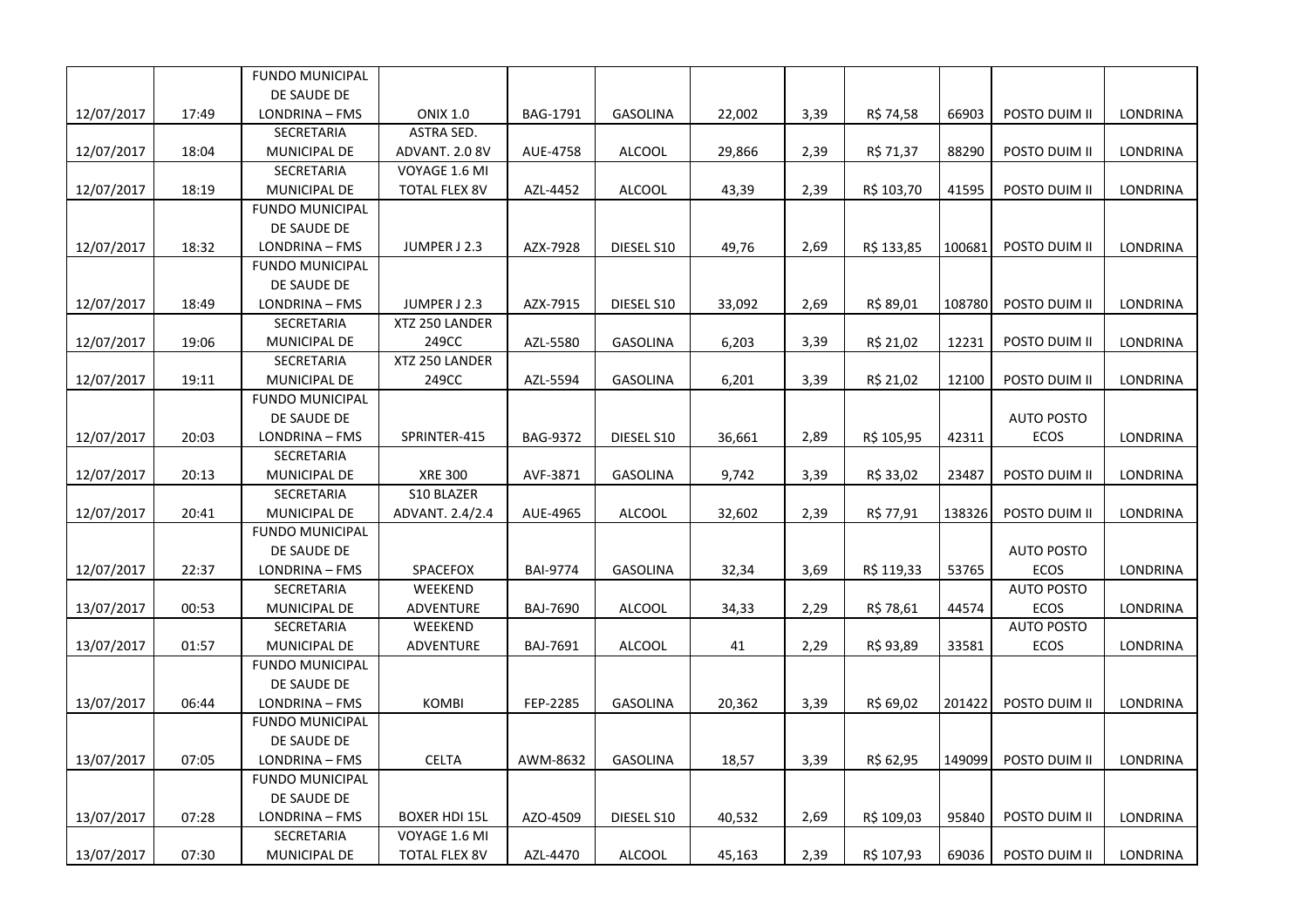|            |       | SECRETARIA                |                          |          |                 |        |      |            |        |                   |          |
|------------|-------|---------------------------|--------------------------|----------|-----------------|--------|------|------------|--------|-------------------|----------|
| 13/07/2017 | 07:42 | MUNICIPAL DE              | <b>XRE 300</b>           | AYD-9581 | GASOLINA        | 9,39   | 3,39 | R\$ 31,83  | 28058  | POSTO DUIM II     | LONDRINA |
|            |       | SECRETARIA                | 14000 TURBO 2P           |          |                 |        |      |            |        | <b>AUTO POSTO</b> |          |
| 13/07/2017 | 07:57 | MUNICIPAL DO              | (DIESEL)                 | AJA-2625 | <b>DIESEL</b>   | 80,361 | 2,74 | R\$ 220,19 | 97877  | <b>FORMIGAO</b>   | LONDRINA |
|            |       | SECRETARIA                |                          |          |                 |        |      |            |        |                   |          |
|            |       | MUNICIPAL DE OBRAS        | UNO VIVACE 1.0           |          |                 |        |      |            |        | <b>POSTO</b>      |          |
| 13/07/2017 | 08:09 | E PAVIMENTAÇÃO -          | EVO FIRE FLEX 8V         | AYP-1572 | <b>ALCOOL</b>   | 41,846 | 2,39 | R\$ 100,01 | 25430  | PETROITALIA       | LONDRINA |
|            |       | <b>FUNDO MUNICIPAL</b>    |                          |          |                 |        |      |            |        |                   |          |
|            |       | DE SAUDE DE               |                          |          |                 |        |      |            |        |                   |          |
| 13/07/2017 | 08:14 | LONDRINA - FMS            | <b>DAILY</b>             | ALT-7628 | <b>DIESEL</b>   | 40,733 | 2,59 | R\$ 105,49 | 116110 | POSTO DUIM II     | LONDRINA |
|            |       | <b>FUNDO MUNICIPAL</b>    |                          |          |                 |        |      |            |        |                   |          |
|            |       | DE SAUDE DE               |                          |          |                 |        |      |            |        | POSTO TALISMA     |          |
| 13/07/2017 | 08:17 | LONDRINA - FMS            | <b>KOMBI</b>             | FHT-4264 | <b>GASOLINA</b> | 29,247 | 3,39 | R\$ 99,14  | 57878  | LONDRINA          | LONDRINA |
|            |       | <b>FUNDO MUNICIPAL</b>    |                          |          |                 |        |      |            |        |                   |          |
|            |       | DE SAUDE DE               |                          |          |                 |        |      |            |        |                   |          |
| 13/07/2017 | 08:26 | LONDRINA - FMS            | <b>UNO</b>               | AUY-4457 | <b>GASOLINA</b> | 27,772 | 3,39 | R\$ 94,14  | 78070  | POSTO DUIM II     | LONDRINA |
|            |       | SECRETARIA                |                          |          |                 |        |      |            |        |                   |          |
|            |       | <b>MUNICIPAL SE</b>       | <b>CLIO AUTHENTIQUE</b>  |          |                 |        |      |            |        | POSTO TALISMA     |          |
| 13/07/2017 | 08:30 | <b>ASSISTNCIA SOCIAL-</b> | <b>HIFLEX 1.0 16V 5P</b> | ANW-2729 | <b>ALCOOL</b>   | 30,11  | 2,39 | R\$ 71,96  | 162899 | LONDRINA          | LONDRINA |
|            |       | <b>SECRETARIA</b>         |                          |          |                 |        |      |            |        |                   |          |
|            |       | MUNICIPAL DE              |                          |          |                 |        |      |            |        | <b>AUTO POSTO</b> |          |
| 13/07/2017 | 08:33 | <b>AGRICULTURA E</b>      | <b>TRATOR AGRICOLA</b>   | AAC-9999 | <b>DIESEL</b>   | 100    | 2,74 | R\$ 274,00 | 66268  | <b>FORMIGAO</b>   | LONDRINA |
|            |       | SECRETARIA                |                          |          |                 |        |      |            |        |                   |          |
|            |       | MUNICIPAL DE              |                          |          |                 |        |      |            |        | <b>AUTO POSTO</b> |          |
| 13/07/2017 | 08:35 | <b>AGRICULTURA E</b>      | <b>TRATOR AGRICOLA</b>   | AAA-0012 | <b>DIESEL</b>   | 200    | 2,74 | R\$ 548,00 | 349    | <b>FORMIGAO</b>   | LONDRINA |
|            |       | <b>FUNDO MUNICIPAL</b>    |                          |          |                 |        |      |            |        |                   |          |
|            |       | DE SAUDE DE               |                          |          |                 |        |      |            |        | POSTO TALISMA     |          |
| 13/07/2017 | 08:40 | LONDRINA - FMS            | <b>FIESTA</b>            | ALS-2893 | <b>GASOLINA</b> | 30,536 | 3,39 | R\$ 103,51 | 103952 | LONDRINA          | LONDRINA |
|            |       | ADMINISTRAÇÃO DOS         |                          |          |                 |        |      |            |        |                   |          |
|            |       | <b>CEMITÉRIOS E</b>       |                          |          |                 |        |      |            |        |                   |          |
|            |       | SERVIÇOS                  | MASTER 13 M3             |          |                 |        |      |            |        | <b>AUTO POSTO</b> |          |
| 13/07/2017 | 08:42 | <b>FUNERARIOS DE</b>      | 2.5CDI                   | EFS-9684 | <b>DIESEL</b>   | 62,788 | 2,74 | R\$ 172,04 | 178756 | <b>FORMIGAO</b>   | LONDRINA |
|            |       | <b>SECRETARIA</b>         | UNO MILLE 1.0 FIRE/      |          |                 |        |      |            |        | <b>POSTO</b>      |          |
| 13/07/2017 | 09:18 | MUNICIPAL DE              | F.FLEX/ECONOMY           | AQG-6092 | <b>ALCOOL</b>   | 37,846 | 2,39 | R\$ 90,45  | 57922  | PETROITALIA       | LONDRINA |
|            |       | <b>FUNDO MUNICIPAL</b>    |                          |          |                 |        |      |            |        |                   |          |
|            |       | DE SAUDE DE               |                          |          |                 |        |      |            |        | <b>POSTO</b>      |          |
| 13/07/2017 | 09:22 | LONDRINA - FMS            | <b>UNO</b>               | AAW-2624 | <b>GASOLINA</b> | 40     | 3,39 | R\$ 135,60 | 84987  | PETROITALIA       | LONDRINA |
|            |       | SECRETARIA                | S10 BLAZER               |          |                 |        |      |            |        |                   |          |
| 13/07/2017 | 09:39 | MUNICIPAL DE              | ADVANT. 2.4/2.4          | AUE-4968 | <b>ALCOOL</b>   | 33,9   | 2,39 | R\$ 81,02  | 194227 | POSTO DUIM II     | LONDRINA |
|            |       | SECRETARIA                | UNO MILLE 1.0 FIRE/      |          |                 |        |      |            |        | <b>POSTO</b>      |          |
| 13/07/2017 | 10:07 | <b>MUNICIPAL SE</b>       | F.FLEX/ECONOMY           | AOZ-4322 | <b>ALCOOL</b>   | 38,134 | 2,39 | R\$ 91,14  | 100031 | PETROITALIA       | LONDRINA |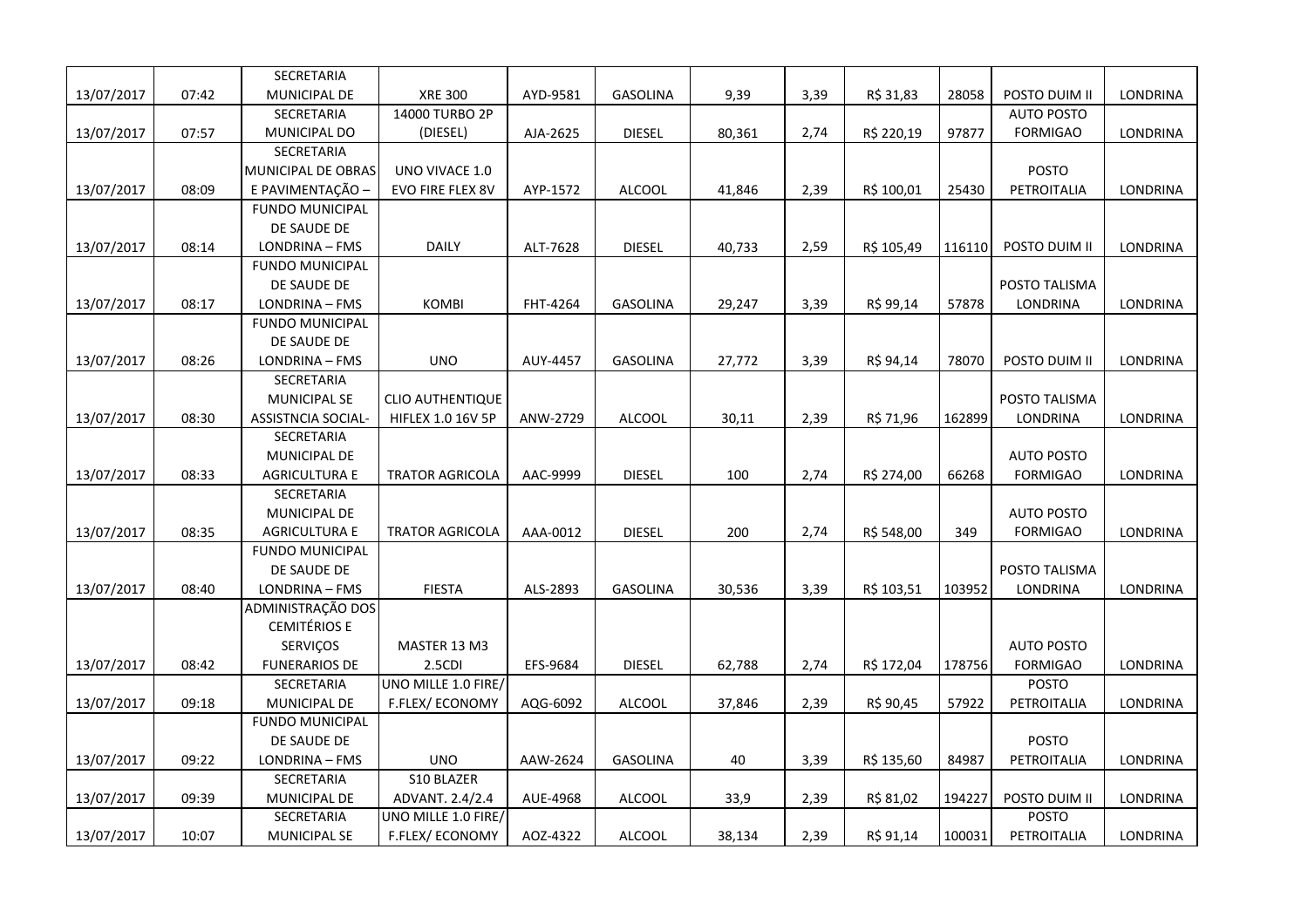|            |       | SECRETARIA             |                   |                 |                 |        |      |            |        |                   |                 |
|------------|-------|------------------------|-------------------|-----------------|-----------------|--------|------|------------|--------|-------------------|-----------------|
|            |       | MUNICIPAL DE OBRAS     |                   |                 |                 |        |      |            |        |                   |                 |
| 13/07/2017 | 10:25 | E PAVIMENTAÇÃO -       | GOL               | <b>BAK-9915</b> | <b>GASOLINA</b> | 31,8   | 3,29 | R\$ 104,65 | 9837   | POSTO FARIA       | LONDRINA        |
|            |       | SECRETARIA             |                   |                 |                 |        |      |            |        | <b>POSTO</b>      |                 |
| 13/07/2017 | 10:25 | MUNICIPAL DO           | <b>MOTO PODA</b>  | EQU-0043        | <b>GASOLINA</b> | 20     | 3,39 | R\$ 67,80  | 180    | PETROITALIA       | LONDRINA        |
|            |       | SECRETARIA             |                   |                 |                 |        |      |            |        | <b>POSTO</b>      |                 |
| 13/07/2017 | 10:26 | MUNICIPAL DO           | <b>MOTO SERRA</b> | EQU-0033        | <b>GASOLINA</b> | 20     | 3,39 | R\$ 67,80  | 210    | PETROITALIA       | LONDRINA        |
|            |       | SECRETARIA             |                   |                 |                 |        |      |            |        | <b>POSTO</b>      |                 |
| 13/07/2017 | 10:28 | MUNICIPAL DO           | MOTO PODA         | EQU-0044        | <b>GASOLINA</b> | 20     | 3,39 | R\$ 67,80  | 200    | PETROITALIA       | LONDRINA        |
|            |       | SECRETARIA             |                   |                 |                 |        |      |            |        | <b>POSTO</b>      |                 |
| 13/07/2017 | 10:29 | MUNICIPAL DO           | <b>MOTO SERRA</b> | EQU-0039        | <b>GASOLINA</b> | 20     | 3,39 | R\$ 67,80  | 155    | PETROITALIA       | LONDRINA        |
|            |       | SECRETARIA             |                   |                 |                 |        |      |            |        | <b>POSTO</b>      |                 |
| 13/07/2017 | 10:30 | MUNICIPAL DO           | <b>MOTO SERRA</b> | EQU-0036        | <b>GASOLINA</b> | 20     | 3,39 | R\$ 67,80  | 190    | PETROITALIA       | LONDRINA        |
|            |       | SECRETARIA             |                   |                 |                 |        |      |            |        | <b>POSTO</b>      |                 |
| 13/07/2017 | 10:31 | MUNICIPAL DO           | <b>ONIX 1.0</b>   | BAG-1783        | <b>ALCOOL</b>   | 50,632 | 2,39 | R\$ 121,01 | 19040  | PETROITALIA       | LONDRINA        |
|            |       | <b>FUNDO MUNICIPAL</b> |                   |                 |                 |        |      |            |        |                   |                 |
|            |       | DE SAUDE DE            |                   |                 |                 |        |      |            |        |                   |                 |
| 13/07/2017 | 10:34 | LONDRINA - FMS         | <b>UNO</b>        | AMN-4157        | <b>GASOLINA</b> | 31,7   | 3,39 | R\$ 107,46 | 168574 | POSTO DUIM II     | LONDRINA        |
|            |       | <b>SECRETARIA</b>      |                   |                 |                 |        |      |            |        |                   |                 |
|            |       | MUNICIPAL DE OBRAS     |                   |                 |                 |        |      |            |        |                   |                 |
| 13/07/2017 | 10:38 | E PAVIMENTAÇÃO         | SAVEIRO CS ST MB  | <b>BAK-5057</b> | <b>ALCOOL</b>   | 45,862 | 2,39 | R\$ 109,60 | 23279  | POSTO DUIM II     | LONDRINA        |
|            |       | <b>FUNDO MUNICIPAL</b> |                   |                 |                 |        |      |            |        |                   |                 |
|            |       | DE SAUDE DE            |                   |                 |                 |        |      |            |        |                   |                 |
| 13/07/2017 | 10:52 | LONDRINA - FMS         | <b>KOMBI</b>      | FFZ-5891        | <b>GASOLINA</b> | 28,42  | 3,39 | R\$ 96,34  | 187859 | POSTO DUIM II     | LONDRINA        |
|            |       | SECRETARIA             | <b>DUCATO</b>     |                 |                 |        |      |            |        |                   |                 |
| 13/07/2017 | 11:01 | MUNICIPAL DE           | <b>MAXICARGA</b>  | AZJ-1485        | DIESEL S10      | 57,434 | 2,69 | R\$ 154,49 | 31090  | POSTO DUIM II     | LONDRINA        |
|            |       | SECRETARIA             | UNO MILLE/ MILLE  |                 |                 |        |      |            |        | <b>AUTO POSTO</b> |                 |
| 13/07/2017 | 11:02 | <b>MUNICIPAL SE</b>    | EX/ SMART 4P      | AKB-2045        | <b>GASOLINA</b> | 33,22  | 3,69 | R\$ 122,58 | 172414 | ECOS              | LONDRINA        |
|            |       | <b>FUNDO MUNICIPAL</b> |                   |                 |                 |        |      |            |        |                   |                 |
|            |       | DE SAUDE DE            |                   |                 |                 |        |      |            |        | POSTO TALISMA     |                 |
| 13/07/2017 | 11:27 | LONDRINA - FMS         | <b>UNO</b>        | AUY-6807        | <b>GASOLINA</b> | 32,665 | 3,39 | R\$ 110,73 | 80654  | LONDRINA          | LONDRINA        |
|            |       | <b>FUNDO MUNICIPAL</b> |                   |                 |                 |        |      |            |        |                   |                 |
|            |       | DE SAUDE DE            |                   |                 |                 |        |      |            |        | POSTO TALISMA     |                 |
| 13/07/2017 | 12:01 | LONDRINA - FMS         | <b>UNO</b>        | AKQ-6985        | <b>GASOLINA</b> | 48,518 | 3,39 | R\$ 164,47 | 172080 | <b>LONDRINA</b>   | LONDRINA        |
|            |       | <b>FUNDO MUNICIPAL</b> |                   |                 |                 |        |      |            |        |                   |                 |
|            |       | DE SAUDE DE            |                   |                 |                 |        |      |            |        |                   |                 |
| 13/07/2017 | 12:17 | LONDRINA - FMS         | <b>STRADA</b>     | AKO-8026        | <b>ALCOOL</b>   | 44,36  | 2,39 | R\$ 106,02 | 147190 | POSTO DUIM II     | <b>LONDRINA</b> |
|            |       | <b>FUNDO MUNICIPAL</b> |                   |                 |                 |        |      |            |        |                   |                 |
|            |       | DE SAUDE DE            |                   |                 |                 |        |      |            |        | <b>POSTO</b>      |                 |
| 13/07/2017 | 12:53 | LONDRINA - FMS         | <b>KOMBI</b>      | FEP-2301        | <b>GASOLINA</b> | 18,883 | 3,39 | R\$ 64,01  | 158987 | PETROITALIA       | LONDRINA        |
|            |       | SECRETARIA             | <b>UNO MILLE</b>  |                 |                 |        |      |            |        |                   |                 |
| 13/07/2017 | 12:58 | <b>MUNICIPAL SE</b>    | CELEB/CELEB.ECON  | AVW-4227        | <b>ALCOOL</b>   | 32,64  | 2,39 | R\$ 78,00  | 23949  | POSTO DUIM II     | LONDRINA        |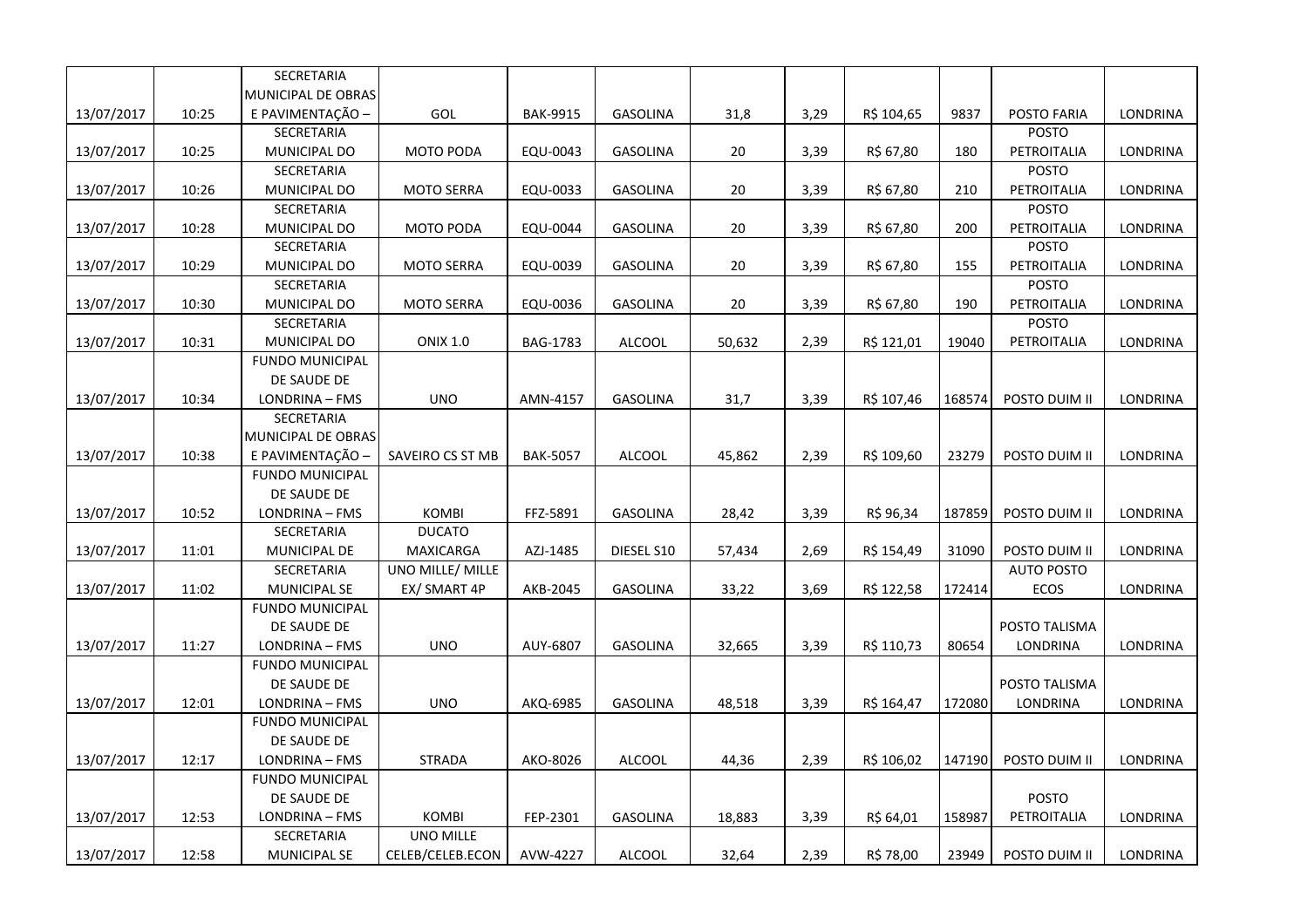|            |       | SECRETARIA                |                       |                 |                 |         |      |            |        |                     |                 |
|------------|-------|---------------------------|-----------------------|-----------------|-----------------|---------|------|------------|--------|---------------------|-----------------|
|            |       | MUNICIPAL DE OBRAS        | UNO ECONOMY 1.4       |                 |                 |         |      |            |        | <b>AUTO POSTO</b>   |                 |
| 13/07/2017 | 13:08 | E PAVIMENTAÇÃO -          | EVO FIRE FLEX 8V 4P   | AYP-1561        | <b>ALCOOL</b>   | 38,822  | 2,19 | R\$ 85,02  | 18154  | <b>ECOS</b>         | LONDRINA        |
|            |       | SECRETARIA                |                       |                 |                 |         |      |            |        |                     |                 |
|            |       | MUNICIPAL DE OBRAS        |                       |                 |                 |         |      |            |        | <b>POSTO</b>        |                 |
| 13/07/2017 | 13:45 | E PAVIMENTAÇÃO -          | F 4000 P              | BAX-1366        | DIESEL S10      | 131,783 | 2,99 | R\$ 394,03 | 8593   | PETROITALIA         | <b>LONDRINA</b> |
|            |       | <b>FUNDO MUNICIPAL</b>    |                       |                 |                 |         |      |            |        |                     |                 |
|            |       | DE SAUDE DE               |                       |                 |                 |         |      |            |        |                     |                 |
| 13/07/2017 | 14:07 | LONDRINA - FMS            | <b>CELTA</b>          | AWM-8645        | <b>GASOLINA</b> | 41,891  | 3,39 | R\$ 142,01 | 37102  | POSTO DUIM II       | <b>LONDRINA</b> |
|            |       | <b>FUNDO MUNICIPAL</b>    |                       |                 |                 |         |      |            |        |                     |                 |
|            |       | DE SAUDE DE               |                       |                 |                 |         |      |            |        | POSTO VIA           |                 |
| 13/07/2017 | 14:12 | LONDRINA - FMS            | <b>ONIX 1.0</b>       | BAG-1791        | <b>GASOLINA</b> | 32,28   | 3,35 | R\$ 108,11 | 67328  | <b>TORRES</b>       | <b>CURITIBA</b> |
|            |       | <b>FUNDO MUNICIPAL</b>    |                       |                 |                 |         |      |            |        |                     |                 |
|            |       | DE SAUDE DE               |                       |                 |                 |         |      |            |        |                     |                 |
| 13/07/2017 | 14:13 | LONDRINA - FMS            | <b>CELTA</b>          | AWM-8696        | <b>GASOLINA</b> | 40      | 3,42 | R\$ 136,85 | 13747  | POSTO DUIM II       | LONDRINA        |
|            |       | <b>FUNDO MUNICIPAL</b>    |                       |                 |                 |         |      |            |        |                     |                 |
|            |       | DE SAUDE DE               |                       |                 |                 |         |      |            |        | POSTO VIA           |                 |
| 13/07/2017 | 14:14 | LONDRINA - FMS            | SPACEFOX              | <b>BAI-9774</b> | GASOLINA        | 32,32   | 3,35 | R\$ 108,24 | 54182  | <b>TORRES</b>       | <b>CURITIBA</b> |
|            |       | SECRETARIA                | UNO MILLE 1.0 FIRE/   |                 |                 |         |      |            |        | <b>POSTO</b>        |                 |
| 13/07/2017 | 14:41 | MUNICIPAL SE              | F.FLEX/ECONOMY        | AVW-4314        | <b>ALCOOL</b>   | 40      | 2,39 | R\$ 95,60  | 21675  | PETROITALIA         | LONDRINA        |
|            |       | <b>FUNDO MUNICIPAL</b>    |                       |                 |                 |         |      |            |        |                     |                 |
|            |       | DE SAUDE DE               |                       |                 |                 |         |      |            |        | <b>AUTO POSTO</b>   |                 |
| 13/07/2017 | 15:01 | LONDRINA - FMS            | UNO VIVACE            | AZO-5143        | <b>ALCOOL</b>   | 34,02   | 2,19 | R\$ 74,52  | 12999  | ECOS                | LONDRINA        |
|            |       | SECRETARIA                | <b>KOMBI STANDARD</b> |                 |                 |         |      |            |        |                     |                 |
|            |       | <b>MUNICIPAL SE</b>       | 1.4 MI TOTAL FLEX     |                 |                 |         |      |            |        | POSTO TALISMA       |                 |
| 13/07/2017 | 15:08 | <b>ASSISTNCIA SOCIAL-</b> | 8V                    | NYG-5009        | ALCOOL          | 32,229  | 2,39 | R\$ 77,03  | 65758  | <b>LONDRINA</b>     | LONDRINA        |
|            |       | SECRETARIA                | RANGER XL 3.0 PSE     |                 |                 |         |      |            |        | <b>AUTO POSTO</b>   |                 |
| 13/07/2017 | 15:21 | MUNICIPAL DE              | 163CV 4X2 CD TB       | <b>HCF-8194</b> | <b>DIESEL</b>   | 31,364  | 2,71 | R\$ 85,03  | 206011 | <b>FORMIGAO</b>     | <b>LONDRINA</b> |
|            |       | <b>FUNDO MUNICIPAL</b>    |                       |                 |                 |         |      |            |        |                     |                 |
|            |       | DE SAUDE DE               |                       |                 |                 |         |      |            |        | <b>AUTO POSTO</b>   |                 |
| 13/07/2017 | 15:36 | LONDRINA - FMS            | <b>CELTA</b>          | AWM-8632        | <b>GASOLINA</b> | 34,369  | 3,09 | R\$ 106,20 | 149576 | <b>ESTRELA GUIA</b> | <b>CURITIBA</b> |
|            |       | SECRETARIA                |                       |                 |                 |         |      |            |        | POSTO               |                 |
| 13/07/2017 | 16:03 | MUNICIPAL DE              | <b>XRE 300</b>        | AYD-9504        | <b>GASOLINA</b> | 9,08    | 3,39 | R\$ 30,78  | 32131  | PETROITALIA         | LONDRINA        |
|            |       | <b>SECRETARIA</b>         |                       |                 |                 |         |      |            |        |                     |                 |
|            |       | MUNICIPAL DE OBRAS        |                       |                 |                 |         |      |            |        | <b>AUTO POSTO</b>   |                 |
| 13/07/2017 | 16:15 | E PAVIMENTAÇÃO -          | <b>CARGO 2423</b>     | AZR-9543        | DIESEL S10      | 176,07  | 2,84 | R\$ 500,01 | 31180  | <b>FORMIGAO</b>     | LONDRINA        |
|            |       | SECRETARIA                |                       |                 |                 |         |      |            |        |                     |                 |
|            |       | MUNICIPAL DE OBRAS        |                       |                 |                 |         |      |            |        | <b>AUTO POSTO</b>   |                 |
| 13/07/2017 | 16:26 | E PAVIMENTAÇÃO -          | <b>ONIX 1.0</b>       | <b>BAG-1794</b> | <b>GASOLINA</b> | 50,76   | 3,46 | R\$ 175,63 | 9234   | <b>FORMIGAO</b>     | <b>LONDRINA</b> |
|            |       | SECRETARIA                | ASTRA SED.            |                 |                 |         |      |            |        |                     |                 |
| 13/07/2017 | 16:29 | <b>MUNICIPAL DE</b>       | ADVANT. 2.0 8V        | AUE-4958        | <b>ALCOOL</b>   | 40,004  | 2,39 | R\$ 95,60  | 116723 | POSTO DUIM II       | LONDRINA        |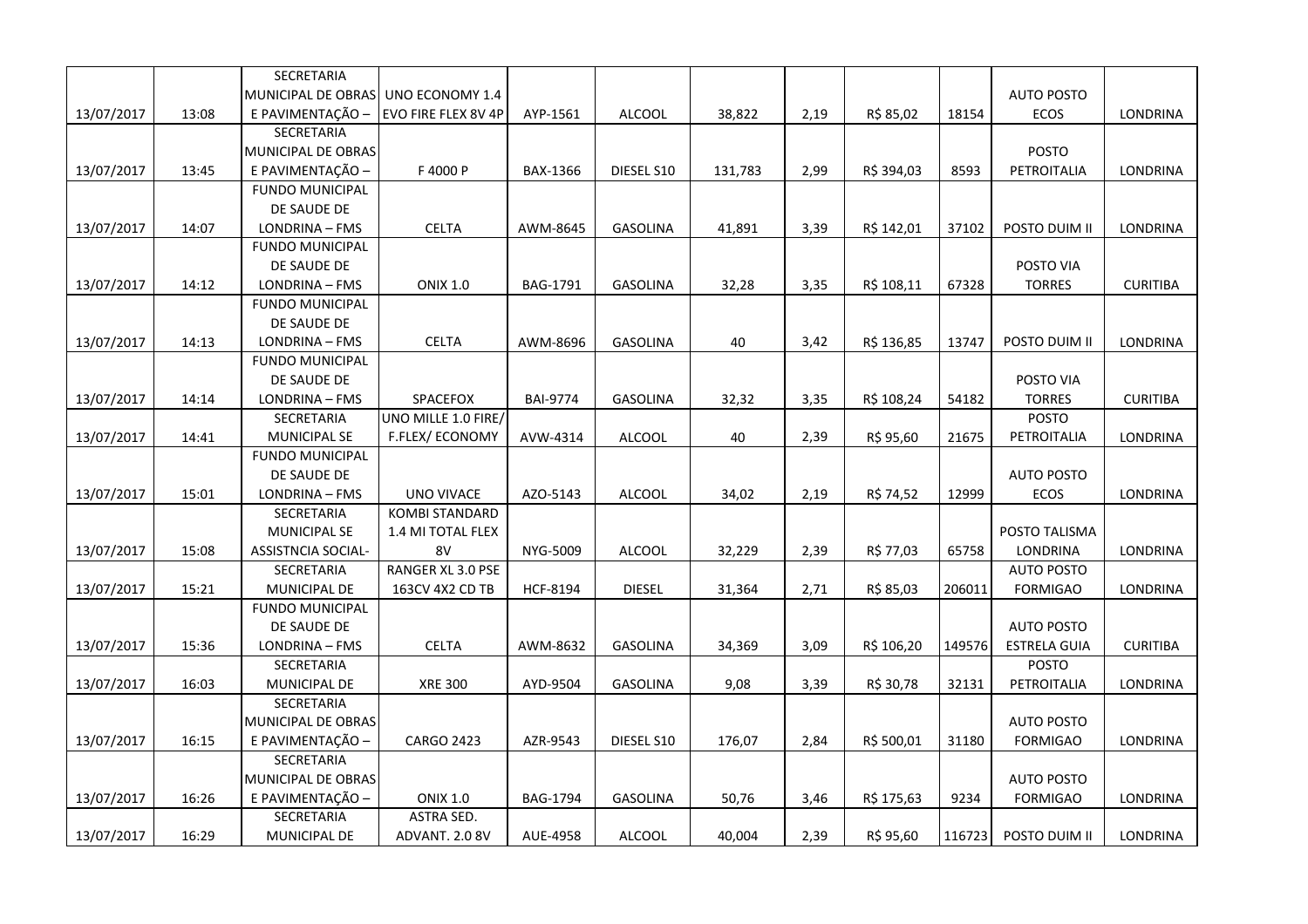|            |       | <b>FUNDO MUNICIPAL</b>                |                       |                 |                 |        |      |            |        |                   |              |
|------------|-------|---------------------------------------|-----------------------|-----------------|-----------------|--------|------|------------|--------|-------------------|--------------|
|            |       | DE SAUDE DE                           |                       |                 |                 |        |      |            |        |                   |              |
| 13/07/2017 | 16:31 | LONDRINA - FMS                        | <b>VOLARE W9 ON</b>   | AYW-4344        | DIESEL S10      | 90,334 | 2,69 | R\$ 242,99 | 32460  | POSTO DUIM II     | LONDRINA     |
|            |       | SECRETARIA                            | ASTRA SED.            |                 |                 |        |      |            |        | <b>POSTO</b>      |              |
| 13/07/2017 | 18:03 | MUNICIPAL DE                          | ADVANT. 2.0 8V        | AUE-4972        | <b>ALCOOL</b>   | 43,515 | 2,39 | R\$ 104,00 | 90143  | PETROITALIA       | LONDRINA     |
|            |       | SECRETARIA                            | S10 BLAZER            |                 |                 |        |      |            |        |                   |              |
| 13/07/2017 | 18:09 | MUNICIPAL DE                          | ADVANT. 2.4/2.4       | AUE-4965        | <b>ALCOOL</b>   | 32,222 | 2,39 | R\$ 77,01  | 138464 | POSTO DUIM II     | LONDRINA     |
|            |       | SECRETARIA                            |                       |                 |                 |        |      |            |        |                   |              |
| 13/07/2017 | 19:13 | <b>MUNICIPAL SE</b>                   | AIRCROSS 16 FEEL      | BAY-3670        | <b>ALCOOL</b>   | 19,33  | 2,49 | R\$ 48,14  | 4666   | POSTO BV          | PONTA GROSSA |
|            |       | SECRETARIA                            |                       |                 |                 |        |      |            |        |                   |              |
| 13/07/2017 | 19:40 | MUNICIPAL DE                          | <b>XRE 300</b>        | AVF-3881        | <b>GASOLINA</b> | 9,902  | 3,39 | R\$ 33,56  | 20947  | POSTO DUIM II     | LONDRINA     |
|            |       | SECRETARIA                            |                       |                 |                 |        |      |            |        |                   |              |
| 13/07/2017 | 19:41 | MUNICIPAL DE                          | <b>XRE 300</b>        | AVF-3910        | <b>GASOLINA</b> | 7,864  | 3,39 | R\$ 26,65  | 27308  | POSTO DUIM II     | LONDRINA     |
|            |       | <b>FUNDO MUNICIPAL</b>                |                       |                 |                 |        |      |            |        |                   |              |
|            |       | DE SAUDE DE                           |                       |                 |                 |        |      |            |        | <b>AUTO POSTO</b> |              |
| 13/07/2017 | 19:57 | LONDRINA - FMS                        | MASTER 2.3 DCI        | PAR-9940        | DIESEL S10      | 45,682 | 2,89 | R\$ 132,02 | 32874  | ECOS              | LONDRINA     |
|            |       | <b>FUNDO MUNICIPAL</b>                |                       |                 |                 |        |      |            |        |                   |              |
|            |       | DE SAUDE DE                           |                       |                 |                 |        |      |            |        |                   |              |
| 13/07/2017 | 19:59 | LONDRINA - FMS                        | AMAROK                | BAL-9180        | DIESEL S10      | 51,795 | 2,69 | R\$ 139,32 | 24275  | POSTO DUIM II     | LONDRINA     |
|            |       | <b>FUNDO MUNICIPAL</b>                |                       |                 |                 |        |      |            |        |                   |              |
|            |       | DE SAUDE DE                           | <b>MASTER 2.3 DCI</b> |                 |                 |        |      |            |        |                   |              |
| 13/07/2017 | 20:14 | LONDRINA - FMS                        | FURGÃO 16V            | AZL-6276        | DIESEL S10      | 77,332 | 2,69 | R\$ 208,02 | 134408 | POSTO DUIM II     | LONDRINA     |
|            |       | <b>FUNDO MUNICIPAL</b>                |                       |                 |                 |        |      |            |        |                   |              |
|            |       | DE SAUDE DE                           |                       |                 |                 |        |      |            |        |                   |              |
| 13/07/2017 | 20:38 | LONDRINA - FMS                        | <b>UNO</b>            | AAW-2630        | <b>GASOLINA</b> | 27,512 | 3,39 | R\$ 93,26  | 251243 | POSTO DUIM II     | LONDRINA     |
|            |       | <b>FUNDO MUNICIPAL</b>                |                       |                 |                 |        |      |            |        |                   |              |
|            |       | DE SAUDE DE                           |                       |                 |                 |        |      |            |        | <b>AUTO POSTO</b> |              |
| 13/07/2017 | 22:18 | LONDRINA - FMS                        | SPACEFOX              | <b>BAI-9774</b> | GASOLINA        | 27,65  | 3,69 | R\$ 102,03 | 54586  | ECOS              | LONDRINA     |
|            |       | <b>FUNDO MUNICIPAL</b><br>DE SAUDE DE |                       |                 |                 |        |      |            |        | <b>AUTO POSTO</b> |              |
|            | 22:42 | LONDRINA - FMS                        | <b>ONIX 1.0</b>       | BAG-1791        | GASOLINA        | 24,4   | 3,69 | R\$ 90,04  | 67746  | ECOS              | LONDRINA     |
| 13/07/2017 |       | SECRETARIA                            | <b>ASTRA SED.</b>     |                 |                 |        |      |            |        | <b>AUTO POSTO</b> |              |
| 14/07/2017 | 05:35 | MUNICIPAL DE                          | ADVANT. 2.0 8V        | AUE-4726        | <b>ALCOOL</b>   | 35,16  | 2,19 | R\$ 77,00  | 103389 | <b>ECOS</b>       | LONDRINA     |
|            |       | SECRETARIA                            | ASTRA SED.            |                 |                 |        |      |            |        |                   |              |
| 14/07/2017 | 07:11 | MUNICIPAL DE                          | ADVANT. 2.0 8V        | AUE-4758        | <b>ALCOOL</b>   | 39,815 | 2,39 | R\$ 95,15  | 88529  | POSTO DUIM II     | LONDRINA     |
|            |       | <b>FUNDO MUNICIPAL</b>                |                       |                 |                 |        |      |            |        |                   |              |
|            |       | DE SAUDE DE                           |                       |                 |                 |        |      |            |        |                   |              |
| 14/07/2017 | 07:47 | LONDRINA - FMS                        | JUMPER J 2.3          | AZX-7928        | DIESEL S10      | 47,142 | 2,69 | R\$ 126,81 | 101049 | POSTO DUIM II     | LONDRINA     |
|            |       | SECRETARIA                            |                       |                 |                 |        |      |            |        | <b>POSTO</b>      |              |
| 14/07/2017 | 07:53 | MUNICIPAL DO                          | 14150 2P (DIESEL)     | AEP-0525        | <b>DIESEL</b>   | 114,05 | 2,99 | R\$ 341,00 | 74038  | PETROITALIA       | LONDRINA     |
|            |       | SECRETARIA                            |                       |                 |                 |        |      |            |        |                   |              |
| 14/07/2017 | 07:58 | MUNICIPAL DE                          | <b>KOMBI FURGAO</b>   | AKN-3676        | <b>GASOLINA</b> | 37,174 | 3,39 | R\$ 126,01 | 177826 | POSTO DUIM II     | LONDRINA     |
|            |       |                                       |                       |                 |                 |        |      |            |        |                   |              |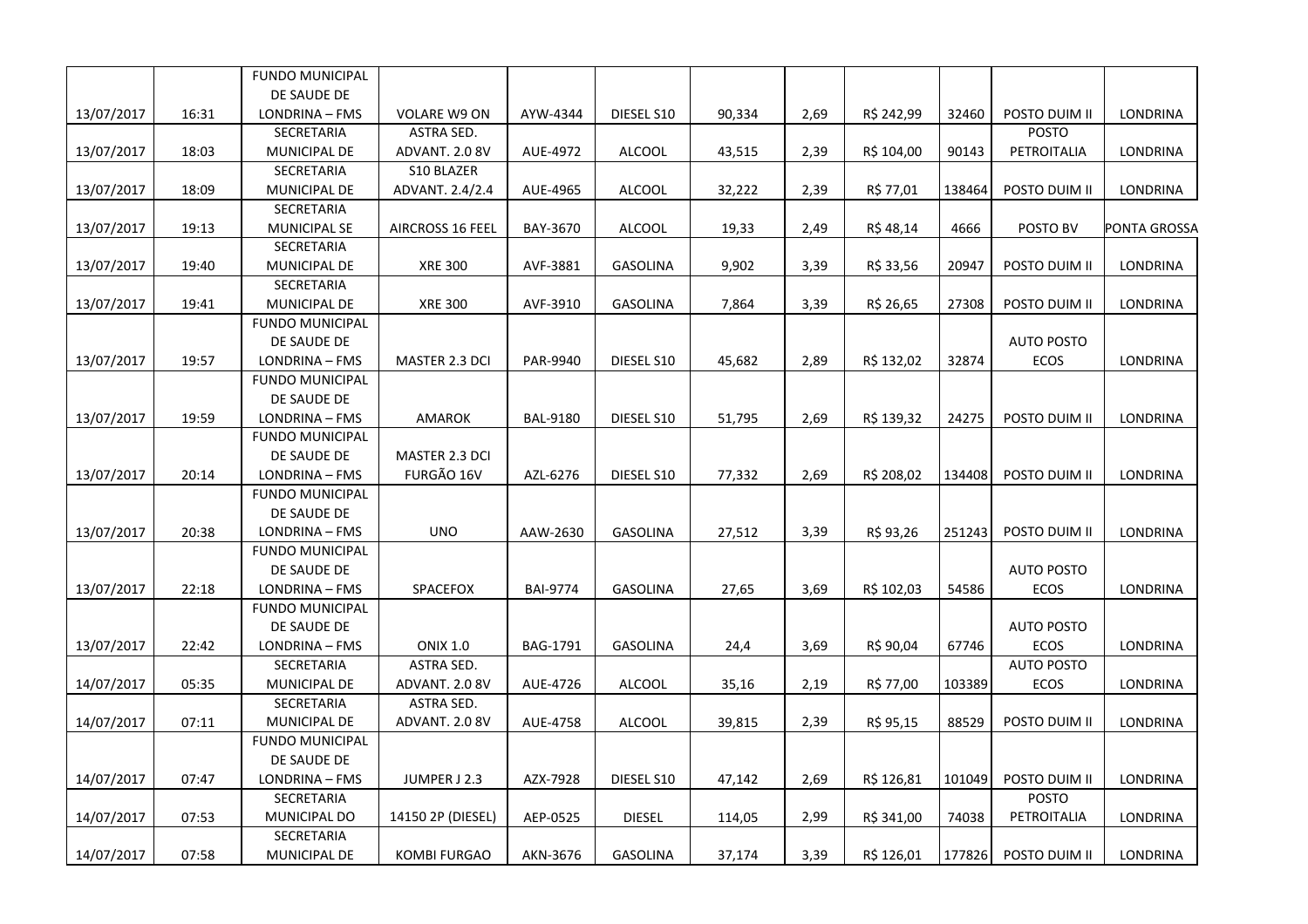|            |       | SECRETARIA                |                       |                 |                 |        |      |            |        |                   |                 |
|------------|-------|---------------------------|-----------------------|-----------------|-----------------|--------|------|------------|--------|-------------------|-----------------|
|            |       | MUNICIPAL DE OBRAS        |                       |                 |                 |        |      |            |        | <b>AUTO POSTO</b> |                 |
| 14/07/2017 | 08:04 | E PAVIMENTAÇÃO -          | DAILY 45S17CS         | AZL-3505        | DIESEL S10      | 75     | 2,84 | R\$ 213,00 | 25683  | <b>FORMIGAO</b>   | LONDRINA        |
|            |       | <b>FUNDO MUNICIPAL</b>    |                       |                 |                 |        |      |            |        |                   |                 |
|            |       | DE SAUDE DE               |                       |                 |                 |        |      |            |        |                   |                 |
| 14/07/2017 | 08:07 | LONDRINA - FMS            | <b>KOMBI</b>          | ASD-4393        | <b>GASOLINA</b> | 37,243 | 3,49 | R\$ 130,00 | 246622 | POSTO CINCO       | LONDRINA        |
|            |       | <b>FUNDO MUNICIPAL</b>    |                       |                 |                 |        |      |            |        |                   |                 |
|            |       | DE SAUDE DE               |                       |                 |                 |        |      |            |        | POSTO TALISMA     |                 |
| 14/07/2017 | 08:31 | LONDRINA - FMS            | <b>ONIX 1.0</b>       | <b>BAG-1787</b> | <b>GASOLINA</b> | 40,776 | 3,39 | R\$ 138,23 | 10269  | LONDRINA          | LONDRINA        |
|            |       | <b>FUNDO MUNICIPAL</b>    |                       |                 |                 |        |      |            |        |                   |                 |
|            |       | DE SAUDE DE               |                       |                 |                 |        |      |            |        |                   |                 |
| 14/07/2017 | 08:39 | LONDRINA - FMS            | <b>KOMBI</b>          | AOA-2172        | <b>GASOLINA</b> | 21,9   | 3,39 | R\$ 74,27  | 349865 | POSTO DUIM II     | <b>LONDRINA</b> |
|            |       | <b>FUNDO MUNICIPAL</b>    |                       |                 |                 |        |      |            |        |                   |                 |
|            |       | DE SAUDE DE               |                       |                 |                 |        |      |            |        | <b>POSTO</b>      |                 |
| 14/07/2017 | 09:02 | LONDRINA - FMS            | $S-10$                | ALV-1539        | <b>GASOLINA</b> | 43,071 | 3,39 | R\$ 146,01 | 341231 | PETROITALIA       | LONDRINA        |
|            |       | <b>FUNDO MUNICIPAL</b>    |                       |                 |                 |        |      |            |        |                   |                 |
|            |       | DE SAUDE DE               |                       |                 |                 |        |      |            |        | POSTO TALISMA     |                 |
| 14/07/2017 | 09:10 | LONDRINA - FMS            | <b>KOMBI</b>          | AQG-7608        | <b>GASOLINA</b> | 29,234 | 3,39 | R\$ 99,10  | 113973 | LONDRINA          | LONDRINA        |
|            |       | SECRETARIA                | ASTRA SED.            |                 |                 |        |      |            |        |                   |                 |
| 14/07/2017 | 09:14 | MUNICIPAL DE              | ADVANT. 2.0 8V        | AUE-5114        | <b>ALCOOL</b>   | 33,06  | 2,39 | R\$ 79,01  | 149844 | POSTO DUIM II     | <b>LONDRINA</b> |
|            |       | <b>FUNDO MUNICIPAL</b>    |                       |                 |                 |        |      |            |        |                   |                 |
|            |       | DE SAUDE DE               |                       |                 |                 |        |      |            |        |                   |                 |
| 14/07/2017 | 09:18 | LONDRINA - FMS            | <b>FIESTA</b>         | ALS-2873        | <b>GASOLINA</b> | 29,042 | 3,39 | R\$ 98,45  | 85481  | POSTO DUIM II     | LONDRINA        |
|            |       | <b>FUNDO MUNICIPAL</b>    |                       |                 |                 |        |      |            |        |                   |                 |
|            |       | DE SAUDE DE               |                       |                 |                 |        |      |            |        |                   |                 |
| 14/07/2017 | 09:23 | LONDRINA - FMS            | <b>STRADA</b>         | AGE-4139        | <b>ALCOOL</b>   | 45,723 | 2,39 | R\$ 109,27 | 163096 | POSTO DUIM II     | LONDRINA        |
|            |       | SECRETARIA                |                       |                 |                 |        |      |            |        |                   |                 |
|            |       | MUNICIPAL DE OBRAS        |                       |                 |                 |        |      |            |        | <b>AUTO POSTO</b> |                 |
| 14/07/2017 | 09:27 | E PAVIMENTAÇÃO -          | <b>FIORINO</b>        | AFE-5562        | <b>GASOLINA</b> | 30     | 3,46 | R\$ 103,80 | 262855 | <b>FORMIGAO</b>   | LONDRINA        |
|            |       | <b>FUNDO DE</b>           |                       |                 |                 |        |      |            |        |                   |                 |
|            |       | REEQUIPAMENTO DO          |                       |                 |                 |        |      |            |        |                   |                 |
|            |       | <b>CORPO DE</b>           |                       |                 |                 |        |      |            |        |                   |                 |
| 14/07/2017 | 09:52 | <b>BOMBEIROS-</b>         | SPLINTER              | BBF-5401        | DIESEL S10      | 38,522 | 2,69 | R\$ 103,62 | 4304   | POSTO DUIM II     | LONDRINA        |
|            |       | SECRETARIA                |                       |                 |                 |        |      |            |        | <b>AUTO POSTO</b> |                 |
| 14/07/2017 | 09:53 | MUNICIPAL DO              | 11.130                | AJA-3327        | <b>DIESEL</b>   | 90     | 2,74 | R\$ 246,60 | 7899   | <b>FORMIGAO</b>   | LONDRINA        |
|            |       | <b>FUNDO MUNICIPAL</b>    |                       |                 |                 |        |      |            |        |                   |                 |
|            |       | DE SAUDE DE               |                       |                 |                 |        |      |            |        | POSTO TALISMA     |                 |
| 14/07/2017 | 09:53 | LONDRINA - FMS            | <b>KANGOO EXPRESS</b> | PXL-3280        | <b>GASOLINA</b> | 16,238 | 3,39 | R\$ 55,04  | 15679  | LONDRINA          | LONDRINA        |
|            |       | SECRETARIA                |                       |                 |                 |        |      |            |        |                   |                 |
|            |       | MUNICIPAL SE              |                       |                 |                 |        |      |            |        | POSTO TALISMA     |                 |
| 14/07/2017 | 10:02 | <b>ASSISTNCIA SOCIAL-</b> | AIRCOSS 1.6 FEEL      | BAY-3668        | <b>ALCOOL</b>   | 45,338 | 2,39 | R\$ 108,36 | 4160   | LONDRINA          | LONDRINA        |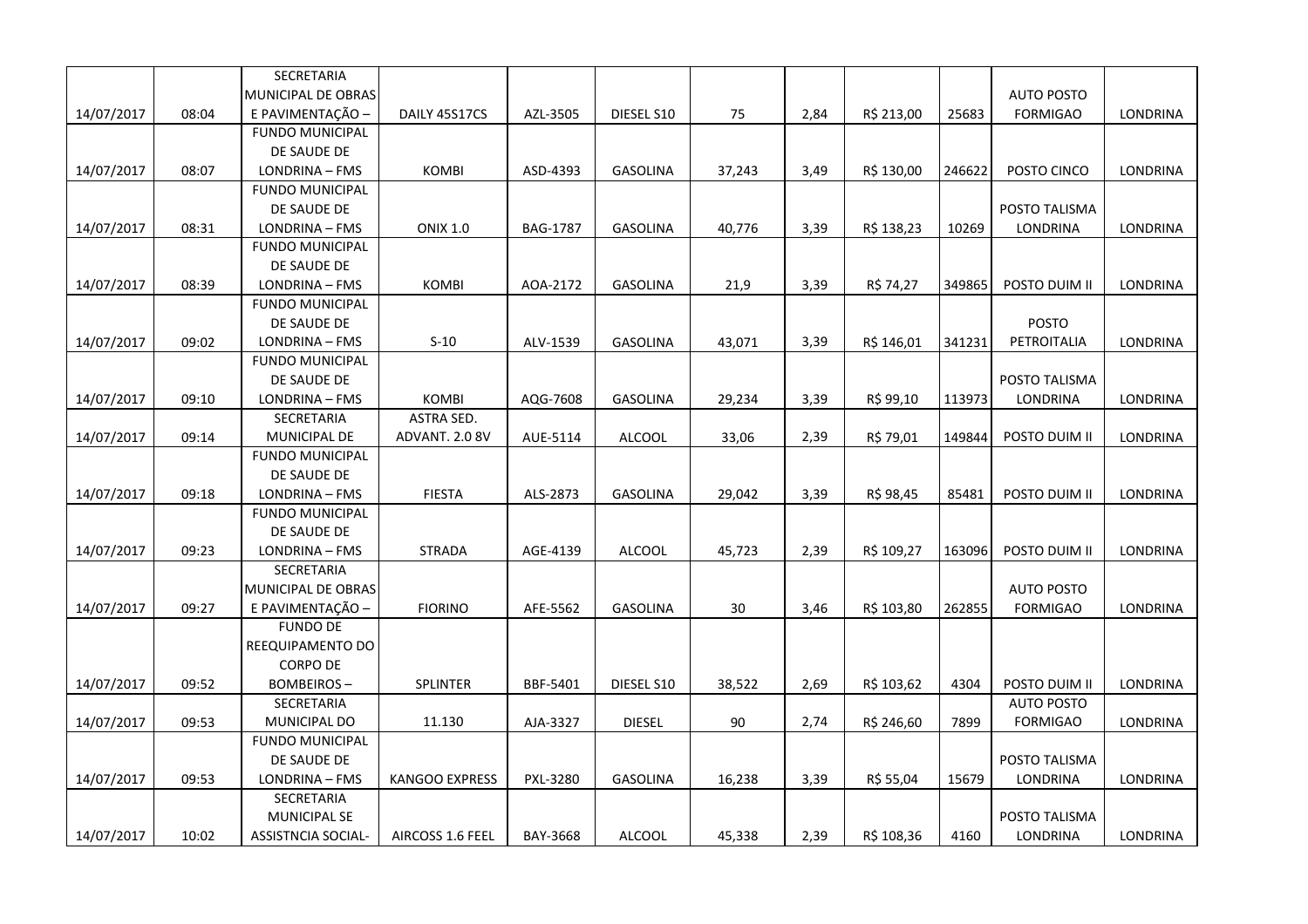|            |       | <b>FUNDO MUNICIPAL</b>    |                         |                 |                 |        |      |            |        |               |                 |
|------------|-------|---------------------------|-------------------------|-----------------|-----------------|--------|------|------------|--------|---------------|-----------------|
|            |       | DE SAUDE DE               |                         |                 |                 |        |      |            |        |               |                 |
| 14/07/2017 | 10:06 | LONDRINA - FMS            | <b>KOMBI</b>            | FFZ-5891        | <b>GASOLINA</b> | 23,432 | 3,39 | R\$ 79,43  | 188095 | POSTO DUIM II | LONDRINA        |
|            |       | SECRETARIA                | NXR 150 BROS ES         |                 |                 |        |      |            |        | <b>POSTO</b>  |                 |
| 14/07/2017 | 10:38 | MUNICIPAL DE              | <b>MIX</b>              | ATW-9417        | <b>GASOLINA</b> | 10,03  | 3,39 | R\$ 34,00  | 22105  | PETROITALIA   | LONDRINA        |
|            |       | SECRETARIA                | NXR 150 BROS ES         |                 |                 |        |      |            |        | <b>POSTO</b>  |                 |
| 14/07/2017 | 10:39 | MUNICIPAL DE              | <b>MIX</b>              | ATW-9359        | <b>GASOLINA</b> | 9,735  | 3,39 | R\$ 33,00  | 19032  | PETROITALIA   | LONDRINA        |
|            |       | SECRETARIA                | <b>KOMBI STANDARD</b>   |                 |                 |        |      |            |        | <b>POSTO</b>  |                 |
| 14/07/2017 | 11:10 | MUNICIPAL DE              | 1.4 MI TOTAL FLEX       | AQF-4906        | <b>GASOLINA</b> | 17,381 | 3,39 | R\$ 58,92  | 46853  | PETROITALIA   | LONDRINA        |
|            |       | SECRETARIA                | ROÇADEIRA COSTAL        |                 |                 |        |      |            |        | <b>POSTO</b>  |                 |
| 14/07/2017 | 11:11 | MUNICIPAL DE              | LATERAL                 | EQU-0113        | <b>GASOLINA</b> | 10     | 3,39 | R\$ 33,90  | 165    | PETROITALIA   | LONDRINA        |
|            |       | SECRETARIA                |                         |                 |                 |        |      |            |        | <b>POSTO</b>  |                 |
| 14/07/2017 | 11:12 | MUNICIPAL DE              | ROÇADEIRA COSTAL        | EQU-0114        | <b>GASOLINA</b> | 10     | 3,39 | R\$ 33,90  | 150    | PETROITALIA   | LONDRINA        |
|            |       | SECRETARIA                |                         |                 |                 |        |      |            |        | POSTO         |                 |
| 14/07/2017 | 11:12 | MUNICIPAL DE              | ROÇADEIRA COSTAL        | EQU-0115        | <b>GASOLINA</b> | 10     | 3,39 | R\$ 33,90  | 150    | PETROITALIA   | LONDRINA        |
|            |       | ADMINISTRAÇÃO DOS         |                         |                 |                 |        |      |            |        |               |                 |
|            |       | <b>CEMITÉRIOS E</b>       |                         |                 |                 |        |      |            |        |               |                 |
|            |       | SERVIÇOS                  |                         |                 |                 |        |      |            |        |               |                 |
| 14/07/2017 | 11:35 | <b>FUNERARIOS DE</b>      | <b>S10 LS DS4</b>       | <b>BAR-4452</b> | DIESEL S10      | 65,812 | 2,69 | R\$ 177,03 | 48240  | POSTO DUIM II | LONDRINA        |
|            |       | SECRETARIA                |                         |                 |                 |        |      |            |        |               |                 |
| 14/07/2017 | 11:36 | MUNICIPAL DE              | S10 BLAZER              | ASO-3027        | ALCOOL          | 45,443 | 2,39 | R\$ 108,60 | 61386  | POSTO DUIM II | LONDRINA        |
|            |       | <b>FUNDO MUNICIPAL</b>    |                         |                 |                 |        |      |            |        |               |                 |
|            |       | DE SAUDE DE               |                         |                 |                 |        |      |            |        |               |                 |
| 14/07/2017 | 12:18 | LONDRINA - FMS            | <b>GERADOR DLMS</b>     | MAQ0002         | <b>DIESEL</b>   | 70     | 2,59 | R\$ 181,30 | 102    | POSTO DUIM II | LONDRINA        |
|            |       | SECRETARIA                | UNO MILLE 1.0 FIRE/     |                 |                 |        |      |            |        |               |                 |
|            |       | MUNICIPAL DE OBRAS        | F.FLEX/ECONOMY          |                 |                 |        |      |            |        | POSTO         |                 |
| 14/07/2017 | 12:24 | E PAVIMENTAÇÃO -          | 4P                      | AKP-9421        | <b>GASOLINA</b> | 34,52  | 3,39 | R\$ 117,02 | 93274  | PETROITALIA   | LONDRINA        |
|            |       | SECRETARIA                |                         |                 |                 |        |      |            |        |               |                 |
|            |       | <b>MUNICIPAL SE</b>       | GOL 1.6 MI PLUS         |                 |                 |        |      |            |        | POSTO TALISMA |                 |
| 14/07/2017 | 12:30 | ASSISTNCIA SOCIAL-        | TOTAL FLEX 8V 4P        | AOK-3586        | <b>ALCOOL</b>   | 45,211 | 2,39 | R\$ 108,05 | 58242  | LONDRINA      | LONDRINA        |
|            |       | <b>FUNDO MUNICIPAL</b>    |                         |                 |                 |        |      |            |        |               |                 |
|            |       | DE SAUDE DE               |                         |                 |                 |        |      |            |        |               |                 |
| 14/07/2017 | 12:42 | LONDRINA - FMS            | JUMPER J 2.3            | AZX-7915        | DIESEL S10      | 67,754 | 2,69 | R\$ 182,25 | 109285 | POSTO DUIM II | LONDRINA        |
|            |       | SECRETARIA                |                         |                 |                 |        |      |            |        |               |                 |
| 14/07/2017 | 12:45 | <b>MUNICIPAL SE</b>       | <b>AIRCROSS 16 FEEL</b> | BAY-3670        | <b>ALCOOL</b>   | 35,573 | 2,39 | R\$ 85,01  | 4962   | POSTO DUIM II | <b>LONDRINA</b> |
|            |       | SECRETARIA                |                         |                 |                 |        |      |            |        |               |                 |
| 14/07/2017 | 13:01 | MUNICIPAL DE              | SAVEIRO CE TL MB        | BAI-6334        | <b>ALCOOL</b>   | 40,602 | 2,39 | R\$ 97,03  | 20083  | POSTO DUIM II | LONDRINA        |
|            |       | SECRETARIA                |                         |                 |                 |        |      |            |        |               |                 |
|            |       | <b>MUNICIPAL SE</b>       | <b>S10 PICKUP</b>       |                 |                 |        |      |            |        | POSTO TALISMA |                 |
| 14/07/2017 | 13:05 | <b>ASSISTNCIA SOCIAL-</b> | <b>EXECUTIVE CD 4.3</b> | AWM-4667        | <b>ALCOOL</b>   | 30,475 | 2,39 | R\$ 72,84  | 83893  | LONDRINA      | LONDRINA        |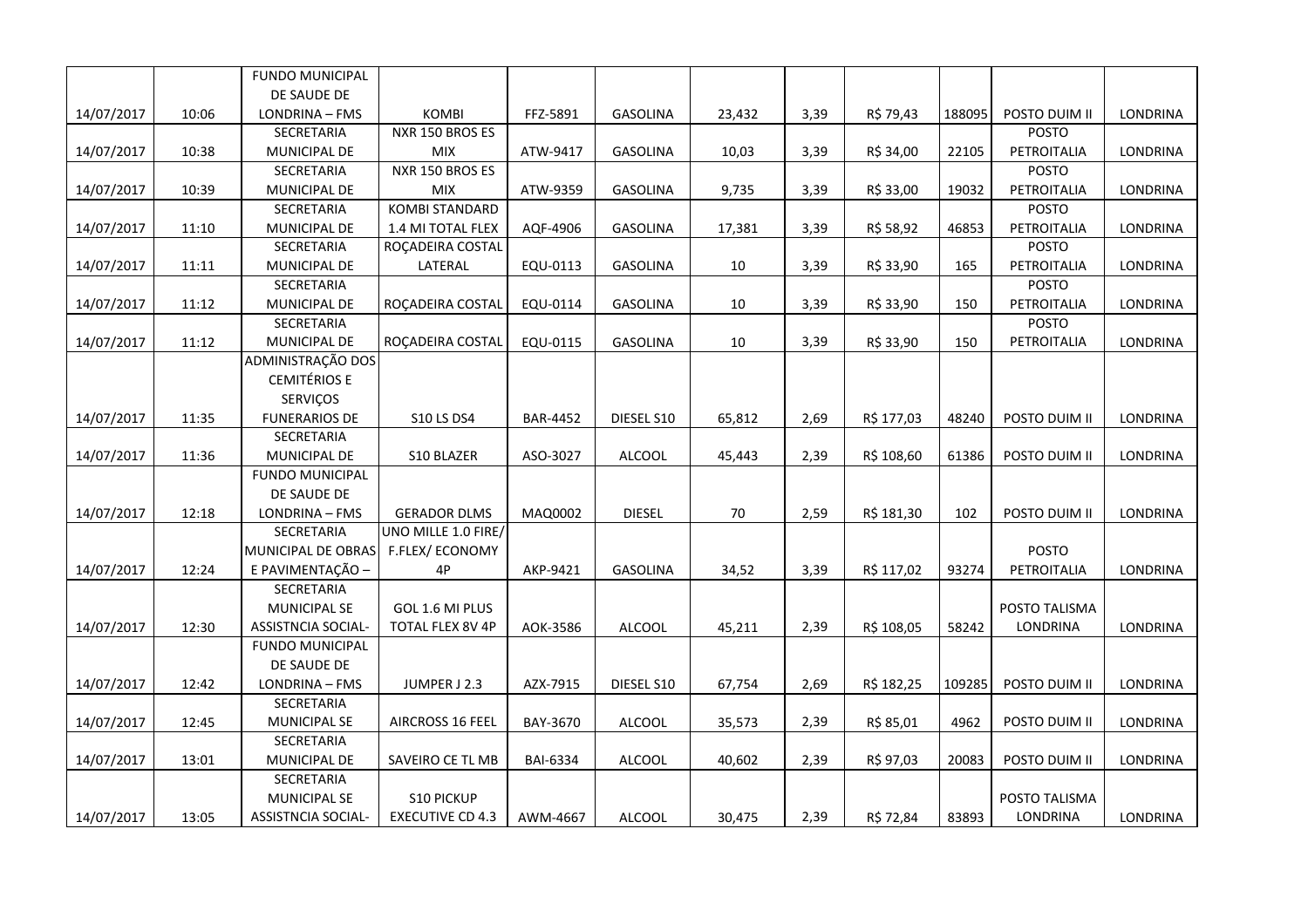|            |       | <b>FUNDO MUNICIPAL</b> |                        |                 |                 |        |      |            |        |                   |                 |
|------------|-------|------------------------|------------------------|-----------------|-----------------|--------|------|------------|--------|-------------------|-----------------|
|            |       | DE SAUDE DE            |                        |                 |                 |        |      |            |        |                   |                 |
| 14/07/2017 | 13:25 | LONDRINA - FMS         | <b>FIORINO</b>         | AOA-2127        | <b>GASOLINA</b> | 41,501 | 3,39 | R\$ 140,68 | 166669 | POSTO DUIM II     | LONDRINA        |
|            |       | <b>FUNDO MUNICIPAL</b> |                        |                 |                 |        |      |            |        |                   |                 |
|            |       | DE SAUDE DE            |                        |                 |                 |        |      |            |        |                   |                 |
| 14/07/2017 | 13:37 | LONDRINA - FMS         | <b>KOMBI</b>           | FEP-2301        | <b>GASOLINA</b> | 21,392 | 3,39 | R\$ 72,51  | 159229 | POSTO DUIM II     | LONDRINA        |
|            |       | SECRETARIA             | UNO MILLE 1.0 FIRE/    |                 |                 |        |      |            |        | <b>AUTO POSTO</b> |                 |
| 14/07/2017 | 13:52 | MUNICIPAL DE           | <b>F.FLEX/ ECONOMY</b> | AQG-6095        | <b>ALCOOL</b>   | 40,19  | 2,19 | R\$ 88,02  | 38583  | <b>ECOS</b>       | LONDRINA        |
|            |       | SECRETARIA             | GOL SPECIAL/           |                 |                 |        |      |            |        | <b>POSTO</b>      |                 |
| 14/07/2017 | 14:10 | <b>MUNICIPAL SE</b>    | SPECIAL XTREME 1.0     | AKM-4369        | GASOLINA        | 41,301 | 3,39 | R\$ 140,01 | 63273  | PETROITALIA       | LONDRINA        |
|            |       | SECRETARIA             | VOYAGE 1.6 MI          |                 |                 |        |      |            |        |                   |                 |
| 14/07/2017 | 14:16 | MUNICIPAL DE           | TOTAL FLEX 8V          | AZL-4436        | <b>ALCOOL</b>   | 35,815 | 2,39 | R\$ 85,59  | 50021  | POSTO DUIM II     | <b>LONDRINA</b> |
|            |       | <b>FUNDO MUNICIPAL</b> |                        |                 |                 |        |      |            |        |                   |                 |
|            |       | DE SAUDE DE            |                        |                 |                 |        |      |            |        |                   |                 |
| 14/07/2017 | 14:18 | LONDRINA - FMS         | <b>UNO</b>             | AKR-5980        | <b>GASOLINA</b> | 29,599 | 3,39 | R\$ 100,34 | 117351 | POSTO DUIM II     | <b>LONDRINA</b> |
|            |       | <b>FUNDO MUNICIPAL</b> |                        |                 |                 |        |      |            |        |                   |                 |
|            |       | DE SAUDE DE            |                        |                 |                 |        |      |            |        | <b>POSTO</b>      |                 |
| 14/07/2017 | 14:20 | LONDRINA - FMS         | SPACEFOX               | <b>BAI-9775</b> | GASOLINA        | 41,006 | 3,39 | R\$ 139,01 | 91246  | PETROITALIA       | LONDRINA        |
|            |       | <b>FUNDACAO DE</b>     | UNO VIVACE 1.0         |                 |                 |        |      |            |        | <b>AUTO POSTO</b> |                 |
| 14/07/2017 | 14:31 | <b>ESPORTES DE</b>     | EVO FIRE FLEX 8V       | AYP-1569        | <b>ALCOOL</b>   | 39,735 | 2,19 | R\$ 87,01  | 25193  | <b>ECOS</b>       | LONDRINA        |
|            |       | <b>FUNDO DE</b>        |                        |                 |                 |        |      |            |        |                   |                 |
|            |       | REEQUIPAMENTO DO       |                        |                 |                 |        |      |            |        |                   |                 |
|            |       | <b>CORPO DE</b>        |                        |                 |                 |        |      |            |        |                   |                 |
| 14/07/2017 | 14:34 | <b>BOMBEIROS-</b>      | SPRINTER 415           | BBG-7793        | DIESEL S10      | 42,142 | 2,69 | R\$ 113,36 | 3612   | POSTO DUIM II     | <b>LONDRINA</b> |
|            |       | <b>FUNDO MUNICIPAL</b> |                        |                 |                 |        |      |            |        |                   |                 |
|            |       | DE SAUDE DE            |                        |                 |                 |        |      |            |        | POSTO TALISMA     |                 |
| 14/07/2017 | 14:38 | LONDRINA - FMS         | SPRINTER-415           | BAG-9371        | DIESEL S10      | 47,668 | 2,59 | R\$ 123,46 | 56714  | LONDRINA          | LONDRINA        |
|            |       | <b>FUNDO MUNICIPAL</b> |                        |                 |                 |        |      |            |        |                   |                 |
|            |       | DE SAUDE DE            |                        |                 |                 |        |      |            |        |                   |                 |
| 14/07/2017 | 14:45 | LONDRINA - FMS         | <b>UNO</b>             | AQV-4643        | <b>GASOLINA</b> | 37,333 | 3,39 | R\$ 126,55 | 109584 | POSTO DUIM II     | LONDRINA        |
|            |       | SECRETARIA             | UNO MILLE 1.0 FIRE/    |                 |                 |        |      |            |        |                   |                 |
|            |       | MUNICIPAL DE           | F.FLEX/ECONOMY         |                 |                 |        |      |            |        | POSTO TALISMA     |                 |
| 14/07/2017 | 14:50 | FAZENDA – SMF          | 4P                     | AQG-6107        | <b>ALCOOL</b>   | 40     | 2,39 | R\$ 95,60  | 99172  | LONDRINA          | LONDRINA        |
|            |       | <b>SECRETARIA</b>      |                        |                 |                 |        |      |            |        | <b>AUTO POSTO</b> |                 |
| 14/07/2017 | 15:02 | MUNICIPAL DE           | <b>CLIO AUTHENTIC</b>  | APL-2189        | <b>ALCOOL</b>   | 41,562 | 2,19 | R\$ 91,02  | 125622 | ECOS              | LONDRINA        |
|            |       | SECRETARIA             |                        |                 |                 |        |      |            |        |                   |                 |
| 14/07/2017 | 15:02 | MUNICIPAL DO           | <b>MOBI DRIVE</b>      | BBD-7451        | <b>ALCOOL</b>   | 24,272 | 2,39 | R\$ 58,00  | 7684   | POSTO DUIM II     | LONDRINA        |
|            |       | <b>FUNDO MUNICIPAL</b> |                        |                 |                 |        |      |            |        |                   |                 |
|            |       | DE SAUDE DE            |                        |                 |                 |        |      |            |        |                   |                 |
| 14/07/2017 | 15:06 | LONDRINA - FMS         | UNO VIVACE             | AZO-5175        | GASOLINA        | 30     | 3,45 | R\$ 103,50 | 13877  | POSTO CINCAO      | LONDRINA        |
|            |       | SECRETARIA             | UNO MILLE 1.0 FIRE/    |                 |                 |        |      |            |        | <b>AUTO POSTO</b> |                 |
| 14/07/2017 | 15:15 | <b>MUNICIPAL SE</b>    | <b>F.FLEX/ECONOMY</b>  | AVW-4238        | <b>ALCOOL</b>   | 41,01  | 2,19 | R\$ 89,81  | 50534  | <b>ECOS</b>       | LONDRINA        |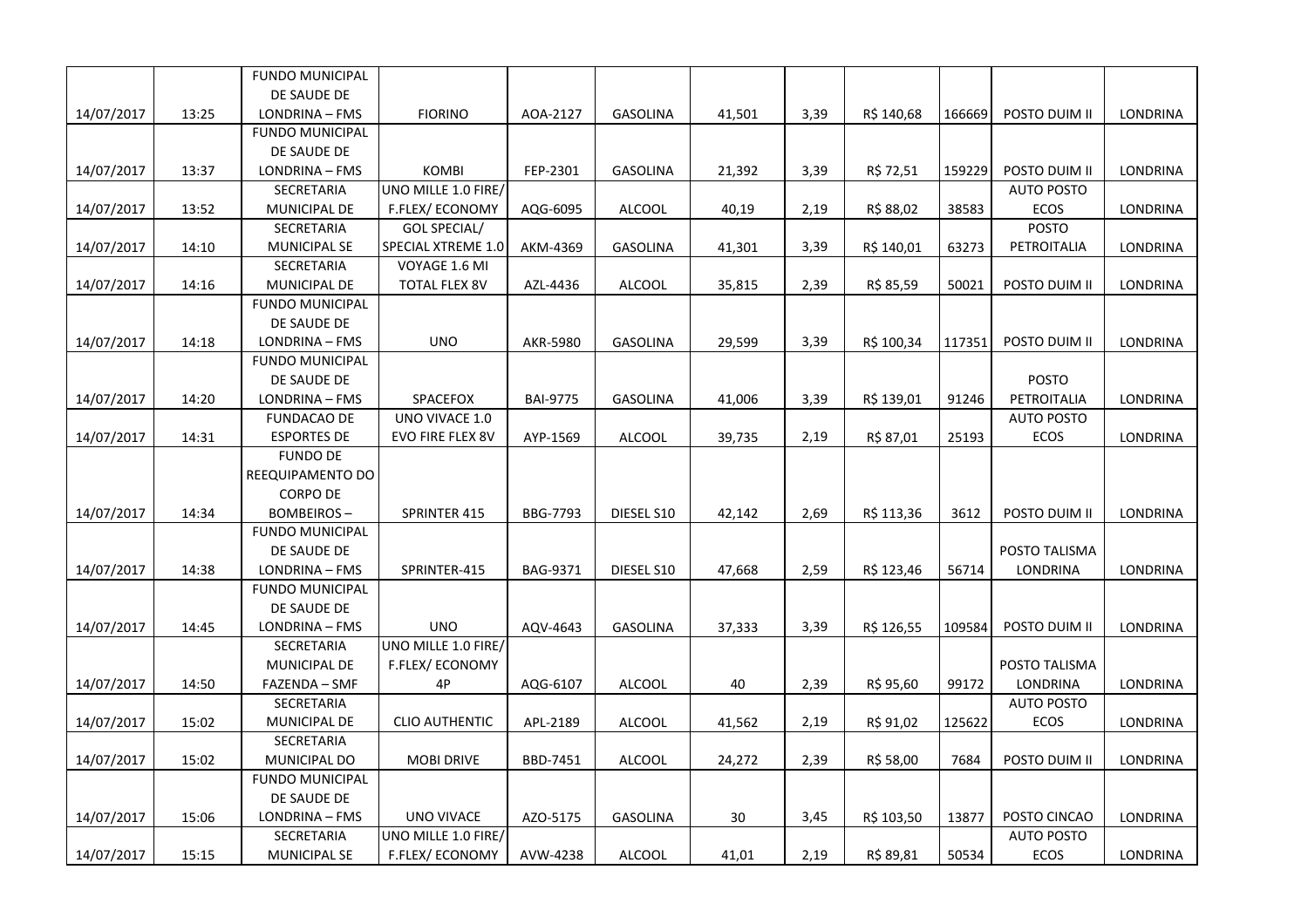|            |       | SECRETARIA                | UNO MILLE 1.0 FIRE/      |                 |                 |        |      |            |        |               |                 |
|------------|-------|---------------------------|--------------------------|-----------------|-----------------|--------|------|------------|--------|---------------|-----------------|
|            |       | <b>MUNICIPAL SE</b>       | F.FLEX/ECONOMY           |                 |                 |        |      |            |        | POSTO TALISMA |                 |
| 14/07/2017 | 16:04 | <b>ASSISTNCIA SOCIAL-</b> | 4P                       | AVW-4588        | <b>ALCOOL</b>   | 37,9   | 2,39 | R\$ 90,58  | 106125 | LONDRINA      | LONDRINA        |
|            |       | <b>FUNDO MUNICIPAL</b>    |                          |                 |                 |        |      |            |        |               |                 |
|            |       | DE SAUDE DE               |                          |                 |                 |        |      |            |        | POSTO TALISMA |                 |
| 14/07/2017 | 16:16 | LONDRINA - FMS            | <b>BOXER HDI 15P</b>     | AZO-4507        | DIESEL S10      | 61,004 | 2,59 | R\$ 158,00 | 98487  | LONDRINA      | <b>LONDRINA</b> |
|            |       | <b>FUNDO MUNICIPAL</b>    |                          |                 |                 |        |      |            |        |               |                 |
|            |       | DE SAUDE DE               | MASTER 2.3 DCI           |                 |                 |        |      |            |        |               |                 |
| 14/07/2017 | 16:30 | LONDRINA - FMS            | FURGÃO 16V               | AZL-6474        | DIESEL S10      | 61,112 | 2,69 | R\$ 164,39 | 97729  | POSTO DUIM II | LONDRINA        |
|            |       | <b>FUNDO MUNICIPAL</b>    |                          |                 |                 |        |      |            |        |               |                 |
|            |       | DE SAUDE DE               | MASTER 2.3 DCI           |                 |                 |        |      |            |        |               |                 |
| 14/07/2017 | 16:36 | LONDRINA - FMS            | FURGÃO 16V               | AZL-6276        | DIESEL S10      | 37,93  | 2,69 | R\$ 102,03 | 134784 | POSTO DUIM II | LONDRINA        |
|            |       | SECRETARIA                | UNO VIVACE 1.0           |                 |                 |        |      |            |        | <b>POSTO</b>  |                 |
| 14/07/2017 | 16:41 | MUNICIPAL DO              | EVO FIRE FLEX 8V         | AYP-1575        | ALCOOL          | 29,04  | 2,39 | R\$ 69,40  | 68293  | PETROITALIA   | LONDRINA        |
|            |       | ADMINISTRAÇÃO DOS         |                          |                 |                 |        |      |            |        |               |                 |
|            |       | <b>CEMITÉRIOS E</b>       | <b>S10 BLAZER COLINA</b> |                 |                 |        |      |            |        |               |                 |
|            |       | SERVIÇOS                  | $2.4/2.4$ MPFI           |                 |                 |        |      |            |        |               |                 |
| 14/07/2017 | 16:49 | <b>FUNERARIOS DE</b>      | <b>F.POWER</b>           | AOD-7748        | <b>DIESEL</b>   | 35,301 | 2,89 | R\$ 102,02 | 300883 | POSTO CINCO   | LONDRINA        |
|            |       | SECRETARIA                |                          |                 |                 |        |      |            |        |               |                 |
|            |       | MUNICIPAL DE OBRAS        | UNO VIVACE 1.0           |                 |                 |        |      |            |        | POSTO         |                 |
| 14/07/2017 | 16:53 | E PAVIMENTAÇÃO -          | EVO FIRE FLEX 8V         | AYP-1574        | <b>GASOLINA</b> | 39,883 | 3,39 | R\$ 135,20 | 23074  | PETROITALIA   | LONDRINA        |
|            |       | <b>FUNDO MUNICIPAL</b>    |                          |                 |                 |        |      |            |        |               |                 |
|            |       | DE SAUDE DE               |                          |                 |                 |        |      |            |        |               |                 |
| 14/07/2017 | 16:56 | LONDRINA - FMS            | <b>CELTA</b>             | AWM-8632        | GASOLINA        | 33,044 | 3,39 | R\$ 112,01 | 150121 | POSTO DUIM II | LONDRINA        |
|            |       | SECRETARIA                | VOYAGE 1.6 MI            |                 |                 |        |      |            |        |               |                 |
| 14/07/2017 | 17:01 | MUNICIPAL DE              | <b>TOTAL FLEX 8V</b>     | AZL-4468        | ALCOOL          | 48,122 | 2,39 | R\$ 115,01 | 54879  | POSTO DUIM II | LONDRINA        |
|            |       | <b>FUNDO MUNICIPAL</b>    |                          |                 |                 |        |      |            |        |               |                 |
|            |       | DE SAUDE DE               |                          |                 |                 |        |      |            |        |               |                 |
| 14/07/2017 | 17:12 | LONDRINA - FMS            | MASTER 2.3 DCI           | PAR-9940        | DIESEL S10      | 25,562 | 2,69 | R\$ 68,76  | 33037  | POSTO DUIM II | LONDRINA        |
|            |       | SECRETARIA                | ASTRA SED.               |                 |                 |        |      |            |        |               |                 |
| 14/07/2017 | 18:08 | MUNICIPAL DE              | ADVANT. 2.0 8V           | AUE-4958        | ALCOOL          | 34,312 | 2,39 | R\$ 82,00  | 116910 | POSTO DUIM II | LONDRINA        |
|            |       | <b>FUNDO MUNICIPAL</b>    |                          |                 |                 |        |      |            |        |               |                 |
|            |       | DE SAUDE DE               |                          |                 |                 |        |      |            |        |               |                 |
| 14/07/2017 | 18:23 | LONDRINA - FMS            | SPRINTER-415             | BAG-9372        | DIESEL S10      | 59,83  | 2,69 | R\$ 160,94 | 42741  | POSTO DUIM II | LONDRINA        |
|            |       | ADMINISTRAÇÃO DOS         |                          |                 |                 |        |      |            |        |               |                 |
|            |       | <b>CEMITÉRIOS E</b>       |                          |                 |                 |        |      |            |        |               |                 |
|            |       | SERVIÇOS                  |                          |                 |                 |        |      |            |        |               |                 |
| 14/07/2017 | 19:41 | <b>FUNERARIOS DE</b>      | <b>S10 LS DS4</b>        | <b>BAR-2817</b> | DIESEL S10      | 73,309 | 2,69 | R\$ 197,20 | 51561  | POSTO DUIM II | LONDRINA        |
|            |       | SECRETARIA                | S10 BLAZER               |                 |                 |        |      |            |        |               |                 |
| 14/07/2017 | 20:15 | MUNICIPAL DE              | ADVANT. 2.4/2.4          | AUE-4965        | <b>ALCOOL</b>   | 34,543 | 2,39 | R\$ 82,55  | 138635 | POSTO DUIM II | LONDRINA        |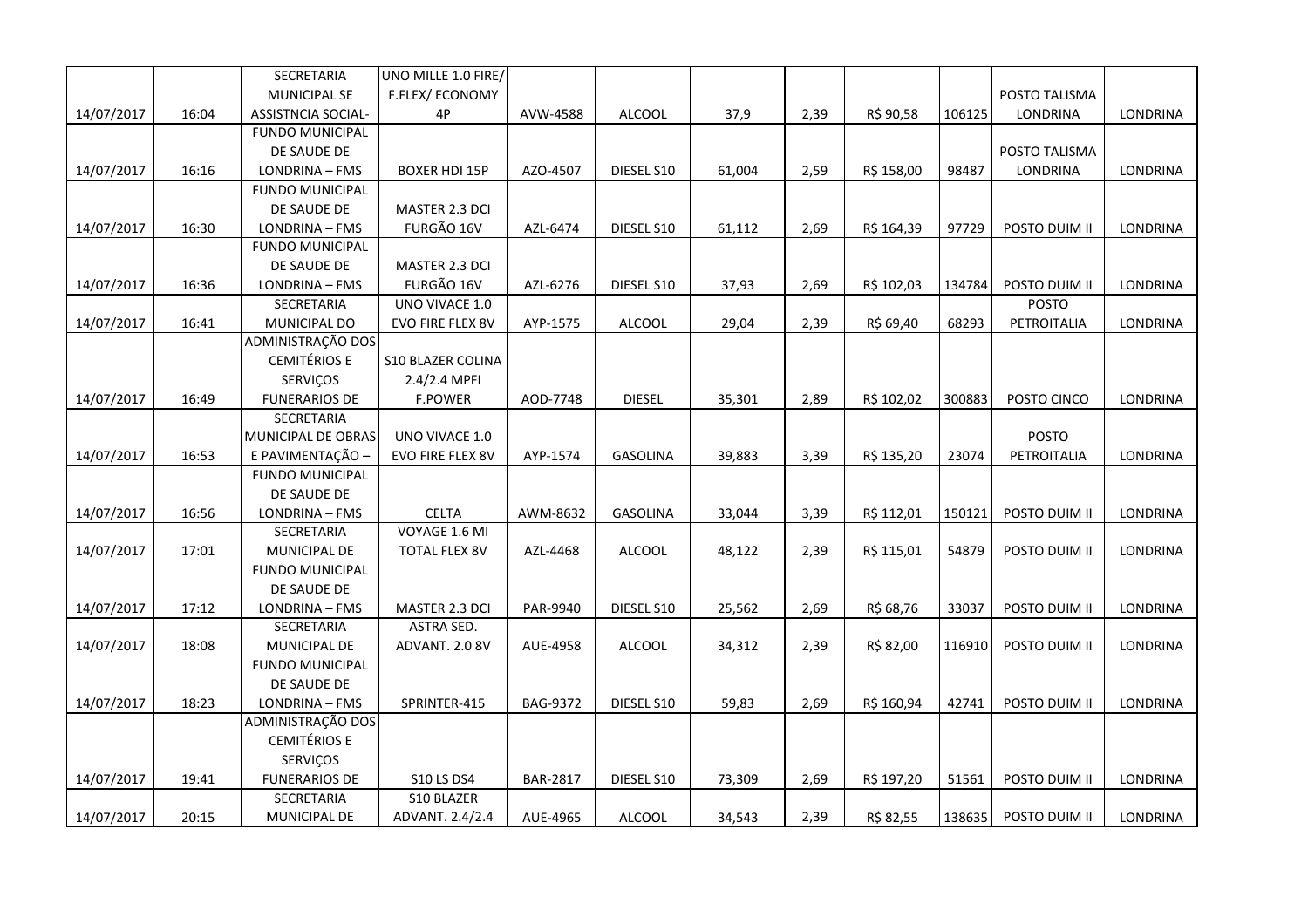|            |       | <b>FUNDO MUNICIPAL</b>       |                              |                 |                 |        |      |            |        |                   |                 |
|------------|-------|------------------------------|------------------------------|-----------------|-----------------|--------|------|------------|--------|-------------------|-----------------|
|            |       | DE SAUDE DE                  |                              |                 |                 |        |      |            |        |                   |                 |
| 14/07/2017 | 20:36 | LONDRINA - FMS               | MASTER 2.3 DCI               | PAR-9941        | DIESEL S10      | 66,921 | 2,69 | R\$ 180,01 | 32858  | POSTO DUIM II     | LONDRINA        |
|            |       | SECRETARIA                   | MERIVA JOY 1.4               |                 |                 |        |      |            |        |                   |                 |
| 14/07/2017 | 21:27 | MUNICIPAL DE                 | MPFI 8V ECONOFLEX            | HFO-7602        | <b>ALCOOL</b>   | 27,381 | 2,39 | R\$ 65,44  | 120396 | POSTO DUIM II     | LONDRINA        |
|            |       | SECRETARIA                   | MERIVA JOY 1.4               |                 |                 |        |      |            |        |                   |                 |
| 14/07/2017 | 21:29 | MUNICIPAL DE                 | <b>MPFI 8V ECONOFLEX</b>     | HFO-7606        | ALCOOL          | 40,753 | 2,39 | R\$ 97,39  | 126347 | POSTO DUIM II     | LONDRINA        |
|            |       | <b>FUNDO DE</b>              |                              |                 |                 |        |      |            |        |                   |                 |
|            |       | REEQUIPAMENTO DO             |                              |                 |                 |        |      |            |        |                   |                 |
|            |       | <b>CORPO DE</b>              |                              |                 |                 |        |      |            |        |                   |                 |
| 14/07/2017 | 21:34 | BOMBEIROS-                   | <b>TRANSIT</b>               | AXA-5138        | DIESEL S10      | 60,464 | 2,69 | R\$ 162,64 | 95264  | POSTO DUIM II     | LONDRINA        |
|            |       | SECRETARIA                   | VOYAGE 1.6 MI                |                 |                 |        |      |            |        | <b>AUTO POSTO</b> |                 |
| 15/07/2017 | 03:02 | MUNICIPAL DE                 | <b>TOTAL FLEX 8V</b>         | AZL-4470        | <b>ALCOOL</b>   | 47,178 | 2,19 | R\$ 103,32 | 69376  | <b>ECOS</b>       | LONDRINA        |
|            |       | SECRETARIA                   |                              |                 |                 |        |      |            |        | <b>AUTO POSTO</b> |                 |
| 15/07/2017 | 07:32 | MUNICIPAL DE                 | GOL                          | <b>BAK-9904</b> | <b>ALCOOL</b>   | 40,172 | 2,44 | R\$ 98,01  | 13499  | <b>FORMIGAO</b>   | LONDRINA        |
|            |       | SECRETARIA                   | RANGER XL 3.0 PSE            |                 |                 |        |      |            |        |                   |                 |
| 15/07/2017 | 07:46 | MUNICIPAL DE                 | 163CV 4X2 CD TB              | HCF-8194        | <b>DIESEL</b>   | 65,07  | 2,59 | R\$ 168,53 | 206648 | POSTO DUIM II     | LONDRINA        |
|            |       | SECRETARIA                   |                              |                 |                 |        |      |            |        |                   |                 |
| 15/07/2017 | 07:53 | MUNICIPAL DE                 | 7900 CD 4P (DIESEL)          | AIK-3686        | <b>DIESEL</b>   | 42,892 | 2,59 | R\$ 111,09 | 60894  | POSTO DUIM II     | LONDRINA        |
|            |       | <b>FUNDO MUNICIPAL</b>       |                              |                 |                 |        |      |            |        |                   |                 |
|            |       | DE SAUDE DE                  |                              |                 |                 |        |      |            |        |                   |                 |
| 15/07/2017 | 08:15 | LONDRINA - FMS               | <b>UNO</b>                   | AMN-4157        | <b>GASOLINA</b> | 32,752 | 3,39 | R\$ 111,02 | 169036 | POSTO DUIM II     | LONDRINA        |
|            |       | SECRETARIA                   | ASTRA SED.                   |                 |                 |        |      |            |        | <b>POSTO</b>      |                 |
| 15/07/2017 | 08:42 | MUNICIPAL DE                 | ADVANT. 2.0 8V               | AUE-4726        | <b>ALCOOL</b>   | 27,79  | 2,39 | R\$ 66,41  | 103515 | PETROITALIA       | LONDRINA        |
|            |       | ADMINISTRAÇÃO DOS            |                              |                 |                 |        |      |            |        |                   |                 |
|            |       | <b>CEMITÉRIOS E</b>          |                              |                 |                 |        |      |            |        |                   |                 |
|            |       | SERVIÇOS                     |                              |                 |                 |        |      |            |        | <b>AUTO POSTO</b> |                 |
| 15/07/2017 | 08:55 | <b>FUNERARIOS DE</b>         | <b>KOMBI FURGAO</b>          | ASG-9043        | GASOLINA        | 32,081 | 3,46 | R\$ 111,00 | 157516 | <b>FORMIGAO</b>   | LONDRINA        |
|            |       | SECRETARIA                   | SIENA EL 1.0 MPI             |                 |                 |        |      |            |        | <b>POSTO</b>      |                 |
| 15/07/2017 | 10:51 | MUNICIPAL DO IDOSO           | FIRE FLEX 8V 4P              | AVJ-2591        | <b>ALCOOL</b>   | 41,256 | 2,39 | R\$ 98,60  | 54928  | PETROITALIA       | LONDRINA        |
|            |       | <b>FUNDO MUNICIPAL</b>       |                              |                 |                 |        |      |            |        |                   |                 |
|            |       | DE SAUDE DE                  |                              |                 |                 |        |      |            |        | POSTO TALISMA     |                 |
| 15/07/2017 | 15:34 | LONDRINA - FMS               | SPRINTER-415                 | BAG-9371        | DIESEL S10      | 40,765 | 2,59 | R\$ 105,58 | 57009  | LONDRINA          | LONDRINA        |
|            |       | SECRETARIA                   | ASTRA SED.                   |                 |                 |        |      |            |        | <b>AUTO POSTO</b> |                 |
| 15/07/2017 | 16:01 | MUNICIPAL DE                 | ADVANT. 2.0 8V               | AUE-4758        | <b>ALCOOL</b>   | 45,805 | 2,44 | R\$ 111,75 | 88783  | <b>FORMIGAO</b>   | LONDRINA        |
|            |       | SECRETARIA                   | ASTRA SED.                   |                 |                 |        |      |            |        | POSTO             |                 |
| 15/07/2017 | 16:01 | MUNICIPAL DE                 | ADVANT. 2.0 8V               | AUE-4972        | <b>ALCOOL</b>   | 42,235 | 2,39 | R\$ 100,94 | 90388  | PETROITALIA       | LONDRINA        |
|            |       | <b>FUNDO MUNICIPAL</b>       |                              |                 |                 |        |      |            |        |                   |                 |
|            |       | DE SAUDE DE                  | MASTER 2.3 DCI<br>FURGÃO 16V | AZL-6276        | DIESEL S10      |        | 2,69 | R\$ 98,59  | 135113 | POSTO DUIM II     |                 |
| 15/07/2017 | 16:47 | LONDRINA - FMS<br>SECRETARIA | LIVINA 1.6 16V FLEX          |                 |                 | 36,651 |      |            |        | <b>POSTO</b>      | LONDRINA        |
|            |       |                              |                              |                 |                 |        |      |            |        |                   | <b>LONDRINA</b> |
| 15/07/2017 | 18:58 | MUNICIPAL DE                 | FUEL 5P                      | ATL-3676        | GASOLINA        | 30,384 | 3,39 | R\$ 103,00 | 134141 | PETROITALIA       |                 |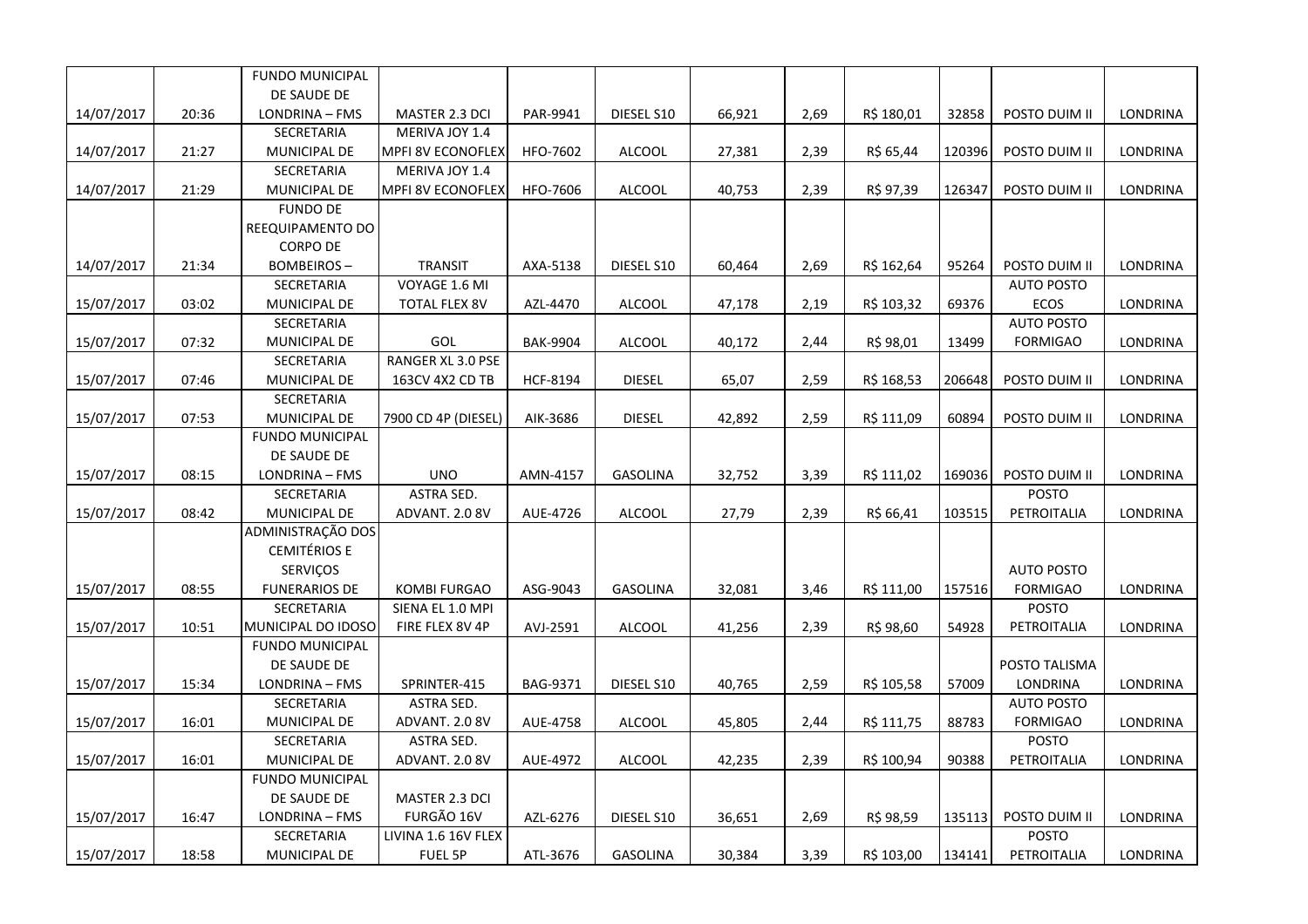|            |       | SECRETARIA             | VOYAGE 1.6 MI        |                 |                 |        |      |            |        |                   |                 |
|------------|-------|------------------------|----------------------|-----------------|-----------------|--------|------|------------|--------|-------------------|-----------------|
| 15/07/2017 | 19:20 | MUNICIPAL DE           | <b>TOTAL FLEX 8V</b> | AZL-4452        | <b>ALCOOL</b>   | 43,952 | 2,39 | R\$ 105,04 | 41923  | POSTO DUIM II     | LONDRINA        |
|            |       | <b>FUNDO DE</b>        |                      |                 |                 |        |      |            |        |                   |                 |
|            |       | REEQUIPAMENTO DO       |                      |                 |                 |        |      |            |        |                   |                 |
|            |       | <b>CORPO DE</b>        |                      |                 |                 |        |      |            |        |                   |                 |
| 15/07/2017 | 19:26 | <b>BOMBEIROS-</b>      | <b>SPLINTER</b>      | BBF-5401        | DIESEL S10      | 38,594 | 2,69 | R\$ 103,81 | 4606   | POSTO DUIM II     | <b>LONDRINA</b> |
|            |       | <b>FUNDO MUNICIPAL</b> |                      |                 |                 |        |      |            |        |                   |                 |
|            |       | DE SAUDE DE            |                      |                 |                 |        |      |            |        | POSTO TALISMA     |                 |
| 15/07/2017 | 19:42 | LONDRINA - FMS         | JUMPER J 2.3         | AZX-7928        | DIESEL S10      | 43,004 | 2,59 | R\$ 111,38 | 101367 | LONDRINA          | LONDRINA        |
|            |       | <b>FUNDO MUNICIPAL</b> |                      |                 |                 |        |      |            |        |                   |                 |
|            |       | DE SAUDE DE            |                      |                 |                 |        |      |            |        |                   |                 |
| 15/07/2017 | 20:17 | LONDRINA - FMS         | MASTER 2.3 DCI       | PAR-9940        | DIESEL S10      | 29,732 | 2,69 | R\$ 79,97  | 33228  | POSTO DUIM II     | LONDRINA        |
|            |       | <b>FUNDO MUNICIPAL</b> |                      |                 |                 |        |      |            |        |                   |                 |
|            |       | DE SAUDE DE            |                      |                 |                 |        |      |            |        | <b>AUTO POSTO</b> |                 |
| 16/07/2017 | 00:31 | LONDRINA - FMS         | JUMPER J 2.3         | AZX-7915        | DIESEL S10      | 44,33  | 2,89 | R\$ 128,11 | 109638 | ECOS              | LONDRINA        |
|            |       | SECRETARIA             | VOYAGE 1.6 MI        |                 |                 |        |      |            |        |                   |                 |
| 16/07/2017 | 07:06 | MUNICIPAL DE           | <b>TOTAL FLEX 8V</b> | AZL-4470        | <b>ALCOOL</b>   | 33,112 | 2,39 | R\$ 79,13  | 69616  | POSTO DUIM II     | LONDRINA        |
|            |       | SECRETARIA             | ASTRA SED.           |                 |                 |        |      |            |        |                   |                 |
| 16/07/2017 | 07:08 | MUNICIPAL DE           | ADVANT. 2.0 8V       | AUE-4758        | <b>ALCOOL</b>   | 18,852 | 2,39 | R\$ 45,05  | 88898  | POSTO DUIM II     | LONDRINA        |
|            |       | SECRETARIA             |                      |                 |                 |        |      |            |        |                   |                 |
|            |       | MUNICIPAL DE           |                      |                 |                 |        |      |            |        | <b>AUTO POSTO</b> |                 |
| 16/07/2017 | 09:42 | <b>AGRICULTURA E</b>   | NOVO VOYAGE          | <b>BAL-2688</b> | GASOLINA        | 43,317 | 3,46 | R\$ 149,85 | 21614  | <b>FORMIGAO</b>   | LONDRINA        |
|            |       | SECRETARIA             | MERIVA JOY 1.4       |                 |                 |        |      |            |        | <b>POSTO</b>      |                 |
| 16/07/2017 | 09:48 | MUNICIPAL DE           | MPFI 8V ECONOFLEX    | HFO-7606        | <b>ALCOOL</b>   | 45,586 | 2,39 | R\$ 108,95 | 126646 | PETROITALIA       | LONDRINA        |
|            |       | ADMINISTRAÇÃO DOS      |                      |                 |                 |        |      |            |        |                   |                 |
|            |       | <b>CEMITÉRIOS E</b>    |                      |                 |                 |        |      |            |        |                   |                 |
|            |       | SERVIÇOS               |                      |                 |                 |        |      |            |        | <b>AUTO POSTO</b> |                 |
| 16/07/2017 | 10:07 | <b>FUNERARIOS DE</b>   | <b>UNO</b>           | AJM-1669        | <b>GASOLINA</b> | 31     | 3,69 | R\$ 114,39 | 197054 | ECOS              | LONDRINA        |
|            |       | <b>FUNDO MUNICIPAL</b> |                      |                 |                 |        |      |            |        |                   |                 |
|            |       | DE SAUDE DE            |                      |                 |                 |        |      |            |        |                   |                 |
| 16/07/2017 | 14:52 | LONDRINA - FMS         | <b>KOMBI</b>         | FFZ-5882        | <b>GASOLINA</b> | 36,392 | 3,39 | R\$ 123,36 | 192376 | POSTO DUIM II     | LONDRINA        |
|            |       | <b>FUNDO MUNICIPAL</b> |                      |                 |                 |        |      |            |        |                   |                 |
|            |       | DE SAUDE DE            |                      |                 |                 |        |      |            |        |                   |                 |
| 16/07/2017 | 15:54 | LONDRINA - FMS         | SPACEFOX             | <b>BAJ-1558</b> | ALCOOL          | 42,263 | 2,39 | R\$ 101,00 | 25252  | POSTO DUIM II     | LONDRINA        |
|            |       | SECRETARIA             |                      |                 |                 |        |      |            |        |                   |                 |
| 16/07/2017 | 15:59 | MUNICIPAL DE           | <b>XRE 300</b>       | AYD-9509        | <b>GASOLINA</b> | 10,59  | 3,39 | R\$ 35,90  | 27553  | POSTO DUIM II     | LONDRINA        |
|            |       | SECRETARIA             |                      |                 |                 |        |      |            |        |                   |                 |
| 16/07/2017 | 16:00 | MUNICIPAL DE           | <b>XRE 300</b>       | AYD-9503        | GASOLINA        | 10,622 | 3,39 | R\$ 36,00  | 27978  | POSTO DUIM II     | LONDRINA        |
|            |       | <b>FUNDO MUNICIPAL</b> |                      |                 |                 |        |      |            |        |                   |                 |
|            |       | DE SAUDE DE            |                      |                 |                 |        |      |            |        | POSTO TALISMA     |                 |
| 16/07/2017 | 17:05 | LONDRINA - FMS         | MASTER 2.3 DCI       | PAR-9940        | DIESEL S10      | 41,344 | 2,89 | R\$ 119,48 | 33508  | LONDRINA          | LONDRINA        |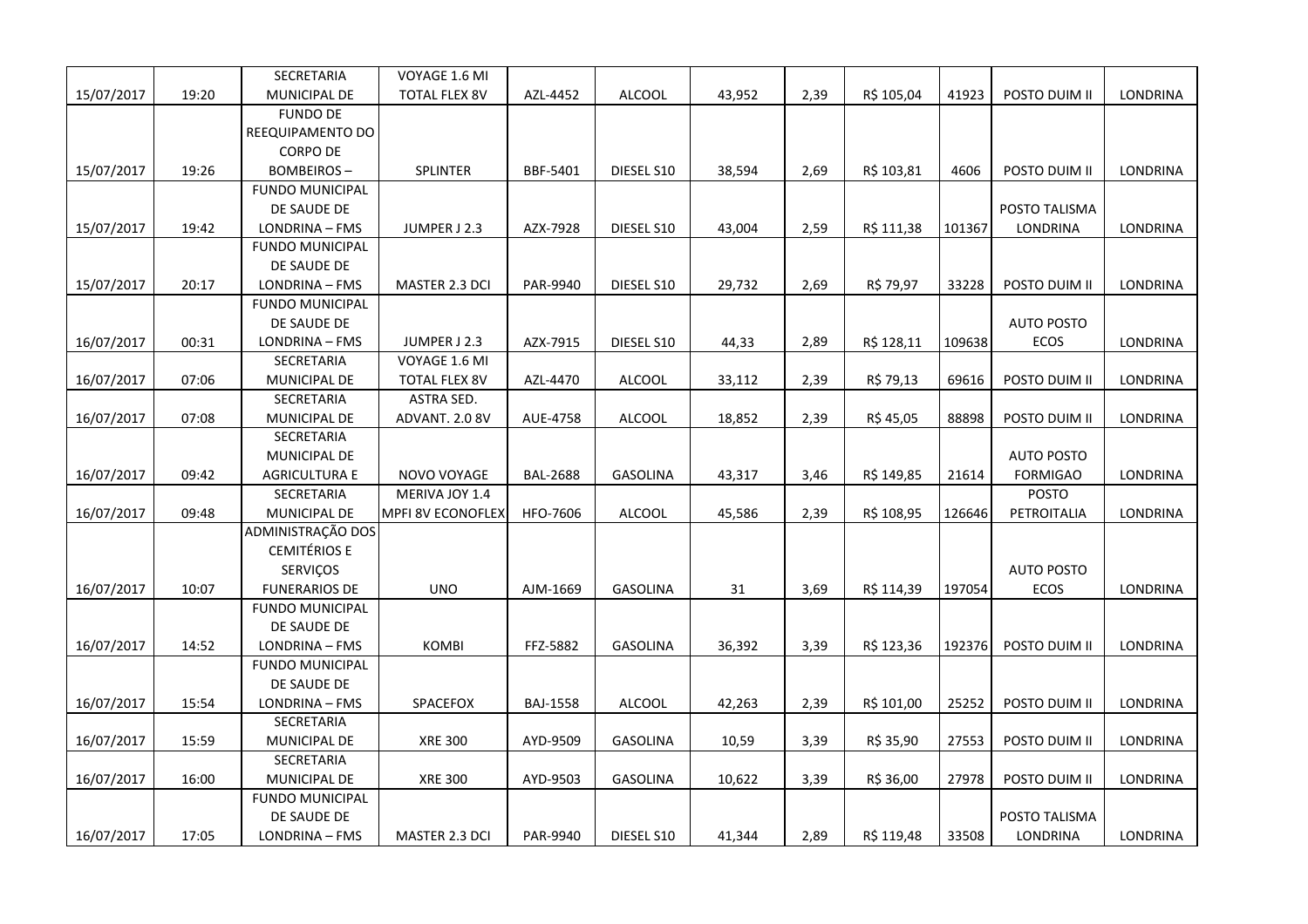|            |       | <b>FUNDO MUNICIPAL</b>            |                           |                 |                 |         |      |            |        |                   |                 |
|------------|-------|-----------------------------------|---------------------------|-----------------|-----------------|---------|------|------------|--------|-------------------|-----------------|
|            |       | DE SAUDE DE                       | MASTER 2.3 DCI            |                 |                 |         |      |            |        |                   |                 |
| 16/07/2017 | 17:33 | LONDRINA - FMS                    | FURGÃO 16V                | AZL-6276        | DIESEL S10      | 39,83   | 2,69 | R\$ 107,14 | 135430 | POSTO DUIM II     | <b>LONDRINA</b> |
|            |       | SECRETARIA                        | ASTRA SED.                |                 |                 |         |      |            |        |                   |                 |
| 16/07/2017 | 18:04 | MUNICIPAL DE                      | ADVANT. 2.0 8V            | AUE-4958        | <b>ALCOOL</b>   | 28      | 2,39 | R\$ 66,92  | 117082 | POSTO DUIM II     | LONDRINA        |
|            |       | <b>FUNDO MUNICIPAL</b>            |                           |                 |                 |         |      |            |        |                   |                 |
|            |       | DE SAUDE DE                       |                           |                 |                 |         |      |            |        |                   |                 |
| 16/07/2017 | 19:48 | LONDRINA - FMS                    | MASTER 2.3 DCI            | PAR-9941        | DIESEL S10      | 80,02   | 2,69 | R\$ 215,25 | 33317  | POSTO DUIM II     | LONDRINA        |
|            |       | SECRETARIA                        | VOYAGE 1.6 MI             |                 |                 |         |      |            |        | <b>AUTO POSTO</b> |                 |
| 16/07/2017 | 22:49 | MUNICIPAL DE                      | <b>TOTAL FLEX 8V</b>      | AZL-4436        | ALCOOL          | 43,84   | 2,19 | R\$ 96,01  | 50310  | <b>ECOS</b>       | LONDRINA        |
|            |       | <b>FUNDO MUNICIPAL</b>            |                           |                 |                 |         |      |            |        |                   |                 |
|            |       | DE SAUDE DE                       |                           |                 |                 |         |      |            |        |                   |                 |
| 17/07/2017 | 06:24 | LONDRINA - FMS                    | <b>KOMBI</b>              | FEP-2285        | <b>GASOLINA</b> | 23,32   | 3,39 | R\$ 79,05  | 201633 | POSTO DUIM II     | <b>LONDRINA</b> |
|            |       | <b>FUNDO MUNICIPAL</b>            |                           |                 |                 |         |      |            |        |                   |                 |
|            |       | DE SAUDE DE                       |                           |                 |                 |         |      |            |        |                   |                 |
| 17/07/2017 | 07:14 | LONDRINA - FMS                    | <b>KOMBI</b>              | FFZ-4793        | <b>GASOLINA</b> | 30,442  | 3,39 | R\$ 103,19 | 177972 | POSTO DUIM II     | LONDRINA        |
|            |       | SECRETARIA                        | VOYAGE 1.6 MI             |                 |                 |         |      |            |        |                   |                 |
| 17/07/2017 | 07:32 | MUNICIPAL DE                      | <b>TOTAL FLEX 8V</b>      | AZL-4470        | <b>ALCOOL</b>   | 33,862  | 2,39 | R\$ 80,93  | 69853  | POSTO DUIM II     | LONDRINA        |
|            |       | SECRETARIA                        | UNO MILLE/ MILLE          |                 |                 |         |      |            |        | <b>POSTO</b>      |                 |
| 17/07/2017 | 07:38 | MUNICIPAL DO                      | EX/ SMART 4P              | AID-1776        | <b>GASOLINA</b> | 38,06   | 3,39 | R\$ 129,02 | 163449 | PETROITALIA       | LONDRINA        |
|            |       | SECRETARIA                        |                           |                 |                 |         |      |            |        |                   |                 |
|            |       | MUNICIPAL DE OBRAS                |                           |                 |                 |         |      |            |        |                   |                 |
| 17/07/2017 | 07:39 | E PAVIMENTAÇÃO -                  | <b>CARGO 1519 B</b>       | AZJ-1240        | DIESEL S10      | 200     | 2,79 | R\$ 558,02 | 44278  | POSTO FARIA       | LONDRINA        |
|            |       | SECRETARIA                        | ASTRA SED.                |                 |                 |         |      |            |        | <b>AUTO POSTO</b> |                 |
| 17/07/2017 | 07:42 | MUNICIPAL DE                      | ADVANT. 2.0 8V            | AUE-4972        | <b>ALCOOL</b>   | 47,178  | 2,19 | R\$ 103,32 | 90709  | ECOS              | LONDRINA        |
|            |       | SECRETARIA                        | ASTRA SED.                |                 |                 |         |      |            |        |                   |                 |
| 17/07/2017 | 07:50 | MUNICIPAL DE<br><b>SECRETARIA</b> | ADVANT. 2.0 8V            | AUE-4726        | <b>ALCOOL</b>   | 34,67   | 2,39 | R\$ 82,86  | 103743 | POSTO DUIM II     | <b>LONDRINA</b> |
|            |       | MUNICIPAL DE OBRAS                | 8120/8120 EURO3           |                 |                 |         |      |            |        | <b>AUTO POSTO</b> |                 |
| 17/07/2017 | 07:52 | E PAVIMENTAÇÃO -                  | <b>WORKER 2P (DIESEL)</b> | ATO-9860        | <b>DIESEL</b>   | 150,011 | 2,74 | R\$ 411,00 | 79393  | <b>FORMIGAO</b>   | LONDRINA        |
|            |       | SECRETARIA                        | UNO MILLE 1.0 FIRE/       |                 |                 |         |      |            |        |                   |                 |
| 17/07/2017 | 08:09 | MUNICIPAL DE                      | F.FLEX/ECONOMY            | AOZ-9012        | <b>ALCOOL</b>   | 36,845  | 2,39 | R\$ 88,05  | 126468 | POSTO DUIM II     | LONDRINA        |
|            |       | SECRETARIA                        |                           |                 |                 |         |      |            |        |                   |                 |
|            |       | MUNICIPAL DE OBRAS                |                           |                 |                 |         |      |            |        | <b>AUTO POSTO</b> |                 |
| 17/07/2017 | 08:10 | E PAVIMENTAÇÃO -                  | <b>KOMBI FURGAO</b>       | AUX-8841        | <b>GASOLINA</b> | 27      | 3,46 | R\$ 93,42  | 78471  | <b>FORMIGAO</b>   | LONDRINA        |
|            |       | SECRETARIA                        | MERIVA JOY 1.4            |                 |                 |         |      |            |        | <b>POSTO</b>      |                 |
| 17/07/2017 | 08:10 | MUNICIPAL DE                      | <b>MPFI 8V ECONOFLEX</b>  | HFO-7601        | <b>ALCOOL</b>   | 30      | 2,39 | R\$ 71,70  | 103322 | PETROITALIA       | LONDRINA        |
|            |       | SECRETARIA                        | RANGER XL 3.0 PSE         |                 |                 |         |      |            |        | <b>AUTO POSTO</b> |                 |
| 17/07/2017 | 08:14 | MUNICIPAL DE                      | 163CV 4X2 CD TB           | <b>HCF-8194</b> | <b>DIESEL</b>   | 40,51   | 2,74 | R\$ 111,00 | 207066 | <b>FORMIGAO</b>   | LONDRINA        |
|            |       | <b>FUNDO MUNICIPAL</b>            |                           |                 |                 |         |      |            |        |                   |                 |
|            |       | DE SAUDE DE                       |                           |                 |                 |         |      |            |        | POSTO TALISMA     |                 |
| 17/07/2017 | 08:42 | LONDRINA - FMS                    | <b>KOMBI</b>              | FHT-4265        | <b>GASOLINA</b> | 39,29   | 3,39 | R\$ 133,19 | 53908  | LONDRINA          | LONDRINA        |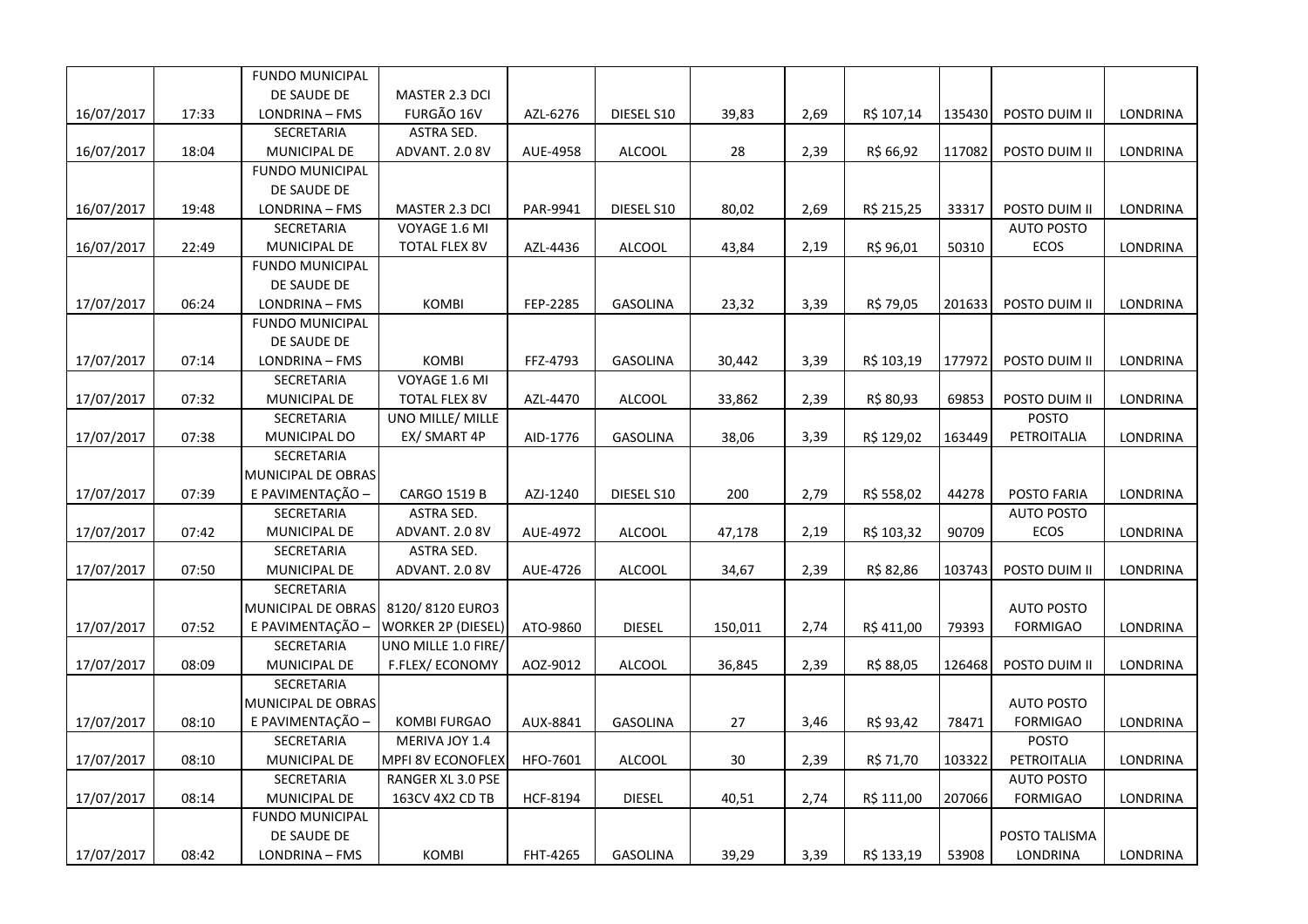|            |       | <b>FUNDO MUNICIPAL</b> |                     |                 |                 |        |      |            |        |                   |                 |
|------------|-------|------------------------|---------------------|-----------------|-----------------|--------|------|------------|--------|-------------------|-----------------|
|            |       | DE SAUDE DE            |                     |                 |                 |        |      |            |        |                   |                 |
| 17/07/2017 | 08:57 | LONDRINA - FMS         | <b>CELTA</b>        | AWM-8676        | <b>GASOLINA</b> | 38,353 | 3,39 | R\$ 130,01 | 40493  | POSTO DUIM II     | LONDRINA        |
|            |       | <b>FUNDO MUNICIPAL</b> |                     |                 |                 |        |      |            |        |                   |                 |
|            |       | DE SAUDE DE            |                     |                 |                 |        |      |            |        |                   |                 |
| 17/07/2017 | 09:04 | LONDRINA - FMS         | KOMBI               | ALR-5579        | <b>GASOLINA</b> | 33,982 | 3,39 | R\$ 115,19 | 92008  | POSTO DUIM II     | <b>LONDRINA</b> |
|            |       | SECRETARIA             |                     |                 |                 |        |      |            |        |                   |                 |
|            |       | MUNICIPAL DE OBRAS     |                     |                 |                 |        |      |            |        | <b>AUTO POSTO</b> |                 |
| 17/07/2017 | 09:05 | E PAVIMENTAÇÃO -       | <b>KOMBI FURGAO</b> | AHZ-0490        | <b>GASOLINA</b> | 32,98  | 3,69 | R\$ 121,70 | 44570  | <b>ECOS</b>       | <b>LONDRINA</b> |
|            |       | SECRETARIA             |                     |                 |                 |        |      |            |        | <b>POSTO</b>      |                 |
| 17/07/2017 | 09:07 | MUNICIPAL SE           | <b>VIVACE</b>       | AZJ-0418        | <b>ALCOOL</b>   | 35,57  | 2,39 | R\$ 85,01  | 15313  | PETROITALIA       | LONDRINA        |
|            |       | <b>FUNDO DE</b>        |                     |                 |                 |        |      |            |        |                   |                 |
|            |       | REEQUIPAMENTO DO       |                     |                 |                 |        |      |            |        |                   |                 |
|            |       | <b>CORPO DE</b>        |                     |                 |                 |        |      |            |        |                   |                 |
| 17/07/2017 | 09:11 | <b>BOMBEIROS-</b>      | S10 LTZ DD4A        | <b>BBG-7092</b> | DIESEL S10      | 45,282 | 2,69 | R\$ 121,80 | 3809   | POSTO DUIM II     | LONDRINA        |
|            |       | <b>FUNDO MUNICIPAL</b> |                     |                 |                 |        |      |            |        |                   |                 |
|            |       | DE SAUDE DE            |                     |                 |                 |        |      |            |        | <b>AUTO POSTO</b> |                 |
| 17/07/2017 | 09:25 | LONDRINA - FMS         | <b>KOMBI</b>        | ASD-4376        | <b>GASOLINA</b> | 30,6   | 3,79 | R\$ 115,97 | 304504 | <b>ECOS</b>       | LONDRINA        |
|            |       | SECRETARIA             | UNO MILLE/ MILLE    |                 |                 |        |      |            |        |                   |                 |
| 17/07/2017 | 09:29 | MUNICIPAL DE           | EX/ SMART 4P        | AHZ-5950        | <b>GASOLINA</b> | 29,511 | 3,39 | R\$ 100,04 | 222349 | POSTO DUIM II     | LONDRINA        |
|            |       | <b>FUNDO DE</b>        |                     |                 |                 |        |      |            |        |                   |                 |
|            |       | REEQUIPAMENTO DO       |                     |                 |                 |        |      |            |        |                   |                 |
|            |       | <b>CORPO DE</b>        |                     |                 |                 |        |      |            |        |                   |                 |
| 17/07/2017 | 09:30 | <b>BOMBEIROS-</b>      | 24220/24220         | AQM-3451        | DIESEL S10      | 76,29  | 2,69 | R\$ 205,22 | 100151 | POSTO DUIM II     | LONDRINA        |
|            |       | SECRETARIA             |                     |                 |                 |        |      |            |        |                   |                 |
| 17/07/2017 | 09:40 | <b>MUNICIPAL SE</b>    | AIRCOSS 1.6 FEEL    | BAY-3668        | <b>ALCOOL</b>   | 32,19  | 2,45 | R\$ 78,87  | 4378   | POSTO CINCAO      | LONDRINA        |
|            |       | COORDENAÇÃO            | UNO MILLE 1.0 FIRE/ |                 |                 |        |      |            |        | <b>POSTO</b>      |                 |
| 17/07/2017 | 09:43 | <b>GERAL - SMP</b>     | F.FLEX/ECONOMY      | AQG-6104        | <b>ALCOOL</b>   | 17,193 | 2,39 | R\$ 41,09  | 85785  | PETROITALIA       | LONDRINA        |
|            |       | <b>FUNDO MUNICIPAL</b> |                     |                 |                 |        |      |            |        |                   |                 |
|            |       | DE SAUDE DE            |                     |                 |                 |        |      |            |        |                   |                 |
| 17/07/2017 | 09:49 | LONDRINA - FMS         | <b>BOXER</b>        | AXL-7395        | DIESEL S10      | 66,462 | 2,69 | R\$ 178,78 | 154491 | POSTO DUIM II     | LONDRINA        |
|            |       | <b>FUNDO DE</b>        |                     |                 |                 |        |      |            |        |                   |                 |
|            |       | REEQUIPAMENTO DO       |                     |                 |                 |        |      |            |        |                   |                 |
|            |       | <b>CORPO DE</b>        |                     |                 |                 |        |      |            |        |                   |                 |
| 17/07/2017 | 09:53 | <b>BOMBEIROS-</b>      | COBALT              | AVO-4830        | <b>ALCOOL</b>   | 37,685 | 2,39 | R\$ 90,06  | 37342  | POSTO DUIM II     | LONDRINA        |
|            |       | <b>FUNDO MUNICIPAL</b> |                     |                 |                 |        |      |            |        |                   |                 |
|            |       | DE SAUDE DE            |                     |                 |                 |        |      |            |        |                   |                 |
| 17/07/2017 | 09:57 | LONDRINA - FMS         | SPACEFOX            | <b>BAI-9778</b> | <b>GASOLINA</b> | 45     | 3,49 | R\$ 157,05 | 29147  | POSTO CINCO       | LONDRINA        |
|            |       | <b>FUNDO MUNICIPAL</b> |                     |                 |                 |        |      |            |        |                   |                 |
|            |       | DE SAUDE DE            |                     |                 |                 |        |      |            |        |                   |                 |
| 17/07/2017 | 10:05 | LONDRINA - FMS         | <b>STRADA</b>       | AGE-4102        | <b>ALCOOL</b>   | 42,262 | 2,39 | R\$ 101,00 | 131002 | POSTO DUIM II     | LONDRINA        |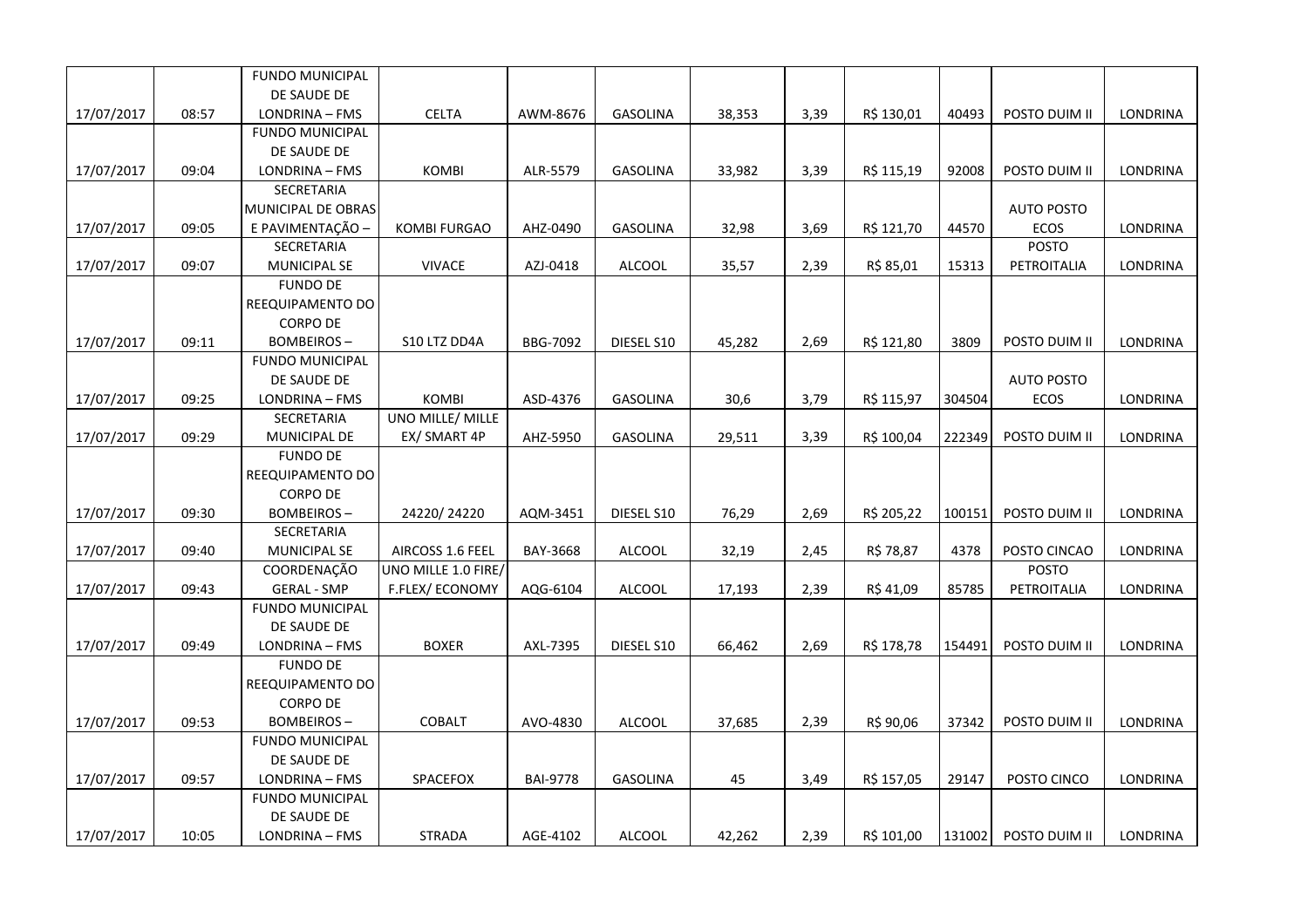|            |       | SECRETARIA                             | <b>KOMBI STANDARD</b>      |          |                 |        |      |            |        |                   |                 |
|------------|-------|----------------------------------------|----------------------------|----------|-----------------|--------|------|------------|--------|-------------------|-----------------|
|            |       | MUNICIPAL SE                           | 1.4 MI TOTAL FLEX          |          |                 |        |      |            |        | POSTO TALISMA     |                 |
| 17/07/2017 | 10:12 | ASSISTNCIA SOCIAL-                     | 8V                         | AOU-4789 | <b>ALCOOL</b>   | 32,133 | 2,39 | R\$ 76,79  | 151955 | <b>LONDRINA</b>   | LONDRINA        |
|            |       | <b>FUNDO MUNICIPAL</b>                 |                            |          |                 |        |      |            |        |                   |                 |
|            |       | DE SAUDE DE                            |                            |          |                 |        |      |            |        |                   |                 |
| 17/07/2017 | 10:22 | LONDRINA - FMS                         | <b>UNO</b>                 | AAW-2736 | <b>GASOLINA</b> | 30     | 3,45 | R\$ 103,50 | 109028 | POSTO CINCAO      | LONDRINA        |
|            |       | SECRETARIA                             |                            |          |                 |        |      |            |        |                   |                 |
| 17/07/2017 | 10:25 | MUNICIPAL DE                           | <b>KOMBI FURGAO</b>        | AJX-8610 | <b>GASOLINA</b> | 29,42  | 3,39 | R\$ 99,73  | 12955  | POSTO DUIM II     | LONDRINA        |
|            |       | <b>FUNDO MUNICIPAL</b>                 |                            |          |                 |        |      |            |        |                   |                 |
|            |       | DE SAUDE DE                            |                            |          |                 |        |      |            |        | <b>POSTO</b>      |                 |
| 17/07/2017 | 10:30 | LONDRINA - FMS                         | KOMBI                      | FFZ-5891 | <b>GASOLINA</b> | 20,649 | 3,39 | R\$ 70,00  | 188322 | PETROITALIA       | LONDRINA        |
|            |       | SECRETARIA                             | NXR 150 BROS ES            |          |                 |        |      |            |        | <b>AUTO POSTO</b> |                 |
| 17/07/2017 | 10:38 | MUNICIPAL DE                           | MIX                        | ATW-9371 | GASOLINA        | 6,12   | 3,69 | R\$ 22,58  | 20221  | ECOS              | LONDRINA        |
|            |       | SECRETARIA                             |                            |          |                 |        |      |            |        |                   |                 |
|            |       | MUNICIPAL DE OBRAS                     | UNO MILLE/ MILLE           |          |                 |        |      |            |        | <b>POSTO</b>      |                 |
| 17/07/2017 | 10:45 | E PAVIMENTAÇÃO -                       | EX/ SMART 4P               | AID-1767 | GASOLINA        | 34,641 | 3,39 | R\$ 117,43 | 208735 | PETROITALIA       | LONDRINA        |
|            |       | <b>FUNDO MUNICIPAL</b>                 |                            |          |                 |        |      |            |        |                   |                 |
|            |       | DE SAUDE DE                            |                            |          |                 |        |      |            |        |                   |                 |
| 17/07/2017 | 10:54 | LONDRINA - FMS                         | <b>UNO</b>                 | AMN-4157 | <b>GASOLINA</b> | 34,943 | 3,39 | R\$ 118,45 | 169543 | POSTO DUIM II     | LONDRINA        |
|            |       | <b>SECRETARIA</b>                      |                            |          |                 |        |      |            |        |                   |                 |
|            |       | MUNICIPAL DE OBRAS                     | ESCAVADEIRA                |          |                 |        |      |            |        |                   |                 |
| 17/07/2017 | 10:56 | E PAVIMENTAÇÃO -                       | HIDRÁULICA                 | PML-5071 | <b>DIESEL</b>   | 300    | 2,59 | R\$ 777,00 | 742    | POSTO DUIM II     | LONDRINA        |
|            |       | SECRETARIA                             |                            |          |                 |        |      |            |        |                   |                 |
|            |       | MUNICIPAL DE OBRAS                     | PA CARREGADEIRA            |          |                 |        |      |            |        |                   |                 |
| 17/07/2017 | 10:57 | E PAVIMENTAÇÃO -                       | 12D                        | PML-3471 | <b>DIESEL</b>   | 150    | 2,59 | R\$ 388,50 | 924    | POSTO DUIM II     | LONDRINA        |
|            |       | SECRETARIA                             | <b>ROLO</b>                |          |                 |        |      |            |        |                   |                 |
|            |       | MUNICIPAL DE OBRAS                     | COMPACTADOR                |          |                 |        |      |            |        |                   |                 |
| 17/07/2017 | 10:58 | E PAVIMENTAÇÃO -                       | VIBRATÓRIO                 | PML-6005 | <b>DIESEL</b>   | 100    | 2,59 | R\$ 259,00 | 802    | POSTO DUIM II     | LONDRINA        |
|            |       | SECRETARIA                             |                            |          |                 |        |      |            |        |                   |                 |
|            |       | MUNICIPAL DE OBRAS                     | <b>ROLO</b>                |          |                 |        |      |            |        |                   |                 |
| 17/07/2017 | 10:59 | E PAVIMENTAÇÃO -                       | COMPACTADOR                | AAA-0999 | <b>DIESEL</b>   | 100    | 2,59 | R\$ 259,00 | 2627   | POSTO DUIM II     | LONDRINA        |
|            |       | SECRETARIA                             | <b>ROLO</b><br>COMPACTADOR |          |                 |        |      |            |        |                   |                 |
|            |       | MUNICIPAL DE OBRAS<br>E PAVIMENTAÇÃO - |                            |          |                 |        |      |            |        |                   |                 |
| 17/07/2017 | 10:59 | <b>SECRETARIA</b>                      | <b>VAP55</b>               | PML-1024 | <b>DIESEL</b>   | 100    | 2,59 | R\$ 259,00 | 2124   | POSTO DUIM II     | LONDRINA        |
|            |       | MUNICIPAL DE OBRAS                     |                            |          |                 |        |      |            |        |                   |                 |
|            |       |                                        |                            |          |                 |        |      |            |        |                   |                 |
| 17/07/2017 | 11:00 | E PAVIMENTAÇÃO<br>SECRETARIA           | L1113 2P (DIESEL)          | AIZ-1538 | <b>DIESEL</b>   | 60     | 2,59 | R\$ 155,40 | 152118 | POSTO DUIM II     | <b>LONDRINA</b> |
|            |       | MUNICIPAL DE OBRAS                     |                            |          |                 |        |      |            |        |                   |                 |
|            | 11:01 | E PAVIMENTAÇÃO -                       |                            |          | <b>DIESEL</b>   |        |      |            |        | POSTO DUIM II     | LONDRINA        |
| 17/07/2017 |       |                                        | L1113 2P (DIESEL)          | AIZ-1641 |                 | 40     | 2,59 | R\$ 103,60 | 121202 |                   |                 |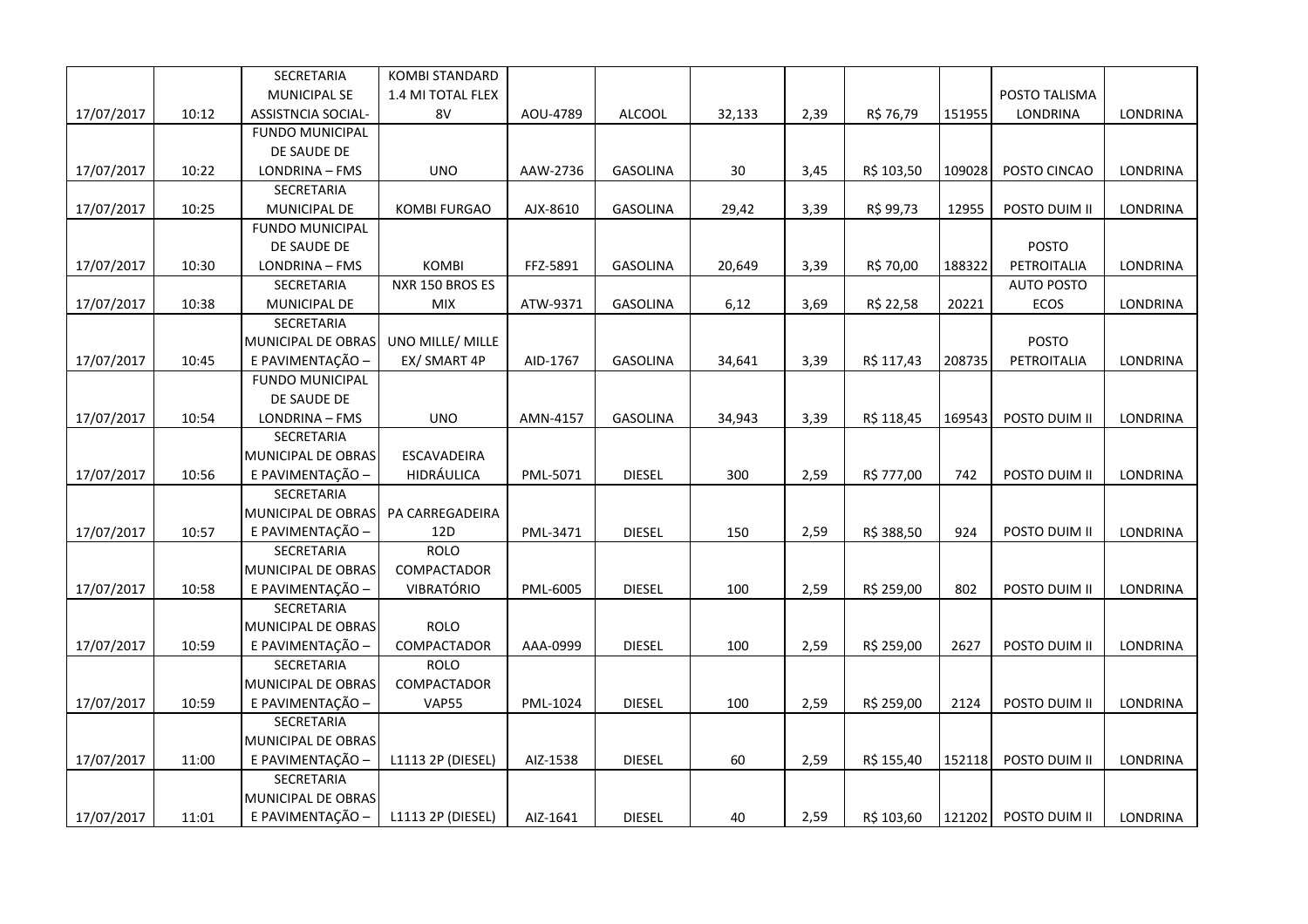|            |       | <b>FUNDO MUNICIPAL</b>    |                       |                 |                 |        |      |              |        |                   |                 |
|------------|-------|---------------------------|-----------------------|-----------------|-----------------|--------|------|--------------|--------|-------------------|-----------------|
|            |       | DE SAUDE DE               | MASTER 2.3 DCI        |                 |                 |        |      |              |        |                   |                 |
| 17/07/2017 | 11:07 | LONDRINA - FMS            | FURGÃO 16V            | AZL-6474        | DIESEL S10      | 62,873 | 2,9  | R\$ 182,57   | 98255  | POSTO DUIM II     | <b>LONDRINA</b> |
|            |       | <b>FUNDO MUNICIPAL</b>    |                       |                 |                 |        |      |              |        |                   |                 |
|            |       | DE SAUDE DE               |                       |                 |                 |        |      |              |        |                   |                 |
| 17/07/2017 | 11:17 | LONDRINA - FMS            | SPACEFOX              | <b>BAI-9776</b> | <b>ALCOOL</b>   | 40,741 | 2,39 | R\$ 97,37    | 66814  | POSTO DUIM II     | <b>LONDRINA</b> |
|            |       | <b>FUNDO MUNICIPAL</b>    |                       |                 |                 |        |      |              |        |                   |                 |
|            |       | DE SAUDE DE               |                       |                 |                 |        |      |              |        |                   |                 |
| 17/07/2017 | 11:35 | LONDRINA - FMS            | 207SW                 | AUP-2421        | <b>ALCOOL</b>   | 46,732 | 2,39 | R\$ 111,69   | 95610  | POSTO DUIM II     | <b>LONDRINA</b> |
|            |       | <b>FUNDO MUNICIPAL</b>    |                       |                 |                 |        |      |              |        |                   |                 |
|            |       | DE SAUDE DE               |                       |                 |                 |        |      |              |        |                   |                 |
| 17/07/2017 | 11:36 | LONDRINA - FMS            | <b>UNO</b>            | AKK-1898        | <b>GASOLINA</b> | 29,312 | 3,39 | R\$ 99,36    | 261680 | POSTO DUIM II     | <b>LONDRINA</b> |
|            |       | <b>FUNDO DE</b>           |                       |                 |                 |        |      |              |        |                   |                 |
|            |       | REEQUIPAMENTO DO          |                       |                 |                 |        |      |              |        |                   |                 |
|            |       | <b>CORPO DE</b>           | WEEKEND               |                 |                 |        |      |              |        |                   |                 |
| 17/07/2017 | 11:37 | <b>BOMBEIROS-</b>         | ADVENTURE             | BBD-7445        | <b>GASOLINA</b> | 41,77  | 3,39 | R\$ 141,60   | 4814   | POSTO DUIM II     | LONDRINA        |
|            |       | <b>FUNDO MUNICIPAL</b>    |                       |                 |                 |        |      |              |        |                   |                 |
|            |       | DE SAUDE DE               |                       |                 |                 |        |      |              |        |                   |                 |
| 17/07/2017 | 11:44 | LONDRINA - FMS            | <b>KOMBI</b>          | ASD-4376        | GASOLINA        | 33,342 | 3,45 | R\$ 115,02   | 304805 | POSTO DUIM II     | LONDRINA        |
|            |       | <b>FUNDO MUNICIPAL</b>    |                       |                 |                 |        |      |              |        |                   |                 |
|            |       | DE SAUDE DE               |                       |                 |                 |        |      |              |        |                   |                 |
| 17/07/2017 | 11:46 | LONDRINA - FMS            | <b>KOMBI</b>          | ASD-4376        | <b>GASOLINA</b> | 38,853 | 3,45 | R\$ 134,03   | 305150 | POSTO DUIM II     | <b>LONDRINA</b> |
|            |       | <b>FUNDO MUNICIPAL</b>    |                       |                 |                 |        |      |              |        |                   |                 |
|            |       | DE SAUDE DE               |                       |                 |                 |        |      |              |        |                   |                 |
| 17/07/2017 | 11:50 | LONDRINA - FMS            | KOMBI                 | ASD-4376        | <b>GASOLINA</b> | 34,162 | 3,39 | R\$ 115,80   | 305402 | POSTO DUIM II     | <b>LONDRINA</b> |
|            |       | SECRETARIA                | <b>KOMBI STANDARD</b> |                 |                 |        |      |              |        |                   |                 |
|            |       | <b>MUNICIPAL SE</b>       | 1.4 MI TOTAL FLEX     |                 |                 |        |      |              |        | POSTO TALISMA     |                 |
| 17/07/2017 | 12:01 | <b>ASSISTNCIA SOCIAL-</b> | 8V                    | NYG-5009        | <b>ALCOOL</b>   | 35,632 | 2,39 | R\$ 85,16    | 65952  | LONDRINA          | LONDRINA        |
|            |       | <b>FUNDO MUNICIPAL</b>    |                       |                 |                 |        |      |              |        |                   |                 |
|            |       | DE SAUDE DE               |                       |                 |                 |        |      |              |        | POSTO VIA         |                 |
| 17/07/2017 | 12:33 | LONDRINA - FMS            | SPACEFOX              | <b>BAI-9774</b> | GASOLINA        | 38,5   | 3,35 | R\$ 128,94   | 54996  | <b>TORRES</b>     | <b>CURITIBA</b> |
|            |       | SECRETARIA                | S10 BLAZER            |                 |                 |        |      |              |        | <b>AUTO POSTO</b> |                 |
| 17/07/2017 | 12:40 | MUNICIPAL DE              | ADVANT. 2.4/2.4       | AUE-4968        | <b>ALCOOL</b>   | 43,84  | 2,19 | R\$ 96,01    | 194431 | <b>ECOS</b>       | LONDRINA        |
|            |       | SECRETARIA                |                       |                 |                 |        |      |              |        |                   |                 |
|            |       | MUNICIPAL DE              | ESCAVADEIRA           |                 |                 |        |      |              |        | <b>AUTO POSTO</b> |                 |
| 17/07/2017 | 12:43 | AGRICULTURA E             | HIDRAULICA            | HBZ-1640        | <b>DIESEL</b>   | 500    | 2,74 | R\$ 1.370,00 | 1701   | <b>FORMIGAO</b>   | LONDRINA        |
|            |       | SECRETARIA                |                       |                 |                 |        |      |              |        |                   |                 |
|            |       | <b>MUNICIPAL DE</b>       |                       |                 |                 |        |      |              |        | <b>AUTO POSTO</b> |                 |
| 17/07/2017 | 12:48 | AGRICULTURA E             | MOTONIVELADORA        | ATN-4476        | <b>DIESEL</b>   | 310    | 2,74 | R\$ 849,40   | 4862   | <b>FORMIGAO</b>   | <b>LONDRINA</b> |
|            |       | SECRETARIA                |                       |                 |                 |        |      |              |        |                   |                 |
|            |       | MUNICIPAL DE              |                       |                 |                 |        |      |              |        | <b>AUTO POSTO</b> |                 |
| 17/07/2017 | 12:51 | <b>AGRICULTURA E</b>      | MOTONIVELADORA        | ATN-4475        | <b>DIESEL</b>   | 310    | 2,74 | R\$ 849,40   | 5358   | <b>FORMIGAO</b>   | LONDRINA        |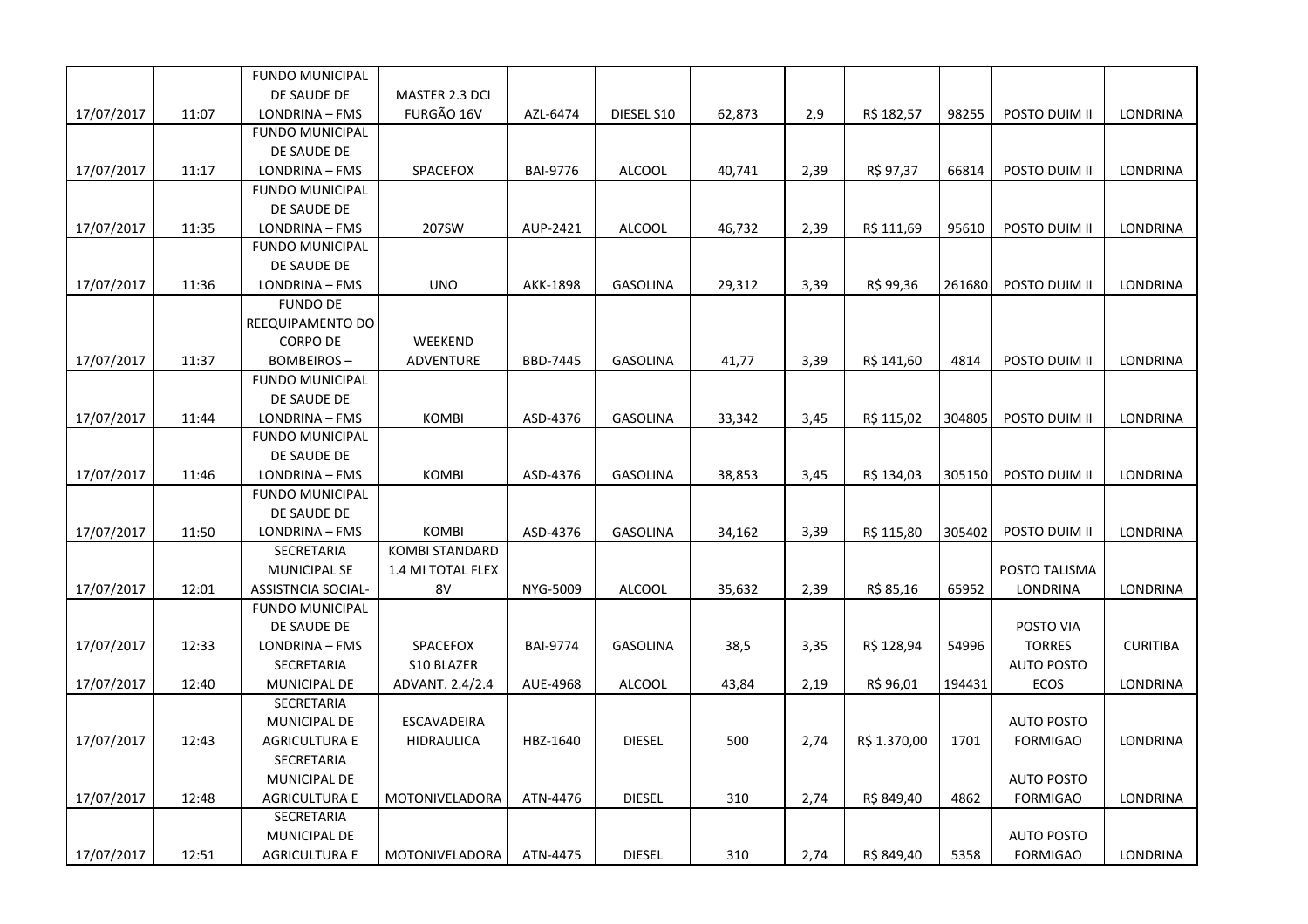|            |       | SECRETARIA             |                       |                 |                 |        |      |            |        |                   |          |
|------------|-------|------------------------|-----------------------|-----------------|-----------------|--------|------|------------|--------|-------------------|----------|
|            |       | MUNICIPAL DE           | MOTONIVELADORA        |                 |                 |        |      |            |        | <b>AUTO POSTO</b> |          |
| 17/07/2017 | 12:51 | <b>AGRICULTURA E</b>   | RG 140                | PML-5070        | <b>DIESEL</b>   | 255    | 2,74 | R\$ 698,70 | 2464   | <b>FORMIGAO</b>   | LONDRINA |
|            |       | SECRETARIA             |                       |                 |                 |        |      |            |        |                   |          |
|            |       | MUNICIPAL DE           |                       |                 |                 |        |      |            |        | <b>AUTO POSTO</b> |          |
| 17/07/2017 | 12:53 | <b>AGRICULTURA E</b>   | 17210                 | AJU-6529        | <b>DIESEL</b>   | 100    | 2,74 | R\$ 274,00 | 100714 | <b>FORMIGAO</b>   | LONDRINA |
|            |       | SECRETARIA             | S10 PUP LUXE 2.5      |                 |                 |        |      |            |        |                   |          |
|            |       | MUNICIPAL DE           | 4X4 CD TB MAX HST     |                 |                 |        |      |            |        | <b>AUTO POSTO</b> |          |
| 17/07/2017 | 12:58 | <b>AGRICULTURA E</b>   | <b>DIES</b>           | AIF-1242        | <b>DIESEL</b>   | 50     | 2,74 | R\$ 137,00 | 366438 | <b>FORMIGAO</b>   | LONDRINA |
|            |       | <b>FUNDO MUNICIPAL</b> |                       |                 |                 |        |      |            |        |                   |          |
|            |       | DE SAUDE DE            |                       |                 |                 |        |      |            |        | <b>POSTO</b>      |          |
| 17/07/2017 | 12:59 | LONDRINA - FMS         | KOMBI                 | FEP-2301        | <b>GASOLINA</b> | 19,944 | 3,39 | R\$ 67,61  | 159470 | PETROITALIA       | LONDRINA |
|            |       | SECRETARIA             |                       |                 |                 |        |      |            |        |                   |          |
|            |       | MUNICIPAL DE           |                       |                 |                 |        |      |            |        | <b>AUTO POSTO</b> |          |
| 17/07/2017 | 13:18 | <b>AGRICULTURA E</b>   | 1319                  | AZJ-0479        | DIESEL S10      | 92,96  | 2,84 | R\$ 264,01 | 50093  | <b>FORMIGAO</b>   | LONDRINA |
|            |       | <b>FUNDO MUNICIPAL</b> |                       |                 |                 |        |      |            |        |                   |          |
|            |       | DE SAUDE DE            |                       |                 |                 |        |      |            |        |                   |          |
| 17/07/2017 | 13:26 | LONDRINA - FMS         | <b>BOXER HDI 15L</b>  | AZO-4509        | DIESEL S10      | 50,342 | 2,69 | R\$ 135,41 | 96217  | POSTO DUIM II     | LONDRINA |
|            |       | SECRETARIA             |                       |                 |                 |        |      |            |        |                   |          |
|            |       | MUNICIPAL DE OBRAS     |                       |                 |                 |        |      |            |        | <b>AUTO POSTO</b> |          |
| 17/07/2017 | 13:31 | E PAVIMENTAÇÃO -       | <b>STRADA WORKING</b> | AXX-3389        | GASOLINA        | 48     | 3,69 | R\$ 177,12 | 81205  | ECOS              | LONDRINA |
|            |       | SECRETARIA             |                       |                 |                 |        |      |            |        | <b>POSTO</b>      |          |
| 17/07/2017 | 14:03 | MUNICIPAL DO           | <b>ONIX 1.0</b>       | <b>BAG-1784</b> | <b>ALCOOL</b>   | 48,954 | 2,39 | R\$ 117,00 | 9841   | PETROITALIA       | LONDRINA |
|            |       | SECRETARIA             |                       |                 |                 |        |      |            |        |                   |          |
| 17/07/2017 | 14:14 | MUNICIPAL DE           | <b>XRE 300</b>        | AVF-3870        | GASOLINA        | 8,563  | 3,39 | R\$ 29,02  | 16715  | POSTO DUIM II     | LONDRINA |
|            |       | SECRETARIA             |                       |                 |                 |        |      |            |        |                   |          |
| 17/07/2017 | 14:16 | MUNICIPAL DE           | <b>XRE 300</b>        | AVF-3871        | GASOLINA        | 6,893  | 3,39 | R\$ 23,36  | 23660  | POSTO DUIM II     | LONDRINA |
|            |       | SECRETARIA             | ASTRA SED.            |                 |                 |        |      |            |        | <b>AUTO POSTO</b> |          |
| 17/07/2017 | 14:28 | MUNICIPAL DE           | ADVANT. 2.0 8V        | AUE-4758        | ALCOOL          | 38,09  | 2,44 | R\$ 92,94  | 89155  | <b>FORMIGAO</b>   | LONDRINA |
|            |       | SECRETARIA             | UNO VIVACE CELEB.     |                 |                 |        |      |            |        |                   |          |
| 17/07/2017 | 14:47 | MUNICIPAL DE           | 1.0 EVO F.FLEX 8V     | AYS-5874        | <b>ALCOOL</b>   | 40     | 2,45 | R\$ 98,00  | 23250  | POSTO CINCAO      | LONDRINA |
|            |       | SECRETARIA             |                       |                 |                 |        |      |            |        |                   |          |
| 17/07/2017 | 14:49 | <b>MUNICIPAL SE</b>    | <b>VIVACE</b>         | AZJ-0422        | <b>ALCOOL</b>   | 31,852 | 2,29 | R\$ 72,94  | 15977  | POSTO DUIM II     | LONDRINA |
|            |       | SECRETARIA             |                       |                 |                 |        |      |            |        |                   |          |
|            |       | MUNICIPAL DE           | ESCAVADEIRA           |                 |                 |        |      |            |        | <b>AUTO POSTO</b> |          |
| 17/07/2017 | 15:10 | <b>AGRICULTURA E</b>   | HIDRAULICA            | HBZ-1640        | <b>DIESEL</b>   | 42,03  | 2,74 | R\$ 115,16 | 1703   | <b>FORMIGAO</b>   | LONDRINA |
|            |       | SECRETARIA             |                       |                 |                 |        |      |            |        |                   |          |
| 17/07/2017 | 15:12 | MUNICIPAL DE           | HOGGAR/XR             | ASX-8529        | <b>GASOLINA</b> | 61,321 | 3,39 | R\$ 207,87 | 82407  | POSTO DUIM II     | LONDRINA |
|            |       | SECRETARIA             |                       |                 |                 |        |      |            |        | <b>POSTO</b>      |          |
| 17/07/2017 | 15:21 | MUNICIPAL DE           | LOGAN EXPR 16 M       | AZO-6927        | <b>ALCOOL</b>   | 38,913 | 2,39 | R\$ 93,00  | 20923  | PETROITALIA       | LONDRINA |
|            |       | SECRETARIA             | ASTRA SED.            |                 |                 |        |      |            |        | <b>POSTO</b>      |          |
| 17/07/2017 | 15:25 | MUNICIPAL DE           | ADVANT. 2.0 8V        | AUE-5114        | <b>ALCOOL</b>   | 30     | 2,39 | R\$ 71,70  | 150026 | PETROITALIA       | LONDRINA |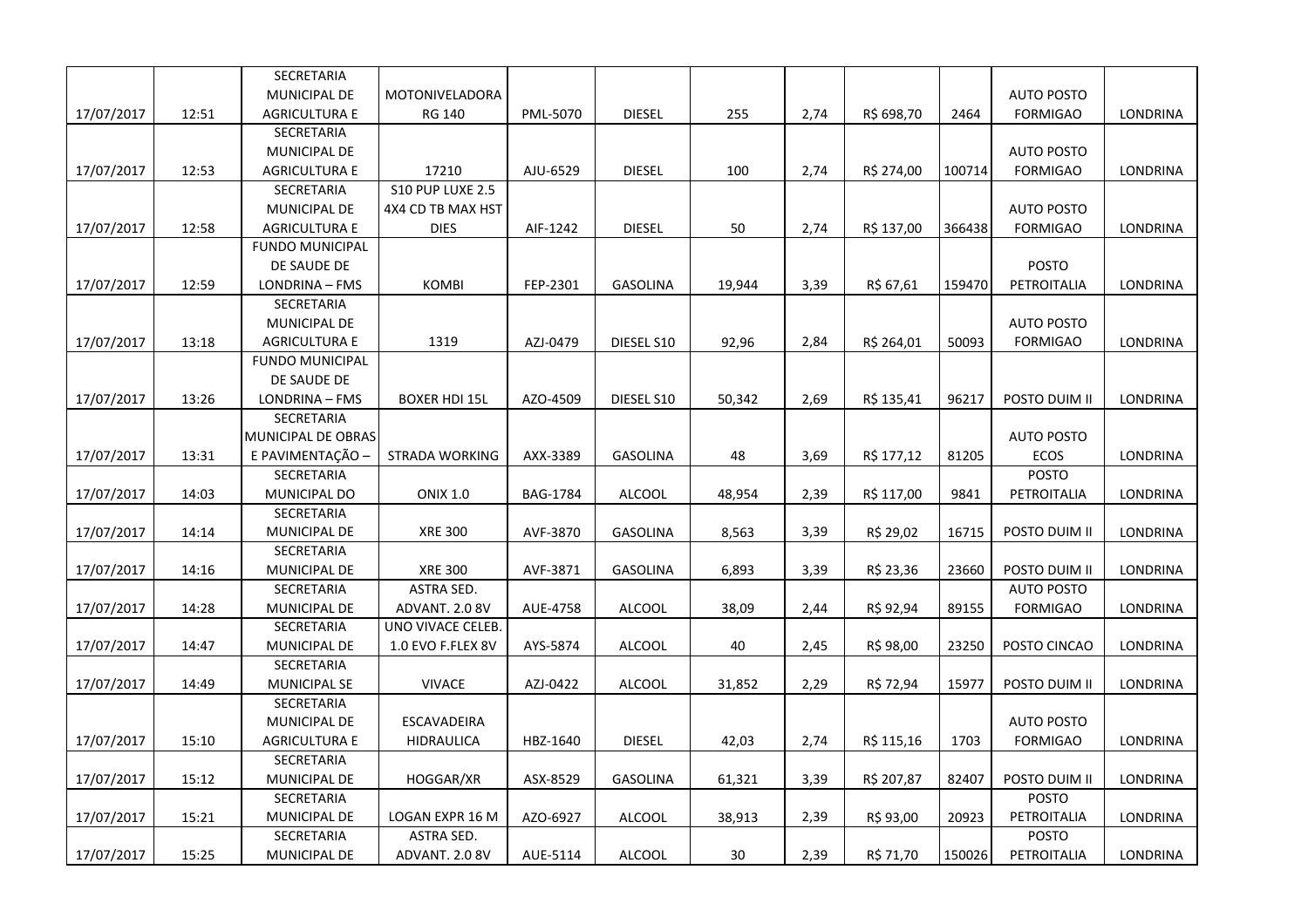|            |       | SECRETARIA                            |                      |                 |                 |        |      |            |        |                   |                 |
|------------|-------|---------------------------------------|----------------------|-----------------|-----------------|--------|------|------------|--------|-------------------|-----------------|
|            |       | MUNICIPAL DE OBRAS                    |                      |                 |                 |        |      |            |        | <b>AUTO POSTO</b> |                 |
| 17/07/2017 | 15:27 | E PAVIMENTAÇÃO -                      | <b>TECTOR 150E21</b> | AZL-3508        | DIESEL S10      | 153,69 | 2,84 | R\$436,48  | 29954  | <b>FORMIGAO</b>   | LONDRINA        |
|            |       | <b>SECRETARIA</b>                     | UNO MILLE 1.0 FIRE/  |                 |                 |        |      |            |        |                   |                 |
| 17/07/2017 | 15:28 | <b>MUNICIPAL SE</b>                   | F.FLEX/ECONOMY       | AVW-4586        | <b>ALCOOL</b>   | 36,04  | 2,29 | R\$ 82,53  | 74485  | POSTO DUIM II     | LONDRINA        |
|            |       | <b>FUNDO MUNICIPAL</b>                |                      |                 |                 |        |      |            |        |                   |                 |
|            |       | DE SAUDE DE                           |                      |                 |                 |        |      |            |        | POSTO TALISMA     |                 |
| 17/07/2017 | 15:46 | LONDRINA - FMS                        | AMAROK               | <b>BAL-9180</b> | DIESEL S10      | 54,175 | 2,89 | R\$ 156,56 | 24578  | <b>LONDRINA</b>   | LONDRINA        |
|            |       | <b>FUNDO MUNICIPAL</b>                |                      |                 |                 |        |      |            |        |                   |                 |
|            |       | DE SAUDE DE                           |                      |                 |                 |        |      |            |        |                   |                 |
| 17/07/2017 | 15:47 | LONDRINA - FMS                        | <b>UNO</b>           | AAW-2630        | <b>GASOLINA</b> | 29,061 | 3,39 | R\$ 98,51  | 251605 | POSTO DUIM II     | LONDRINA        |
|            |       | <b>SECRETARIA</b>                     |                      |                 |                 |        |      |            |        |                   |                 |
| 17/07/2017 | 15:49 | <b>MUNICIPAL SE</b>                   | <b>KOMBI FURGAO</b>  | AKN-3664        | <b>GASOLINA</b> | 43,661 | 3,39 | R\$ 148,01 | 157706 | POSTO DUIM II     | LONDRINA        |
|            |       | SECRETARIA                            |                      |                 |                 |        |      |            |        |                   |                 |
|            |       | MUNICIPAL DE                          |                      |                 |                 |        |      |            |        | <b>POSTO</b>      |                 |
| 17/07/2017 | 16:01 | <b>AGRICULTURA E</b>                  | NOVO VOYAGE          | <b>BAL-2689</b> | <b>ALCOOL</b>   | 50,837 | 2,39 | R\$ 121,50 | 18443  | PETROITALIA       | LONDRINA        |
|            |       | ADMINISTRAÇÃO DOS                     |                      |                 |                 |        |      |            |        |                   |                 |
|            |       | <b>CEMITÉRIOS E</b>                   |                      |                 |                 |        |      |            |        |                   |                 |
|            |       | <b>SERVICOS</b>                       |                      |                 |                 |        |      |            |        | <b>AUTO POSTO</b> |                 |
| 17/07/2017 | 16:14 | <b>FUNERARIOS DE</b>                  | <b>S10 LS DS4</b>    | <b>BAR-4452</b> | DIESEL S10      | 44,46  | 2,89 | R\$ 128,49 | 48685  | ECOS              | LONDRINA        |
|            |       | SECRETARIA                            |                      |                 |                 |        |      |            |        | <b>AUTO POSTO</b> |                 |
| 17/07/2017 | 17:27 | <b>MUNICIPAL SE</b>                   | AIRCOSS 1.6 FEEL     | BAY-3668        | <b>ALCOOL</b>   | 49,22  | 2,58 | R\$ 127,00 | 4801   | PALOMA II         | RNELIO PROCOI   |
|            |       | <b>FUNDO MUNICIPAL</b>                |                      |                 |                 |        |      |            |        |                   |                 |
|            |       | DE SAUDE DE                           |                      |                 |                 |        |      |            |        | POSTO TALISMA     |                 |
| 17/07/2017 | 17:28 | LONDRINA - FMS                        | SPRINTER-415         | <b>BAG-9372</b> | DIESEL S10      | 47,106 | 2,89 | R\$ 136,13 | 43008  | <b>LONDRINA</b>   | LONDRINA        |
|            |       | <b>FUNDO MUNICIPAL</b><br>DE SAUDE DE |                      |                 |                 |        |      |            |        |                   |                 |
| 17/07/2017 | 17:50 | LONDRINA - FMS                        | JUMPER J 2.3         | AZX-7915        | DIESEL S10      | 60,692 | 2,69 | R\$ 163,26 | 110155 | POSTO DUIM II     | <b>LONDRINA</b> |
|            |       | <b>FUNDO MUNICIPAL</b>                |                      |                 |                 |        |      |            |        |                   |                 |
|            |       | DE SAUDE DE                           |                      |                 |                 |        |      |            |        |                   |                 |
| 17/07/2017 | 18:47 | LONDRINA - FMS                        | MASTER 2.3 DCI       | PAR-9941        | DIESEL S10      | 34,914 | 2,69 | R\$ 93,91  | 33545  | POSTO DUIM II     | LONDRINA        |
|            |       | SECRETARIA                            |                      |                 |                 |        |      |            |        |                   |                 |
| 17/07/2017 | 19:34 | MUNICIPAL DE                          | <b>XRE 300</b>       | AVF-3910        | GASOLINA        | 5,182  | 3,39 | R\$ 17,56  | 27417  | POSTO DUIM II     | LONDRINA        |
|            |       | SECRETARIA                            |                      |                 |                 |        |      |            |        |                   |                 |
| 17/07/2017 | 19:35 | MUNICIPAL DE                          | <b>XRE 300</b>       | AVF-3882        | <b>GASOLINA</b> | 9,203  | 3,39 | R\$ 31,19  | 22365  | POSTO DUIM II     | LONDRINA        |
|            |       | SECRETARIA                            | MERIVA JOY 1.4       |                 |                 |        |      |            |        |                   |                 |
| 17/07/2017 | 19:37 | MUNICIPAL DE                          | MPFI 8V ECONOFLEX    | HFO-7606        | <b>ALCOOL</b>   | 37,524 | 2,29 | R\$ 85,92  | 126855 | POSTO DUIM II     | LONDRINA        |
|            |       | SECRETARIA                            |                      |                 |                 |        |      |            |        |                   |                 |
| 17/07/2017 | 19:39 | MUNICIPAL DE                          | <b>XRE 300</b>       | AVF-3881        | <b>GASOLINA</b> | 7,752  | 3,39 | R\$ 26,27  | 21142  | POSTO DUIM II     | LONDRINA        |
|            |       | <b>FUNDO MUNICIPAL</b>                |                      |                 |                 |        |      |            |        |                   |                 |
|            |       | DE SAUDE DE                           |                      |                 |                 |        |      |            |        |                   |                 |
| 17/07/2017 | 19:48 | LONDRINA - FMS                        | JUMPER J 2.3         | AZX-7928        | DIESEL S10      | 58,732 | 2,69 | R\$ 157,98 | 101798 | POSTO DUIM II     | LONDRINA        |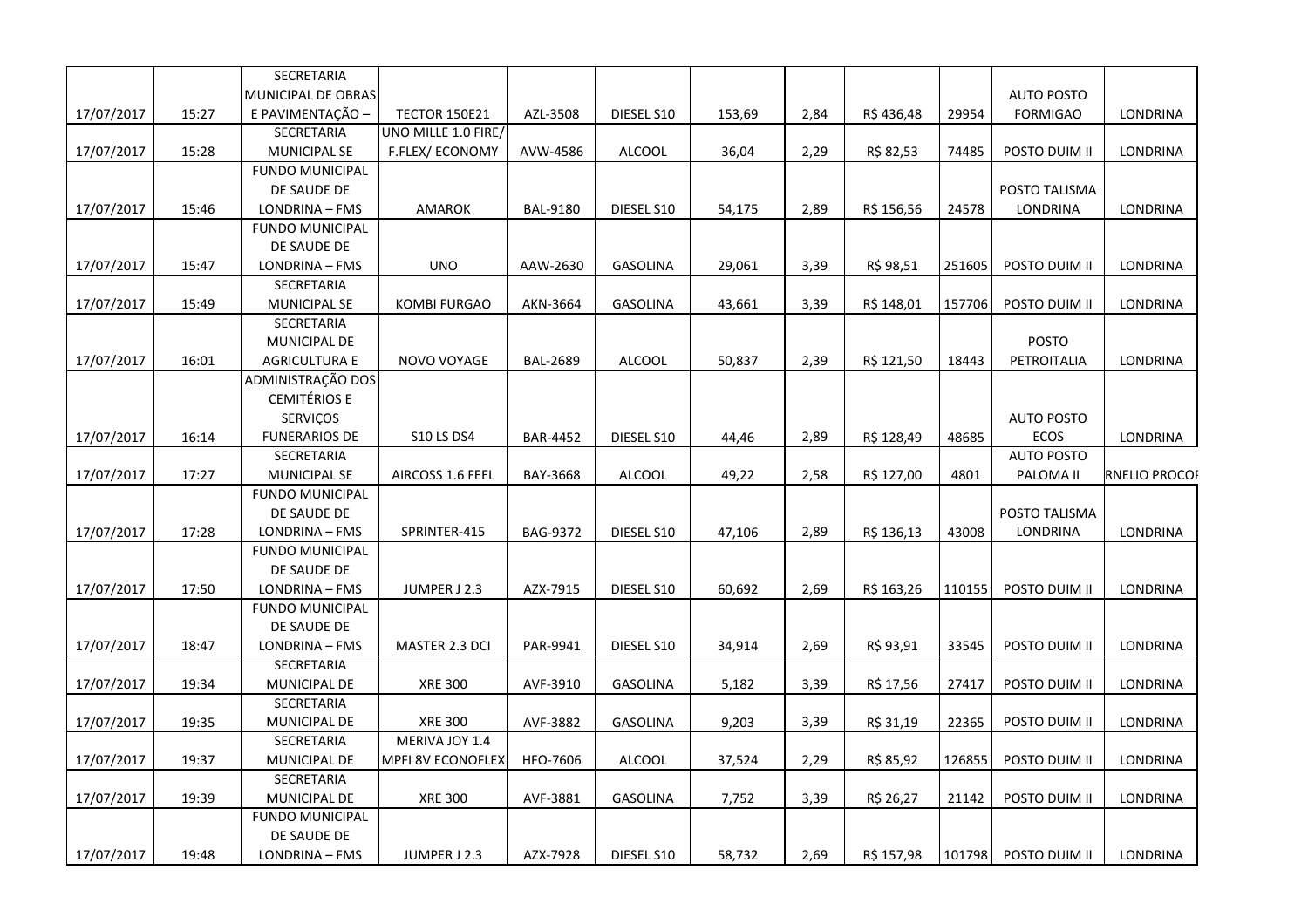|            |       | SECRETARIA             |                         |                 |                 |        |      |            |        |                   |                 |
|------------|-------|------------------------|-------------------------|-----------------|-----------------|--------|------|------------|--------|-------------------|-----------------|
|            |       | MUNICIPAL DE OBRAS     |                         |                 |                 |        |      |            |        | POSTO             |                 |
| 17/07/2017 | 20:17 | E PAVIMENTAÇÃO -       | LOGAN EXPR 16 M         | AZO-6932        | <b>GASOLINA</b> | 47,14  | 3,39 | R\$ 159,80 | 30786  | PETROITALIA       | LONDRINA        |
|            |       | SECRETARIA             | WEEKEND                 |                 |                 |        |      |            |        | <b>AUTO POSTO</b> |                 |
| 17/07/2017 | 21:45 | MUNICIPAL DE           | ADVENTURE               | BAJ-7691        | <b>ALCOOL</b>   | 35     | 2,19 | R\$ 76,67  | 33822  | ECOS              | LONDRINA        |
|            |       | <b>FUNDO MUNICIPAL</b> |                         |                 |                 |        |      |            |        |                   |                 |
|            |       | DE SAUDE DE            |                         |                 |                 |        |      |            |        | <b>AUTO POSTO</b> |                 |
| 17/07/2017 | 22:36 | LONDRINA - FMS         | SPACEFOX                | <b>BAI-9774</b> | <b>GASOLINA</b> | 33,9   | 3,69 | R\$ 125,09 | 55387  | ECOS              | LONDRINA        |
|            |       | <b>FUNDO MUNICIPAL</b> |                         |                 |                 |        |      |            |        |                   |                 |
|            |       | DE SAUDE DE            |                         |                 |                 |        |      |            |        | <b>AUTO POSTO</b> |                 |
| 17/07/2017 | 23:10 | LONDRINA - FMS         | SPRINTER-415            | BAG-9371        | DIESEL S10      | 56,01  | 2,89 | R\$ 161,87 | 57372  | ECOS              | LONDRINA        |
|            |       | SECRETARIA             | VOYAGE 1.6 MI           |                 |                 |        |      |            |        | <b>AUTO POSTO</b> |                 |
| 18/07/2017 | 02:52 | MUNICIPAL DE           | <b>TOTAL FLEX 8V</b>    | AZL-4452        | <b>ALCOOL</b>   | 40,11  | 2,19 | R\$ 87,84  | 42239  | <b>ECOS</b>       | LONDRINA        |
|            |       | SECRETARIA             | ASTRA SED.              |                 |                 |        |      |            |        | <b>AUTO POSTO</b> |                 |
| 18/07/2017 | 03:01 | MUNICIPAL DE           | ADVANT. 2.0 8V          | AUE-4958        | <b>ALCOOL</b>   | 35,92  | 2,19 | R\$ 78,66  | 117299 | ECOS              | LONDRINA        |
|            |       | SECRETARIA             | VOYAGE 1.6 MI           |                 |                 |        |      |            |        | <b>AUTO POSTO</b> |                 |
| 18/07/2017 | 05:07 | MUNICIPAL DE           | <b>TOTAL FLEX 8V</b>    | AZL-4436        | <b>ALCOOL</b>   | 37,18  | 2,19 | R\$ 81,40  | 50582  | ECOS              | LONDRINA        |
|            |       | SECRETARIA             | ASTRA SED.              |                 |                 |        |      |            |        |                   |                 |
| 18/07/2017 | 07:09 | MUNICIPAL DE           | ADVANT. 2.0 8V          | AUE-4758        | <b>ALCOOL</b>   | 26,932 | 2,29 | R\$ 61,67  | 89328  | POSTO DUIM II     | LONDRINA        |
|            |       | <b>FUNDO MUNICIPAL</b> |                         |                 |                 |        |      |            |        |                   |                 |
|            |       | DE SAUDE DE            |                         |                 |                 |        |      |            |        |                   |                 |
| 18/07/2017 | 07:44 | LONDRINA - FMS         | <b>KOMBI</b>            | FIZ-9582        | <b>GASOLINA</b> | 35,059 | 3,39 | R\$ 118,85 | 136894 | POSTO DUIM II     | LONDRINA        |
|            |       | <b>FUNDO MUNICIPAL</b> |                         |                 |                 |        |      |            |        |                   |                 |
|            |       | DE SAUDE DE            |                         |                 |                 |        |      |            |        | <b>POSTO</b>      |                 |
| 18/07/2017 | 07:56 | LONDRINA - FMS         | <b>CELTA</b>            | AWM-8641        | <b>GASOLINA</b> | 36,467 | 3,39 | R\$ 123,62 | 35258  | PETROITALIA       | LONDRINA        |
|            |       | SECRETARIA             | S10 PICKUP              |                 |                 |        |      |            |        | POSTO             |                 |
| 18/07/2017 | 07:57 | <b>MUNICIPAL SE</b>    | <b>EXECUTIVE CD 4.3</b> | AWM-4670        | <b>ALCOOL</b>   | 51,954 | 2,39 | R\$ 124,17 | 73420  | PETROITALIA       | LONDRINA        |
|            |       | <b>FUNDO MUNICIPAL</b> |                         |                 |                 |        |      |            |        |                   |                 |
|            |       | DE SAUDE DE            |                         |                 |                 |        |      |            |        |                   |                 |
| 18/07/2017 | 08:00 | LONDRINA - FMS         | <b>FIORINO</b>          | AOA-2129        | GASOLINA        | 39,712 | 3,39 | R\$ 134,62 | 158199 | POSTO DUIM II     | LONDRINA        |
|            |       | <b>SECRETARIA</b>      |                         |                 |                 |        |      |            |        |                   |                 |
| 18/07/2017 | 08:18 | MUNICIPAL DE           | 7900 CD 4P (DIESEL)     | AIK-3686        | <b>DIESEL</b>   | 42,664 | 2,59 | R\$ 110,49 | 61142  | POSTO DUIM II     | LONDRINA        |
|            |       | <b>FUNDO MUNICIPAL</b> |                         |                 |                 |        |      |            |        |                   |                 |
|            |       | DE SAUDE DE            |                         |                 |                 |        |      |            |        | POSTO TALISMA     |                 |
| 18/07/2017 | 08:24 | LONDRINA - FMS         | <b>KOMBI</b>            | FHT-4264        | <b>GASOLINA</b> | 32,699 | 3,39 | R\$ 110,84 | 58198  | LONDRINA          | LONDRINA        |
|            |       | SECRETARIA             | UNO MILLE 1.0 FIRE/     |                 |                 |        |      |            |        |                   |                 |
| 18/07/2017 | 08:27 | MUNICIPAL SE           | F.FLEX/ECONOMY          | ARN-7617        | <b>ALCOOL</b>   | 36,335 | 2,29 | R\$ 83,24  | 42794  | POSTO DUIM II     | <b>LONDRINA</b> |
|            |       | <b>FUNDO MUNICIPAL</b> |                         |                 |                 |        |      |            |        |                   |                 |
|            |       | DE SAUDE DE            |                         |                 |                 |        |      |            |        | POSTO TALISMA     |                 |
| 18/07/2017 | 08:28 | LONDRINA - FMS         | <b>KOMBI</b>            | FFZ-4793        | <b>GASOLINA</b> | 31,071 | 3,39 | R\$ 105,33 | 178313 | LONDRINA          | LONDRINA        |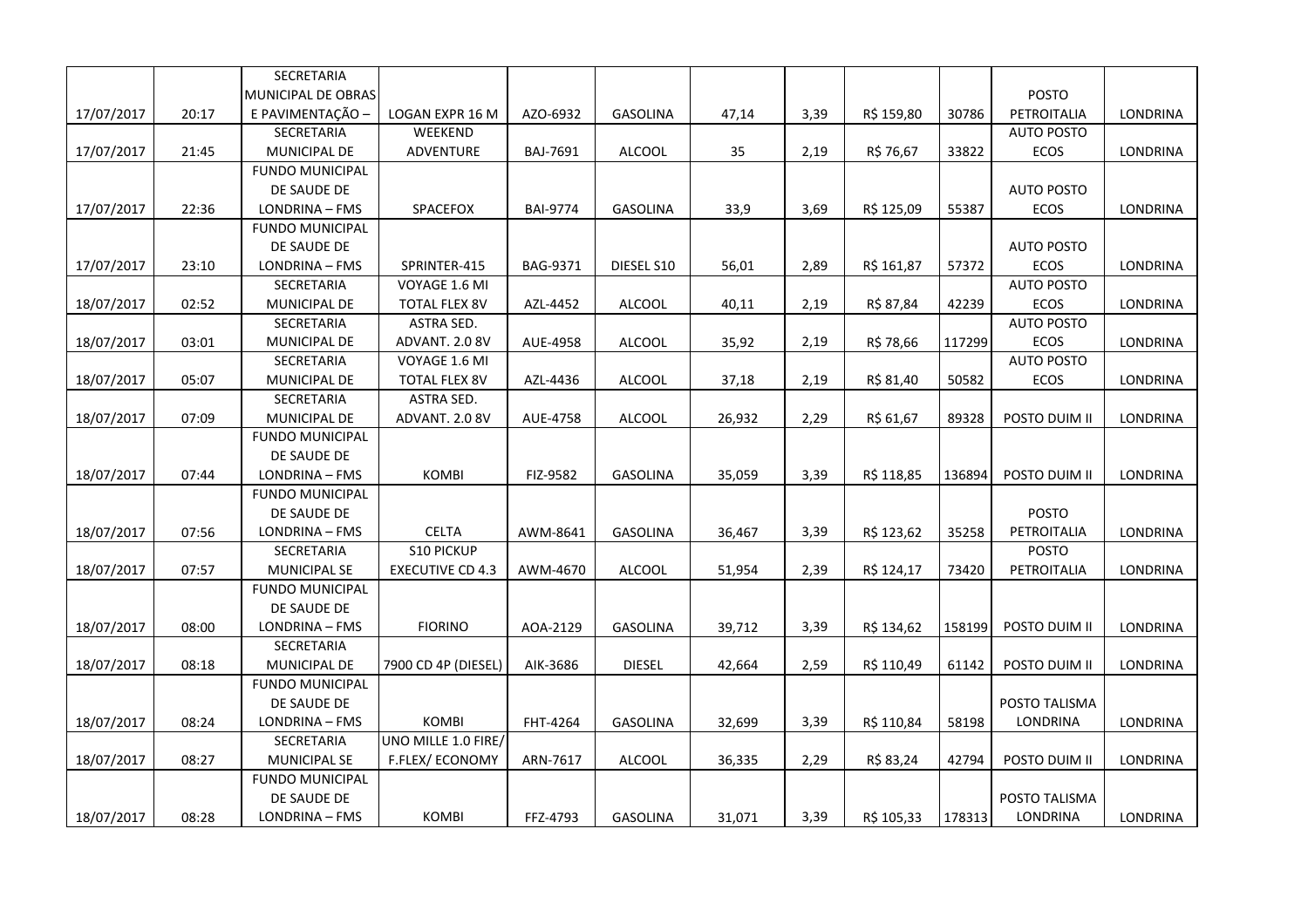|            |       | SECRETARIA             | TRANSIT FURGAO           |                 |                 |        |      |            |        |                   |                 |
|------------|-------|------------------------|--------------------------|-----------------|-----------------|--------|------|------------|--------|-------------------|-----------------|
|            |       | MUNICIPAL DE OBRAS     | 3550 2.4 TDCI            |                 |                 |        |      |            |        | <b>POSTO</b>      |                 |
| 18/07/2017 | 08:40 | E PAVIMENTAÇÃO -       | LONGO DIES.              | AVB-0172        | <b>DIESEL</b>   | 65,552 | 2,99 | R\$ 196,00 | 80563  | PETROITALIA       | LONDRINA        |
|            |       | <b>FUNDO MUNICIPAL</b> |                          |                 |                 |        |      |            |        |                   |                 |
|            |       | DE SAUDE DE            |                          |                 |                 |        |      |            |        |                   |                 |
| 18/07/2017 | 08:42 | LONDRINA - FMS         | MASTER 2.3 DCI           | PAR-9940        | DIESEL S10      | 60,97  | 2,69 | R\$ 164,01 | 33920  | POSTO DUIM II     | LONDRINA        |
|            |       | SECRETARIA             | UNO MILLE 1.0 FIRE/      |                 |                 |        |      |            |        |                   |                 |
| 18/07/2017 | 08:57 | MUNICIPAL SE           | F.FLEX/ECONOMY           | AVW-4234        | <b>ALCOOL</b>   | 28,825 | 2,29 | R\$ 66,00  | 49107  | POSTO DUIM II     | LONDRINA        |
|            |       | <b>FUNDO DE</b>        |                          |                 |                 |        |      |            |        |                   |                 |
|            |       | REEQUIPAMENTO DO       |                          |                 |                 |        |      |            |        |                   |                 |
|            |       | <b>CORPO DE</b>        |                          |                 |                 |        |      |            |        |                   |                 |
| 18/07/2017 | 08:58 | <b>BOMBEIROS-</b>      | COBALT                   | AVO-4789        | <b>ALCOOL</b>   | 45,895 | 2,29 | R\$ 105,09 | 46800  | POSTO DUIM II     | LONDRINA        |
|            |       | <b>FUNDO MUNICIPAL</b> |                          |                 |                 |        |      |            |        |                   |                 |
|            |       | DE SAUDE DE            |                          |                 |                 |        |      |            |        |                   |                 |
| 18/07/2017 | 09:06 | LONDRINA - FMS         | <b>KOMBI</b>             | ASD-4393        | <b>GASOLINA</b> | 27,542 | 3,39 | R\$ 93,36  | 246903 | POSTO DUIM II     | LONDRINA        |
|            |       | <b>FUNDO MUNICIPAL</b> |                          |                 |                 |        |      |            |        |                   |                 |
|            |       | DE SAUDE DE            |                          |                 |                 |        |      |            |        |                   |                 |
| 18/07/2017 | 09:06 | LONDRINA - FMS         | UNO VIVACE 1.0           | AZO-5139        | <b>GASOLINA</b> | 34,67  | 3,49 | R\$ 121,00 | 19271  | POSTO CINCO       | LONDRINA        |
|            |       | SECRETARIA             | MERIVA JOY 1.4           |                 |                 |        |      |            |        | <b>AUTO POSTO</b> |                 |
| 18/07/2017 | 09:07 | MUNICIPAL DE           | <b>MPFI 8V ECONOFLEX</b> | <b>HFO-7605</b> | ALCOOL          | 24,66  | 2,19 | R\$ 54,01  | 112725 | ECOS              | LONDRINA        |
|            |       | <b>FUNDO MUNICIPAL</b> |                          |                 |                 |        |      |            |        |                   |                 |
|            |       | DE SAUDE DE            |                          |                 |                 |        |      |            |        |                   |                 |
| 18/07/2017 | 09:10 | LONDRINA - FMS         | UNO VIVACE               | AZO-5173        | GASOLINA        | 39,032 | 3,39 | R\$ 132,31 | 8769   | POSTO DUIM II     | LONDRINA        |
|            |       | <b>FUNDO MUNICIPAL</b> |                          |                 |                 |        |      |            |        |                   |                 |
|            |       | DE SAUDE DE            |                          |                 |                 |        |      |            |        | POSTO TALISMA     |                 |
| 18/07/2017 | 09:11 | LONDRINA - FMS         | <b>UNO</b>               | AUY-6810        | <b>GASOLINA</b> | 35,705 | 3,39 | R\$ 121,03 | 60778  | LONDRINA          | LONDRINA        |
|            |       | SECRETARIA             | UNO MILLE 1.0 FIRE/      |                 |                 |        |      |            |        |                   |                 |
| 18/07/2017 | 09:15 | MUNICIPAL SE           | F.FLEX/ECONOMY           | AQV-9331        | <b>ALCOOL</b>   | 19,148 | 2,29 | R\$ 43,85  | 53961  | POSTO DUIM II     | LONDRINA        |
|            |       | SECRETARIA             | UNO MILLE 1.0 FIRE/      |                 |                 |        |      |            |        |                   |                 |
|            |       | MUNICIPAL DE OBRAS     | F.FLEX/ECONOMY           |                 |                 |        |      |            |        |                   |                 |
| 18/07/2017 | 09:15 | E PAVIMENTAÇÃO -       | 4P                       | ALO-3484        | GASOLINA        | 31,03  | 3,29 | R\$ 102,09 | 98425  | POSTO FARIA       | LONDRINA        |
|            |       | SECRETARIA             |                          |                 |                 |        |      |            |        |                   |                 |
|            |       | MUNICIPAL DE OBRAS     |                          |                 |                 |        |      |            |        | <b>AUTO POSTO</b> |                 |
| 18/07/2017 | 09:46 | E PAVIMENTAÇÃO -       | <b>KOMBI FURGAO</b>      | ALD-1546        | <b>GASOLINA</b> | $30\,$ | 3,46 | R\$ 103,80 | 102974 | <b>FORMIGAO</b>   | LONDRINA        |
|            |       | <b>FUNDO MUNICIPAL</b> |                          |                 |                 |        |      |            |        |                   |                 |
|            |       | DE SAUDE DE            |                          |                 |                 |        |      |            |        | POSTO VIA         |                 |
| 18/07/2017 | 10:00 | LONDRINA - FMS         | <b>ONIX 1.0</b>          | BAG-1791        | GASOLINA        | 42     | 3,55 | R\$ 149,09 | 68200  | <b>TORRES</b>     | <b>CURITIBA</b> |
|            |       | SECRETARIA             |                          |                 |                 |        |      |            |        | <b>AUTO POSTO</b> |                 |
| 18/07/2017 | 10:08 | MUNICIPAL DE           | GOL                      | <b>BAK-9904</b> | <b>GASOLINA</b> | 22,07  | 3,69 | R\$ 81,44  | 13699  | ECOS              | LONDRINA        |
|            |       | SECRETARIA             | UNO MILLE 1.0 FIRE/      |                 |                 |        |      |            |        |                   |                 |
|            |       | MUNICIPAL DE OBRAS     | F.FLEX/ECONOMY           |                 |                 |        |      |            |        |                   |                 |
| 18/07/2017 | 10:09 | E PAVIMENTAÇÃO -       | 4P                       | AUY-4292        | <b>GASOLINA</b> | 38,57  | 3,29 | R\$ 126,90 | 72177  | POSTO FARIA       | LONDRINA        |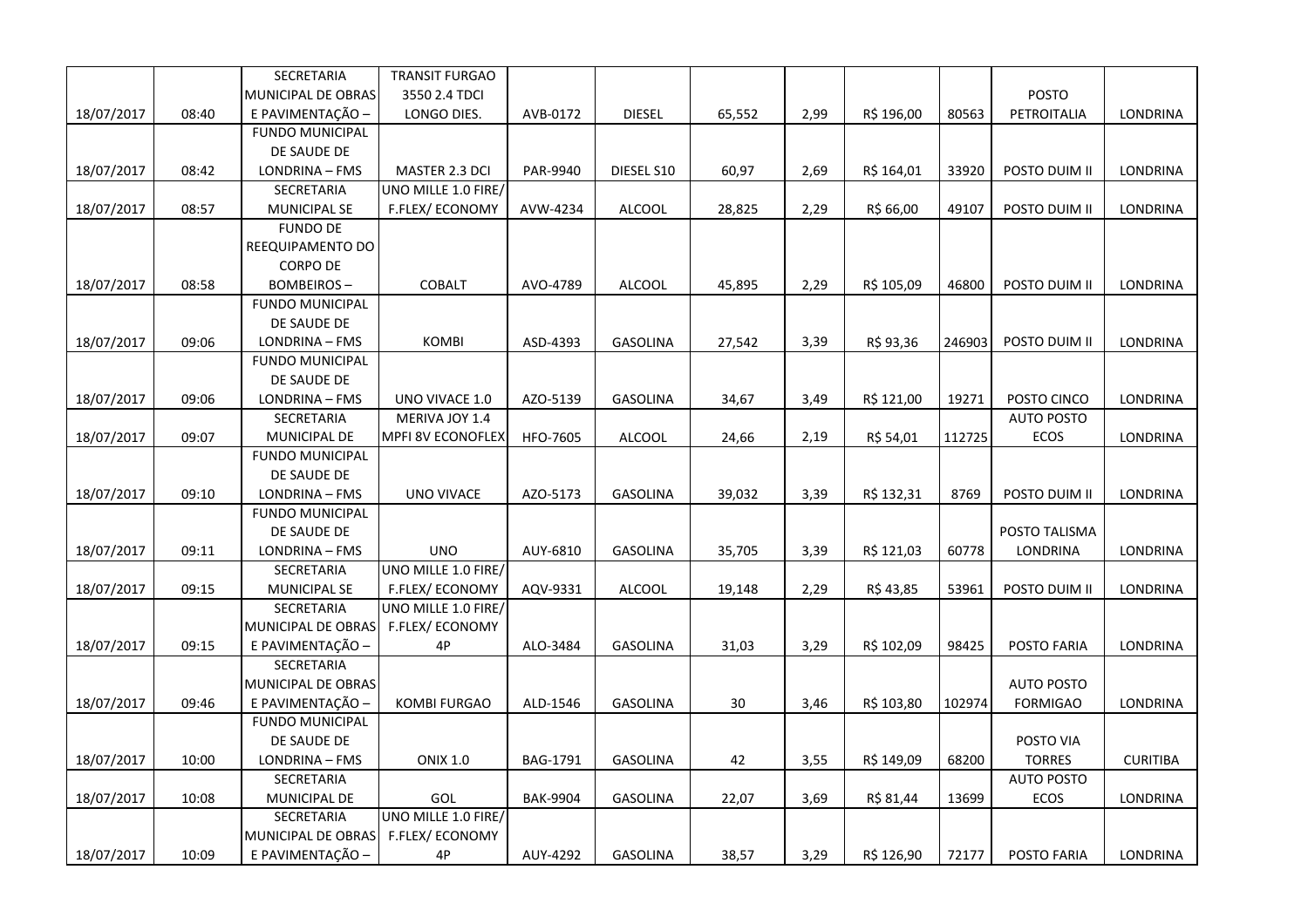|            |       | ADMINISTRAÇÃO DOS      |                      |          |                 |        |      |            |        |                     |                 |
|------------|-------|------------------------|----------------------|----------|-----------------|--------|------|------------|--------|---------------------|-----------------|
|            |       | <b>CEMITÉRIOS E</b>    |                      |          |                 |        |      |            |        |                     |                 |
|            |       | <b>SERVIÇOS</b>        |                      |          |                 |        |      |            |        | <b>AUTO POSTO</b>   |                 |
| 18/07/2017 | 10:17 | <b>FUNERARIOS DE</b>   | <b>FIELDER</b>       | ANA-9694 | <b>GASOLINA</b> | 43,74  | 3,69 | R\$ 161,40 | 209377 | <b>ECOS</b>         | LONDRINA        |
|            |       | SECRETARIA             | VOYAGE 1.6 MI        |          |                 |        |      |            |        |                     |                 |
| 18/07/2017 | 10:23 | MUNICIPAL DE           | <b>TOTAL FLEX 8V</b> | AZL-4468 | ALCOOL          | 37,554 | 2,29 | R\$ 85,99  | 55157  | POSTO DUIM II       | LONDRINA        |
|            |       | <b>FUNDO MUNICIPAL</b> |                      |          |                 |        |      |            |        |                     |                 |
|            |       | DE SAUDE DE            |                      |          |                 |        |      |            |        |                     |                 |
| 18/07/2017 | 10:27 | LONDRINA - FMS         | <b>FIESTA</b>        | ALS-2880 | <b>GASOLINA</b> | 30,67  | 3,39 | R\$ 103,97 | 223937 | POSTO DUIM II       | <b>LONDRINA</b> |
|            |       | <b>FUNDO DE</b>        |                      |          |                 |        |      |            |        |                     |                 |
|            |       | REEQUIPAMENTO DO       |                      |          |                 |        |      |            |        |                     |                 |
|            |       | <b>CORPO DE</b>        |                      |          |                 |        |      |            |        | <b>AUTO POSTO</b>   |                 |
| 18/07/2017 | 10:29 | <b>BOMBEIROS-</b>      | S10 LTZ DD4A         | BBG-7093 | DIESEL S10      | 51,879 | 2,79 | R\$ 144,74 | 3406   | <b>ESTRELA GUIA</b> | <b>CURITIBA</b> |
|            |       | <b>FUNDO MUNICIPAL</b> |                      |          |                 |        |      |            |        |                     |                 |
|            |       | DE SAUDE DE            |                      |          |                 |        |      |            |        |                     |                 |
| 18/07/2017 | 10:32 | LONDRINA - FMS         | <b>UNO</b>           | AUY-4269 | <b>GASOLINA</b> | 44,661 | 3,39 | R\$ 151,40 | 114822 | POSTO DUIM II       | LONDRINA        |
|            |       | <b>FUNDO MUNICIPAL</b> |                      |          |                 |        |      |            |        |                     |                 |
|            |       | DE SAUDE DE            |                      |          |                 |        |      |            |        |                     |                 |
| 18/07/2017 | 10:42 | LONDRINA - FMS         | <b>STRADA</b>        | AKO-8070 | ALCOOL          | 46,694 | 2,29 | R\$ 106,92 | 131630 | POSTO DUIM II       | LONDRINA        |
|            |       | <b>FUNDO MUNICIPAL</b> |                      |          |                 |        |      |            |        |                     |                 |
|            |       | DE SAUDE DE            |                      |          |                 |        |      |            |        |                     |                 |
| 18/07/2017 | 10:56 | LONDRINA - FMS         | <b>KOMBI</b>         | FFZ-5882 | <b>GASOLINA</b> | 32,1   | 3,39 | R\$ 108,82 | 192689 | POSTO DUIM II       | LONDRINA        |
|            |       | SECRETARIA             |                      |          |                 |        |      |            |        |                     |                 |
|            |       | MUNICIPAL DE OBRAS     |                      |          |                 |        |      |            |        | <b>POSTO</b>        |                 |
| 18/07/2017 | 11:03 | E PAVIMENTAÇÃO -       | COMET 150            | AUY-4355 | <b>GASOLINA</b> | 12     | 3,39 | R\$40,68   | 22014  | PETROITALIA         | LONDRINA        |
|            |       | <b>FUNDO MUNICIPAL</b> |                      |          |                 |        |      |            |        |                     |                 |
|            |       | DE SAUDE DE            |                      |          |                 |        |      |            |        |                     |                 |
| 18/07/2017 | 11:10 | LONDRINA - FMS         | UNO VIVACE           | AZO-5177 | <b>GASOLINA</b> | 35,818 | 3,49 | R\$ 125,01 | 14881  | POSTO CINCO         | <b>LONDRINA</b> |
|            |       | <b>FUNDO MUNICIPAL</b> |                      |          |                 |        |      |            |        |                     |                 |
|            |       | DE SAUDE DE            |                      |          |                 |        |      |            |        |                     |                 |
| 18/07/2017 | 11:12 | LONDRINA - FMS         | <b>HATCH</b>         | AWM-8627 | <b>GASOLINA</b> | 13,731 | 3,39 | R\$46,54   | 48627  | POSTO DUIM II       | LONDRINA        |
|            |       | SECRETARIA             | UNO MILLE/ MILLE     |          |                 |        |      |            |        |                     |                 |
| 18/07/2017 | 11:48 | MUNICIPAL SE           | EX/ SMART 4P         | ARP-9875 | <b>ALCOOL</b>   | 30,484 | 2,29 | R\$ 69,80  | 35380  | POSTO DUIM II       | LONDRINA        |
|            |       | SECRETARIA             | UNO MILLE 1.0 FIRE/  |          |                 |        |      |            |        |                     |                 |
| 18/07/2017 | 12:30 | MUNICIPAL DE           | F.FLEX/ECONOMY       | ATX-0766 | <b>GASOLINA</b> | 22,642 | 3,39 | R\$ 76,75  | 48960  | POSTO DUIM II       | LONDRINA        |
|            |       | SECRETARIA             |                      |          |                 |        |      |            |        |                     |                 |
|            |       | MUNICIPAL DE OBRAS     |                      |          |                 |        |      |            |        | <b>POSTO</b>        |                 |
| 18/07/2017 | 12:36 | E PAVIMENTAÇÃO -       | S10 BLAZER           | ASO-4259 | <b>GASOLINA</b> | 48,68  | 3,39 | R\$ 165,02 | 96859  | PETROITALIA         | LONDRINA        |
|            |       | <b>FUNDO MUNICIPAL</b> |                      |          |                 |        |      |            |        |                     |                 |
|            |       | DE SAUDE DE            | MASTER 2.3 DCI       |          |                 |        |      |            |        |                     |                 |
| 18/07/2017 | 12:52 | LONDRINA - FMS         | FURGÃO 16V           | AZL-6276 | DIESEL S10      | 69,93  | 2,69 | R\$ 188,11 | 136070 | POSTO DUIM II       | LONDRINA        |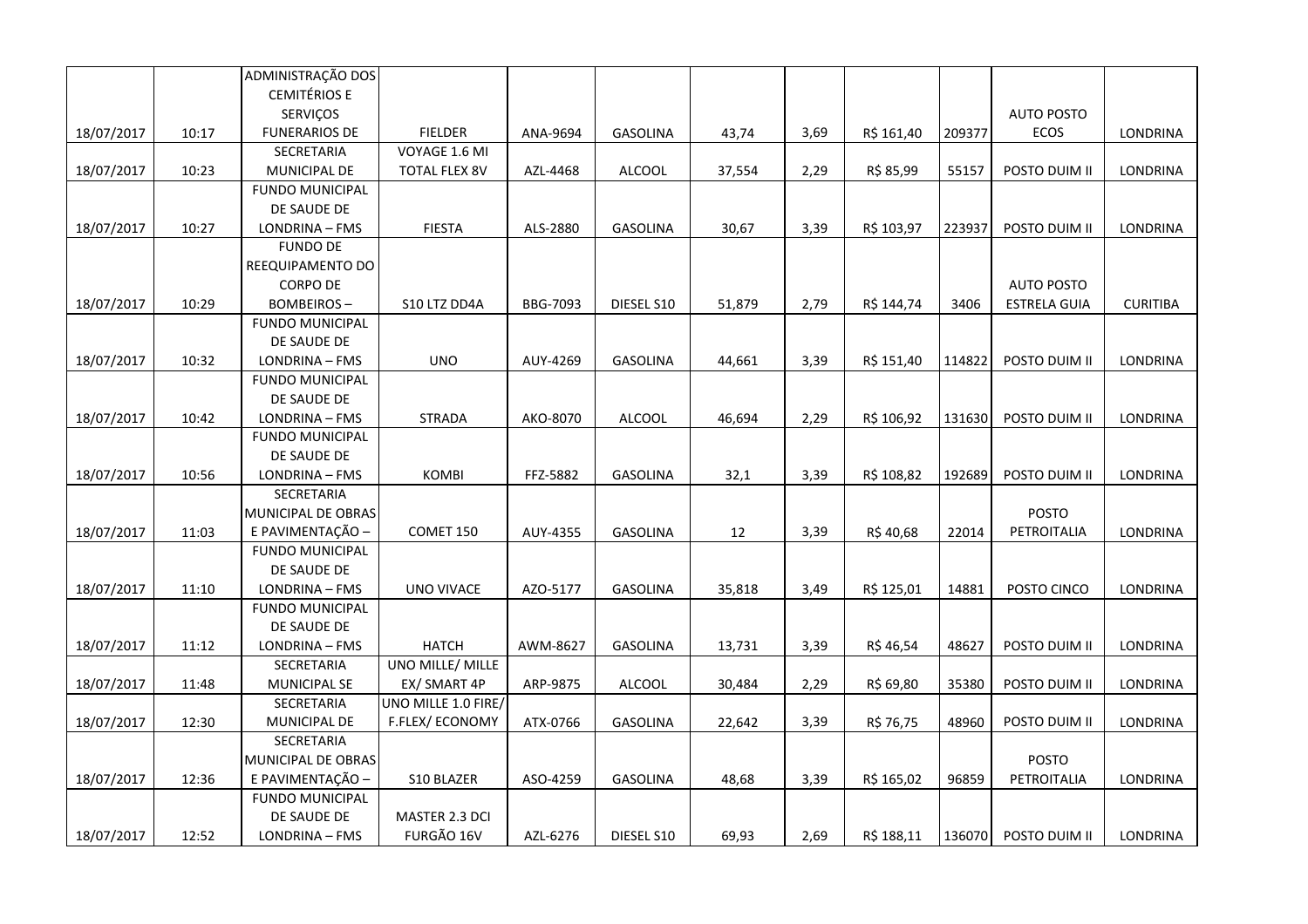|            |       | SECRETARIA             |                    |                 |                 |         |      |            |        | <b>AUTO POSTO</b>   |                 |
|------------|-------|------------------------|--------------------|-----------------|-----------------|---------|------|------------|--------|---------------------|-----------------|
| 18/07/2017 | 12:59 | MUNICIPAL DE           | C3 PICASSO GLX M   | EUE-1132        | GASOLINA        | 48,27   | 3,46 | R\$ 167,01 | 68154  | <b>FORMIGAO</b>     | LONDRINA        |
|            |       | SECRETARIA             | S10 BLAZER         |                 |                 |         |      |            |        |                     |                 |
| 18/07/2017 | 13:00 | MUNICIPAL DE           | ADVANT. 2.4/2.4    | AUE-4968        | <b>ALCOOL</b>   | 22,18   | 2,29 | R\$ 50,79  | 194525 | POSTO DUIM II       | LONDRINA        |
|            |       | SECRETARIA             |                    |                 |                 |         |      |            |        |                     |                 |
|            |       | MUNICIPAL DE OBRAS     |                    |                 |                 |         |      |            |        | <b>AUTO POSTO</b>   |                 |
| 18/07/2017 | 13:06 | E PAVIMENTAÇÃO -       | 14000              | AZP-8606        | DIESEL S10      | 151     | 2,84 | R\$ 428,84 | 24177  | <b>FORMIGAO</b>     | LONDRINA        |
|            |       | <b>FUNDO MUNICIPAL</b> |                    |                 |                 |         |      |            |        |                     |                 |
|            |       | DE SAUDE DE            |                    |                 |                 |         |      |            |        | <b>AUTO POSTO</b>   |                 |
| 18/07/2017 | 13:09 | LONDRINA - FMS         | SPACEFOX           | <b>BAI-9774</b> | GASOLINA        | 34,45   | 3,09 | R\$ 106,45 | 55854  | <b>ESTRELA GUIA</b> | <b>CURITIBA</b> |
|            |       | <b>FUNDO MUNICIPAL</b> |                    |                 |                 |         |      |            |        |                     |                 |
|            |       | DE SAUDE DE            |                    |                 |                 |         |      |            |        | POSTO TALISMA       |                 |
| 18/07/2017 | 13:16 | LONDRINA - FMS         | <b>UNO</b>         | AUY-6812        | GASOLINA        | 24,324  | 3,39 | R\$ 82,45  | 42634  | LONDRINA            | LONDRINA        |
|            |       | <b>FUNDACAO DE</b>     |                    |                 |                 |         |      |            |        | <b>AUTO POSTO</b>   |                 |
| 18/07/2017 | 13:31 | <b>ESPORTES DE</b>     | <b>KOMBI CARAT</b> | ALM-0747        | <b>GASOLINA</b> | 34,309  | 3,69 | R\$ 126,60 | 114647 | ECOS                | LONDRINA        |
|            |       | SECRETARIA             |                    |                 |                 |         |      |            |        |                     |                 |
|            |       | MUNICIPAL DE OBRAS     |                    |                 |                 |         |      |            |        | <b>AUTO POSTO</b>   |                 |
| 18/07/2017 | 13:34 | E PAVIMENTAÇÃO -       | <b>CARGO 2423</b>  | AZR-9543        | DIESEL S10      | 144,02  | 2,84 | R\$409,02  | 31362  | <b>FORMIGAO</b>     | LONDRINA        |
|            |       | <b>FUNDACAO DE</b>     | <b>CORTADOR DE</b> |                 |                 |         |      |            |        | <b>AUTO POSTO</b>   |                 |
| 18/07/2017 | 13:35 | <b>ESPORTES DE</b>     | GRAMA              | FEL-0881        | GASOLINA        | 80      | 3,69 | R\$ 295,20 | 5820   | ECOS                | LONDRINA        |
|            |       | SECRETARIA             |                    |                 |                 |         |      |            |        |                     |                 |
| 18/07/2017 | 13:45 | MUNICIPAL DE           | <b>XRE 300</b>     | AYD-9581        | <b>GASOLINA</b> | 10,333  | 3,39 | R\$ 35,02  | 28304  | POSTO DUIM II       | LONDRINA        |
|            |       | <b>FUNDO MUNICIPAL</b> |                    |                 |                 |         |      |            |        |                     |                 |
|            |       | DE SAUDE DE            |                    |                 |                 |         |      |            |        |                     |                 |
| 18/07/2017 | 14:02 | LONDRINA - FMS         | VOLARE W9 ON       | AYW-4344        | DIESEL S10      | 107,952 | 2,69 | R\$ 290,39 | 33009  | POSTO DUIM II       | LONDRINA        |
|            |       | <b>INSTITUTO DE</b>    |                    |                 |                 |         |      |            |        |                     |                 |
|            |       | DESENVOLVIMENTO        |                    |                 |                 |         |      |            |        | <b>POSTO</b>        |                 |
| 18/07/2017 | 14:05 | DE LONDRINA-           | SIENA EL 1.4       | AZK-6683        | <b>GASOLINA</b> | 35,396  | 3,39 | R\$ 119,99 | 19894  | PETROITALIA         | LONDRINA        |
|            |       | SECRETARIA             |                    |                 |                 |         |      |            |        | <b>POSTO</b>        |                 |
| 18/07/2017 | 14:06 | MUNICIPAL DO           | <b>MOBI DRVE</b>   | BBD-7449        | <b>ALCOOL</b>   | 38,076  | 2,39 | R\$ 91,00  | 2638   | PETROITALIA         | LONDRINA        |
|            |       | SECRETARIA             | S10 PUP ADVANT.    |                 |                 |         |      |            |        | <b>POSTO</b>        |                 |
| 18/07/2017 | 14:09 | MUNICIPAL DE           | 2.4/2.4 MPFI       | ASH-0386        | <b>ALCOOL</b>   | 73,51   | 2,39 | R\$ 175,68 | 118663 | PETROITALIA         | LONDRINA        |
|            |       | <b>FUNDO MUNICIPAL</b> |                    |                 |                 |         |      |            |        |                     |                 |
|            |       | DE SAUDE DE            |                    |                 |                 |         |      |            |        | <b>POSTO</b>        |                 |
| 18/07/2017 | 14:10 | LONDRINA - FMS         | <b>KOMBI</b>       | FEP-2301        | GASOLINA        | 14,455  | 3,39 | R\$49,00   | 159604 | PETROITALIA         | LONDRINA        |
|            |       | SECRETARIA             | ASTRA SED.         |                 |                 |         |      |            |        | <b>POSTO</b>        |                 |
| 18/07/2017 | 14:22 | MUNICIPAL DE           | ADVANT. 2.0 8V     | AUE-4972        | <b>ALCOOL</b>   | 37,804  | 2,39 | R\$ 90,35  | 90957  | PETROITALIA         | LONDRINA        |
|            |       | SECRETARIA             |                    |                 |                 |         |      |            |        | <b>POSTO</b>        |                 |
| 18/07/2017 | 14:25 | MUNICIPAL SE           | GOL                | <b>BAK-9917</b> | <b>ALCOOL</b>   | 36,41   | 2,39 | R\$ 87,01  | 14477  | PETROITALIA         | LONDRINA        |
|            |       | SECRETARIA             |                    |                 |                 |         |      |            |        | <b>POSTO</b>        |                 |
| 18/07/2017 | 14:27 | MUNICIPAL DE           | <b>ONIX 1.0</b>    | <b>BAG-1814</b> | <b>GASOLINA</b> | 45,172  | 3,39 | R\$ 153,13 | 10117  | PETROITALIA         | LONDRINA        |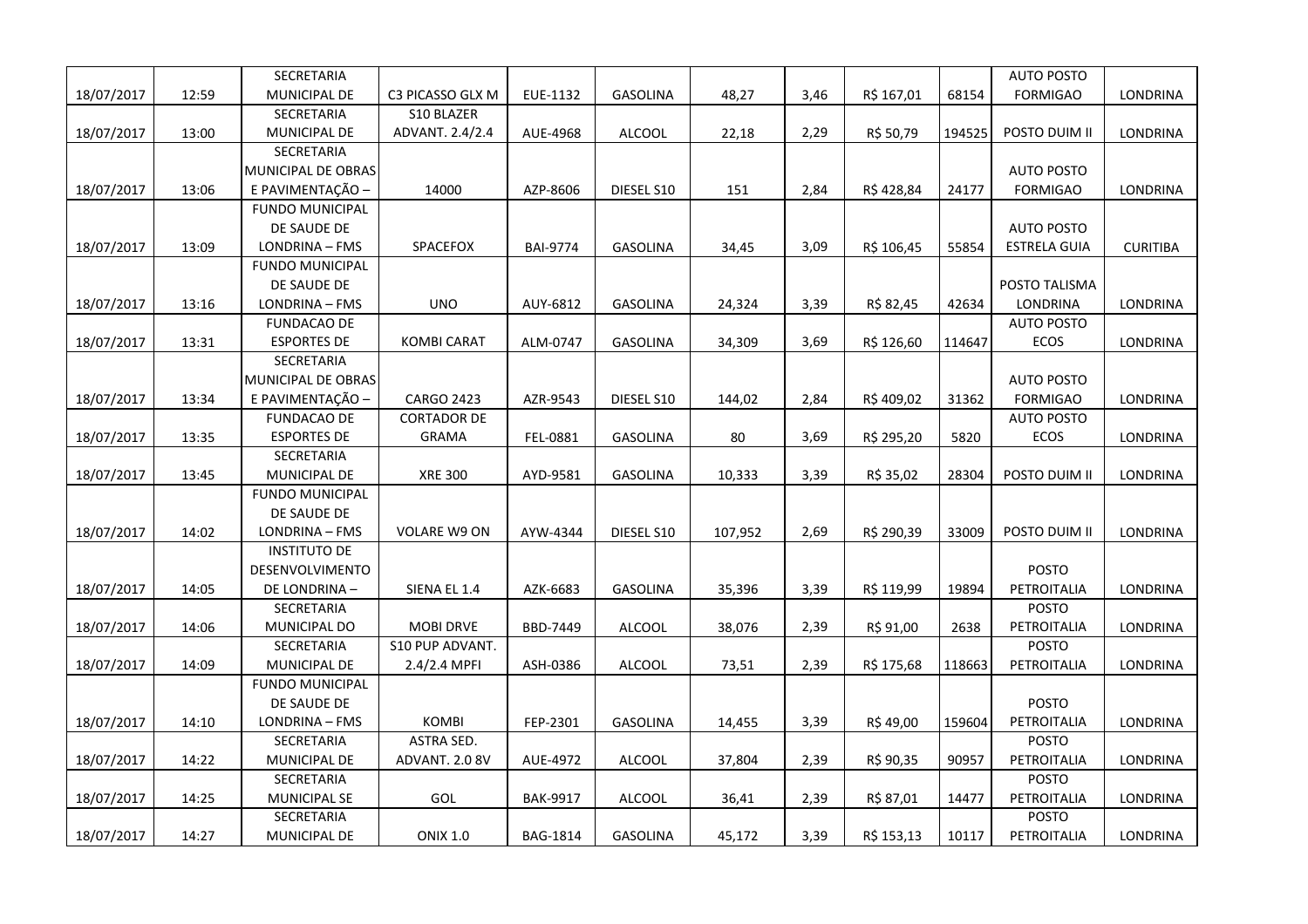|            |       | SECRETARIA             |                           |                 |                 |        |      |            |        | POSTO             |                 |
|------------|-------|------------------------|---------------------------|-----------------|-----------------|--------|------|------------|--------|-------------------|-----------------|
| 18/07/2017 | 14:33 | MUNICIPAL SE           | GOL                       | <b>BAK-9917</b> | <b>ALCOOL</b>   | 46,49  | 2,39 | R\$ 111,11 | 14759  | PETROITALIA       | <b>LONDRINA</b> |
|            |       | SECRETARIA             | ASTRA SED.                |                 |                 |        |      |            |        | <b>POSTO</b>      |                 |
| 18/07/2017 | 14:41 | MUNICIPAL DE           | ADVANT. 2.0 8V            | AUE-4726        | <b>ALCOOL</b>   | 25,524 | 2,39 | R\$ 61,00  | 103877 | PETROITALIA       | LONDRINA        |
|            |       | SECRETARIA             | UNO MILLE 1.0 FIRE/       |                 |                 |        |      |            |        | <b>POSTO</b>      |                 |
| 18/07/2017 | 14:42 | MUNICIPAL DE           | F.FLEX/ECONOMY            | AUY-4342        | <b>ALCOOL</b>   | 18,83  | 2,39 | R\$ 45,00  | 54654  | PETROITALIA       | LONDRINA        |
|            |       | <b>FUNDACAO DE</b>     | UNO VIVACE 1.0            |                 |                 |        |      |            |        | <b>AUTO POSTO</b> |                 |
| 18/07/2017 | 15:04 | <b>ESPORTES DE</b>     | EVO FIRE FLEX 8V          | AYP-1562        | <b>ALCOOL</b>   | 38,822 | 2,19 | R\$ 85,02  | 22805  | ECOS              | LONDRINA        |
|            |       | SECRETARIA             | <b>RANGER XL 3.0 PSE</b>  |                 |                 |        |      |            |        | <b>AUTO POSTO</b> |                 |
| 18/07/2017 | 15:38 | MUNICIPAL DE           | 163CV 4X2 CD TB           | <b>HCF-8194</b> | <b>DIESEL</b>   | 47,21  | 2,74 | R\$ 129,36 | 207544 | <b>FORMIGAO</b>   | LONDRINA        |
|            |       | SECRETARIA             |                           |                 |                 |        |      |            |        |                   |                 |
|            |       | MUNICIPAL DE OBRAS     | 8120/8120 EURO3           |                 |                 |        |      |            |        | <b>AUTO POSTO</b> |                 |
| 18/07/2017 | 15:52 | E PAVIMENTAÇÃO -       | <b>WORKER 2P (DIESEL)</b> | ATO-9849        | <b>DIESEL</b>   | 231,21 | 2,74 | R\$ 633,52 | 80005  | <b>FORMIGAO</b>   | LONDRINA        |
|            |       | SECRETARIA             | MERIVA JOY 1.4            |                 |                 |        |      |            |        | <b>POSTO</b>      |                 |
| 18/07/2017 | 16:39 | MUNICIPAL DE           | <b>MPFI 8V ECONOFLEX</b>  | HFO-7602        | <b>ALCOOL</b>   | 47,703 | 2,39 | R\$ 114,01 | 120665 | PETROITALIA       | LONDRINA        |
|            |       | SECRETARIA             |                           |                 |                 |        |      |            |        |                   |                 |
|            |       | <b>MUNICIPAL SE</b>    | KOMBI FURGAO 1.4          |                 |                 |        |      |            |        | POSTO TALISMA     |                 |
| 18/07/2017 | 16:47 | ASSISTNCIA SOCIAL-     | MI TOTAL FLEX 8V          | ANV-2029        | <b>ALCOOL</b>   | 35,587 | 2,39 | R\$ 85,05  | 205440 | LONDRINA          | LONDRINA        |
|            |       | SECRETARIA             |                           |                 |                 |        |      |            |        |                   |                 |
|            |       | MUNICIPAL DE           | KOMBI LOTACAO 1.4         |                 |                 |        |      |            |        | <b>POSTO</b>      |                 |
| 18/07/2017 | 16:55 | POLITICAS PARA AS      | MI TOTAL FLEX 8V          | <b>FKK-0263</b> | <b>ALCOOL</b>   | 33,9   | 2,39 | R\$ 81,02  | 50950  | PETROITALIA       | LONDRINA        |
|            |       | SECRETARIA             | UNO MILLE 1.0 FIRE/       |                 |                 |        |      |            |        | POSTO             |                 |
| 18/07/2017 | 17:13 | MUNICIPAL SE           | F.FLEX/ECONOMY            | AVW-4314        | <b>ALCOOL</b>   | 11,716 | 2,39 | R\$ 28,00  | 21780  | PETROITALIA       | LONDRINA        |
|            |       | SECRETARIA             | ASTRA SED.                |                 |                 |        |      |            |        |                   |                 |
| 18/07/2017 | 17:46 | MUNICIPAL DE           | ADVANT. 2.0 8V            | AUE-4958        | <b>ALCOOL</b>   | 23,42  | 2,29 | R\$ 53,63  | 117441 | POSTO DUIM II     | LONDRINA        |
|            |       | SECRETARIA             | VOYAGE 1.6 MI             |                 |                 |        |      |            |        |                   |                 |
| 18/07/2017 | 18:07 | MUNICIPAL DE           | <b>TOTAL FLEX 8V</b>      | AZL-4470        | <b>ALCOOL</b>   | 40,222 | 2,29 | R\$ 92,10  | 70150  | POSTO DUIM II     | LONDRINA        |
|            |       | SECRETARIA             | <b>KOMBI STANDARD</b>     |                 |                 |        |      |            |        | <b>AUTO POSTO</b> |                 |
| 18/07/2017 | 18:44 | MUNICIPAL SE           | 1.4 MI TOTAL FLEX         | NYG-5009        | <b>ALCOOL</b>   | 33,178 | 2,19 | R\$ 72,66  | 66164  | ECOS              | LONDRINA        |
|            |       | <b>FUNDO MUNICIPAL</b> |                           |                 |                 |        |      |            |        |                   |                 |
|            |       | DE SAUDE DE            |                           |                 |                 |        |      |            |        |                   |                 |
| 18/07/2017 | 19:55 | LONDRINA - FMS         | JUMPER J 2.3              | AZX-7915        | DIESEL S10      | 35,802 | 2,69 | R\$ 96,30  | 110421 | POSTO DUIM II     | LONDRINA        |
|            |       | <b>FUNDO MUNICIPAL</b> |                           |                 |                 |        |      |            |        |                   |                 |
|            |       | DE SAUDE DE            | MASTER 2.3 DCI            |                 |                 |        |      |            |        |                   |                 |
| 18/07/2017 | 20:08 | LONDRINA - FMS         | FURGÃO 16V                | AZL-6474        | DIESEL S10      | 50,87  | 2,69 | R\$ 136,84 | 98573  | POSTO DUIM II     | LONDRINA        |
|            |       | <b>FUNDO MUNICIPAL</b> |                           |                 |                 |        |      |            |        |                   |                 |
|            |       | DE SAUDE DE            |                           |                 |                 |        |      |            |        |                   |                 |
| 18/07/2017 | 20:38 | LONDRINA - FMS         | JUMPER J 2.3              | AZX-7928        | DIESEL S10      | 31,751 | 2,69 | R\$ 85,41  | 102024 | POSTO DUIM II     | LONDRINA        |
|            |       | <b>FUNDO MUNICIPAL</b> |                           |                 |                 |        |      |            |        |                   |                 |
|            |       | DE SAUDE DE            |                           |                 |                 |        |      |            |        |                   |                 |
| 18/07/2017 | 20:59 | LONDRINA - FMS         | <b>ONIX 1.0</b>           | BAG-1791        | <b>GASOLINA</b> | 37,88  | 3,29 | R\$ 124,63 | 68620  | POSTO FARIA       | LONDRINA        |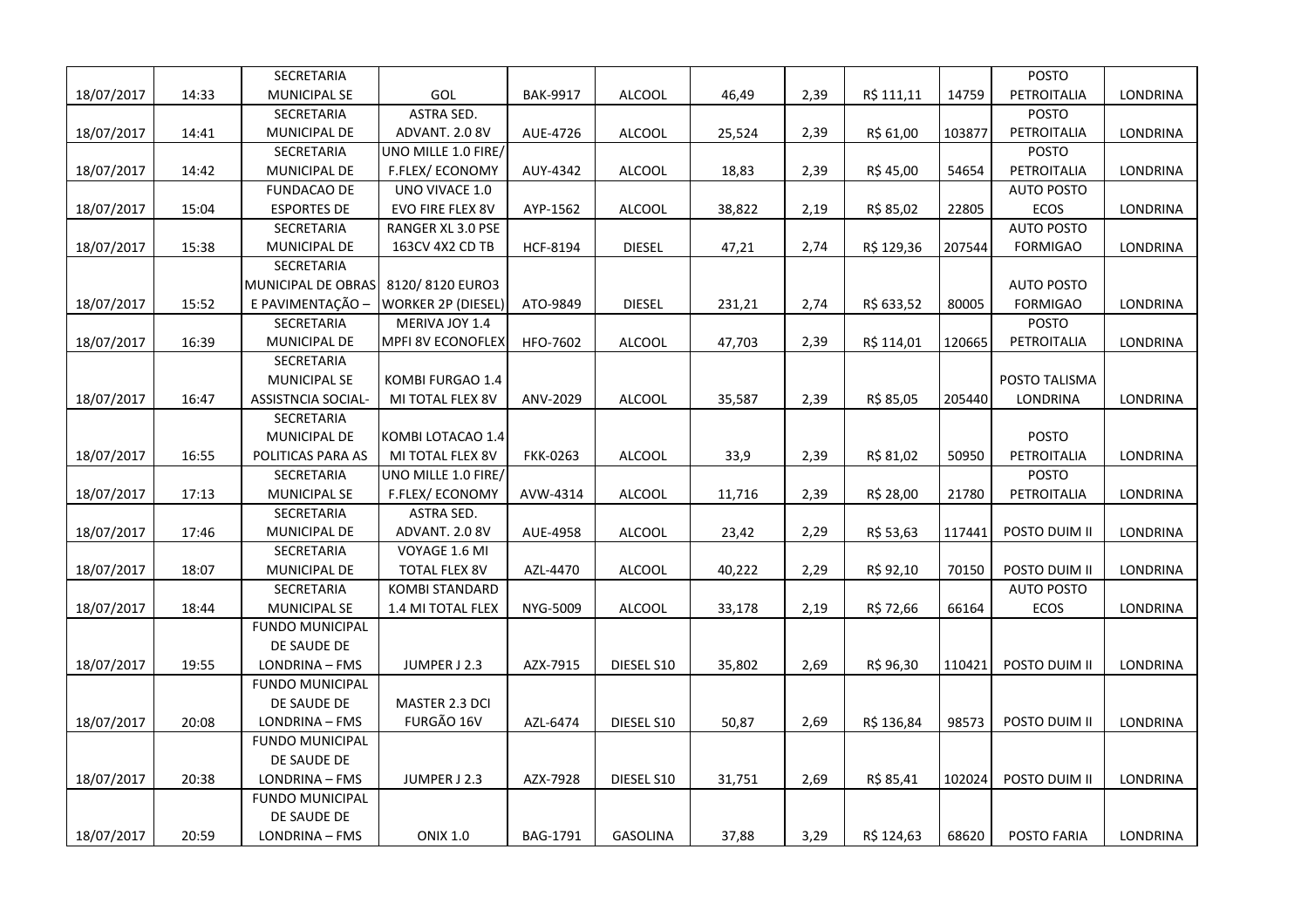| DE SAUDE DE<br>LONDRINA<br>18/07/2017<br>21:36<br>LONDRINA - FMS<br>SPACEFOX<br><b>BAI-9774</b><br><b>GASOLINA</b><br>33,153<br>3,39<br>R\$ 112,38<br>56333<br>POSTO DUIM II<br><b>FUNDO MUNICIPAL</b><br>DE SAUDE DE<br>21:43<br><b>UNO</b><br>3,39<br>18/07/2017<br>LONDRINA - FMS<br>AMN-4157<br><b>GASOLINA</b><br>24,752<br>R\$ 83,90<br>169904<br>POSTO DUIM II<br>LONDRINA<br><b>WEEKEND</b><br><b>SECRETARIA</b><br><b>AUTO POSTO</b><br>18/07/2017<br>22:46<br><b>ADVENTURE</b><br><b>ALCOOL</b><br>2,19<br>R\$ 81,53<br>34017<br>LONDRINA<br>MUNICIPAL DE<br>BAJ-7691<br>37,228<br><b>ECOS</b><br>SECRETARIA<br>MUNICIPAL DE OBRAS<br><b>AUTO POSTO</b><br>E PAVIMENTAÇÃO -<br>07:10<br>14000<br>AZP-8605<br>DIESEL S10<br>2,84<br>R\$ 423,84<br>26142<br><b>FORMIGAO</b><br>LONDRINA<br>19/07/2017<br>149,245<br><b>FUNDO MUNICIPAL</b><br>DE SAUDE DE<br>19/07/2017<br>07:27<br><b>KOMBI</b><br>FEP-2285<br><b>GASOLINA</b><br>29,512<br>3,39<br>R\$ 100,04<br>201883<br>POSTO DUIM II<br><b>LONDRINA</b><br>LONDRINA - FMS<br><b>FUNDO MUNICIPAL</b><br>DE SAUDE DE<br>07:34<br><b>UNO</b><br>3,39<br>R\$ 101,70<br>19/07/2017<br>LONDRINA - FMS<br>AKQ-6985<br>GASOLINA<br>30<br>172537<br>POSTO DUIM II<br>LONDRINA<br>CORSA WIND 1.0<br>SECRETARIA<br>POSTO<br>MUNICIPAL DE<br>MPF/MILLENIUMI/ |
|----------------------------------------------------------------------------------------------------------------------------------------------------------------------------------------------------------------------------------------------------------------------------------------------------------------------------------------------------------------------------------------------------------------------------------------------------------------------------------------------------------------------------------------------------------------------------------------------------------------------------------------------------------------------------------------------------------------------------------------------------------------------------------------------------------------------------------------------------------------------------------------------------------------------------------------------------------------------------------------------------------------------------------------------------------------------------------------------------------------------------------------------------------------------------------------------------------------------------------------------------------------------------------------------------------------|
|                                                                                                                                                                                                                                                                                                                                                                                                                                                                                                                                                                                                                                                                                                                                                                                                                                                                                                                                                                                                                                                                                                                                                                                                                                                                                                                |
|                                                                                                                                                                                                                                                                                                                                                                                                                                                                                                                                                                                                                                                                                                                                                                                                                                                                                                                                                                                                                                                                                                                                                                                                                                                                                                                |
|                                                                                                                                                                                                                                                                                                                                                                                                                                                                                                                                                                                                                                                                                                                                                                                                                                                                                                                                                                                                                                                                                                                                                                                                                                                                                                                |
|                                                                                                                                                                                                                                                                                                                                                                                                                                                                                                                                                                                                                                                                                                                                                                                                                                                                                                                                                                                                                                                                                                                                                                                                                                                                                                                |
|                                                                                                                                                                                                                                                                                                                                                                                                                                                                                                                                                                                                                                                                                                                                                                                                                                                                                                                                                                                                                                                                                                                                                                                                                                                                                                                |
|                                                                                                                                                                                                                                                                                                                                                                                                                                                                                                                                                                                                                                                                                                                                                                                                                                                                                                                                                                                                                                                                                                                                                                                                                                                                                                                |
|                                                                                                                                                                                                                                                                                                                                                                                                                                                                                                                                                                                                                                                                                                                                                                                                                                                                                                                                                                                                                                                                                                                                                                                                                                                                                                                |
|                                                                                                                                                                                                                                                                                                                                                                                                                                                                                                                                                                                                                                                                                                                                                                                                                                                                                                                                                                                                                                                                                                                                                                                                                                                                                                                |
|                                                                                                                                                                                                                                                                                                                                                                                                                                                                                                                                                                                                                                                                                                                                                                                                                                                                                                                                                                                                                                                                                                                                                                                                                                                                                                                |
|                                                                                                                                                                                                                                                                                                                                                                                                                                                                                                                                                                                                                                                                                                                                                                                                                                                                                                                                                                                                                                                                                                                                                                                                                                                                                                                |
|                                                                                                                                                                                                                                                                                                                                                                                                                                                                                                                                                                                                                                                                                                                                                                                                                                                                                                                                                                                                                                                                                                                                                                                                                                                                                                                |
|                                                                                                                                                                                                                                                                                                                                                                                                                                                                                                                                                                                                                                                                                                                                                                                                                                                                                                                                                                                                                                                                                                                                                                                                                                                                                                                |
|                                                                                                                                                                                                                                                                                                                                                                                                                                                                                                                                                                                                                                                                                                                                                                                                                                                                                                                                                                                                                                                                                                                                                                                                                                                                                                                |
|                                                                                                                                                                                                                                                                                                                                                                                                                                                                                                                                                                                                                                                                                                                                                                                                                                                                                                                                                                                                                                                                                                                                                                                                                                                                                                                |
|                                                                                                                                                                                                                                                                                                                                                                                                                                                                                                                                                                                                                                                                                                                                                                                                                                                                                                                                                                                                                                                                                                                                                                                                                                                                                                                |
|                                                                                                                                                                                                                                                                                                                                                                                                                                                                                                                                                                                                                                                                                                                                                                                                                                                                                                                                                                                                                                                                                                                                                                                                                                                                                                                |
|                                                                                                                                                                                                                                                                                                                                                                                                                                                                                                                                                                                                                                                                                                                                                                                                                                                                                                                                                                                                                                                                                                                                                                                                                                                                                                                |
|                                                                                                                                                                                                                                                                                                                                                                                                                                                                                                                                                                                                                                                                                                                                                                                                                                                                                                                                                                                                                                                                                                                                                                                                                                                                                                                |
| 07:38<br>19/07/2017<br><b>AGRICULTURA E</b><br>EFI 4P<br>AIG-4752<br>GASOLINA<br>42,04<br>3,39<br>R\$ 142,51<br>241742<br>PETROITALIA<br>LONDRINA                                                                                                                                                                                                                                                                                                                                                                                                                                                                                                                                                                                                                                                                                                                                                                                                                                                                                                                                                                                                                                                                                                                                                              |
| <b>SECRETARIA</b>                                                                                                                                                                                                                                                                                                                                                                                                                                                                                                                                                                                                                                                                                                                                                                                                                                                                                                                                                                                                                                                                                                                                                                                                                                                                                              |
| <b>AUTO POSTO</b><br>MUNICIPAL DE OBRAS                                                                                                                                                                                                                                                                                                                                                                                                                                                                                                                                                                                                                                                                                                                                                                                                                                                                                                                                                                                                                                                                                                                                                                                                                                                                        |
| 19/07/2017<br>07:45<br>E PAVIMENTAÇÃO -<br>AUX-8836<br>30<br>R\$ 103,80<br>LONDRINA<br><b>KOMBI FURGAO</b><br><b>GASOLINA</b><br>3,46<br>80167<br><b>FORMIGAO</b>                                                                                                                                                                                                                                                                                                                                                                                                                                                                                                                                                                                                                                                                                                                                                                                                                                                                                                                                                                                                                                                                                                                                              |
| <b>FUNDO MUNICIPAL</b>                                                                                                                                                                                                                                                                                                                                                                                                                                                                                                                                                                                                                                                                                                                                                                                                                                                                                                                                                                                                                                                                                                                                                                                                                                                                                         |
| DE SAUDE DE                                                                                                                                                                                                                                                                                                                                                                                                                                                                                                                                                                                                                                                                                                                                                                                                                                                                                                                                                                                                                                                                                                                                                                                                                                                                                                    |
| 19/07/2017<br>07:56<br><b>UNO</b><br>LONDRINA<br>LONDRINA - FMS<br>AAW-6745<br><b>GASOLINA</b><br>36,57<br>3,39<br>R\$ 123,97<br>104316<br>POSTO DUIM II                                                                                                                                                                                                                                                                                                                                                                                                                                                                                                                                                                                                                                                                                                                                                                                                                                                                                                                                                                                                                                                                                                                                                       |
| ADMINISTRAÇÃO DOS<br><b>CEMITÉRIOS E</b>                                                                                                                                                                                                                                                                                                                                                                                                                                                                                                                                                                                                                                                                                                                                                                                                                                                                                                                                                                                                                                                                                                                                                                                                                                                                       |
| <b>AUTO POSTO</b><br>SERVIÇOS<br>UNO MILLE/ MILLE                                                                                                                                                                                                                                                                                                                                                                                                                                                                                                                                                                                                                                                                                                                                                                                                                                                                                                                                                                                                                                                                                                                                                                                                                                                              |
| <b>FUNERARIOS DE</b><br>EX/ SMART 4P<br>3,69<br>ECOS<br>19/07/2017<br>08:27<br>AHR-1230<br><b>GASOLINA</b><br>39,37<br>R\$ 145,28<br>85161<br><b>LONDRINA</b>                                                                                                                                                                                                                                                                                                                                                                                                                                                                                                                                                                                                                                                                                                                                                                                                                                                                                                                                                                                                                                                                                                                                                  |
| <b>AUTO POSTO</b><br>SECRETARIA                                                                                                                                                                                                                                                                                                                                                                                                                                                                                                                                                                                                                                                                                                                                                                                                                                                                                                                                                                                                                                                                                                                                                                                                                                                                                |
| 19/07/2017<br>08:35<br>AZI-6585<br><b>ALCOOL</b><br>2,19<br>R\$ 43,34<br>ECOS<br>LONDRINA<br><b>MUNICIPAL DE</b><br>UNO EVOLUTION 1.4<br>19,79<br>18685                                                                                                                                                                                                                                                                                                                                                                                                                                                                                                                                                                                                                                                                                                                                                                                                                                                                                                                                                                                                                                                                                                                                                        |
| <b>FUNDO MUNICIPAL</b>                                                                                                                                                                                                                                                                                                                                                                                                                                                                                                                                                                                                                                                                                                                                                                                                                                                                                                                                                                                                                                                                                                                                                                                                                                                                                         |
| DE SAUDE DE                                                                                                                                                                                                                                                                                                                                                                                                                                                                                                                                                                                                                                                                                                                                                                                                                                                                                                                                                                                                                                                                                                                                                                                                                                                                                                    |
| LONDRINA<br>19/07/2017<br>08:35<br><b>KOMBI</b><br>AOA-2172<br><b>GASOLINA</b><br>20,93<br>3,39<br>R\$ 70,95<br>350023<br>POSTO DUIM II<br>LONDRINA - FMS                                                                                                                                                                                                                                                                                                                                                                                                                                                                                                                                                                                                                                                                                                                                                                                                                                                                                                                                                                                                                                                                                                                                                      |
| SECRETARIA                                                                                                                                                                                                                                                                                                                                                                                                                                                                                                                                                                                                                                                                                                                                                                                                                                                                                                                                                                                                                                                                                                                                                                                                                                                                                                     |
| MUNICIPAL DE OBRAS<br><b>AUTO POSTO</b><br>MOTONIVELADORA                                                                                                                                                                                                                                                                                                                                                                                                                                                                                                                                                                                                                                                                                                                                                                                                                                                                                                                                                                                                                                                                                                                                                                                                                                                      |
| E PAVIMENTAÇÃO -<br>19/07/2017<br>08:52<br>PML-5069<br><b>DIESEL</b><br>300<br>2,74<br>R\$ 822,00<br>1007<br><b>LONDRINA</b><br><b>RG 140</b><br><b>FORMIGAO</b>                                                                                                                                                                                                                                                                                                                                                                                                                                                                                                                                                                                                                                                                                                                                                                                                                                                                                                                                                                                                                                                                                                                                               |
| SECRETARIA                                                                                                                                                                                                                                                                                                                                                                                                                                                                                                                                                                                                                                                                                                                                                                                                                                                                                                                                                                                                                                                                                                                                                                                                                                                                                                     |
| MUNICIPAL DE OBRAS<br><b>AUTO POSTO</b>                                                                                                                                                                                                                                                                                                                                                                                                                                                                                                                                                                                                                                                                                                                                                                                                                                                                                                                                                                                                                                                                                                                                                                                                                                                                        |
| E PAVIMENTAÇÃO -<br>19/07/2017<br>08:52<br>PA CARREGADEIRA<br><b>DIESEL</b><br>150<br>2,74<br>R\$411,00<br>899<br><b>FORMIGAO</b><br><b>LONDRINA</b><br>PML-3468                                                                                                                                                                                                                                                                                                                                                                                                                                                                                                                                                                                                                                                                                                                                                                                                                                                                                                                                                                                                                                                                                                                                               |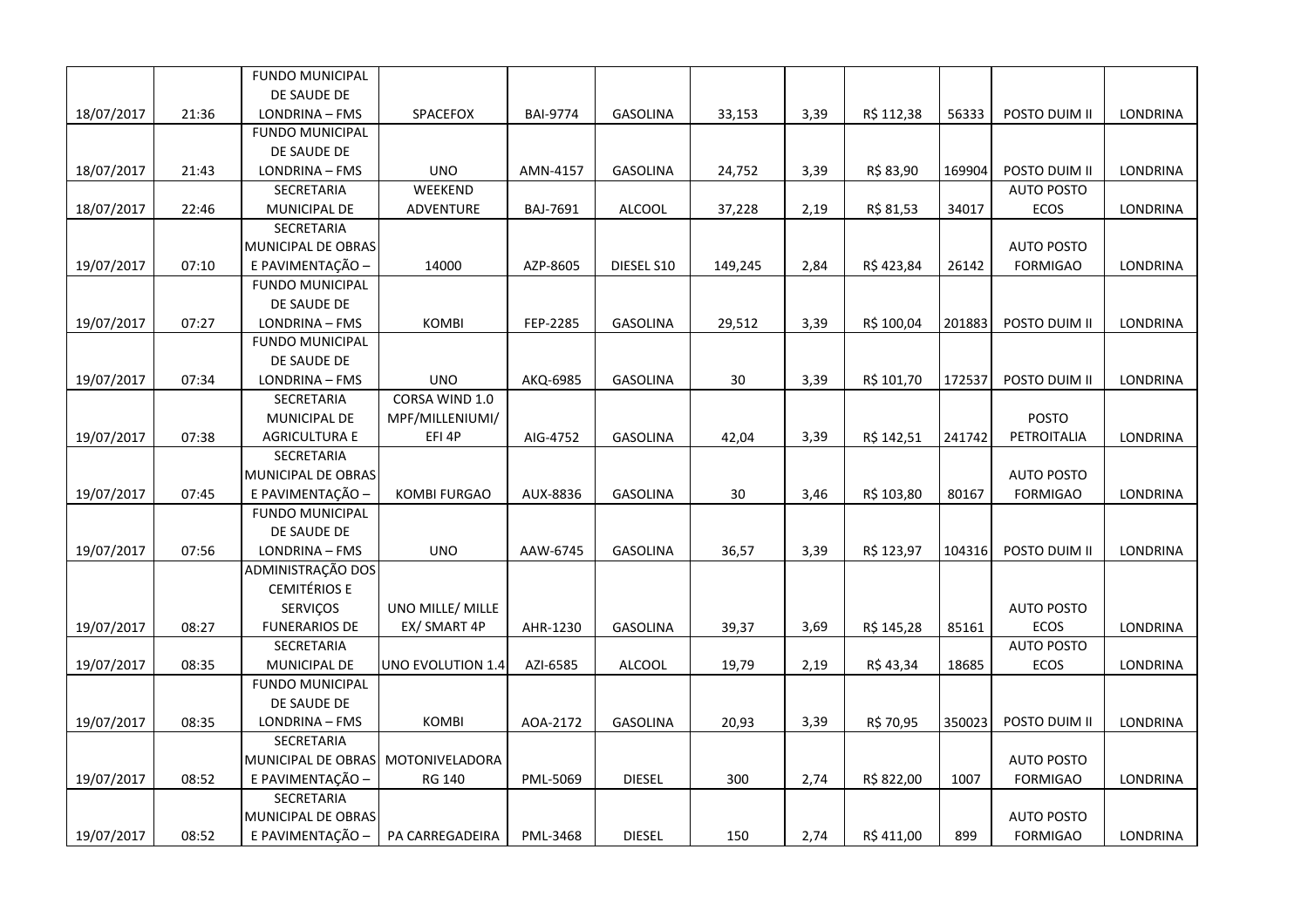|            |       | <b>FUNDO MUNICIPAL</b> |                     |          |                 |        |      |            |        |                     |                 |
|------------|-------|------------------------|---------------------|----------|-----------------|--------|------|------------|--------|---------------------|-----------------|
|            |       | DE SAUDE DE            |                     |          |                 |        |      |            |        |                     |                 |
| 19/07/2017 | 09:00 | LONDRINA - FMS         | <b>BOXER</b>        | AWF-6106 | DIESEL S10      | 87,742 | 2,69 | R\$ 236,00 | 216350 | POSTO DUIM II       | LONDRINA        |
|            |       | SECRETARIA             |                     |          |                 |        |      |            |        | <b>POSTO</b>        |                 |
| 19/07/2017 | 09:16 | MUNICIPAL DO           | AMAROK CD 4X4 S     | BAI-6327 | DIESEL S10      | 73,7   | 2,99 | R\$ 220,36 | 24642  | PETROITALIA         | LONDRINA        |
|            |       | <b>FUNDO MUNICIPAL</b> |                     |          |                 |        |      |            |        |                     |                 |
|            |       | DE SAUDE DE            |                     |          |                 |        |      |            |        | POSTO TALISMA       |                 |
| 19/07/2017 | 09:41 | LONDRINA - FMS         | <b>UNO</b>          | AKR-5984 | <b>GASOLINA</b> | 40,894 | 3,39 | R\$ 138,59 | 137499 | LONDRINA            | LONDRINA        |
|            |       | <b>FUNDO MUNICIPAL</b> |                     |          |                 |        |      |            |        |                     |                 |
|            |       | DE SAUDE DE            |                     |          |                 |        |      |            |        |                     |                 |
| 19/07/2017 | 09:45 | LONDRINA - FMS         | UNO VIVACE          | AZI-6595 | <b>GASOLINA</b> | 35,042 | 3,39 | R\$ 118,79 | 28658  | POSTO DUIM II       | LONDRINA        |
|            |       | <b>FUNDO MUNICIPAL</b> |                     |          |                 |        |      |            |        |                     |                 |
|            |       | DE SAUDE DE            |                     |          |                 |        |      |            |        |                     |                 |
| 19/07/2017 | 09:58 | LONDRINA - FMS         | <b>KOMBI</b>        | FFZ-4793 | <b>GASOLINA</b> | 28,563 | 3,39 | R\$ 96,82  | 178591 | POSTO DUIM II       | LONDRINA        |
|            |       | SECRETARIA             |                     |          |                 |        |      |            |        |                     |                 |
|            |       | MUNICIPAL DE OBRAS     |                     |          |                 |        |      |            |        | <b>AUTO POSTO</b>   |                 |
| 19/07/2017 | 10:04 | E PAVIMENTAÇÃO -       | <b>KOMBI FURGAO</b> | AHZ-0491 | <b>GASOLINA</b> | 21,002 | 3,46 | R\$ 72,66  | 62944  | <b>FORMIGAO</b>     | LONDRINA        |
|            |       | FUNDO MUNICIPAL        |                     |          |                 |        |      |            |        |                     |                 |
|            |       | DE SAUDE DE            |                     |          |                 |        |      |            |        |                     |                 |
| 19/07/2017 | 10:09 | LONDRINA - FMS         | MASTER 2.3 DCI      | PAR-9941 | DIESEL S10      | 63     | 2,69 | R\$ 169,47 | 34000  | POSTO DUIM II       | LONDRINA        |
|            |       | <b>FUNDO MUNICIPAL</b> |                     |          |                 |        |      |            |        |                     |                 |
|            |       | DE SAUDE DE            |                     |          |                 |        |      |            |        |                     |                 |
| 19/07/2017 | 10:16 | LONDRINA - FMS         | <b>UNO</b>          | AAW-2630 | <b>GASOLINA</b> | 27,463 | 3,39 | R\$ 93,09  | 251952 | POSTO DUIM II       | <b>LONDRINA</b> |
|            |       | SECRETARIA             | CORSA HAT. PREM.    |          |                 |        |      |            |        | <b>POSTO</b>        |                 |
| 19/07/2017 | 10:44 | MUNICIPAL DE           | 1.0/1.0 FLEXPOWER   | AQT-7595 | <b>GASOLINA</b> | 40     | 3,39 | R\$ 135,60 | 95791  | PETROITALIA         | LONDRINA        |
|            |       | SECRETARIA             |                     |          |                 |        |      |            |        |                     |                 |
|            |       | MUNICIPAL DE OBRAS     |                     |          |                 |        |      |            |        |                     |                 |
| 19/07/2017 | 10:55 | E PAVIMENTAÇÃO -       | L1113 2P (DIESEL)   | AIZ-1641 | <b>DIESEL</b>   | 35     | 2,59 | R\$ 90,65  | 121247 | POSTO DUIM II       | LONDRINA        |
|            |       | <b>SECRETARIA</b>      |                     |          |                 |        |      |            |        |                     |                 |
|            |       | MUNICIPAL DE OBRAS     |                     |          |                 |        |      |            |        |                     |                 |
| 19/07/2017 | 10:56 | E PAVIMENTAÇÃO -       | L1113 2P (DIESEL)   | AIZ-1538 | <b>DIESEL</b>   | 45     | 2,58 | R\$ 116,05 | 152146 | POSTO DUIM II       | <b>LONDRINA</b> |
|            |       | <b>FUNDO MUNICIPAL</b> |                     |          |                 |        |      |            |        |                     |                 |
|            |       | DE SAUDE DE            |                     |          |                 |        |      |            |        |                     |                 |
| 19/07/2017 | 11:10 | LONDRINA - FMS         | <b>KOMBI</b>        | FFZ-5891 | <b>GASOLINA</b> | 27,902 | 3,39 | R\$ 94,58  | 188595 | POSTO DUIM II       | LONDRINA        |
|            |       | <b>FUNDO MUNICIPAL</b> |                     |          |                 |        |      |            |        |                     |                 |
|            |       | DE SAUDE DE            |                     |          |                 |        |      |            |        | <b>AUTO POSTO</b>   |                 |
| 19/07/2017 | 11:19 | LONDRINA - FMS         | <b>ONIX 1.0</b>     | BAG-1791 | <b>GASOLINA</b> | 32,57  | 3,09 | R\$ 100,64 | 69022  | <b>ESTRELA GUIA</b> | <b>CURITIBA</b> |
|            |       | SECRETARIA             |                     |          |                 |        |      |            |        |                     |                 |
| 19/07/2017 | 11:21 | MUNICIPAL SE           | KOMBI FURGAO        | AKA-3918 | GASOLINA        | 32,451 | 3,39 | R\$ 110,00 | 97729  | POSTO DUIM II       | LONDRINA        |
|            |       | SECRETARIA             |                     |          |                 |        |      |            |        |                     |                 |
|            |       | MUNICIPAL DE OBRAS     | CARGO 1317/1317     |          |                 |        |      |            |        | <b>AUTO POSTO</b>   |                 |
| 19/07/2017 | 11:27 | E PAVIMENTAÇÃO -       | E T 2P (DIESEL)     | ATU-4096 | <b>DIESEL</b>   | 150    | 2,74 | R\$ 411,00 | 94068  | <b>FORMIGAO</b>     | LONDRINA        |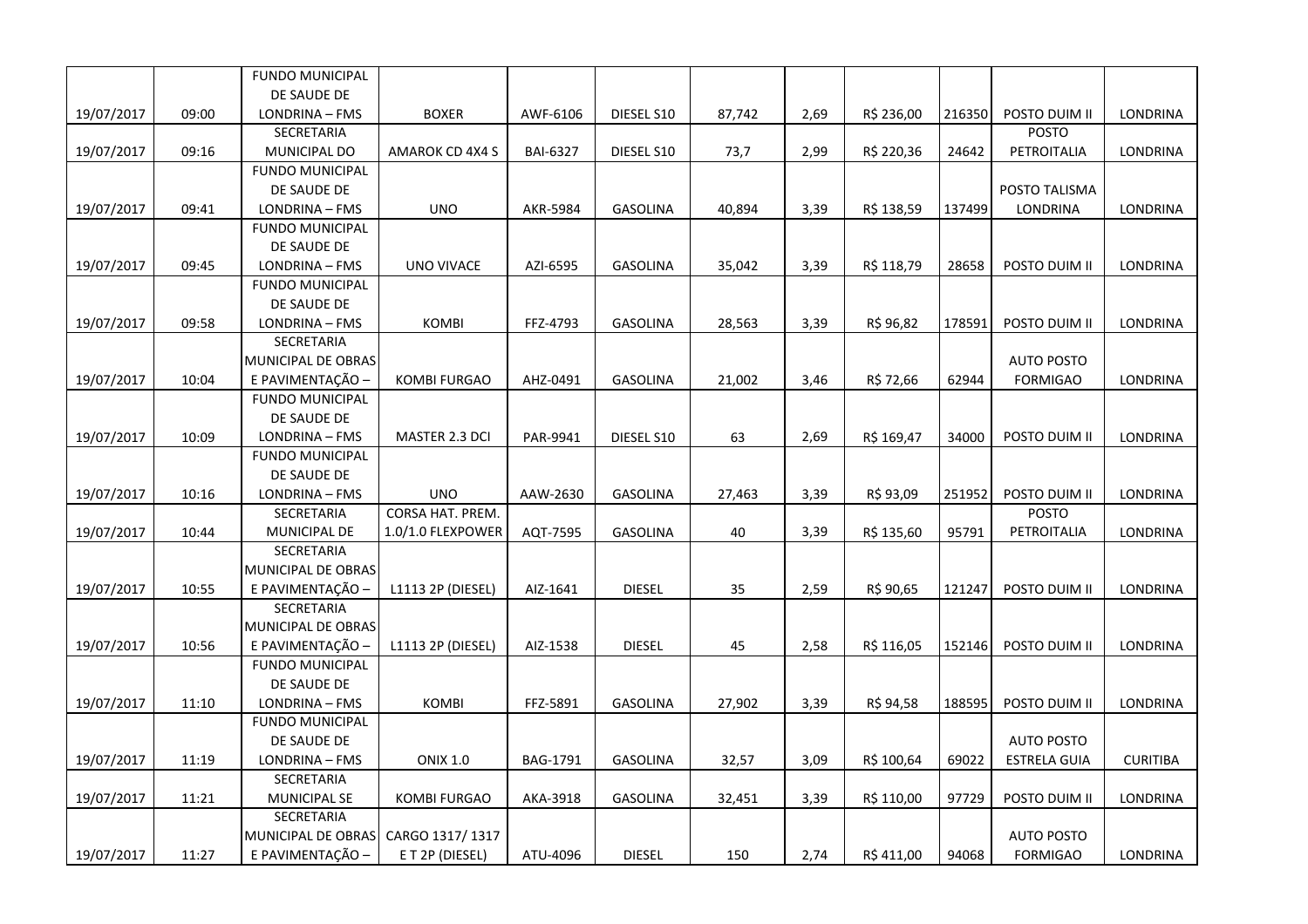|            |       | <b>FUNDO MUNICIPAL</b> |                       |                 |                 |        |      |            |        |                     |                 |
|------------|-------|------------------------|-----------------------|-----------------|-----------------|--------|------|------------|--------|---------------------|-----------------|
|            |       | DE SAUDE DE            |                       |                 |                 |        |      |            |        | <b>AUTO POSTO</b>   |                 |
| 19/07/2017 | 11:32 | LONDRINA - FMS         | <b>HATCH</b>          | AWM-8627        | <b>GASOLINA</b> | 36,359 | 3,09 | R\$ 112,35 | 49129  | <b>ESTRELA GUIA</b> | <b>CURITIBA</b> |
|            |       | <b>FUNDO DE</b>        |                       |                 |                 |        |      |            |        |                     |                 |
|            |       | REEQUIPAMENTO DO       |                       |                 |                 |        |      |            |        |                     |                 |
|            |       | <b>CORPO DE</b>        |                       |                 |                 |        |      |            |        |                     |                 |
| 19/07/2017 | 11:44 | <b>BOMBEIROS-</b>      | LIVINA                | AVB-6940        | ALCOOL          | 27,332 | 2,29 | R\$ 62,59  | 58831  | POSTO DUIM II       | LONDRINA        |
|            |       | SECRETARIA             | UNO MILLE 1.0 FIRE/   |                 |                 |        |      |            |        |                     |                 |
| 19/07/2017 | 11:57 | MUNICIPAL SE           | F.FLEX/ECONOMY        | AQV-9334        | ALCOOL          | 38,632 | 2,29 | R\$ 88,46  | 75509  | POSTO DUIM II       | <b>LONDRINA</b> |
|            |       | <b>SECRETARIA</b>      |                       |                 |                 |        |      |            |        |                     |                 |
|            |       | MUNICIPAL DE OBRAS     |                       |                 |                 |        |      |            |        | <b>AUTO POSTO</b>   |                 |
| 19/07/2017 | 12:05 | E PAVIMENTAÇÃO -       | LOGAN EXPR 16 M       | AZO-6932        | <b>GASOLINA</b> | 37,22  | 3,09 | R\$ 115,01 | 31221  | <b>ESTRELA GUIA</b> | <b>CURITIBA</b> |
|            |       | <b>FUNDO MUNICIPAL</b> |                       |                 |                 |        |      |            |        |                     |                 |
|            |       | DE SAUDE DE            |                       |                 |                 |        |      |            |        | <b>AUTO POSTO</b>   |                 |
| 19/07/2017 | 12:09 | LONDRINA - FMS         | SPACEFOX              | <b>BAI-9774</b> | <b>GASOLINA</b> | 30,641 | 3,09 | R\$ 94,68  | 56731  | <b>ESTRELA GUIA</b> | <b>CURITIBA</b> |
|            |       | SECRETARIA             | UNO MILLE 1.0 FIRE/   |                 |                 |        |      |            |        |                     |                 |
| 19/07/2017 | 12:12 | <b>MUNICIPAL SE</b>    | F.FLEX/ECONOMY        | AVW-4592        | <b>ALCOOL</b>   | 17,034 | 2,29 | R\$ 39,00  | 29773  | POSTO DUIM II       | <b>LONDRINA</b> |
|            |       | <b>FUNDO MUNICIPAL</b> |                       |                 |                 |        |      |            |        |                     |                 |
|            |       | DE SAUDE DE            |                       |                 |                 |        |      |            |        |                     |                 |
| 19/07/2017 | 12:26 | LONDRINA - FMS         | <b>BOXER HDI 15P</b>  | AZO-4507        | DIESEL S10      | 52,74  | 2,69 | R\$ 141,87 | 98945  | POSTO DUIM II       | <b>LONDRINA</b> |
|            |       | <b>SECRETARIA</b>      | <b>UNO ATTRACTIVE</b> |                 |                 |        |      |            |        |                     |                 |
|            |       | MUNICIPAL DE OBRAS     | 1.4 EVO FIRE FLEX     |                 |                 |        |      |            |        | <b>POSTO</b>        |                 |
| 19/07/2017 | 12:26 | E PAVIMENTAÇÃO -       | 8V                    | ATU-4094        | <b>ALCOOL</b>   | 30     | 2,39 | R\$ 71,70  | 43687  | PETROITALIA         | LONDRINA        |
|            |       | <b>FUNDO MUNICIPAL</b> |                       |                 |                 |        |      |            |        |                     |                 |
|            |       | DE SAUDE DE            |                       |                 |                 |        |      |            |        | <b>POSTO</b>        |                 |
| 19/07/2017 | 12:54 | LONDRINA - FMS         | <b>KOMBI</b>          | FEP-2301        | <b>GASOLINA</b> | 19,912 | 3,39 | R\$ 67,50  | 159836 | PETROITALIA         | LONDRINA        |
|            |       | <b>FUNDO MUNICIPAL</b> |                       |                 |                 |        |      |            |        |                     |                 |
|            |       | DE SAUDE DE            |                       |                 |                 |        |      |            |        |                     |                 |
| 19/07/2017 | 13:11 | LONDRINA - FMS         | <b>UNO VIVACE</b>     | AZO-5146        | <b>GASOLINA</b> | 26,551 | 3,39 | R\$ 90,00  | 33421  | POSTO DUIM II       | LONDRINA        |
|            |       | <b>FUNDO MUNICIPAL</b> |                       |                 |                 |        |      |            |        |                     |                 |
|            |       | DE SAUDE DE            |                       |                 |                 |        |      |            |        |                     |                 |
| 19/07/2017 | 14:10 | LONDRINA - FMS         | <b>CELTA</b>          | AWM-8657        | <b>GASOLINA</b> | 30     | 3,49 | R\$ 104,70 | 40072  | POSTO CINCO         | LONDRINA        |
|            |       | SECRETARIA             | UNO MILLE 1.0 FIRE/   |                 |                 |        |      |            |        | <b>POSTO</b>        |                 |
| 19/07/2017 | 14:36 | MUNICIPAL DE           | F.FLEX/ECONOMY        | AUY-5466        | <b>ALCOOL</b>   | 22,561 | 2,39 | R\$ 53,92  | 62693  | PETROITALIA         | LONDRINA        |
|            |       | ADMINISTRAÇÃO DOS      |                       |                 |                 |        |      |            |        |                     |                 |
|            |       | <b>CEMITÉRIOS E</b>    |                       |                 |                 |        |      |            |        |                     |                 |
|            |       | <b>SERVICOS</b>        |                       |                 |                 |        |      |            |        | <b>AUTO POSTO</b>   |                 |
| 19/07/2017 | 15:08 | <b>FUNERARIOS DE</b>   | <b>S10 LS DS4</b>     | <b>BAR-2817</b> | DIESEL S10      | 63,27  | 2,89 | R\$ 182,85 | 52184  | <b>ECOS</b>         | <b>LONDRINA</b> |
|            |       | <b>FUNDO MUNICIPAL</b> |                       |                 |                 |        |      |            |        |                     |                 |
|            |       | DE SAUDE DE            |                       |                 |                 |        |      |            |        |                     |                 |
| 19/07/2017 | 15:42 | LONDRINA - FMS         | SPRINTER-415          | <b>BAG-9372</b> | DIESEL S10      | 32,21  | 2,69 | R\$ 86,64  | 43176  | POSTO DUIM II       | LONDRINA        |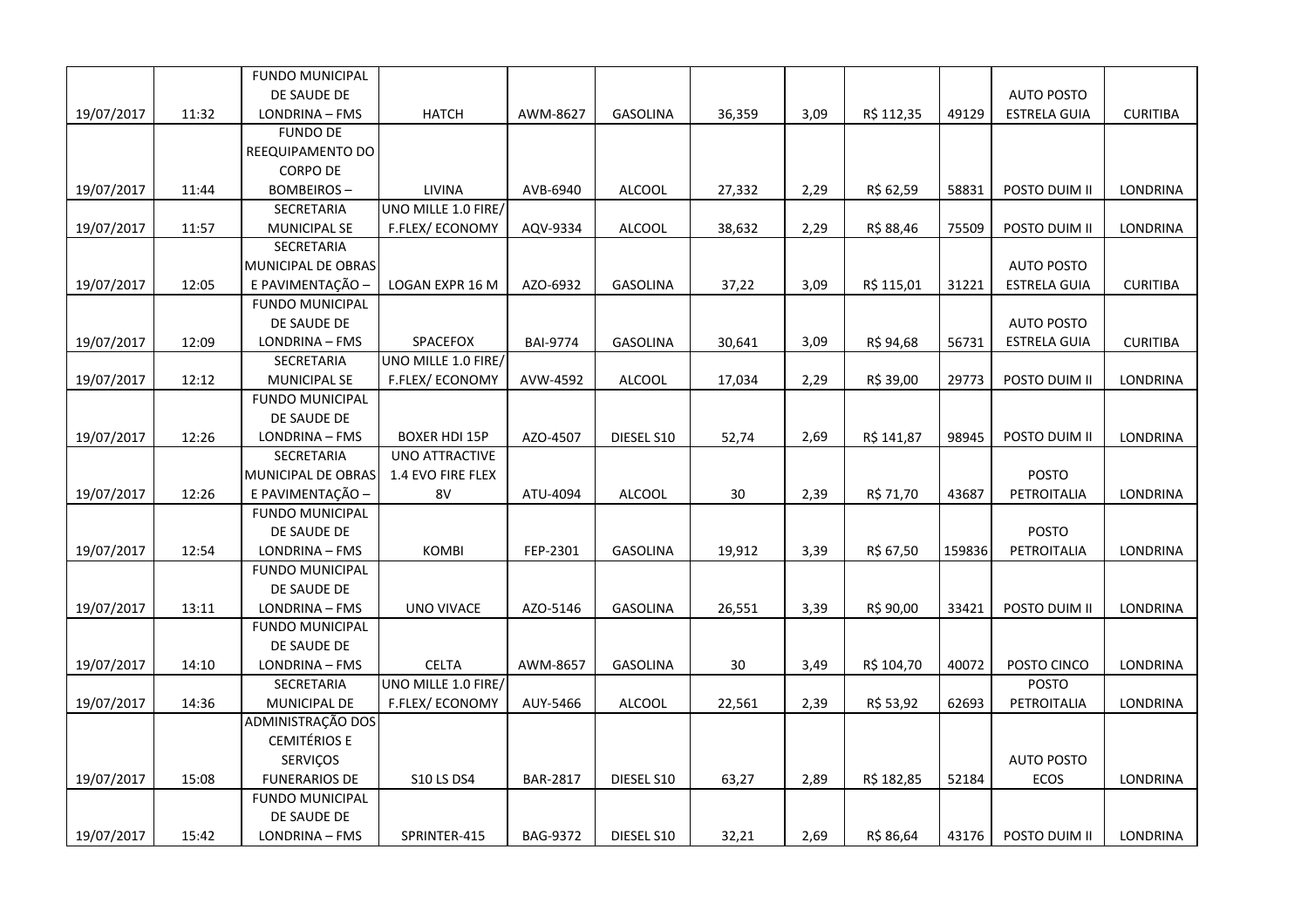|            |       | SECRETARIA                | <b>KOMBI STANDARD</b>    |                 |                 |        |      |            |        |                   |                 |
|------------|-------|---------------------------|--------------------------|-----------------|-----------------|--------|------|------------|--------|-------------------|-----------------|
|            |       | <b>MUNICIPAL SE</b>       | 1.4 MI TOTAL FLEX        |                 |                 |        |      |            |        | POSTO TALISMA     |                 |
| 19/07/2017 | 15:43 | <b>ASSISTNCIA SOCIAL-</b> | 8V                       | AOU-4789        | <b>ALCOOL</b>   | 32,156 | 2,39 | R\$ 76,85  | 152172 | <b>LONDRINA</b>   | LONDRINA        |
|            |       | SECRETARIA                |                          |                 |                 |        |      |            |        |                   |                 |
| 19/07/2017 | 16:07 | MUNICIPAL DE              | SAVEIRO CE TL MB         | <b>BAI-6334</b> | <b>ALCOOL</b>   | 35,812 | 2,29 | R\$ 82,00  | 20401  | POSTO DUIM II     | <b>LONDRINA</b> |
|            |       | SECRETARIA                | UNO WAY CELEB.           |                 |                 |        |      |            |        |                   |                 |
|            |       | MUNICIPAL DE              | 1.0 EVO FIRE FLEX        |                 |                 |        |      |            |        | <b>POSTO</b>      |                 |
| 19/07/2017 | 16:10 | <b>GESTÃO PUBLICA -</b>   | 8V                       | AYW-7594        | <b>GASOLINA</b> | 20     | 3,39 | R\$ 67,80  | 16226  | PETROITALIA       | LONDRINA        |
|            |       | SECRETARIA                | UNO MILLE 1.0 FIRE/      |                 |                 |        |      |            |        |                   |                 |
|            |       | <b>MUNICIPAL SE</b>       | F.FLEX/ECONOMY           |                 |                 |        |      |            |        | POSTO TALISMA     |                 |
| 19/07/2017 | 16:11 | <b>ASSISTNCIA SOCIAL-</b> | 4P                       | APC-5194        | <b>ALCOOL</b>   | 34,965 | 2,39 | R\$ 83,57  | 88810  | LONDRINA          | LONDRINA        |
|            |       | SECRETARIA                |                          |                 |                 |        |      |            |        | <b>AUTO POSTO</b> |                 |
| 19/07/2017 | 16:34 | MUNICIPAL DE              | <b>CLIO AUTHENTIC</b>    | APL-2189        | <b>ALCOOL</b>   | 36,99  | 2,19 | R\$ 81,01  | 125855 | <b>ECOS</b>       | LONDRINA        |
|            |       | SECRETARIA                | <b>RANGER XL 3.0 PSE</b> |                 |                 |        |      |            |        | <b>POSTO</b>      |                 |
| 19/07/2017 | 16:36 | MUNICIPAL DE              | 163CV 4X2 CD TB          | <b>HCF-8194</b> | <b>DIESEL</b>   | 37,867 | 2,99 | R\$ 113,22 | 207932 | PETROITALIA       | LONDRINA        |
|            |       | <b>FUNDO MUNICIPAL</b>    |                          |                 |                 |        |      |            |        |                   |                 |
|            |       | DE SAUDE DE               |                          |                 |                 |        |      |            |        |                   |                 |
| 19/07/2017 | 16:38 | LONDRINA - FMS            | <b>CELTA</b>             | AWM-8632        | <b>GASOLINA</b> | 32,241 | 3,39 | R\$ 109,29 | 150574 | POSTO DUIM II     | <b>LONDRINA</b> |
|            |       | <b>SECRETARIA</b>         |                          |                 |                 |        |      |            |        |                   |                 |
|            |       | MUNICIPAL DE OBRAS        | UNO VIVACE 1.0           |                 |                 |        |      |            |        | <b>POSTO</b>      |                 |
| 19/07/2017 | 16:45 | E PAVIMENTAÇÃO -          | EVO FIRE FLEX 8V         | AYW-7592        | <b>GASOLINA</b> | 40     | 3,39 | R\$ 135,60 | 29211  | PETROITALIA       | LONDRINA        |
|            |       | SECRETARIA                |                          |                 |                 |        |      |            |        |                   |                 |
|            |       | MUNICIPAL DE              |                          |                 |                 |        |      |            |        | <b>POSTO</b>      |                 |
| 19/07/2017 | 16:59 | <b>AGRICULTURA E</b>      | MOBI LIKE 1.0            | BAZ-6070        | <b>ALCOOL</b>   | 38,913 | 2,39 | R\$ 93,00  | 4835   | PETROITALIA       | LONDRINA        |
|            |       | SECRETARIA                | UNO VIVACE 1.0           |                 |                 |        |      |            |        |                   |                 |
| 19/07/2017 | 17:23 | MUNICIPAL DO              | EVO FIRE FLEX 8V         | AYP-1571        | <b>ALCOOL</b>   | 38,432 | 2,29 | R\$ 88,00  | 48243  | POSTO DUIM II     | LONDRINA        |
|            |       | <b>FUNDO MUNICIPAL</b>    |                          |                 |                 |        |      |            |        |                   |                 |
|            |       | DE SAUDE DE               |                          |                 |                 |        |      |            |        | POSTO TALISMA     |                 |
| 19/07/2017 | 18:26 | LONDRINA - FMS            | SPRINTER-415             | BAG-9371        | DIESEL S10      | 32,82  | 2,89 | R\$ 94,84  | 57563  | <b>LONDRINA</b>   | LONDRINA        |
|            |       | <b>FUNDO MUNICIPAL</b>    |                          |                 |                 |        |      |            |        |                   |                 |
|            |       | DE SAUDE DE               |                          |                 |                 |        |      |            |        | POSTO TALISMA     |                 |
| 19/07/2017 | 18:42 | LONDRINA - FMS            | MASTER 2.3 DCI           | PAR-9940        | DIESEL S10      | 61,835 | 2,89 | R\$ 178,70 | 34354  | LONDRINA          | LONDRINA        |
|            |       | SECRETARIA                | MERIVA JOY 1.4           |                 |                 |        |      |            |        |                   |                 |
| 19/07/2017 | 19:20 | <b>MUNICIPAL DE</b>       | <b>MPFI 8V ECONOFLEX</b> | HFO-7606        | <b>ALCOOL</b>   | 45,716 | 2,29 | R\$ 104,68 | 127094 | POSTO DUIM II     | <b>LONDRINA</b> |
|            |       | <b>FUNDO MUNICIPAL</b>    |                          |                 |                 |        |      |            |        |                   |                 |
|            |       | DE SAUDE DE               | MASTER 2.3 DCI           |                 |                 |        |      |            |        |                   |                 |
| 19/07/2017 | 19:45 | LONDRINA - FMS            | FURGÃO 16V               | AZL-6276        | DIESEL S10      | 47,085 | 2,69 | R\$ 126,65 | 136457 | POSTO DUIM II     | LONDRINA        |
|            |       | SECRETARIA                |                          |                 |                 |        |      |            |        |                   |                 |
| 19/07/2017 | 20:00 | <b>MUNICIPAL DE</b>       | <b>XRE 300</b>           | AVF-3873        | <b>GASOLINA</b> | 7,471  | 3,39 | R\$ 25,32  | 30399  | POSTO DUIM II     | LONDRINA        |
|            |       | <b>FUNDO MUNICIPAL</b>    |                          |                 |                 |        |      |            |        |                   |                 |
|            |       | DE SAUDE DE               |                          |                 |                 |        |      |            |        |                   |                 |
| 19/07/2017 | 20:06 | LONDRINA - FMS            | <b>ONIX 1.0</b>          | <b>BAG-1791</b> | <b>GASOLINA</b> | 29,47  | 3,39 | R\$ 99,90  | 69486  | POSTO DUIM II     | <b>LONDRINA</b> |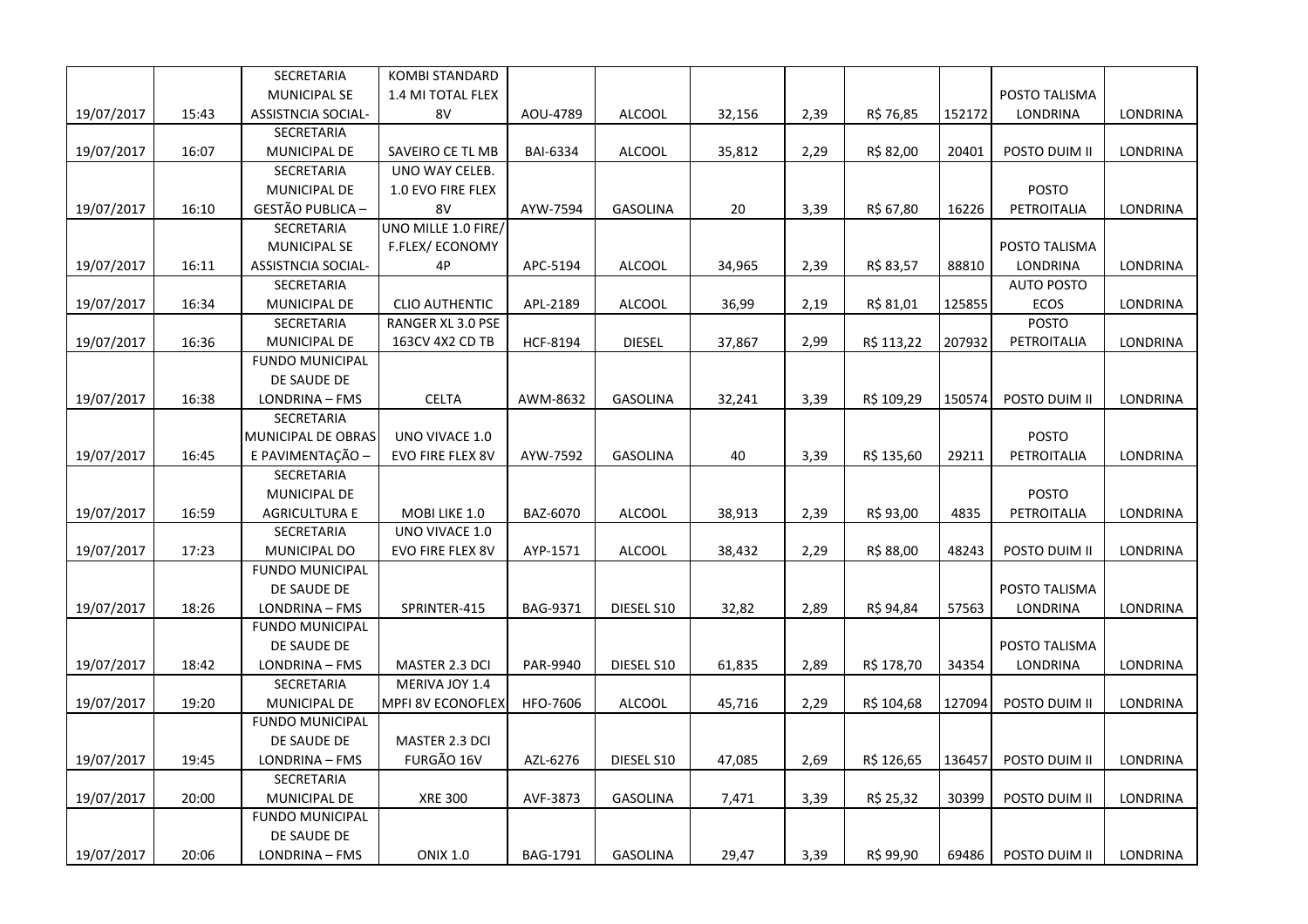|            |       | <b>FUNDO MUNICIPAL</b> |                         |                 |                 |        |      |            |        |                   |                 |
|------------|-------|------------------------|-------------------------|-----------------|-----------------|--------|------|------------|--------|-------------------|-----------------|
|            |       | DE SAUDE DE            |                         |                 |                 |        |      |            |        | <b>AUTO POSTO</b> |                 |
| 19/07/2017 | 22:39 | LONDRINA - FMS         | SPACEFOX                | <b>BAI-9774</b> | <b>GASOLINA</b> | 33,799 | 3,64 | R\$ 123,17 | 57173  | <b>ECOS</b>       | LONDRINA        |
|            |       | SECRETARIA             | WEEKEND                 |                 |                 |        |      |            |        | <b>AUTO POSTO</b> |                 |
| 20/07/2017 | 02:56 | MUNICIPAL DE           | ADVENTURE               | BAJ-7691        | <b>ALCOOL</b>   | 43,67  | 2,29 | R\$ 100,00 | 34289  | ECOS              | LONDRINA        |
|            |       | SECRETARIA             | VOYAGE 1.6 MI           |                 |                 |        |      |            |        |                   |                 |
| 20/07/2017 | 07:15 | MUNICIPAL DE           | <b>TOTAL FLEX 8V</b>    | AZL-4470        | <b>ALCOOL</b>   | 43,402 | 2,29 | R\$ 99,39  | 70431  | POSTO DUIM II     | LONDRINA        |
|            |       | SECRETARIA             |                         |                 |                 |        |      |            |        |                   |                 |
|            |       | MUNICIPAL DE           | F1000 XLT 4X4           |                 |                 |        |      |            |        | <b>AUTO POSTO</b> |                 |
| 20/07/2017 | 07:36 | <b>AGRICULTURA E</b>   | DIESEL TURBO            | AFH-5032        | <b>DIESEL</b>   | 50     | 2,74 | R\$ 137,00 | 369405 | <b>FORMIGAO</b>   | LONDRINA        |
|            |       | <b>FUNDO MUNICIPAL</b> |                         |                 |                 |        |      |            |        |                   |                 |
|            |       | DE SAUDE DE            |                         |                 |                 |        |      |            |        |                   |                 |
| 20/07/2017 | 07:38 | LONDRINA - FMS         | KOMBI                   | FIZ-9582        | <b>GASOLINA</b> | 27,611 | 3,39 | R\$ 93,60  | 137125 | POSTO DUIM II     | <b>LONDRINA</b> |
|            |       | <b>FUNDO MUNICIPAL</b> |                         |                 |                 |        |      |            |        |                   |                 |
|            |       | DE SAUDE DE            |                         |                 |                 |        |      |            |        | POSTO TALISMA     |                 |
| 20/07/2017 | 07:47 | LONDRINA - FMS         | <b>HATCH</b>            | AWM-8627        | <b>GASOLINA</b> | 32,869 | 3,39 | R\$ 111,42 | 49595  | LONDRINA          | <b>LONDRINA</b> |
|            |       | SECRETARIA             |                         |                 |                 |        |      |            |        |                   |                 |
|            |       | MUNICIPAL DE OBRAS     |                         |                 |                 |        |      |            |        | <b>AUTO POSTO</b> |                 |
| 20/07/2017 | 08:01 | E PAVIMENTAÇÃO -       | <b>VERTIS 130V19</b>    | AZL-3507        | DIESEL S10      | 150    | 2,84 | R\$426,00  | 22165  | <b>FORMIGAO</b>   | LONDRINA        |
|            |       | SECRETARIA             | <b>S10 PICKUP</b>       |                 |                 |        |      |            |        | <b>POSTO</b>      |                 |
| 20/07/2017 | 08:10 | <b>MUNICIPAL SE</b>    | <b>EXECUTIVE CD 4.3</b> | AWM-4667        | <b>ALCOOL</b>   | 52,473 | 2,39 | R\$ 125,41 | 84229  | PETROITALIA       | LONDRINA        |
|            |       | SECRETARIA             |                         |                 |                 |        |      |            |        |                   |                 |
|            |       | MUNICIPAL DE OBRAS     |                         |                 |                 |        |      |            |        | <b>POSTO</b>      |                 |
| 20/07/2017 | 08:12 | E PAVIMENTAÇÃO -       | DAILY 45S17CS           | AZL-3506        | DIESEL S10      | 70     | 2,99 | R\$ 209,30 | 28169  | PETROITALIA       | LONDRINA        |
|            |       | SECRETARIA             |                         |                 |                 |        |      |            |        | <b>POSTO</b>      |                 |
| 20/07/2017 | 08:17 | MUNICIPAL DE           | <b>XRE 300</b>          | AYD-9580        | GASOLINA        | 10,4   | 3,39 | R\$ 35,25  | 23051  | PETROITALIA       | LONDRINA        |
|            |       | SECRETARIA             |                         |                 |                 |        |      |            |        | <b>POSTO</b>      |                 |
| 20/07/2017 | 08:19 | MUNICIPAL DE           | <b>XRE 300</b>          | AYD-9504        | <b>GASOLINA</b> | 9,92   | 3,39 | R\$ 33,62  | 32331  | PETROITALIA       | LONDRINA        |
|            |       | <b>FUNDO MUNICIPAL</b> |                         |                 |                 |        |      |            |        |                   |                 |
|            |       | DE SAUDE DE            |                         |                 |                 |        |      |            |        |                   |                 |
| 20/07/2017 | 08:20 | LONDRINA - FMS         | <b>KOMBI</b>            | ASD-4393        | GASOLINA        | 22,822 | 3,49 | R\$ 79,64  | 247142 | POSTO DUIM II     | <b>LONDRINA</b> |
|            |       | SECRETARIA             | <b>BAND.PICAPE</b>      |                 |                 |        |      |            |        |                   |                 |
|            |       | MUNICIPAL DE OBRAS     | <b>CHASSI CURTO</b>     |                 |                 |        |      |            |        | <b>POSTO</b>      |                 |
| 20/07/2017 | 08:22 | E PAVIMENTAÇÃO -       | <b>DIESEL</b>           | ABP-1581        | <b>DIESEL</b>   | 29,84  | 2,99 | R\$ 89,22  | 29500  | PETROITALIA       | <b>LONDRINA</b> |
|            |       | <b>FUNDO MUNICIPAL</b> |                         |                 |                 |        |      |            |        |                   |                 |
|            |       | DE SAUDE DE            |                         |                 |                 |        |      |            |        |                   |                 |
| 20/07/2017 | 08:22 | LONDRINA - FMS         | <b>KOMBI</b>            | FEP-2283        | <b>GASOLINA</b> | 33,882 | 3,49 | R\$ 118,24 | 61055  | POSTO DUIM II     | LONDRINA        |
|            |       | <b>FUNDO MUNICIPAL</b> |                         |                 |                 |        |      |            |        |                   |                 |
|            |       | DE SAUDE DE            |                         |                 |                 |        |      |            |        | <b>AUTO POSTO</b> |                 |
| 20/07/2017 | 08:22 | LONDRINA - FMS         | KOMBI                   | FHT-4265        | <b>GASOLINA</b> | 33,825 | 3,46 | R\$ 117,02 | 54237  | <b>FORMIGAO</b>   | LONDRINA        |
|            |       | SECRETARIA             | UNO MILLE 1.0 FIRE/     |                 |                 |        |      |            |        |                   |                 |
| 20/07/2017 | 08:32 | <b>MUNICIPAL SE</b>    | <b>F.FLEX/ECONOMY</b>   | AVW-4674        | <b>ALCOOL</b>   | 34,19  | 2,39 | R\$ 81,71  | 29633  | POSTO DUIM II     | LONDRINA        |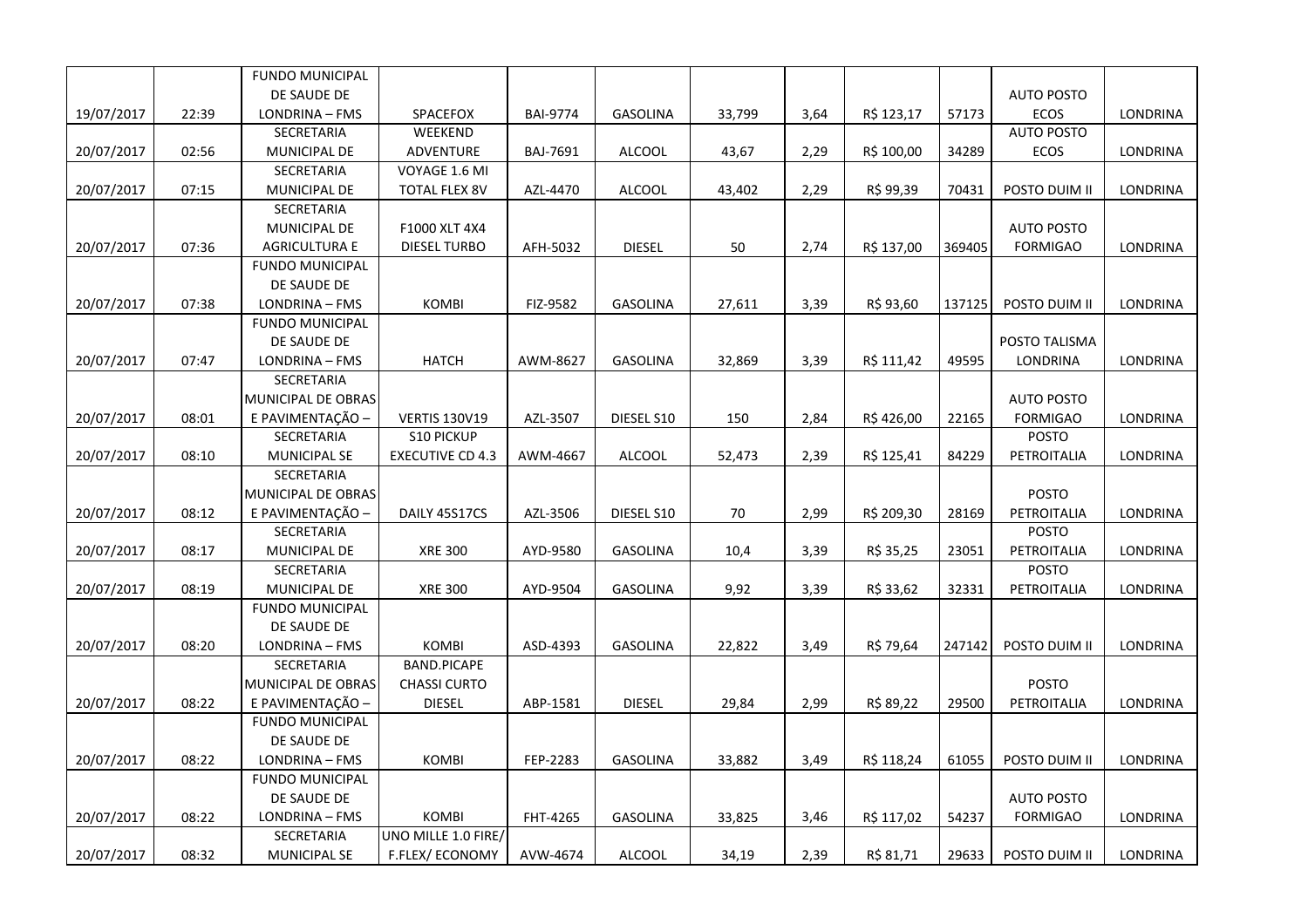|            |       | <b>FUNDO DE</b>           |                        |                 |                 |        |      |            |        |                   |                 |
|------------|-------|---------------------------|------------------------|-----------------|-----------------|--------|------|------------|--------|-------------------|-----------------|
|            |       | REEQUIPAMENTO DO          |                        |                 |                 |        |      |            |        |                   |                 |
|            |       | <b>CORPO DE</b>           |                        |                 |                 |        |      |            |        |                   |                 |
| 20/07/2017 | 08:43 | <b>BOMBEIROS-</b>         | COBALT                 | AVO-4840        | <b>ALCOOL</b>   | 40,255 | 2,39 | R\$ 96,20  | 45702  | POSTO DUIM II     | LONDRINA        |
|            |       | SECRETARIA                |                        |                 |                 |        |      |            |        | <b>POSTO</b>      |                 |
| 20/07/2017 | 08:47 | MUNICIPAL DO              | <b>TRATOR AGRICOLA</b> | AAL-7530        | <b>DIESEL</b>   | 23,676 | 2,99 | R\$ 70,79  | 2901   | PETROITALIA       | LONDRINA        |
|            |       | SECRETARIA                | TRITURADOR DE          |                 |                 |        |      |            |        | <b>POSTO</b>      |                 |
| 20/07/2017 | 08:48 | MUNICIPAL DO              | <b>GALHOS</b>          | EQU-0070        | <b>DIESEL</b>   | 28,579 | 2,99 | R\$ 85,45  | 42     | PETROITALIA       | LONDRINA        |
|            |       | <b>FUNDO MUNICIPAL</b>    |                        |                 |                 |        |      |            |        |                   |                 |
|            |       | DE SAUDE DE               |                        |                 |                 |        |      |            |        |                   |                 |
| 20/07/2017 | 08:50 | LONDRINA - FMS            | <b>UNO</b>             | ARN-7820        | <b>GASOLINA</b> | 20     | 3,49 | R\$ 69,80  | 66249  | POSTO DUIM II     | LONDRINA        |
|            |       | SECRETARIA                |                        |                 |                 |        |      |            |        |                   |                 |
|            |       | MUNICIPAL DE OBRAS        |                        |                 |                 |        |      |            |        | <b>AUTO POSTO</b> |                 |
| 20/07/2017 | 08:50 | E PAVIMENTAÇÃO            | 16170 2P (DIESEL)      | AHZ-8864        | <b>DIESEL</b>   | 146,04 | 2,74 | R\$400,16  | 168615 | <b>FORMIGAO</b>   | LONDRINA        |
|            |       | <b>FUNDO MUNICIPAL</b>    |                        |                 |                 |        |      |            |        |                   |                 |
|            |       | DE SAUDE DE               |                        |                 |                 |        |      |            |        |                   |                 |
| 20/07/2017 | 08:51 | LONDRINA - FMS            | <b>UNO</b>             | ASH-6795        | <b>GASOLINA</b> | 31,332 | 3,49 | R\$ 109,34 | 70671  | POSTO DUIM II     | <b>LONDRINA</b> |
|            |       | <b>FUNDO MUNICIPAL</b>    |                        |                 |                 |        |      |            |        |                   |                 |
|            |       | DE SAUDE DE               |                        |                 |                 |        |      |            |        |                   |                 |
| 20/07/2017 | 08:56 | LONDRINA - FMS            | <b>BOXER 2.3</b>       | <b>BAK-7312</b> | DIESEL S10      | 67,26  | 2,69 | R\$ 180,93 | 16438  | POSTO DUIM II     | LONDRINA        |
|            |       | <b>FUNDO MUNICIPAL</b>    |                        |                 |                 |        |      |            |        |                   |                 |
|            |       | DE SAUDE DE               |                        |                 |                 |        |      |            |        | <b>AUTO POSTO</b> |                 |
| 20/07/2017 | 08:58 | LONDRINA - FMS            | <b>KOMBI</b>           | FHT-4264        | GASOLINA        | 24,59  | 3,46 | R\$ 85,08  | 58460  | <b>FORMIGAO</b>   | LONDRINA        |
|            |       | <b>FUNDO MUNICIPAL</b>    |                        |                 |                 |        |      |            |        |                   |                 |
|            |       | DE SAUDE DE               |                        |                 |                 |        |      |            |        |                   |                 |
| 20/07/2017 | 08:59 | LONDRINA - FMS            | <b>UNO</b>             | AAW-2744        | <b>GASOLINA</b> | 33,613 | 3,49 | R\$ 117,30 | 112907 | POSTO DUIM II     | LONDRINA        |
|            |       | <b>FUNDO DE</b>           |                        |                 |                 |        |      |            |        |                   |                 |
|            |       | REEQUIPAMENTO DO          |                        |                 |                 |        |      |            |        |                   |                 |
|            |       | <b>CORPO DE</b>           |                        |                 |                 |        |      |            |        |                   |                 |
| 20/07/2017 | 09:18 | <b>BOMBEIROS-</b>         | SPLINTER               | BBF-5401        | DIESEL S10      | 32,832 | 2,69 | R\$ 88,31  | 5086   | POSTO DUIM II     | <b>LONDRINA</b> |
|            |       | ADMINISTRAÇÃO DOS         |                        |                 |                 |        |      |            |        |                   |                 |
|            |       | <b>CEMITÉRIOS E</b>       | <b>MONTANA 1.8/1.8</b> |                 |                 |        |      |            |        |                   |                 |
|            |       | SERVIÇOS                  | CONQUEST               |                 |                 |        |      |            |        |                   |                 |
| 20/07/2017 | 09:28 | <b>FUNERARIOS DE</b>      | <b>FLEXPOWER 8V</b>    | ATD-7347        | <b>GASOLINA</b> | 39,41  | 3,35 | R\$ 132,00 | 131620 | POSTO CINCAO      | LONDRINA        |
|            |       | SECRETARIA                | UNO MILLE 1.0 FIRE/    |                 |                 |        |      |            |        |                   |                 |
|            |       | <b>MUNICIPAL SE</b>       | F.FLEX/ECONOMY         |                 |                 |        |      |            |        | POSTO TALISMA     |                 |
| 20/07/2017 | 09:36 | <b>ASSISTNCIA SOCIAL-</b> | 4P                     | AVW-4252        | <b>ALCOOL</b>   | 38,863 | 2,39 | R\$ 92,88  | 27555  | <b>LONDRINA</b>   | <b>LONDRINA</b> |
|            |       | ADMINISTRAÇÃO DOS         |                        |                 |                 |        |      |            |        |                   |                 |
|            |       | <b>CEMITÉRIOS E</b>       |                        |                 |                 |        |      |            |        |                   |                 |
|            |       | <b>SERVIÇOS</b>           | MASTER 13 M3           |                 |                 |        |      |            |        | <b>AUTO POSTO</b> |                 |
| 20/07/2017 | 09:42 | <b>FUNERARIOS DE</b>      | 2.5CDI                 | EFS-9684        | <b>DIESEL</b>   | 52,002 | 2,74 | R\$ 142,48 | 179326 | <b>FORMIGAO</b>   | <b>LONDRINA</b> |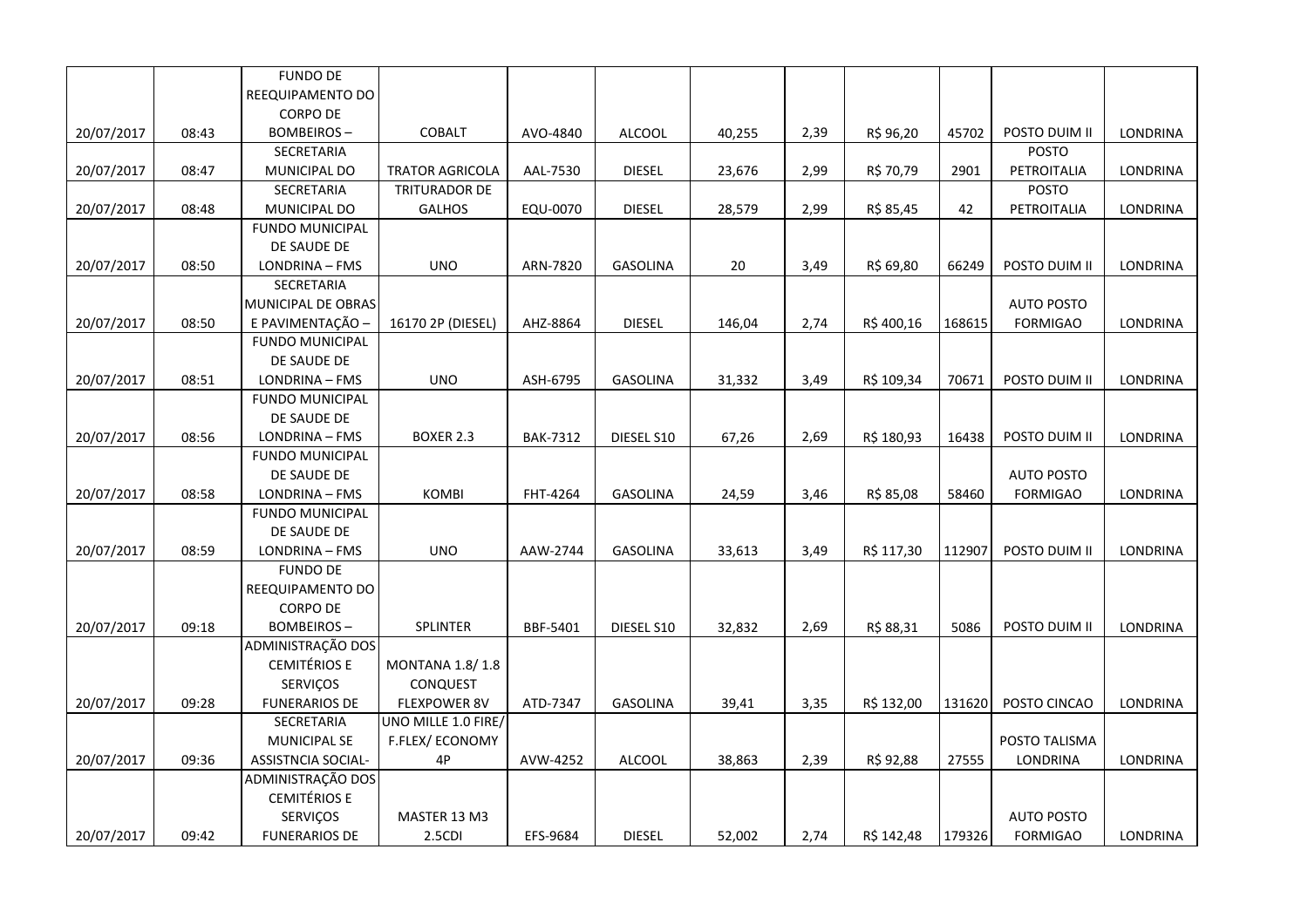|            |       | <b>FUNDO DE</b>        |                      |          |                 |        |      |            |        |                   |                 |
|------------|-------|------------------------|----------------------|----------|-----------------|--------|------|------------|--------|-------------------|-----------------|
|            |       | REEQUIPAMENTO DO       |                      |          |                 |        |      |            |        |                   |                 |
|            |       | <b>CORPO DE</b>        |                      |          |                 |        |      |            |        |                   |                 |
| 20/07/2017 | 09:49 | <b>BOMBEIROS-</b>      | <b>TRANSIT</b>       | ATM-6224 | DIESEL S10      | 35,852 | 2,69 | R\$ 96,44  | 108091 | POSTO DUIM II     | LONDRINA        |
|            |       | <b>FUNDO MUNICIPAL</b> |                      |          |                 |        |      |            |        |                   |                 |
|            |       | DE SAUDE DE            |                      |          |                 |        |      |            |        |                   |                 |
| 20/07/2017 | 10:02 | LONDRINA - FMS         | <b>UNO</b>           | AKQ-6976 | <b>GASOLINA</b> | 37,57  | 3,49 | R\$ 131,12 | 111365 | POSTO DUIM II     | LONDRINA        |
|            |       | <b>FUNDO MUNICIPAL</b> |                      |          |                 |        |      |            |        |                   |                 |
|            |       | DE SAUDE DE            |                      |          |                 |        |      |            |        |                   |                 |
| 20/07/2017 | 10:10 | LONDRINA - FMS         | <b>KOMBI</b>         | FEP-2284 | <b>GASOLINA</b> | 20,01  | 3,49 | R\$ 69,83  | 61012  | POSTO DUIM II     | LONDRINA        |
|            |       | SECRETARIA             |                      |          |                 |        |      |            |        |                   |                 |
|            |       | MUNICIPAL DE           | <b>EUROCARGO</b>     |          |                 |        |      |            |        | <b>AUTO POSTO</b> |                 |
| 20/07/2017 | 10:13 | <b>AGRICULTURA E</b>   | 170E22 2P (DIESEL)   | ATJ-6522 | <b>DIESEL</b>   | 140    | 2,74 | R\$ 383,60 | 95564  | <b>FORMIGAO</b>   | LONDRINA        |
|            |       | SECRETARIA             |                      |          |                 |        |      |            |        |                   |                 |
|            |       | MUNICIPAL DE           |                      |          |                 |        |      |            |        | <b>AUTO POSTO</b> |                 |
| 20/07/2017 | 10:14 | <b>AGRICULTURA E</b>   | MOTONIVELADORA       | ATN-4476 | <b>DIESEL</b>   | 250    | 2,74 | R\$ 685,00 | 4881   | <b>FORMIGAO</b>   | <b>LONDRINA</b> |
|            |       | SECRETARIA             |                      |          |                 |        |      |            |        |                   |                 |
|            |       | MUNICIPAL DE           | <b>ESCAVADEIRA</b>   |          |                 |        |      |            |        | <b>AUTO POSTO</b> |                 |
| 20/07/2017 | 10:15 | <b>AGRICULTURA E</b>   | <b>HIDRAULICA</b>    | HBZ-1640 | <b>DIESEL</b>   | 200    | 2,74 | R\$ 548,00 | 1720   | <b>FORMIGAO</b>   | LONDRINA        |
|            |       | SECRETARIA             |                      |          |                 |        |      |            |        |                   |                 |
|            |       | MUNICIPAL DE           |                      |          |                 |        |      |            |        | <b>AUTO POSTO</b> |                 |
| 20/07/2017 | 10:16 | <b>AGRICULTURA E</b>   | 17210                | AJU-6529 | <b>DIESEL</b>   | 80     | 2,74 | R\$ 219,20 | 100991 | <b>FORMIGAO</b>   | LONDRINA        |
|            |       | <b>FUNDO MUNICIPAL</b> |                      |          |                 |        |      |            |        |                   |                 |
|            |       | DE SAUDE DE            |                      |          |                 |        |      |            |        |                   |                 |
| 20/07/2017 | 10:48 | LONDRINA - FMS         | <b>UNO</b>           | AAW-6809 | <b>GASOLINA</b> | 20     | 3,49 | R\$ 69,80  | 259599 | POSTO DUIM II     | LONDRINA        |
|            |       | SECRETARIA             | UNO VIVACE CELEB.    |          |                 |        |      |            |        |                   |                 |
| 20/07/2017 | 10:59 | MUNICIPAL DE           | 1.0 EVO F.FLEX 8V    | AYS-5874 | ALCOOL          | 39,88  | 2,39 | R\$ 95,31  | 23557  | POSTO DUIM II     | LONDRINA        |
|            |       | SECRETARIA             | ASTRA SED.           |          |                 |        |      |            |        | <b>AUTO POSTO</b> |                 |
| 20/07/2017 | 11:33 | MUNICIPAL DE           | ADVANT. 2.0 8V       | AUE-4758 | <b>ALCOOL</b>   | 43,46  | 2,44 | R\$ 106,04 | 89590  | <b>FORMIGAO</b>   | <b>LONDRINA</b> |
|            |       | SECRETARIA             | ASTRA SED.           |          |                 |        |      |            |        |                   |                 |
| 20/07/2017 | 11:56 | MUNICIPAL DE           | ADVANT. 2.0 8V       | AUE-4958 | <b>ALCOOL</b>   | 42,532 | 2,39 | R\$ 101,65 | 117702 | POSTO DUIM II     | LONDRINA        |
|            |       | SECRETARIA             | VOYAGE 1.6 MI        |          |                 |        |      |            |        | <b>POSTO</b>      |                 |
| 20/07/2017 | 12:17 | MUNICIPAL DE           | <b>TOTAL FLEX 8V</b> | AZL-4468 | <b>ALCOOL</b>   | 39,75  | 2,39 | R\$ 95,00  | 55433  | PETROITALIA       | LONDRINA        |
|            |       | <b>SECRETARIA</b>      |                      |          |                 |        |      |            |        |                   |                 |
| 20/07/2017 | 12:31 | MUNICIPAL DO           | UNO MILLE FIRE       | AJZ-1738 | <b>GASOLINA</b> | 38,862 | 3,49 | R\$ 135,62 | 180297 | POSTO DUIM II     | LONDRINA        |
|            |       | SECRETARIA             |                      |          |                 |        |      |            |        |                   |                 |
|            |       | MUNICIPAL DO           |                      |          |                 |        |      |            |        | <b>POSTO</b>      |                 |
| 20/07/2017 | 12:32 | TRABALHO, EMPREGO      | <b>LOGAN EXPR</b>    | AZO-6923 | <b>GASOLINA</b> | 31,977 | 3,39 | R\$ 108,40 | 5486   | PETROITALIA       | <b>LONDRINA</b> |
|            |       | SECRETARIA             |                      |          |                 |        |      |            |        |                   |                 |
|            |       | MUNICIPAL DE OBRAS     |                      |          |                 |        |      |            |        | <b>AUTO POSTO</b> |                 |
| 20/07/2017 | 12:39 | E PAVIMENTAÇÃO -       | 14000                | AZP-7452 | DIESEL S10      | 210    | 2,84 | R\$ 596,40 | 22549  | <b>FORMIGAO</b>   | <b>LONDRINA</b> |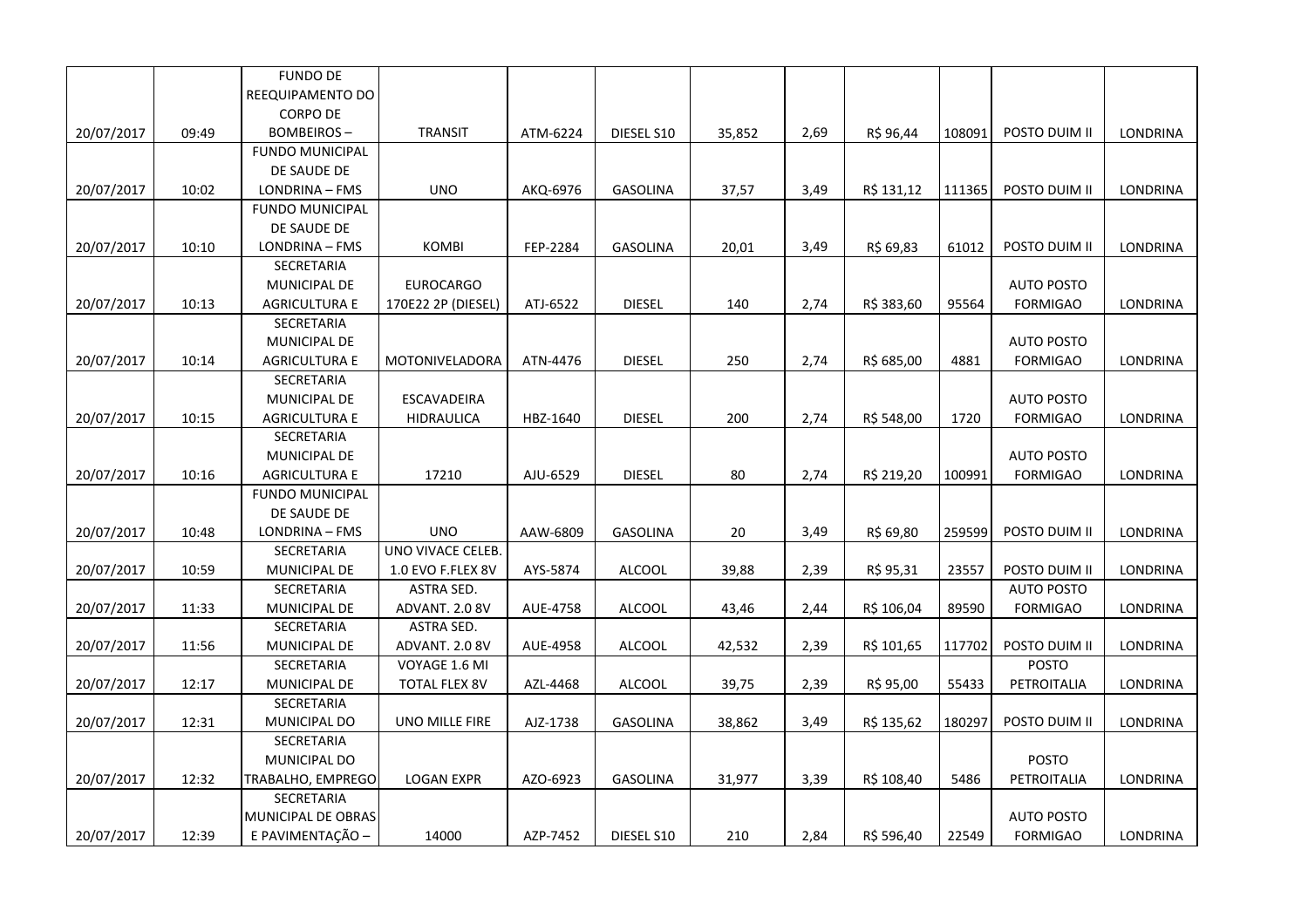|            |       | SECRETARIA                | UNO MILLE 1.0 FIRE/     |                 |                 |        |      |            |        |                   |          |
|------------|-------|---------------------------|-------------------------|-----------------|-----------------|--------|------|------------|--------|-------------------|----------|
|            |       | <b>MUNICIPAL SE</b>       | F.FLEX/ECONOMY          |                 |                 |        |      |            |        | POSTO TALISMA     |          |
| 20/07/2017 | 12:40 | <b>ASSISTNCIA SOCIAL-</b> | 4P                      | AVW-4588        | <b>ALCOOL</b>   | 40,068 | 2,39 | R\$ 95,76  | 106495 | LONDRINA          | LONDRINA |
|            |       | SECRETARIA                | UNO MILLE 1.0 FIRE/     |                 |                 |        |      |            |        |                   |          |
|            |       | MUNICIPAL DE              | F.FLEX/ECONOMY          |                 |                 |        |      |            |        | <b>POSTO</b>      |          |
| 20/07/2017 | 12:45 | GESTÃO PUBLICA -          | 4P                      | AQG-6101        | <b>GASOLINA</b> | 36,58  | 3,39 | R\$ 124,00 | 68041  | PETROITALIA       | LONDRINA |
|            |       | SECRETARIA                | S10 PICKUP              |                 |                 |        |      |            |        | <b>POSTO</b>      |          |
| 20/07/2017 | 13:16 | <b>MUNICIPAL SE</b>       | <b>EXECUTIVE CD 4.3</b> | AWM-4670        | <b>ALCOOL</b>   | 60,549 | 2,39 | R\$ 144,71 | 73798  | PETROITALIA       | LONDRINA |
|            |       | <b>FUNDO MUNICIPAL</b>    |                         |                 |                 |        |      |            |        |                   |          |
|            |       | DE SAUDE DE               |                         |                 |                 |        |      |            |        |                   |          |
| 20/07/2017 | 13:31 | LONDRINA - FMS            | MASTER 2.3 DCI          | PAR-9940        | DIESEL S10      | 39,795 | 2,69 | R\$ 107,04 | 34601  | POSTO DUIM II     | LONDRINA |
|            |       | <b>FUNDO MUNICIPAL</b>    |                         |                 |                 |        |      |            |        |                   |          |
|            |       | DE SAUDE DE               |                         |                 |                 |        |      |            |        | <b>POSTO</b>      |          |
| 20/07/2017 | 13:40 | LONDRINA - FMS            | <b>UNO VIVACE</b>       | AZO-5156        | <b>ALCOOL</b>   | 39,875 | 2,39 | R\$ 95,30  | 8639   | PETROITALIA       | LONDRINA |
|            |       | <b>FUNDO MUNICIPAL</b>    |                         |                 |                 |        |      |            |        |                   |          |
|            |       | DE SAUDE DE               |                         |                 |                 |        |      |            |        |                   |          |
| 20/07/2017 | 13:52 | LONDRINA - FMS            | <b>UNO</b>              | AKR-5982        | <b>GASOLINA</b> | 31,842 | 3,49 | R\$ 111,12 | 73921  | POSTO DUIM II     | LONDRINA |
|            |       | <b>SECRETARIA</b>         |                         |                 |                 |        |      |            |        |                   |          |
|            |       | <b>MUNICIPAL DE</b>       | WEEKEND                 |                 |                 |        |      |            |        | POSTO TALISMA     |          |
| 20/07/2017 | 13:58 | DEFESA SOCIAL-            | ADVENTURE               | <b>BAJ-7690</b> | <b>ALCOOL</b>   | 42,072 | 2,39 | R\$ 100,55 | 44819  | LONDRINA          | LONDRINA |
|            |       | SECRETARIA                | UNO MILLE 1.0 FIRE/     |                 |                 |        |      |            |        | <b>POSTO</b>      |          |
| 20/07/2017 | 13:59 | MUNICIPAL DE              | F.FLEX/ECONOMY          | AQG-6109        | <b>ALCOOL</b>   | 33,48  | 2,39 | R\$ 80,01  | 89215  | PETROITALIA       | LONDRINA |
|            |       | <b>FUNDO MUNICIPAL</b>    |                         |                 |                 |        |      |            |        |                   |          |
|            |       | DE SAUDE DE               |                         |                 |                 |        |      |            |        |                   |          |
| 20/07/2017 | 14:13 | LONDRINA - FMS            | <b>KOMBI</b>            | FEP-2301        | <b>GASOLINA</b> | 20,762 | 3,49 | R\$ 72,45  | 160075 | POSTO DUIM II     | LONDRINA |
|            |       | SECRETARIA                | LIVINA 1.6 16V FLEX     |                 |                 |        |      |            |        | <b>POSTO</b>      |          |
| 20/07/2017 | 14:33 | MUNICIPAL DE              | FUEL 5P                 | ATL-3673        | <b>ALCOOL</b>   | 40,6   | 2,39 | R\$ 97,03  | 113002 | PETROITALIA       | LONDRINA |
|            |       | SECRETARIA                | MERIVA JOY 1.4          |                 |                 |        |      |            |        |                   |          |
| 20/07/2017 | 14:44 | MUNICIPAL DE              | MPFI 8V ECONOFLEX       | HFO-7601        | ALCOOL          | 50,642 | 2,39 | R\$ 121,03 | 103622 | POSTO DUIM II     | LONDRINA |
|            |       | SECRETARIA                | UNO MILLE 1.0 FIRE/     |                 |                 |        |      |            |        |                   |          |
|            |       | <b>MUNICIPAL SE</b>       | F.FLEX/ECONOMY          |                 |                 |        |      |            |        | POSTO TALISMA     |          |
| 20/07/2017 | 14:48 | ASSISTNCIA SOCIAL-        | 4P                      | ARN-7793        | <b>ALCOOL</b>   | 26,258 | 2,39 | R\$ 62,76  | 61451  | LONDRINA          | LONDRINA |
|            |       | <b>SECRETARIA</b>         | VOYAGE 1.6 MI           |                 |                 |        |      |            |        |                   |          |
| 20/07/2017 | 14:56 | MUNICIPAL DE              | <b>TOTAL FLEX 8V</b>    | AZL-4436        | <b>ALCOOL</b>   | 33,812 | 2,39 | R\$ 80,81  | 50795  | POSTO DUIM II     | LONDRINA |
|            |       | SECRETARIA                |                         |                 |                 |        |      |            |        |                   |          |
|            |       | MUNICIPAL DE OBRAS        |                         |                 |                 |        |      |            |        | <b>AUTO POSTO</b> |          |
| 20/07/2017 | 14:59 | E PAVIMENTAÇÃO -          | SAVEIRO CS ST MB        | <b>BAK-5057</b> | <b>ALCOOL</b>   | 43,45  | 2,44 | R\$ 106,02 | 23665  | <b>FORMIGAO</b>   | LONDRINA |
|            |       | <b>FUNDO MUNICIPAL</b>    |                         |                 |                 |        |      |            |        |                   |          |
|            |       | DE SAUDE DE               |                         |                 |                 |        |      |            |        |                   |          |
| 20/07/2017 | 15:21 | LONDRINA - FMS            | <b>BOXER HDI 15L</b>    | AZO-4509        | DIESEL S10      | 49,452 | 2,69 | R\$ 133,02 | 96632  | POSTO DUIM II     | LONDRINA |
|            |       | SECRETARIA                | RANGER XL 3.0 PSE       |                 |                 |        |      |            |        | <b>AUTO POSTO</b> |          |
| 20/07/2017 | 15:24 | MUNICIPAL DE              | 163CV 4X2 CD TB         | HCF-8194        | <b>DIESEL</b>   | 35,052 | 2,74 | R\$ 96,04  | 208231 | <b>FORMIGAO</b>   | LONDRINA |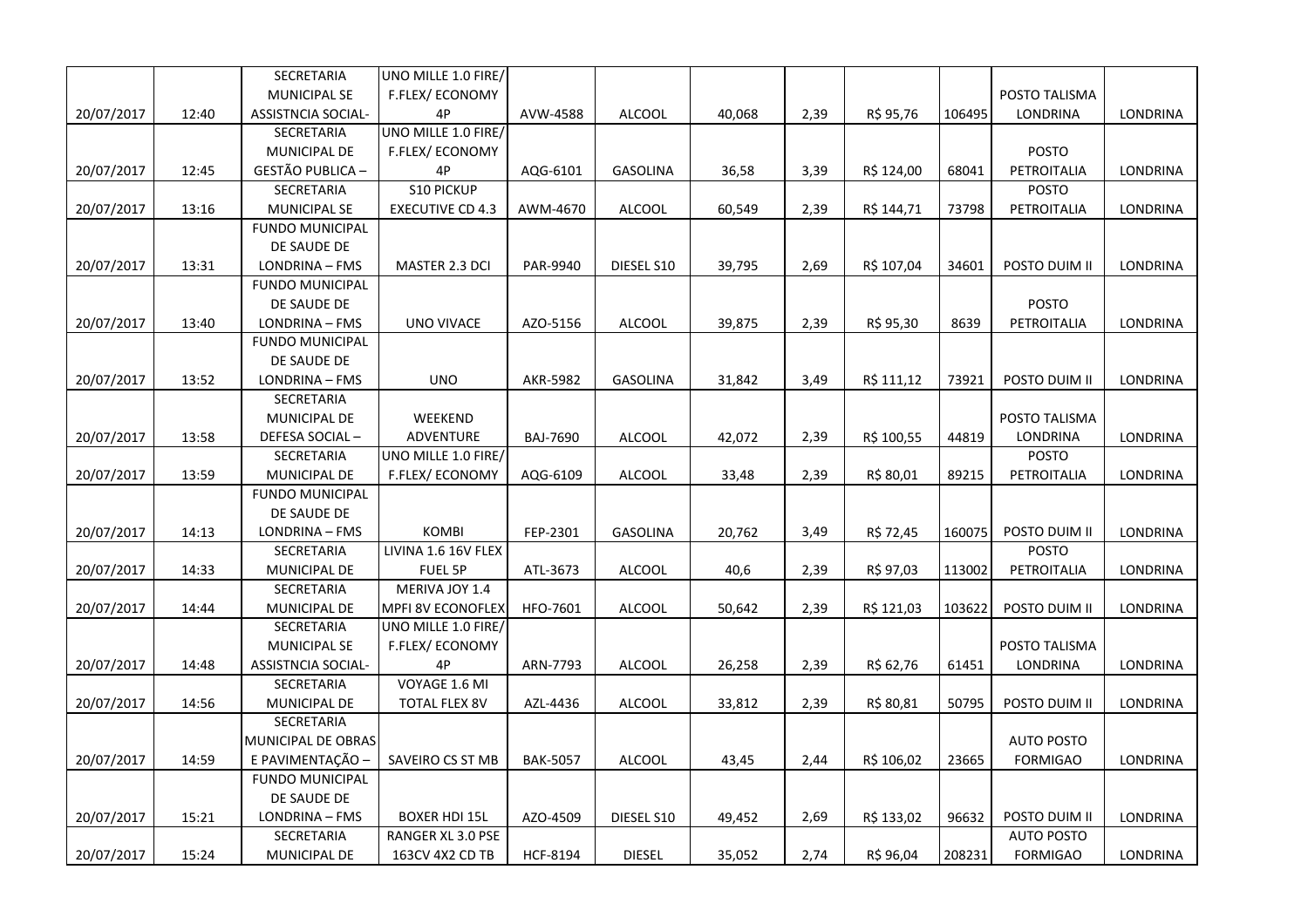|            |       | FUNDO MUNICIPAL           |                          |          |                 |         |      |            |        |                   |                 |
|------------|-------|---------------------------|--------------------------|----------|-----------------|---------|------|------------|--------|-------------------|-----------------|
|            |       | DE SAUDE DE               |                          |          |                 |         |      |            |        |                   |                 |
| 20/07/2017 | 15:35 | LONDRINA - FMS            | JUMPER J 2.3             | AZX-7928 | DIESEL S10      | 49,483  | 2,69 | R\$ 133,10 | 102381 | POSTO DUIM II     | LONDRINA        |
|            |       | <b>FUNDO DE</b>           |                          |          |                 |         |      |            |        |                   |                 |
|            |       | REEQUIPAMENTO DO          |                          |          |                 |         |      |            |        |                   |                 |
|            |       | <b>CORPO DE</b>           |                          |          |                 |         |      |            |        |                   |                 |
| 20/07/2017 | 15:53 | <b>BOMBEIROS-</b>         | 17210                    | AKZ-6359 | DIESEL S10      | 159,86  | 2,69 | R\$430,02  | 109095 | POSTO DUIM II     | LONDRINA        |
|            |       | <b>FUNDO MUNICIPAL</b>    |                          |          |                 |         |      |            |        |                   |                 |
|            |       | DE SAUDE DE               |                          |          |                 |         |      |            |        |                   |                 |
| 20/07/2017 | 15:57 | LONDRINA - FMS            | <b>UNO</b>               | AMN-4157 | GASOLINA        | 27,512  | 3,49 | R\$ 96,01  | 170302 | POSTO DUIM II     | LONDRINA        |
|            |       | SECRETARIA                | <b>KOMBI STANDARD</b>    |          |                 |         |      |            |        |                   |                 |
|            |       | <b>MUNICIPAL SE</b>       | 1.4 MI TOTAL FLEX        |          |                 |         |      |            |        | POSTO TALISMA     |                 |
| 20/07/2017 | 16:01 | <b>ASSISTNCIA SOCIAL-</b> | 8V                       | DWD-1251 | ALCOOL          | 31,485  | 2,39 | R\$ 75,25  | 160112 | LONDRINA          | LONDRINA        |
|            |       | <b>FUNDO MUNICIPAL</b>    |                          |          |                 |         |      |            |        |                   |                 |
|            |       | DE SAUDE DE               |                          |          |                 |         |      |            |        |                   |                 |
| 20/07/2017 | 16:17 | LONDRINA - FMS            | <b>BOXER</b>             | AXL-7395 | DIESEL S10      | 67,334  | 2,69 | R\$ 181,12 | 155062 | POSTO DUIM II     | LONDRINA        |
|            |       | SECRETARIA                | MERIVA JOY 1.4           |          |                 |         |      |            |        | <b>AUTO POSTO</b> |                 |
| 20/07/2017 | 16:21 | MUNICIPAL DE              | <b>MPFI 8V ECONOFLEX</b> | HFO-7602 | <b>ALCOOL</b>   | 49,01   | 2,29 | R\$ 112,23 | 120952 | ECOS              | <b>LONDRINA</b> |
|            |       | ADMINISTRAÇÃO DOS         |                          |          |                 |         |      |            |        |                   |                 |
|            |       | <b>CEMITÉRIOS E</b>       | <b>S10 BLAZER COLINA</b> |          |                 |         |      |            |        |                   |                 |
|            |       | SERVIÇOS                  | $2.4/2.4$ MPFI           |          |                 |         |      |            |        | <b>AUTO POSTO</b> |                 |
| 20/07/2017 | 16:27 | <b>FUNERARIOS DE</b>      | <b>F.POWER</b>           | AQE-6474 | <b>DIESEL</b>   | 26,082  | 2,74 | R\$ 71,46  | 380214 | <b>FORMIGAO</b>   | LONDRINA        |
|            |       | <b>FUNDO MUNICIPAL</b>    |                          |          |                 |         |      |            |        |                   |                 |
|            |       | DE SAUDE DE               |                          |          |                 |         |      |            |        |                   |                 |
| 20/07/2017 | 16:29 | LONDRINA - FMS            | <b>VOLARE W9 ON</b>      | AYW-4344 | DIESEL S10      | 101,312 | 2,69 | R\$ 272,52 | 33501  | POSTO DUIM II     | LONDRINA        |
|            |       | <b>FUNDO MUNICIPAL</b>    |                          |          |                 |         |      |            |        |                   |                 |
|            |       | DE SAUDE DE               |                          |          |                 |         |      |            |        |                   |                 |
| 20/07/2017 | 16:37 | LONDRINA - FMS            | <b>KOMBI</b>             | ASD-4376 | <b>GASOLINA</b> | 27,512  | 3,49 | R\$ 96,01  | 305638 | POSTO DUIM II     | LONDRINA        |
|            |       | <b>FUNDO MUNICIPAL</b>    |                          |          |                 |         |      |            |        |                   |                 |
|            |       | DE SAUDE DE               |                          |          |                 |         |      |            |        |                   |                 |
| 20/07/2017 | 16:43 | LONDRINA - FMS            | <b>KOMBI</b>             | FFZ-5882 | <b>GASOLINA</b> | 31,521  | 3,49 | R\$ 110,00 | 192977 | POSTO DUIM II     | <b>LONDRINA</b> |
|            |       | <b>FUNDO MUNICIPAL</b>    |                          |          |                 |         |      |            |        |                   |                 |
|            |       | DE SAUDE DE               |                          |          |                 |         |      |            |        |                   |                 |
| 20/07/2017 | 17:50 | LONDRINA - FMS            | SPRINTER-415             | BAG-9371 | DIESEL S10      | 20,412  | 2,69 | R\$ 54,90  | 57682  | POSTO DUIM II     | <b>LONDRINA</b> |
|            |       | <b>FUNDO MUNICIPAL</b>    |                          |          |                 |         |      |            |        |                   |                 |
|            |       | DE SAUDE DE               |                          |          |                 |         |      |            |        | POSTO TALISMA     |                 |
| 20/07/2017 | 17:54 | LONDRINA - FMS            | JUMPER J 2.3             | AZX-7915 | DIESEL S10      | 51,746  | 2,89 | R\$ 149,54 | 110811 | LONDRINA          | LONDRINA        |
|            |       | <b>FUNDO MUNICIPAL</b>    |                          |          |                 |         |      |            |        |                   |                 |
|            |       | DE SAUDE DE               |                          |          |                 |         |      |            |        |                   |                 |
| 20/07/2017 | 19:43 | LONDRINA - FMS            | <b>UNO</b>               | AAW-2630 | <b>GASOLINA</b> | 24,914  | 3,49 | R\$ 86,94  | 252287 | POSTO DUIM II     | <b>LONDRINA</b> |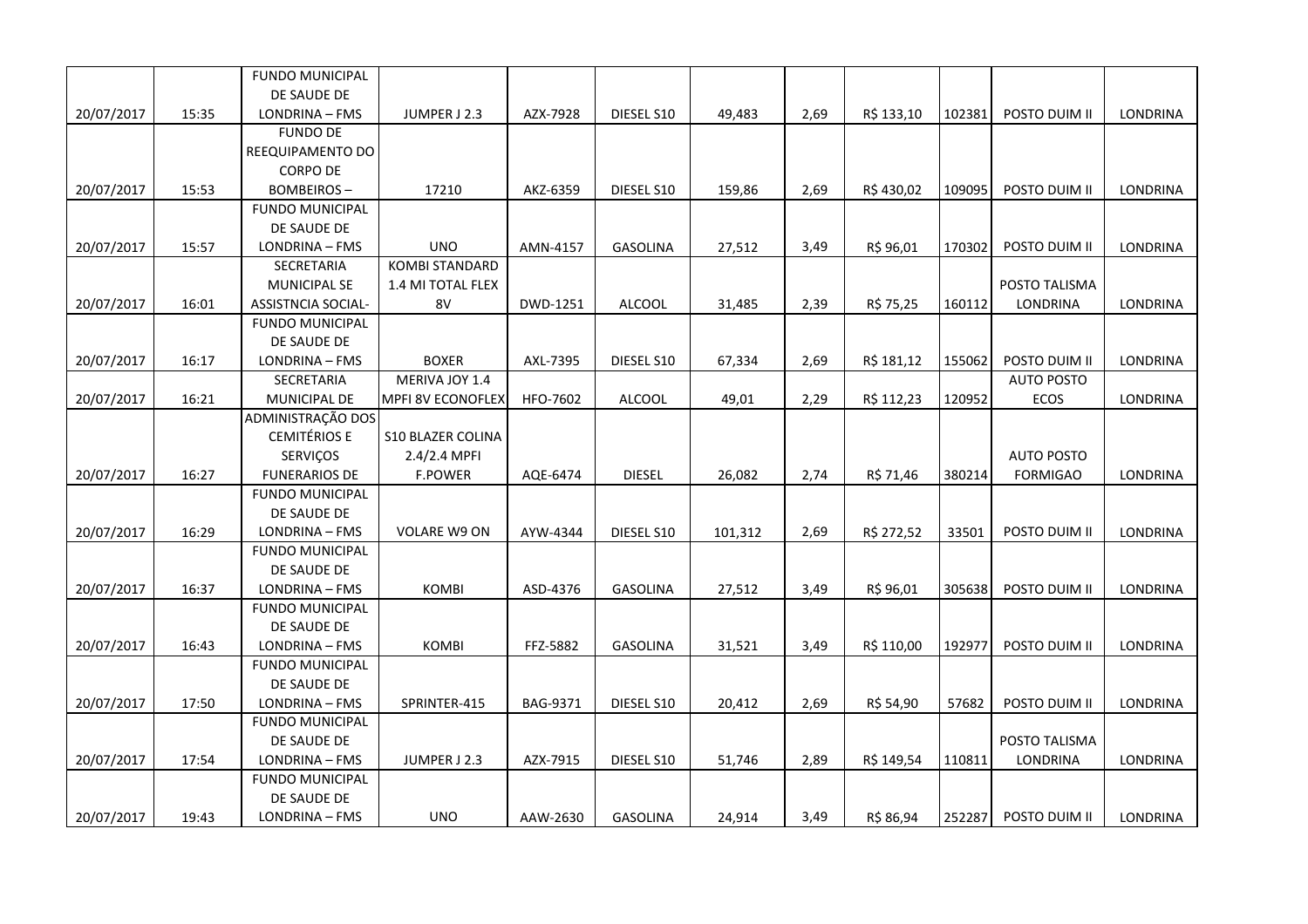|            |       | <b>FUNDO MUNICIPAL</b> |                         |                 |                 |         |      |            |        |                   |                 |
|------------|-------|------------------------|-------------------------|-----------------|-----------------|---------|------|------------|--------|-------------------|-----------------|
|            |       | DE SAUDE DE            |                         |                 |                 |         |      |            |        |                   |                 |
| 20/07/2017 | 20:10 | LONDRINA - FMS         | MASTER 2.3 DCI          | PAR-9941        | DIESEL S10      | 63,122  | 2,69 | R\$ 169,79 | 34378  | POSTO DUIM II     | LONDRINA        |
|            |       | SECRETARIA             |                         |                 |                 |         |      |            |        |                   |                 |
| 20/07/2017 | 20:19 | MUNICIPAL DE           | <b>XRE 300</b>          | AVF-3882        | GASOLINA        | 7,982   | 3,49 | R\$ 27,85  | 22580  | POSTO DUIM II     | LONDRINA        |
|            |       | SECRETARIA             |                         |                 |                 |         |      |            |        |                   |                 |
| 20/07/2017 | 20:20 | MUNICIPAL DE           | <b>XRE 300</b>          | AVF-3910        | GASOLINA        | 7,021   | 3,49 | R\$ 24,50  | 27599  | POSTO DUIM II     | LONDRINA        |
|            |       | SECRETARIA             | ASTRA SED.              |                 |                 |         |      |            |        |                   |                 |
| 20/07/2017 | 20:43 | MUNICIPAL DE           | ADVANT. 2.0 8V          | AUE-4726        | <b>ALCOOL</b>   | 37,662  | 2,39 | R\$ 90,01  | 104104 | POSTO DUIM II     | LONDRINA        |
|            |       | SECRETARIA             | WEEKEND                 |                 |                 |         |      |            |        | <b>AUTO POSTO</b> |                 |
| 21/07/2017 | 00:59 | MUNICIPAL DE           | ADVENTURE               | <b>BAJ-7690</b> | <b>ALCOOL</b>   | 21,86   | 2,29 | R\$ 50,06  | 44944  | ECOS              | LONDRINA        |
|            |       | SECRETARIA             | WEEKEND                 |                 |                 |         |      |            |        | <b>AUTO POSTO</b> |                 |
| 21/07/2017 | 02:55 | MUNICIPAL DE           | ADVENTURE               | BAJ-7691        | <b>ALCOOL</b>   | 40,039  | 2,29 | R\$ 91,69  | 34536  | ECOS              | LONDRINA        |
|            |       | <b>FUNDO MUNICIPAL</b> |                         |                 |                 |         |      |            |        |                   |                 |
|            |       | DE SAUDE DE            |                         |                 |                 |         |      |            |        | POSTO             |                 |
| 21/07/2017 | 07:31 | LONDRINA - FMS         | UNO VIVACE              | AZO-5178        | GASOLINA        | 39,242  | 3,39 | R\$ 133,03 | 28357  | PETROITALIA       | LONDRINA        |
|            |       | SECRETARIA             | UNO VIVACE 1.0          |                 |                 |         |      |            |        | <b>POSTO</b>      |                 |
| 21/07/2017 | 07:52 | MUNICIPAL DO           | EVO FIRE FLEX 8V        | AYP-1575        | GASOLINA        | 33,346  | 3,39 | R\$ 113,04 | 68573  | PETROITALIA       | LONDRINA        |
|            |       | SECRETARIA             |                         |                 |                 |         |      |            |        | <b>POSTO</b>      |                 |
| 21/07/2017 | 07:53 | MUNICIPAL DO           | <b>MOBI DRIVE</b>       | BBD-7451        | <b>GASOLINA</b> | 34,647  | 3,39 | R\$ 117,45 | 8013   | PETROITALIA       | LONDRINA        |
|            |       | SECRETARIA             |                         |                 |                 |         |      |            |        |                   |                 |
|            |       | MUNICIPAL DE OBRAS     |                         |                 |                 |         |      |            |        | <b>AUTO POSTO</b> |                 |
| 21/07/2017 | 07:57 | E PAVIMENTAÇÃO -       | <b>CARGO 2423</b>       | AZR-9543        | DIESEL S10      | 119,729 | 2,84 | R\$ 340,00 | 31558  | <b>FORMIGAO</b>   | LONDRINA        |
|            |       | <b>FUNDO MUNICIPAL</b> |                         |                 |                 |         |      |            |        |                   |                 |
|            |       | DE SAUDE DE            |                         |                 |                 |         |      |            |        | POSTO TALISMA     |                 |
| 21/07/2017 | 08:08 | LONDRINA - FMS         | <b>ONIX 1.0</b>         | <b>BAG-1822</b> | <b>GASOLINA</b> | 44,736  | 3,39 | R\$ 151,65 | 14943  | LONDRINA          | LONDRINA        |
|            |       | <b>SECRETARIA</b>      | <b>CARGO 2429</b>       |                 |                 |         |      |            |        |                   |                 |
|            |       | MUNICIPAL DE OBRAS     | PLATAFORMA              |                 |                 |         |      |            |        | <b>AUTO POSTO</b> |                 |
| 21/07/2017 | 08:16 | E PAVIMENTAÇÃO -       | GRANDE                  | AZJ-1239        | DIESEL S10      | 190     | 2,84 | R\$ 539,60 | 24909  | <b>FORMIGAO</b>   | LONDRINA        |
|            |       | <b>FUNDO MUNICIPAL</b> |                         |                 |                 |         |      |            |        |                   |                 |
|            |       | DE SAUDE DE            |                         |                 |                 |         |      |            |        | POSTO TALISMA     |                 |
| 21/07/2017 | 08:20 | LONDRINA - FMS         | <b>UNO</b>              | AUY-6807        | GASOLINA        | 30,599  | 3,39 | R\$ 103,73 | 81079  | <b>LONDRINA</b>   | <b>LONDRINA</b> |
|            |       | SECRETARIA             | UNO MILLE/ MILLE        |                 |                 |         |      |            |        |                   |                 |
| 21/07/2017 | 08:21 | MUNICIPAL DE           | EX/ SMART 4P            | AHZ-5950        | GASOLINA        | 25,39   | 3,49 | R\$ 88,61  | 222610 | POSTO DUIM II     | LONDRINA        |
|            |       | <b>FUNDO MUNICIPAL</b> |                         |                 |                 |         |      |            |        |                   |                 |
|            |       | DE SAUDE DE            |                         |                 |                 |         |      |            |        | POSTO TALISMA     |                 |
| 21/07/2017 | 08:25 | LONDRINA - FMS         | <b>UNO</b>              | ASH-6792        | GASOLINA        | 30,576  | 3,39 | R\$ 103,65 | 52715  | LONDRINA          | LONDRINA        |
|            |       | <b>FUNDO MUNICIPAL</b> |                         |                 |                 |         |      |            |        |                   |                 |
|            |       | DE SAUDE DE            |                         |                 |                 |         |      |            |        |                   |                 |
| 21/07/2017 | 08:40 | LONDRINA - FMS         | <b>L200 TRITON GL D</b> | BBC-4669        | DIESEL S10      | 52,242  | 2,79 | R\$ 145,75 | 1117   | POSTO DUIM II     | LONDRINA        |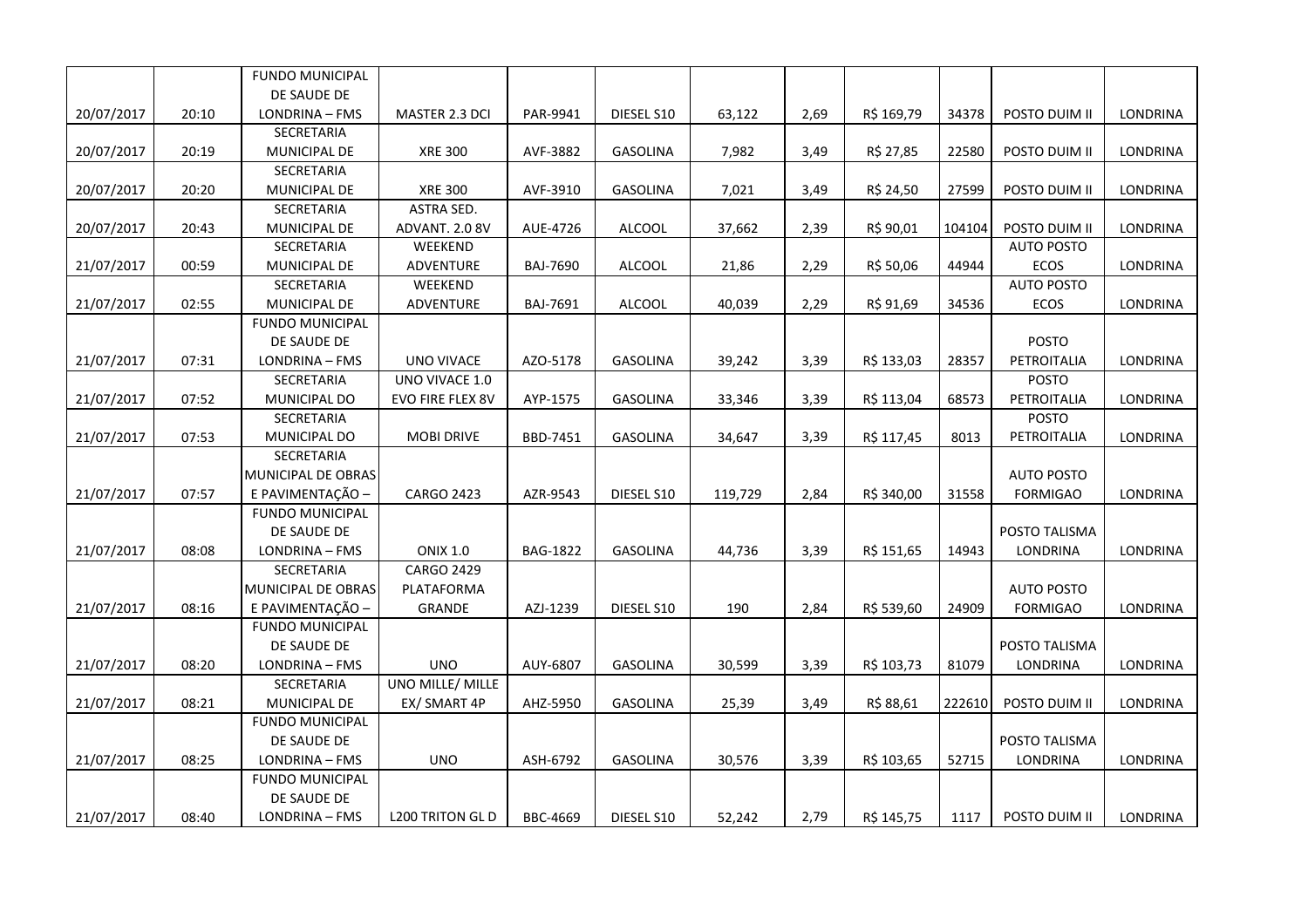|            |       | <b>FUNDO MUNICIPAL</b>                |                          |          |                 |        |      |            |        |                     |                 |
|------------|-------|---------------------------------------|--------------------------|----------|-----------------|--------|------|------------|--------|---------------------|-----------------|
|            |       | DE SAUDE DE                           |                          |          |                 |        |      |            |        |                     |                 |
| 21/07/2017 | 08:41 | LONDRINA - FMS                        | <b>CELTA</b>             | AWM-8695 | GASOLINA        | 40     | 3,49 | R\$ 139,60 | 17368  | POSTO DUIM II       | LONDRINA        |
|            |       | SECRETARIA                            |                          |          |                 |        |      |            |        |                     |                 |
| 21/07/2017 | 08:47 | MUNICIPAL DO                          | <b>ONIX 1.0</b>          | BAG-1783 | <b>ALCOOL</b>   | 45,312 | 2,39 | R\$ 108,29 | 19391  | POSTO DUIM II       | LONDRINA        |
|            |       | <b>FUNDO MUNICIPAL</b>                |                          |          |                 |        |      |            |        |                     |                 |
|            |       | DE SAUDE DE                           |                          |          |                 |        |      |            |        | POSTO TALISMA       |                 |
| 21/07/2017 | 08:49 | LONDRINA - FMS                        | <b>FIESTA</b>            | ALS-2893 | <b>GASOLINA</b> | 33,482 | 3,39 | R\$ 113,50 | 104337 | LONDRINA            | LONDRINA        |
|            |       | <b>FUNDO MUNICIPAL</b>                |                          |          |                 |        |      |            |        |                     |                 |
|            |       | DE SAUDE DE                           |                          |          |                 |        |      |            |        | <b>POSTO</b>        |                 |
| 21/07/2017 | 08:50 | LONDRINA - FMS                        | KOMBI                    | FEP-2285 | <b>GASOLINA</b> | 27,74  | 3,39 | R\$ 94,03  | 202108 | PETROITALIA         | LONDRINA        |
|            |       | <b>FUNDO DE</b>                       |                          |          |                 |        |      |            |        |                     |                 |
|            |       | REEQUIPAMENTO DO                      |                          |          |                 |        |      |            |        |                     |                 |
|            |       | <b>CORPO DE</b>                       |                          |          |                 |        |      |            |        | <b>AUTO POSTO</b>   |                 |
| 21/07/2017 | 08:58 | <b>BOMBEIROS-</b>                     | S10 LTZ DD4A             | BBG-7092 | DIESEL S10      | 44,63  | 2,64 | R\$ 117,82 | 4460   | <b>ESTRELA GUIA</b> | <b>CURITIBA</b> |
|            |       | <b>FUNDO MUNICIPAL</b>                |                          |          |                 |        |      |            |        |                     |                 |
|            |       | DE SAUDE DE                           |                          |          |                 |        |      |            |        | <b>POSTO</b>        |                 |
| 21/07/2017 | 09:03 | LONDRINA - FMS                        | $S-10$                   | ALV-1539 | <b>GASOLINA</b> | 46,906 | 3,39 | R\$ 159,01 | 341527 | PETROITALIA         | LONDRINA        |
|            |       | <b>FUNDO MUNICIPAL</b>                |                          |          |                 |        |      |            |        |                     |                 |
|            |       | DE SAUDE DE                           |                          |          |                 |        |      |            |        |                     |                 |
| 21/07/2017 | 09:11 | LONDRINA - FMS                        | <b>STRADA</b>            | AGE-4102 | <b>ALCOOL</b>   | 40,112 | 2,39 | R\$ 95,86  | 131278 | POSTO DUIM II       | LONDRINA        |
|            |       | <b>FUNDO MUNICIPAL</b>                |                          |          |                 |        |      |            |        |                     |                 |
|            |       | DE SAUDE DE                           |                          |          |                 |        |      |            |        | POSTO TALISMA       |                 |
| 21/07/2017 | 09:32 | LONDRINA - FMS                        | <b>STRADA</b>            | AGE-4095 | <b>ALCOOL</b>   | 36,488 | 2,39 | R\$ 87,20  | 100019 | LONDRINA            | LONDRINA        |
|            |       | <b>FUNDACAO DE</b>                    |                          |          |                 |        |      |            |        | <b>AUTO POSTO</b>   |                 |
| 21/07/2017 | 09:45 | <b>ESPORTES DE</b>                    | BANDEIRANTE              | AJA-2566 | <b>DIESEL</b>   | 47     | 2,89 | R\$ 135,83 | 74941  | ECOS                | LONDRINA        |
|            |       | SECRETARIA                            | MERIVA JOY 1.4           |          |                 |        |      |            |        | <b>POSTO</b>        |                 |
| 21/07/2017 | 09:53 | MUNICIPAL DE                          | <b>MPFI 8V ECONOFLEX</b> | HFO-7605 | <b>ALCOOL</b>   | 43,52  | 2,39 | R\$ 104,01 | 112971 | PETROITALIA         | LONDRINA        |
|            |       | <b>FUNDO MUNICIPAL</b><br>DE SAUDE DE |                          |          |                 |        |      |            |        | POSTO TALISMA       |                 |
|            | 10:07 | LONDRINA - FMS                        | <b>BOXER HDI 15P</b>     | AZO-4507 | DIESEL S10      |        | 2,89 |            | 99321  | LONDRINA            | LONDRINA        |
| 21/07/2017 |       | SECRETARIA                            |                          |          |                 | 37,648 |      | R\$ 108,80 |        | <b>POSTO</b>        |                 |
| 21/07/2017 | 10:36 | MUNICIPAL DE                          | <b>ONIX 1.0</b>          | BAG-1823 | <b>ALCOOL</b>   | 48,12  | 2,39 | R\$ 115,00 | 8735   | PETROITALIA         | LONDRINA        |
|            |       | <b>SECRETARIA</b>                     | UNO MILLE 1.0 FIRE/      |          |                 |        |      |            |        | <b>AUTO POSTO</b>   |                 |
| 21/07/2017 | 10:53 | MUNICIPAL SE                          | F.FLEX/ECONOMY           | AQV-9314 | <b>ALCOOL</b>   | 41,66  | 2,29 | R\$ 95,40  | 79093  | ECOS                | LONDRINA        |
|            |       | <b>FUNDO MUNICIPAL</b>                |                          |          |                 |        |      |            |        |                     |                 |
|            |       | DE SAUDE DE                           |                          |          |                 |        |      |            |        |                     |                 |
| 21/07/2017 | 10:55 | LONDRINA - FMS                        | <b>BOXER</b>             | AWF-6106 | DIESEL S10      | 67,61  | 2,79 | R\$ 188,63 | 216750 | POSTO FARIA         | LONDRINA        |
|            |       | SECRETARIA                            |                          |          |                 |        |      |            |        | <b>POSTO</b>        |                 |
| 21/07/2017 | 11:05 | MUNICIPAL DO                          | ROÇADEIRA                | EQU-0038 | <b>GASOLINA</b> | 20     | 3,39 | R\$ 67,80  | 200    | PETROITALIA         | LONDRINA        |
|            |       | SECRETARIA                            |                          |          |                 |        |      |            |        | <b>POSTO</b>        |                 |
| 21/07/2017 | 11:06 | MUNICIPAL DO                          | <b>MOTO SERRA</b>        | EQU-0032 | <b>GASOLINA</b> | 20     | 3,39 | R\$ 67,80  | 200    | PETROITALIA         | LONDRINA        |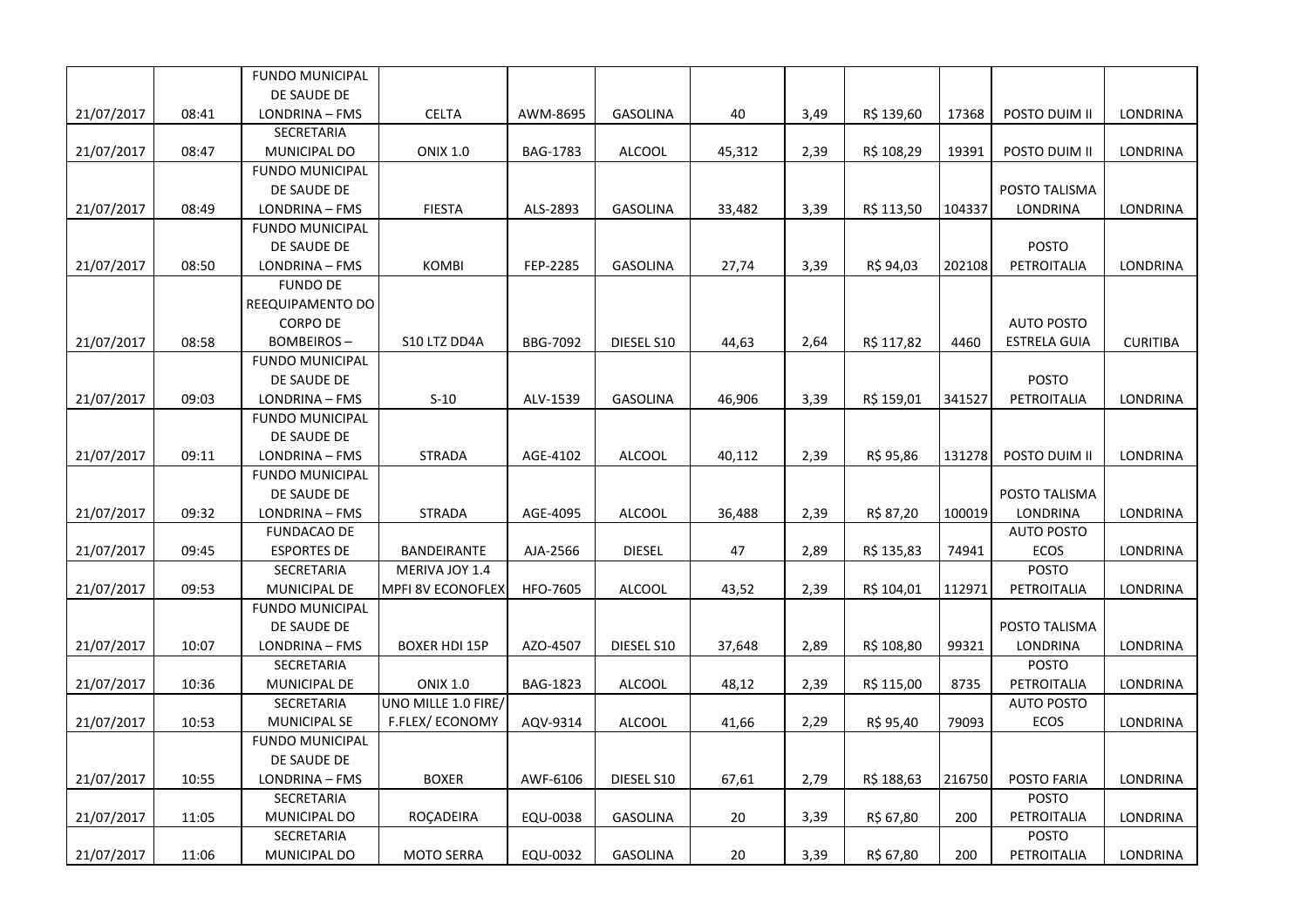|            |       | SECRETARIA             |                           |                 |                 |        |      |            |        | <b>POSTO</b>      |                 |
|------------|-------|------------------------|---------------------------|-----------------|-----------------|--------|------|------------|--------|-------------------|-----------------|
| 21/07/2017 | 11:07 | MUNICIPAL DO           | <b>MOTO PODA</b>          | EQU-0043        | <b>GASOLINA</b> | 20     | 3,39 | R\$ 67,80  | 200    | PETROITALIA       | LONDRINA        |
|            |       | SECRETARIA             |                           |                 |                 |        |      |            |        |                   |                 |
| 21/07/2017 | 11:23 | MUNICIPAL DE           | S10 BLAZER                | ASO-3027        | <b>ALCOOL</b>   | 52,182 | 2,79 | R\$ 145,58 | 61637  | POSTO DUIM II     | LONDRINA        |
|            |       | SECRETARIA             |                           |                 |                 |        |      |            |        |                   |                 |
|            |       | MUNICIPAL DE OBRAS     | 8120/8120 EURO3           |                 |                 |        |      |            |        | <b>AUTO POSTO</b> |                 |
| 21/07/2017 | 11:29 | E PAVIMENTAÇÃO -       | <b>WORKER 2P (DIESEL)</b> | ATO-9860        | <b>DIESEL</b>   | 150    | 2,74 | R\$ 411,00 | 79719  | <b>FORMIGAO</b>   | LONDRINA        |
|            |       | SECRETARIA             | UNO MILLE 1.0 FIRE/       |                 |                 |        |      |            |        |                   |                 |
|            |       | MUNICIPAL DE OBRAS     | F.FLEX/ECONOMY            |                 |                 |        |      |            |        | <b>POSTO</b>      |                 |
| 21/07/2017 | 11:40 | E PAVIMENTAÇÃO -       | 4P                        | ALO-3481        | GASOLINA        | 30     | 3,39 | R\$ 101,70 | 170034 | PETROITALIA       | LONDRINA        |
|            |       | SECRETARIA             | <b>KOMBI STANDARD</b>     |                 |                 |        |      |            |        | <b>POSTO</b>      |                 |
| 21/07/2017 | 11:45 | MUNICIPAL DE           | 1.4 MI TOTAL FLEX         | AQF-4906        | <b>GASOLINA</b> | 27,151 | 3,39 | R\$ 92,04  | 47110  | PETROITALIA       | LONDRINA        |
|            |       | SECRETARIA             | ROCADEIRA COSTAL          |                 |                 |        |      |            |        | <b>POSTO</b>      |                 |
| 21/07/2017 | 11:47 | MUNICIPAL DE           | LATERAL                   | EQU-0113        | GASOLINA        | 10     | 3,39 | R\$ 33,90  | 175    | PETROITALIA       | LONDRINA        |
|            |       | SECRETARIA             |                           |                 |                 |        |      |            |        | <b>POSTO</b>      |                 |
| 21/07/2017 | 11:47 | MUNICIPAL DE           | ROCADEIRA COSTAL          | EQU-0114        | GASOLINA        | 10     | 3,39 | R\$ 33,90  | 160    | PETROITALIA       | LONDRINA        |
|            |       | SECRETARIA             |                           |                 |                 |        |      |            |        | POSTO             |                 |
| 21/07/2017 | 11:49 | MUNICIPAL DE           | ROÇADEIRA COSTAL          | EQU-0115        | GASOLINA        | 10     | 3,39 | R\$ 33,90  | 160    | PETROITALIA       | LONDRINA        |
|            |       | SECRETARIA             |                           |                 |                 |        |      |            |        |                   |                 |
| 21/07/2017 | 11:50 | <b>MUNICIPAL SE</b>    | <b>VIVACE</b>             | AZJ-0422        | <b>ALCOOL</b>   | 31,885 | 2,79 | R\$ 88,95  | 16249  | POSTO DUIM II     | LONDRINA        |
|            |       | SECRETARIA             |                           |                 |                 |        |      |            |        |                   |                 |
|            |       | <b>MUNICIPAL SE</b>    | KOMBI FURGAO 1.4          |                 |                 |        |      |            |        | POSTO TALISMA     |                 |
| 21/07/2017 | 11:59 | ASSISTNCIA SOCIAL-     | MI TOTAL FLEX 8V          | ANV-2029        | <b>ALCOOL</b>   | 27,913 | 2,39 | R\$ 66,71  | 205588 | LONDRINA          | LONDRINA        |
|            |       | SECRETARIA             | XTZ 250 LANDER            |                 |                 |        |      |            |        | <b>POSTO</b>      |                 |
| 21/07/2017 | 12:00 | MUNICIPAL DO           | 249CC                     | ATM-7819        | <b>GASOLINA</b> | 7,39   | 3,39 | R\$ 25,05  | 12086  | PETROITALIA       | LONDRINA        |
|            |       | <b>FUNDO MUNICIPAL</b> |                           |                 |                 |        |      |            |        |                   |                 |
|            |       | DE SAUDE DE            |                           |                 |                 |        |      |            |        |                   |                 |
| 21/07/2017 | 12:12 | LONDRINA - FMS         | MASTER 2.3 DCI            | PAR-9940        | DIESEL S10      | 41,284 | 2,99 | R\$ 123,43 | 34882  | POSTO DUIM II     | <b>LONDRINA</b> |
|            |       | <b>FUNDO MUNICIPAL</b> |                           |                 |                 |        |      |            |        |                   |                 |
|            |       | DE SAUDE DE            | MASTER 2.3 DCI            |                 |                 |        |      |            |        |                   |                 |
| 21/07/2017 | 12:20 | LONDRINA - FMS         | FURGÃO 16V                | AZL-6474        | DIESEL S10      | 68,151 | 2,99 | R\$ 203,77 | 99064  | POSTO DUIM II     | LONDRINA        |
|            |       | SECRETARIA             | S10 BLAZER                |                 |                 |        |      |            |        | <b>AUTO POSTO</b> |                 |
| 21/07/2017 | 13:05 | MUNICIPAL DE           | ADVANT. 2.4/2.4           | AUE-4968        | <b>ALCOOL</b>   | 38,782 | 2,29 | R\$ 88,81  | 194777 | ECOS              | LONDRINA        |
|            |       | SECRETARIA             |                           |                 |                 |        |      |            |        |                   |                 |
|            |       | MUNICIPAL DE           |                           |                 |                 |        |      |            |        | <b>AUTO POSTO</b> |                 |
| 21/07/2017 | 13:09 | GESTÃO PUBLICA -       | <b>ONIX 1.0</b>           | <b>BAG-1788</b> | <b>GASOLINA</b> | 10     | 3,69 | R\$ 36,90  | 7850   | ECOS              | LONDRINA        |
|            |       | <b>FUNDO MUNICIPAL</b> |                           |                 |                 |        |      |            |        |                   |                 |
|            |       | DE SAUDE DE            |                           |                 |                 |        |      |            |        |                   |                 |
| 21/07/2017 | 13:30 | LONDRINA - FMS         | <b>KOMBI</b>              | FEP-2301        | <b>GASOLINA</b> | 19,782 | 3,79 | R\$ 74,97  | 160308 | POSTO DUIM II     | LONDRINA        |
|            |       | SECRETARIA             |                           |                 |                 |        |      |            |        |                   |                 |
|            |       | MUNICIPAL DE OBRAS     |                           |                 |                 |        |      |            |        |                   |                 |
| 21/07/2017 | 13:37 | E PAVIMENTAÇÃO -       | <b>GOL</b>                | <b>BAK-9915</b> | <b>GASOLINA</b> | 27,05  | 3,39 | R\$ 91,70  | 10141  | POSTO FARIA       | LONDRINA        |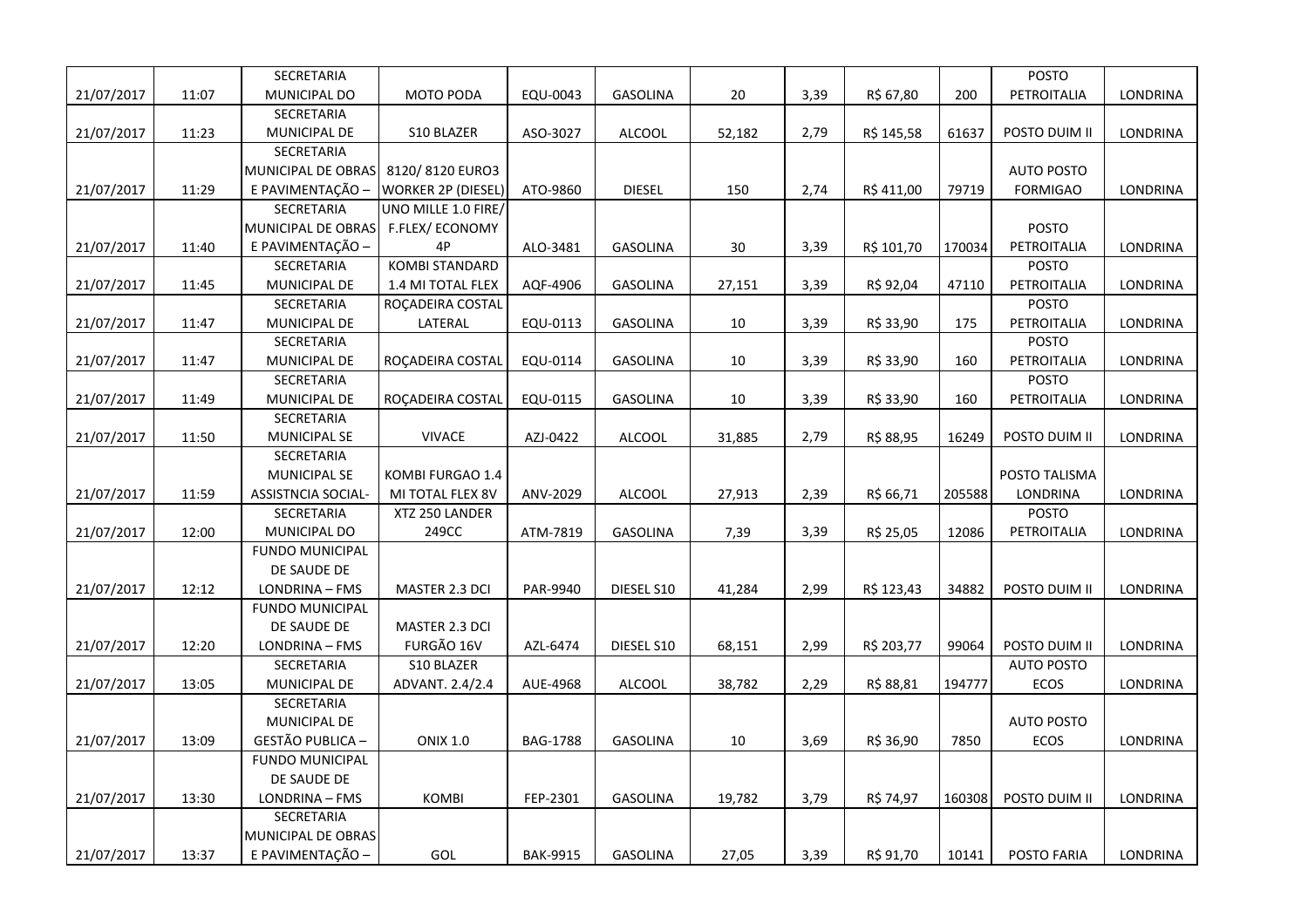|            |       | SECRETARIA             |                         |                 |                 |        |      |            |        |                   |          |
|------------|-------|------------------------|-------------------------|-----------------|-----------------|--------|------|------------|--------|-------------------|----------|
|            |       | MUNICIPAL DE           |                         |                 |                 |        |      |            |        | <b>AUTO POSTO</b> |          |
| 21/07/2017 | 13:41 | <b>AGRICULTURA E</b>   | MOBI LIKE 1.0           | BAZ-6072        | <b>ALCOOL</b>   | 37,68  | 2,44 | R\$ 91,94  | 5232   | <b>FORMIGAO</b>   | LONDRINA |
|            |       | SECRETARIA             |                         |                 |                 |        |      |            |        |                   |          |
|            |       | MUNICIPAL DE OBRAS     | F14000 HD 2P            |                 |                 |        |      |            |        |                   |          |
| 21/07/2017 | 13:54 | E PAVIMENTAÇÃO -       | (DIESEL)                | AJD-9828        | DIESEL S10      | 46,8   | 2,79 | R\$ 130,58 | 93128  | POSTO FARIA       | LONDRINA |
|            |       | <b>FUNDO MUNICIPAL</b> |                         |                 |                 |        |      |            |        |                   |          |
|            |       | DE SAUDE DE            |                         |                 |                 |        |      |            |        |                   |          |
| 21/07/2017 | 13:58 | LONDRINA - FMS         | <b>UNO</b>              | AKQ-6985        | GASOLINA        | 37,342 | 3,79 | R\$ 141,52 | 172853 | POSTO DUIM II     | LONDRINA |
|            |       | SECRETARIA             | <b>KOMBI STANDARD</b>   |                 |                 |        |      |            |        |                   |          |
| 21/07/2017 | 14:16 | MUNICIPAL DE           | 1.4 MI TOTAL FLEX       | DWD-1291        | <b>ALCOOL</b>   | 39,433 | 2,79 | R\$ 110,01 | 85594  | POSTO DUIM II     | LONDRINA |
|            |       | <b>FUNDACAO DE</b>     |                         |                 |                 |        |      |            |        | <b>AUTO POSTO</b> |          |
| 21/07/2017 | 14:23 | <b>ESPORTES DE</b>     | KOMBI CARAT             | ALM-0747        | <b>GASOLINA</b> | 29,501 | 3,69 | R\$ 108,86 | 114838 | <b>ECOS</b>       | LONDRINA |
|            |       | SECRETARIA             |                         |                 |                 |        |      |            |        |                   |          |
|            |       | MUNICIPAL DE           | KOMBI LOTACAO 1.4       |                 |                 |        |      |            |        | <b>POSTO</b>      |          |
| 21/07/2017 | 14:32 | POLITICAS PARA AS      | MI TOTAL FLEX 8V        | <b>FKK-0263</b> | <b>ALCOOL</b>   | 28,88  | 2,39 | R\$ 69,02  | 51150  | PETROITALIA       | LONDRINA |
|            |       | SECRETARIA             |                         |                 |                 |        |      |            |        | POSTO             |          |
| 21/07/2017 | 14:35 | MUNICIPAL DE           | <b>GOL</b>              | <b>BAK-9904</b> | GASOLINA        | 8,85   | 3,39 | R\$ 30,00  | 13775  | PETROITALIA       | LONDRINA |
|            |       | <b>FUNDO MUNICIPAL</b> |                         |                 |                 |        |      |            |        |                   |          |
|            |       | DE SAUDE DE            |                         |                 |                 |        |      |            |        |                   |          |
| 21/07/2017 | 14:42 | LONDRINA - FMS         | SPACEFOX                | <b>BAI-9774</b> | <b>GASOLINA</b> | 8,22   | 3,79 | R\$ 31,15  | 57228  | POSTO DUIM II     | LONDRINA |
|            |       | <b>SECRETARIA</b>      | VOYAGE 1.6 MI           |                 |                 |        |      |            |        |                   |          |
| 21/07/2017 | 15:04 | MUNICIPAL DE           | <b>TOTAL FLEX 8V</b>    | AZL-4452        | <b>ALCOOL</b>   | 43,871 | 2,69 | R\$ 118,01 | 42559  | POSTO CINCO       | LONDRINA |
|            |       | SECRETARIA             | UNO WAY 1.0 EVO         |                 |                 |        |      |            |        |                   |          |
| 21/07/2017 | 15:09 | MUNICIPAL DE           | FIRE FLEX 8V            | AYX-3379        | <b>ALCOOL</b>   | 40,311 | 2,79 | R\$ 112,46 | 51801  | POSTO DUIM II     | LONDRINA |
|            |       | <b>FUNDO MUNICIPAL</b> |                         |                 |                 |        |      |            |        |                   |          |
|            |       | DE SAUDE DE            |                         |                 |                 |        |      |            |        | POSTO TALISMA     |          |
| 21/07/2017 | 15:28 | LONDRINA - FMS         | <b>UNO</b>              | AQV-4643        | <b>GASOLINA</b> | 32,972 | 3,4  | R\$ 112,10 | 110020 | LONDRINA          | LONDRINA |
|            |       | SECRETARIA             | VOYAGE 1.6 MI           |                 |                 |        |      |            |        |                   |          |
| 21/07/2017 | 16:02 | MUNICIPAL DE           | <b>TOTAL FLEX 8V</b>    | AZL-4470        | <b>ALCOOL</b>   | 42,758 | 2,69 | R\$ 115,02 | 70742  | POSTO CINCO       | LONDRINA |
|            |       | <b>FUNDO MUNICIPAL</b> |                         |                 |                 |        |      |            |        |                   |          |
|            |       | DE SAUDE DE            | MASTER 2.3 DCI          |                 |                 |        |      |            |        |                   |          |
| 21/07/2017 | 16:14 | LONDRINA - FMS         | FURGÃO 16V              | AZL-6276        | DIESEL S10      | 62,214 | 2,99 | R\$ 186,01 | 136996 | POSTO DUIM II     | LONDRINA |
|            |       | SECRETARIA             |                         |                 |                 |        |      |            |        |                   |          |
|            |       | MUNICIPAL DE OBRAS     |                         |                 |                 |        |      |            |        | <b>AUTO POSTO</b> |          |
| 21/07/2017 | 16:25 | E PAVIMENTAÇÃO -       | <b>FIORINO</b>          | AFE-5562        | GASOLINA        | 30     | 3,75 | R\$ 112,50 | 263032 | <b>FORMIGAO</b>   | LONDRINA |
|            |       | SECRETARIA             | <b>CLIO AUTHENTIQUE</b> |                 |                 |        |      |            |        |                   |          |
| 21/07/2017 | 16:56 | MUNICIPAL SE           | HIFLEX 1.0 16V 5P       | ANW-2729        | <b>ALCOOL</b>   | 25,272 | 2,79 | R\$ 70,50  | 163091 | POSTO DUIM II     | LONDRINA |
|            |       | <b>FUNDO MUNICIPAL</b> |                         |                 |                 |        |      |            |        |                   |          |
|            |       | DE SAUDE DE            |                         |                 |                 |        |      |            |        |                   |          |
| 21/07/2017 | 16:57 | LONDRINA - FMS         | <b>CELTA</b>            | AWM-8632        | GASOLINA        | 22,712 | 3,79 | R\$ 86,07  | 150903 | POSTO DUIM II     | LONDRINA |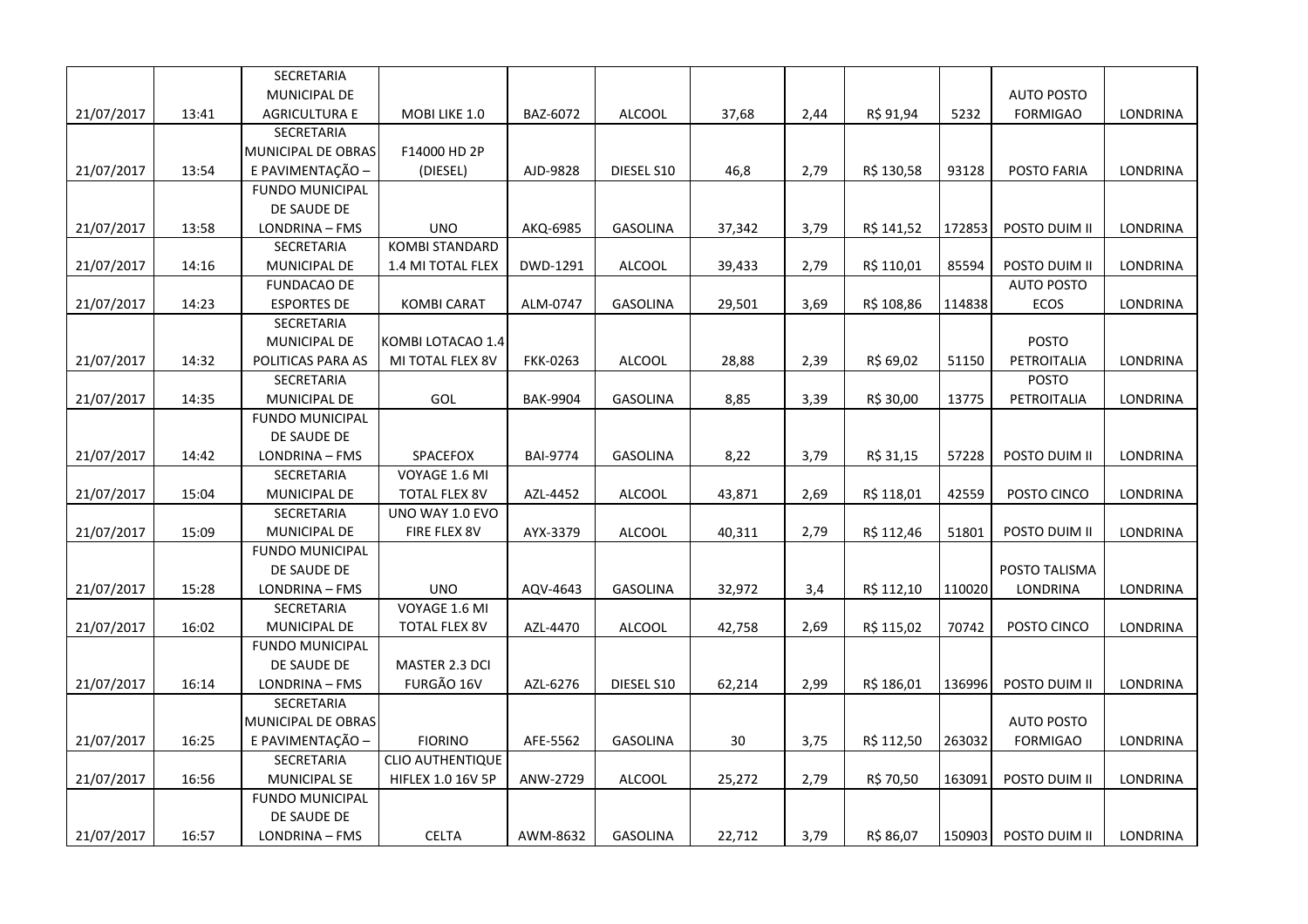|            |       | ADMINISTRAÇÃO DOS      |                           |                 |                 |        |      |            |        |                   |                 |
|------------|-------|------------------------|---------------------------|-----------------|-----------------|--------|------|------------|--------|-------------------|-----------------|
|            |       | <b>CEMITÉRIOS E</b>    | <b>S10 PICKUP 2.8 4X2</b> |                 |                 |        |      |            |        |                   |                 |
|            |       | SERVIÇOS               | TURBO INTERC.             |                 |                 |        |      |            |        | <b>AUTO POSTO</b> |                 |
| 21/07/2017 | 17:33 | <b>FUNERARIOS DE</b>   | DIES.                     | AYW-8439        | DIESEL S10      | 70,91  | 2,99 | R\$ 212,02 | 133342 | ECOS              | LONDRINA        |
|            |       | <b>FUNDO MUNICIPAL</b> |                           |                 |                 |        |      |            |        |                   |                 |
|            |       | DE SAUDE DE            |                           |                 |                 |        |      |            |        |                   |                 |
| 21/07/2017 | 17:47 | LONDRINA - FMS         | SPACEFOX                  | <b>BAI-9778</b> | <b>ALCOOL</b>   | 39,702 | 2,79 | R\$ 110,76 | 29489  | POSTO DUIM II     | LONDRINA        |
|            |       | SECRETARIA             |                           |                 |                 |        |      |            |        | <b>POSTO</b>      |                 |
| 21/07/2017 | 17:51 | MUNICIPAL DO IDOSO     | <b>KOMBI FURGAO</b>       | ALB-9210        | GASOLINA        | 19,767 | 3,39 | R\$ 67,01  | 132377 | PETROITALIA       | <b>LONDRINA</b> |
|            |       | <b>FUNDO MUNICIPAL</b> |                           |                 |                 |        |      |            |        |                   |                 |
|            |       | DE SAUDE DE            |                           |                 |                 |        |      |            |        |                   |                 |
| 21/07/2017 | 18:14 | LONDRINA - FMS         | SPACEFOX                  | <b>BAJ-1558</b> | <b>ALCOOL</b>   | 40,871 | 2,79 | R\$ 114,03 | 25505  | POSTO DUIM II     | LONDRINA        |
|            |       | <b>FUNDO MUNICIPAL</b> |                           |                 |                 |        |      |            |        |                   |                 |
|            |       | DE SAUDE DE            |                           |                 |                 |        |      |            |        |                   |                 |
| 21/07/2017 | 18:18 | LONDRINA - FMS         | <b>BOXER HDI 15L</b>      | AZO-4509        | DIESEL S10      | 55,74  | 2,89 | R\$ 161,09 | 96900  | POSTO FARIA       | LONDRINA        |
|            |       | SECRETARIA             | ASTRA SED.                |                 |                 |        |      |            |        |                   |                 |
| 21/07/2017 | 19:29 | MUNICIPAL DE           | ADVANT. 2.0 8V            | AUE-4758        | <b>ALCOOL</b>   | 40,882 | 2,79 | R\$ 114,06 | 89853  | POSTO DUIM II     | LONDRINA        |
|            |       | SECRETARIA             |                           |                 |                 |        |      |            |        |                   |                 |
| 21/07/2017 | 20:39 | MUNICIPAL DE           | <b>XRE 300</b>            | AVF-3881        | <b>GASOLINA</b> | 9,131  | 3,79 | R\$ 34,60  | 21390  | POSTO DUIM II     | LONDRINA        |
|            |       | SECRETARIA             |                           |                 |                 |        |      |            |        |                   |                 |
| 21/07/2017 | 20:40 | MUNICIPAL DE           | <b>XRE 300</b>            | AVF-3871        | GASOLINA        | 9,063  | 3,79 | R\$ 34,34  | 23891  | POSTO DUIM II     | LONDRINA        |
|            |       | SECRETARIA             | ASTRA SED.                |                 |                 |        |      |            |        | <b>AUTO POSTO</b> |                 |
| 21/07/2017 | 21:20 | MUNICIPAL DE           | ADVANT. 2.0 8V            | AUE-4958        | <b>ALCOOL</b>   | 45,461 | 2,69 | R\$ 122,29 | 118001 | ECOS              | LONDRINA        |
|            |       | SECRETARIA             | WEEKEND                   |                 |                 |        |      |            |        | <b>AUTO POSTO</b> |                 |
| 22/07/2017 | 02:38 | MUNICIPAL DE           | ADVENTURE                 | <b>BAJ-7690</b> | <b>ALCOOL</b>   | 34,05  | 2,69 | R\$ 91,59  | 45162  | ECOS              | LONDRINA        |
|            |       | SECRETARIA             | WEEKEND                   |                 |                 |        |      |            |        | <b>AUTO POSTO</b> |                 |
| 22/07/2017 | 05:53 | MUNICIPAL DE           | ADVENTURE                 | BAJ-7691        | <b>ALCOOL</b>   | 36,112 | 2,69 | R\$ 97,14  | 34751  | ECOS              | LONDRINA        |
|            |       | <b>FUNDO DE</b>        |                           |                 |                 |        |      |            |        |                   |                 |
|            |       | REEQUIPAMENTO DO       |                           |                 |                 |        |      |            |        |                   |                 |
|            |       | CORPO DE               |                           |                 |                 |        |      |            |        |                   |                 |
| 22/07/2017 | 07:06 | <b>BOMBEIROS-</b>      | <b>S10</b>                | FKF-9361        | DIESEL S10      | 44,551 | 2,99 | R\$ 133,20 | 58625  | POSTO DUIM II     | LONDRINA        |
|            |       | SECRETARIA             | ASTRA SED.                |                 |                 |        |      |            |        |                   |                 |
| 22/07/2017 | 07:29 | MUNICIPAL DE           | ADVANT. 2.0 8V            | AUE-4758        | <b>ALCOOL</b>   | 15,612 | 2,79 | R\$ 43,55  | 89954  | POSTO DUIM II     | LONDRINA        |
|            |       | SECRETARIA             |                           |                 |                 |        |      |            |        |                   |                 |
| 22/07/2017 | 07:34 | MUNICIPAL DE           | <b>XRE 300</b>            | AYD-9503        | GASOLINA        | 8,751  | 3,79 | R\$ 33,16  | 28196  | POSTO DUIM II     | LONDRINA        |
|            |       | SECRETARIA             |                           |                 |                 |        |      |            |        |                   |                 |
| 22/07/2017 | 07:35 | MUNICIPAL DE           | <b>XRE 300</b>            | AVF-3870        | <b>GASOLINA</b> | 9,242  | 3,79 | R\$ 35,02  | 16940  | POSTO DUIM II     | LONDRINA        |
|            |       | SECRETARIA             |                           |                 |                 |        |      |            |        |                   |                 |
| 22/07/2017 | 07:36 | MUNICIPAL DE           | <b>XRE 300</b>            | AYD-9581        | GASOLINA        | 10,391 | 3,79 | R\$ 39,38  | 28545  | POSTO DUIM II     | LONDRINA        |
|            |       | SECRETARIA             | MERIVA JOY 1.4            |                 |                 |        |      |            |        | <b>AUTO POSTO</b> |                 |
| 22/07/2017 | 07:46 | MUNICIPAL DE           | <b>MPFI 8V ECONOFLEX</b>  | HFO-7606        | <b>ALCOOL</b>   | 45,42  | 2,69 | R\$ 122,18 | 127404 | ECOS              | LONDRINA        |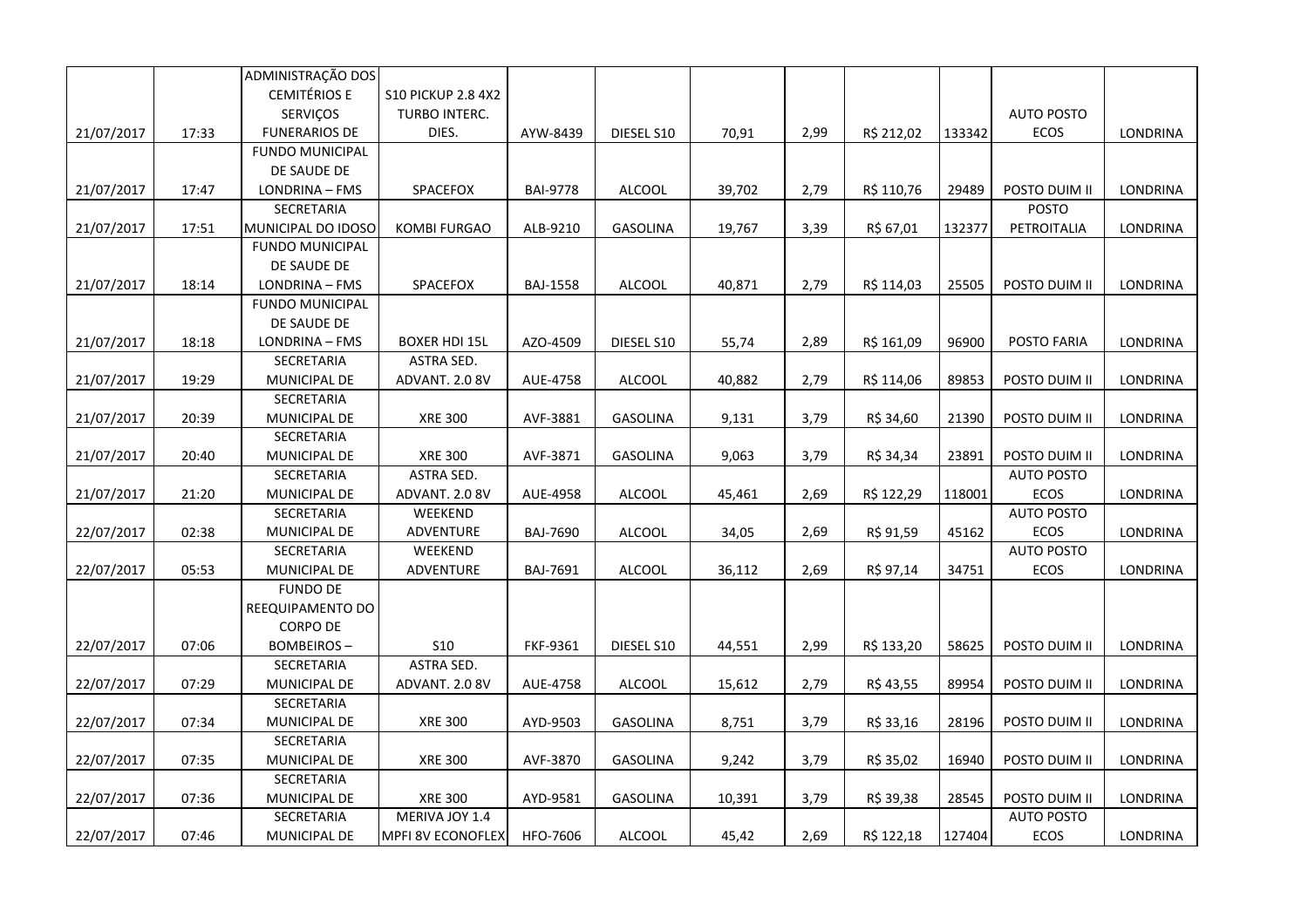|            |       | SECRETARIA             | ASTRA SED.           |                 |                 |        |      |            |        |                     |                 |
|------------|-------|------------------------|----------------------|-----------------|-----------------|--------|------|------------|--------|---------------------|-----------------|
| 22/07/2017 | 07:53 | MUNICIPAL DE           | ADVANT. 2.0 8V       | AUE-5114        | <b>ALCOOL</b>   | 48,52  | 2,79 | R\$ 135,37 | 150312 | POSTO DUIM II       | LONDRINA        |
|            |       | <b>FUNDO MUNICIPAL</b> |                      |                 |                 |        |      |            |        |                     |                 |
|            |       | DE SAUDE DE            |                      |                 |                 |        |      |            |        | <b>AUTO POSTO</b>   |                 |
| 22/07/2017 | 08:13 | LONDRINA - FMS         | SPACEFOX             | <b>BAI-9774</b> | <b>GASOLINA</b> | 29,8   | 3,79 | R\$ 112,94 | 57661  | <b>ESTRELA GUIA</b> | <b>CURITIBA</b> |
|            |       | SECRETARIA             | RANGER XL 3.0 PSE    |                 |                 |        |      |            |        |                     |                 |
| 22/07/2017 | 09:12 | MUNICIPAL DE           | 163CV 4X2 CD TB      | <b>HCF-8194</b> | <b>DIESEL</b>   | 62     | 2,95 | R\$ 182,90 | 208841 | POSTO DUIM II       | LONDRINA        |
|            |       | ADMINISTRAÇÃO DOS      |                      |                 |                 |        |      |            |        |                     |                 |
|            |       | <b>CEMITÉRIOS E</b>    |                      |                 |                 |        |      |            |        |                     |                 |
|            |       | SERVIÇOS               |                      |                 |                 |        |      |            |        |                     |                 |
| 22/07/2017 | 09:45 | <b>FUNERARIOS DE</b>   | <b>S10 LS DS4</b>    | <b>BAR-4452</b> | DIESEL S10      | 60,202 | 2,99 | R\$ 180,00 | 49282  | POSTO DUIM II       | LONDRINA        |
|            |       | SECRETARIA             |                      |                 |                 |        |      |            |        |                     |                 |
|            |       | MUNICIPAL DE           |                      |                 |                 |        |      |            |        | <b>AUTO POSTO</b>   |                 |
| 22/07/2017 | 10:35 | <b>AGRICULTURA E</b>   | NOVO VOYAGE          | <b>BAL-2688</b> | <b>GASOLINA</b> | 50     | 3,75 | R\$ 187,50 | 22173  | <b>FORMIGAO</b>     | LONDRINA        |
|            |       | <b>FUNDO MUNICIPAL</b> |                      |                 |                 |        |      |            |        |                     |                 |
|            |       | DE SAUDE DE            |                      |                 |                 |        |      |            |        |                     |                 |
| 22/07/2017 | 10:37 | LONDRINA - FMS         | <b>UNO</b>           | AMN-4157        | GASOLINA        | 28,52  | 3,79 | R\$ 108,09 | 170702 | POSTO DUIM II       | LONDRINA        |
|            |       | SECRETARIA             | VOYAGE 1.6 MI        |                 |                 |        |      |            |        | <b>POSTO</b>        |                 |
| 22/07/2017 | 14:37 | MUNICIPAL DE           | <b>TOTAL FLEX 8V</b> | AZL-4468        | <b>ALCOOL</b>   | 37,281 | 2,39 | R\$ 89,10  | 55697  | PETROITALIA         | LONDRINA        |
|            |       | <b>FUNDO MUNICIPAL</b> |                      |                 |                 |        |      |            |        |                     |                 |
|            |       | DE SAUDE DE            |                      |                 |                 |        |      |            |        |                     |                 |
| 22/07/2017 | 14:53 | LONDRINA - FMS         | JUMPER J 2.3         | AZX-7915        | DIESEL S10      | 56,062 | 2,99 | R\$ 167,62 | 111249 | POSTO DUIM II       | LONDRINA        |
|            |       | <b>FUNDO DE</b>        |                      |                 |                 |        |      |            |        |                     |                 |
|            |       | REEQUIPAMENTO DO       |                      |                 |                 |        |      |            |        |                     |                 |
|            |       | <b>CORPO DE</b>        |                      |                 |                 |        |      |            |        |                     |                 |
| 22/07/2017 | 14:58 | BOMBEIROS -            | SPLINTER             | BBF-5401        | DIESEL S10      | 31,812 | 2,99 | R\$ 95,11  | 5304   | POSTO DUIM II       | LONDRINA        |
|            |       | SECRETARIA             | ASTRA SED.           |                 |                 |        |      |            |        | <b>POSTO</b>        |                 |
| 22/07/2017 | 15:17 | MUNICIPAL DE           | ADVANT. 2.0 8V       | AUE-4726        | <b>ALCOOL</b>   | 46,026 | 2,39 | R\$ 110,00 | 104411 | PETROITALIA         | LONDRINA        |
|            |       | <b>FUNDO MUNICIPAL</b> |                      |                 |                 |        |      |            |        |                     |                 |
|            |       | DE SAUDE DE            | MASTER 2.3 DCI       |                 |                 |        |      |            |        |                     |                 |
| 22/07/2017 | 15:39 | LONDRINA - FMS         | FURGÃO 16V           | AZL-6474        | DIESEL S10      | 35,322 | 2,99 | R\$ 105,61 | 99300  | POSTO DUIM II       | LONDRINA        |
|            |       | <b>FUNDO MUNICIPAL</b> |                      |                 |                 |        |      |            |        |                     |                 |
|            |       | DE SAUDE DE            |                      |                 |                 |        |      |            |        |                     |                 |
| 22/07/2017 | 15:49 | LONDRINA - FMS         | SPACEFOX             | <b>BAI-9774</b> | GASOLINA        | 35,631 | 3,79 | R\$ 135,04 | 58135  | POSTO DUIM II       | LONDRINA        |
|            |       | SECRETARIA             | VOYAGE 1.6 MI        |                 |                 |        |      |            |        | <b>AUTO POSTO</b>   |                 |
| 22/07/2017 | 16:13 | MUNICIPAL DE           | <b>TOTAL FLEX 8V</b> | AZL-4452        | <b>ALCOOL</b>   | 50,96  | 2,59 | R\$ 132,00 | 43071  | RIBEIRA             | COLOMBO         |
|            |       | <b>FUNDO MUNICIPAL</b> |                      |                 |                 |        |      |            |        |                     |                 |
|            |       | DE SAUDE DE            |                      |                 |                 |        |      |            |        |                     |                 |
| 22/07/2017 | 16:19 | LONDRINA - FMS         | SPRINTER-415         | BAG-9372        | DIESEL S10      | 34,551 | 2,99 | R\$ 103,30 | 43383  | POSTO DUIM II       | LONDRINA        |
|            |       | SECRETARIA             | VOYAGE 1.6 MI        |                 |                 |        |      |            |        |                     |                 |
| 22/07/2017 | 16:23 | MUNICIPAL DE           | <b>TOTAL FLEX 8V</b> | AZL-4436        | <b>ALCOOL</b>   | 35,132 | 2,79 | R\$ 98,01  | 51005  | POSTO DUIM II       | LONDRINA        |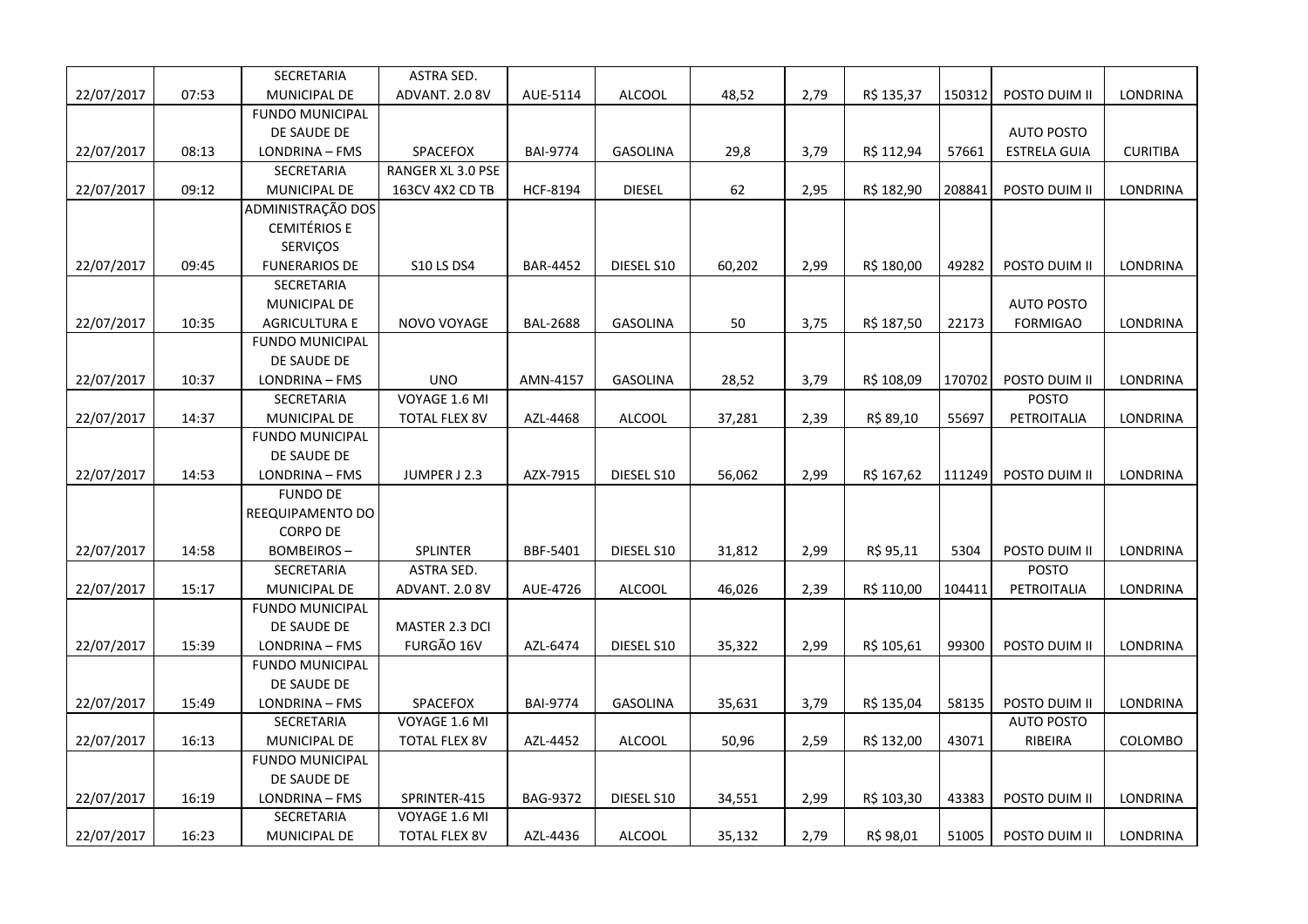|            |       | <b>FUNDO MUNICIPAL</b> |                      |                 |               |        |      |            |        |                   |                 |
|------------|-------|------------------------|----------------------|-----------------|---------------|--------|------|------------|--------|-------------------|-----------------|
|            |       | DE SAUDE DE            |                      |                 |               |        |      |            |        | POSTO TALISMA     |                 |
| 22/07/2017 | 16:44 | LONDRINA - FMS         | SPRINTER-415         | BAG-9371        | DIESEL S10    | 25,665 | 2,89 | R\$ 74,17  | 57837  | LONDRINA          | LONDRINA        |
|            |       | <b>FUNDO DE</b>        |                      |                 |               |        |      |            |        |                   |                 |
|            |       | REEQUIPAMENTO DO       |                      |                 |               |        |      |            |        |                   |                 |
|            |       | <b>CORPO DE</b>        |                      |                 |               |        |      |            |        |                   |                 |
| 22/07/2017 | 18:24 | <b>BOMBEIROS-</b>      | <b>TRANSIT</b>       | ATM-6224        | DIESEL S10    | 39,943 | 2,99 | R\$ 119,42 | 108383 | POSTO DUIM II     | LONDRINA        |
|            |       | <b>FUNDO MUNICIPAL</b> |                      |                 |               |        |      |            |        |                   |                 |
|            |       | DE SAUDE DE            |                      |                 |               |        |      |            |        | POSTO TALISMA     |                 |
| 22/07/2017 | 18:25 | LONDRINA - FMS         | JUMPER J 2.3         | AZX-7928        | DIESEL S10    | 55,343 | 2,89 | R\$ 159,94 | 102812 | <b>LONDRINA</b>   | <b>LONDRINA</b> |
|            |       | <b>FUNDO MUNICIPAL</b> |                      |                 |               |        |      |            |        |                   |                 |
|            |       | DE SAUDE DE            |                      |                 |               |        |      |            |        |                   |                 |
| 22/07/2017 | 18:26 | LONDRINA - FMS         | MASTER 2.3 DCI       | PAR-9941        | DIESEL S10    | 66,53  | 2,99 | R\$ 198,92 | 34791  | POSTO DUIM II     | LONDRINA        |
|            |       | SECRETARIA             | VOYAGE 1.6 MI        |                 |               |        |      |            |        |                   |                 |
| 23/07/2017 | 08:12 | MUNICIPAL DE           | <b>TOTAL FLEX 8V</b> | AZL-4452        | <b>ALCOOL</b> | 47,671 | 2,79 | R\$ 133,00 | 43568  | POSTO DUIM II     | LONDRINA        |
|            |       | ADMINISTRAÇÃO DOS      |                      |                 |               |        |      |            |        |                   |                 |
|            |       | <b>CEMITÉRIOS E</b>    |                      |                 |               |        |      |            |        |                   |                 |
|            |       | SERVIÇOS               |                      |                 |               |        |      |            |        |                   |                 |
| 23/07/2017 | 08:25 | <b>FUNERARIOS DE</b>   | <b>S10 LS DS4</b>    | <b>BAR-2817</b> | DIESEL S10    | 57,591 | 2,99 | R\$ 172,19 | 52748  | POSTO DUIM II     | LONDRINA        |
|            |       | <b>FUNDO MUNICIPAL</b> |                      |                 |               |        |      |            |        |                   |                 |
|            |       | DE SAUDE DE            |                      |                 |               |        |      |            |        | POSTO TALISMA     |                 |
| 23/07/2017 | 08:29 | LONDRINA - FMS         | MASTER 2.3 DCI       | PAR-9940        | DIESEL S10    | 60,157 | 2,89 | R\$ 173,85 | 35256  | LONDRINA          | LONDRINA        |
|            |       | SECRETARIA             | WEEKEND              |                 |               |        |      |            |        | <b>AUTO POSTO</b> |                 |
| 23/07/2017 | 11:11 | MUNICIPAL DE           | <b>ADVENTURE</b>     | <b>BAJ-7690</b> | <b>ALCOOL</b> | 42     | 2,69 | R\$ 112,98 | 45400  | <b>ECOS</b>       | LONDRINA        |
|            |       | <b>FUNDO DE</b>        |                      |                 |               |        |      |            |        |                   |                 |
|            |       | REEQUIPAMENTO DO       |                      |                 |               |        |      |            |        |                   |                 |
|            |       | <b>CORPO DE</b>        |                      |                 |               |        |      |            |        |                   |                 |
| 23/07/2017 | 11:49 | <b>BOMBEIROS-</b>      | S10 LTZ DD4A         | <b>BBG-7092</b> | DIESEL S10    | 43,943 | 2,99 | R\$ 131,38 | 4864   | POSTO DUIM II     | LONDRINA        |
|            |       | <b>FUNDO MUNICIPAL</b> |                      |                 |               |        |      |            |        |                   |                 |
|            |       | DE SAUDE DE            |                      |                 |               |        |      |            |        |                   |                 |
| 23/07/2017 | 14:51 | LONDRINA - FMS         | MASTER 2.3 DCI       | PAR-9941        | DIESEL S10    | 47,013 | 2,99 | R\$ 140,56 | 35083  | POSTO DUIM II     | <b>LONDRINA</b> |
|            |       | SECRETARIA             | ASTRA SED.           |                 |               |        |      |            |        | <b>POSTO</b>      |                 |
| 23/07/2017 | 14:52 | MUNICIPAL DE           | ADVANT. 2.0 8V       | AUE-4958        | <b>ALCOOL</b> | 41,013 | 2,39 | R\$ 98,02  | 118250 | PETROITALIA       | LONDRINA        |
|            |       | <b>FUNDO MUNICIPAL</b> |                      |                 |               |        |      |            |        |                   |                 |
|            |       | DE SAUDE DE            |                      |                 |               |        |      |            |        | POSTO TALISMA     |                 |
| 23/07/2017 | 15:39 | LONDRINA - FMS         | SPRINTER-415         | BAG-9371        | DIESEL S10    | 38,561 | 2,89 | R\$ 111,44 | 58111  | LONDRINA          | LONDRINA        |
|            |       | <b>FUNDO MUNICIPAL</b> |                      |                 |               |        |      |            |        |                   |                 |
|            |       | DE SAUDE DE            | MASTER 2.3 DCI       |                 |               |        |      |            |        |                   |                 |
| 23/07/2017 | 17:16 | LONDRINA - FMS         | FURGÃO 16V           | AZL-6474        | DIESEL S10    | 39,312 | 2,99 | R\$ 117,54 | 99622  | POSTO DUIM II     | <b>LONDRINA</b> |
|            |       | SECRETARIA             | WEEKEND              |                 |               |        |      |            |        |                   |                 |
| 23/07/2017 | 18:04 | <b>MUNICIPAL DE</b>    | ADVENTURE            | BAJ-7691        | <b>ALCOOL</b> | 32,734 | 2,79 | R\$ 91,32  | 34966  | POSTO DUIM II     | LONDRINA        |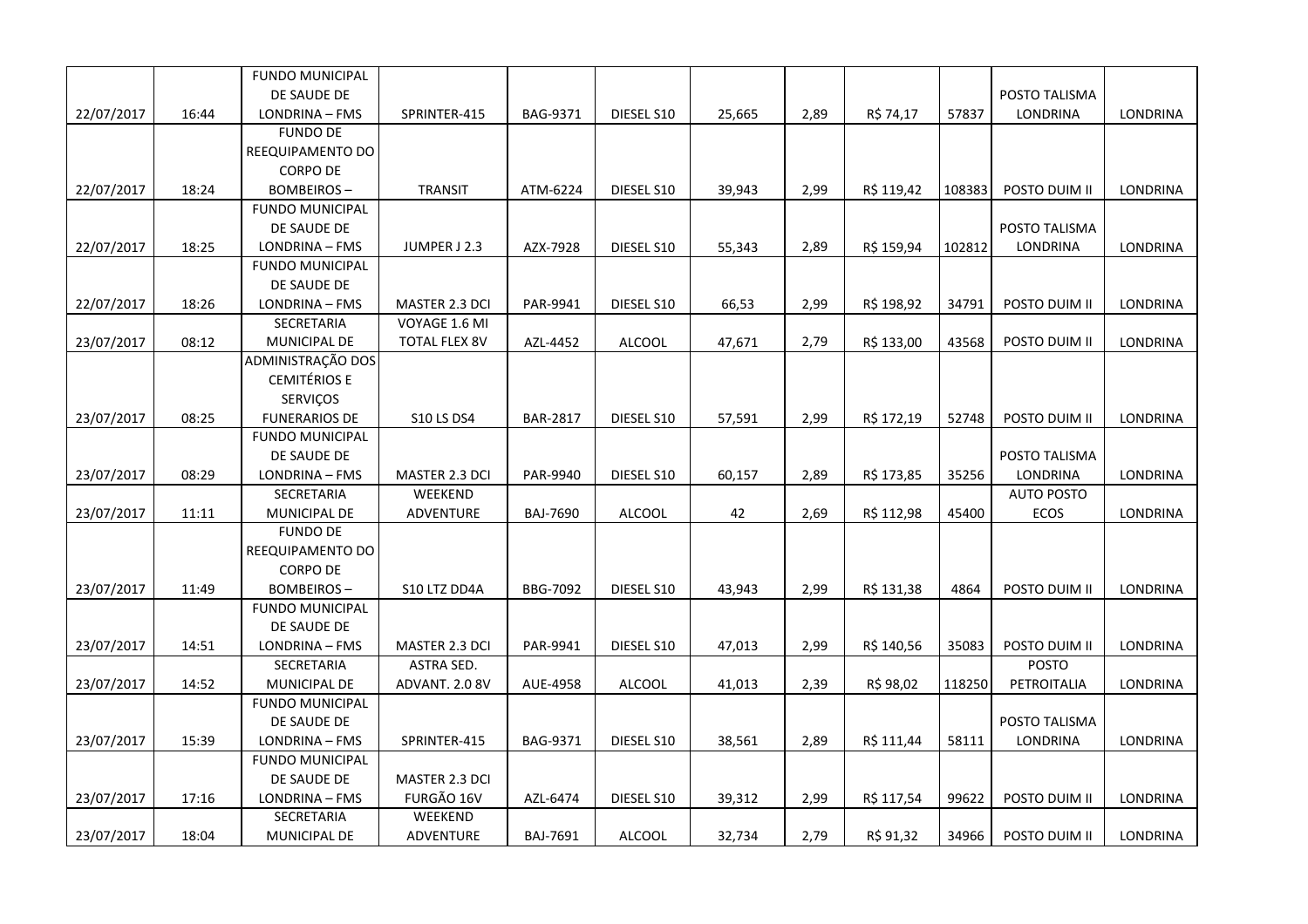|            |       | <b>FUNDO MUNICIPAL</b> |                          |                 |                 |        |      |            |        |                     |                 |
|------------|-------|------------------------|--------------------------|-----------------|-----------------|--------|------|------------|--------|---------------------|-----------------|
|            |       | DE SAUDE DE            | MASTER 2.3 DCI           |                 |                 |        |      |            |        |                     |                 |
| 23/07/2017 | 18:16 | LONDRINA - FMS         | FURGÃO 16V               | AZL-6276        | DIESEL S10      | 69,012 | 2,99 | R\$ 206,34 | 137542 | POSTO DUIM II       | LONDRINA        |
|            |       | <b>FUNDO MUNICIPAL</b> |                          |                 |                 |        |      |            |        |                     |                 |
|            |       | DE SAUDE DE            |                          |                 |                 |        |      |            |        |                     |                 |
| 23/07/2017 | 19:30 | LONDRINA - FMS         | JUMPER J 2.3             | AZX-7915        | DIESEL S10      | 33,561 | 2,99 | R\$ 100,34 | 111529 | POSTO DUIM II       | LONDRINA        |
|            |       | <b>FUNDO MUNICIPAL</b> |                          |                 |                 |        |      |            |        |                     |                 |
|            |       | DE SAUDE DE            |                          |                 |                 |        |      |            |        | <b>AUTO POSTO</b>   |                 |
| 24/07/2017 | 03:17 | LONDRINA - FMS         | SPACEFOX                 | <b>BAI-9774</b> | <b>GASOLINA</b> | 34,43  | 3,79 | R\$ 130,49 | 58532  | <b>ESTRELA GUIA</b> | <b>CURITIBA</b> |
|            |       | <b>FUNDO MUNICIPAL</b> |                          |                 |                 |        |      |            |        |                     |                 |
|            |       | DE SAUDE DE            |                          |                 |                 |        |      |            |        |                     |                 |
| 24/07/2017 | 07:02 | LONDRINA - FMS         | <b>KOMBI</b>             | FFZ-5882        | GASOLINA        | 24,232 | 3,79 | R\$ 91,83  | 193196 | POSTO DUIM II       | LONDRINA        |
|            |       | SECRETARIA             | <b>ASTRA SED.</b>        |                 |                 |        |      |            |        |                     |                 |
| 24/07/2017 | 07:27 | MUNICIPAL DE           | ADVANT. 2.0 8V           | AUE-4758        | <b>ALCOOL</b>   | 40,182 | 2,79 | R\$ 112,10 | 90222  | POSTO DUIM II       | LONDRINA        |
|            |       | SECRETARIA             | ASTRA SED.               |                 |                 |        |      |            |        |                     |                 |
| 24/07/2017 | 07:36 | MUNICIPAL DE           | ADVANT. 2.0 8V           | AUE-5114        | <b>ALCOOL</b>   | 30,121 | 2,79 | R\$ 84,03  | 150409 | POSTO DUIM II       | LONDRINA        |
|            |       | SECRETARIA             | <b>FIORINO PICKUP</b>    |                 |                 |        |      |            |        |                     |                 |
|            |       | MUNICIPAL DE OBRAS     | WORKING 1.5 MPI /        |                 |                 |        |      |            |        | <b>AUTO POSTO</b>   |                 |
| 24/07/2017 | 07:40 | E PAVIMENTAÇÃO -       | I.E.                     | AHZ-2987        | <b>GASOLINA</b> | 40     | 3,75 | R\$ 150,00 | 239959 | <b>FORMIGAO</b>     | LONDRINA        |
|            |       | <b>FUNDO MUNICIPAL</b> |                          |                 |                 |        |      |            |        |                     |                 |
|            |       | DE SAUDE DE            |                          |                 |                 |        |      |            |        |                     |                 |
| 24/07/2017 | 07:49 | LONDRINA - FMS         | 207SW                    | AUP-2519        | <b>GASOLINA</b> | 42,61  | 3,79 | R\$ 161,49 | 127018 | POSTO DUIM II       | LONDRINA        |
|            |       | <b>FUNDO MUNICIPAL</b> |                          |                 |                 |        |      |            |        |                     |                 |
|            |       | DE SAUDE DE            |                          |                 |                 |        |      |            |        |                     |                 |
| 24/07/2017 | 07:57 | LONDRINA - FMS         | <b>KOMBI</b>             | ASD-4393        | <b>GASOLINA</b> | 24,543 | 3,79 | R\$ 93,01  | 247409 | POSTO DUIM II       | LONDRINA        |
|            |       | SECRETARIA             | MERIVA JOY 1.4           |                 |                 |        |      |            |        | <b>AUTO POSTO</b>   |                 |
| 24/07/2017 | 08:05 | MUNICIPAL DE           | <b>MPFI 8V ECONOFLEX</b> | HFO-7606        | <b>GASOLINA</b> | 38,05  | 3,89 | R\$ 148,01 | 127664 | ECOS                | LONDRINA        |
|            |       | <b>FUNDO MUNICIPAL</b> |                          |                 |                 |        |      |            |        |                     |                 |
|            |       | DE SAUDE DE            |                          |                 |                 |        |      |            |        |                     |                 |
| 24/07/2017 | 08:20 | LONDRINA - FMS         | <b>KOMBI</b>             | AOA-2172        | <b>GASOLINA</b> | 27,282 | 3,79 | R\$ 103,39 | 350276 | POSTO DUIM II       | LONDRINA        |
|            |       | SECRETARIA             |                          |                 |                 |        |      |            |        |                     |                 |
|            |       | <b>MUNICIPAL SE</b>    |                          |                 |                 |        |      |            |        | POSTO TALISMA       |                 |
| 24/07/2017 | 08:21 | ASSISTNCIA SOCIAL-     | AIRCOSS 1.6 FEEL         | BAY-3668        | <b>ALCOOL</b>   | 48,364 | 2,4  | R\$ 116,07 | 5132   | LONDRINA            | LONDRINA        |
|            |       | SECRETARIA             | RANGER XL 3.0 PSE        |                 |                 |        |      |            |        | <b>AUTO POSTO</b>   |                 |
| 24/07/2017 | 08:22 | MUNICIPAL DE           | 163CV 4X2 CD TB          | <b>HCF-8194</b> | <b>DIESEL</b>   | 45,002 | 2,99 | R\$ 134,55 | 209299 | <b>FORMIGAO</b>     | LONDRINA        |
|            |       | <b>FUNDO MUNICIPAL</b> |                          |                 |                 |        |      |            |        |                     |                 |
|            |       | DE SAUDE DE            |                          |                 |                 |        |      |            |        |                     |                 |
| 24/07/2017 | 08:23 | LONDRINA - FMS         | <b>STRADA</b>            | AGE-4139        | <b>ALCOOL</b>   | 39,861 | 2,79 | R\$ 111,21 | 163315 | POSTO DUIM II       | <b>LONDRINA</b> |
|            |       | SECRETARIA             |                          |                 |                 |        |      |            |        |                     |                 |
|            |       | MUNICIPAL DE OBRAS     |                          |                 |                 |        |      |            |        |                     |                 |
| 24/07/2017 | 08:36 | E PAVIMENTAÇÃO -       | <b>KOMBI</b>             | AHR-3062        | <b>GASOLINA</b> | 24,672 | 3,79 | R\$ 93,50  | 90347  | POSTO DUIM II       | LONDRINA        |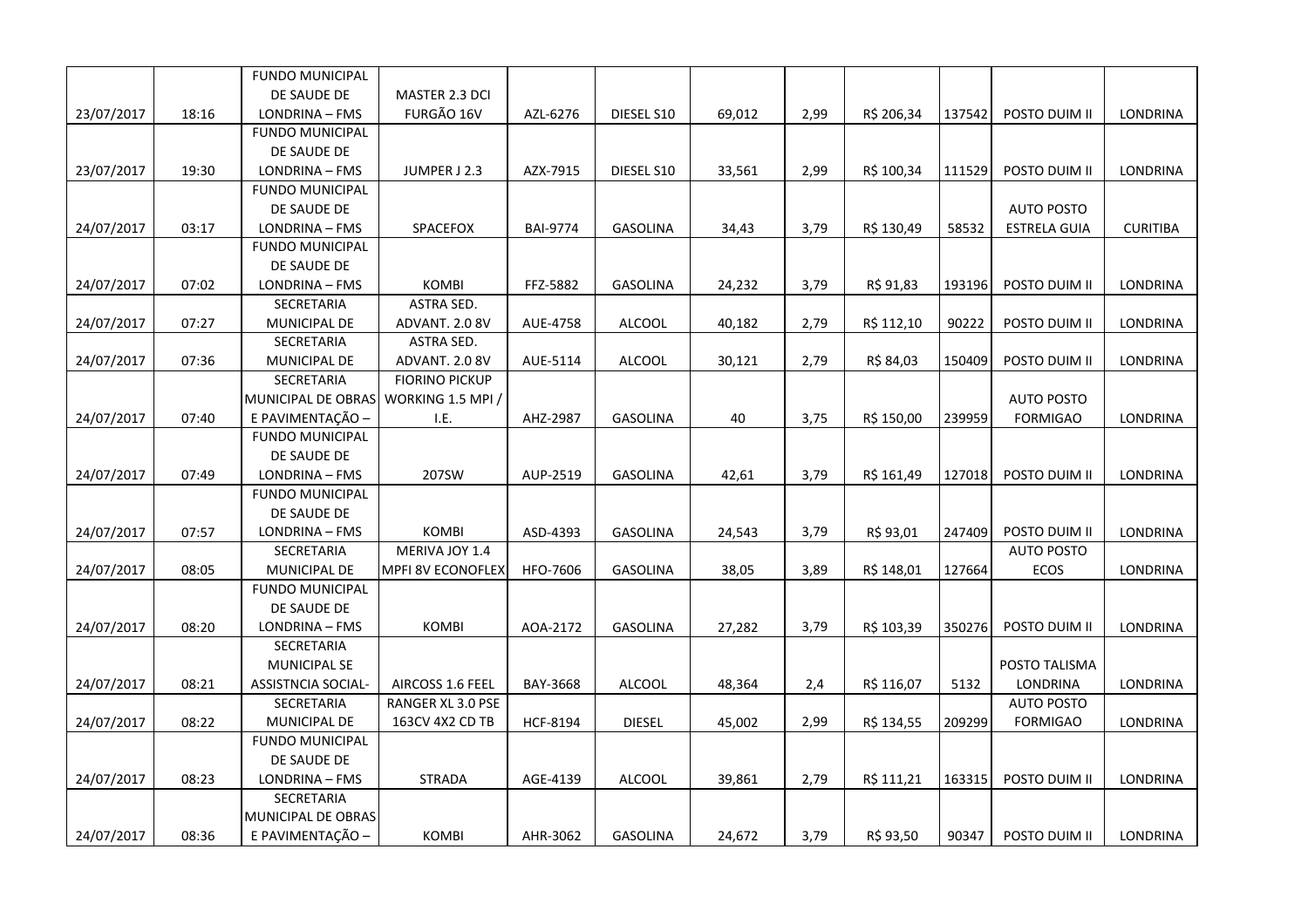|            |       | <b>FUNDO MUNICIPAL</b> |                       |                 |                 |        |      |            |        |                   |                 |
|------------|-------|------------------------|-----------------------|-----------------|-----------------|--------|------|------------|--------|-------------------|-----------------|
|            |       | DE SAUDE DE            |                       |                 |                 |        |      |            |        |                   |                 |
| 24/07/2017 | 08:41 | LONDRINA - FMS         | PULVERIZADOR          | EQU-0088        | <b>GASOLINA</b> | 10     | 3,79 | R\$ 37,90  | 49     | POSTO DUIM II     | LONDRINA        |
|            |       | <b>FUNDO MUNICIPAL</b> |                       |                 |                 |        |      |            |        |                   |                 |
|            |       | DE SAUDE DE            |                       |                 |                 |        |      |            |        |                   |                 |
| 24/07/2017 | 08:42 | LONDRINA - FMS         | PULVERIZADOR          | EQU-0091        | <b>GASOLINA</b> | 10     | 3,79 | R\$ 37,90  | 61     | POSTO DUIM II     | LONDRINA        |
|            |       | <b>FUNDO MUNICIPAL</b> |                       |                 |                 |        |      |            |        |                   |                 |
|            |       | DE SAUDE DE            |                       |                 |                 |        |      |            |        | POSTO TALISMA     |                 |
| 24/07/2017 | 08:46 | LONDRINA - FMS         | SAVEIRO               | <b>BAI-6329</b> | <b>GASOLINA</b> | 49,894 | 3,85 | R\$ 192,09 | 16053  | LONDRINA          | LONDRINA        |
|            |       | <b>FUNDO MUNICIPAL</b> |                       |                 |                 |        |      |            |        |                   |                 |
|            |       | DE SAUDE DE            |                       |                 |                 |        |      |            |        |                   |                 |
| 24/07/2017 | 08:49 | LONDRINA - FMS         | <b>CELTA</b>          | AWM-8676        | <b>GASOLINA</b> | 36,063 | 3,79 | R\$ 136,67 | 40871  | POSTO DUIM II     | <b>LONDRINA</b> |
|            |       | <b>FUNDO MUNICIPAL</b> |                       |                 |                 |        |      |            |        |                   |                 |
|            |       | DE SAUDE DE            |                       |                 |                 |        |      |            |        |                   |                 |
| 24/07/2017 | 08:51 | LONDRINA - FMS         | <b>FIESTA</b>         | ALS-2880        | <b>GASOLINA</b> | 35,102 | 3,79 | R\$ 133,07 | 224371 | POSTO DUIM II     | LONDRINA        |
|            |       | SECRETARIA             | GOL 1.6 MI PLUS       |                 |                 |        |      |            |        |                   |                 |
| 24/07/2017 | 08:58 | <b>MUNICIPAL SE</b>    | TOTAL FLEX 8V 4P      | AOK-3586        | <b>ALCOOL</b>   | 40     | 2,69 | R\$ 107,60 | 58554  | POSTO CINCAO      | LONDRINA        |
|            |       | SECRETARIA             |                       |                 |                 |        |      |            |        |                   |                 |
|            |       | MUNICIPAL DE OBRAS     |                       |                 |                 |        |      |            |        | <b>AUTO POSTO</b> |                 |
| 24/07/2017 | 09:25 | E PAVIMENTAÇÃO -       | S10 BLAZER            | ASO-4259        | <b>GASOLINA</b> | 68,555 | 3,75 | R\$ 257,06 | 97376  | <b>FORMIGAO</b>   | LONDRINA        |
|            |       | <b>FUNDO MUNICIPAL</b> |                       |                 |                 |        |      |            |        |                   |                 |
|            |       | DE SAUDE DE            |                       |                 |                 |        |      |            |        | <b>AUTO POSTO</b> |                 |
| 24/07/2017 | 10:10 | LONDRINA - FMS         | <b>KOMBI</b>          | FIZ-9582        | <b>GASOLINA</b> | 31,12  | 3,89 | R\$ 121,06 | 137408 | <b>ECOS</b>       | <b>LONDRINA</b> |
|            |       | <b>FUNDO MUNICIPAL</b> |                       |                 |                 |        |      |            |        |                   |                 |
|            |       | DE SAUDE DE            |                       |                 |                 |        |      |            |        |                   |                 |
| 24/07/2017 | 10:25 | LONDRINA - FMS         | <b>UNO</b>            | AMN-4157        | <b>GASOLINA</b> | 27,441 | 3,79 | R\$ 104,00 | 171087 | POSTO DUIM II     | LONDRINA        |
|            |       | <b>FUNDO MUNICIPAL</b> |                       |                 |                 |        |      |            |        |                   |                 |
|            |       | DE SAUDE DE            |                       |                 |                 |        |      |            |        | <b>AUTO POSTO</b> |                 |
| 24/07/2017 | 10:26 | LONDRINA - FMS         | <b>CELTA</b>          | AWM-8699        | GASOLINA        | 45,82  | 3,89 | R\$ 178,24 | 54281  | ECOS              | LONDRINA        |
|            |       | SECRETARIA             | RANGER XL 3.0 PSE     |                 |                 |        |      |            |        | <b>AUTO POSTO</b> |                 |
| 24/07/2017 | 10:37 | MUNICIPAL DE           | 163CV 4X2 CD TB       | <b>HCF-8199</b> | <b>DIESEL</b>   | 28,419 | 3,09 | R\$ 87,94  | 139445 | <b>FORMIGAO</b>   | LONDRINA        |
|            |       | SECRETARIA             | VOYAGE 1.6 MI         |                 |                 |        |      |            |        | <b>AUTO POSTO</b> |                 |
| 24/07/2017 | 10:42 | MUNICIPAL DE           | <b>TOTAL FLEX 8V</b>  | AZL-4470        | <b>ALCOOL</b>   | 44,941 | 2,69 | R\$ 120,89 | 71080  | <b>FORMIGAO</b>   | LONDRINA        |
|            |       | <b>FUNDO MUNICIPAL</b> |                       |                 |                 |        |      |            |        |                   |                 |
|            |       | DE SAUDE DE            |                       |                 |                 |        |      |            |        | POSTO TALISMA     |                 |
| 24/07/2017 | 10:43 | LONDRINA - FMS         | <b>ONIX 1.0</b>       | BAG-1796        | ALCOOL          | 30     | 2,75 | R\$ 82,50  | 12289  | LONDRINA          | LONDRINA        |
|            |       | SECRETARIA             |                       |                 |                 |        |      |            |        |                   |                 |
|            |       | MUNICIPAL DE OBRAS     | <b>IPANEMA GL 1.8</b> |                 |                 |        |      |            |        | <b>AUTO POSTO</b> |                 |
| 24/07/2017 | 10:46 | E PAVIMENTAÇÃO -       | MPFI / EFI /SL 4P     | AGQ-5124        | <b>GASOLINA</b> | 30     | 3,75 | R\$ 112,50 | 232570 | <b>FORMIGAO</b>   | LONDRINA        |
|            |       | <b>FUNDO MUNICIPAL</b> |                       |                 |                 |        |      |            |        |                   |                 |
|            |       | DE SAUDE DE            |                       |                 |                 |        |      |            |        |                   |                 |
| 24/07/2017 | 10:48 | LONDRINA - FMS         | SPACEFOX              | <b>BAI-9776</b> | <b>ALCOOL</b>   | 44,101 | 2,79 | R\$ 123,04 | 67099  | POSTO DUIM II     | LONDRINA        |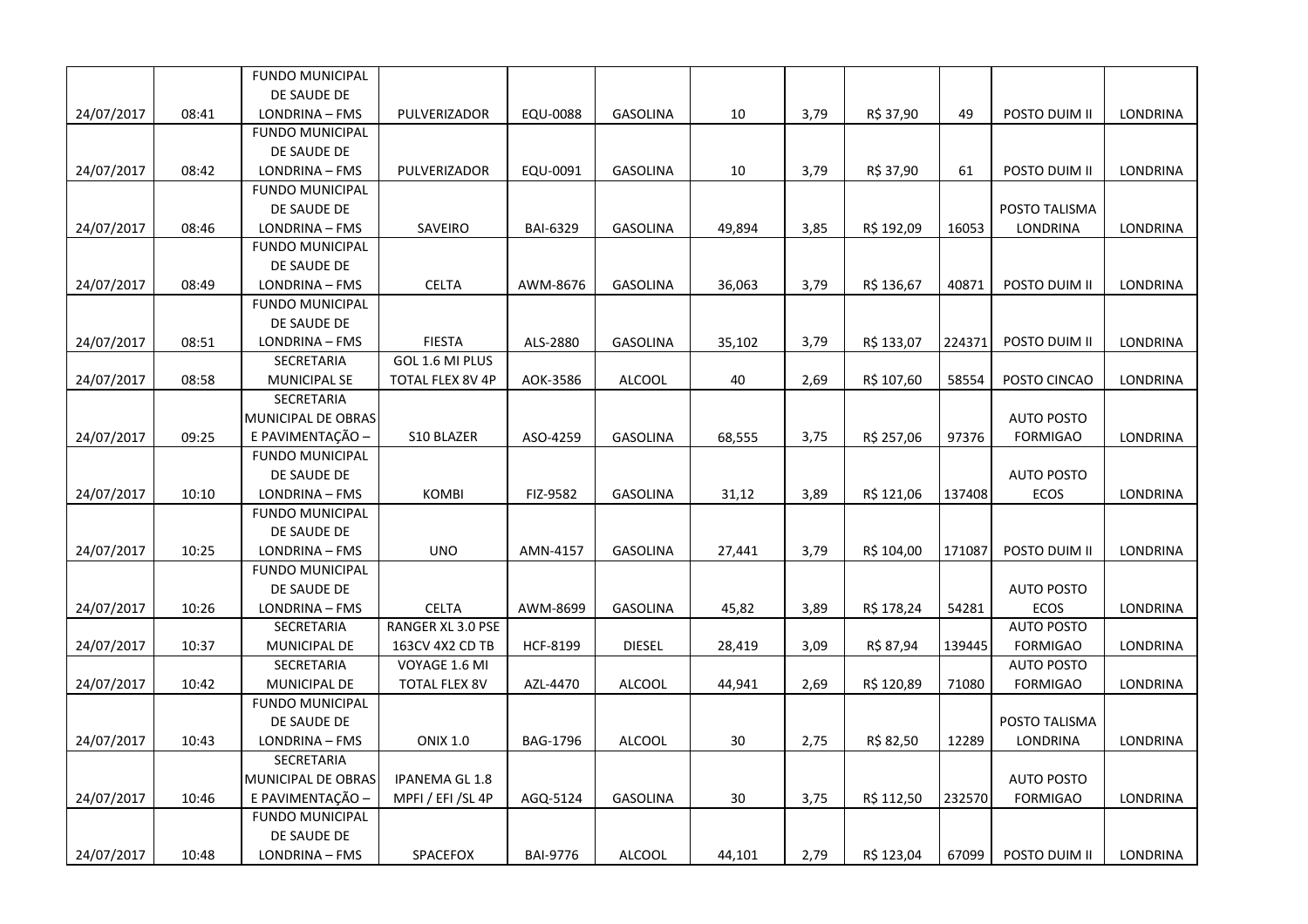|            |       | SECRETARIA             |                          |                 |                 |        |      |            |        |                   |                 |
|------------|-------|------------------------|--------------------------|-----------------|-----------------|--------|------|------------|--------|-------------------|-----------------|
|            |       | MUNICIPAL DE OBRAS     | PA CARREGADEIRA          |                 |                 |        |      |            |        | <b>AUTO POSTO</b> |                 |
| 24/07/2017 | 10:56 | E PAVIMENTAÇÃO -       | 12D                      | PML-3471        | <b>DIESEL</b>   | 150    | 2,99 | R\$448,50  | 931    | <b>FORMIGAO</b>   | <b>LONDRINA</b> |
|            |       | SECRETARIA             |                          |                 |                 |        |      |            |        |                   |                 |
|            |       | MUNICIPAL DE OBRAS     |                          |                 |                 |        |      |            |        | <b>AUTO POSTO</b> |                 |
| 24/07/2017 | 10:57 | E PAVIMENTAÇÃO -       | RETROESCAVADEIRA         | PML-6003        | <b>DIESEL</b>   | 150    | 2,99 | R\$448,50  | 1483   | <b>FORMIGAO</b>   | LONDRINA        |
|            |       | ADMINISTRAÇÃO DOS      |                          |                 |                 |        |      |            |        |                   |                 |
|            |       | <b>CEMITÉRIOS E</b>    | <b>S10 BLAZER COLINA</b> |                 |                 |        |      |            |        |                   |                 |
|            |       | <b>SERVIÇOS</b>        | 2.4/2.4 MPFI             |                 |                 |        |      |            |        |                   |                 |
| 24/07/2017 | 11:00 | <b>FUNERARIOS DE</b>   | <b>F.POWER</b>           | AOD-7748        | <b>DIESEL</b>   | 36,511 | 3,09 | R\$ 112,82 | 301143 | POSTO CINCO       | LONDRINA        |
|            |       | SECRETARIA             |                          |                 |                 |        |      |            |        |                   |                 |
|            |       | MUNICIPAL DE           |                          |                 |                 |        |      |            |        | <b>AUTO POSTO</b> |                 |
| 24/07/2017 | 11:03 | <b>AGRICULTURA E</b>   | MOBI LIKE 1.0            | BAZ-6072        | <b>ALCOOL</b>   | 42     | 2,69 | R\$ 112,98 | 5622   | <b>FORMIGAO</b>   | LONDRINA        |
|            |       | <b>FUNDO MUNICIPAL</b> |                          |                 |                 |        |      |            |        |                   |                 |
|            |       | DE SAUDE DE            |                          |                 |                 |        |      |            |        |                   |                 |
| 24/07/2017 | 11:41 | LONDRINA - FMS         | <b>UNO</b>               | AMN-4158        | <b>GASOLINA</b> | 42,482 | 3,79 | R\$ 161,00 | 358881 | POSTO DUIM II     | LONDRINA        |
|            |       | SECRETARIA             | SIENA EL 1.0 MPI         |                 |                 |        |      |            |        |                   |                 |
| 24/07/2017 | 12:02 | MUNICIPAL DO IDOSO     | FIRE FLEX 8V 4P          | AVJ-2591        | <b>ALCOOL</b>   | 42,602 | 2,79 | R\$ 118,85 | 55344  | POSTO DUIM II     | LONDRINA        |
|            |       | SECRETARIA             |                          |                 |                 |        |      |            |        | <b>AUTO POSTO</b> |                 |
| 24/07/2017 | 12:20 | MUNICIPAL DE           | <b>GOL</b>               | <b>BAK-9904</b> | <b>GASOLINA</b> | 19,86  | 3,75 | R\$ 74,48  | 14010  | <b>TIROL</b>      | PITANGA         |
|            |       | <b>FUNDO MUNICIPAL</b> |                          |                 |                 |        |      |            |        |                   |                 |
|            |       | DE SAUDE DE            |                          |                 |                 |        |      |            |        |                   |                 |
| 24/07/2017 | 12:38 | LONDRINA - FMS         | <b>UNO</b>               | AKK-1897        | <b>GASOLINA</b> | 33,592 | 3,79 | R\$ 127,31 | 141269 | POSTO DUIM II     | <b>LONDRINA</b> |
|            |       | <b>FUNDO MUNICIPAL</b> |                          |                 |                 |        |      |            |        |                   |                 |
|            |       | DE SAUDE DE            |                          |                 |                 |        |      |            |        |                   |                 |
| 24/07/2017 | 12:53 | LONDRINA - FMS         | SPACEFOX                 | <b>BAI-9775</b> | <b>GASOLINA</b> | 39,32  | 3,79 | R\$ 149,02 | 91633  | POSTO DUIM II     | LONDRINA        |
|            |       | SECRETARIA             | UNO MILLE 1.0 FIRE/      |                 |                 |        |      |            |        |                   |                 |
| 24/07/2017 | 12:58 | <b>MUNICIPAL SE</b>    | F.FLEX/ECONOMY           | AVW-4671        | <b>ALCOOL</b>   | 33,459 | 2,69 | R\$ 90,00  | 47016  | POSTO CINCO       | LONDRINA        |
|            |       | <b>FUNDO MUNICIPAL</b> |                          |                 |                 |        |      |            |        |                   |                 |
|            |       | DE SAUDE DE            |                          |                 |                 |        |      |            |        |                   |                 |
| 24/07/2017 | 12:58 | LONDRINA - FMS         | MASTER 2.3 DCI           | PAR-9940        | DIESEL S10      | 43,812 | 2,99 | R\$ 130,99 | 35550  | POSTO DUIM II     | LONDRINA        |
|            |       | SECRETARIA             | <b>BOXER 2.3 MINIBUS</b> |                 |                 |        |      |            |        |                   |                 |
| 24/07/2017 | 13:09 | MUNICIPAL DE           | 16L TB DIESEL.           | AMC-7230        | <b>DIESEL</b>   | 25,403 | 2,95 | R\$ 74,93  | 134905 | POSTO DUIM II     | LONDRINA        |
|            |       | <b>FUNDO MUNICIPAL</b> |                          |                 |                 |        |      |            |        |                   |                 |
|            |       | DE SAUDE DE            |                          |                 |                 |        |      |            |        |                   |                 |
| 24/07/2017 | 13:14 | LONDRINA - FMS         | <b>CORSA</b>             | AJG-0540        | <b>GASOLINA</b> | 42,002 | 3,79 | R\$ 159,18 | 161392 | POSTO DUIM II     | LONDRINA        |
|            |       | <b>FUNDO MUNICIPAL</b> |                          |                 |                 |        |      |            |        |                   |                 |
|            |       | DE SAUDE DE            |                          |                 |                 |        |      |            |        |                   |                 |
| 24/07/2017 | 13:28 | LONDRINA - FMS         | <b>KOMBI</b>             | FEP-2301        | <b>GASOLINA</b> | 21,23  | 3,79 | R\$ 80,46  | 160545 | POSTO DUIM II     | LONDRINA        |
|            |       | SECRETARIA             | UNO MILLE 1.0 FIRE/      |                 |                 |        |      |            |        |                   |                 |
|            |       | <b>MUNICIPAL DE</b>    | <b>F.FLEX/ECONOMY</b>    |                 |                 |        |      |            |        | <b>POSTO</b>      |                 |
| 24/07/2017 | 14:03 | <b>AGRICULTURA E</b>   | 4P                       | AOR-5381        | <b>ALCOOL</b>   | 39,071 | 2,69 | R\$ 105,10 | 237715 | PETROITALIA       | LONDRINA        |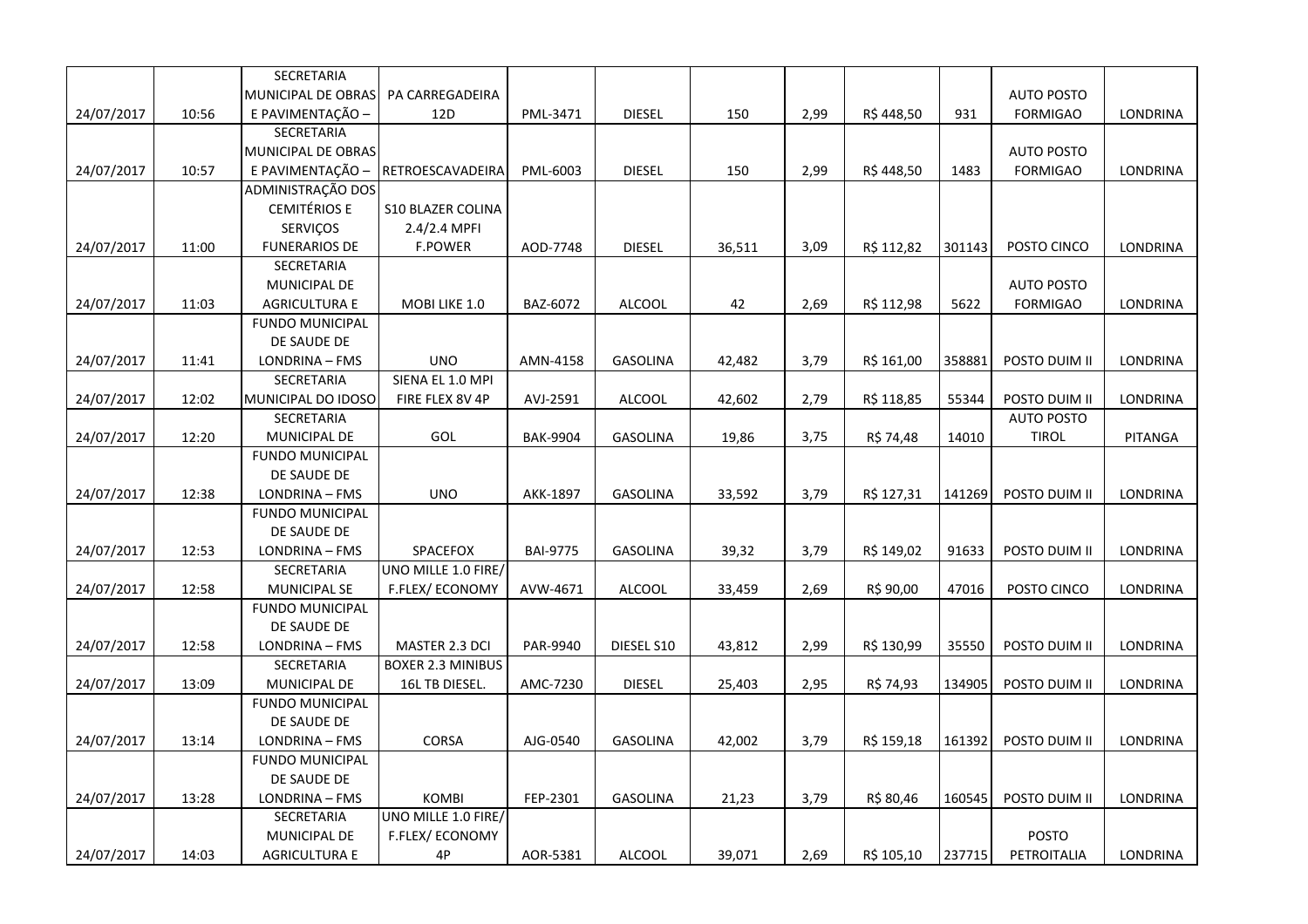|            |       | FUNDO MUNICIPAL           |                       |          |                 |        |      |              |        |                   |                 |
|------------|-------|---------------------------|-----------------------|----------|-----------------|--------|------|--------------|--------|-------------------|-----------------|
|            |       | DE SAUDE DE               |                       |          |                 |        |      |              |        |                   |                 |
| 24/07/2017 | 14:12 | LONDRINA - FMS            | <b>UNO</b>            | AAW-2630 | GASOLINA        | 29,342 | 3,79 | R\$ 111,20   | 252652 | POSTO DUIM II     | LONDRINA        |
|            |       | SECRETARIA                | UNO MILLE 1.0 FIRE/   |          |                 |        |      |              |        |                   |                 |
| 24/07/2017 | 14:20 | <b>MUNICIPAL SE</b>       | F.FLEX/ECONOMY        | AVW-4587 | GASOLINA        | 27,443 | 3,79 | R\$ 104,00   | 41784  | POSTO DUIM II     | <b>LONDRINA</b> |
|            |       | SECRETARIA                |                       |          |                 |        |      |              |        |                   |                 |
|            |       | MUNICIPAL DE              | ESCAVADEIRA           |          |                 |        |      |              |        | <b>AUTO POSTO</b> |                 |
| 24/07/2017 | 14:24 | <b>AGRICULTURA E</b>      | <b>HIDRAULICA</b>     | HBZ-1640 | <b>DIESEL</b>   | 567    | 2,99 | R\$ 1.695,33 | 1760   | <b>FORMIGAO</b>   | LONDRINA        |
|            |       | SECRETARIA                |                       |          |                 |        |      |              |        |                   |                 |
|            |       | MUNICIPAL DE              |                       |          |                 |        |      |              |        | <b>AUTO POSTO</b> |                 |
| 24/07/2017 | 14:31 | <b>AGRICULTURA E</b>      | MOTONIVELADORA        | ATN-4476 | <b>DIESEL</b>   | 260    | 2,99 | R\$ 777,40   | 4908   | <b>FORMIGAO</b>   | LONDRINA        |
|            |       | <b>SECRETARIA</b>         |                       |          |                 |        |      |              |        |                   |                 |
|            |       | MUNICIPAL DE              |                       |          |                 |        |      |              |        | <b>AUTO POSTO</b> |                 |
| 24/07/2017 | 14:36 | AGRICULTURA E             | E215                  | PML-9269 | <b>DIESEL</b>   | 265    | 2,99 | R\$ 792,35   | 1482   | <b>FORMIGAO</b>   | LONDRINA        |
|            |       | SECRETARIA                |                       |          |                 |        |      |              |        |                   |                 |
|            |       | MUNICIPAL DE              | <b>EUROCARGO</b>      |          |                 |        |      |              |        | <b>AUTO POSTO</b> |                 |
| 24/07/2017 | 14:37 | <b>AGRICULTURA E</b>      | 170E22 2P (DIESEL)    | ATJ-6522 | <b>DIESEL</b>   | 243    | 2,99 | R\$ 726,57   | 96183  | <b>FORMIGAO</b>   | LONDRINA        |
|            |       | SECRETARIA                |                       |          |                 |        |      |              |        |                   |                 |
|            |       | MUNICIPAL DE              | <b>EUROCARGO</b>      |          |                 |        |      |              |        | <b>AUTO POSTO</b> |                 |
| 24/07/2017 | 14:39 | <b>AGRICULTURA E</b>      | 170E22 2P (DIESEL)    | ATJ-6648 | <b>DIESEL</b>   | 284    | 2,99 | R\$ 849,16   | 99851  | <b>FORMIGAO</b>   | LONDRINA        |
|            |       | SECRETARIA                |                       |          |                 |        |      |              |        |                   |                 |
|            |       | MUNICIPAL DE              |                       |          |                 |        |      |              |        | <b>AUTO POSTO</b> |                 |
| 24/07/2017 | 14:39 | <b>AGRICULTURA E</b>      | 14150 2P (DIESEL)     | AER-9071 | <b>DIESEL</b>   | 80     | 2,99 | R\$ 239,20   | 177314 | <b>FORMIGAO</b>   | LONDRINA        |
|            |       | SECRETARIA                |                       |          |                 |        |      |              |        |                   |                 |
|            |       | MUNICIPAL DE              |                       |          |                 |        |      |              |        | <b>AUTO POSTO</b> |                 |
| 24/07/2017 | 14:40 | <b>AGRICULTURA E</b>      | 14150 2P (DIESEL)     | AEO-9361 | <b>DIESEL</b>   | 200    | 2,99 | R\$ 598,00   | 199174 | <b>FORMIGAO</b>   | <b>LONDRINA</b> |
|            |       | SECRETARIA                | ASTRA SED.            |          |                 |        |      |              |        |                   |                 |
| 24/07/2017 | 14:42 | MUNICIPAL DE              | ADVANT. 2.0 8V        | AUE-4726 | ALCOOL          | 37,262 | 2,79 | R\$ 104,01   | 104640 | POSTO DUIM II     | LONDRINA        |
|            |       | <b>INSTITUTO DE</b>       |                       |          |                 |        |      |              |        |                   |                 |
|            |       | DESENVOLVIMENTO           | UNO VIVACE 1.0        |          |                 |        |      |              |        | <b>POSTO</b>      |                 |
| 24/07/2017 | 14:44 | DE LONDRINA-              | EVO FIRE FLEX 8V      | AYS-5873 | <b>GASOLINA</b> | 41,378 | 3,79 | R\$ 156,82   | 18861  | PETROITALIA       | LONDRINA        |
|            |       | SECRETARIA                | S10 PUP LUXE 2.5      |          |                 |        |      |              |        |                   |                 |
|            |       | MUNICIPAL DE              | 4X4 CD TB MAX HST     |          |                 |        |      |              |        | <b>AUTO POSTO</b> |                 |
| 24/07/2017 | 14:57 | <b>AGRICULTURA E</b>      | <b>DIES</b>           | AIF-1242 | <b>DIESEL</b>   | 45     | 2,99 | R\$ 134,55   | 366864 | <b>FORMIGAO</b>   | <b>LONDRINA</b> |
|            |       | SECRETARIA                |                       |          |                 |        |      |              |        |                   |                 |
|            |       | MUNICIPAL DE OBRAS        |                       |          |                 |        |      |              |        | <b>POSTO</b>      |                 |
| 24/07/2017 | 14:59 | E PAVIMENTAÇÃO -          | LOGAN EXPR 16 M       | AZO-6932 | <b>GASOLINA</b> | 31,942 | 3,79 | R\$ 121,06   | 31722  | PETROITALIA       | LONDRINA        |
|            |       | SECRETARIA                | <b>KOMBI STANDARD</b> |          |                 |        |      |              |        |                   |                 |
|            |       | <b>MUNICIPAL SE</b>       | 1.4 MI TOTAL FLEX     |          |                 |        |      |              |        | POSTO TALISMA     |                 |
| 24/07/2017 | 15:00 | <b>ASSISTNCIA SOCIAL-</b> | 8V                    | NYG-5009 | <b>ALCOOL</b>   | 32,677 | 2,75 | R\$ 89,86    | 66365  | LONDRINA          | <b>LONDRINA</b> |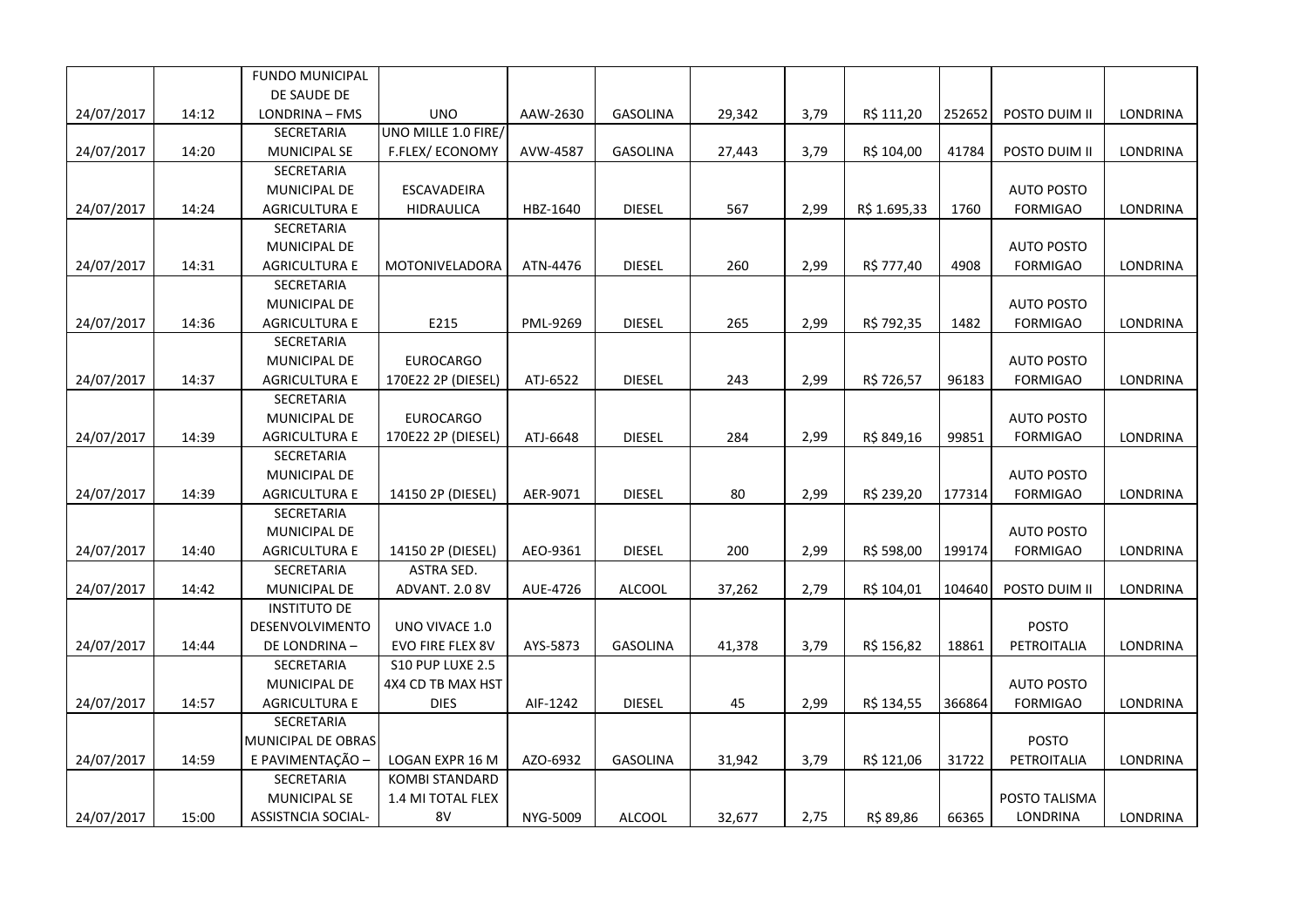|            |       | SECRETARIA             |                          |                 |                 |        |      |            |        |                   |                 |
|------------|-------|------------------------|--------------------------|-----------------|-----------------|--------|------|------------|--------|-------------------|-----------------|
|            |       | MUNICIPAL DE OBRAS     | <b>EXTRATOR DE</b>       |                 |                 |        |      |            |        | <b>POSTO</b>      |                 |
| 24/07/2017 | 15:04 | E PAVIMENTAÇÃO -       | <b>BETUME</b>            | EQU-0022        | <b>GASOLINA</b> | 20     | 3,79 | R\$ 75,80  | 4952   | PETROITALIA       | LONDRINA        |
|            |       | SECRETARIA             |                          |                 |                 |        |      |            |        |                   |                 |
|            |       | MUNICIPAL DE           |                          |                 |                 |        |      |            |        | <b>AUTO POSTO</b> |                 |
| 24/07/2017 | 15:17 | <b>AGRICULTURA E</b>   | 1319                     | AZJ-0479        | DIESEL S10      | 113,26 | 3,09 | R\$ 350,00 | 50452  | <b>FORMIGAO</b>   | LONDRINA        |
|            |       | <b>FUNDO MUNICIPAL</b> |                          |                 |                 |        |      |            |        |                   |                 |
|            |       | DE SAUDE DE            |                          |                 |                 |        |      |            |        |                   |                 |
| 24/07/2017 | 15:33 | LONDRINA - FMS         | JUMPER J 2.3             | AZX-7928        | DIESEL S10      | 45,812 | 2,99 | R\$ 136,97 | 103175 | POSTO DUIM II     | <b>LONDRINA</b> |
|            |       | <b>SECRETARIA</b>      | LOGAN                    |                 |                 |        |      |            |        |                   |                 |
|            |       | MUNICIPAL DE           | AUTHENTIQUE              |                 |                 |        |      |            |        | <b>AUTO POSTO</b> |                 |
| 24/07/2017 | 15:59 | <b>AGRICULTURA E</b>   | <b>HIFLEX 1.0 16V 4P</b> | ASU-4993        | <b>GASOLINA</b> | 50     | 3,75 | R\$ 187,50 | 116090 | <b>FORMIGAO</b>   | LONDRINA        |
|            |       | <b>FUNDO MUNICIPAL</b> |                          |                 |                 |        |      |            |        |                   |                 |
|            |       | DE SAUDE DE            |                          |                 |                 |        |      |            |        | POSTO TALISMA     |                 |
| 24/07/2017 | 17:10 | LONDRINA - FMS         | <b>KOMBI</b>             | ASD-4376        | <b>GASOLINA</b> | 38,387 | 3,65 | R\$ 140,11 | 306004 | LONDRINA          | LONDRINA        |
|            |       | SECRETARIA             | WEEKEND                  |                 |                 |        |      |            |        |                   |                 |
| 24/07/2017 | 17:13 | MUNICIPAL DE           | ADVENTURE                | <b>BAJ-7690</b> | <b>ALCOOL</b>   | 35,04  | 2,79 | R\$ 97,76  | 45621  | POSTO DUIM II     | LONDRINA        |
|            |       | <b>FUNDO MUNICIPAL</b> |                          |                 |                 |        |      |            |        |                   |                 |
|            |       | DE SAUDE DE            |                          |                 |                 |        |      |            |        |                   |                 |
| 24/07/2017 | 17:49 | LONDRINA - FMS         | SPRINTER-415             | <b>BAG-9372</b> | DIESEL S10      | 31,9   | 2,99 | R\$ 95,38  | 43558  | POSTO DUIM II     | LONDRINA        |
|            |       | <b>FUNDO DE</b>        |                          |                 |                 |        |      |            |        |                   |                 |
|            |       | REEQUIPAMENTO DO       |                          |                 |                 |        |      |            |        |                   |                 |
|            |       | <b>CORPO DE</b>        |                          |                 |                 |        |      |            |        |                   |                 |
| 24/07/2017 | 17:57 | <b>BOMBEIROS-</b>      | <b>TRANSIT</b>           | AXA-5138        | DIESEL S10      | 36,973 | 2,99 | R\$ 110,54 | 96311  | POSTO DUIM II     | LONDRINA        |
|            |       | <b>FUNDO DE</b>        |                          |                 |                 |        |      |            |        |                   |                 |
|            |       | REEQUIPAMENTO DO       |                          |                 |                 |        |      |            |        |                   |                 |
|            |       | <b>CORPO DE</b>        |                          |                 |                 |        |      |            |        |                   |                 |
| 24/07/2017 | 19:31 | <b>BOMBEIROS-</b>      | <b>SPLINTER</b>          | BBF-5401        | DIESEL S10      | 41,892 | 2,99 | R\$ 125,25 | 5628   | POSTO DUIM II     | <b>LONDRINA</b> |
|            |       | <b>FUNDO MUNICIPAL</b> |                          |                 |                 |        |      |            |        |                   |                 |
|            |       | DE SAUDE DE            |                          |                 |                 |        |      |            |        |                   |                 |
| 24/07/2017 | 19:48 | LONDRINA - FMS         | <b>AMAROK</b>            | <b>BAL-9180</b> | DIESEL S10      | 60,362 | 2,99 | R\$ 180,48 | 24901  | POSTO DUIM II     | LONDRINA        |
|            |       | <b>FUNDO MUNICIPAL</b> |                          |                 |                 |        |      |            |        |                   |                 |
|            |       | DE SAUDE DE            |                          |                 |                 |        |      |            |        |                   |                 |
| 24/07/2017 | 19:52 | LONDRINA - FMS         | MASTER 2.3 DCI           | PAR-9941        | DIESEL S10      | 48,541 | 2,99 | R\$ 145,13 | 35371  | POSTO DUIM II     | LONDRINA        |
|            |       | <b>FUNDO MUNICIPAL</b> |                          |                 |                 |        |      |            |        |                   |                 |
|            |       | DE SAUDE DE            |                          |                 |                 |        |      |            |        |                   |                 |
| 24/07/2017 | 20:07 | LONDRINA - FMS         | SPACEFOX                 | <b>BAI-9774</b> | <b>GASOLINA</b> | 27,57  | 3,79 | R\$ 104,49 | 58920  | POSTO DUIM II     | LONDRINA        |
|            |       | SECRETARIA             | MERIVA JOY 1.4           |                 |                 |        |      |            |        |                   |                 |
| 24/07/2017 | 21:44 | MUNICIPAL DE           | <b>MPFI 8V ECONOFLEX</b> | HFO-7601        | <b>ALCOOL</b>   | 41,531 | 2,79 | R\$ 115,87 | 103903 | POSTO DUIM II     | LONDRINA        |
|            |       | SECRETARIA             | WEEKEND                  |                 |                 |        |      |            |        | <b>AUTO POSTO</b> |                 |
| 25/07/2017 | 02:45 | MUNICIPAL DE           | ADVENTURE                | BAJ-7691        | <b>ALCOOL</b>   | 36,721 | 2,69 | R\$ 98,78  | 35214  | <b>ECOS</b>       | LONDRINA        |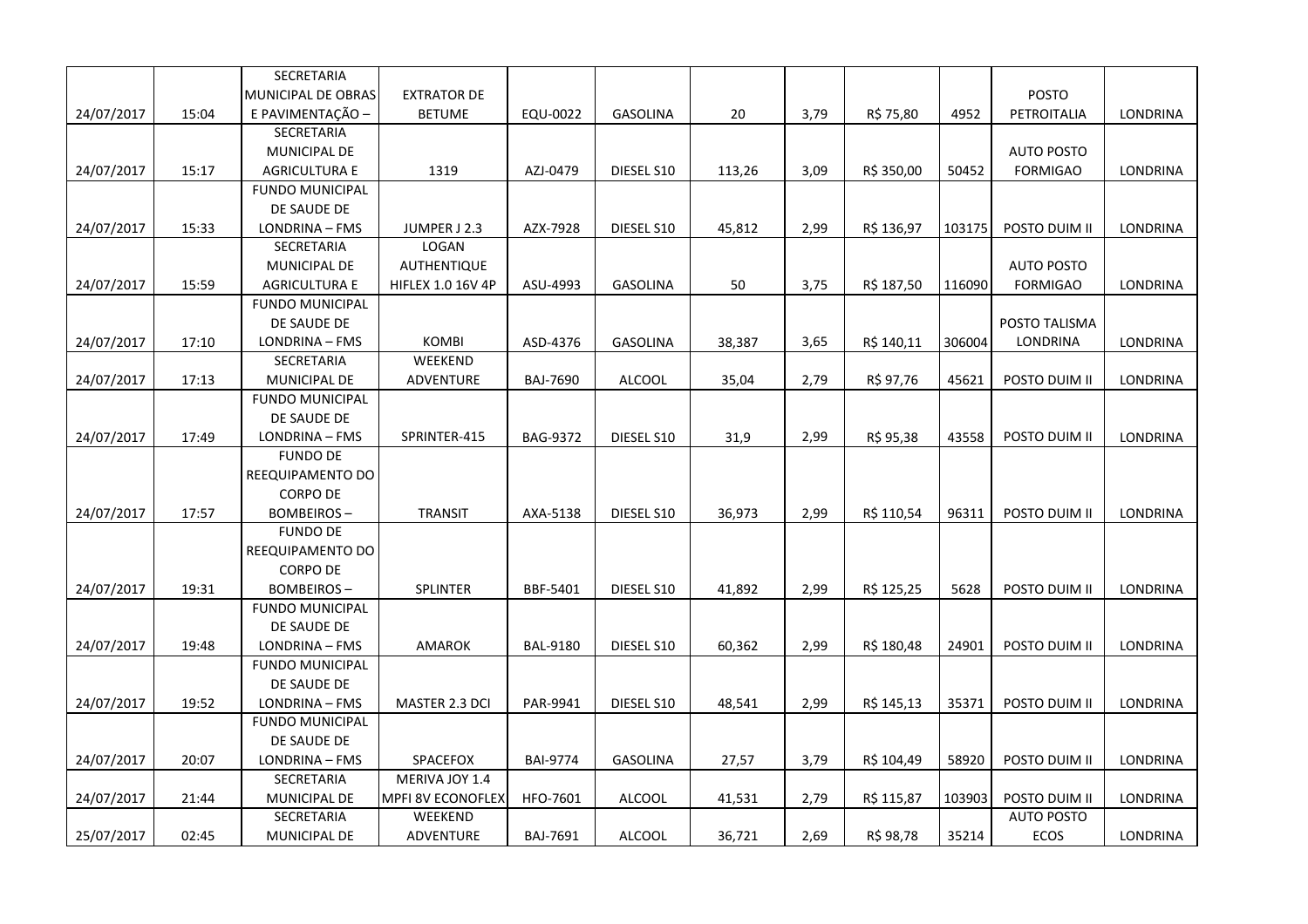|            |       | SECRETARIA             | VOYAGE 1.6 MI           |          |                 |         |      |            |        | <b>AUTO POSTO</b> |          |
|------------|-------|------------------------|-------------------------|----------|-----------------|---------|------|------------|--------|-------------------|----------|
| 25/07/2017 | 03:21 | MUNICIPAL DE           | <b>TOTAL FLEX 8V</b>    | AZL-4452 | <b>ALCOOL</b>   | 40,03   | 2,69 | R\$ 107,68 | 43875  | <b>ECOS</b>       | LONDRINA |
|            |       | <b>FUNDO MUNICIPAL</b> |                         |          |                 |         |      |            |        |                   |          |
|            |       | DE SAUDE DE            |                         |          |                 |         |      |            |        |                   |          |
| 25/07/2017 | 06:38 | LONDRINA - FMS         | <b>KOMBI</b>            | FEP-2285 | <b>GASOLINA</b> | 25,08   | 3,79 | R\$ 95,05  | 202327 | POSTO DUIM II     | LONDRINA |
|            |       | SECRETARIA             | RANGER XL 3.0 PSE       |          |                 |         |      |            |        |                   |          |
| 25/07/2017 | 07:34 | MUNICIPAL DE           | 163CV 4X2 CD TB         | HCF-8194 | <b>DIESEL</b>   | 32,122  | 2,95 | R\$ 94,75  | 209677 | POSTO DUIM II     | LONDRINA |
|            |       | SECRETARIA             | VOYAGE 1.6 MI           |          |                 |         |      |            |        |                   |          |
| 25/07/2017 | 07:40 | MUNICIPAL DE           | <b>TOTAL FLEX 8V</b>    | AZL-4436 | <b>ALCOOL</b>   | 40,002  | 2,79 | R\$ 111,60 | 51329  | POSTO DUIM II     | LONDRINA |
|            |       | <b>FUNDO MUNICIPAL</b> |                         |          |                 |         |      |            |        |                   |          |
|            |       | DE SAUDE DE            |                         |          |                 |         |      |            |        |                   |          |
| 25/07/2017 | 07:41 | LONDRINA - FMS         | <b>KOMBI</b>            | FFZ-5882 | GASOLINA        | 31,931  | 3,79 | R\$ 121,01 | 193515 | POSTO DUIM II     | LONDRINA |
|            |       | SECRETARIA             |                         |          |                 |         |      |            |        |                   |          |
|            |       | MUNICIPAL DE OBRAS     |                         |          |                 |         |      |            |        | <b>AUTO POSTO</b> |          |
| 25/07/2017 | 08:12 | E PAVIMENTAÇÃO -       | DAILY 45S17CS           | AZL-3505 | DIESEL S10      | 66,23   | 3,09 | R\$ 204,65 | 26111  | <b>FORMIGAO</b>   | LONDRINA |
|            |       | <b>FUNDO MUNICIPAL</b> |                         |          |                 |         |      |            |        |                   |          |
|            |       | DE SAUDE DE            |                         |          |                 |         |      |            |        |                   |          |
| 25/07/2017 | 08:16 | LONDRINA - FMS         | <b>KOMBI</b>            | ASD-4393 | <b>GASOLINA</b> | 24,352  | 3,79 | R\$ 92,29  | 247658 | POSTO DUIM II     | LONDRINA |
|            |       | <b>FUNDO MUNICIPAL</b> |                         |          |                 |         |      |            |        |                   |          |
|            |       | DE SAUDE DE            |                         |          |                 |         |      |            |        |                   |          |
| 25/07/2017 | 08:27 | LONDRINA - FMS         | $S-10$                  | AKO-6335 | <b>DIESEL</b>   | 32,542  | 2,95 | R\$ 96,00  | 184824 | POSTO DUIM II     | LONDRINA |
|            |       | <b>SECRETARIA</b>      | <b>UNO MILLE/ MILLE</b> |          |                 |         |      |            |        |                   |          |
| 25/07/2017 | 08:29 | <b>MUNICIPAL SE</b>    | EX/ SMART 4P            | ARP-9875 | <b>ALCOOL</b>   | 20,402  | 2,79 | R\$ 56,92  | 35551  | POSTO DUIM II     | LONDRINA |
|            |       | <b>FUNDO MUNICIPAL</b> |                         |          |                 |         |      |            |        |                   |          |
|            |       | DE SAUDE DE            |                         |          |                 |         |      |            |        | POSTO TALISMA     |          |
| 25/07/2017 | 08:37 | LONDRINA - FMS         | <b>KOMBI</b>            | FHT-4264 | <b>GASOLINA</b> | 27,392  | 3,65 | R\$ 99,98  | 58727  | LONDRINA          | LONDRINA |
|            |       | SECRETARIA             |                         |          |                 |         |      |            |        |                   |          |
|            |       | MUNICIPAL DE OBRAS     |                         |          |                 |         |      |            |        | <b>AUTO POSTO</b> |          |
| 25/07/2017 | 08:38 | E PAVIMENTAÇÃO -       | <b>CARGO 712 E</b>      | AYM-8126 | DIESEL S10      | 120     | 3,09 | R\$ 370,80 | 33158  | <b>FORMIGAO</b>   | LONDRINA |
|            |       | <b>FUNDO MUNICIPAL</b> |                         |          |                 |         |      |            |        |                   |          |
|            |       | DE SAUDE DE            |                         |          |                 |         |      |            |        | POSTO TALISMA     |          |
| 25/07/2017 | 08:40 | LONDRINA - FMS         | <b>UNO</b>              | AUY-4269 | <b>GASOLINA</b> | 45,535  | 3,65 | R\$ 166,20 | 115449 | LONDRINA          | LONDRINA |
|            |       | SECRETARIA             |                         |          |                 |         |      |            |        |                   |          |
| 25/07/2017 | 08:49 | MUNICIPAL DO           | 14150 2P (DIESEL)       | AEP-0525 | <b>DIESEL</b>   | 124,031 | 2,95 | R\$ 365,89 | 74358  | POSTO DUIM II     | LONDRINA |
|            |       | <b>FUNDO MUNICIPAL</b> |                         |          |                 |         |      |            |        |                   |          |
|            |       | DE SAUDE DE            |                         |          |                 |         |      |            |        |                   |          |
| 25/07/2017 | 08:54 | LONDRINA - FMS         | <b>KOMBI</b>            | FHT-4265 | <b>GASOLINA</b> | 31,941  | 3,79 | R\$ 121,05 | 54520  | POSTO DUIM II     | LONDRINA |
|            |       | SECRETARIA             | UNO MILLE 1.0 FIRE/     |          |                 |         |      |            |        | <b>AUTO POSTO</b> |          |
| 25/07/2017 | 09:02 | MUNICIPAL SE           | F.FLEX/ECONOMY          | ARN-7604 | <b>ALCOOL</b>   | 37,56   | 2,59 | R\$ 97,28  | 49747  | ECOS              | LONDRINA |
|            |       | SECRETARIA             | GOL CITY 1.0 MI 8V      |          |                 |         |      |            |        | <b>AUTO POSTO</b> |          |
| 25/07/2017 | 09:05 | <b>MUNICIPAL SE</b>    | 4P                      | AKP-9413 | <b>GASOLINA</b> | 31,62   | 3,89 | R\$ 123,00 | 158048 | <b>ECOS</b>       | LONDRINA |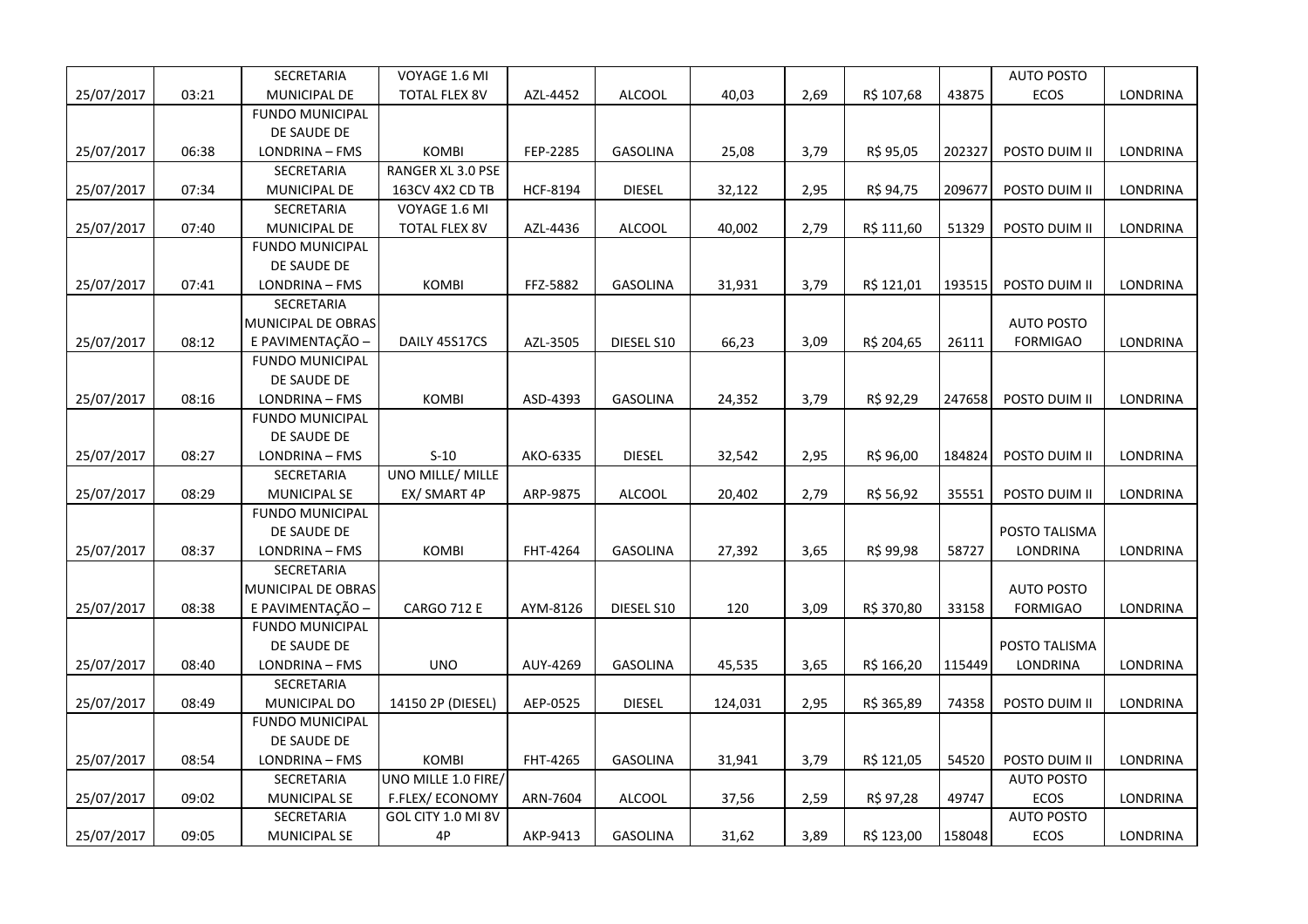|            |       | SECRETARIA             |                      |          |                 |        |      |            |        |                     |                 |
|------------|-------|------------------------|----------------------|----------|-----------------|--------|------|------------|--------|---------------------|-----------------|
|            |       | MUNICIPAL DE OBRAS     |                      |          |                 |        |      |            |        | <b>AUTO POSTO</b>   |                 |
| 25/07/2017 | 09:06 | E PAVIMENTAÇÃO -       | <b>KOMBI FURGAO</b>  | AUX-8841 | <b>GASOLINA</b> | 27,57  | 3,75 | R\$ 103,39 | 78746  | <b>FORMIGAO</b>     | <b>LONDRINA</b> |
|            |       | <b>SECRETARIA</b>      | UNO MILLE 1.0 FIRE/  |          |                 |        |      |            |        | <b>POSTO</b>        |                 |
| 25/07/2017 | 09:12 | MUNICIPAL DE           | F.FLEX/ECONOMY       | AQG-6092 | <b>ALCOOL</b>   | 36,803 | 2,69 | R\$ 99,00  | 58244  | PETROITALIA         | LONDRINA        |
|            |       | <b>FUNDO MUNICIPAL</b> |                      |          |                 |        |      |            |        |                     |                 |
|            |       | DE SAUDE DE            |                      |          |                 |        |      |            |        |                     |                 |
| 25/07/2017 | 09:24 | LONDRINA - FMS         | <b>UNO</b>           | APD-0661 | GASOLINA        | 35,301 | 3,79 | R\$ 133,79 | 144090 | POSTO DUIM II       | LONDRINA        |
|            |       | ADMINISTRAÇÃO DOS      |                      |          |                 |        |      |            |        |                     |                 |
|            |       | <b>CEMITÉRIOS E</b>    | UNO MILLE 1.0 FIRE/  |          |                 |        |      |            |        |                     |                 |
|            |       | SERVIÇOS               | F.FLEX/ECONOMY       |          |                 |        |      |            |        | <b>AUTO POSTO</b>   |                 |
| 25/07/2017 | 09:36 | <b>FUNERARIOS DE</b>   | 4P                   | AWE-3856 | <b>GASOLINA</b> | 29,5   | 3,89 | R\$ 114,76 | 55195  | ECOS                | LONDRINA        |
|            |       | SECRETARIA             | UNO MILLE 1.0 FIRE/  |          |                 |        |      |            |        |                     |                 |
| 25/07/2017 | 10:08 | MUNICIPAL DE           | F.FLEX/ECONOMY       | AOZ-9012 | <b>ALCOOL</b>   | 38,252 | 2,79 | R\$ 106,72 | 126802 | POSTO DUIM II       | <b>LONDRINA</b> |
|            |       | <b>FUNDO MUNICIPAL</b> |                      |          |                 |        |      |            |        |                     |                 |
|            |       | DE SAUDE DE            |                      |          |                 |        |      |            |        |                     |                 |
| 25/07/2017 | 10:30 | LONDRINA - FMS         | <b>KOMBI</b>         | ALR-5579 | <b>GASOLINA</b> | 33,873 | 3,79 | R\$ 128,37 | 92292  | POSTO DUIM II       | LONDRINA        |
|            |       | SECRETARIA             | UNO MILLE 1.0 FIRE/  |          |                 |        |      |            |        | <b>POSTO</b>        |                 |
| 25/07/2017 | 11:06 | <b>MUNICIPAL SE</b>    | F.FLEX/ECONOMY       | AVW-4590 | <b>ALCOOL</b>   | 35,69  | 2,69 | R\$ 96,00  | 42944  | PETROITALIA         | LONDRINA        |
|            |       | <b>FUNDO MUNICIPAL</b> |                      |          |                 |        |      |            |        |                     |                 |
|            |       | DE SAUDE DE            |                      |          |                 |        |      |            |        | POSTO TALISMA       |                 |
| 25/07/2017 | 11:36 | LONDRINA - FMS         | <b>KOMBI</b>         | FFZ-5883 | GASOLINA        | 30,811 | 3,65 | R\$ 112,46 | 64612  | LONDRINA            | LONDRINA        |
|            |       | <b>FUNDO DE</b>        |                      |          |                 |        |      |            |        |                     |                 |
|            |       | REEQUIPAMENTO DO       |                      |          |                 |        |      |            |        |                     |                 |
|            |       | <b>CORPO DE</b>        |                      |          |                 |        |      |            |        | <b>AUTO POSTO</b>   |                 |
| 25/07/2017 | 11:50 | <b>BOMBEIROS-</b>      | S10 LTZ DD4A         | BBG-7092 | DIESEL S10      | 49,269 | 2,97 | R\$ 146,33 | 5314   | <b>ESTRELA GUIA</b> | <b>CURITIBA</b> |
|            |       | <b>FUNDO DE</b>        |                      |          |                 |        |      |            |        |                     |                 |
|            |       | REEQUIPAMENTO DO       |                      |          |                 |        |      |            |        |                     |                 |
|            |       | CORPO DE               |                      |          |                 |        |      |            |        |                     |                 |
| 25/07/2017 | 11:53 | BOMBEIROS -            | <b>TRANSIT</b>       | AXA-3392 | DIESEL S10      | 42,591 | 2,99 | R\$ 127,34 | 53306  | POSTO DUIM II       | LONDRINA        |
|            |       | SECRETARIA             | UNO MILLE 1.0 FIRE/  |          |                 |        |      |            |        |                     |                 |
| 25/07/2017 | 12:13 | <b>MUNICIPAL SE</b>    | F.FLEX/ECONOMY       | AQV-9331 | <b>ALCOOL</b>   | 17,61  | 2,79 | R\$ 49,13  | 54106  | POSTO DUIM II       | LONDRINA        |
|            |       | SECRETARIA             | GOL PLUS 1.0 MI      |          |                 |        |      |            |        | <b>POSTO</b>        |                 |
| 25/07/2017 | 12:15 | MUNICIPAL DO           | <b>TOTAL FLEX 4P</b> | ANJ-9403 | <b>ALCOOL</b>   | 37,55  | 2,69 | R\$ 101,00 | 144661 | PETROITALIA         | <b>LONDRINA</b> |
|            |       | <b>FUNDO MUNICIPAL</b> |                      |          |                 |        |      |            |        |                     |                 |
|            |       | DE SAUDE DE            |                      |          |                 |        |      |            |        |                     |                 |
| 25/07/2017 | 12:26 | LONDRINA - FMS         | <b>VOLARE W9 ON</b>  | AYW-4344 | DIESEL S10      | 98,531 | 2,99 | R\$ 294,60 | 33969  | POSTO DUIM II       | <b>LONDRINA</b> |
|            |       | <b>FUNDO MUNICIPAL</b> |                      |          |                 |        |      |            |        |                     |                 |
|            |       | DE SAUDE DE            |                      |          |                 |        |      |            |        | POSTO TALISMA       |                 |
| 25/07/2017 | 13:08 | LONDRINA - FMS         | <b>KOMBI</b>         | FEP-2284 | <b>GASOLINA</b> | 21,442 | 3,65 | R\$ 78,26  | 61192  | LONDRINA            | LONDRINA        |
|            |       | <b>SECRETARIA</b>      | UNO MILLE 1.0 FIRE/  |          |                 |        |      |            |        | <b>POSTO</b>        |                 |
| 25/07/2017 | 13:29 | MUNICIPAL DE           | F.FLEX/ECONOMY       | AQG-6107 | <b>ALCOOL</b>   | $30\,$ | 2,69 | R\$ 80,70  | 99483  | PETROITALIA         | LONDRINA        |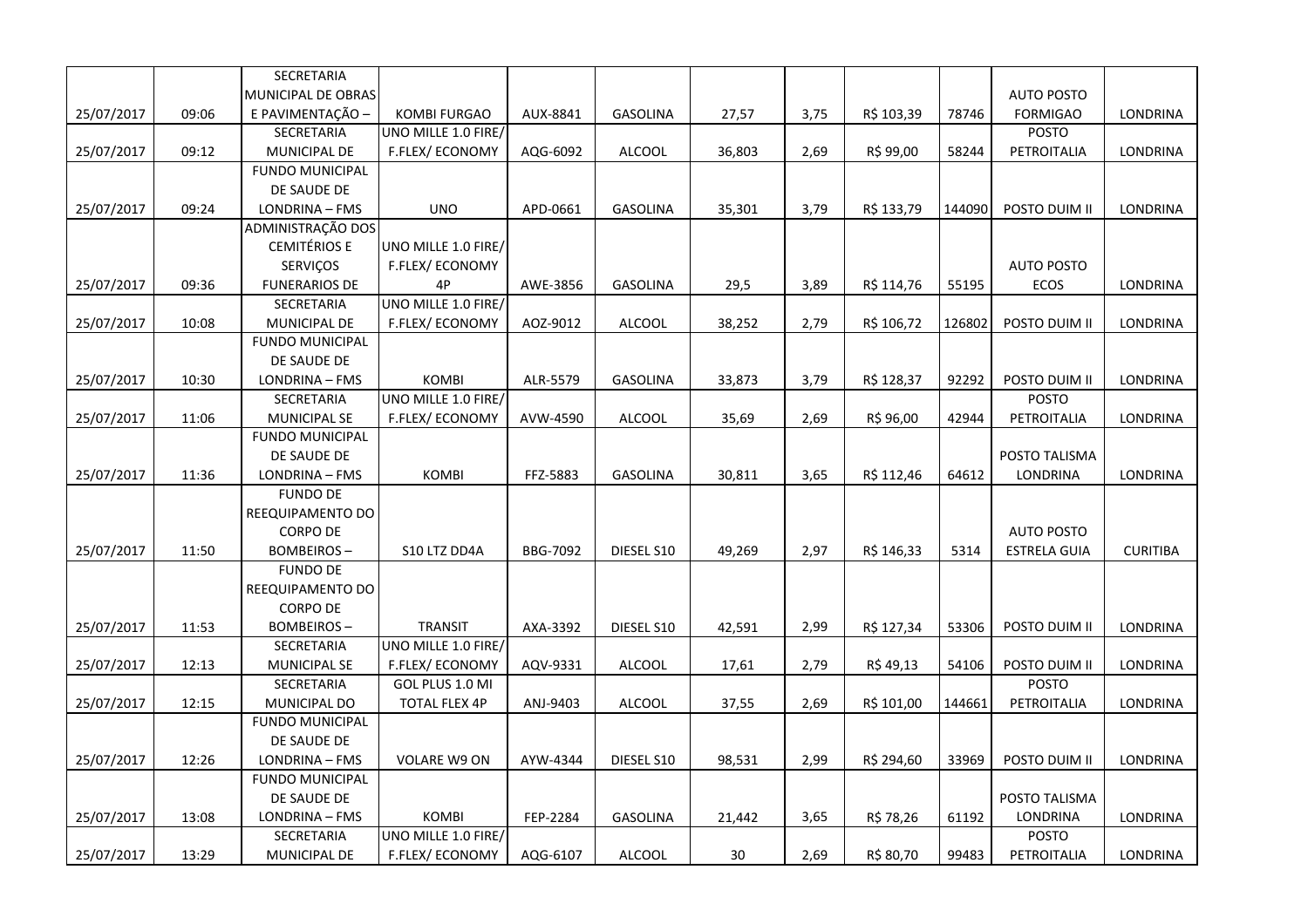|            |       | SECRETARIA             |                     |                 |                 |         |      |            |        |                   |                 |
|------------|-------|------------------------|---------------------|-----------------|-----------------|---------|------|------------|--------|-------------------|-----------------|
| 25/07/2017 | 13:42 | MUNICIPAL DE           | <b>KOMBI FURGAO</b> | AJX-8610        | <b>GASOLINA</b> | 23,931  | 3,79 | R\$ 90,69  | 13140  | POSTO DUIM II     | <b>LONDRINA</b> |
|            |       | <b>FUNDACAO DE</b>     | UNO MILLE 1.0 FIRE/ |                 |                 |         |      |            |        | <b>AUTO POSTO</b> |                 |
| 25/07/2017 | 14:36 | <b>ESPORTES DE</b>     | F.FLEX/ECONOMY      | ARN-7823        | <b>ALCOOL</b>   | 41,382  | 2,49 | R\$ 103,04 | 60751  | ECOS              | LONDRINA        |
|            |       | SECRETARIA             |                     |                 |                 |         |      |            |        |                   |                 |
| 25/07/2017 | 14:47 | MUNICIPAL DE           | 7900 CD 4P (DIESEL) | AIK-3686        | <b>DIESEL</b>   | 54,003  | 2,95 | R\$ 159,30 | 61501  | POSTO DUIM II     | LONDRINA        |
|            |       | SECRETARIA             | WEEKEND             |                 |                 |         |      |            |        |                   |                 |
| 25/07/2017 | 14:59 | MUNICIPAL DE           | ADVENTURE           | BAJ-7690        | ALCOOL          | 32,383  | 2,79 | R\$ 90,34  | 45805  | POSTO DUIM II     | LONDRINA        |
|            |       | <b>FUNDO MUNICIPAL</b> |                     |                 |                 |         |      |            |        |                   |                 |
|            |       | DE SAUDE DE            |                     |                 |                 |         |      |            |        | <b>POSTO</b>      |                 |
| 25/07/2017 | 15:10 | LONDRINA - FMS         | <b>KOMBI</b>        | FEP-2301        | <b>GASOLINA</b> | 21,11   | 3,79 | R\$ 80,00  | 160763 | PETROITALIA       | LONDRINA        |
|            |       | <b>FUNDO MUNICIPAL</b> |                     |                 |                 |         |      |            |        |                   |                 |
|            |       | DE SAUDE DE            |                     |                 |                 |         |      |            |        |                   |                 |
| 25/07/2017 | 15:17 | LONDRINA - FMS         | MASTER 2.3 DCI      | PAR-9940        | DIESEL S10      | 48,832  | 2,99 | R\$ 146,00 | 35853  | POSTO DUIM II     | LONDRINA        |
|            |       | SECRETARIA             | UNO MILLE 1.0 FIRE/ |                 |                 |         |      |            |        |                   |                 |
| 25/07/2017 | 15:21 | MUNICIPAL DE           | F.FLEX/ECONOMY      | ARQ-2643        | <b>ALCOOL</b>   | 39,566  | 2,79 | R\$ 110,39 | 86585  | POSTO DUIM II     | LONDRINA        |
|            |       | SECRETARIA             | UNO MILLE 1.0 FIRE/ |                 |                 |         |      |            |        |                   |                 |
| 25/07/2017 | 15:27 | MUNICIPAL DO           | F.FLEX/ECONOMY      | ALO-3480        | GASOLINA        | 25      | 3,79 | R\$ 94,75  | 205705 | POSTO DUIM II     | LONDRINA        |
|            |       | SECRETARIA             |                     |                 |                 |         |      |            |        | <b>POSTO</b>      |                 |
| 25/07/2017 | 15:36 | MUNICIPAL DE           | LOGAN EXPR 16 M     | AZO-6927        | <b>ALCOOL</b>   | 40,87   | 2,69 | R\$ 109,94 | 21194  | PETROITALIA       | LONDRINA        |
|            |       | SECRETARIA             |                     |                 |                 |         |      |            |        |                   |                 |
|            |       | MUNICIPAL DE OBRAS     |                     |                 |                 |         |      |            |        |                   |                 |
| 25/07/2017 | 15:39 | E PAVIMENTAÇÃO -       | COMET 150           | AUY-6791        | <b>GASOLINA</b> | 6,58    | 3,69 | R\$ 24,28  | 23328  | POSTO FARIA       | LONDRINA        |
|            |       | <b>FUNDO MUNICIPAL</b> |                     |                 |                 |         |      |            |        |                   |                 |
|            |       | DE SAUDE DE            |                     |                 |                 |         |      |            |        |                   |                 |
| 25/07/2017 | 15:47 | LONDRINA - FMS         | SPACEFOX            | <b>BAI-9774</b> | <b>GASOLINA</b> | 14,38   | 3,79 | R\$ 54,50  | 58995  | POSTO DUIM II     | <b>LONDRINA</b> |
|            |       | <b>FUNDO MUNICIPAL</b> |                     |                 |                 |         |      |            |        |                   |                 |
|            |       | DE SAUDE DE            |                     |                 |                 |         |      |            |        |                   |                 |
| 25/07/2017 | 15:59 | LONDRINA - FMS         | SPACEFOX            | <b>BAI-9775</b> | <b>GASOLINA</b> | 32,02   | 3,94 | R\$ 126,16 | 92049  | POSTO JARDIM      | CASCAVEL        |
|            |       | SECRETARIA             | UNO MILLE/ MILLE    |                 |                 |         |      |            |        | <b>AUTO POSTO</b> |                 |
| 25/07/2017 | 16:08 | MUNICIPAL DE           | EX/ SMART 4P        | AKK-4155        | GASOLINA        | 42      | 3,75 | R\$ 157,50 | 183976 | <b>FORMIGAO</b>   | LONDRINA        |
|            |       | SECRETARIA             | VOYAGE 1.6 MI       |                 |                 |         |      |            |        |                   |                 |
| 25/07/2017 | 16:12 | MUNICIPAL DE           | TOTAL FLEX 8V       | AZL-4470        | <b>ALCOOL</b>   | 45,882  | 2,79 | R\$ 128,01 | 71420  | POSTO CINCO       | LONDRINA        |
|            |       | <b>FUNDO MUNICIPAL</b> |                     |                 |                 |         |      |            |        |                   |                 |
|            |       | DE SAUDE DE            |                     |                 |                 |         |      |            |        |                   |                 |
| 25/07/2017 | 16:38 | LONDRINA - FMS         | VOLARE W9 ON        | AYW-4166        | DIESEL S10      | 106,023 | 2,99 | R\$ 317,00 | 43515  | POSTO DUIM II     | LONDRINA        |
|            |       | <b>FUNDO MUNICIPAL</b> |                     |                 |                 |         |      |            |        |                   |                 |
|            |       | DE SAUDE DE            |                     |                 |                 |         |      |            |        |                   |                 |
| 25/07/2017 | 16:44 | LONDRINA - FMS         | <b>CELTA</b>        | AWM-8660        | <b>GASOLINA</b> | 45      | 3,69 | R\$ 166,05 | 23067  | POSTO CINCAO      | LONDRINA        |
|            |       | <b>FUNDO MUNICIPAL</b> |                     |                 |                 |         |      |            |        |                   |                 |
|            |       | DE SAUDE DE            |                     |                 |                 |         |      |            |        |                   |                 |
| 25/07/2017 | 16:46 | LONDRINA - FMS         | <b>KOMBI</b>        | ASD-4376        | <b>GASOLINA</b> | 20,852  | 3,79 | R\$ 79,02  | 306191 | POSTO DUIM II     | <b>LONDRINA</b> |
|            |       |                        |                     |                 |                 |         |      |            |        |                   |                 |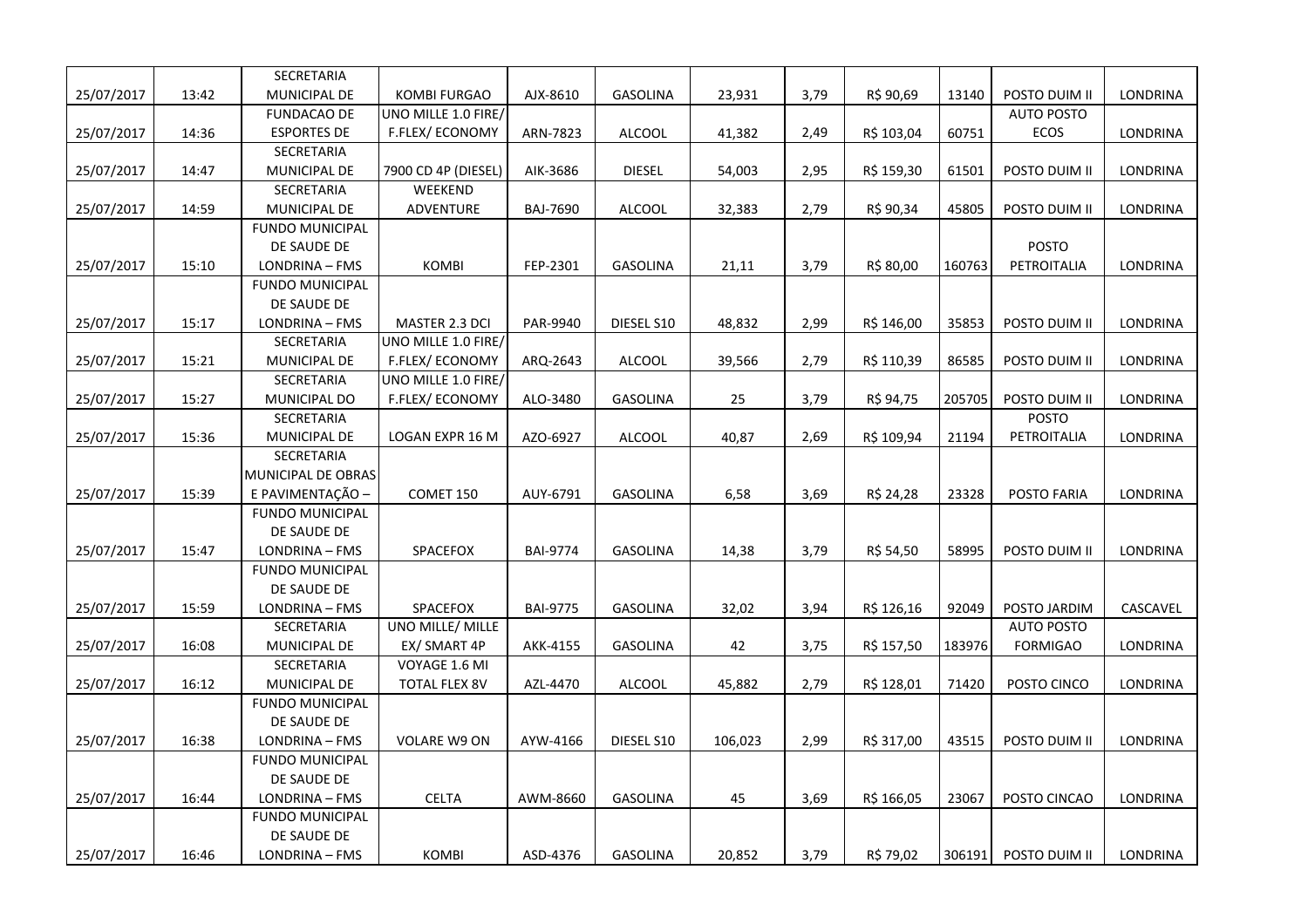|            |       | <b>FUNDO MUNICIPAL</b> |                     |                 |                 |        |      |            |        |                   |                 |
|------------|-------|------------------------|---------------------|-----------------|-----------------|--------|------|------------|--------|-------------------|-----------------|
|            |       | DE SAUDE DE            |                     |                 |                 |        |      |            |        |                   |                 |
| 25/07/2017 | 17:12 | LONDRINA - FMS         | MASTER 2.3 DCI      | PAR-9941        | DIESEL S10      | 48,362 | 2,99 | R\$ 144,60 | 35663  | POSTO DUIM II     | <b>LONDRINA</b> |
|            |       | <b>FUNDO MUNICIPAL</b> |                     |                 |                 |        |      |            |        |                   |                 |
|            |       | DE SAUDE DE            |                     |                 |                 |        |      |            |        |                   |                 |
| 25/07/2017 | 17:18 | LONDRINA - FMS         | <b>BOXER</b>        | AXL-7395        | DIESEL S10      | 68,602 | 2,99 | R\$ 205,11 | 155617 | POSTO DUIM II     | LONDRINA        |
|            |       | <b>FUNDO MUNICIPAL</b> |                     |                 |                 |        |      |            |        |                   |                 |
|            |       | DE SAUDE DE            | MASTER 2.3 DCI      |                 |                 |        |      |            |        |                   |                 |
| 25/07/2017 | 18:18 | LONDRINA - FMS         | FURGÃO 16V          | AZL-6276        | DIESEL S10      | 62,69  | 2,99 | R\$ 187,44 | 137997 | POSTO DUIM II     | LONDRINA        |
|            |       | <b>FUNDO MUNICIPAL</b> |                     |                 |                 |        |      |            |        |                   |                 |
|            |       | DE SAUDE DE            |                     |                 |                 |        |      |            |        |                   |                 |
| 25/07/2017 | 19:40 | LONDRINA - FMS         | JUMPER J 2.3        | AZX-7928        | DIESEL S10      | 41,123 | 2,99 | R\$ 122,95 | 103503 | POSTO DUIM II     | LONDRINA        |
|            |       | <b>FUNDO MUNICIPAL</b> |                     |                 |                 |        |      |            |        |                   |                 |
|            |       | DE SAUDE DE            |                     |                 |                 |        |      |            |        |                   |                 |
| 25/07/2017 | 20:02 | LONDRINA - FMS         | JUMPER J 2.3        | AZX-7915        | DIESEL S10      | 65,042 | 2,99 | R\$ 194,47 | 112017 | POSTO DUIM II     | LONDRINA        |
|            |       | SECRETARIA             | UNO MILLE 1.0 FIRE/ |                 |                 |        |      |            |        |                   |                 |
| 25/07/2017 | 20:20 | <b>MUNICIPAL SE</b>    | F.FLEX/ECONOMY      | AVW-4254        | <b>ALCOOL</b>   | 38,671 | 2,79 | R\$ 107,89 | 91216  | POSTO DUIM II     | LONDRINA        |
|            |       | <b>FUNDO MUNICIPAL</b> |                     |                 |                 |        |      |            |        |                   |                 |
|            |       | DE SAUDE DE            |                     |                 |                 |        |      |            |        |                   |                 |
| 25/07/2017 | 20:40 | LONDRINA - FMS         | SPRINTER-415        | BAG-9371        | DIESEL S10      | 57,211 | 2,99 | R\$ 171,06 | 58481  | POSTO DUIM II     | LONDRINA        |
|            |       | <b>FUNDO MUNICIPAL</b> |                     |                 |                 |        |      |            |        |                   |                 |
|            |       | DE SAUDE DE            | MASTER 2.3 DCI      |                 |                 |        |      |            |        |                   |                 |
| 25/07/2017 | 20:44 | LONDRINA - FMS         | FURGÃO 16V          | AZL-6474        | DIESEL S10      | 68,093 | 2,99 | R\$ 203,59 | 100193 | POSTO DUIM II     | LONDRINA        |
|            |       | <b>FUNDO DE</b>        |                     |                 |                 |        |      |            |        |                   |                 |
|            |       | REEQUIPAMENTO DO       |                     |                 |                 |        |      |            |        |                   |                 |
|            |       | <b>CORPO DE</b>        |                     |                 |                 |        |      |            |        |                   |                 |
| 25/07/2017 | 21:18 | <b>BOMBEIROS-</b>      | <b>TRANSIT</b>      | ATM-6224        | DIESEL S10      | 51,95  | 2,99 | R\$ 155,33 | 108664 | POSTO DUIM II     | LONDRINA        |
|            |       | <b>FUNDO MUNICIPAL</b> |                     |                 |                 |        |      |            |        |                   |                 |
|            |       | DE SAUDE DE            |                     |                 |                 |        |      |            |        | <b>POSTO</b>      |                 |
| 25/07/2017 | 22:23 | LONDRINA - FMS         | <b>ONIX 1.0</b>     | <b>BAG-1791</b> | <b>GASOLINA</b> | 31,924 | 3,79 | R\$ 120,99 | 69700  | PETROITALIA       | LONDRINA        |
|            |       | SECRETARIA             | ASTRA SED.          |                 |                 |        |      |            |        | <b>AUTO POSTO</b> |                 |
| 26/07/2017 | 00:28 | MUNICIPAL DE           | ADVANT. 2.0 8V      | AUE-4758        | <b>ALCOOL</b>   | 40,972 | 2,49 | R\$ 102,02 | 90472  | ECOS              | LONDRINA        |
|            |       | SECRETARIA             | ASTRA SED.          |                 |                 |        |      |            |        | <b>AUTO POSTO</b> |                 |
| 26/07/2017 | 01:04 | MUNICIPAL DE           | ADVANT. 2.0 8V      | AUE-4726        | <b>ALCOOL</b>   | 38,631 | 2,49 | R\$ 96,19  | 104891 | <b>ECOS</b>       | LONDRINA        |
|            |       | SECRETARIA             | WEEKEND             |                 |                 |        |      |            |        | <b>AUTO POSTO</b> |                 |
| 26/07/2017 | 05:51 | MUNICIPAL DE           | ADVENTURE           | BAJ-7691        | <b>ALCOOL</b>   | 38,301 | 2,49 | R\$ 95,37  | 35438  | <b>ECOS</b>       | LONDRINA        |
|            |       | SECRETARIA             |                     |                 |                 |        |      |            |        |                   |                 |
| 26/07/2017 | 07:31 | MUNICIPAL DE           | <b>XRE 300</b>      | AVF-3910        | <b>GASOLINA</b> | 9,073  | 3,79 | R\$ 34,38  | 27835  | POSTO DUIM II     | LONDRINA        |
|            |       | <b>FUNDO MUNICIPAL</b> |                     |                 |                 |        |      |            |        |                   |                 |
|            |       | DE SAUDE DE            |                     |                 |                 |        |      |            |        | POSTO TALISMA     |                 |
| 26/07/2017 | 07:41 | LONDRINA - FMS         | <b>HATCH</b>        | AWM-8621        | <b>GASOLINA</b> | 30,137 | 3,65 | R\$ 110,00 | 53737  | <b>LONDRINA</b>   | LONDRINA        |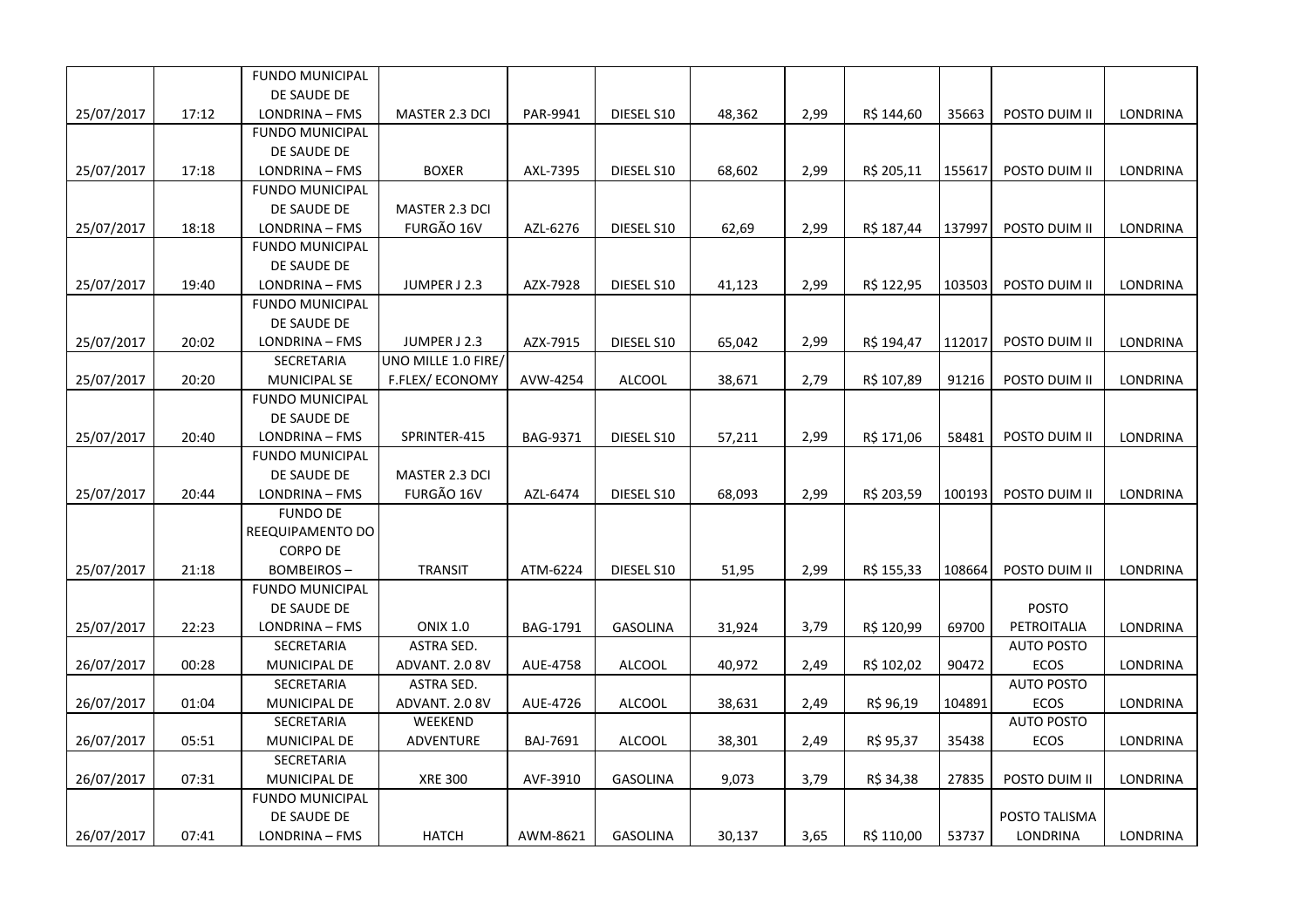|            |       | SECRETARIA             | MERIVA JOY 1.4           |                 |                 |        |      |            |        | <b>AUTO POSTO</b> |          |
|------------|-------|------------------------|--------------------------|-----------------|-----------------|--------|------|------------|--------|-------------------|----------|
| 26/07/2017 | 07:51 | MUNICIPAL DE           | <b>MPFI 8V ECONOFLEX</b> | HFO-7606        | <b>ALCOOL</b>   | 34,518 | 2,49 | R\$ 85,95  | 127913 | <b>ECOS</b>       | LONDRINA |
|            |       | <b>FUNDO MUNICIPAL</b> |                          |                 |                 |        |      |            |        |                   |          |
|            |       | DE SAUDE DE            |                          |                 |                 |        |      |            |        |                   |          |
| 26/07/2017 | 08:09 | LONDRINA - FMS         | <b>CELTA</b>             | AWM-8669        | <b>GASOLINA</b> | 45,731 | 3,79 | R\$ 173,32 | 20736  | POSTO DUIM II     | LONDRINA |
|            |       | SECRETARIA             | UNO MILLE 1.0 FIRE/      |                 |                 |        |      |            |        | <b>POSTO</b>      |          |
| 26/07/2017 | 08:13 | <b>MUNICIPAL SE</b>    | F.FLEX/ECONOMY           | AVW-4314        | <b>ALCOOL</b>   | 42,305 | 2,69 | R\$ 113,80 | 22213  | PETROITALIA       | LONDRINA |
|            |       | SECRETARIA             |                          |                 |                 |        |      |            |        |                   |          |
| 26/07/2017 | 08:14 | MUNICIPAL DE           | <b>KOMBI FURGAO</b>      | AKN-3676        | GASOLINA        | 37,672 | 3,79 | R\$ 142,77 | 178085 | POSTO DUIM II     | LONDRINA |
|            |       | SECRETARIA             |                          |                 |                 |        |      |            |        |                   |          |
| 26/07/2017 | 08:15 | MUNICIPAL DE           | <b>XRE 300</b>           | AYD-9504        | GASOLINA        | 9,601  | 3,79 | R\$ 36,38  | 32539  | POSTO DUIM II     | LONDRINA |
|            |       | SECRETARIA             |                          |                 |                 |        |      |            |        |                   |          |
| 26/07/2017 | 08:17 | MUNICIPAL DE           | <b>XRE 300</b>           | AYD-9580        | GASOLINA        | 9,862  | 3,79 | R\$ 37,37  | 23281  | POSTO DUIM II     | LONDRINA |
|            |       | <b>FUNDO MUNICIPAL</b> |                          |                 |                 |        |      |            |        |                   |          |
|            |       | DE SAUDE DE            |                          |                 |                 |        |      |            |        |                   |          |
| 26/07/2017 | 08:18 | LONDRINA - FMS         | <b>UNO</b>               | AKR-5980        | <b>GASOLINA</b> | 31,403 | 3,79 | R\$ 119,01 | 117686 | POSTO DUIM II     | LONDRINA |
|            |       | <b>FUNDO MUNICIPAL</b> |                          |                 |                 |        |      |            |        |                   |          |
|            |       | DE SAUDE DE            |                          |                 |                 |        |      |            |        |                   |          |
| 26/07/2017 | 08:19 | LONDRINA - FMS         | <b>UNO</b>               | AAW-2630        | <b>GASOLINA</b> | 28,242 | 3,79 | R\$ 107,03 | 252998 | POSTO DUIM II     | LONDRINA |
|            |       | SECRETARIA             | <b>BAND.PICAPE</b>       |                 |                 |        |      |            |        |                   |          |
|            |       | MUNICIPAL DE OBRAS     | <b>CHASSI CURTO</b>      |                 |                 |        |      |            |        | POSTO             |          |
| 26/07/2017 | 08:20 | E PAVIMENTAÇÃO -       | <b>DIESEL</b>            | ABP-1581        | <b>DIESEL</b>   | 32,776 | 2,99 | R\$ 98,00  | 29715  | PETROITALIA       | LONDRINA |
|            |       | <b>FUNDO MUNICIPAL</b> |                          |                 |                 |        |      |            |        |                   |          |
|            |       | DE SAUDE DE            |                          |                 |                 |        |      |            |        |                   |          |
| 26/07/2017 | 08:20 | LONDRINA - FMS         | <b>UNO</b>               | AKQ-6985        | <b>GASOLINA</b> | 30     | 3,79 | R\$ 113,70 | 173422 | POSTO DUIM II     | LONDRINA |
|            |       | <b>FUNDO DE</b>        |                          |                 |                 |        |      |            |        |                   |          |
|            |       | REEQUIPAMENTO DO       |                          |                 |                 |        |      |            |        |                   |          |
|            |       | <b>CORPO DE</b>        |                          |                 |                 |        |      |            |        |                   |          |
| 26/07/2017 | 08:24 | <b>BOMBEIROS-</b>      | COBALT                   | AVO-4822        | <b>ALCOOL</b>   | 44,741 | 2,79 | R\$ 124,82 | 36774  | POSTO DUIM II     | LONDRINA |
|            |       | SECRETARIA             | S10 PICKUP               |                 |                 |        |      |            |        | <b>POSTO</b>      |          |
| 26/07/2017 | 08:41 | MUNICIPAL SE           | <b>EXECUTIVE CD 4.3</b>  | AWM-4667        | <b>ALCOOL</b>   | 56,134 | 2,69 | R\$ 151,00 | 84546  | PETROITALIA       | LONDRINA |
|            |       | SECRETARIA             |                          |                 |                 |        |      |            |        |                   |          |
|            |       | <b>MUNICIPAL SE</b>    |                          |                 |                 |        |      |            |        | POSTO TALISMA     |          |
| 26/07/2017 | 08:46 | ASSISTNCIA SOCIAL-     | <b>AIRCROSS 16 FEEL</b>  | BAY-3670        | <b>ALCOOL</b>   | 49,981 | 2,49 | R\$ 124,45 | 5256   | LONDRINA          | LONDRINA |
|            |       | <b>FUNDO MUNICIPAL</b> |                          |                 |                 |        |      |            |        |                   |          |
|            |       | DE SAUDE DE            |                          |                 |                 |        |      |            |        | POSTO TALISMA     |          |
| 26/07/2017 | 08:50 | LONDRINA - FMS         | <b>UNO</b>               | AKP-1923        | <b>GASOLINA</b> | 34,924 | 3,66 | R\$ 127,74 | 138213 | <b>LONDRINA</b>   | LONDRINA |
|            |       | ADMINISTRAÇÃO DOS      |                          |                 |                 |        |      |            |        |                   |          |
|            |       | <b>CEMITÉRIOS E</b>    |                          |                 |                 |        |      |            |        |                   |          |
|            |       | SERVIÇOS               |                          |                 |                 |        |      |            |        |                   |          |
| 26/07/2017 | 09:18 | <b>FUNERARIOS DE</b>   | <b>S10 LS DS4</b>        | <b>BAR-4452</b> | DIESEL S10      | 74,204 | 2,99 | R\$ 221,86 | 50021  | POSTO DUIM II     | LONDRINA |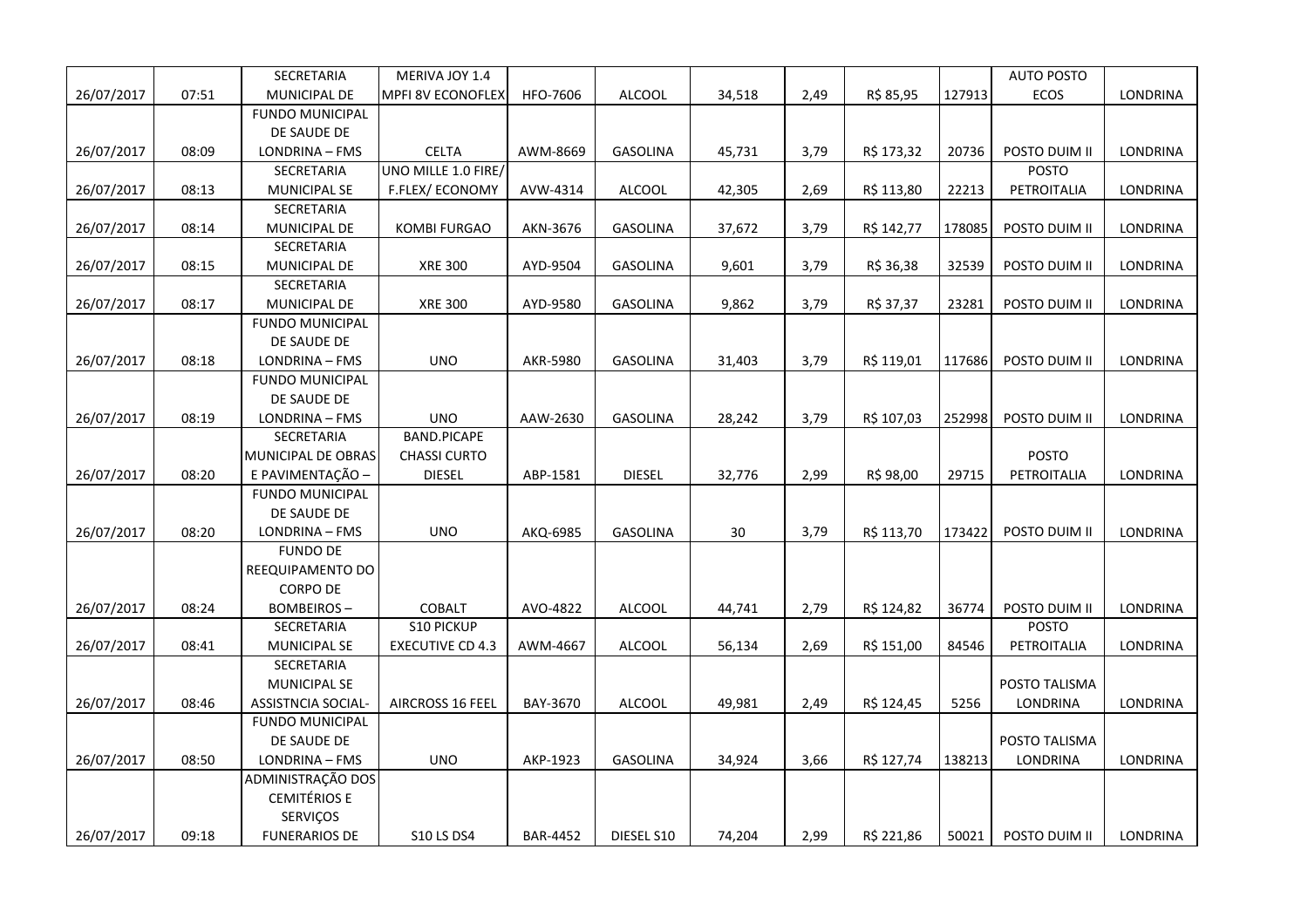|            |       | SECRETARIA             |                          |                 |                 |        |      |            |        |                     |                 |
|------------|-------|------------------------|--------------------------|-----------------|-----------------|--------|------|------------|--------|---------------------|-----------------|
|            |       | MUNICIPAL DE OBRAS     |                          |                 |                 |        |      |            |        | <b>POSTO</b>        |                 |
| 26/07/2017 | 09:41 | E PAVIMENTAÇÃO -       | <b>KOMBI FURGAO</b>      | ALD-1546        | <b>GASOLINA</b> | 30     | 3,79 | R\$ 113,70 | 103181 | PETROITALIA         | LONDRINA        |
|            |       | <b>SECRETARIA</b>      | UNO MILLE 1.0 FIRE/      |                 |                 |        |      |            |        | POSTO               |                 |
| 26/07/2017 | 09:43 | MUNICIPAL SE           | F.FLEX/ECONOMY           | AVW-4586        | ALCOOL          | 42,755 | 2,69 | R\$ 115,01 | 74859  | PETROITALIA         | LONDRINA        |
|            |       | SECRETARIA             | UNO MILLE 1.0 FIRE/      |                 |                 |        |      |            |        |                     |                 |
|            |       | MUNICIPAL DE OBRAS     | F.FLEX/ECONOMY           |                 |                 |        |      |            |        |                     |                 |
| 26/07/2017 | 09:48 | E PAVIMENTAÇÃO -       | 4P                       | ALO-3484        | GASOLINA        | 30,121 | 3,79 | R\$ 114,15 | 98863  | POSTO DUIM II       | LONDRINA        |
|            |       | <b>FUNDO MUNICIPAL</b> |                          |                 |                 |        |      |            |        |                     |                 |
|            |       | DE SAUDE DE            |                          |                 |                 |        |      |            |        |                     |                 |
| 26/07/2017 | 09:54 | LONDRINA - FMS         | <b>STRADA</b>            | AKO-8021        | <b>ALCOOL</b>   | 53,09  | 2,79 | R\$ 148,12 | 120779 | POSTO DUIM II       | LONDRINA        |
|            |       | ADMINISTRAÇÃO DOS      |                          |                 |                 |        |      |            |        |                     |                 |
|            |       | <b>CEMITÉRIOS E</b>    | <b>S10 BLAZER COLINA</b> |                 |                 |        |      |            |        |                     |                 |
|            |       | <b>SERVIÇOS</b>        | 2.4/2.4 MPFI             |                 |                 |        |      |            |        | <b>AUTO POSTO</b>   |                 |
| 26/07/2017 | 09:58 | <b>FUNERARIOS DE</b>   | F.POWER                  | AQE-6474        | <b>DIESEL</b>   | 33     | 2,99 | R\$ 98,67  | 380552 | <b>FORMIGAO</b>     | LONDRINA        |
|            |       | <b>FUNDO MUNICIPAL</b> |                          |                 |                 |        |      |            |        |                     |                 |
|            |       | DE SAUDE DE            |                          |                 |                 |        |      |            |        | POSTO TALISMA       |                 |
| 26/07/2017 | 10:02 | LONDRINA - FMS         | <b>UNO</b>               | AJZ-1801        | <b>GASOLINA</b> | 39,614 | 3,65 | R\$ 144,59 | 160306 | <b>LONDRINA</b>     | LONDRINA        |
|            |       | SECRETARIA             | UNO MILLE 1.0 FIRE/      |                 |                 |        |      |            |        |                     |                 |
|            |       | MUNICIPAL DE OBRAS     | F.FLEX/ECONOMY           |                 |                 |        |      |            |        | <b>POSTO</b>        |                 |
| 26/07/2017 | 10:02 | E PAVIMENTAÇÃO -       | 4P                       | AUY-4344        | <b>GASOLINA</b> | 38,264 | 3,79 | R\$ 145,02 | 83622  | PETROITALIA         | LONDRINA        |
|            |       | <b>FUNDO MUNICIPAL</b> |                          |                 |                 |        |      |            |        |                     |                 |
|            |       | DE SAUDE DE            |                          |                 |                 |        |      |            |        | <b>AUTO POSTO</b>   |                 |
| 26/07/2017 | 10:02 | LONDRINA - FMS         | <b>KOMBI</b>             | FIZ-9582        | GASOLINA        | 36,77  | 3,89 | R\$ 143,04 | 137720 | ECOS                | LONDRINA        |
|            |       | SECRETARIA             |                          |                 |                 |        |      |            |        | <b>AUTO POSTO</b>   |                 |
| 26/07/2017 | 10:19 | MUNICIPAL DE           | C3 PICASSO GLX M         | EUE-1132        | <b>GASOLINA</b> | 44,631 | 3,79 | R\$ 169,15 | 68643  | <b>ESTRELA GUIA</b> | <b>CURITIBA</b> |
|            |       | SECRETARIA             | CORSA HAT. PREM.         |                 |                 |        |      |            |        |                     |                 |
| 26/07/2017 | 10:24 | MUNICIPAL DE           | 1.0/1.0 FLEXPOWER        | AQT-7596        | <b>GASOLINA</b> | 40     | 3,69 | R\$ 147,60 | 73367  | POSTO CINCAO        | LONDRINA        |
|            |       | <b>FUNDO MUNICIPAL</b> |                          |                 |                 |        |      |            |        |                     |                 |
|            |       | DE SAUDE DE            |                          |                 |                 |        |      |            |        |                     |                 |
| 26/07/2017 | 10:31 | LONDRINA - FMS         | <b>UNO</b>               | AMN-4157        | <b>GASOLINA</b> | 33,57  | 3,79 | R\$ 127,23 | 171560 | POSTO DUIM II       | LONDRINA        |
|            |       | SECRETARIA             | MERIVA JOY 1.4           |                 |                 |        |      |            |        | <b>AUTO POSTO</b>   |                 |
| 26/07/2017 | 10:51 | MUNICIPAL DE           | <b>MPFI 8V ECONOFLEX</b> | <b>HFO-7605</b> | ALCOOL          | 33,981 | 2,59 | R\$ 88,01  | 113193 | ECOS                | LONDRINA        |
|            |       | <b>FUNDO MUNICIPAL</b> |                          |                 |                 |        |      |            |        |                     |                 |
|            |       | DE SAUDE DE            |                          |                 |                 |        |      |            |        |                     |                 |
| 26/07/2017 | 10:52 | LONDRINA - FMS         | GOL                      | <b>BAL-4901</b> | <b>GASOLINA</b> | 40,873 | 3,79 | R\$ 154,90 | 27157  | POSTO DUIM II       | LONDRINA        |
|            |       | SECRETARIA             |                          |                 |                 |        |      |            |        | <b>AUTO POSTO</b>   |                 |
| 26/07/2017 | 10:53 | MUNICIPAL DE           | UNO EVOLUTION 1.4        | AZI-6585        | <b>ALCOOL</b>   | 33,21  | 2,59 | R\$ 86,01  | 19009  | ECOS                | LONDRINA        |
|            |       | <b>FUNDO MUNICIPAL</b> |                          |                 |                 |        |      |            |        |                     |                 |
|            |       | DE SAUDE DE            |                          |                 |                 |        |      |            |        |                     |                 |
| 26/07/2017 | 10:56 | LONDRINA - FMS         | <b>STRADA</b>            | AGE-4102        | <b>ALCOOL</b>   | 29,002 | 2,79 | R\$ 80,91  | 131539 | POSTO DUIM II       | LONDRINA        |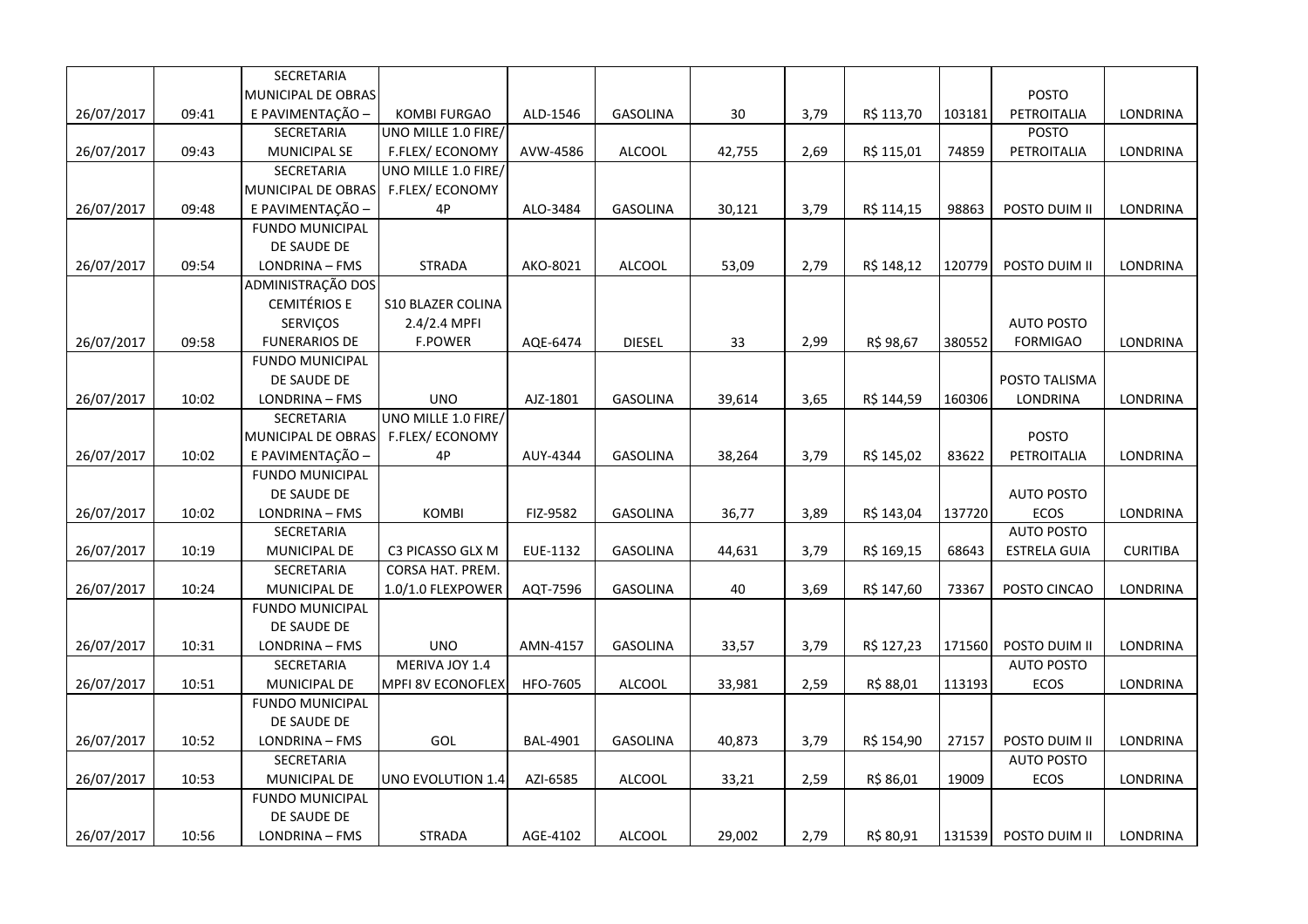| MUNICIPAL DE<br><b>ONIX 1.0</b><br>3,79<br>PETROITALIA<br>26/07/2017<br>11:11<br>BAG-1799<br>GASOLINA<br>36,945<br>R\$ 140,02<br>10308<br>LONDRINA<br>SECRETARIA<br>UNO MILLE 1.0 FIRE/<br>2,79<br>26/07/2017<br>11:25<br><b>MUNICIPAL SE</b><br><b>F.FLEX/ECONOMY</b><br>AVW-4312<br><b>ALCOOL</b><br>30,99<br>R\$ 86,46<br>28032<br>POSTO DUIM II<br>LONDRINA<br><b>FUNDO MUNICIPAL</b><br>DE SAUDE DE<br>POSTO TALISMA<br><b>UNO</b><br>2,49<br>LONDRINA - FMS<br>R\$ 93,00<br>94481<br>LONDRINA<br>26/07/2017<br>11:31<br>APH-0971<br><b>ALCOOL</b><br>37,35<br>LONDRINA<br>SECRETARIA<br>MUNICIPAL DE OBRAS<br>CARGO 1317/1317<br><b>AUTO POSTO</b><br>E PAVIMENTAÇÃO -<br>2,99<br>11:38<br>E T 2P (DIESEL)<br>ATU-4096<br><b>DIESEL</b><br>R\$ 375,10<br>94361<br><b>FORMIGAO</b><br>LONDRINA<br>26/07/2017<br>125,45<br>SECRETARIA<br>MUNICIPAL DE<br>MOTONIVELADORA<br><b>AUTO POSTO</b><br>2,99<br>26/07/2017<br>11:43<br>RG 140<br>PML-5070<br><b>DIESEL</b><br>220<br>R\$ 657,80<br><b>FORMIGAO</b><br><b>LONDRINA</b><br><b>AGRICULTURA E</b><br>2481<br>SECRETARIA<br><b>AUTO POSTO</b><br><b>MUNICIPAL DE</b> |            |       | SECRETARIA           |                |          |               |     |      |            |      | POSTO           |          |
|-----------------------------------------------------------------------------------------------------------------------------------------------------------------------------------------------------------------------------------------------------------------------------------------------------------------------------------------------------------------------------------------------------------------------------------------------------------------------------------------------------------------------------------------------------------------------------------------------------------------------------------------------------------------------------------------------------------------------------------------------------------------------------------------------------------------------------------------------------------------------------------------------------------------------------------------------------------------------------------------------------------------------------------------------------------------------------------------------------------------------------|------------|-------|----------------------|----------------|----------|---------------|-----|------|------------|------|-----------------|----------|
|                                                                                                                                                                                                                                                                                                                                                                                                                                                                                                                                                                                                                                                                                                                                                                                                                                                                                                                                                                                                                                                                                                                             |            |       |                      |                |          |               |     |      |            |      |                 |          |
|                                                                                                                                                                                                                                                                                                                                                                                                                                                                                                                                                                                                                                                                                                                                                                                                                                                                                                                                                                                                                                                                                                                             |            |       |                      |                |          |               |     |      |            |      |                 |          |
|                                                                                                                                                                                                                                                                                                                                                                                                                                                                                                                                                                                                                                                                                                                                                                                                                                                                                                                                                                                                                                                                                                                             |            |       |                      |                |          |               |     |      |            |      |                 |          |
|                                                                                                                                                                                                                                                                                                                                                                                                                                                                                                                                                                                                                                                                                                                                                                                                                                                                                                                                                                                                                                                                                                                             |            |       |                      |                |          |               |     |      |            |      |                 |          |
|                                                                                                                                                                                                                                                                                                                                                                                                                                                                                                                                                                                                                                                                                                                                                                                                                                                                                                                                                                                                                                                                                                                             |            |       |                      |                |          |               |     |      |            |      |                 |          |
|                                                                                                                                                                                                                                                                                                                                                                                                                                                                                                                                                                                                                                                                                                                                                                                                                                                                                                                                                                                                                                                                                                                             |            |       |                      |                |          |               |     |      |            |      |                 |          |
|                                                                                                                                                                                                                                                                                                                                                                                                                                                                                                                                                                                                                                                                                                                                                                                                                                                                                                                                                                                                                                                                                                                             |            |       |                      |                |          |               |     |      |            |      |                 |          |
|                                                                                                                                                                                                                                                                                                                                                                                                                                                                                                                                                                                                                                                                                                                                                                                                                                                                                                                                                                                                                                                                                                                             |            |       |                      |                |          |               |     |      |            |      |                 |          |
|                                                                                                                                                                                                                                                                                                                                                                                                                                                                                                                                                                                                                                                                                                                                                                                                                                                                                                                                                                                                                                                                                                                             |            |       |                      |                |          |               |     |      |            |      |                 |          |
|                                                                                                                                                                                                                                                                                                                                                                                                                                                                                                                                                                                                                                                                                                                                                                                                                                                                                                                                                                                                                                                                                                                             |            |       |                      |                |          |               |     |      |            |      |                 |          |
|                                                                                                                                                                                                                                                                                                                                                                                                                                                                                                                                                                                                                                                                                                                                                                                                                                                                                                                                                                                                                                                                                                                             |            |       |                      |                |          |               |     |      |            |      |                 |          |
|                                                                                                                                                                                                                                                                                                                                                                                                                                                                                                                                                                                                                                                                                                                                                                                                                                                                                                                                                                                                                                                                                                                             |            |       |                      |                |          |               |     |      |            |      |                 |          |
|                                                                                                                                                                                                                                                                                                                                                                                                                                                                                                                                                                                                                                                                                                                                                                                                                                                                                                                                                                                                                                                                                                                             |            |       |                      |                |          |               |     |      |            |      |                 |          |
|                                                                                                                                                                                                                                                                                                                                                                                                                                                                                                                                                                                                                                                                                                                                                                                                                                                                                                                                                                                                                                                                                                                             |            |       |                      |                |          |               |     |      |            |      |                 |          |
|                                                                                                                                                                                                                                                                                                                                                                                                                                                                                                                                                                                                                                                                                                                                                                                                                                                                                                                                                                                                                                                                                                                             | 26/07/2017 | 11:44 | <b>AGRICULTURA E</b> | MOTONIVELADORA | ATN-4476 | <b>DIESEL</b> | 140 | 2,99 | R\$ 418,60 | 4920 | <b>FORMIGAO</b> | LONDRINA |
| SECRETARIA                                                                                                                                                                                                                                                                                                                                                                                                                                                                                                                                                                                                                                                                                                                                                                                                                                                                                                                                                                                                                                                                                                                  |            |       |                      |                |          |               |     |      |            |      |                 |          |
| MUNICIPAL DE<br><b>AUTO POSTO</b>                                                                                                                                                                                                                                                                                                                                                                                                                                                                                                                                                                                                                                                                                                                                                                                                                                                                                                                                                                                                                                                                                           |            |       |                      |                |          |               |     |      |            |      |                 |          |
| E215<br>2,99<br>26/07/2017<br><b>AGRICULTURA E</b><br>PML-9269<br><b>DIESEL</b><br>85<br>R\$ 254,15<br><b>FORMIGAO</b><br>LONDRINA<br>11:45<br>1490                                                                                                                                                                                                                                                                                                                                                                                                                                                                                                                                                                                                                                                                                                                                                                                                                                                                                                                                                                         |            |       |                      |                |          |               |     |      |            |      |                 |          |
| SECRETARIA                                                                                                                                                                                                                                                                                                                                                                                                                                                                                                                                                                                                                                                                                                                                                                                                                                                                                                                                                                                                                                                                                                                  |            |       |                      |                |          |               |     |      |            |      |                 |          |
| <b>AUTO POSTO</b><br><b>MUNICIPAL DE</b><br><b>EUROCARGO</b>                                                                                                                                                                                                                                                                                                                                                                                                                                                                                                                                                                                                                                                                                                                                                                                                                                                                                                                                                                                                                                                                |            |       |                      |                |          |               |     |      |            |      |                 |          |
| 26/07/2017<br>11:46<br><b>AGRICULTURA E</b><br>ATJ-6522<br><b>DIESEL</b><br>140<br>2,99<br>R\$ 418,60<br>96554<br><b>FORMIGAO</b><br>LONDRINA<br>170E22 2P (DIESEL)                                                                                                                                                                                                                                                                                                                                                                                                                                                                                                                                                                                                                                                                                                                                                                                                                                                                                                                                                         |            |       |                      |                |          |               |     |      |            |      |                 |          |
| SECRETARIA                                                                                                                                                                                                                                                                                                                                                                                                                                                                                                                                                                                                                                                                                                                                                                                                                                                                                                                                                                                                                                                                                                                  |            |       |                      |                |          |               |     |      |            |      |                 |          |
| MUNICIPAL DE<br><b>EUROCARGO</b><br><b>AUTO POSTO</b>                                                                                                                                                                                                                                                                                                                                                                                                                                                                                                                                                                                                                                                                                                                                                                                                                                                                                                                                                                                                                                                                       |            |       |                      |                |          |               |     |      |            |      |                 |          |
| 2,99<br><b>LONDRINA</b><br>26/07/2017<br>11:47<br><b>AGRICULTURA E</b><br>170E22 2P (DIESEL)<br>ATJ-6648<br><b>DIESEL</b><br>116<br>R\$ 346,84<br>100139<br><b>FORMIGAO</b>                                                                                                                                                                                                                                                                                                                                                                                                                                                                                                                                                                                                                                                                                                                                                                                                                                                                                                                                                 |            |       |                      |                |          |               |     |      |            |      |                 |          |
| <b>FUNDO MUNICIPAL</b>                                                                                                                                                                                                                                                                                                                                                                                                                                                                                                                                                                                                                                                                                                                                                                                                                                                                                                                                                                                                                                                                                                      |            |       |                      |                |          |               |     |      |            |      |                 |          |
| DE SAUDE DE                                                                                                                                                                                                                                                                                                                                                                                                                                                                                                                                                                                                                                                                                                                                                                                                                                                                                                                                                                                                                                                                                                                 |            |       |                      |                |          |               |     |      |            |      |                 |          |
| 11:56<br><b>KOMBI</b><br>FFZ-5882<br><b>GASOLINA</b><br>3,79<br>R\$ 121,01<br>193826<br>POSTO DUIM II<br>LONDRINA<br>26/07/2017<br>LONDRINA - FMS<br>31,931                                                                                                                                                                                                                                                                                                                                                                                                                                                                                                                                                                                                                                                                                                                                                                                                                                                                                                                                                                 |            |       |                      |                |          |               |     |      |            |      |                 |          |
| SECRETARIA                                                                                                                                                                                                                                                                                                                                                                                                                                                                                                                                                                                                                                                                                                                                                                                                                                                                                                                                                                                                                                                                                                                  |            |       |                      |                |          |               |     |      |            |      |                 |          |
| CARGO 1617 2P<br><b>AUTO POSTO</b><br>MUNICIPAL DE OBRAS                                                                                                                                                                                                                                                                                                                                                                                                                                                                                                                                                                                                                                                                                                                                                                                                                                                                                                                                                                                                                                                                    |            |       |                      |                |          |               |     |      |            |      |                 |          |
| 12:07<br>E PAVIMENTAÇÃO -<br>AIF-1236<br><b>DIESEL</b><br>90,01<br>2,99<br><b>FORMIGAO</b><br>LONDRINA<br>26/07/2017<br>(DIESEL)<br>R\$ 269,13<br>185959                                                                                                                                                                                                                                                                                                                                                                                                                                                                                                                                                                                                                                                                                                                                                                                                                                                                                                                                                                    |            |       |                      |                |          |               |     |      |            |      |                 |          |
| ASTRA SED.<br>SECRETARIA<br><b>AUTO POSTO</b>                                                                                                                                                                                                                                                                                                                                                                                                                                                                                                                                                                                                                                                                                                                                                                                                                                                                                                                                                                                                                                                                               |            |       |                      |                |          |               |     |      |            |      |                 |          |
| MUNICIPAL DE<br>ADVANT. 2.0 8V<br>2,59<br>ECOS<br>26/07/2017<br>12:08<br>AUE-4724<br><b>ALCOOL</b><br>48,26<br>R\$ 124,99<br>64170<br>LONDRINA                                                                                                                                                                                                                                                                                                                                                                                                                                                                                                                                                                                                                                                                                                                                                                                                                                                                                                                                                                              |            |       |                      |                |          |               |     |      |            |      |                 |          |
| SECRETARIA                                                                                                                                                                                                                                                                                                                                                                                                                                                                                                                                                                                                                                                                                                                                                                                                                                                                                                                                                                                                                                                                                                                  |            |       |                      |                |          |               |     |      |            |      |                 |          |
| <b>AUTO POSTO</b><br><b>MUNICIPAL DE</b>                                                                                                                                                                                                                                                                                                                                                                                                                                                                                                                                                                                                                                                                                                                                                                                                                                                                                                                                                                                                                                                                                    |            |       |                      |                |          |               |     |      |            |      |                 |          |
| 1319<br>12:13<br><b>AGRICULTURA E</b><br>80<br>3,09<br><b>FORMIGAO</b><br><b>LONDRINA</b><br>26/07/2017<br>AZJ-0479<br>DIESEL S10<br>R\$ 247,20<br>50800                                                                                                                                                                                                                                                                                                                                                                                                                                                                                                                                                                                                                                                                                                                                                                                                                                                                                                                                                                    |            |       |                      |                |          |               |     |      |            |      |                 |          |
| SECRETARIA                                                                                                                                                                                                                                                                                                                                                                                                                                                                                                                                                                                                                                                                                                                                                                                                                                                                                                                                                                                                                                                                                                                  |            |       |                      |                |          |               |     |      |            |      |                 |          |
| POSTO<br>MUNICIPAL DE<br>KOMBI LOTACAO 1.4                                                                                                                                                                                                                                                                                                                                                                                                                                                                                                                                                                                                                                                                                                                                                                                                                                                                                                                                                                                                                                                                                  |            |       |                      |                |          |               |     |      |            |      |                 |          |
| 26/07/2017<br>12:16<br>POLITICAS PARA AS<br><b>FKK-0263</b><br><b>ALCOOL</b><br>33,093<br>2,69<br>R\$ 89,02<br>51364<br>PETROITALIA<br>LONDRINA<br>MI TOTAL FLEX 8V                                                                                                                                                                                                                                                                                                                                                                                                                                                                                                                                                                                                                                                                                                                                                                                                                                                                                                                                                         |            |       |                      |                |          |               |     |      |            |      |                 |          |
| SECRETARIA<br>UNO MILLE 1.0 FIRE/                                                                                                                                                                                                                                                                                                                                                                                                                                                                                                                                                                                                                                                                                                                                                                                                                                                                                                                                                                                                                                                                                           |            |       |                      |                |          |               |     |      |            |      |                 |          |
| F.FLEX/ECONOMY<br>2,79<br>POSTO DUIM II<br>26/07/2017<br>12:18<br><b>MUNICIPAL SE</b><br>ARN-7617<br><b>ALCOOL</b><br>R\$ 59,32<br>42979<br>LONDRINA<br>21,265                                                                                                                                                                                                                                                                                                                                                                                                                                                                                                                                                                                                                                                                                                                                                                                                                                                                                                                                                              |            |       |                      |                |          |               |     |      |            |      |                 |          |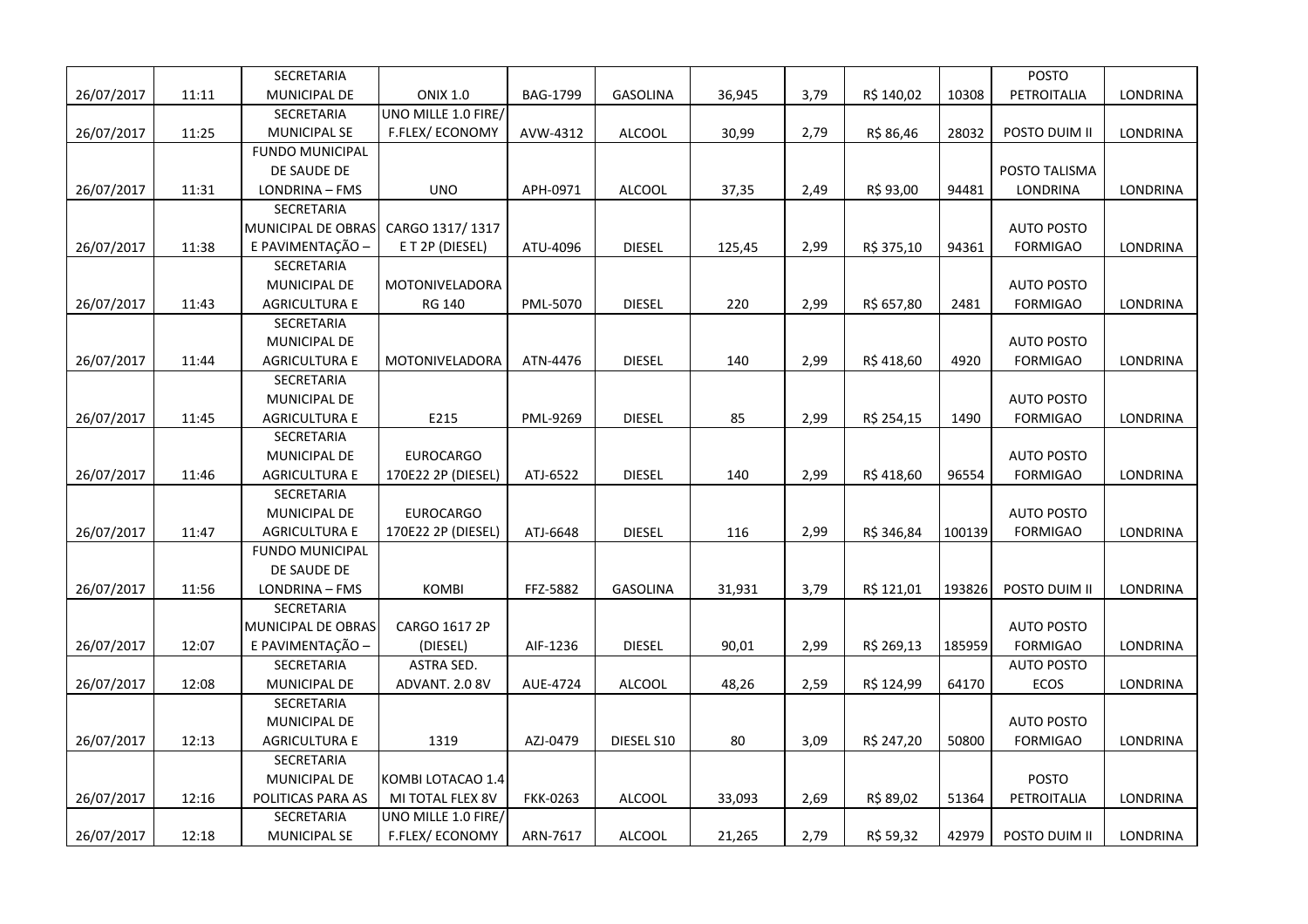|            |       | SECRETARIA             | VOYAGE 1.6 MI         |                 |                 |        |      |            |        | <b>POSTO</b>        |                 |
|------------|-------|------------------------|-----------------------|-----------------|-----------------|--------|------|------------|--------|---------------------|-----------------|
| 26/07/2017 | 12:27 | MUNICIPAL DE           | <b>TOTAL FLEX 8V</b>  | AZL-4468        | <b>ALCOOL</b>   | 46,844 | 2,69 | R\$ 126,01 | 56045  | PETROITALIA         | LONDRINA        |
|            |       | <b>FUNDO MUNICIPAL</b> |                       |                 |                 |        |      |            |        |                     |                 |
|            |       | DE SAUDE DE            |                       |                 |                 |        |      |            |        | POSTO TALISMA       |                 |
| 26/07/2017 | 12:46 | LONDRINA - FMS         | <b>CELTA</b>          | AWM-8650        | <b>ALCOOL</b>   | 48,118 | 2,39 | R\$ 115,00 | 20349  | LONDRINA            | LONDRINA        |
|            |       | <b>SECRETARIA</b>      | XTZ 250 LANDER        |                 |                 |        |      |            |        | <b>AUTO POSTO</b>   |                 |
| 26/07/2017 | 13:01 | MUNICIPAL DE           | 249CC                 | AZL-5594        | GASOLINA        | 5,4    | 3,89 | R\$ 21,01  | 12244  | ECOS                | LONDRINA        |
|            |       | <b>FUNDO MUNICIPAL</b> |                       |                 |                 |        |      |            |        |                     |                 |
|            |       | DE SAUDE DE            |                       |                 |                 |        |      |            |        |                     |                 |
| 26/07/2017 | 13:17 | LONDRINA - FMS         | KOMBI                 | FEP-2301        | <b>GASOLINA</b> | 29,061 | 3,79 | R\$ 110,14 | 161073 | POSTO DUIM II       | LONDRINA        |
|            |       | <b>FUNDO MUNICIPAL</b> |                       |                 |                 |        |      |            |        |                     |                 |
|            |       | DE SAUDE DE            |                       |                 |                 |        |      |            |        |                     |                 |
| 26/07/2017 | 13:40 | LONDRINA - FMS         | <b>UNO VIVACE</b>     | AZO-5146        | <b>GASOLINA</b> | 29     | 3,79 | R\$ 109,91 | 33773  | POSTO DUIM II       | <b>LONDRINA</b> |
|            |       | <b>FUNDO MUNICIPAL</b> |                       |                 |                 |        |      |            |        |                     |                 |
|            |       | DE SAUDE DE            |                       |                 |                 |        |      |            |        | POSTO VIA           |                 |
| 26/07/2017 | 13:54 | LONDRINA - FMS         | <b>ONIX 1.0</b>       | BAG-1791        | <b>GASOLINA</b> | 32,02  | 4,25 | R\$ 136,07 | 70200  | <b>TORRES</b>       | <b>CURITIBA</b> |
|            |       | SECRETARIA             | UNO MILLE 1.0 FIRE/   |                 |                 |        |      |            |        |                     |                 |
|            |       | MUNICIPAL DE           | <b>F.FLEX/ECONOMY</b> |                 |                 |        |      |            |        | <b>POSTO</b>        |                 |
| 26/07/2017 | 14:00 | POLITICAS PARA AS      | 4P                    | ARW-6452        | ALCOOL          | 40,153 | 2,69 | R\$ 108,01 | 73656  | PETROITALIA         | LONDRINA        |
|            |       | <b>SECRETARIA</b>      | VOYAGE 1.6 MI         |                 |                 |        |      |            |        |                     |                 |
| 26/07/2017 | 14:16 | MUNICIPAL DE           | <b>TOTAL FLEX 8V</b>  | AZL-4436        | <b>ALCOOL</b>   | 31,811 | 2,59 | R\$ 82,39  | 51530  | POSTO DUIM II       | LONDRINA        |
|            |       | <b>CAIXA DE</b>        |                       |                 |                 |        |      |            |        |                     |                 |
|            |       | ASSISTENCIA,           |                       |                 |                 |        |      |            |        |                     |                 |
|            |       | APOSENTADORIA E        |                       |                 |                 |        |      |            |        |                     |                 |
|            |       | PENSOES DOS            |                       |                 |                 |        |      |            |        | <b>POSTO</b>        |                 |
| 26/07/2017 | 14:17 | <b>SERVIDORES</b>      | UNO EVOLUTION         | AIZ-6589        | <b>GASOLINA</b> | 33,512 | 3,79 | R\$ 127,01 | 8477   | PETROITALIA         | LONDRINA        |
|            |       | SECRETARIA             |                       |                 |                 |        |      |            |        |                     |                 |
| 26/07/2017 | 14:18 | MUNICIPAL DE           | <b>XRE 300</b>        | AVF-3911        | GASOLINA        | 9,642  | 3,79 | R\$ 36,54  | 21805  | POSTO DUIM II       | LONDRINA        |
|            |       | SECRETARIA             |                       |                 |                 |        |      |            |        |                     |                 |
| 26/07/2017 | 14:19 | MUNICIPAL DE           | <b>XRE 300</b>        | AVF-3873        | GASOLINA        | 7,443  | 3,79 | R\$ 28,20  | 30600  | POSTO DUIM II       | LONDRINA        |
|            |       | <b>FUNDO MUNICIPAL</b> |                       |                 |                 |        |      |            |        |                     |                 |
|            |       | DE SAUDE DE            |                       |                 |                 |        |      |            |        |                     |                 |
| 26/07/2017 | 14:24 | LONDRINA - FMS         | <b>KOMBI</b>          | ASD-4393        | <b>GASOLINA</b> | 25,782 | 3,79 | R\$ 97,71  | 247873 | POSTO DUIM II       | LONDRINA        |
|            |       | SECRETARIA             |                       |                 |                 |        |      |            |        | <b>POSTO</b>        |                 |
| 26/07/2017 | 14:50 | MUNICIPAL SE           | <b>VIVACE</b>         | AZJ-0418        | <b>ALCOOL</b>   | 33,61  | 2,69 | R\$ 90,41  | 15611  | PETROITALIA         | LONDRINA        |
|            |       | <b>FUNDO MUNICIPAL</b> |                       |                 |                 |        |      |            |        |                     |                 |
|            |       | DE SAUDE DE            |                       |                 |                 |        |      |            |        |                     |                 |
| 26/07/2017 | 14:52 | LONDRINA - FMS         | <b>UNO VIVACE</b>     | AZO-5175        | <b>GASOLINA</b> | 20     | 3,69 | R\$ 73,80  | 14126  | POSTO CINCAO        | LONDRINA        |
|            |       | <b>FUNDO MUNICIPAL</b> |                       |                 |                 |        |      |            |        |                     |                 |
|            |       | DE SAUDE DE            |                       |                 |                 |        |      |            |        | <b>AUTO POSTO</b>   |                 |
| 26/07/2017 | 14:57 | LONDRINA - FMS         | <b>SPACEFOX</b>       | <b>BAI-9774</b> | GASOLINA        | 31,88  | 3,79 | R\$ 120,83 | 59456  | <b>ESTRELA GUIA</b> | <b>CURITIBA</b> |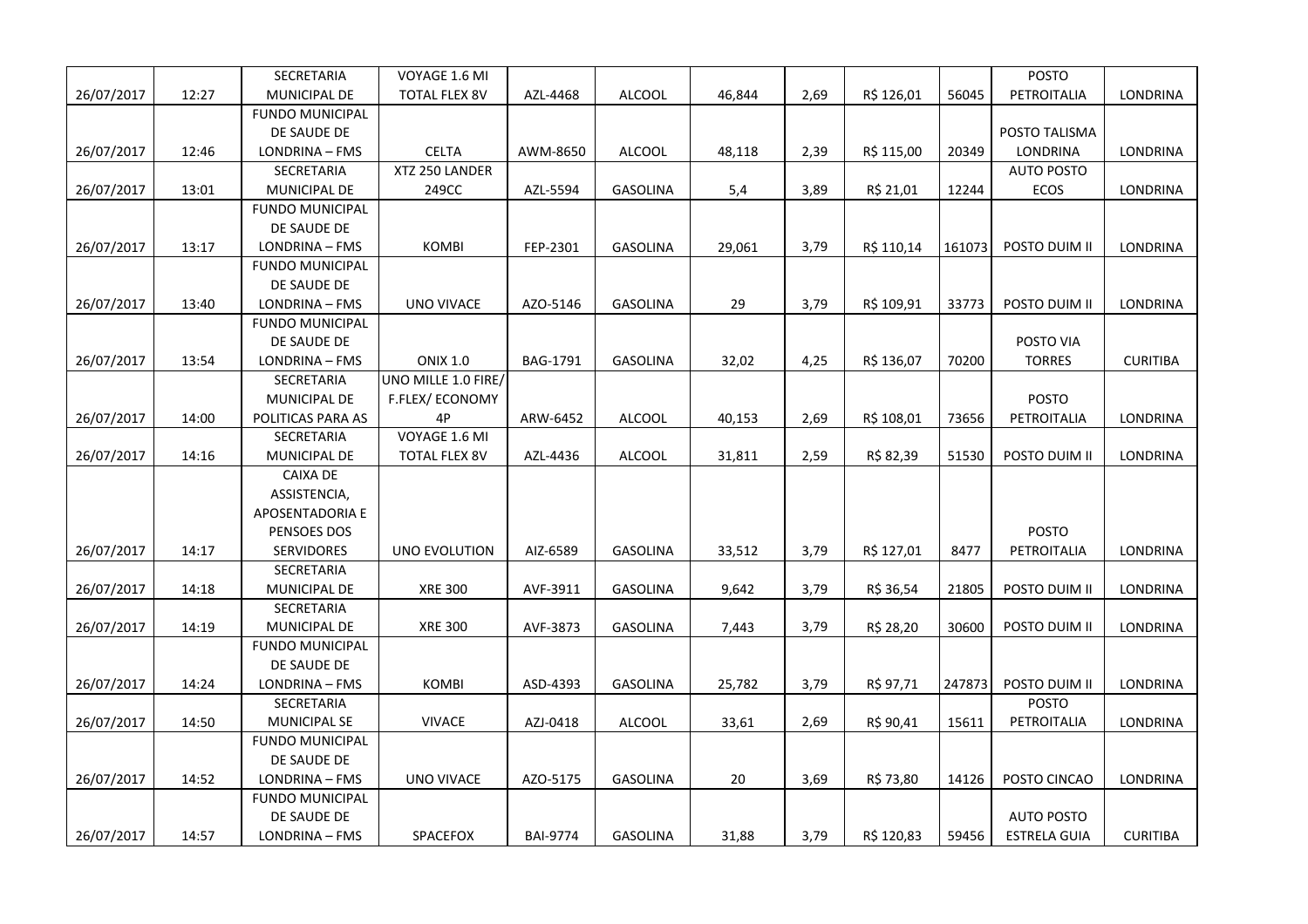|            |       | SECRETARIA             | <b>KOMBI STANDARD</b> |                 |                 |        |      |            |        |                   |                 |
|------------|-------|------------------------|-----------------------|-----------------|-----------------|--------|------|------------|--------|-------------------|-----------------|
|            |       | <b>MUNICIPAL SE</b>    | 1.4 MI TOTAL FLEX     |                 |                 |        |      |            |        | POSTO TALISMA     |                 |
| 26/07/2017 | 14:58 | ASSISTNCIA SOCIAL-     | 8V                    | DWD-1381        | <b>ALCOOL</b>   | 40,62  | 2,4  | R\$ 97,49  | 198205 | LONDRINA          | LONDRINA        |
|            |       | SECRETARIA             | RANGER XL 3.0 PSE     |                 |                 |        |      |            |        | <b>AUTO POSTO</b> |                 |
| 26/07/2017 | 15:09 | MUNICIPAL DE           | 163CV 4X2 CD TB       | <b>HCF-8199</b> | <b>DIESEL</b>   | 30,79  | 2,99 | R\$ 92,06  | 139737 | <b>FORMIGAO</b>   | LONDRINA        |
|            |       | SECRETARIA             | UNO MILLE 1.0 FIRE/   |                 |                 |        |      |            |        | <b>POSTO</b>      |                 |
| 26/07/2017 | 15:10 | MUNICIPAL DE           | F.FLEX/ECONOMY        | AQG-6095        | <b>ALCOOL</b>   | 38,02  | 2,69 | R\$ 102,27 | 38923  | PETROITALIA       | LONDRINA        |
|            |       | SECRETARIA             |                       |                 |                 |        |      |            |        |                   |                 |
|            |       | <b>MUNICIPAL SE</b>    | KOMBI FURGAO 1.4      |                 |                 |        |      |            |        | POSTO TALISMA     |                 |
| 26/07/2017 | 16:02 | ASSISTNCIA SOCIAL-     | MI TOTAL FLEX 8V      | ANV-2029        | <b>ALCOOL</b>   | 22,842 | 2,4  | R\$ 54,82  | 205739 | LONDRINA          | LONDRINA        |
|            |       | SECRETARIA             | <b>TRANSIT FURGAO</b> |                 |                 |        |      |            |        |                   |                 |
|            |       | MUNICIPAL DE OBRAS     | 3550 2.4 TDCI         |                 |                 |        |      |            |        | <b>POSTO</b>      |                 |
| 26/07/2017 | 16:40 | E PAVIMENTAÇÃO -       | LONGO DIES.           | AVB-0172        | <b>DIESEL</b>   | 69,569 | 2,99 | R\$ 208,01 | 81136  | PETROITALIA       | LONDRINA        |
|            |       | <b>FUNDO MUNICIPAL</b> |                       |                 |                 |        |      |            |        |                   |                 |
|            |       | DE SAUDE DE            |                       |                 |                 |        |      |            |        |                   |                 |
| 26/07/2017 | 16:45 | LONDRINA - FMS         | <b>CELTA</b>          | AWM-8632        | <b>GASOLINA</b> | 32,049 | 3,69 | R\$ 118,26 | 151346 | POSTO DUIM II     | LONDRINA        |
|            |       | <b>FUNDO MUNICIPAL</b> |                       |                 |                 |        |      |            |        |                   |                 |
|            |       | DE SAUDE DE            |                       |                 |                 |        |      |            |        |                   |                 |
| 26/07/2017 | 16:49 | LONDRINA - FMS         | <b>BOXER HDI 15P</b>  | AZO-4507        | DIESEL S10      | 60,63  | 2,99 | R\$ 181,28 | 99913  | POSTO DUIM II     | LONDRINA        |
|            |       | <b>SECRETARIA</b>      | <b>UNO ATTRACTIVE</b> |                 |                 |        |      |            |        |                   |                 |
|            |       | MUNICIPAL DE OBRAS     | 1.4 EVO FIRE FLEX     |                 |                 |        |      |            |        | POSTO             |                 |
| 26/07/2017 | 17:04 | E PAVIMENTAÇÃO -       | 8V                    | AUY-5484        | <b>ALCOOL</b>   | 38,662 | 2,69 | R\$ 104,00 | 37968  | PETROITALIA       | LONDRINA        |
|            |       | <b>FUNDO MUNICIPAL</b> |                       |                 |                 |        |      |            |        |                   |                 |
|            |       | DE SAUDE DE            |                       |                 |                 |        |      |            |        |                   |                 |
| 26/07/2017 | 17:15 | LONDRINA - FMS         | <b>KANGOO EXPRESS</b> | PXL-3280        | GASOLINA        | 38,89  | 3,69 | R\$ 143,50 | 16081  | POSTO DUIM II     | LONDRINA        |
|            |       | <b>FUNDO MUNICIPAL</b> |                       |                 |                 |        |      |            |        |                   |                 |
|            |       | DE SAUDE DE            |                       |                 |                 |        |      |            |        | <b>POSTO</b>      |                 |
| 26/07/2017 | 17:26 | LONDRINA - FMS         | SPACEFOX              | <b>BAI-9775</b> | <b>GASOLINA</b> | 40,114 | 3,79 | R\$ 152,03 | 92541  | PETROITALIA       | LONDRINA        |
|            |       | SECRETARIA             | S10 BLAZER            |                 |                 |        |      |            |        |                   |                 |
| 26/07/2017 | 17:47 | MUNICIPAL DE           | ADVANT. 2.4/2.4       | AUE-4968        | <b>ALCOOL</b>   | 40,41  | 2,59 | R\$ 104,66 | 194996 | POSTO DUIM II     | LONDRINA        |
|            |       | SECRETARIA             | ASTRA SED.            |                 |                 |        |      |            |        |                   |                 |
| 26/07/2017 | 18:05 | MUNICIPAL DE           | ADVANT. 2.0 8V        | AUE-4758        | <b>ALCOOL</b>   | 25,235 | 2,59 | R\$ 65,35  | 90631  | POSTO DUIM II     | <b>LONDRINA</b> |
|            |       | <b>FUNDO MUNICIPAL</b> |                       |                 |                 |        |      |            |        |                   |                 |
|            |       | DE SAUDE DE            |                       |                 |                 |        |      |            |        |                   |                 |
| 26/07/2017 | 18:50 | LONDRINA - FMS         | JUMPER J 2.3          | AZX-7928        | DIESEL S10      | 32,812 | 2,99 | R\$ 98,10  | 103737 | POSTO DUIM II     | LONDRINA        |
|            |       | <b>SECRETARIA</b>      | WEEKEND               |                 |                 |        |      |            |        |                   |                 |
| 26/07/2017 | 19:13 | MUNICIPAL DE           | ADVENTURE             | <b>BAJ-7690</b> | <b>ALCOOL</b>   | 40,039 | 2,59 | R\$ 103,70 | 46041  | POSTO DUIM II     | LONDRINA        |
|            |       | <b>FUNDO DE</b>        |                       |                 |                 |        |      |            |        |                   |                 |
|            |       | REEQUIPAMENTO DO       |                       |                 |                 |        |      |            |        |                   |                 |
|            |       | <b>CORPO DE</b>        |                       |                 |                 |        |      |            |        |                   |                 |
| 26/07/2017 | 19:31 | <b>BOMBEIROS-</b>      | SPLINTER              | BBF-5401        | DIESEL S10      | 31,973 | 2,99 | R\$ 95,59  | 5864   | POSTO DUIM II     | LONDRINA        |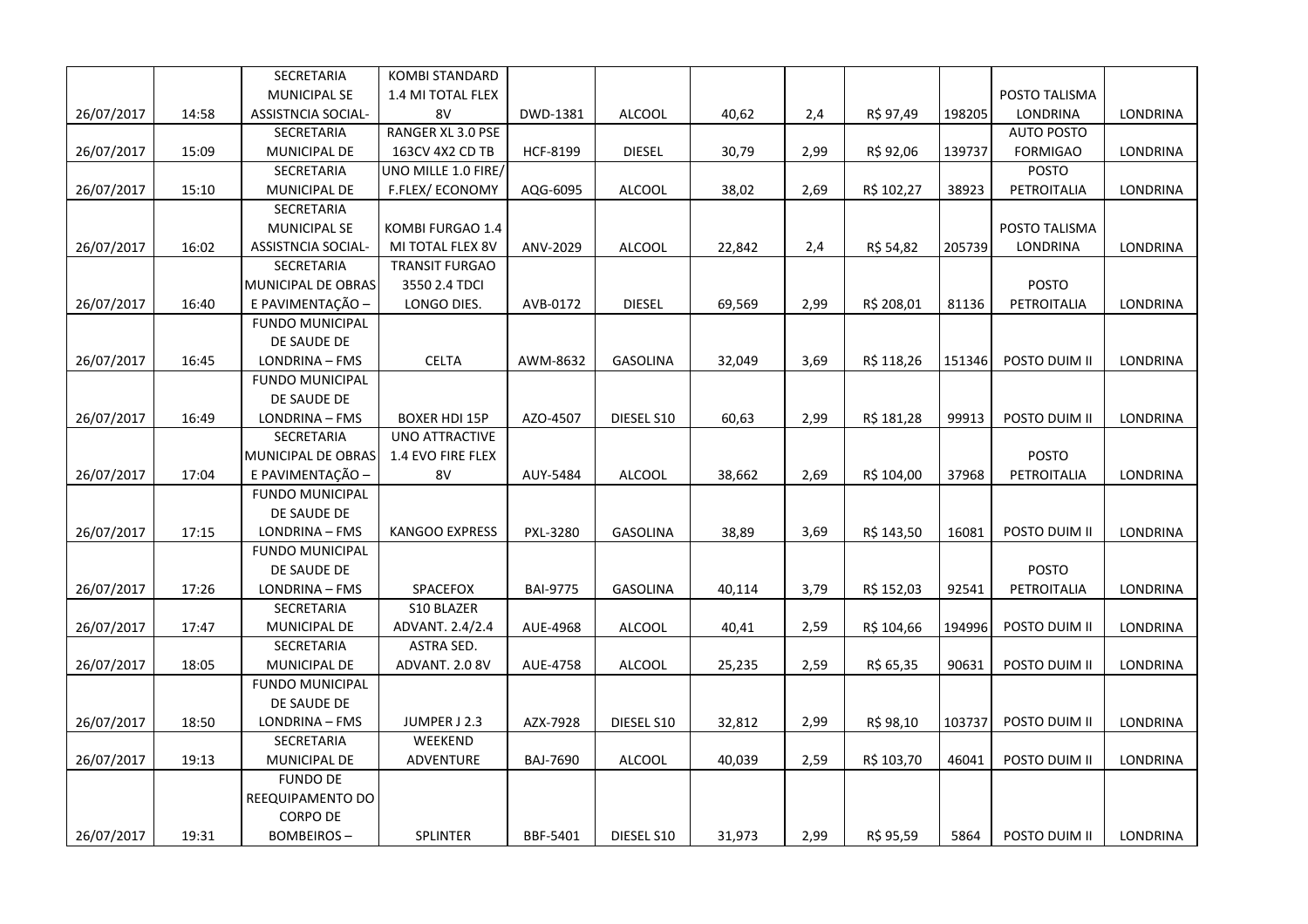|            |       | <b>FUNDO MUNICIPAL</b> |                         |                 |                 |        |      |            |        |                   |                 |
|------------|-------|------------------------|-------------------------|-----------------|-----------------|--------|------|------------|--------|-------------------|-----------------|
|            |       | DE SAUDE DE            | MASTER 2.3 DCI          |                 |                 |        |      |            |        |                   |                 |
| 26/07/2017 | 20:40 | LONDRINA - FMS         | FURGÃO 16V              | AZL-6276        | DIESEL S10      | 40,354 | 2,99 | R\$ 120,65 | 138289 | POSTO DUIM II     | LONDRINA        |
|            |       | <b>FUNDO MUNICIPAL</b> |                         |                 |                 |        |      |            |        |                   |                 |
|            |       | DE SAUDE DE            |                         |                 |                 |        |      |            |        |                   |                 |
| 26/07/2017 | 20:41 | LONDRINA - FMS         | SPRINTER-415            | BAG-9371        | DIESEL S10      | 30,322 | 2,99 | R\$ 90,66  | 58693  | POSTO DUIM II     | LONDRINA        |
|            |       | <b>FUNDO MUNICIPAL</b> |                         |                 |                 |        |      |            |        |                   |                 |
|            |       | DE SAUDE DE            |                         |                 |                 |        |      |            |        |                   |                 |
| 26/07/2017 | 21:13 | LONDRINA - FMS         | MASTER 2.3 DCI          | PAR-9941        | DIESEL S10      | 39,702 | 2,99 | R\$ 118,70 | 35891  | POSTO DUIM II     | LONDRINA        |
|            |       | <b>FUNDO MUNICIPAL</b> |                         |                 |                 |        |      |            |        |                   |                 |
|            |       | DE SAUDE DE            |                         |                 |                 |        |      |            |        | <b>AUTO POSTO</b> |                 |
| 26/07/2017 | 21:41 | LONDRINA - FMS         | SPRINTER-415            | <b>BAG-9372</b> | DIESEL S10      | 26,44  | 3,19 | R\$ 84,34  | 43713  | <b>ECOS</b>       | LONDRINA        |
|            |       | <b>FUNDO MUNICIPAL</b> |                         |                 |                 |        |      |            |        |                   |                 |
|            |       | DE SAUDE DE            |                         |                 |                 |        |      |            |        | <b>AUTO POSTO</b> |                 |
| 26/07/2017 | 23:10 | LONDRINA - FMS         | SPACEFOX                | <b>BAI-9774</b> | GASOLINA        | 31,51  | 3,89 | R\$ 122,57 | 59898  | ECOS              | LONDRINA        |
|            |       | SECRETARIA             | WEEKEND                 |                 |                 |        |      |            |        | <b>AUTO POSTO</b> |                 |
| 27/07/2017 | 03:17 | MUNICIPAL DE           | ADVENTURE               | BAJ-7691        | <b>ALCOOL</b>   | 40,931 | 2,59 | R\$ 106,00 | 35668  | ECOS              | <b>LONDRINA</b> |
|            |       | <b>FUNDO MUNICIPAL</b> |                         |                 |                 |        |      |            |        |                   |                 |
|            |       | DE SAUDE DE            |                         |                 |                 |        |      |            |        |                   |                 |
| 27/07/2017 | 06:36 | LONDRINA - FMS         | <b>KOMBI</b>            | FEP-2285        | GASOLINA        | 26,831 | 3,69 | R\$ 99,00  | 202553 | POSTO DUIM II     | LONDRINA        |
|            |       | SECRETARIA             | VOYAGE 1.6 MI           |                 |                 |        |      |            |        |                   |                 |
| 27/07/2017 | 07:14 | MUNICIPAL DE           | <b>TOTAL FLEX 8V</b>    | AZL-4470        | <b>ALCOOL</b>   | 42,09  | 2,59 | R\$ 109,01 | 71728  | POSTO DUIM II     | LONDRINA        |
|            |       | ADMINISTRAÇÃO DOS      |                         |                 |                 |        |      |            |        |                   |                 |
|            |       | <b>CEMITÉRIOS E</b>    | TRANSIT FURGAO          |                 |                 |        |      |            |        |                   |                 |
|            |       | SERVIÇOS               | 3330 2.4 TDCI           |                 |                 |        |      |            |        |                   |                 |
| 27/07/2017 | 07:39 | <b>FUNERARIOS DE</b>   | <b>CURTO DIES.</b>      | AWS-2936        | DIESEL S10      | 66,11  | 2,95 | R\$ 195,02 | 93664  | POSTO DUIM II     | LONDRINA        |
|            |       | SECRETARIA             | <b>S10 PICKUP</b>       |                 |                 |        |      |            |        | POSTO             |                 |
| 27/07/2017 | 07:41 | MUNICIPAL SE           | <b>EXECUTIVE CD 4.3</b> | AWM-4670        | <b>ALCOOL</b>   | 58,856 | 2,69 | R\$ 158,32 | 74177  | PETROITALIA       | LONDRINA        |
|            |       | <b>FUNDO MUNICIPAL</b> |                         |                 |                 |        |      |            |        |                   |                 |
|            |       | DE SAUDE DE            |                         |                 |                 |        |      |            |        | POSTO TALISMA     |                 |
| 27/07/2017 | 08:31 | LONDRINA - FMS         | <b>BOXER 2.3</b>        | <b>BAK-7311</b> | DIESEL S10      | 62,71  | 2,89 | R\$ 181,23 | 15390  | LONDRINA          | LONDRINA        |
|            |       | COORDENAÇÃO            | UNO MILLE 1.0 FIRE/     |                 |                 |        |      |            |        | POSTO             |                 |
| 27/07/2017 | 08:32 | <b>GERAL - SMP</b>     | F.FLEX/ECONOMY          | AQG-6104        | <b>ALCOOL</b>   | 20     | 2,69 | R\$ 53,80  | 86034  | PETROITALIA       | LONDRINA        |
|            |       | <b>FUNDO MUNICIPAL</b> |                         |                 |                 |        |      |            |        |                   |                 |
|            |       | DE SAUDE DE            |                         |                 |                 |        |      |            |        |                   |                 |
| 27/07/2017 | 08:38 | LONDRINA - FMS         | SPACEFOX                | <b>BAJ-1558</b> | <b>ALCOOL</b>   | 38,853 | 2,59 | R\$ 100,62 | 25777  | POSTO DUIM II     | LONDRINA        |
|            |       | ADMINISTRAÇÃO DOS      |                         |                 |                 |        |      |            |        |                   |                 |
|            |       | <b>CEMITÉRIOS E</b>    |                         |                 |                 |        |      |            |        |                   |                 |
|            |       | <b>SERVIÇOS</b>        | MASTER 13 M3            |                 |                 |        |      |            |        | <b>AUTO POSTO</b> |                 |
| 27/07/2017 | 08:48 | <b>FUNERARIOS DE</b>   | 2.5CDI                  | EFS-9684        | <b>DIESEL</b>   | 55,325 | 2,99 | R\$ 165,41 | 179804 | <b>FORMIGAO</b>   | LONDRINA        |
|            |       | SECRETARIA             |                         |                 |                 |        |      |            |        |                   |                 |
| 27/07/2017 | 08:54 | MUNICIPAL DE           | <b>XRE 300</b>          | AVF-3870        | <b>GASOLINA</b> | 7,463  | 3,69 | R\$ 27,53  | 17134  | POSTO DUIM II     | LONDRINA        |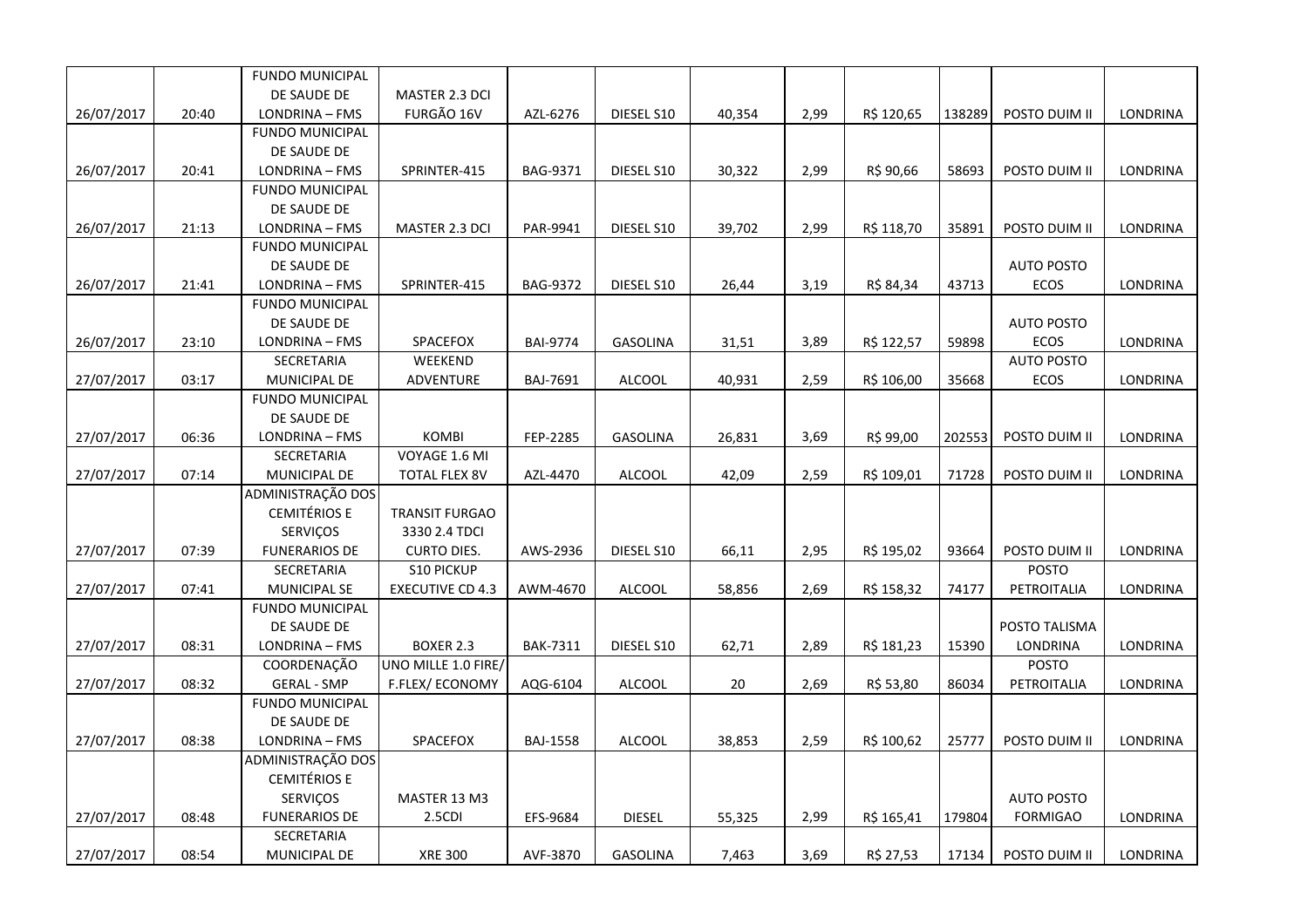|            |       | <b>FUNDO MUNICIPAL</b>    |                      |          |                 |         |      |            |        |                   |          |
|------------|-------|---------------------------|----------------------|----------|-----------------|---------|------|------------|--------|-------------------|----------|
|            |       | DE SAUDE DE               |                      |          |                 |         |      |            |        |                   |          |
| 27/07/2017 | 09:02 | LONDRINA - FMS            | <b>UNO</b>           | AUY-4457 | <b>GASOLINA</b> | 34,352  | 3,69 | R\$ 126,75 | 78438  | POSTO DUIM II     | LONDRINA |
|            |       | SECRETARIA                |                      |          |                 |         |      |            |        |                   |          |
|            |       | <b>MUNICIPAL SE</b>       |                      |          |                 |         |      |            |        | POSTO TALISMA     |          |
| 27/07/2017 | 09:03 | <b>ASSISTNCIA SOCIAL-</b> | <b>KOMBI FURGAO</b>  | AKN-3656 | <b>GASOLINA</b> | 29,773  | 3,55 | R\$ 105,69 | 20327  | LONDRINA          | LONDRINA |
|            |       | SECRETARIA                |                      |          |                 |         |      |            |        |                   |          |
| 27/07/2017 | 09:06 | <b>MUNICIPAL SE</b>       | <b>VIVACE</b>        | AZJ-0421 | ALCOOL          | 36,065  | 2,59 | R\$ 93,41  | 13591  | POSTO DUIM II     | LONDRINA |
|            |       | <b>FUNDO DE</b>           |                      |          |                 |         |      |            |        |                   |          |
|            |       | REEQUIPAMENTO DO          |                      |          |                 |         |      |            |        |                   |          |
|            |       | <b>CORPO DE</b>           |                      |          |                 |         |      |            |        |                   |          |
| 27/07/2017 | 09:08 | <b>BOMBEIROS-</b>         | 17250                | ASB-7154 | DIESEL S10      | 157,862 | 2,99 | R\$472,00  | 76210  | POSTO DUIM II     | LONDRINA |
|            |       | SECRETARIA                |                      |          |                 |         |      |            |        |                   |          |
|            |       | <b>MUNICIPAL SE</b>       | DOBLO CARGO 1.4      |          |                 |         |      |            |        | POSTO TALISMA     |          |
| 27/07/2017 | 09:14 | <b>ASSISTNCIA SOCIAL-</b> | MPI FIRE FLEX 8V 4P  | AVW-4593 | ALCOOL          | 32,118  | 2,4  | R\$ 77,08  | 29368  | <b>LONDRINA</b>   | LONDRINA |
|            |       | <b>FUNDO MUNICIPAL</b>    |                      |          |                 |         |      |            |        |                   |          |
|            |       | DE SAUDE DE               |                      |          |                 |         |      |            |        | <b>POSTO</b>      |          |
| 27/07/2017 | 09:19 | LONDRINA - FMS            | <b>CELTA</b>         | AWM-8702 | <b>GASOLINA</b> | 40      | 3,79 | R\$ 151,60 | 27667  | PETROITALIA       | LONDRINA |
|            |       | SECRETARIA                | UNO MILLE 1.0 FIRE/  |          |                 |         |      |            |        |                   |          |
|            |       | <b>MUNICIPAL SE</b>       | F.FLEX/ECONOMY       |          |                 |         |      |            |        | POSTO TALISMA     |          |
| 27/07/2017 | 09:22 | <b>ASSISTNCIA SOCIAL-</b> | 4P                   | AVW-4563 | <b>ALCOOL</b>   | 42,741  | 2,39 | R\$ 102,15 | 29708  | LONDRINA          | LONDRINA |
|            |       | COORDENAÇÃO               |                      |          |                 |         |      |            |        | POSTO             |          |
| 27/07/2017 | 09:27 | <b>GERAL - SMP</b>        | <b>ONIX 1.0</b>      | BAG-1816 | <b>ALCOOL</b>   | 49,071  | 2,69 | R\$ 132,00 | 11498  | PETROITALIA       | LONDRINA |
|            |       | SECRETARIA                | CORSA HAT. PREM.     |          |                 |         |      |            |        | <b>POSTO</b>      |          |
| 27/07/2017 | 09:42 | MUNICIPAL DE              | 1.0/1.0 FLEXPOWER    | AQT-7595 | <b>GASOLINA</b> | 40      | 3,79 | R\$ 151,60 | 96123  | PETROITALIA       | LONDRINA |
|            |       | SECRETARIA                |                      |          |                 |         |      |            |        |                   |          |
| 27/07/2017 | 09:55 | <b>MUNICIPAL SE</b>       | <b>VIVACE</b>        | AZJ-0419 | ALCOOL          | 30,166  | 2,59 | R\$ 78,13  | 14940  | POSTO DUIM II     | LONDRINA |
|            |       | <b>FUNDO MUNICIPAL</b>    |                      |          |                 |         |      |            |        |                   |          |
|            |       | DE SAUDE DE               |                      |          |                 |         |      |            |        | POSTO TALISMA     |          |
| 27/07/2017 | 10:04 | LONDRINA - FMS            | <b>UNO</b>           | APK-8829 | <b>GASOLINA</b> | 32,513  | 3,55 | R\$ 115,42 | 70578  | <b>LONDRINA</b>   | LONDRINA |
|            |       | <b>FUNDO MUNICIPAL</b>    |                      |          |                 |         |      |            |        |                   |          |
|            |       | DE SAUDE DE               |                      |          |                 |         |      |            |        |                   |          |
| 27/07/2017 | 10:09 | LONDRINA - FMS            | MASTER 2.3 DCI       | PAR-9940 | DIESEL S10      | 71,922  | 2,99 | R\$ 215,04 | 36322  | POSTO DUIM II     | LONDRINA |
|            |       | SECRETARIA                |                      |          |                 |         |      |            |        |                   |          |
|            |       | MUNICIPAL DE OBRAS        |                      |          |                 |         |      |            |        | <b>AUTO POSTO</b> |          |
| 27/07/2017 | 10:30 | E PAVIMENTAÇÃO -          | <b>TECTOR 150E21</b> | AZL-3508 | DIESEL S10      | 150     | 3,09 | R\$463,50  | 30476  | <b>FORMIGAO</b>   | LONDRINA |
|            |       | SECRETARIA                | XTZ 250 LANDER       |          |                 |         |      |            |        | <b>POSTO</b>      |          |
| 27/07/2017 | 10:32 | MUNICIPAL DO              | 249CC                | ATM-7819 | <b>GASOLINA</b> | 6,605   | 3,79 | R\$ 25,03  | 12298  | PETROITALIA       | LONDRINA |
|            |       | SECRETARIA                |                      |          |                 |         |      |            |        |                   |          |
|            |       | MUNICIPAL DE OBRAS        | UNO MILLE/ MILLE     |          |                 |         |      |            |        | <b>POSTO</b>      |          |
| 27/07/2017 | 10:45 | E PAVIMENTAÇÃO -          | EX/ SMART 4P         | AID-1767 | GASOLINA        | 36,982  | 3,79 | R\$ 140,16 | 209180 | PETROITALIA       | LONDRINA |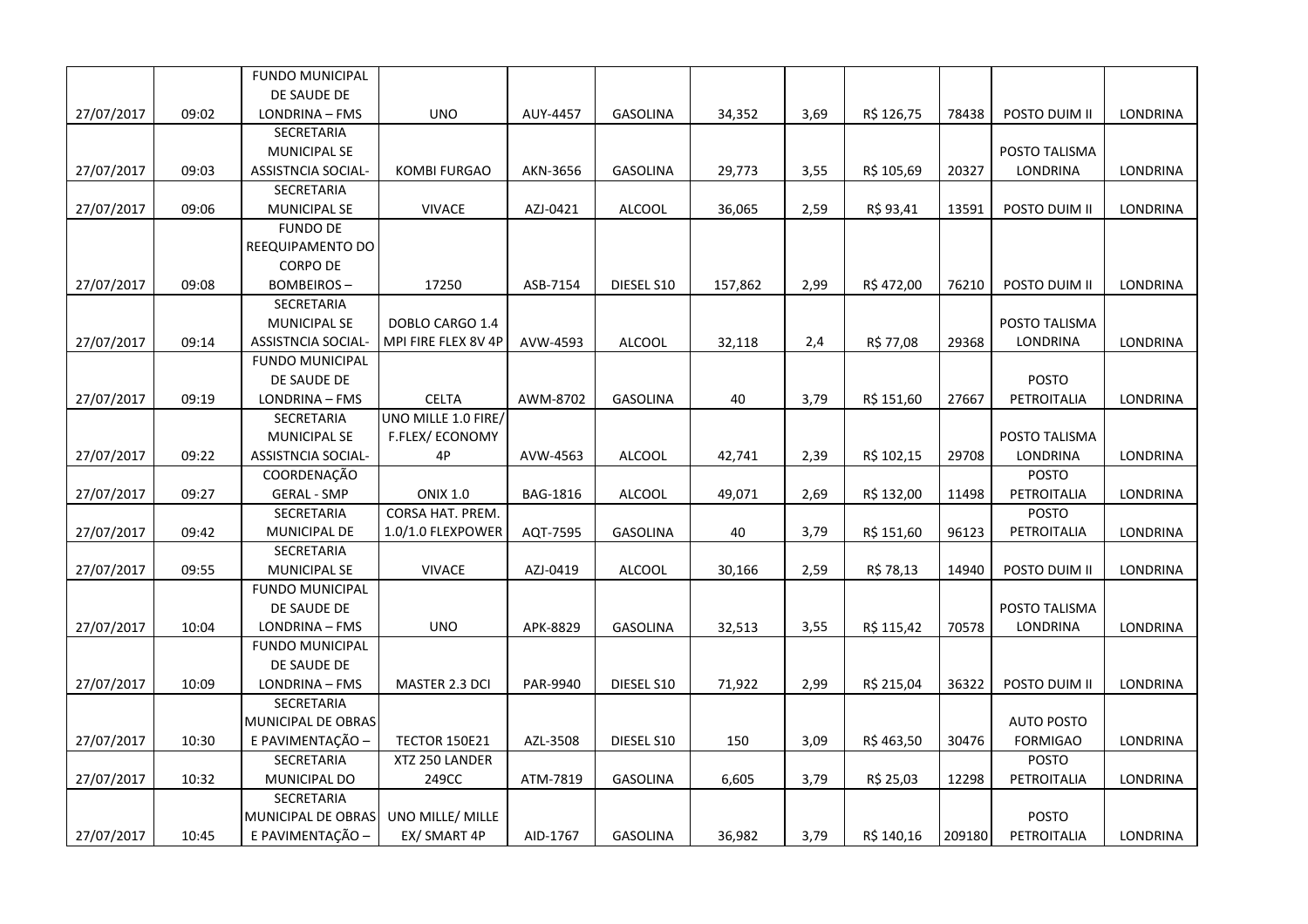|            |       | <b>FUNDO MUNICIPAL</b>               |                        |                 |                 |        |      |            |        |                   |                 |
|------------|-------|--------------------------------------|------------------------|-----------------|-----------------|--------|------|------------|--------|-------------------|-----------------|
|            |       | DE SAUDE DE                          |                        |                 |                 |        |      |            |        |                   |                 |
| 27/07/2017 | 10:55 | LONDRINA - FMS                       | PALIO                  | AOA-2061        | GASOLINA        | 38,222 | 3,69 | R\$ 141,03 | 262683 | POSTO DUIM II     | LONDRINA        |
|            |       | SECRETARIA                           | 14000 TURBO 2P         |                 |                 |        |      |            |        | <b>AUTO POSTO</b> |                 |
| 27/07/2017 | 11:03 | MUNICIPAL DO                         | (DIESEL)               | AJA-2625        | <b>DIESEL</b>   | 99,383 | 2,99 | R\$ 297,12 | 98296  | <b>FORMIGAO</b>   | LONDRINA        |
|            |       | SECRETARIA                           | UNO MILLE 1.0 FIRE/    |                 |                 |        |      |            |        |                   |                 |
| 27/07/2017 | 11:25 | MUNICIPAL SE                         | F.FLEX/ECONOMY         | AQV-9334        | <b>ALCOOL</b>   | 36,015 | 2,59 | R\$ 93,27  | 75863  | POSTO DUIM II     | LONDRINA        |
|            |       | <b>FUNDO MUNICIPAL</b>               |                        |                 |                 |        |      |            |        |                   |                 |
|            |       | DE SAUDE DE                          |                        |                 |                 |        |      |            |        | POSTO TALISMA     |                 |
| 27/07/2017 | 12:46 | LONDRINA - FMS                       | SPACEFOX               | <b>BAI-9774</b> | GASOLINA        | 17,869 | 3,55 | R\$ 63,43  | 60133  | LONDRINA          | LONDRINA        |
|            |       | <b>FUNDACAO DE</b>                   | UNO MILLE 1.0 FIRE/    |                 |                 |        |      |            |        | <b>AUTO POSTO</b> |                 |
| 27/07/2017 | 12:52 | <b>ESPORTES DE</b>                   | F.FLEX/ECONOMY         | ANW-0741        | <b>ALCOOL</b>   | 31,652 | 2,59 | R\$ 81,97  | 106441 | ECOS              | LONDRINA        |
|            |       | SECRETARIA                           |                        |                 |                 |        |      |            |        | <b>POSTO</b>      |                 |
| 27/07/2017 | 12:57 | MUNICIPAL DO IDOSO ROÇADEIRA LATERAL |                        | EQU-0023        | <b>GASOLINA</b> | 4      | 3,79 | R\$ 15,16  | 5      | PETROITALIA       | LONDRINA        |
|            |       | <b>FUNDO MUNICIPAL</b>               |                        |                 |                 |        |      |            |        |                   |                 |
|            |       | DE SAUDE DE                          |                        |                 |                 |        |      |            |        |                   |                 |
| 27/07/2017 | 13:21 | LONDRINA - FMS                       | <b>KOMBI</b>           | FEP-2301        | GASOLINA        | 31,173 | 3,69 | R\$ 115,02 | 161396 | POSTO DUIM II     | <b>LONDRINA</b> |
|            |       | <b>FUNDO MUNICIPAL</b>               |                        |                 |                 |        |      |            |        |                   |                 |
|            |       | DE SAUDE DE                          | MASTER 2.3 DCI         |                 |                 |        |      |            |        |                   |                 |
| 27/07/2017 | 13:37 | LONDRINA - FMS                       | FURGÃO 16V             | AZL-6474        | DIESEL S10      | 61,214 | 2,99 | R\$ 183,02 | 100689 | POSTO DUIM II     | LONDRINA        |
|            |       | SECRETARIA                           | UNO MILLE 1.0 FIRE/    |                 |                 |        |      |            |        | <b>AUTO POSTO</b> |                 |
| 27/07/2017 | 13:53 | <b>MUNICIPAL SE</b>                  | <b>F.FLEX/ ECONOMY</b> | AVW-4599        | ALCOOL          | 24,865 | 2,59 | R\$ 64,40  | 35488  | <b>ECOS</b>       | LONDRINA        |
|            |       | SECRETARIA                           |                        |                 |                 |        |      |            |        |                   |                 |
| 27/07/2017 | 14:07 | MUNICIPAL DE                         | <b>XRE 300</b>         | AYD-9581        | <b>GASOLINA</b> | 10,041 | 3,69 | R\$ 37,05  | 28804  | POSTO DUIM II     | LONDRINA        |
|            |       | SECRETARIA                           |                        |                 |                 |        |      |            |        |                   |                 |
| 27/07/2017 | 14:07 | MUNICIPAL DE                         | <b>XRE 300</b>         | AYD-9509        | GASOLINA        | 10,841 | 3,69 | R\$40,00   | 27814  | POSTO DUIM II     | LONDRINA        |
|            |       | SECRETARIA                           |                        |                 |                 |        |      |            |        | <b>AUTO POSTO</b> |                 |
| 27/07/2017 | 14:14 | MUNICIPAL DE                         | <b>ONIX 1.0</b>        | <b>BAG-1814</b> | <b>ALCOOL</b>   | 49,04  | 2,59 | R\$ 127,00 | 10702  | ECOS              | LONDRINA        |
|            |       | SECRETARIA                           | UNO VIVACE CELEB.      |                 |                 |        |      |            |        |                   |                 |
| 27/07/2017 | 14:17 | MUNICIPAL DE                         | 1.0 EVO F.FLEX 8V      | AYS-5874        | ALCOOL          | 30     | 2,69 | R\$ 80,70  | 23868  | POSTO CINCAO      | LONDRINA        |
|            |       | <b>FUNDO MUNICIPAL</b>               |                        |                 |                 |        |      |            |        |                   |                 |
|            |       | DE SAUDE DE                          |                        |                 |                 |        |      |            |        |                   |                 |
| 27/07/2017 | 14:21 | LONDRINA - FMS                       | SPACEFOX               | <b>BAI-9778</b> | GASOLINA        | 43,011 | 3,79 | R\$ 163,01 | 29779  | POSTO CINCO       | LONDRINA        |
|            |       | <b>FUNDACAO DE</b>                   | CELTA LIFE 1.0 MPFI    |                 |                 |        |      |            |        | <b>AUTO POSTO</b> |                 |
| 27/07/2017 | 14:50 | <b>ESPORTES DE</b>                   | 8V FLEXPOWER 5P        | AUY-6803        | <b>ALCOOL</b>   | 44,02  | 2,59 | R\$ 114,01 | 46588  | <b>ECOS</b>       | LONDRINA        |
|            |       | SECRETARIA                           | UNO MILLE 1.0 FIRE/    |                 |                 |        |      |            |        |                   |                 |
|            |       | MUNICIPAL DE OBRAS                   | F.FLEX/ECONOMY         |                 |                 |        |      |            |        |                   |                 |
| 27/07/2017 | 15:06 | E PAVIMENTAÇÃO -                     | 4P                     | ALD-8385        | <b>GASOLINA</b> | 40     | 3,69 | R\$ 147,60 | 117465 | POSTO DUIM II     | LONDRINA        |
|            |       | SECRETARIA                           | ASTRA SED.             |                 |                 |        |      |            |        |                   |                 |
| 27/07/2017 | 15:08 | MUNICIPAL DE                         | ADVANT. 2.0 8V         | AUE-5114        | <b>ALCOOL</b>   | 35,002 | 2,59 | R\$ 90,65  | 150644 | POSTO DUIM II     | LONDRINA        |
|            |       | <b>FUNDACAO DE</b>                   | UNO VIVACE 1.0         |                 |                 |        |      |            |        | <b>AUTO POSTO</b> |                 |
| 27/07/2017 | 15:08 | <b>ESPORTES DE</b>                   | EVO FIRE FLEX 8V       | AYP-1562        | ALCOOL          | 37,99  | 2,59 | R\$ 98,39  | 23148  | ECOS              | LONDRINA        |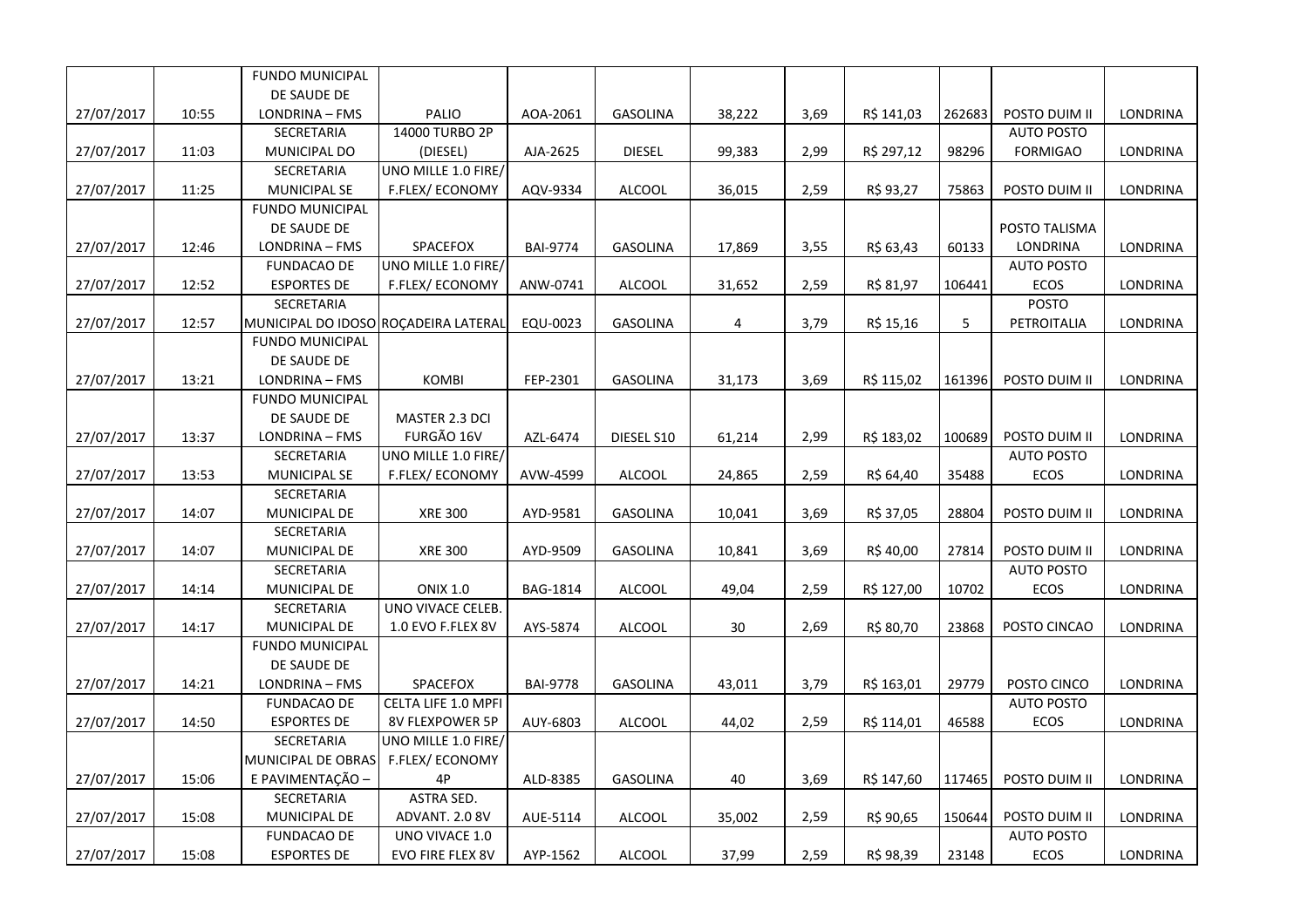|            |       | <b>FUNDACAO DE</b>      | <b>CORTADOR DE</b>       |                 |                 |        |      |            |        | <b>AUTO POSTO</b> |                 |
|------------|-------|-------------------------|--------------------------|-----------------|-----------------|--------|------|------------|--------|-------------------|-----------------|
| 27/07/2017 | 15:12 | <b>ESPORTES DE</b>      | <b>GRAMA</b>             | FEL-0881        | GASOLINA        | 80     | 3,89 | R\$ 311,20 | 5868   | ECOS              | LONDRINA        |
|            |       | <b>FUNDACAO DE</b>      |                          |                 |                 |        |      |            |        | <b>AUTO POSTO</b> |                 |
| 27/07/2017 | 15:17 | <b>ESPORTES DE</b>      | <b>KOMBI CARAT</b>       | ALM-0747        | <b>GASOLINA</b> | 34,832 | 3,89 | R\$ 135,49 | 115042 | ECOS              | <b>LONDRINA</b> |
|            |       | <b>FUNDO MUNICIPAL</b>  |                          |                 |                 |        |      |            |        |                   |                 |
|            |       | DE SAUDE DE             |                          |                 |                 |        |      |            |        |                   |                 |
| 27/07/2017 | 15:31 | LONDRINA - FMS          | JUMPER J 2.3             | AZX-7915        | DIESEL S10      | 61,602 | 2,99 | R\$ 184,18 | 112540 | POSTO DUIM II     | LONDRINA        |
|            |       | SECRETARIA              | <b>RANGER XL 3.0 PSE</b> |                 |                 |        |      |            |        | <b>AUTO POSTO</b> |                 |
| 27/07/2017 | 15:36 | MUNICIPAL DE            | 163CV 4X2 CD TB          | <b>HCF-8199</b> | <b>DIESEL</b>   | 41,58  | 2,99 | R\$ 124,32 | 140116 | <b>FORMIGAO</b>   | LONDRINA        |
|            |       | SECRETARIA              |                          |                 |                 |        |      |            |        |                   |                 |
|            |       | MUNICIPAL DE            |                          |                 |                 |        |      |            |        | <b>POSTO</b>      |                 |
| 27/07/2017 | 15:52 | <b>RECURSOS HUMANOS</b> | GOL                      | <b>BAK-9905</b> | <b>ALCOOL</b>   | 30,58  | 2,69 | R\$ 82,26  | 2464   | PETROITALIA       | LONDRINA        |
|            |       | SECRETARIA              | UNO MILLE 1.0 FIRE/      |                 |                 |        |      |            |        |                   |                 |
| 27/07/2017 | 16:11 | MUNICIPAL SE            | F.FLEX/ECONOMY           | AVW-4588        | <b>ALCOOL</b>   | 44,14  | 2,69 | R\$ 118,74 | 106926 | POSTO CINCAO      | LONDRINA        |
|            |       | SECRETARIA              | UNO MILLE/ MILLE         |                 |                 |        |      |            |        |                   |                 |
| 27/07/2017 | 16:17 | MUNICIPAL DE            | EX/ SMART 4P             | AHZ-5950        | GASOLINA        | 25,983 | 3,69 | R\$ 95,87  | 223032 | POSTO DUIM II     | LONDRINA        |
|            |       | <b>FUNDO MUNICIPAL</b>  |                          |                 |                 |        |      |            |        |                   |                 |
|            |       | DE SAUDE DE             |                          |                 |                 |        |      |            |        |                   |                 |
| 27/07/2017 | 16:54 | LONDRINA - FMS          | <b>KOMBI</b>             | FFZ-5882        | <b>GASOLINA</b> | 24     | 3,69 | R\$ 88,56  | 194068 | POSTO DUIM II     | LONDRINA        |
|            |       | <b>FUNDO MUNICIPAL</b>  |                          |                 |                 |        |      |            |        |                   |                 |
|            |       | DE SAUDE DE             |                          |                 |                 |        |      |            |        |                   |                 |
| 27/07/2017 | 16:58 | LONDRINA - FMS          | <b>KOMBI</b>             | ASD-4376        | <b>GASOLINA</b> | 36,812 | 3,69 | R\$ 135,83 | 306513 | POSTO DUIM II     | LONDRINA        |
|            |       | SECRETARIA              |                          |                 |                 |        |      |            |        |                   |                 |
|            |       | <b>MUNICIPAL SE</b>     |                          |                 |                 |        |      |            |        | POSTO TALISMA     |                 |
| 27/07/2017 | 17:02 | ASSISTNCIA SOCIAL-      | <b>KOMBI FURGAO</b>      | AKA-3918        | <b>GASOLINA</b> | 30,708 | 3,4  | R\$ 104,40 | 97947  | <b>LONDRINA</b>   | LONDRINA        |
|            |       | SECRETARIA              | ASTRA SED.               |                 |                 |        |      |            |        | <b>AUTO POSTO</b> |                 |
| 27/07/2017 | 17:17 | MUNICIPAL DE            | ADVANT. 2.0 8V           | AUE-4758        | <b>ALCOOL</b>   | 25,54  | 2,79 | R\$ 71,28  | 90783  | <b>FORMIGAO</b>   | LONDRINA        |
|            |       | SECRETARIA              | UNO MILLE 1.0 FIRE/      |                 |                 |        |      |            |        |                   |                 |
| 27/07/2017 | 17:25 | MUNICIPAL SE            | F.FLEX/ECONOMY           | AKY-6095        | <b>GASOLINA</b> | 8,945  | 3,69 | R\$ 33,00  | 141250 | POSTO DUIM II     | LONDRINA        |
|            |       | <b>INSTITUTO DE</b>     |                          |                 |                 |        |      |            |        |                   |                 |
|            |       | DESENVOLVIMENTO         |                          |                 |                 |        |      |            |        | <b>POSTO</b>      |                 |
| 27/07/2017 | 17:39 | DE LONDRINA-            | SIENA EL 1.4             | AZK-6683        | <b>GASOLINA</b> | 32,122 | 3,79 | R\$ 121,74 | 20260  | PETROITALIA       | <b>LONDRINA</b> |
|            |       | SECRETARIA              | ASTRA SED.               |                 |                 |        |      |            |        | POSTO             |                 |
| 27/07/2017 | 17:41 | MUNICIPAL DE            | ADVANT. 2.0 8V           | AUE-4726        | <b>ALCOOL</b>   | 37,18  | 2,69 | R\$ 100,01 | 105136 | PETROITALIA       | LONDRINA        |
|            |       | <b>FUNDO MUNICIPAL</b>  |                          |                 |                 |        |      |            |        |                   |                 |
|            |       | DE SAUDE DE             |                          |                 |                 |        |      |            |        |                   |                 |
| 27/07/2017 | 18:43 | LONDRINA - FMS          | JUMPER J 2.3             | AZX-7928        | DIESEL S10      | 26,292 | 2,99 | R\$ 78,61  | 103937 | POSTO DUIM II     | LONDRINA        |
|            |       | <b>FUNDO MUNICIPAL</b>  |                          |                 |                 |        |      |            |        |                   |                 |
|            |       | DE SAUDE DE             |                          |                 |                 |        |      |            |        |                   |                 |
| 27/07/2017 | 20:05 | LONDRINA - FMS          | <b>UNO</b>               | AAW-2630        | <b>GASOLINA</b> | 29,162 | 3,69 | R\$ 107,60 | 253388 | POSTO DUIM II     | <b>LONDRINA</b> |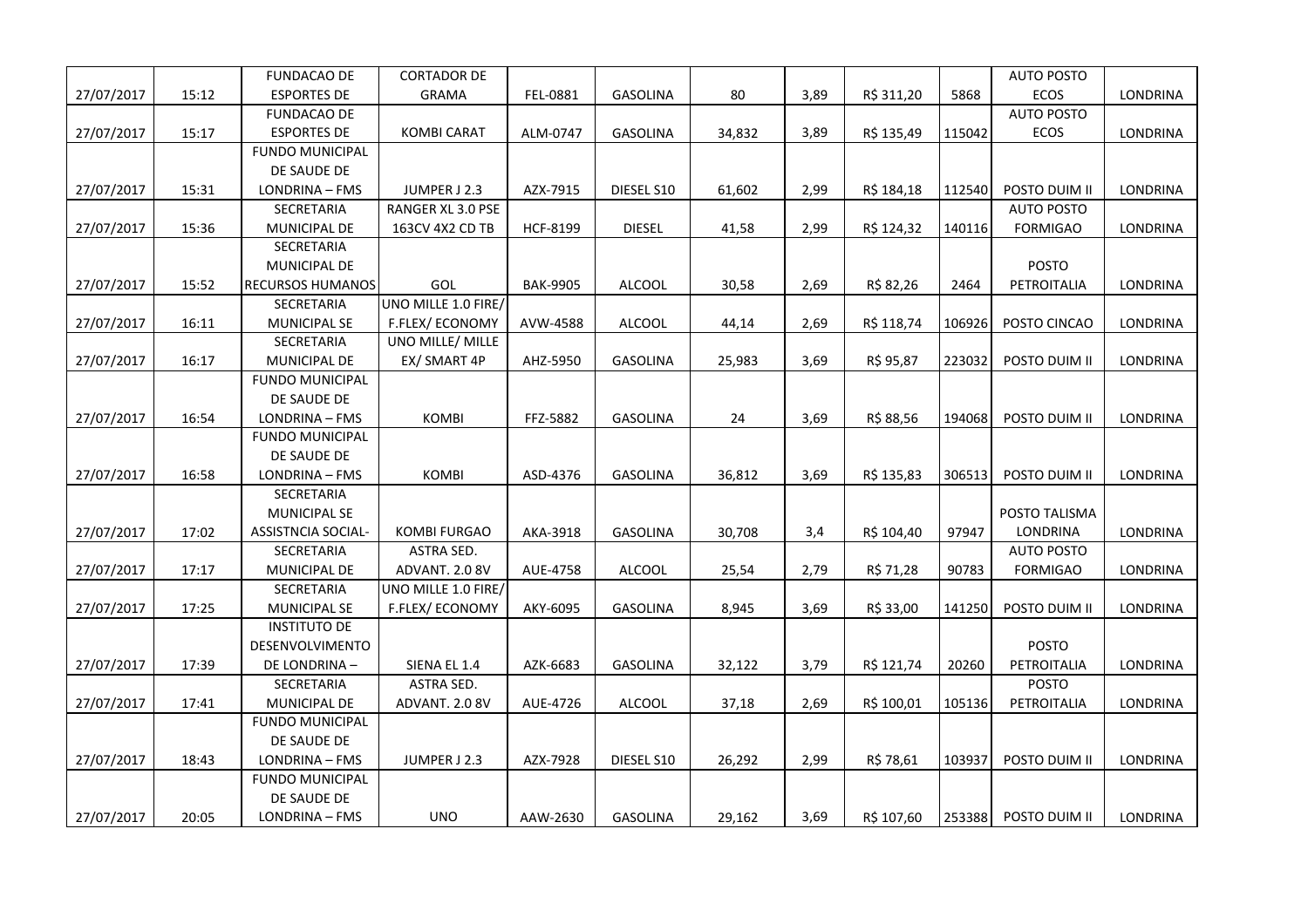|            |       | <b>FUNDO MUNICIPAL</b> |                      |          |                 |         |      |            |        |                   |                 |
|------------|-------|------------------------|----------------------|----------|-----------------|---------|------|------------|--------|-------------------|-----------------|
|            |       | DE SAUDE DE            |                      |          |                 |         |      |            |        |                   |                 |
| 27/07/2017 | 20:24 | LONDRINA - FMS         | MASTER 2.3 DCI       | PAR-9941 | DIESEL S10      | 39,832  | 2,99 | R\$ 119,09 | 36137  | POSTO DUIM II     | LONDRINA        |
|            |       | SECRETARIA             | VOYAGE 1.6 MI        |          |                 |         |      |            |        |                   |                 |
| 27/07/2017 | 20:40 | MUNICIPAL DE           | <b>TOTAL FLEX 8V</b> | AZL-4452 | <b>ALCOOL</b>   | 48,662  | 2,59 | R\$ 126,03 | 44425  | POSTO DUIM II     | LONDRINA        |
|            |       | <b>FUNDO DE</b>        |                      |          |                 |         |      |            |        |                   |                 |
|            |       | REEQUIPAMENTO DO       |                      |          |                 |         |      |            |        |                   |                 |
|            |       | <b>CORPO DE</b>        |                      |          |                 |         |      |            |        |                   |                 |
| 27/07/2017 | 20:44 | <b>BOMBEIROS-</b>      | <b>TRANSIT</b>       | AXA-5138 | DIESEL S10      | 51,862  | 2,99 | R\$ 155,06 | 96591  | POSTO DUIM II     | LONDRINA        |
|            |       | SECRETARIA             |                      |          |                 |         |      |            |        |                   |                 |
| 27/07/2017 | 21:30 | MUNICIPAL DE           | <b>XRE 300</b>       | AVF-3871 | GASOLINA        | 7,662   | 3,69 | R\$ 28,27  | 24110  | POSTO DUIM II     | LONDRINA        |
|            |       | <b>FUNDO MUNICIPAL</b> |                      |          |                 |         |      |            |        |                   |                 |
|            |       | DE SAUDE DE            |                      |          |                 |         |      |            |        | <b>AUTO POSTO</b> |                 |
| 28/07/2017 | 00:38 | LONDRINA - FMS         | SPRINTER-415         | BAG-9372 | DIESEL S10      | 51,01   | 3,19 | R\$ 162,72 | 44045  | <b>ECOS</b>       | LONDRINA        |
|            |       | SECRETARIA             | WEEKEND              |          |                 |         |      |            |        | <b>AUTO POSTO</b> |                 |
| 28/07/2017 | 05:45 | MUNICIPAL DE           | ADVENTURE            | BAJ-7691 | <b>ALCOOL</b>   | 32      | 2,59 | R\$ 82,88  | 35862  | ECOS              | LONDRINA        |
|            |       | SECRETARIA             | VOYAGE 1.6 MI        |          |                 |         |      |            |        | <b>AUTO POSTO</b> |                 |
| 28/07/2017 | 05:56 | MUNICIPAL DE           | <b>TOTAL FLEX 8V</b> | AZL-4468 | <b>ALCOOL</b>   | 32,502  | 2,59 | R\$ 84,18  | 56297  | ECOS              | LONDRINA        |
|            |       | SECRETARIA             |                      |          |                 |         |      |            |        |                   |                 |
|            |       | MUNICIPAL DE OBRAS     |                      |          |                 |         |      |            |        | <b>AUTO POSTO</b> |                 |
| 28/07/2017 | 07:49 | E PAVIMENTAÇÃO -       | 14000                | AZP-8606 | DIESEL S10      | 110,291 | 3,09 | R\$ 340,77 | 24336  | <b>FORMIGAO</b>   | <b>LONDRINA</b> |
|            |       | <b>FUNDO MUNICIPAL</b> |                      |          |                 |         |      |            |        |                   |                 |
|            |       | DE SAUDE DE            |                      |          |                 |         |      |            |        |                   |                 |
| 28/07/2017 | 08:11 | LONDRINA - FMS         | <b>UNO</b>           | AMN-4157 | <b>GASOLINA</b> | 27,571  | 3,69 | R\$ 101,73 | 172006 | POSTO DUIM II     | LONDRINA        |
|            |       | <b>FUNDO MUNICIPAL</b> |                      |          |                 |         |      |            |        |                   |                 |
|            |       | DE SAUDE DE            |                      |          |                 |         |      |            |        |                   |                 |
| 28/07/2017 | 08:13 | LONDRINA - FMS         | <b>KOMBI</b>         | ASD-4393 | GASOLINA        | 25,422  | 3,69 | R\$ 93,80  | 248142 | POSTO DUIM II     | LONDRINA        |
|            |       | SECRETARIA             |                      |          |                 |         |      |            |        | <b>AUTO POSTO</b> |                 |
| 28/07/2017 | 08:13 | MUNICIPAL DO           | <b>MOTO SERRA</b>    | EQU-0040 | <b>GASOLINA</b> | 20      | 3,79 | R\$ 75,80  | 190    | <b>FORMIGAO</b>   | <b>LONDRINA</b> |
|            |       | SECRETARIA             |                      |          |                 |         |      |            |        |                   |                 |
|            |       | MUNICIPAL DE OBRAS     |                      |          |                 |         |      |            |        | <b>AUTO POSTO</b> |                 |
| 28/07/2017 | 08:17 | E PAVIMENTAÇÃO -       | PA CARREGADEIRA      | AAA-5555 | <b>DIESEL</b>   | 150     | 2,99 | R\$448,50  | 3774   | <b>FORMIGAO</b>   | LONDRINA        |
|            |       | SECRETARIA             |                      |          |                 |         |      |            |        |                   |                 |
|            |       | MUNICIPAL DE OBRAS     |                      |          |                 |         |      |            |        | <b>AUTO POSTO</b> |                 |
| 28/07/2017 | 08:18 | E PAVIMENTAÇÃO -       | RETROESCAVADEIRA     | PML-6002 | <b>DIESEL</b>   | 150     | 2,99 | R\$448,50  | 889    | <b>FORMIGAO</b>   | LONDRINA        |
|            |       | <b>FUNDO MUNICIPAL</b> |                      |          |                 |         |      |            |        |                   |                 |
|            |       | DE SAUDE DE            |                      |          |                 |         |      |            |        |                   |                 |
| 28/07/2017 | 08:21 | LONDRINA - FMS         | <b>UNO</b>           | AKQ-6985 | <b>GASOLINA</b> | 43,781  | 3,69 | R\$ 161,55 | 173820 | POSTO DUIM II     | <b>LONDRINA</b> |
|            |       | SECRETARIA             |                      |          |                 |         |      |            |        |                   |                 |
|            |       | MUNICIPAL DE OBRAS     |                      |          |                 |         |      |            |        | <b>AUTO POSTO</b> |                 |
| 28/07/2017 | 08:22 | E PAVIMENTAÇÃO -       | 14000                | AZP-8605 | DIESEL S10      | 119,952 | 3,09 | R\$ 370,61 | 26337  | <b>FORMIGAO</b>   | <b>LONDRINA</b> |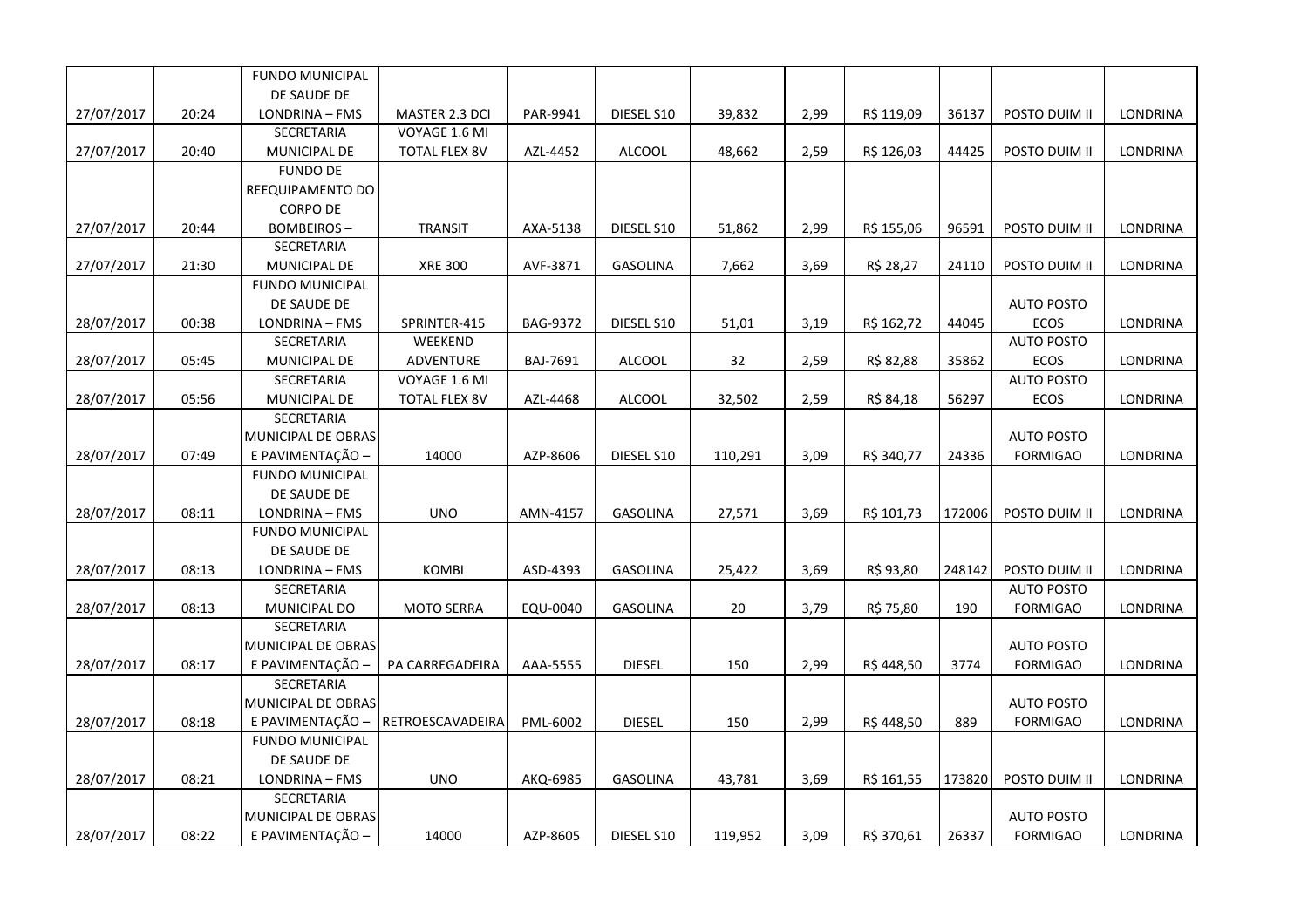|            |       | <b>FUNDO MUNICIPAL</b>    |                          |                 |                 |        |      |            |        |                   |                 |
|------------|-------|---------------------------|--------------------------|-----------------|-----------------|--------|------|------------|--------|-------------------|-----------------|
|            |       | DE SAUDE DE               |                          |                 |                 |        |      |            |        |                   |                 |
| 28/07/2017 | 08:27 | LONDRINA - FMS            | <b>KOMBI</b>             | FIZ-9582        | <b>GASOLINA</b> | 34,839 | 3,79 | R\$ 132,04 | 138037 | POSTO CINCO       | LONDRINA        |
|            |       | <b>SECRETARIA</b>         |                          |                 |                 |        |      |            |        |                   |                 |
|            |       | MUNICIPAL DE OBRAS        |                          |                 |                 |        |      |            |        |                   |                 |
| 28/07/2017 | 08:34 | E PAVIMENTAÇÃO -          | <b>CARGO 1519 B</b>      | AZJ-1240        | DIESEL S10      | 200,01 | 2,99 | R\$ 598,04 | 45007  | POSTO FARIA       | <b>LONDRINA</b> |
|            |       | SECRETARIA                | LOGAN                    |                 |                 |        |      |            |        |                   |                 |
|            |       | MUNICIPAL DE              | <b>AUTHENTIQUE</b>       |                 |                 |        |      |            |        | <b>AUTO POSTO</b> |                 |
| 28/07/2017 | 08:40 | <b>AGRICULTURA E</b>      | <b>HIFLEX 1.0 16V 4P</b> | ASU-4993        | <b>GASOLINA</b> | 46,011 | 3,79 | R\$ 174,38 | 116631 | <b>FORMIGAO</b>   | <b>LONDRINA</b> |
|            |       | SECRETARIA                |                          |                 |                 |        |      |            |        |                   |                 |
|            |       | MUNICIPAL DE OBRAS        |                          |                 |                 |        |      |            |        |                   |                 |
| 28/07/2017 | 08:41 | E PAVIMENTAÇÃO -          | CARGO 1319               | AZQ-1280        | DIESEL S10      | 150    | 2,99 | R\$ 448,52 | 30368  | POSTO FARIA       | LONDRINA        |
|            |       | SECRETARIA                | UNO MILLE 1.0 FIRE/      |                 |                 |        |      |            |        |                   |                 |
|            |       | <b>MUNICIPAL SE</b>       | F.FLEX/ECONOMY           |                 |                 |        |      |            |        | POSTO TALISMA     |                 |
| 28/07/2017 | 09:00 | <b>ASSISTNCIA SOCIAL-</b> | 4P                       | AVW-4228        | <b>ALCOOL</b>   | 39,126 | 2,39 | R\$ 93,51  | 25951  | <b>LONDRINA</b>   | LONDRINA        |
|            |       | <b>FUNDO MUNICIPAL</b>    |                          |                 |                 |        |      |            |        |                   |                 |
|            |       | DE SAUDE DE               |                          |                 |                 |        |      |            |        |                   |                 |
| 28/07/2017 | 09:06 | LONDRINA - FMS            | <b>STRADA</b>            | AKO-8021        | <b>ALCOOL</b>   | 33,902 | 2,59 | R\$ 87,80  | 121056 | POSTO DUIM II     | LONDRINA        |
|            |       | <b>FUNDO DE</b>           |                          |                 |                 |        |      |            |        |                   |                 |
|            |       | REEQUIPAMENTO DO          |                          |                 |                 |        |      |            |        |                   |                 |
|            |       | <b>CORPO DE</b>           |                          |                 |                 |        |      |            |        |                   |                 |
| 28/07/2017 | 09:13 | <b>BOMBEIROS-</b>         | <b>SPLINTER</b>          | BBF-5401        | DIESEL S10      | 35,003 | 2,99 | R\$ 104,65 | 6122   | POSTO DUIM II     | LONDRINA        |
|            |       | <b>FUNDO MUNICIPAL</b>    |                          |                 |                 |        |      |            |        |                   |                 |
|            |       | DE SAUDE DE               |                          |                 |                 |        |      |            |        | <b>AUTO POSTO</b> |                 |
| 28/07/2017 | 09:19 | LONDRINA - FMS            | <b>KOMBI</b>             | FHT-4264        | <b>GASOLINA</b> | 30     | 3,79 | R\$ 113,70 | 59038  | <b>FORMIGAO</b>   | LONDRINA        |
|            |       | <b>FUNDO MUNICIPAL</b>    |                          |                 |                 |        |      |            |        |                   |                 |
|            |       | DE SAUDE DE               |                          |                 |                 |        |      |            |        | POSTO TALISMA     |                 |
| 28/07/2017 | 09:27 | LONDRINA - FMS            | <b>FIESTA</b>            | ALS-2893        | <b>GASOLINA</b> | 23,006 | 3,55 | R\$ 81,67  | 104703 | LONDRINA          | <b>LONDRINA</b> |
|            |       | SECRETARIA                | MERIVA JOY 1.4           |                 |                 |        |      |            |        | <b>AUTO POSTO</b> |                 |
| 28/07/2017 | 09:56 | MUNICIPAL DE              | <b>MPFI 8V ECONOFLEX</b> | HFO-7602        | <b>ALCOOL</b>   | 45,56  | 2,59 | R\$ 118,00 | 121250 | <b>ECOS</b>       | LONDRINA        |
|            |       | SECRETARIA                |                          |                 |                 |        |      |            |        |                   |                 |
|            |       | MUNICIPAL DE OBRAS        | PA CARREGADEIRA          |                 |                 |        |      |            |        |                   |                 |
| 28/07/2017 | 09:57 | E PAVIMENTAÇÃO -          | 12D                      | PML-3471        | <b>DIESEL</b>   | 100    | 2,95 | R\$ 295,00 | 939    | POSTO DUIM II     | LONDRINA        |
|            |       | <b>SECRETARIA</b>         |                          |                 |                 |        |      |            |        |                   |                 |
|            |       | MUNICIPAL DE OBRAS        |                          |                 |                 |        |      |            |        |                   |                 |
| 28/07/2017 | 09:57 | E PAVIMENTAÇÃO -          | MINICARREGADEIRA         | AAA-8899        | <b>DIESEL</b>   | 100    | 2,95 | R\$ 295,00 | 1184   | POSTO DUIM II     | LONDRINA        |
|            |       | SECRETARIA                | <b>ROLO</b>              |                 |                 |        |      |            |        |                   |                 |
|            |       | MUNICIPAL DE OBRAS        | COMPACTADOR              |                 |                 |        |      |            |        |                   |                 |
| 28/07/2017 | 09:57 | E PAVIMENTAÇÃO -          | <b>VAP55</b>             | PML-1024        | <b>DIESEL</b>   | 100    | 2,95 | R\$ 295,00 | 2130   | POSTO DUIM II     | <b>LONDRINA</b> |
|            |       | SECRETARIA                |                          |                 |                 |        |      |            |        |                   |                 |
| 28/07/2017 | 10:00 | MUNICIPAL DO              | <b>ONIX 1.0</b>          | <b>BAG-1783</b> | <b>ALCOOL</b>   | 49,811 | 2,59 | R\$ 129,01 | 19817  | POSTO DUIM II     | LONDRINA        |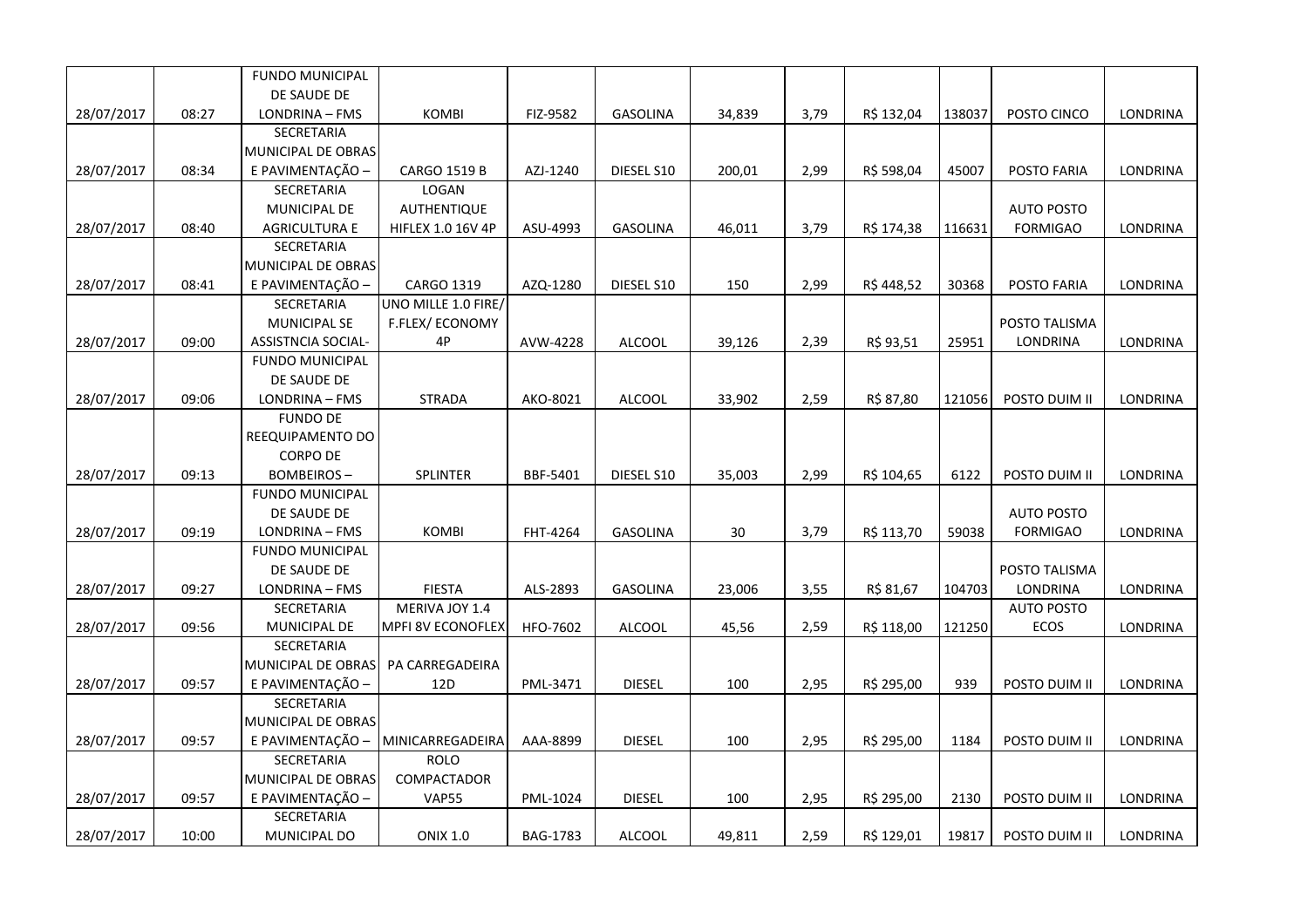|            |       | SECRETARIA              |                       |                 |                 |        |      |            |        |                   |                 |
|------------|-------|-------------------------|-----------------------|-----------------|-----------------|--------|------|------------|--------|-------------------|-----------------|
|            |       | MUNICIPAL DE OBRAS      |                       |                 |                 |        |      |            |        | <b>AUTO POSTO</b> |                 |
| 28/07/2017 | 10:03 | E PAVIMENTAÇÃO -        | S10 BLAZER            | ASO-4259        | <b>GASOLINA</b> | 59,092 | 3,79 | R\$ 223,95 | 97859  | <b>FORMIGAO</b>   | LONDRINA        |
|            |       | SECRETARIA              | <b>UNO ATTRACTIVE</b> |                 |                 |        |      |            |        |                   |                 |
|            |       | MUNICIPAL DE            | 1.4 EVO FIRE FLEX     |                 |                 |        |      |            |        |                   |                 |
| 28/07/2017 | 10:15 | <b>RECURSOS HUMANOS</b> | 8V                    | AUY-5483        | <b>ALCOOL</b>   | 25,09  | 2,59 | R\$ 65,00  | 31590  | POSTO DUIM I      | LONDRINA        |
|            |       | SECRETARIA              | XTZ 250 LANDER        |                 |                 |        |      |            |        |                   |                 |
| 28/07/2017 | 10:17 | MUNICIPAL DE            | 249CC                 | AZL-5578        | GASOLINA        | 5,921  | 3,69 | R\$ 21,84  | 8832   | POSTO DUIM II     | LONDRINA        |
|            |       | SECRETARIA              |                       |                 |                 |        |      |            |        |                   |                 |
| 28/07/2017 | 10:18 | <b>MUNICIPAL SE</b>     | <b>KOMBI FURGAO</b>   | AKN-3664        | <b>GASOLINA</b> | 37,402 | 3,69 | R\$ 138,01 | 157975 | POSTO DUIM II     | LONDRINA        |
|            |       | SECRETARIA              |                       |                 |                 |        |      |            |        |                   |                 |
|            |       | MUNICIPAL DE OBRAS      | <b>FIORINO FURGAO</b> |                 |                 |        |      |            |        |                   |                 |
| 28/07/2017 | 10:23 | E PAVIMENTAÇÃO -        | 1.5 MPI / I.E.        | AHY-1232        | <b>GASOLINA</b> | 31,79  | 3,69 | R\$ 117,34 | 225919 | POSTO FARIA       | <b>LONDRINA</b> |
|            |       | SECRETARIA              | UNO WAY 1.0 EVO       |                 |                 |        |      |            |        |                   |                 |
| 28/07/2017 | 10:23 | MUNICIPAL DE            | FIRE FLEX 8V          | AYX-3379        | <b>ALCOOL</b>   | 29,882 | 2,59 | R\$ 77,39  | 52036  | POSTO DUIM II     | LONDRINA        |
|            |       | <b>FUNDO MUNICIPAL</b>  |                       |                 |                 |        |      |            |        |                   |                 |
|            |       | DE SAUDE DE             |                       |                 |                 |        |      |            |        | POSTO TALISMA     |                 |
| 28/07/2017 | 10:34 | LONDRINA - FMS          | $S-10$                | ALV-1539        | GASOLINA        | 53,883 | 3,55 | R\$ 191,28 | 341865 | LONDRINA          | LONDRINA        |
|            |       | SECRETARIA              |                       |                 |                 |        |      |            |        |                   |                 |
| 28/07/2017 | 10:35 | MUNICIPAL DE            | S10 BLAZER            | ASO-3027        | <b>ALCOOL</b>   | 37,63  | 2,66 | R\$ 100,00 | 61827  | POSTO DUIM II     | LONDRINA        |
|            |       | SECRETARIA              | UNO MILLE 1.0 FIRE    |                 |                 |        |      |            |        | POSTO             |                 |
| 28/07/2017 | 10:55 | MUNICIPAL DE            | F.FLEX/ECONOMY        | AUY-4342        | <b>ALCOOL</b>   | 40,896 | 2,69 | R\$ 110,01 | 55065  | PETROITALIA       | LONDRINA        |
|            |       | <b>FUNDO MUNICIPAL</b>  |                       |                 |                 |        |      |            |        |                   |                 |
|            |       | DE SAUDE DE             |                       |                 |                 |        |      |            |        | POSTO TALISMA     |                 |
| 28/07/2017 | 10:56 | LONDRINA - FMS          | <b>FIESTA</b>         | ALS-2863        | <b>GASOLINA</b> | 30,031 | 3,55 | R\$ 106,61 | 114239 | LONDRINA          | LONDRINA        |
|            |       | <b>FUNDO MUNICIPAL</b>  |                       |                 |                 |        |      |            |        |                   |                 |
|            |       | DE SAUDE DE             |                       |                 |                 |        |      |            |        | POSTO TALISMA     |                 |
| 28/07/2017 | 11:16 | LONDRINA - FMS          | <b>UNO</b>            | AKR-5984        | GASOLINA        | 34,243 | 3,55 | R\$ 121,56 | 137917 | LONDRINA          | LONDRINA        |
|            |       | SECRETARIA              | ROÇADEIRA COSTAL      |                 |                 |        |      |            |        | <b>AUTO POSTO</b> |                 |
| 28/07/2017 | 11:17 | MUNICIPAL DE            | LATERAL               | EQU-0113        | GASOLINA        | 10     | 3,79 | R\$ 37,90  | 185    | <b>FORMIGAO</b>   | LONDRINA        |
|            |       | SECRETARIA              |                       |                 |                 |        |      |            |        | <b>AUTO POSTO</b> |                 |
| 28/07/2017 | 11:18 | MUNICIPAL DE            | ROÇADEIRA COSTAL      | EQU-0114        | GASOLINA        | 10     | 3,79 | R\$ 37,90  | 170    | <b>FORMIGAO</b>   | LONDRINA        |
|            |       | SECRETARIA              |                       |                 |                 |        |      |            |        | <b>AUTO POSTO</b> |                 |
| 28/07/2017 | 11:19 | MUNICIPAL DE            | ROÇADEIRA COSTAL      | EQU-0115        | GASOLINA        | 10     | 3,79 | R\$ 37,90  | 170    | <b>FORMIGAO</b>   | LONDRINA        |
|            |       | SECRETARIA              | UNO MILLE 1.0 FIRE    |                 |                 |        |      |            |        | <b>POSTO</b>      |                 |
| 28/07/2017 | 11:27 | MUNICIPAL SE            | F.FLEX/ECONOMY        | AVW-4675        | <b>ALCOOL</b>   | 25,651 | 2,69 | R\$ 69,00  | 39865  | PETROITALIA       | LONDRINA        |
|            |       | <b>FUNDO MUNICIPAL</b>  |                       |                 |                 |        |      |            |        |                   |                 |
|            |       | DE SAUDE DE             |                       |                 |                 |        |      |            |        |                   |                 |
| 28/07/2017 | 11:50 | LONDRINA - FMS          | <b>STRADA</b>         | AGE-4095        | <b>ALCOOL</b>   | 42,612 | 2,59 | R\$ 110,36 | 100282 | POSTO DUIM II     | LONDRINA        |
|            |       | <b>FUNDO MUNICIPAL</b>  |                       |                 |                 |        |      |            |        |                   |                 |
|            |       | DE SAUDE DE             |                       |                 |                 |        |      |            |        | POSTO TALISMA     |                 |
| 28/07/2017 | 11:58 | LONDRINA - FMS          | AMAROK                | <b>BAL-9180</b> | DIESEL S10      | 52,603 | 2,89 | R\$ 152,02 | 25227  | LONDRINA          | LONDRINA        |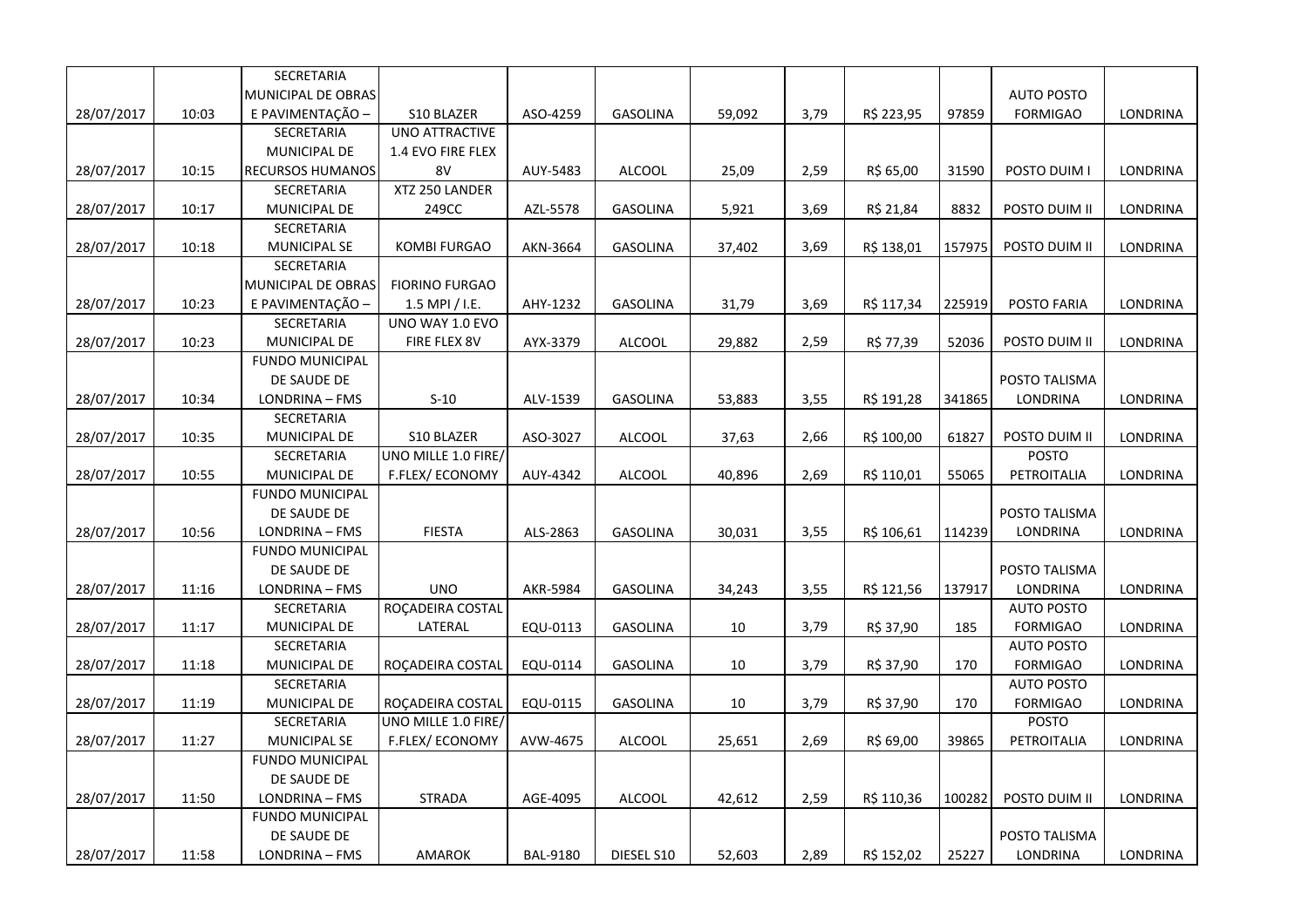|            |       | SECRETARIA             | <b>KOMBI STANDARD</b>     |          |                 |         |      |            |        | AUTO POSTO        |                 |
|------------|-------|------------------------|---------------------------|----------|-----------------|---------|------|------------|--------|-------------------|-----------------|
| 28/07/2017 | 12:01 | MUNICIPAL DE           | 1.4 MI TOTAL FLEX         | AQF-4906 | GASOLINA        | 23,65   | 3,89 | R\$ 92,00  | 47308  | ECOS              | LONDRINA        |
|            |       | <b>FUNDO MUNICIPAL</b> |                           |          |                 |         |      |            |        |                   |                 |
|            |       | DE SAUDE DE            |                           |          |                 |         |      |            |        |                   |                 |
| 28/07/2017 | 13:25 | LONDRINA - FMS         | UNO VIVACE                | AZO-5174 | <b>GASOLINA</b> | 23,822  | 3,69 | R\$ 87,90  | 27215  | POSTO DUIM II     | LONDRINA        |
|            |       | SECRETARIA             |                           |          |                 |         |      |            |        | POSTO             |                 |
| 28/07/2017 | 13:44 | MUNICIPAL DO           | <b>MOBI DRIVE</b>         | BBD-7451 | <b>ALCOOL</b>   | 34,61   | 2,69 | R\$ 93,10  | 8488   | PETROITALIA       | LONDRINA        |
|            |       | SECRETARIA             |                           |          |                 |         |      |            |        | <b>POSTO</b>      |                 |
| 28/07/2017 | 14:02 | MUNICIPAL DO           | <b>ONIX 1.0</b>           | BAG-1784 | <b>ALCOOL</b>   | 49      | 2,69 | R\$ 131,81 | 10245  | PETROITALIA       | LONDRINA        |
|            |       | <b>FUNDO MUNICIPAL</b> |                           |          |                 |         |      |            |        |                   |                 |
|            |       | DE SAUDE DE            |                           |          |                 |         |      |            |        | POSTO TALISMA     |                 |
| 28/07/2017 | 14:06 | LONDRINA - FMS         | <b>UNO</b>                | AUY-4269 | GASOLINA        | 38      | 3,55 | R\$ 134,90 | 116029 | LONDRINA          | LONDRINA        |
|            |       | SECRETARIA             | WEEKEND                   |          |                 |         |      |            |        |                   |                 |
| 28/07/2017 | 14:24 | MUNICIPAL DE           | ADVENTURE                 | BAJ-7690 | <b>ALCOOL</b>   | 22,479  | 2,59 | R\$ 58,22  | 46200  | POSTO DUIM II     | LONDRINA        |
|            |       | <b>FUNDO MUNICIPAL</b> |                           |          |                 |         |      |            |        |                   |                 |
|            |       | DE SAUDE DE            |                           |          |                 |         |      |            |        | <b>AUTO POSTO</b> |                 |
| 28/07/2017 | 14:34 | LONDRINA - FMS         | <b>KOMBI</b>              | FFZ-5882 | <b>GASOLINA</b> | 21,6    | 3,89 | R\$ 84,02  | 194261 | ECOS              | <b>LONDRINA</b> |
|            |       | ADMINISTRAÇÃO DOS      |                           |          |                 |         |      |            |        |                   |                 |
|            |       | <b>CEMITÉRIOS E</b>    | <b>S10 PICKUP 2.8 4X2</b> |          |                 |         |      |            |        |                   |                 |
|            |       | <b>SERVIÇOS</b>        | TURBO INTERC.             |          |                 |         |      |            |        | <b>AUTO POSTO</b> |                 |
| 28/07/2017 | 14:47 | <b>FUNERARIOS DE</b>   | DIES.                     | AYW-8439 | DIESEL S10      | 65,04   | 2,99 | R\$ 194,49 | 133851 | MALASSISE         | LONDRINA        |
|            |       | SECRETARIA             | UNO MILLE 1.0 FIRE/       |          |                 |         |      |            |        |                   |                 |
| 28/07/2017 | 15:02 | MUNICIPAL DE           | F.FLEX/ECONOMY            | AQG-6094 | <b>ALCOOL</b>   | 13,002  | 2,59 | R\$ 33,67  | 64188  | POSTO DUIM II     | LONDRINA        |
|            |       | <b>FUNDACAO DE</b>     |                           |          |                 |         |      |            |        |                   |                 |
| 28/07/2017 | 15:13 | <b>ESPORTES DE</b>     | <b>BANDEIRANTE</b>        | AJA-2566 | <b>DIESEL</b>   | 23,04   | 2,89 | R\$ 66,59  | 75088  | POSTO FARIA       | LONDRINA        |
|            |       | <b>FUNDO MUNICIPAL</b> |                           |          |                 |         |      |            |        |                   |                 |
|            |       | DE SAUDE DE            |                           |          |                 |         |      |            |        |                   |                 |
| 28/07/2017 | 15:18 | LONDRINA - FMS         | <b>VOLARE W9 ON</b>       | AYW-4344 | DIESEL S10      | 115,062 | 2,99 | R\$ 344,03 | 34398  | POSTO DUIM II     | LONDRINA        |
|            |       | SECRETARIA             | LIVINA 1.6 16V FLEX       |          |                 |         |      |            |        |                   |                 |
| 28/07/2017 | 15:33 | MUNICIPAL DE           | FUEL 5P                   | ATL-3673 | GASOLINA        | 41,202  | 3,69 | R\$ 152,03 | 113314 | POSTO DUIM II     | LONDRINA        |
|            |       | <b>FUNDO MUNICIPAL</b> |                           |          |                 |         |      |            |        |                   |                 |
|            |       | DE SAUDE DE            |                           |          |                 |         |      |            |        |                   |                 |
| 28/07/2017 | 15:36 | LONDRINA - FMS         | <b>CELTA</b>              | AWM-8676 | <b>GASOLINA</b> | 34,102  | 3,69 | R\$ 125,83 | 41252  | POSTO DUIM II     | <b>LONDRINA</b> |
|            |       | <b>FUNDO MUNICIPAL</b> |                           |          |                 |         |      |            |        |                   |                 |
|            |       | DE SAUDE DE            |                           |          |                 |         |      |            |        |                   |                 |
| 28/07/2017 | 16:01 | LONDRINA - FMS         | <b>CELTA</b>              | AWM-8632 | GASOLINA        | 26,571  | 3,69 | R\$ 98,04  | 151721 | POSTO DUIM II     | LONDRINA        |
|            |       | SECRETARIA             | RANGER XL 3.0 PSE         |          |                 |         |      |            |        | <b>POSTO</b>      |                 |
| 28/07/2017 | 16:06 | MUNICIPAL DE           | 163CV 4X2 CD TB           | HCF-8199 | <b>DIESEL</b>   | 33,45   | 2,99 | R\$ 100,01 | 140392 | PETROITALIA       | LONDRINA        |
|            |       | SECRETARIA             | <b>DUCATO</b>             |          |                 |         |      |            |        |                   |                 |
| 28/07/2017 | 16:11 | MUNICIPAL DE           | <b>MAXICARGA</b>          | AZJ-1485 | DIESEL S10      | 55,464  | 2,99 | R\$ 165,83 | 31643  | POSTO DUIM II     | LONDRINA        |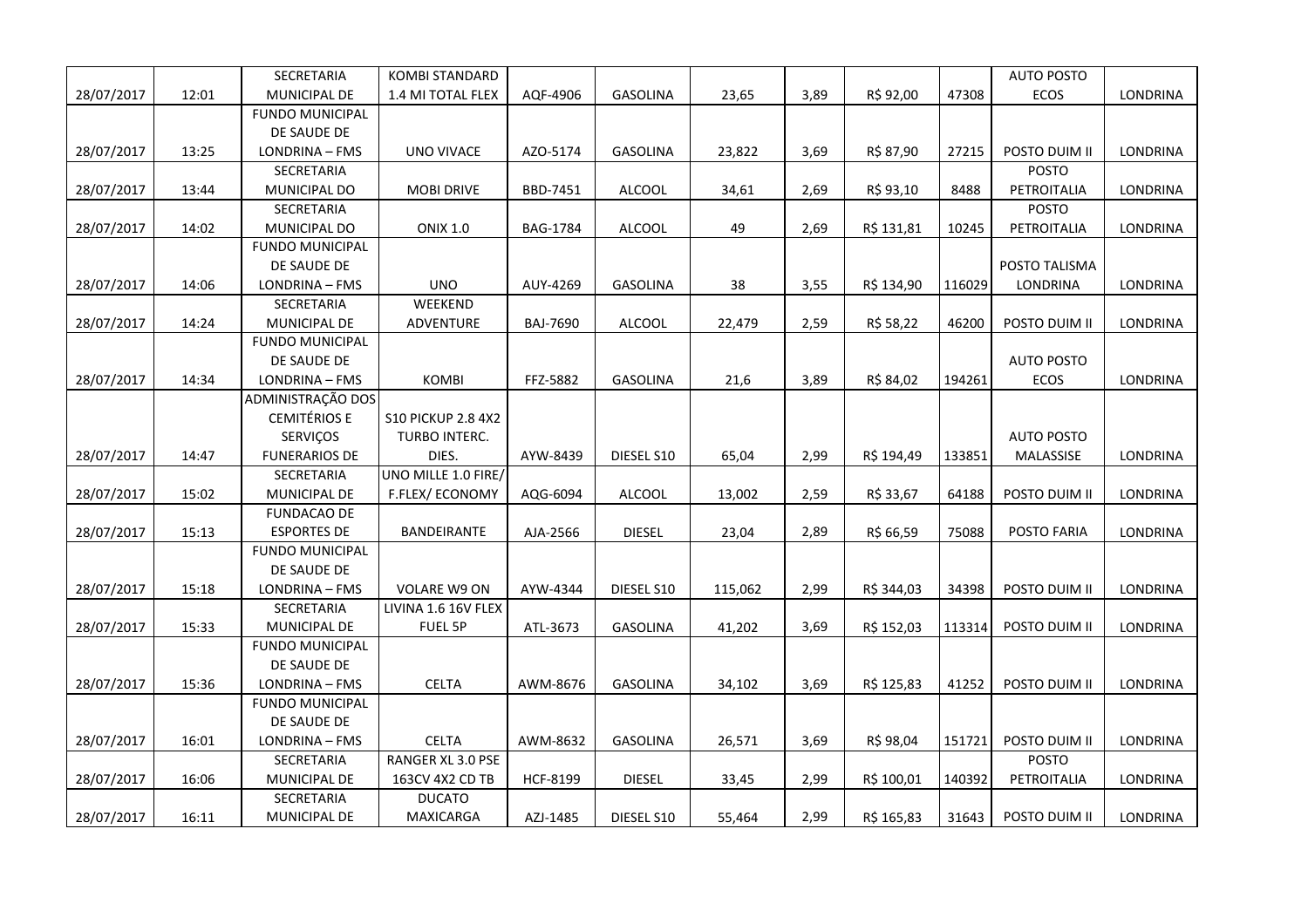|            |       | <b>FUNDO MUNICIPAL</b>              |                          |                 |                 |         |      |            |        |                   |                 |
|------------|-------|-------------------------------------|--------------------------|-----------------|-----------------|---------|------|------------|--------|-------------------|-----------------|
|            |       | DE SAUDE DE                         |                          |                 |                 |         |      |            |        |                   |                 |
| 28/07/2017 | 16:33 | LONDRINA - FMS                      | <b>VOLARE W9 ON</b>      | AYW-4166        | DIESEL S10      | 131,732 | 2,95 | R\$ 388,71 | 44049  | POSTO DUIM II     | <b>LONDRINA</b> |
|            |       | <b>FUNDO DE</b>                     |                          |                 |                 |         |      |            |        |                   |                 |
|            |       | REEQUIPAMENTO DO                    |                          |                 |                 |         |      |            |        |                   |                 |
|            |       | <b>CORPO DE</b>                     |                          |                 |                 |         |      |            |        |                   |                 |
| 28/07/2017 | 16:34 | <b>BOMBEIROS-</b>                   | <b>COBALT</b>            | AVO-4788        | <b>ALCOOL</b>   | 34,95   | 2,59 | R\$ 90,52  | 39268  | POSTO DUIM II     | LONDRINA        |
|            |       | SECRETARIA                          | VOLARE                   |                 |                 |         |      |            |        |                   |                 |
| 28/07/2017 | 16:35 | MUNICIPAL DE                        | <b>ESCOLARBUS 4X4 V8</b> | AYU-6426        | DIESEL S10      | 73,72   | 2,99 | R\$ 220,42 | 1542   | POSTO DUIM II     | LONDRINA        |
|            |       | <b>FUNDO MUNICIPAL</b>              |                          |                 |                 |         |      |            |        |                   |                 |
|            |       | DE SAUDE DE                         |                          |                 |                 |         |      |            |        | POSTO TALISMA     |                 |
| 28/07/2017 | 17:07 | LONDRINA - FMS                      | SPRINTER-415             | BAG-9371        | DIESEL S10      | 41,524  | 2,89 | R\$ 120,00 | 58944  | LONDRINA          | LONDRINA        |
|            |       | <b>FUNDO MUNICIPAL</b>              |                          |                 |                 |         |      |            |        |                   |                 |
|            |       | DE SAUDE DE                         |                          |                 |                 |         |      |            |        | POSTO TALISMA     |                 |
| 28/07/2017 | 17:42 | LONDRINA - FMS                      | SPACEFOX                 | <b>BAI-9776</b> | <b>ALCOOL</b>   | 35,816  | 2,4  | R\$ 85,96  | 67340  | LONDRINA          | <b>LONDRINA</b> |
|            |       | <b>FUNDO MUNICIPAL</b>              |                          |                 |                 |         |      |            |        |                   |                 |
|            |       | DE SAUDE DE                         |                          |                 |                 |         |      |            |        |                   |                 |
| 28/07/2017 | 18:31 | LONDRINA - FMS                      | MASTER 2.3 DCI           | PAR-9940        | DIESEL S10      | 43,548  | 2,99 | R\$ 130,21 | 36584  | POSTO DUIM II     | LONDRINA        |
|            |       | <b>SECRETARIA</b>                   | MERIVA JOY 1.4           |                 |                 |         |      |            |        |                   |                 |
| 28/07/2017 | 19:19 | MUNICIPAL DE                        | MPFI 8V ECONOFLEX        | HFO-7606        | <b>ALCOOL</b>   | 40,158  | 2,59 | R\$ 104,01 | 128174 | POSTO DUIM II     | <b>LONDRINA</b> |
|            |       | SECRETARIA                          | ASTRA SED.               |                 |                 |         |      |            |        | <b>AUTO POSTO</b> |                 |
| 28/07/2017 | 19:29 | MUNICIPAL DE                        | ADVANT. 2.0 8V           | AUE-4758        | <b>ALCOOL</b>   | 33,699  | 2,59 | R\$ 87,28  | 91011  | ECOS              | LONDRINA        |
|            |       | SECRETARIA                          | ASTRA SED.               |                 |                 |         |      |            |        |                   |                 |
| 28/07/2017 | 20:36 | MUNICIPAL DE                        | ADVANT. 2.0 8V           | AUE-4972        | <b>ALCOOL</b>   | 37,845  | 2,59 | R\$ 98,01  | 91186  | POSTO DUIM II     | <b>LONDRINA</b> |
|            |       | <b>FUNDO MUNICIPAL</b>              |                          |                 |                 |         |      |            |        |                   |                 |
|            |       | DE SAUDE DE                         |                          |                 |                 |         |      |            |        |                   |                 |
| 28/07/2017 | 21:42 | LONDRINA - FMS                      | JUMPER J 2.3             | AZX-7915        | DIESEL S10      | 35,79   | 2,99 | R\$ 107,01 | 112843 | POSTO DUIM II     | LONDRINA        |
|            |       | SECRETARIA                          | VOYAGE 1.6 MI            |                 |                 |         |      |            |        | <b>AUTO POSTO</b> |                 |
| 29/07/2017 | 03:12 | MUNICIPAL DE                        | <b>TOTAL FLEX 8V</b>     | AZL-4470        | <b>ALCOOL</b>   | 46,571  | 2,59 | R\$ 120,62 | 72065  | <b>ECOS</b>       | LONDRINA        |
|            |       | SECRETARIA                          |                          |                 |                 |         |      |            |        | <b>POSTO</b>      |                 |
| 29/07/2017 | 07:02 | MUNICIPAL DE                        | GOL                      | <b>BAK-9904</b> | <b>GASOLINA</b> | 37,33   | 3,89 | R\$ 145,21 | 14445  | PALMEIRAS         | RANJEIRAS DO S  |
|            |       | <b>FUNDO MUNICIPAL</b>              |                          |                 |                 |         |      |            |        |                   |                 |
|            |       | DE SAUDE DE                         | MASTER 2.3 DCI           |                 |                 |         |      |            |        |                   |                 |
| 29/07/2017 | 08:58 | LONDRINA - FMS                      | FURGÃO 16V               | AZL-6474        | DIESEL S10      | 62,953  | 2,99 | R\$ 188,22 | 101236 | POSTO DUIM II     | LONDRINA        |
|            |       | SECRETARIA                          | NXR 150 BROS ES          |                 |                 |         |      |            |        |                   |                 |
| 29/07/2017 | 09:52 | MUNICIPAL DE                        | <b>MIX</b>               | ATW-9376        | GASOLINA        | 10,58   | 3,69 | R\$ 39,04  | 22134  | POSTO DUIM II     | LONDRINA        |
|            |       | SECRETARIA                          | <b>KOMBI STANDARD</b>    |                 |                 |         |      |            |        |                   |                 |
| 29/07/2017 | 10:11 | <b>MUNICIPAL SE</b>                 | 1.4 MI TOTAL FLEX        | NYG-5009        | <b>ALCOOL</b>   | 30,513  | 2,59 | R\$ 79,02  | 66549  | POSTO DUIM II     | LONDRINA        |
|            |       | <b>FUNDO DE</b>                     |                          |                 |                 |         |      |            |        |                   |                 |
|            |       |                                     |                          |                 |                 |         |      |            |        |                   |                 |
|            |       |                                     |                          |                 |                 |         |      |            |        |                   |                 |
|            | 10:18 | <b>BOMBEIROS-</b>                   | S <sub>10</sub>          | FKF-9361        | DIESEL S10      |         |      |            |        | POSTO DUIM II     | LONDRINA        |
| 29/07/2017 |       | REEQUIPAMENTO DO<br><b>CORPO DE</b> |                          |                 |                 | 35,742  | 2,99 | R\$ 106,86 | 59090  |                   |                 |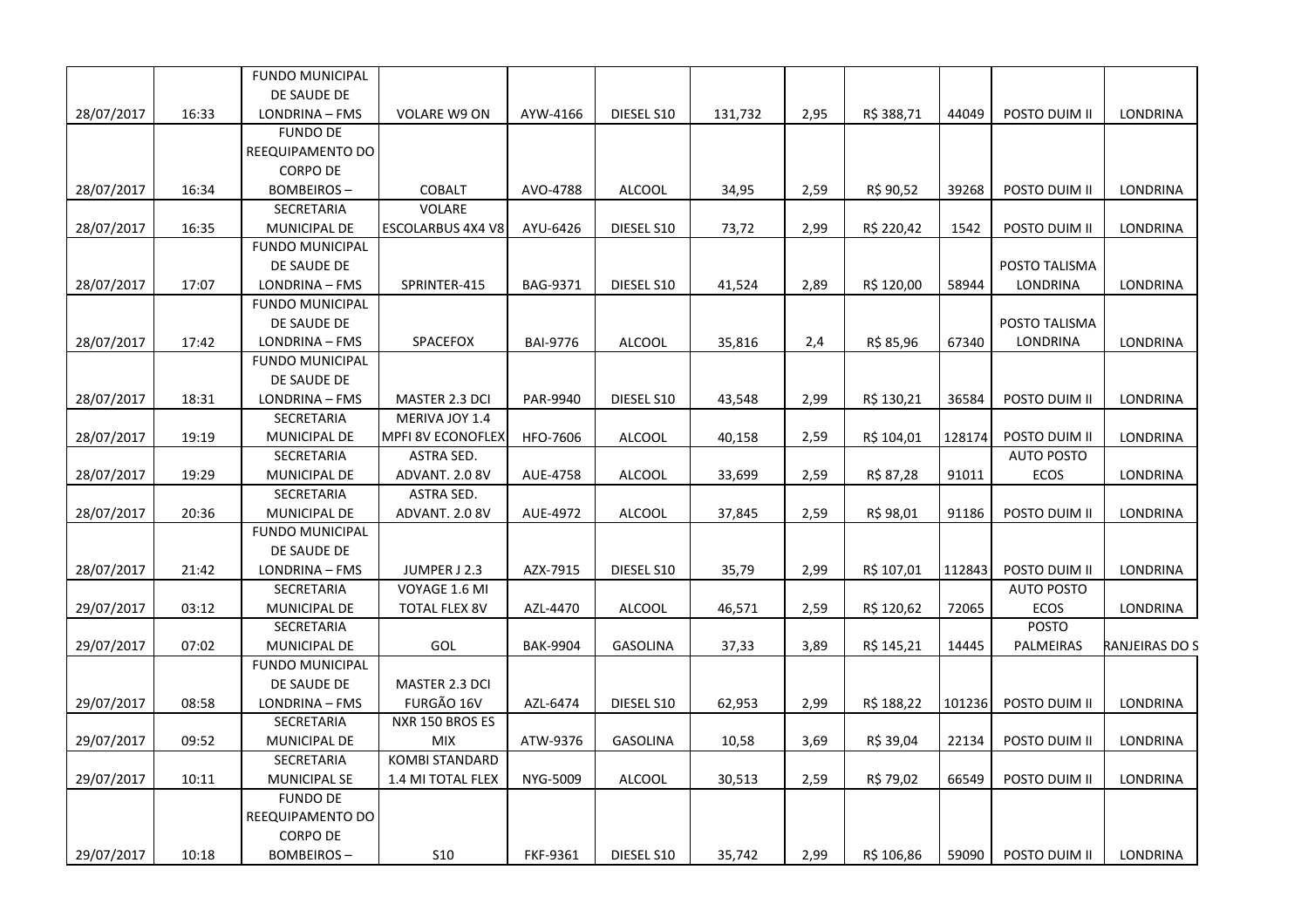|            |       | <b>FUNDO DE</b>        |                      |                 |                 |        |      |            |        |                   |          |
|------------|-------|------------------------|----------------------|-----------------|-----------------|--------|------|------------|--------|-------------------|----------|
|            |       | REEQUIPAMENTO DO       |                      |                 |                 |        |      |            |        |                   |          |
|            |       | <b>CORPO DE</b>        |                      |                 |                 |        |      |            |        |                   |          |
| 29/07/2017 | 10:46 | <b>BOMBEIROS-</b>      | SPRINTER 415         | <b>BBG-7793</b> | DIESEL S10      | 47,492 | 2,99 | R\$ 142,00 | 5261   | POSTO DUIM II     | LONDRINA |
|            |       | <b>FUNDO MUNICIPAL</b> |                      |                 |                 |        |      |            |        |                   |          |
|            |       | DE SAUDE DE            | MASTER 2.3 DCI       |                 |                 |        |      |            |        |                   |          |
| 29/07/2017 | 10:57 | LONDRINA - FMS         | FURGÃO 16V           | AZL-6276        | DIESEL S10      | 70,244 | 2,99 | R\$ 210,02 | 138821 | POSTO DUIM II     | LONDRINA |
|            |       | SECRETARIA             | WEEKEND              |                 |                 |        |      |            |        |                   |          |
| 29/07/2017 | 13:25 | MUNICIPAL DE           | ADVENTURE            | <b>BAJ-7690</b> | <b>ALCOOL</b>   | 34,312 | 2,59 | R\$ 88,86  | 46426  | POSTO DUIM II     | LONDRINA |
|            |       | SECRETARIA             | WEEKEND              |                 |                 |        |      |            |        |                   |          |
| 29/07/2017 | 14:29 | MUNICIPAL DE           | ADVENTURE            | BAJ-7691        | <b>ALCOOL</b>   | 35,525 | 2,59 | R\$ 92,00  | 36058  | POSTO DUIM II     | LONDRINA |
|            |       | SECRETARIA             |                      |                 |                 |        |      |            |        |                   |          |
|            |       | MUNICIPAL DE           |                      |                 |                 |        |      |            |        | <b>AUTO POSTO</b> |          |
| 29/07/2017 | 16:14 | <b>AGRICULTURA E</b>   | NOVO VOYAGE          | <b>BAL-2688</b> | GASOLINA        | 51,015 | 3,79 | R\$ 193,33 | 22728  | <b>FORMIGAO</b>   | LONDRINA |
|            |       | <b>FUNDO MUNICIPAL</b> |                      |                 |                 |        |      |            |        |                   |          |
|            |       | DE SAUDE DE            |                      |                 |                 |        |      |            |        |                   |          |
| 29/07/2017 | 17:30 | LONDRINA - FMS         | SPRINTER-415         | BAG-9371        | DIESEL S10      | 20,142 | 2,99 | R\$ 60,22  | 59079  | POSTO DUIM II     | LONDRINA |
|            |       | <b>FUNDO MUNICIPAL</b> |                      |                 |                 |        |      |            |        |                   |          |
|            |       | DE SAUDE DE            |                      |                 |                 |        |      |            |        |                   |          |
| 29/07/2017 | 18:39 | LONDRINA - FMS         | JUMPER J 2.3         | AZX-7928        | DIESEL S10      | 50,193 | 2,99 | R\$ 150,07 | 104348 | POSTO DUIM II     | LONDRINA |
|            |       | SECRETARIA             | VOYAGE 1.6 MI        |                 |                 |        |      |            |        |                   |          |
| 29/07/2017 | 19:15 | MUNICIPAL DE           | <b>TOTAL FLEX 8V</b> | AZL-4452        | <b>ALCOOL</b>   | 38,625 | 2,59 | R\$ 100,03 | 44512  | POSTO DUIM II     | LONDRINA |
|            |       | <b>FUNDO MUNICIPAL</b> |                      |                 |                 |        |      |            |        |                   |          |
|            |       | DE SAUDE DE            |                      |                 |                 |        |      |            |        |                   |          |
| 29/07/2017 | 19:36 | LONDRINA - FMS         | SPRINTER-415         | BAG-9372        | DIESEL S10      | 30,372 | 2,99 | R\$ 90,81  | 44219  | POSTO DUIM II     | LONDRINA |
|            |       | SECRETARIA             | <b>ASTRA SED.</b>    |                 |                 |        |      |            |        | <b>AUTO POSTO</b> |          |
| 30/07/2017 | 01:44 | MUNICIPAL DE           | ADVANT. 2.0 8V       | AUE-4758        | <b>ALCOOL</b>   | 37,12  | 2,59 | R\$ 96,14  | 91241  | ECOS              | LONDRINA |
|            |       | SECRETARIA             | WEEKEND              |                 |                 |        |      |            |        | <b>AUTO POSTO</b> |          |
| 30/07/2017 | 05:54 | MUNICIPAL DE           | ADVENTURE            | BAJ-7691        | <b>ALCOOL</b>   | 32,019 | 2,59 | R\$ 82,93  | 36275  | ECOS              | LONDRINA |
|            |       | ADMINISTRAÇÃO DOS      |                      |                 |                 |        |      |            |        |                   |          |
|            |       | <b>CEMITÉRIOS E</b>    |                      |                 |                 |        |      |            |        |                   |          |
|            |       | SERVIÇOS               |                      |                 |                 |        |      |            |        | <b>AUTO POSTO</b> |          |
| 30/07/2017 | 07:54 | <b>FUNERARIOS DE</b>   | RANGER XL 2.3 CS     | <b>GUA-8887</b> | <b>GASOLINA</b> | 56,53  | 3,79 | R\$ 214,25 | 177012 | <b>FORMIGAO</b>   | LONDRINA |
|            |       | <b>FUNDO MUNICIPAL</b> |                      |                 |                 |        |      |            |        |                   |          |
|            |       | DE SAUDE DE            |                      |                 |                 |        |      |            |        |                   |          |
| 30/07/2017 | 08:31 | LONDRINA - FMS         | <b>UNO</b>           | AMN-4157        | GASOLINA        | 30,469 | 3,69 | R\$ 112,43 | 172435 | POSTO DUIM II     | LONDRINA |
|            |       | ADMINISTRAÇÃO DOS      |                      |                 |                 |        |      |            |        |                   |          |
|            |       | <b>CEMITÉRIOS E</b>    |                      |                 |                 |        |      |            |        |                   |          |
|            |       | SERVIÇOS               |                      |                 |                 |        |      |            |        | <b>AUTO POSTO</b> |          |
| 30/07/2017 | 09:41 | <b>FUNERARIOS DE</b>   | <b>UNO</b>           | AJM-1669        | <b>GASOLINA</b> | 34,212 | 3,89 | R\$ 133,08 | 197390 | ECOS              | LONDRINA |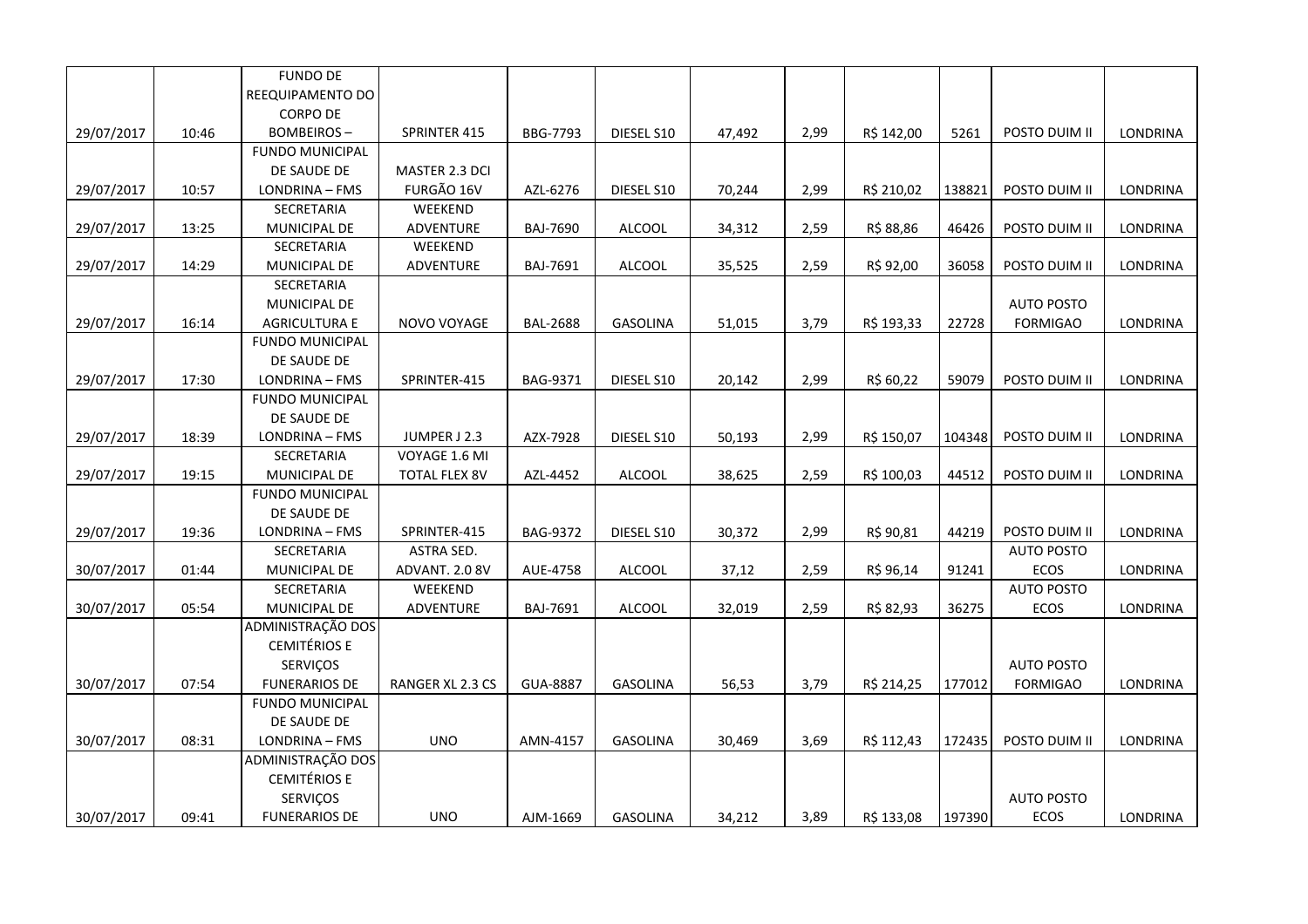|            |       | <b>FUNDO DE</b>        |                          |                 |                 |         |      |            |        |                   |          |
|------------|-------|------------------------|--------------------------|-----------------|-----------------|---------|------|------------|--------|-------------------|----------|
|            |       | REEQUIPAMENTO DO       |                          |                 |                 |         |      |            |        |                   |          |
|            |       | <b>CORPO DE</b>        |                          |                 |                 |         |      |            |        |                   |          |
| 30/07/2017 | 10:09 | <b>BOMBEIROS-</b>      | G440                     | AYB-3167        | DIESEL S10      | 170,772 | 2,99 | R\$ 510,60 | 40125  | POSTO DUIM II     | LONDRINA |
|            |       | SECRETARIA             | <b>ASTRA SED.</b>        |                 |                 |         |      |            |        |                   |          |
| 30/07/2017 | 10:24 | <b>MUNICIPAL DE</b>    | ADVANT. 2.0 8V           | AUE-4972        | <b>ALCOOL</b>   | 46,472  | 2,59 | R\$ 120,36 | 91481  | POSTO DUIM II     | LONDRINA |
|            |       | SECRETARIA             | UNO MILLE 1.0 FIRE/      |                 |                 |         |      |            |        |                   |          |
| 30/07/2017 | 12:48 | MUNICIPAL SE           | F.FLEX/ECONOMY           | AVW-4254        | <b>ALCOOL</b>   | 40,054  | 2,59 | R\$ 103,73 | 91628  | POSTO DUIM II     | LONDRINA |
|            |       | FUNDO MUNICIPAL        |                          |                 |                 |         |      |            |        |                   |          |
|            |       | DE SAUDE DE            |                          |                 |                 |         |      |            |        |                   |          |
| 30/07/2017 | 14:47 | LONDRINA - FMS         | JUMPER J 2.3             | AZX-7915        | DIESEL S10      | 51,812  | 2,99 | R\$ 154,91 | 113278 | POSTO DUIM II     | LONDRINA |
|            |       | SECRETARIA             | RANGER XL 3.0 PSE        |                 |                 |         |      |            |        | <b>AUTO POSTO</b> |          |
| 30/07/2017 | 15:48 | MUNICIPAL DE           | 163CV 4X2 CD TB          | HCF-8199        | <b>DIESEL</b>   | 56      | 2,99 | R\$ 167,44 | 140895 | <b>FORMIGAO</b>   | LONDRINA |
|            |       | SECRETARIA             | VOYAGE 1.6 MI            |                 |                 |         |      |            |        |                   |          |
| 30/07/2017 | 16:31 | MUNICIPAL DE           | <b>TOTAL FLEX 8V</b>     | AZL-4468        | ALCOOL          | 50      | 2,59 | R\$ 129,50 | 56677  | POSTO DUIM II     | LONDRINA |
|            |       | <b>FUNDO MUNICIPAL</b> |                          |                 |                 |         |      |            |        |                   |          |
|            |       | DE SAUDE DE            |                          |                 |                 |         |      |            |        |                   |          |
| 30/07/2017 | 18:48 | LONDRINA - FMS         | JUMPER J 2.3             | AZX-7928        | DIESEL S10      | 32,942  | 2,99 | R\$ 98,49  | 104617 | POSTO DUIM II     | LONDRINA |
|            |       | ADMINISTRAÇÃO DOS      |                          |                 |                 |         |      |            |        |                   |          |
|            |       | <b>CEMITÉRIOS E</b>    |                          |                 |                 |         |      |            |        |                   |          |
|            |       | SERVIÇOS               |                          |                 |                 |         |      |            |        | <b>AUTO POSTO</b> |          |
| 30/07/2017 | 20:06 | <b>FUNERARIOS DE</b>   | <b>S10 LS DS4</b>        | <b>BAR-4452</b> | DIESEL S10      | 59,84   | 3,19 | R\$ 190,89 | 50611  | ECOS              | LONDRINA |
|            |       | SECRETARIA             | WEEKEND                  |                 |                 |         |      |            |        | <b>AUTO POSTO</b> |          |
| 30/07/2017 | 23:27 | MUNICIPAL DE           | ADVENTURE                | BAJ-7691        | <b>ALCOOL</b>   | 34,541  | 2,59 | R\$ 89,46  | 36479  | ECOS              | LONDRINA |
|            |       | <b>FUNDO MUNICIPAL</b> |                          |                 |                 |         |      |            |        |                   |          |
|            |       | DE SAUDE DE            |                          |                 |                 |         |      |            |        |                   |          |
| 31/07/2017 | 06:18 | LONDRINA - FMS         | <b>KOMBI</b>             | FEP-2285        | <b>GASOLINA</b> | 21,002  | 3,69 | R\$ 77,49  | 202768 | POSTO DUIM II     | LONDRINA |
|            |       | <b>FUNDO MUNICIPAL</b> |                          |                 |                 |         |      |            |        |                   |          |
|            |       | DE SAUDE DE            |                          |                 |                 |         |      |            |        |                   |          |
| 31/07/2017 | 06:43 | LONDRINA - FMS         | <b>KOMBI</b>             | FEP-2301        | GASOLINA        | 31,043  | 3,69 | R\$ 114,54 | 161736 | POSTO DUIM II     | LONDRINA |
|            |       | SECRETARIA             | VOYAGE 1.6 MI            |                 |                 |         |      |            |        |                   |          |
| 31/07/2017 | 07:15 | MUNICIPAL DE           | <b>TOTAL FLEX 8V</b>     | AZL-4470        | <b>ALCOOL</b>   | 46,259  | 2,59 | R\$ 119,81 | 72383  | POSTO DUIM II     | LONDRINA |
|            |       | <b>FUNDO MUNICIPAL</b> |                          |                 |                 |         |      |            |        |                   |          |
|            |       | DE SAUDE DE            |                          |                 |                 |         |      |            |        |                   |          |
| 31/07/2017 | 07:17 | LONDRINA - FMS         | <b>BOXER</b>             | AXL-7395        | DIESEL S10      | 67,602  | 2,99 | R\$ 202,12 | 156195 | POSTO DUIM II     | LONDRINA |
|            |       | SECRETARIA             |                          |                 |                 |         |      |            |        |                   |          |
|            |       | <b>MUNICIPAL SE</b>    |                          |                 |                 |         |      |            |        | POSTO TALISMA     |          |
| 31/07/2017 | 07:41 | ASSISTNCIA SOCIAL-     | AIRCOSS 1.6 FEEL         | BAY-3668        | <b>ALCOOL</b>   | 47,532  | 2,39 | R\$ 113,60 | 5475   | LONDRINA          | LONDRINA |
|            |       | SECRETARIA             | MERIVA JOY 1.4           |                 |                 |         |      |            |        |                   |          |
| 31/07/2017 | 08:09 | MUNICIPAL DE           | <b>MPFI 8V ECONOFLEX</b> | HFO-7606        | ALCOOL          | 30      | 2,59 | R\$ 77,70  | 128409 | POSTO DUIM II     | LONDRINA |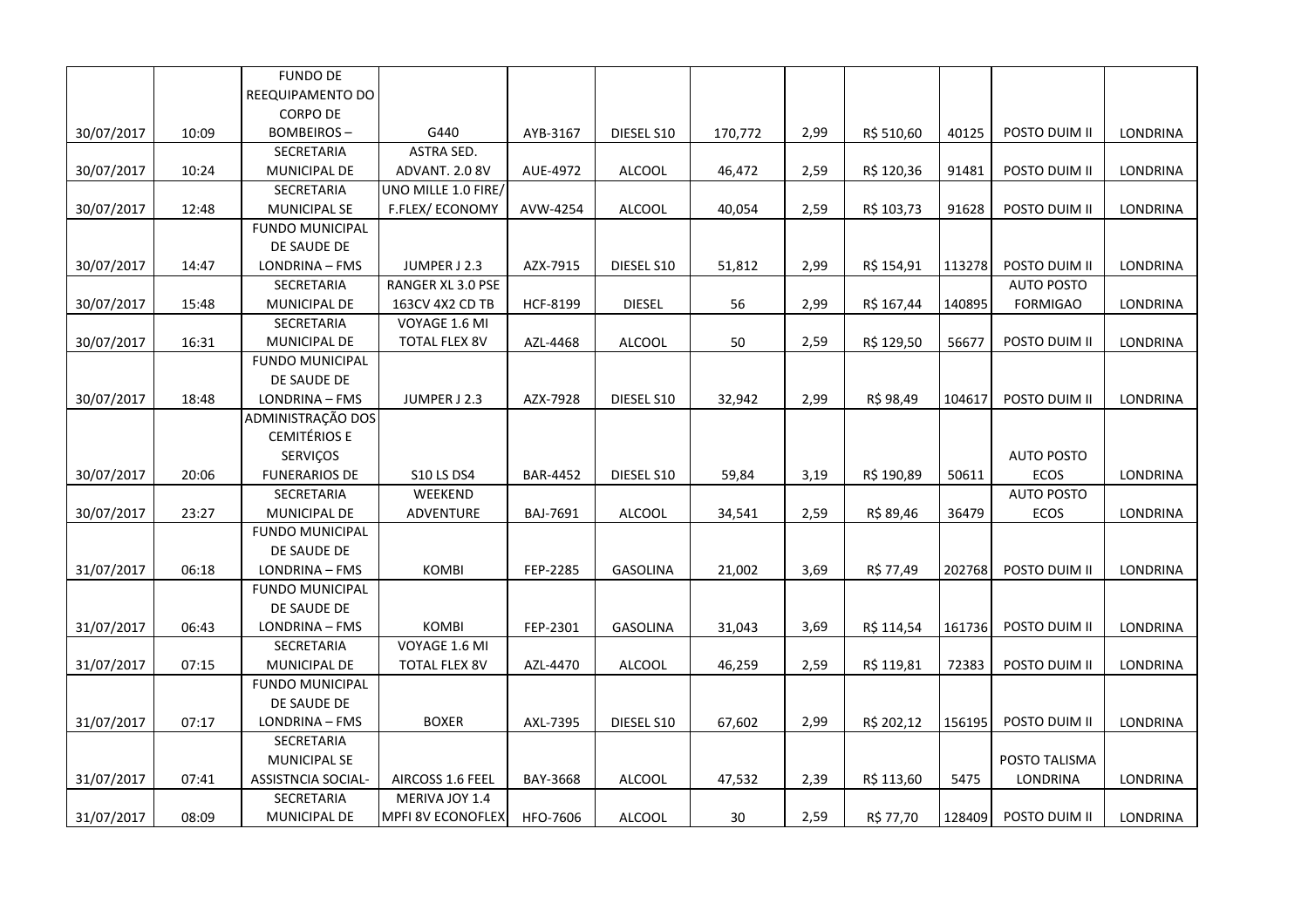|            |       | <b>FUNDO MUNICIPAL</b>     |                                            |          |                 |        |      |            |        |                   |                 |
|------------|-------|----------------------------|--------------------------------------------|----------|-----------------|--------|------|------------|--------|-------------------|-----------------|
|            |       | DE SAUDE DE                |                                            |          |                 |        |      |            |        |                   |                 |
| 31/07/2017 | 08:10 | LONDRINA - FMS             | <b>FIORINO</b>                             | AOA-2127 | <b>GASOLINA</b> | 40,523 | 3,69 | R\$ 149,52 | 167102 | POSTO DUIM II     | LONDRINA        |
|            |       | SECRETARIA                 |                                            |          |                 |        |      |            |        |                   |                 |
| 31/07/2017 | 08:15 | MUNICIPAL DE               | <b>XRE 300</b>                             | AYD-9580 | <b>GASOLINA</b> | 11,382 | 3,69 | R\$ 41,99  | 23553  | POSTO DUIM II     | LONDRINA        |
|            |       | <b>FUNDO MUNICIPAL</b>     |                                            |          |                 |        |      |            |        |                   |                 |
|            |       | DE SAUDE DE                |                                            |          |                 |        |      |            |        |                   |                 |
| 31/07/2017 | 08:19 | LONDRINA - FMS             | 207SW                                      | AUP-2421 | <b>ALCOOL</b>   | 43,023 | 2,59 | R\$ 111,42 | 95930  | POSTO DUIM II     | LONDRINA        |
|            |       | SECRETARIA                 |                                            |          |                 |        |      |            |        |                   |                 |
| 31/07/2017 | 08:20 | MUNICIPAL DE               | <b>KOMBI FURGAO</b>                        | AKN-3676 | <b>GASOLINA</b> | 31,25  | 3,69 | R\$ 115,31 | 178317 | POSTO DUIM II     | LONDRINA        |
|            |       | <b>FUNDO MUNICIPAL</b>     |                                            |          |                 |        |      |            |        |                   |                 |
|            |       | DE SAUDE DE                |                                            |          |                 |        |      |            |        |                   |                 |
| 31/07/2017 | 08:23 | LONDRINA - FMS             | <b>KOMBI</b>                               | AOA-2172 | <b>GASOLINA</b> | 21,682 | 3,69 | R\$ 80,00  | 350468 | POSTO DUIM II     | LONDRINA        |
|            |       | SECRETARIA                 |                                            |          |                 |        |      |            |        |                   |                 |
|            |       | MUNICIPAL DE OBRAS         |                                            |          |                 |        |      |            |        | <b>AUTO POSTO</b> |                 |
| 31/07/2017 | 08:24 | E PAVIMENTAÇÃO -           | 14000                                      | AZP-7451 | DIESEL S10      | 150    | 3,09 | R\$463,50  | 23592  | <b>FORMIGAO</b>   | LONDRINA        |
|            |       | SECRETARIA                 |                                            |          |                 |        |      |            |        |                   |                 |
| 31/07/2017 | 08:26 | <b>MUNICIPAL DE</b>        | 15190 2P (DIESEL)                          | AYW-4760 | DIESEL S10      | 95,842 | 2,99 | R\$ 286,56 | 10582  | POSTO DUIM II     | LONDRINA        |
|            |       | <b>FUNDO MUNICIPAL</b>     |                                            |          |                 |        |      |            |        |                   |                 |
|            |       | DE SAUDE DE                |                                            |          |                 |        |      |            |        | <b>AUTO POSTO</b> |                 |
| 31/07/2017 | 08:27 | LONDRINA - FMS             | <b>KOMBI</b>                               | FHT-4265 | <b>GASOLINA</b> | 28,64  | 3,79 | R\$ 108,55 | 54790  | <b>FORMIGAO</b>   | <b>LONDRINA</b> |
|            |       | <b>FUNDO MUNICIPAL</b>     |                                            |          |                 |        |      |            |        |                   |                 |
|            |       | DE SAUDE DE                |                                            |          |                 |        |      |            |        |                   |                 |
| 31/07/2017 | 08:31 | LONDRINA - FMS             | CELTA                                      | AWM-8671 | ALCOOL          | 47,393 | 2,59 | R\$ 122,74 | 31970  | POSTO DUIM II     | LONDRINA        |
|            |       | <b>SECRETARIA</b>          |                                            |          |                 |        |      |            |        |                   |                 |
|            |       | MUNICIPAL DE OBRAS         | UNO VIVACE 1.0                             |          |                 |        |      |            |        | <b>POSTO</b>      |                 |
| 31/07/2017 | 08:49 | E PAVIMENTAÇÃO -           | EVO FIRE FLEX 8V                           | AYW-7592 | <b>GASOLINA</b> | 39,578 | 3,79 | R\$ 150,00 | 29569  | PETROITALIA       | <b>LONDRINA</b> |
|            |       | <b>FUNDO MUNICIPAL</b>     |                                            |          |                 |        |      |            |        |                   |                 |
|            |       | DE SAUDE DE                |                                            |          |                 |        |      |            |        |                   |                 |
| 31/07/2017 | 08:54 | LONDRINA - FMS             | <b>STRADA</b>                              | AGE-4139 | ALCOOL          | 37,849 | 2,59 | R\$ 98,03  | 163488 | POSTO DUIM II     | LONDRINA        |
|            |       | SECRETARIA                 | S10 BLAZER                                 |          |                 |        |      |            |        |                   |                 |
| 31/07/2017 | 09:05 | MUNICIPAL DE               | ADVANT. 2.4/2.4                            | AUE-4968 | <b>ALCOOL</b>   | 55,752 | 2,59 | R\$ 144,39 | 195243 | POSTO DUIM II     | LONDRINA        |
| 31/07/2017 | 09:23 | SECRETARIA<br>MUNICIPAL DE | <b>BOXER 2.3 MINIBUS</b><br>16L TB DIESEL. | AMC-7230 | <b>DIESEL</b>   | 49,172 | 2,95 | R\$ 145,05 | 135356 | POSTO DUIM II     | LONDRINA        |
|            |       | <b>FUNDO MUNICIPAL</b>     |                                            |          |                 |        |      |            |        |                   |                 |
|            |       | DE SAUDE DE                |                                            |          |                 |        |      |            |        |                   |                 |
| 31/07/2017 | 09:32 | LONDRINA - FMS             | KOMBI                                      | FIZ-9582 | <b>GASOLINA</b> | 16,742 | 3,69 | R\$ 61,77  | 138185 | POSTO DUIM II     | LONDRINA        |
|            |       | SECRETARIA                 |                                            |          |                 |        |      |            |        |                   |                 |
| 31/07/2017 | 09:35 | MUNICIPAL DE               | <b>ONIX 1.0</b>                            | BAG-1823 | <b>ALCOOL</b>   | 33,718 | 2,59 | R\$ 87,33  | 8953   | POSTO DUIM II     | LONDRINA        |
|            |       | SECRETARIA                 |                                            |          |                 |        |      |            |        |                   |                 |
|            |       |                            |                                            |          |                 |        |      |            |        |                   |                 |
| 31/07/2017 | 09:37 | MUNICIPAL DO               | <b>UNO MILLE FIRE</b>                      | AJZ-1738 | <b>GASOLINA</b> | 33,403 | 3,69 | R\$ 123,25 | 180687 | POSTO DUIM II     | LONDRINA        |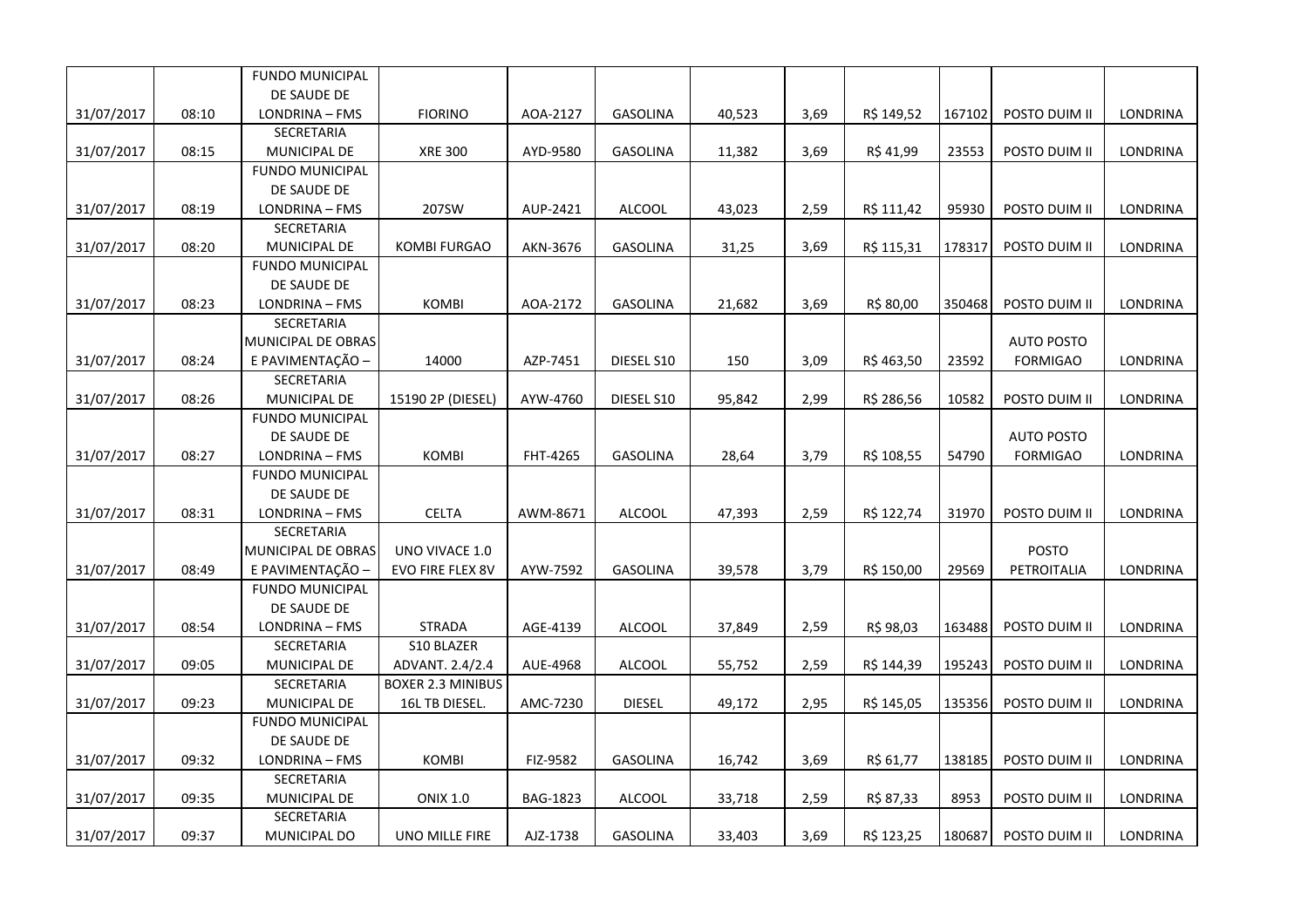|            |       | SECRETARIA              | UNO MILLE 1.0 FIRE/ |                 |                 |        |      |            |        |                   |                 |
|------------|-------|-------------------------|---------------------|-----------------|-----------------|--------|------|------------|--------|-------------------|-----------------|
|            |       | MUNICIPAL DE OBRAS      | F.FLEX/ECONOMY      |                 |                 |        |      |            |        | <b>POSTO</b>      |                 |
| 31/07/2017 | 09:51 | E PAVIMENTAÇÃO -        | 4P                  | AKP-9421        | <b>GASOLINA</b> | 36,412 | 3,79 | R\$ 138,00 | 93705  | PETROITALIA       | LONDRINA        |
|            |       | <b>FUNDO DE</b>         |                     |                 |                 |        |      |            |        |                   |                 |
|            |       | REEQUIPAMENTO DO        |                     |                 |                 |        |      |            |        |                   |                 |
|            |       | <b>CORPO DE</b>         |                     |                 |                 |        |      |            |        |                   |                 |
| 31/07/2017 | 09:51 | <b>BOMBEIROS-</b>       | SPLINTER            | BBF-5401        | DIESEL S10      | 33,071 | 2,99 | R\$ 98,88  | 6393   | POSTO DUIM II     | LONDRINA        |
|            |       | ADMINISTRAÇÃO DOS       |                     |                 |                 |        |      |            |        |                   |                 |
|            |       | <b>CEMITÉRIOS E</b>     |                     |                 |                 |        |      |            |        |                   |                 |
|            |       | SERVIÇOS                | UNO MILLE/ MILLE    |                 |                 |        |      |            |        | <b>AUTO POSTO</b> |                 |
| 31/07/2017 | 09:54 | <b>FUNERARIOS DE</b>    | EX/ SMART 4P        | AHR-1230        | <b>GASOLINA</b> | 33,29  | 3,89 | R\$ 129,50 | 85609  | ECOS              | LONDRINA        |
|            |       | <b>FUNDO DE</b>         |                     |                 |                 |        |      |            |        |                   |                 |
|            |       | REEQUIPAMENTO DO        |                     |                 |                 |        |      |            |        |                   |                 |
|            |       | <b>CORPO DE</b>         |                     |                 |                 |        |      |            |        |                   |                 |
| 31/07/2017 | 09:55 | <b>BOMBEIROS-</b>       | S10 LTZ DD4A        | <b>BBG-7092</b> | DIESEL S10      | 54,849 | 2,99 | R\$ 164,00 | 5862   | POSTO DUIM II     | LONDRINA        |
|            |       | SECRETARIA              |                     |                 |                 |        |      |            |        | <b>POSTO</b>      |                 |
| 31/07/2017 | 10:08 | MUNICIPAL DE            | HOGGAR/XR           | ASX-8529        | <b>GASOLINA</b> | 56,993 | 3,79 | R\$ 216,00 | 83004  | PETROITALIA       | <b>LONDRINA</b> |
|            |       | FUNDO MUNICIPAL         |                     |                 |                 |        |      |            |        |                   |                 |
|            |       | DE SAUDE DE             |                     |                 |                 |        |      |            |        |                   |                 |
| 31/07/2017 | 10:36 | LONDRINA - FMS          | KOMBI               | FFZ-5882        | <b>GASOLINA</b> | 29,273 | 3,69 | R\$ 108,01 | 194547 | POSTO DUIM II     | <b>LONDRINA</b> |
|            |       | SECRETARIA              |                     |                 |                 |        |      |            |        |                   |                 |
|            |       | MUNICIPAL SE            | KOMBI FURGAO 1.4    |                 |                 |        |      |            |        | POSTO TALISMA     |                 |
| 31/07/2017 | 10:39 | ASSISTNCIA SOCIAL-      | MI TOTAL FLEX 8V    | ANV-2029        | <b>ALCOOL</b>   | 26,775 | 2,39 | R\$ 63,99  | 205923 | LONDRINA          | LONDRINA        |
|            |       | SECRETARIA              | <b>CORSA</b>        |                 |                 |        |      |            |        |                   |                 |
|            |       | MUNICIPAL DO            | HAT.PREMIUM 1.8     |                 |                 |        |      |            |        |                   |                 |
| 31/07/2017 | 10:41 | TRABALHO, EMPREGO       | MPFI 8V F.POWER     | AQU-2769        | <b>GASOLINA</b> | 40,151 | 3,69 | R\$ 148,15 | 38157  | POSTO DUIM II     | LONDRINA        |
|            |       | SECRETARIA              | UNO MILLE/ MILLE    |                 |                 |        |      |            |        | <b>POSTO</b>      |                 |
| 31/07/2017 | 10:55 | MUNICIPAL DO            | EX/ SMART 4P        | AID-1776        | <b>GASOLINA</b> | 40     | 3,79 | R\$ 151,60 | 163760 | PETROITALIA       | LONDRINA        |
|            |       | SECRETARIA              |                     |                 |                 |        |      |            |        | <b>AUTO POSTO</b> |                 |
| 31/07/2017 | 10:59 | <b>MUNICIPAL DE</b>     | UNO EVOLUTION 1.4   | AZI-6585        | <b>ALCOOL</b>   | 35,682 | 2,79 | R\$ 99,55  | 19306  | <b>FORMIGAO</b>   | LONDRINA        |
|            |       | <b>FUNDO MUNICIPAL</b>  |                     |                 |                 |        |      |            |        |                   |                 |
|            |       | DE SAUDE DE             |                     |                 |                 |        |      |            |        | POSTO TALISMA     |                 |
| 31/07/2017 | 11:06 | LONDRINA - FMS          | <b>KOMBI</b>        | FFZ-5883        | <b>GASOLINA</b> | 24,02  | 3,59 | R\$ 86,23  | 64798  | <b>LONDRINA</b>   | LONDRINA        |
|            |       | <b>FUNDO MUNICIPAL</b>  |                     |                 |                 |        |      |            |        |                   |                 |
|            |       | DE SAUDE DE             |                     |                 |                 |        |      |            |        |                   |                 |
| 31/07/2017 | 11:06 | LONDRINA - FMS          | <b>CELTA</b>        | AWM-8629        | <b>GASOLINA</b> | 42,739 | 3,69 | R\$ 157,71 | 16478  | POSTO DUIM II     | LONDRINA        |
|            |       | SECRETARIA              | UNO MILLE 1.0 FIRE/ |                 |                 |        |      |            |        |                   |                 |
| 31/07/2017 | 11:08 | <b>MUNICIPAL SE</b>     | F.FLEX/ECONOMY      | ARN-7617        | <b>ALCOOL</b>   | 23,745 | 2,59 | R\$ 61,50  | 43161  | POSTO DUIM II     | LONDRINA        |
|            |       | SECRETARIA              |                     |                 |                 |        |      |            |        |                   |                 |
|            |       | MUNICIPAL DE            |                     |                 |                 |        |      |            |        |                   |                 |
| 31/07/2017 | 11:24 | <b>RECURSOS HUMANOS</b> | GOL                 | <b>BAK-9916</b> | <b>ALCOOL</b>   | 27,26  | 2,49 | R\$ 67,89  | 4357   | POSTO DUIM I      | LONDRINA        |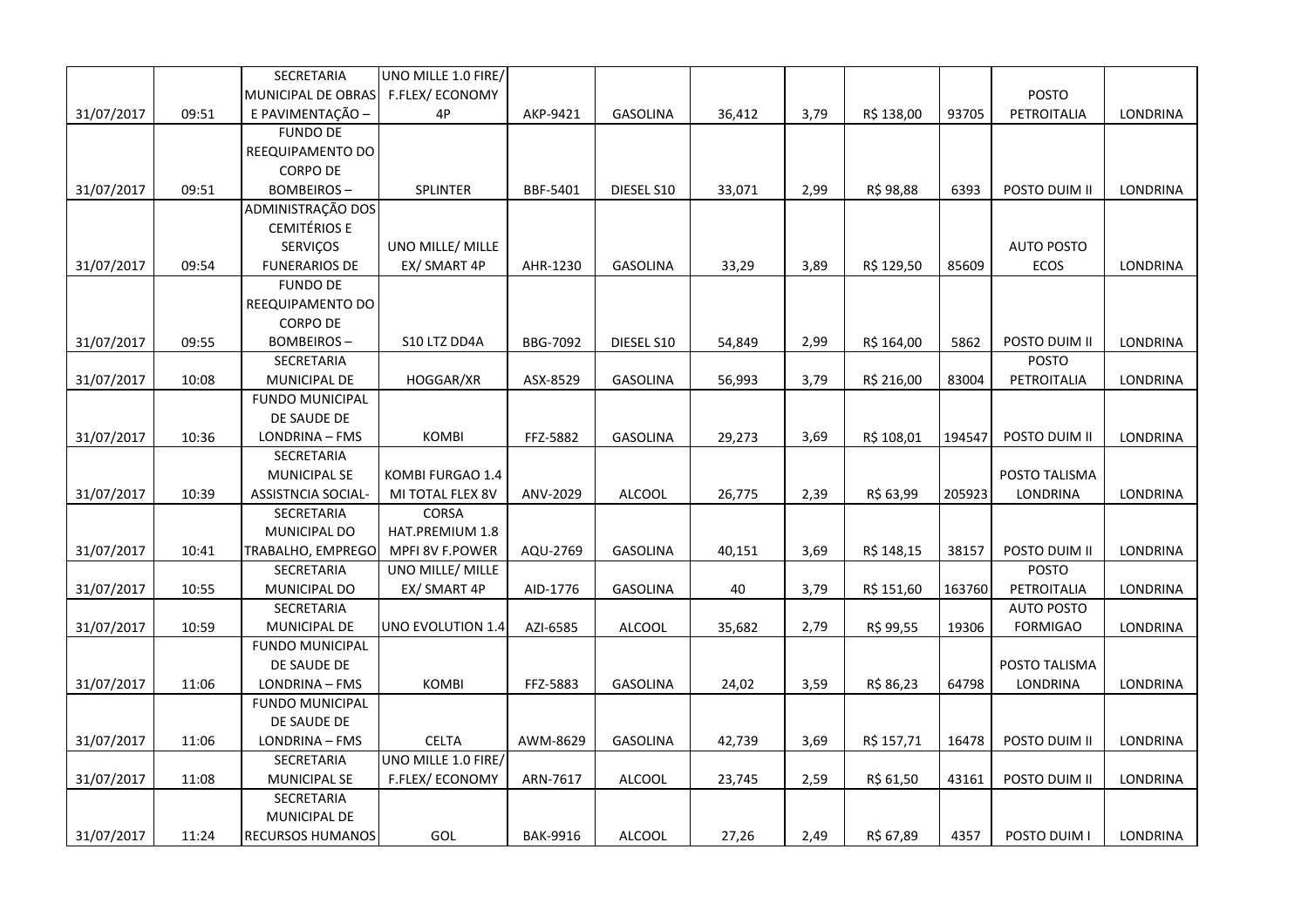|            |       | SECRETARIA             | UNO MILLE 1.0 FIRE/     |          |                 |                |      |            |        |                   |                 |
|------------|-------|------------------------|-------------------------|----------|-----------------|----------------|------|------------|--------|-------------------|-----------------|
| 31/07/2017 | 11:33 | MUNICIPAL SE           | F.FLEX/ECONOMY          | AQV-9334 | <b>ALCOOL</b>   | 13,517         | 2,59 | R\$ 35,00  | 76061  | POSTO DUIM II     | <b>LONDRINA</b> |
|            |       | SECRETARIA             | UNO MILLE 1.0 FIRE/     |          |                 |                |      |            |        |                   |                 |
|            |       | MUNICIPAL DE OBRAS     | F.FLEX/ECONOMY          |          |                 |                |      |            |        | <b>AUTO POSTO</b> |                 |
| 31/07/2017 | 11:44 | E PAVIMENTAÇÃO -       | 4P                      | ALO-3478 | GASOLINA        | 30             | 3,79 | R\$ 113,70 | 118794 | <b>FORMIGAO</b>   | LONDRINA        |
|            |       | SECRETARIA             | UNO MILLE 1.0 FIRE/     |          |                 |                |      |            |        |                   |                 |
|            |       | MUNICIPAL DE OBRAS     | F.FLEX/ECONOMY          |          |                 |                |      |            |        | <b>POSTO</b>      |                 |
| 31/07/2017 | 11:52 | E PAVIMENTAÇÃO -       | 4P                      | AUY-5463 | <b>GASOLINA</b> | 34,837         | 3,79 | R\$ 132,03 | 56404  | PETROITALIA       | <b>LONDRINA</b> |
|            |       | SECRETARIA             |                         |          |                 |                |      |            |        | <b>POSTO</b>      |                 |
| 31/07/2017 | 12:07 | MUNICIPAL DO           | <b>MOTO SERRA</b>       | EQU-0039 | GASOLINA        | 20             | 3,79 | R\$ 75,80  | 175    | PETROITALIA       | LONDRINA        |
|            |       | SECRETARIA             |                         |          |                 |                |      |            |        | <b>POSTO</b>      |                 |
| 31/07/2017 | 12:08 | MUNICIPAL DO           | <b>MOTO SERRA</b>       | EQU-0031 | GASOLINA        | 20             | 3,79 | R\$ 75,80  | 190    | PETROITALIA       | LONDRINA        |
|            |       | SECRETARIA             |                         |          |                 |                |      |            |        | <b>POSTO</b>      |                 |
| 31/07/2017 | 12:09 | MUNICIPAL DO           | <b>MOTO SERRA</b>       | EQU-0046 | <b>GASOLINA</b> | 20             | 3,79 | R\$ 75,80  | 170    | PETROITALIA       | LONDRINA        |
|            |       | SECRETARIA             |                         |          |                 |                |      |            |        | <b>POSTO</b>      |                 |
| 31/07/2017 | 12:09 | MUNICIPAL DO           | <b>MOTO SERRA</b>       | EQU-0034 | GASOLINA        | 20             | 3,79 | R\$ 75,80  | 190    | PETROITALIA       | LONDRINA        |
|            |       | SECRETARIA             |                         |          |                 |                |      |            |        | POSTO             |                 |
| 31/07/2017 | 12:11 | MUNICIPAL DO           | <b>MOTO SERRA</b>       | EQU-0048 | GASOLINA        | $20\,$         | 3,79 | R\$ 75,80  | 90     | PETROITALIA       | LONDRINA        |
|            |       | <b>FUNDO DE</b>        |                         |          |                 |                |      |            |        |                   |                 |
|            |       | REEQUIPAMENTO DO       |                         |          |                 |                |      |            |        |                   |                 |
|            |       | <b>CORPO DE</b>        | WEEKEND                 |          |                 |                |      |            |        |                   |                 |
| 31/07/2017 | 12:12 | <b>BOMBEIROS-</b>      | ADVENTURE               | BBD-7445 | GASOLINA        | 33,232         | 3,69 | R\$ 122,62 | 5085   | POSTO DUIM II     | LONDRINA        |
|            |       | SECRETARIA             | <b>S10 PICKUP</b>       |          |                 |                |      |            |        |                   |                 |
|            |       | <b>MUNICIPAL SE</b>    | <b>EXECUTIVE CD 4.3</b> |          |                 |                |      |            |        | POSTO TALISMA     |                 |
| 31/07/2017 | 12:21 | ASSISTNCIA SOCIAL-     | 4X4                     | AWM-4670 | <b>ALCOOL</b>   | 49,788         | 2,64 | R\$ 131,44 | 74510  | LONDRINA          | <b>LONDRINA</b> |
|            |       | ADMINISTRAÇÃO DOS      |                         |          |                 |                |      |            |        |                   |                 |
|            |       | <b>CEMITÉRIOS E</b>    |                         |          |                 |                |      |            |        |                   |                 |
|            |       | SERVIÇOS               |                         |          |                 |                |      |            |        |                   |                 |
| 31/07/2017 | 12:23 | <b>FUNERARIOS DE</b>   | SOPRADOR COSTAL         | EQU-0061 | <b>GASOLINA</b> | $\overline{7}$ | 3,69 | R\$ 25,83  | 3258   | POSTO DUIM II     | LONDRINA        |
|            |       | SECRETARIA             |                         |          |                 |                |      |            |        |                   |                 |
|            |       | <b>MUNICIPAL DE</b>    |                         |          |                 |                |      |            |        | <b>AUTO POSTO</b> |                 |
| 31/07/2017 | 12:24 | <b>AGRICULTURA E</b>   | MOBI LIKE 1.0           | BAZ-6072 | ALCOOL          | 32,27          | 2,79 | R\$ 90,03  | 5930   | <b>FORMIGAO</b>   | LONDRINA        |
|            |       | SECRETARIA             | <b>UNO ATTRACTIVE</b>   |          |                 |                |      |            |        |                   |                 |
|            |       | MUNICIPAL DE OBRAS     | 1.4 EVO FIRE FLEX       |          |                 |                |      |            |        | <b>POSTO</b>      |                 |
| 31/07/2017 | 12:40 | E PAVIMENTAÇÃO -       | 8V                      | ATU-4095 | <b>GASOLINA</b> | 36,193         | 3,79 | R\$ 137,17 | 55457  | PETROITALIA       | <b>LONDRINA</b> |
|            |       | <b>FUNDO MUNICIPAL</b> |                         |          |                 |                |      |            |        |                   |                 |
|            |       | DE SAUDE DE            |                         |          |                 |                |      |            |        |                   |                 |
| 31/07/2017 | 12:45 | LONDRINA - FMS         | <b>UNO</b>              | AAW-6749 | <b>GASOLINA</b> | 35,512         | 3,69 | R\$ 131,03 | 140420 | POSTO DUIM II     | LONDRINA        |
|            |       | <b>FUNDO MUNICIPAL</b> |                         |          |                 |                |      |            |        |                   |                 |
|            |       | DE SAUDE DE            |                         |          |                 |                |      |            |        |                   |                 |
| 31/07/2017 | 12:57 | LONDRINA - FMS         | MASTER 2.3 DCI          | PAR-9940 | DIESEL S10      | 87,531         | 2,99 | R\$ 261,71 | 37138  | POSTO DUIM II     | LONDRINA        |
|            |       |                        |                         |          |                 |                |      |            |        |                   |                 |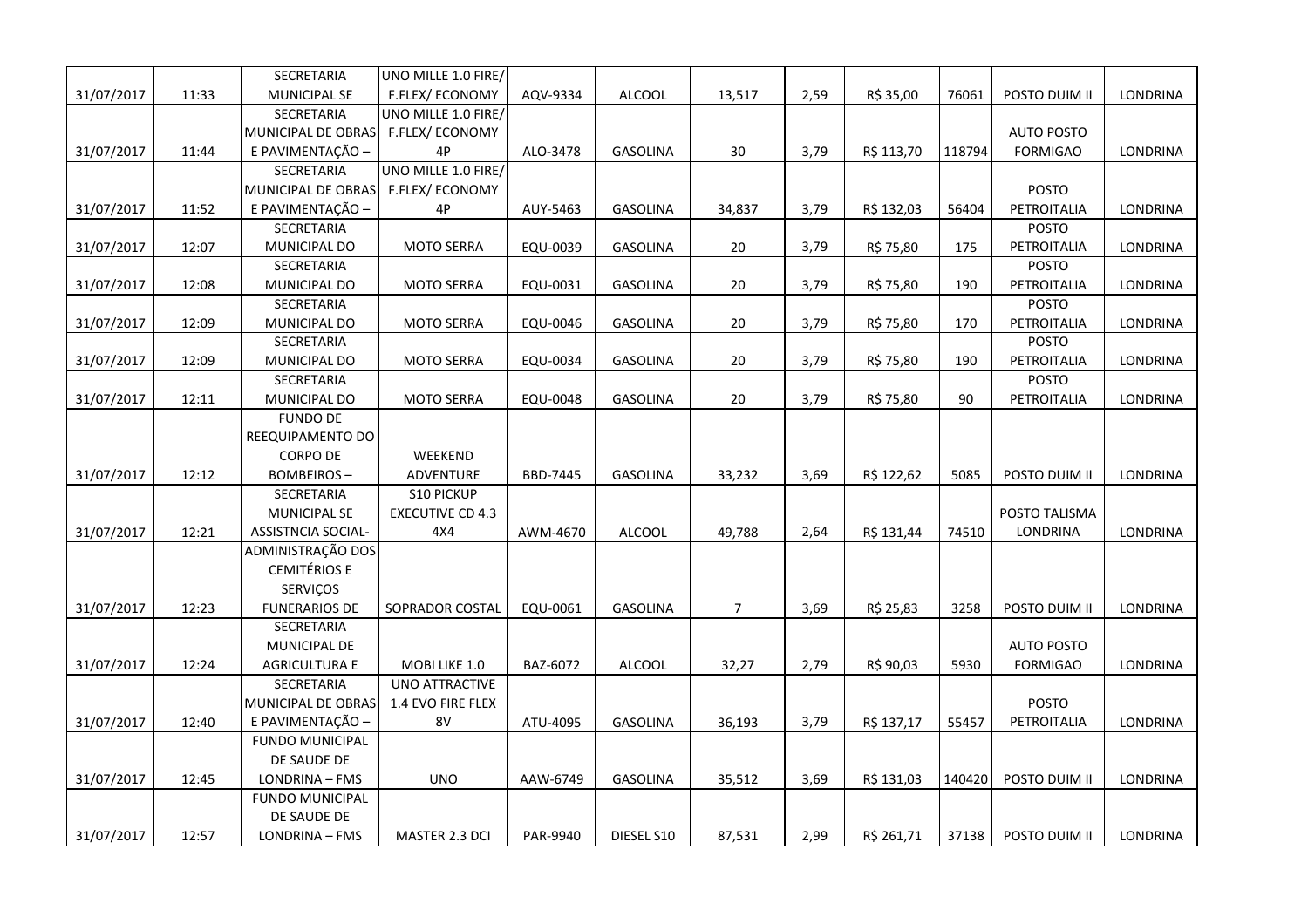|            |       | <b>SECRETARIA</b>    |                        |                 |                 |         |      |              |        |                   |                 |
|------------|-------|----------------------|------------------------|-----------------|-----------------|---------|------|--------------|--------|-------------------|-----------------|
|            |       | MUNICIPAL DE         | ESCAVADEIRA            |                 |                 |         |      |              |        | <b>AUTO POSTO</b> |                 |
| 31/07/2017 | 13:16 | <b>AGRICULTURA E</b> | <b>HIDRAULICA</b>      | HBZ-1640        | <b>DIESEL</b>   | 600     | 2,99 | R\$ 1.794,00 | 1800   | <b>FORMIGAO</b>   | LONDRINA        |
|            |       | <b>SECRETARIA</b>    |                        |                 |                 |         |      |              |        |                   |                 |
|            |       | MUNICIPAL DE         |                        |                 |                 |         |      |              |        | <b>AUTO POSTO</b> |                 |
| 31/07/2017 | 13:21 | <b>AGRICULTURA E</b> | E215                   | PML-9269        | <b>DIESEL</b>   | 350     | 2,99 | R\$ 1.046,50 | 1516   | <b>FORMIGAO</b>   | LONDRINA        |
|            |       | SECRETARIA           |                        |                 |                 |         |      |              |        |                   |                 |
|            |       | MUNICIPAL DE         | MOTONIVELADORA         |                 |                 |         |      |              |        | <b>AUTO POSTO</b> |                 |
| 31/07/2017 | 13:27 | <b>AGRICULTURA E</b> | <b>RG 140</b>          | PML-5070        | <b>DIESEL</b>   | 320     | 2,99 | R\$ 956,80   | 2503   | <b>FORMIGAO</b>   | LONDRINA        |
|            |       | ADMINISTRAÇÃO DOS    |                        |                 |                 |         |      |              |        |                   |                 |
|            |       | <b>CEMITÉRIOS E</b>  |                        |                 |                 |         |      |              |        |                   |                 |
|            |       | <b>SERVIÇOS</b>      |                        |                 |                 |         |      |              |        |                   |                 |
| 31/07/2017 | 13:33 | <b>FUNERARIOS DE</b> | <b>S10 LS DS4</b>      | <b>BAR-2817</b> | DIESEL S10      | 63,494  | 2,99 | R\$ 189,84   | 53332  | POSTO DUIM II     | LONDRINA        |
|            |       | SECRETARIA           |                        |                 |                 |         |      |              |        |                   |                 |
|            |       | MUNICIPAL DE         |                        |                 |                 |         |      |              |        | <b>AUTO POSTO</b> |                 |
| 31/07/2017 | 13:45 | <b>AGRICULTURA E</b> | MOTONIVELADORA         | ATN-4476        | <b>DIESEL</b>   | 230     | 2,99 | R\$ 687,70   | 4942   | <b>FORMIGAO</b>   | LONDRINA        |
|            |       | SECRETARIA           |                        |                 |                 |         |      |              |        |                   |                 |
|            |       | MUNICIPAL DE         | <b>EUROCARGO</b>       |                 |                 |         |      |              |        | <b>AUTO POSTO</b> |                 |
| 31/07/2017 | 13:48 | <b>AGRICULTURA E</b> | 170E22 2P (DIESEL)     | ATJ-6522        | <b>DIESEL</b>   | 260     | 2,99 | R\$ 777,40   | 97208  | <b>FORMIGAO</b>   | LONDRINA        |
|            |       | <b>SECRETARIA</b>    |                        |                 |                 |         |      |              |        |                   |                 |
|            |       | MUNICIPAL DE         | <b>EUROCARGO</b>       |                 |                 |         |      |              |        | <b>AUTO POSTO</b> |                 |
| 31/07/2017 | 13:51 | <b>AGRICULTURA E</b> | 170E22 2P (DIESEL)     | ATJ-6648        | <b>DIESEL</b>   | 270     | 2,99 | R\$ 807,30   | 100929 | <b>FORMIGAO</b>   | LONDRINA        |
|            |       | <b>SECRETARIA</b>    |                        |                 |                 |         |      |              |        |                   |                 |
|            |       | MUNICIPAL DE         |                        |                 |                 |         |      |              |        | <b>AUTO POSTO</b> |                 |
| 31/07/2017 | 13:52 | <b>AGRICULTURA E</b> | 14150 2P (DIESEL)      | AEO-9361        | <b>DIESEL</b>   | 200     | 2,99 | R\$ 598,00   | 200080 | <b>FORMIGAO</b>   | LONDRINA        |
|            |       | <b>SECRETARIA</b>    | S10 PUP LUXE 2.5       |                 |                 |         |      |              |        |                   |                 |
|            |       | MUNICIPAL DE         | 4X4 CD TB MAX HST      |                 |                 |         |      |              |        | <b>AUTO POSTO</b> |                 |
| 31/07/2017 | 13:58 | <b>AGRICULTURA E</b> | <b>DIES</b>            | AIF-1242        | <b>DIESEL</b>   | 55      | 2,99 | R\$ 164,45   | 367600 | <b>FORMIGAO</b>   | <b>LONDRINA</b> |
|            |       | CAIXA DE             |                        |                 |                 |         |      |              |        |                   |                 |
|            |       | ASSISTENCIA,         |                        |                 |                 |         |      |              |        |                   |                 |
|            |       | APOSENTADORIA E      | <b>KANGOO</b>          |                 |                 |         |      |              |        |                   |                 |
|            |       | PENSOES DOS          | <b>AUTHENTIQUE 1.6</b> |                 |                 |         |      |              |        | <b>POSTO</b>      |                 |
| 31/07/2017 | 14:08 | SERVIDORES           | 16V 95CV               | ALX-9082        | <b>GASOLINA</b> | 38,21   | 3,79 | R\$ 144,81   | 70166  | PETROITALIA       | LONDRINA        |
|            |       | SECRETARIA           |                        |                 |                 |         |      |              |        |                   |                 |
|            |       | MUNICIPAL DE         |                        |                 |                 |         |      |              |        | <b>AUTO POSTO</b> |                 |
| 31/07/2017 | 14:21 | AGRICULTURA E        | 1319                   | AZJ-0479        | DIESEL S10      | 162,41  | 3,14 | R\$ 509,97   | 51253  | <b>FORMIGAO</b>   | LONDRINA        |
|            |       | <b>FUNDO DE</b>      |                        |                 |                 |         |      |              |        |                   |                 |
|            |       | REEQUIPAMENTO DO     |                        |                 |                 |         |      |              |        |                   |                 |
|            |       | <b>CORPO DE</b>      |                        |                 |                 |         |      |              |        |                   |                 |
| 31/07/2017 | 14:37 | <b>BOMBEIROS-</b>    | 17210                  | AKZ-6359        | DIESEL S10      | 131,933 | 2,99 | R\$ 394,47   | 109444 | POSTO DUIM II     | LONDRINA        |
|            |       | <b>FUNDACAO DE</b>   | UNO VIVACE 1.0         |                 |                 |         |      |              |        | <b>AUTO POSTO</b> |                 |
| 31/07/2017 | 14:39 | <b>ESPORTES DE</b>   | EVO FIRE FLEX 8V       | AYP-1569        | ALCOOL          | 39,77   | 2,59 | R\$ 103,00   | 25553  | ECOS              | LONDRINA        |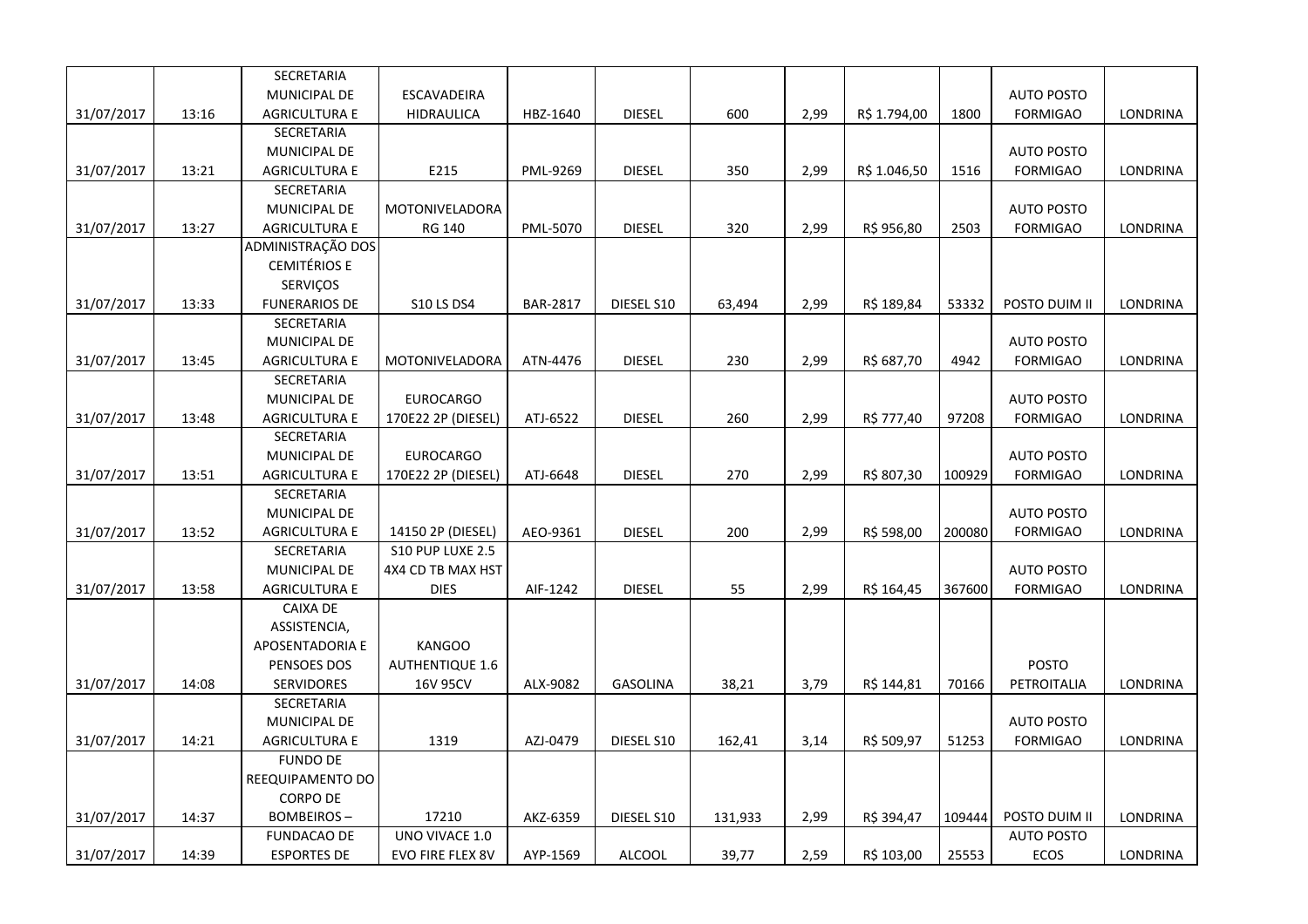|            |       | SECRETARIA             | UNO MILLE 1.0 FIRE/     |                 |                 |        |      |            |        | <b>AUTO POSTO</b> |          |
|------------|-------|------------------------|-------------------------|-----------------|-----------------|--------|------|------------|--------|-------------------|----------|
| 31/07/2017 | 14:45 | MUNICIPAL SE           | F.FLEX/ECONOMY          | AVW-4238        | <b>ALCOOL</b>   | 39,39  | 2,59 | R\$ 102,02 | 50890  | ECOS              | LONDRINA |
|            |       | SECRETARIA             |                         |                 |                 |        |      |            |        |                   |          |
|            |       | MUNICIPAL DE           | KOMBI LOTACAO 1.4       |                 |                 |        |      |            |        |                   |          |
| 31/07/2017 | 14:49 | POLITICAS PARA AS      | MI TOTAL FLEX 8V        | <b>FKK-0263</b> | <b>ALCOOL</b>   | 40,082 | 2,59 | R\$ 103,81 | 51635  | POSTO DUIM II     | LONDRINA |
|            |       | SECRETARIA             |                         |                 |                 |        |      |            |        |                   |          |
|            |       | MUNICIPAL SE           | S10 PICKUP              |                 |                 |        |      |            |        | POSTO TALISMA     |          |
| 31/07/2017 | 14:58 | ASSISTNCIA SOCIAL-     | <b>EXECUTIVE CD 4.3</b> | AWM-4667        | <b>ALCOOL</b>   | 57,063 | 2,64 | R\$ 150,65 | 84846  | LONDRINA          | LONDRINA |
|            |       | <b>FUNDO DE</b>        |                         |                 |                 |        |      |            |        |                   |          |
|            |       | REEQUIPAMENTO DO       |                         |                 |                 |        |      |            |        |                   |          |
|            |       | <b>CORPO DE</b>        |                         |                 |                 |        |      |            |        |                   |          |
| 31/07/2017 | 15:02 | <b>BOMBEIROS-</b>      | S10 LTZ DD4A            | BBG-7093        | DIESEL S10      | 51,511 | 2,99 | R\$ 154,01 | 3844   | POSTO DUIM II     | LONDRINA |
|            |       | <b>FUNDO MUNICIPAL</b> |                         |                 |                 |        |      |            |        |                   |          |
|            |       | DE SAUDE DE            |                         |                 |                 |        |      |            |        |                   |          |
| 31/07/2017 | 15:08 | LONDRINA - FMS         | AMAROK                  | <b>BAL-9180</b> | DIESEL S10      | 39,234 | 2,99 | R\$ 117,30 | 25491  | POSTO DUIM II     | LONDRINA |
|            |       | SECRETARIA             | RANGER XL 3.0 PSE       |                 |                 |        |      |            |        | <b>POSTO</b>      |          |
| 31/07/2017 | 16:12 | MUNICIPAL DE           | 163CV 4X2 CD TB         | HCF-8199        | <b>DIESEL</b>   | 28,094 | 2,99 | R\$ 84,00  | 141213 | PETROITALIA       | LONDRINA |
|            |       | SECRETARIA             | <b>CORSA HAT. MAXX</b>  |                 |                 |        |      |            |        |                   |          |
| 31/07/2017 | 16:53 | <b>MUNICIPAL DE</b>    | 1.4 8V ECONOFLEX        | AUW-5022        | ALCOOL          | 34,38  | 2,59 | R\$ 89,04  | 50266  | POSTO DUIM II     | LONDRINA |
|            |       | <b>FUNDO MUNICIPAL</b> |                         |                 |                 |        |      |            |        |                   |          |
|            |       | DE SAUDE DE            |                         |                 |                 |        |      |            |        |                   |          |
| 31/07/2017 | 16:55 | LONDRINA - FMS         | <b>BOXER</b>            | AWF-6106        | DIESEL S10      | 85,462 | 2,99 | R\$ 255,53 | 217498 | POSTO DUIM II     | LONDRINA |
|            |       | SECRETARIA             |                         |                 |                 |        |      |            |        |                   |          |
|            |       | <b>MUNICIPAL DE</b>    |                         |                 |                 |        |      |            |        |                   |          |
| 31/07/2017 | 16:57 | <b>AGRICULTURA E</b>   | MOBI LIKE 1.0           | BAZ-6070        | <b>ALCOOL</b>   | 40,34  | 2,59 | R\$ 104,48 | 5175   | POSTO DUIM II     | LONDRINA |
|            |       | SECRETARIA             | MERIVA JOY 1.4          |                 |                 |        |      |            |        |                   |          |
| 31/07/2017 | 17:11 | MUNICIPAL DE           | MPFI 8V ECONOFLEX       | HFO-7601        | ALCOOL          | 43,632 | 2,59 | R\$ 113,00 | 104198 | POSTO DUIM II     | LONDRINA |
|            |       | SECRETARIA             | UNO MILLE 1.0 FIRE/     |                 |                 |        |      |            |        | <b>POSTO</b>      |          |
| 31/07/2017 | 17:28 | MUNICIPAL DE           | F.FLEX/ECONOMY          | AQG-6109        | <b>ALCOOL</b>   | 38,105 | 2,69 | R\$ 102,50 | 89559  | PETROITALIA       | LONDRINA |
|            |       | SECRETARIA             | WEEKEND                 |                 |                 |        |      |            |        | <b>POSTO</b>      |          |
| 31/07/2017 | 17:29 | MUNICIPAL DE           | ADVENTURE               | <b>BAJ-7690</b> | GASOLINA        | 37,468 | 3,79 | R\$ 142,00 | 46643  | PETROITALIA       | LONDRINA |
|            |       | SECRETARIA             | <b>OUTROS MODELOS</b>   |                 |                 |        |      |            |        |                   |          |
| 31/07/2017 | 17:30 | MUNICIPAL DE           | <b>MERCEDES BENZ</b>    | AZQ-5132        | DIESEL S10      | 87,95  | 2,99 | R\$ 262,97 | 6228   | POSTO DUIM II     | LONDRINA |
|            |       | <b>FUNDO MUNICIPAL</b> |                         |                 |                 |        |      |            |        |                   |          |
|            |       | DE SAUDE DE            |                         |                 |                 |        |      |            |        |                   |          |
| 31/07/2017 | 17:32 | LONDRINA - FMS         | SPRINTER-415            | BAG-9371        | DIESEL S10      | 55,67  | 2,99 | R\$ 166,45 | 59429  | POSTO DUIM II     | LONDRINA |
|            |       | <b>FUNDO MUNICIPAL</b> |                         |                 |                 |        |      |            |        |                   |          |
|            |       | DE SAUDE DE            |                         |                 |                 |        |      |            |        | POSTO TALISMA     |          |
| 31/07/2017 | 17:34 | LONDRINA - FMS         | KOMBI                   | ASD-4376        | <b>GASOLINA</b> | 39,398 | 3,59 | R\$ 141,43 | 306868 | LONDRINA          | LONDRINA |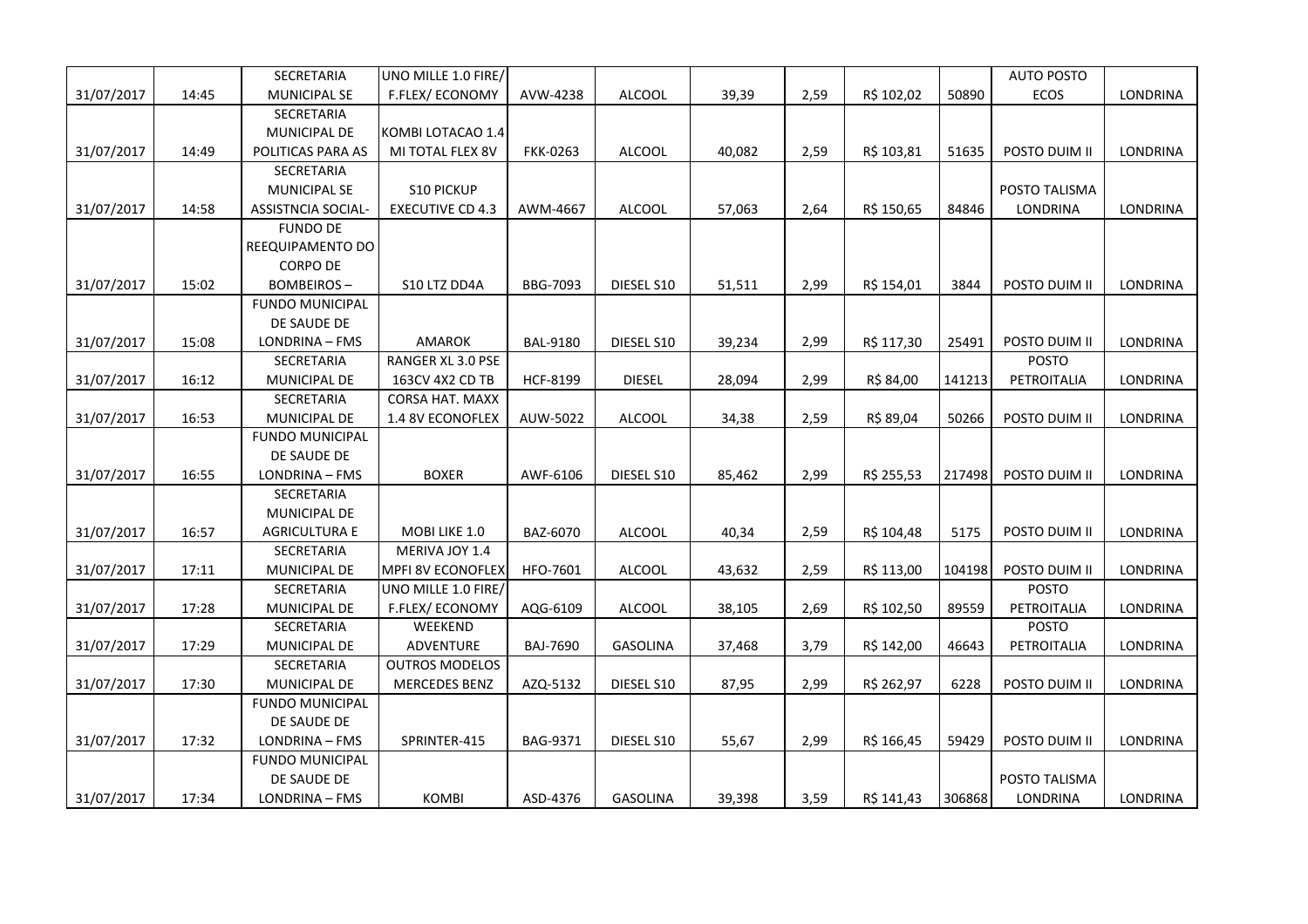|            |       | <b>FUNDO DE</b>        |                          |                 |                 |           |      |                |        |                   |          |
|------------|-------|------------------------|--------------------------|-----------------|-----------------|-----------|------|----------------|--------|-------------------|----------|
|            |       | REEQUIPAMENTO DO       |                          |                 |                 |           |      |                |        |                   |          |
|            |       | <b>CORPO DE</b>        |                          |                 |                 |           |      |                |        |                   |          |
| 31/07/2017 | 17:41 | <b>BOMBEIROS-</b>      | <b>TRANSIT</b>           | ATM-6224        | DIESEL S10      | 46,55     | 2,99 | R\$ 139,18     | 109210 | POSTO DUIM II     | LONDRINA |
|            |       | SECRETARIA             | <b>OUTROS MODELOS</b>    |                 |                 |           |      |                |        |                   |          |
| 31/07/2017 | 17:45 | MUNICIPAL DE           | <b>MERCEDES BENZ</b>     | AZQ-5133        | DIESEL S10      | 108,424   | 2,99 | R\$ 324,18     | 6861   | POSTO DUIM II     | LONDRINA |
|            |       | SECRETARIA             | <b>ASTRA SED.</b>        |                 |                 |           |      |                |        |                   |          |
| 31/07/2017 | 17:53 | MUNICIPAL DE           | ADVANT. 2.0 8V           | AUE-4758        | <b>ALCOOL</b>   | 37,842    | 2,59 | R\$ 98,01      | 91469  | POSTO DUIM II     | LONDRINA |
|            |       | SECRETARIA             | S10 PUP ADVANT.          |                 |                 |           |      |                |        |                   |          |
| 31/07/2017 | 17:55 | MUNICIPAL DE           | 2.4/2.4 MPFI             | ASH-0386        | <b>ALCOOL</b>   | 69,342    | 2,59 | R\$ 179,59     | 118977 | POSTO DUIM II     | LONDRINA |
|            |       | <b>FUNDO MUNICIPAL</b> |                          |                 |                 |           |      |                |        |                   |          |
|            |       | DE SAUDE DE            | MASTER 2.3 DCI           |                 |                 |           |      |                |        | POSTO TALISMA     |          |
| 31/07/2017 | 17:59 | LONDRINA - FMS         | FURGÃO 16V               | AZL-6276        | DIESEL S10      | 73,011    | 2,89 | R\$ 211,00     | 139307 | LONDRINA          | LONDRINA |
|            |       | <b>FUNDO MUNICIPAL</b> |                          |                 |                 |           |      |                |        |                   |          |
|            |       | DE SAUDE DE            |                          |                 |                 |           |      |                |        |                   |          |
| 31/07/2017 | 18:15 | LONDRINA - FMS         | <b>UNO</b>               | AAW-2630        | <b>GASOLINA</b> | 28,051    | 3,69 | R\$ 103,50     | 253747 | POSTO DUIM II     | LONDRINA |
|            |       | SECRETARIA             | WEEKEND                  |                 |                 |           |      |                |        |                   |          |
| 31/07/2017 | 19:19 | MUNICIPAL DE           | ADVENTURE                | BAJ-7691        | <b>ALCOOL</b>   | 26,972    | 2,59 | R\$ 69,85      | 36649  | POSTO DUIM II     | LONDRINA |
|            |       | SECRETARIA             | VOYAGE 1.6 MI            |                 |                 |           |      |                |        |                   |          |
| 31/07/2017 | 19:20 | MUNICIPAL DE           | <b>TOTAL FLEX 8V</b>     | AZL-4436        | <b>ALCOOL</b>   | 43,632    | 2,59 | R\$ 113,00     | 51796  | POSTO DUIM II     | LONDRINA |
|            |       | SECRETARIA             | VOYAGE 1.6 MI            |                 |                 |           |      |                |        | <b>AUTO POSTO</b> |          |
| 31/07/2017 | 19:24 | MUNICIPAL DE           | <b>TOTAL FLEX 8V</b>     | AZL-4452        | <b>ALCOOL</b>   | 41,32     | 2,59 | R\$ 107,02     | 44818  | ECOS              | LONDRINA |
|            |       | SECRETARIA             | MERIVA JOY 1.4           |                 |                 |           |      |                |        |                   |          |
| 31/07/2017 | 19:26 | MUNICIPAL DE           | <b>MPFI 8V ECONOFLEX</b> | HFO-7605        | ALCOOL          | 36,664    | 2,59 | R\$ 94,95      | 113423 | POSTO DUIM II     | LONDRINA |
|            |       | <b>FUNDO MUNICIPAL</b> |                          |                 |                 |           |      |                |        |                   |          |
|            |       | DE SAUDE DE            |                          |                 |                 |           |      |                |        |                   |          |
| 31/07/2017 | 19:38 | LONDRINA - FMS         | JUMPER J 2.3             | AZX-7915        | DIESEL S10      | 38,462    | 2,99 | R\$ 115,00     | 113614 | POSTO DUIM II     | LONDRINA |
|            |       | <b>FUNDO MUNICIPAL</b> |                          |                 |                 |           |      |                |        |                   |          |
|            |       | DE SAUDE DE            | MASTER 2.3 DCI           |                 |                 |           |      |                |        |                   |          |
| 31/07/2017 | 19:41 | LONDRINA - FMS         | FURGÃO 16V               | AZL-6474        | DIESEL S10      | 74,254    | 2,99 | R\$ 222,00     | 101912 | POSTO DUIM II     | LONDRINA |
|            |       | SECRETARIA             | VOYAGE 1.6 MI            |                 |                 |           |      |                |        |                   |          |
| 31/07/2017 | 19:44 | MUNICIPAL DE           | <b>TOTAL FLEX 8V</b>     | AZL-4468        | <b>ALCOOL</b>   | 18,324    | 2,59 | R\$ 47,45      | 56784  | POSTO DUIM II     | LONDRINA |
|            |       | SECRETARIA             | MERIVA JOY 1.4           |                 |                 |           |      |                |        | <b>AUTO POSTO</b> |          |
| 31/07/2017 | 20:03 | MUNICIPAL DE           | MPFI 8V ECONOFLEX        | <b>HFO-7606</b> | <b>ALCOOL</b>   | 21,63     | 2,59 | R\$ 56,02      | 128490 | ECOS              | LONDRINA |
|            |       | SECRETARIA             | WEEKEND                  |                 |                 |           |      |                |        |                   |          |
| 31/07/2017 | 20:17 | MUNICIPAL DE           | ADVENTURE                | <b>BAJ-7690</b> | <b>ALCOOL</b>   | 35,142    | 2,59 | R\$ 91,01      | 46875  | POSTO DUIM II     | LONDRINA |
|            |       | SECRETARIA             | ASTRA SED.               |                 |                 |           |      |                |        |                   |          |
| 31/07/2017 | 20:41 | MUNICIPAL DE           | ADVANT. 2.0 8V           | AUE-5114        | <b>ALCOOL</b>   | 47,494    | 2,59 | R\$ 123,00     | 150837 | POSTO DUIM II     | LONDRINA |
|            |       |                        |                          |                 |                 | 88.745,87 |      | R\$ 256.716,79 |        |                   |          |

\* Tal valor refere-se ao total da bomba dividido pela quantidade de litros

abastecida.